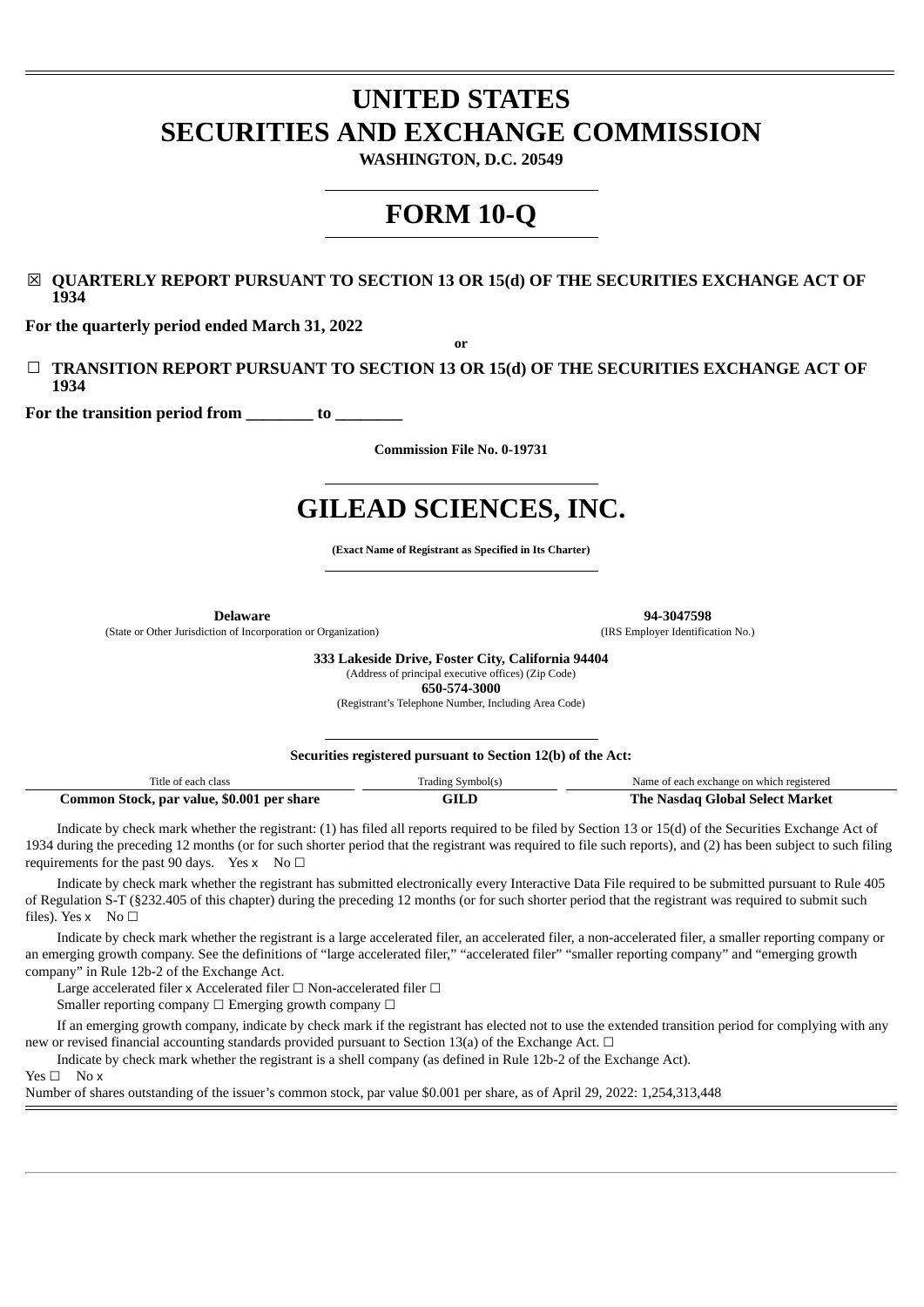# **GILEAD SCIENCES, INC. INDEX**

| PART I.           |          | <b>FINANCIAL INFORMATION</b>                                                                                 | $\overline{2}$  |
|-------------------|----------|--------------------------------------------------------------------------------------------------------------|-----------------|
|                   | Item 1.  | <b>Condensed Consolidated Financial Statements</b>                                                           | $\overline{2}$  |
|                   |          | Condensed Consolidated Balance Sheets at March 31, 2022 and December 31, 2021                                | $\overline{2}$  |
|                   |          | Condensed Consolidated Statements of Income for the Three Months Ended March 31, 2022 and 2021               | $\overline{3}$  |
|                   |          | Condensed Consolidated Statements of Comprehensive Income for the Three Months Ended March 31, 2022 and 2021 | $\overline{4}$  |
|                   |          | Condensed Consolidated Statements of Stockholders' Equity for the Three Months Ended March 31, 2022 and 2021 | $\overline{5}$  |
|                   |          | Condensed Consolidated Statements of Cash Flows for the Three Months Ended March 31, 2022 and 2021           | $6\overline{6}$ |
|                   |          | <b>Notes to Condensed Consolidated Financial Statements</b>                                                  | $\overline{Z}$  |
|                   | Item 2.  | <b>Management's Discussion and Analysis of Financial Condition and Results of Operations</b>                 | 27              |
|                   | Item 3.  | <b>Quantitative and Qualitative Disclosures About Market Risk</b>                                            | 32              |
|                   | Item 4.  | <b>Controls and Procedures</b>                                                                               | 33              |
| PART II.          |          | <b>OTHER INFORMATION</b>                                                                                     | 34              |
|                   | Item 1.  | <b>Legal Proceedings</b>                                                                                     | 34              |
|                   | Item 1A. | <b>Risk Factors</b>                                                                                          | $\frac{34}{5}$  |
|                   | Item 2.  | <b>Unregistered Sales of Equity Securities and Use of Proceeds</b>                                           | 48              |
|                   | Item 3.  | <b>Defaults Upon Senior Securities</b>                                                                       | <b>48</b>       |
|                   | Item 4.  | <b>Mine Safety Disclosures</b>                                                                               | <u>48</u>       |
|                   | Item 5.  | <b>Other Information</b>                                                                                     | 48              |
|                   | Item 6.  | <b>Exhibits</b>                                                                                              | <u>48</u>       |
| <b>SIGNATURES</b> |          |                                                                                                              | 52              |

<span id="page-1-0"></span>We own or have rights to various trademarks and trade names used in our business, including the following:  $\mathrm{GILEAD}^{\circ}$ ,  $\mathrm{GILEAD}$   $\mathrm{SCIENCES}^{\circ}$ ,  $\mathsf{AMBISOME}^\circ$ ,  $\mathsf{ATRIPLA}^\circ$ ,  $\mathsf{BIKTARYY}^\circ$ ,  $\mathsf{CAYSTON}^\circ$ ,  $\mathsf{COMPLEX}^\circ$ ,  $\mathsf{DESCOYY}^\circ$ ,  $\mathsf{DESCOVY}$  for  $\mathsf{PREP}^\circ$ ,  $\mathsf{EMTRIVA}^\circ$ ,  $\mathsf{EYICUSA}^\circ$ ,  $\mathsf{EVIPLERA}^\circ$ ,  $\rm{GENVOYA}^{\circ}\rm{,}\rm{HARVONI}^{\circ}\rm{,}\rm{}$   $\rm{HPCLUDEX}^{\circ}\rm{}$   $\rm{(BULEVIRTIDE)}$ ,  $\rm{HEPSERA}^{\circ}\rm{,}\rm{}$   $\rm{}JSELECA^{\circ}\rm{}$   $\rm{(FILGGTINIB)}$ ,  $\rm{LETAIRIS}^{\circ}\rm{,}\rm{}$   $\rm{}ODEFSEV^{\circ}\rm{,}\rm{}\rm{}$   $\rm{}RANEXA^{\circ}\rm{,}\rm{}$  $\mathsf{SOVALDI}^\circ$ ,  $\mathsf{STRIBILD}^\circ$ ,  $\mathsf{TECARTUS}^\circ$ ,  $\mathsf{TRODELV}^\circ$ ,  $\mathsf{TRUVADA}^\circ$ ,  $\mathsf{TRUVADA}$   $\mathsf{FOR}\ \mathsf{PREP}^\circ$ ,  $\mathsf{TYBOST}^\circ$ ,  $\mathsf{VEKLURY}^\circ$ ,  $\mathsf{VEMLIDY}^\circ$ ,  $\mathsf{VIREAD}^\circ$ ,  $\rm VOSEVI^{\circ}\!\!\!N$  ,  $\rm YESCARTA^{\circ}\!\!\!N$  and  $\rm ZYDELIG^{\circ}\!\!\!N$ . This report also refers to trademarks, service marks and trade names of other companies.  $^{\circledR}$  atridi a $^{\circledR}$  riktariv $^{\circledR}$  cavston $^{\circledR}$  compi era $^{\circledR}$  descoviv $^{\circledR}$  descoviv eor deep $^{\circledR}$  emtriva $^{\circledR}$  edci iisa $^{\circledR}$  evidi era $^{\circledR}$  $^{\circledR}$  HARVONI $^{\circledR}$  HEDCI HDEY $^{\circledR}$  (RHI EVIRTIDE) HEDSERA $^{\circledR}$  IVSEI ECA $^{\circledR}$  (EH COTINIR) I ETAIRIS $^{\circledR}$  ODEESEV $^{\circledR}$  RANEYA $^{\circledR}$  $^\circ$  striril  ${\sf D}^\circ$  translic $^\circ$  translive triivada $^\circ$  triivada for drep $^\circ$  tvrost $^\circ$  vekilirv $^\circ$  vemilid ${\sf V}^\circ$  viread $^\circ$  $^{\circledR}$  VESCARTA $^{\circledR}$  and ZVDELIC $^{\circledR}$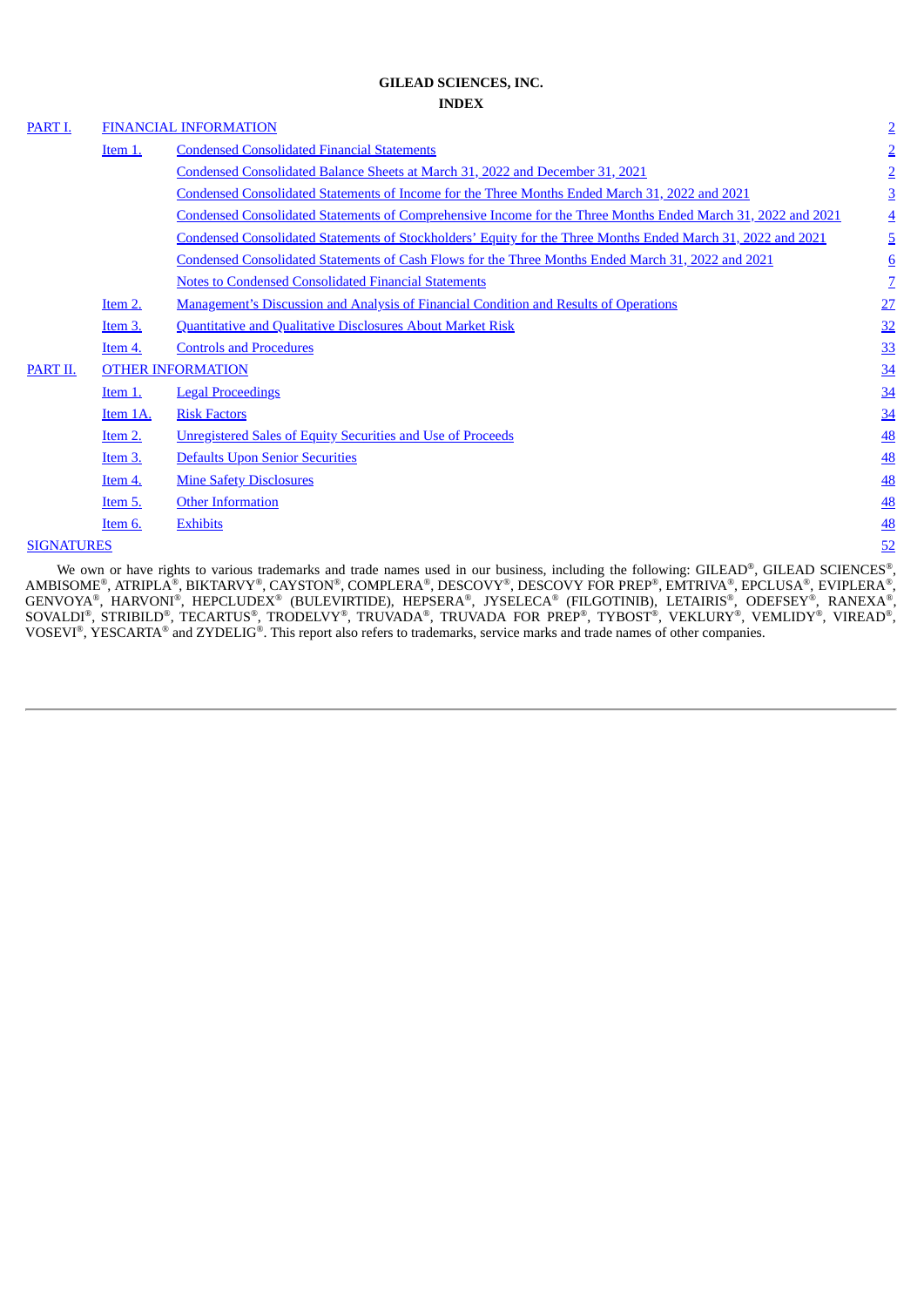# <span id="page-2-1"></span><span id="page-2-0"></span>**Item 1. CONDENSED CONSOLIDATED FINANCIAL STATEMENTS**

# **GILEAD SCIENCES, INC. CONDENSED CONSOLIDATED BALANCE SHEETS** (unaudited)

| (in millions, except per share amounts)                                                                                            | March 31, 2022 |                | <b>December 31, 2021</b> |
|------------------------------------------------------------------------------------------------------------------------------------|----------------|----------------|--------------------------|
| Assets                                                                                                                             |                |                |                          |
| Current assets:                                                                                                                    |                |                |                          |
| Cash and cash equivalents                                                                                                          | \$<br>4,296    | $\mathfrak{S}$ | 5,338                    |
| Short-term marketable debt securities                                                                                              | 1,029          |                | 1,182                    |
| Accounts receivable, net                                                                                                           | 3,787          |                | 4,493                    |
| Inventories                                                                                                                        | 1,482          |                | 1,618                    |
| Prepaid and other current assets                                                                                                   | 2,035          |                | 2,141                    |
| Total current assets                                                                                                               | 12,629         |                | 14,772                   |
| Property, plant and equipment, net                                                                                                 | 5,253          |                | 5,121                    |
| Long-term marketable debt securities                                                                                               | 1,427          |                | 1,309                    |
| Intangible assets, net                                                                                                             | 30,331         |                | 33,455                   |
| Goodwill                                                                                                                           | 8,314          |                | 8,332                    |
| Other long-term assets                                                                                                             | 5,126          |                | 4,963                    |
| <b>Total assets</b>                                                                                                                | \$<br>63,080   | \$             | 67,952                   |
| <b>Liabilities and Stockholders' Equity</b>                                                                                        |                |                |                          |
| Current liabilities:                                                                                                               |                |                |                          |
| Accounts payable                                                                                                                   | \$<br>583      | \$             | 705                      |
| Accrued government and other rebates                                                                                               | 3,450          |                | 3,244                    |
| Accrued and other current liabilities                                                                                              | 3,500          |                | 6,145                    |
| Current portion of long-term debt and other obligations, net                                                                       | 1,025          |                | 1,516                    |
| <b>Total current liabilities</b>                                                                                                   | 8,558          |                | 11,610                   |
| Long-term debt, net                                                                                                                | 25,183         |                | 25,179                   |
| Long-term income taxes payable                                                                                                     | 4,793          |                | 4,767                    |
| Deferred tax liability                                                                                                             | 3,687          |                | 4,356                    |
| Other long-term obligations                                                                                                        | 944            |                | 976                      |
| Commitments and contingencies (Note 10)                                                                                            |                |                |                          |
| Stockholders' equity:                                                                                                              |                |                |                          |
| Preferred stock, par value \$0.001 per share; 5 shares authorized; none outstanding                                                |                |                |                          |
| Common stock, par value \$0.001 per share; 5,600 shares authorized; 1,255 and 1,254 shares issued and<br>outstanding, respectively | $\mathbf{1}$   |                | $\mathbf{1}$             |
| Additional paid-in capital                                                                                                         | 4,867          |                | 4,661                    |
| Accumulated other comprehensive income                                                                                             | 73             |                | 83                       |
| Retained earnings                                                                                                                  | 14,986         |                | 16,324                   |
| Total Gilead stockholders' equity                                                                                                  | 19,927         |                | 21,069                   |
| Noncontrolling interest                                                                                                            | (12)           |                | (5)                      |
| Total stockholders' equity                                                                                                         | 19,915         |                | 21,064                   |
| Total liabilities and stockholders' equity                                                                                         | \$<br>63,080   | \$             | 67,952                   |

<span id="page-2-2"></span>See accompanying notes.

2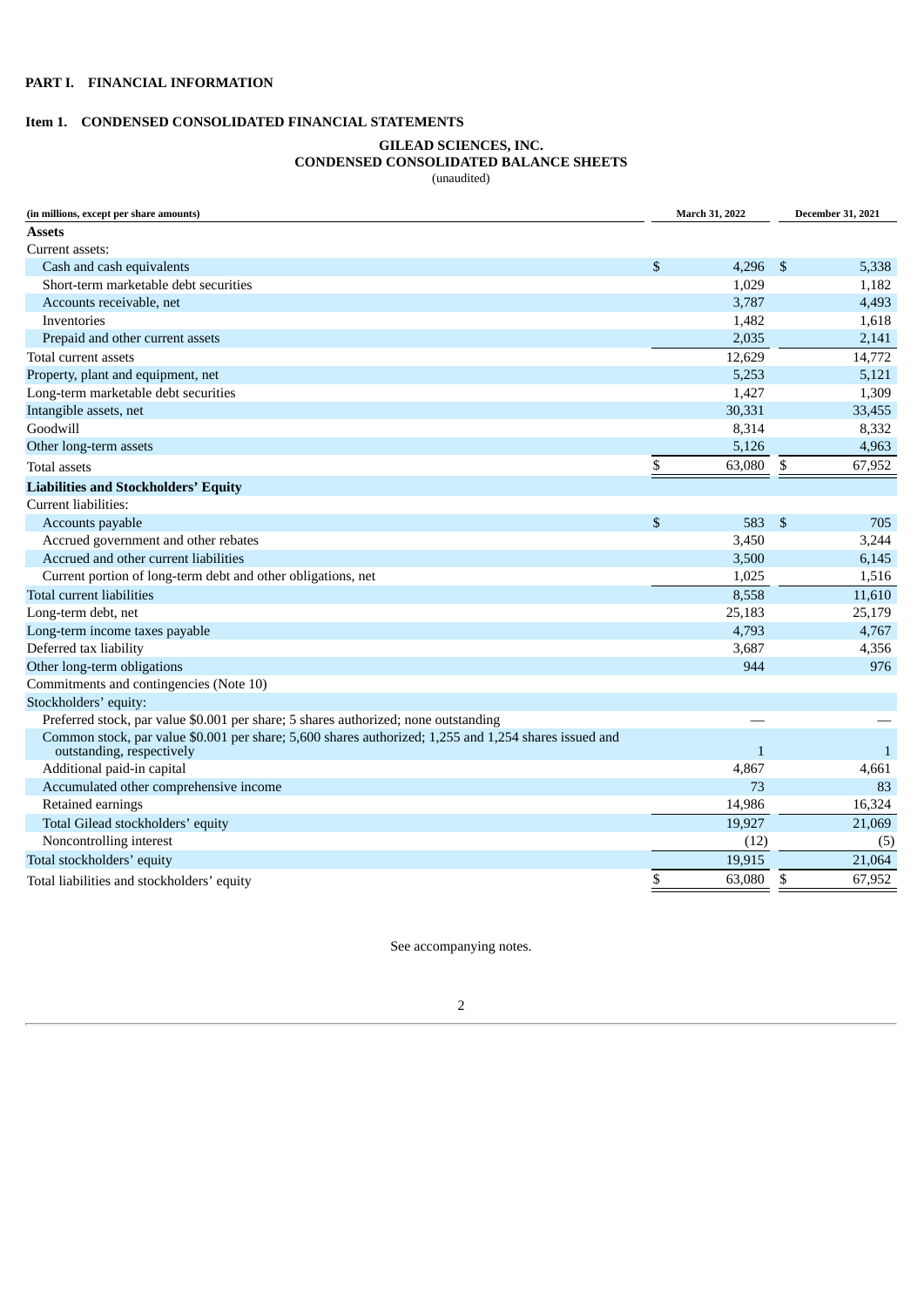# **GILEAD SCIENCES, INC. CONDENSED CONSOLIDATED STATEMENTS OF INCOME** (unaudited)

|                                                                           |               | <b>Three Months Ended</b><br>March 31, |    |       |
|---------------------------------------------------------------------------|---------------|----------------------------------------|----|-------|
| (in millions, except per share amounts)                                   |               | 2022                                   |    | 2021  |
| Revenues:                                                                 |               |                                        |    |       |
| Product sales                                                             | \$            | 6,534                                  | -S | 6,340 |
| Royalty, contract and other revenues                                      |               | 56                                     |    | 83    |
| <b>Total revenues</b>                                                     |               | 6,590                                  |    | 6,423 |
| Costs and expenses:                                                       |               |                                        |    |       |
| Cost of goods sold                                                        |               | 1,424                                  |    | 1,361 |
| Research and development expenses                                         |               | 1,186                                  |    | 1,055 |
| In-process research and development impairment                            |               | 2,700                                  |    |       |
| Acquired in-process research and development expenses                     |               |                                        |    | 62    |
| Selling, general and administrative expenses                              |               | 1,083                                  |    | 1,055 |
| Total costs and expenses                                                  |               | 6,393                                  |    | 3,533 |
| Income from operations                                                    |               | 197                                    |    | 2,890 |
| Interest expense                                                          |               | (238)                                  |    | (257) |
| Other income (expense), net                                               |               | (111)                                  |    | (369) |
| Income (loss) before income taxes                                         |               | (152)                                  |    | 2,264 |
| Income tax benefit (expense)                                              |               | 164                                    |    | (542) |
| Net income                                                                |               | 12                                     |    | 1,722 |
| Net loss attributable to noncontrolling interest                          |               | 7                                      |    |       |
| Net income attributable to Gilead                                         | \$            | 19                                     | \$ | 1,729 |
| Net income per share attributable to Gilead common stockholders - basic   | $\mathbf{\$}$ | 0.02                                   | \$ | 1.38  |
| Shares used in per share calculation - basic                              |               | 1,255                                  |    | 1,256 |
| Net income per share attributable to Gilead common stockholders - diluted | \$            | 0.02                                   | S  | 1.37  |
| Shares used in per share calculation - diluted                            |               | 1,262                                  |    | 1,262 |

<span id="page-3-0"></span>See accompanying notes.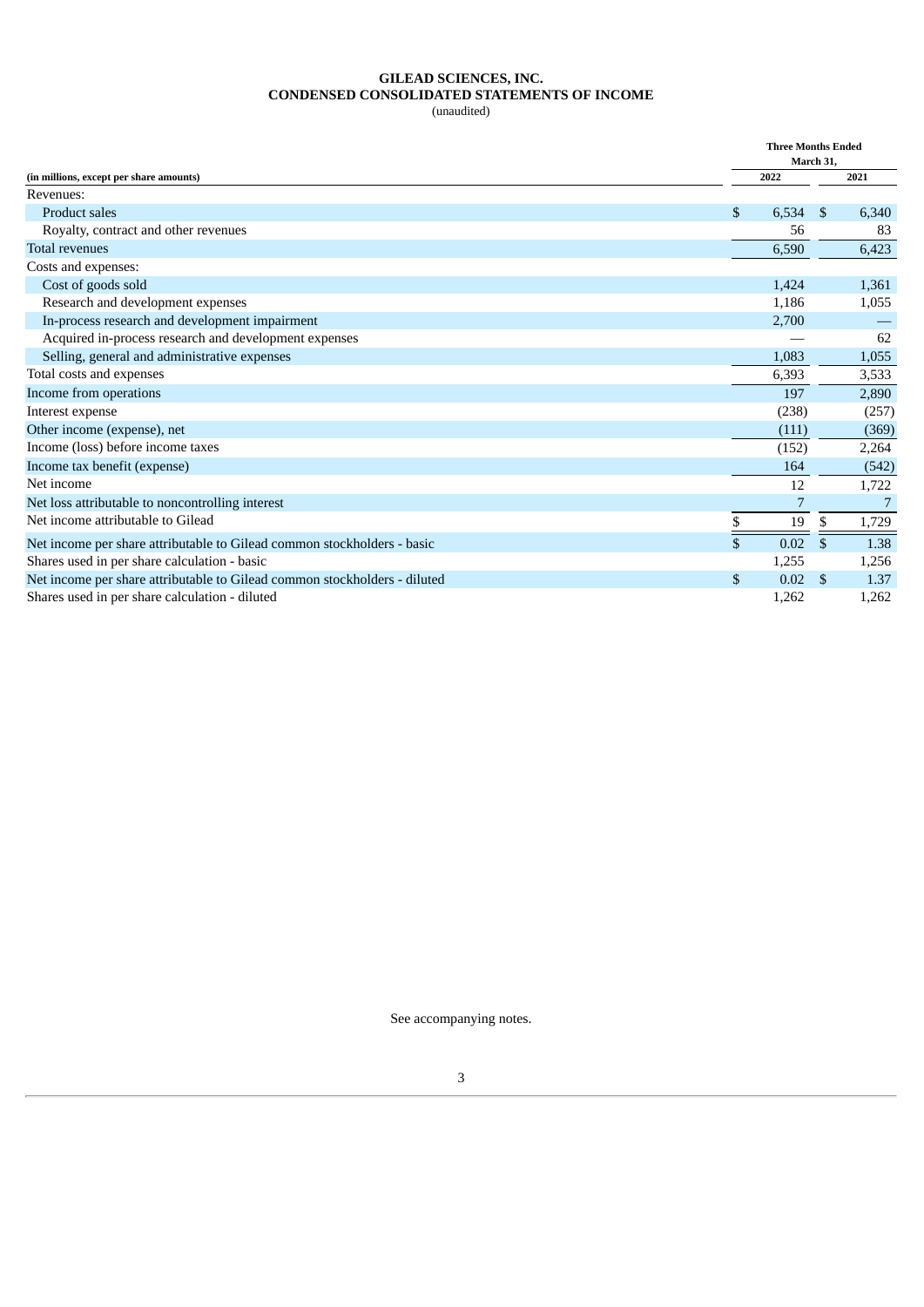# **GILEAD SCIENCES, INC. CONDENSED CONSOLIDATED STATEMENTS OF COMPREHENSIVE INCOME**

(unaudited)

|                                                            |   | <b>Three Months Ended</b><br>March 31, |      |       |  |  |
|------------------------------------------------------------|---|----------------------------------------|------|-------|--|--|
| (in millions)                                              |   | 2022                                   | 2021 |       |  |  |
| Net income                                                 | S | 12                                     | \$.  | 1,722 |  |  |
| Other comprehensive income (loss):                         |   |                                        |      |       |  |  |
| Net foreign currency translation gain, net of tax          |   | 5                                      |      | 10    |  |  |
| Available-for-sale debt securities:                        |   |                                        |      |       |  |  |
| Net unrealized loss, net of tax                            |   | (19)                                   |      | (2)   |  |  |
| Reclassifications to net income, net of tax                |   |                                        |      |       |  |  |
| Net change                                                 |   | (19)                                   |      | (2)   |  |  |
| Cash flow hedges:                                          |   |                                        |      |       |  |  |
| Net unrealized gain, net of tax                            |   | 24                                     |      | 68    |  |  |
| Reclassifications to net income, net of tax                |   | (20)                                   |      | 22    |  |  |
| Net change                                                 |   | $\overline{4}$                         |      | 90    |  |  |
| Other comprehensive income (loss)                          |   | (10)                                   |      | 98    |  |  |
| Comprehensive income                                       |   | $\overline{2}$                         |      | 1,820 |  |  |
| Comprehensive loss attributable to noncontrolling interest |   | 7                                      |      |       |  |  |
| Comprehensive income attributable to Gilead                |   | 9                                      | S    | 1,827 |  |  |

<span id="page-4-0"></span>See accompanying notes.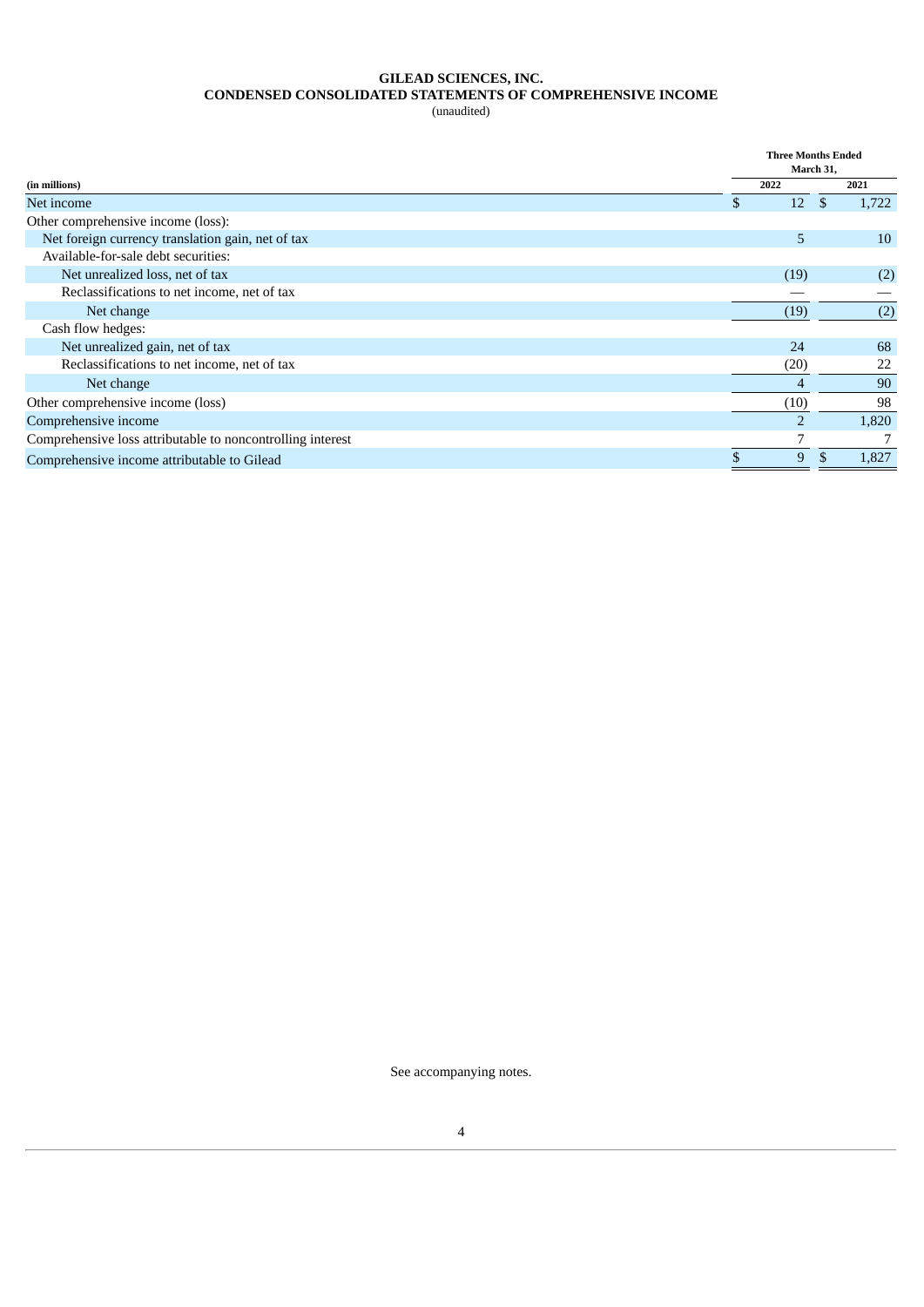# **GILEAD SCIENCES, INC. CONDENSED CONSOLIDATED STATEMENTS OF STOCKHOLDERS' EQUITY**

(unaudited)

|                                                 |                     |        | Three Months Ended March 31, 2022  |                                       |                      |                            |                         |
|-------------------------------------------------|---------------------|--------|------------------------------------|---------------------------------------|----------------------|----------------------------|-------------------------|
|                                                 |                     |        | <b>Gilead Stockholders' Equity</b> |                                       |                      |                            |                         |
|                                                 | <b>Common Stock</b> |        | <b>Additional</b>                  | Accumulated<br>Other                  |                      |                            | <b>Total</b>            |
| (in millions, except per share amounts)         | Shares              | Amount | Paid-In<br>Capital                 | Comprehensive<br><b>Income (Loss)</b> | Retained<br>Earnings | Noncontrolling<br>Interest | Stockholders'<br>Equity |
| Balance as of December 31, 2021                 | 1,254               | \$.    | 4,661<br>\$                        | 83                                    | \$.<br>16,324        | (5)<br>S                   | 21,064<br>-\$           |
| Net income (loss)                               |                     |        |                                    |                                       | 19                   | (7)                        | 12                      |
| Other comprehensive loss, net of tax            |                     |        |                                    | (10)                                  |                      |                            | (10)                    |
| Issuances under employee stock purchase<br>plan |                     |        | 73                                 |                                       |                      |                            | 73                      |
| Issuances under equity incentive plans          |                     |        | 21                                 |                                       |                      |                            | 21                      |
| Stock-based compensation                        |                     |        | 131                                |                                       |                      |                            | 131                     |
| Repurchases of common stock                     | (7)                 |        | (19)                               |                                       | (425)                |                            | (444)                   |
| Dividends declared (\$0.73 per share)           |                     |        |                                    |                                       | (932)                |                            | (932)                   |
| Balance as of March 31, 2022                    | 1,255               |        | 4,867<br>\$                        | 73                                    | 14,986<br>\$.        | (12)                       | 19,915                  |

|                                                 |                     |              | Three Months Ended March 31, 2021  |                    |  |                                |     |                             |    |                            |     |                                |
|-------------------------------------------------|---------------------|--------------|------------------------------------|--------------------|--|--------------------------------|-----|-----------------------------|----|----------------------------|-----|--------------------------------|
|                                                 |                     |              | <b>Gilead Stockholders' Equity</b> |                    |  |                                |     |                             |    |                            |     |                                |
|                                                 | <b>Common Stock</b> |              |                                    | <b>Additional</b>  |  | <b>Accumulated</b><br>Other    |     |                             |    |                            |     | <b>Total</b>                   |
| (in millions, except per share amounts)         | Shares              | Amount       |                                    | Paid-In<br>Capital |  | Comprehensive<br>Income (Loss) |     | <b>Retained</b><br>Earnings |    | Noncontrolling<br>Interest |     | Stockholders'<br><b>Equity</b> |
| Balance as of December 31, 2020                 | 1,254               | $\mathbf{1}$ | \$.                                | 3,880              |  | (60)                           | -\$ | 14,381                      | S. | 19                         | -\$ | 18,221                         |
| Net income (loss)                               |                     |              |                                    |                    |  |                                |     | 1,729                       |    | (7)                        |     | 1,722                          |
| Other comprehensive income, net of tax          |                     |              |                                    |                    |  | 98                             |     |                             |    |                            |     | 98                             |
| Issuances under employee stock purchase<br>plan |                     |              |                                    | 76                 |  |                                |     |                             |    |                            |     | 76                             |
| Issuances under equity incentive plans          | 5.                  |              |                                    | 12                 |  |                                |     |                             |    |                            |     | 12                             |
| Stock-based compensation                        |                     |              |                                    | 140                |  |                                |     |                             |    |                            |     | 140                            |
| Repurchases of common stock                     | (6)                 |              |                                    | (16)               |  |                                |     | (383)                       |    |                            |     | (399)                          |
| Dividends declared (\$0.71 per share)           |                     |              |                                    |                    |  |                                |     | (906)                       |    |                            |     | (906)                          |
| Balance as of March 31, 2021                    | 1,254               |              | \$                                 | 4,092              |  | 38                             | \$  | 14,821                      |    | 12                         |     | 18,964                         |

<span id="page-5-0"></span>See accompanying notes.

5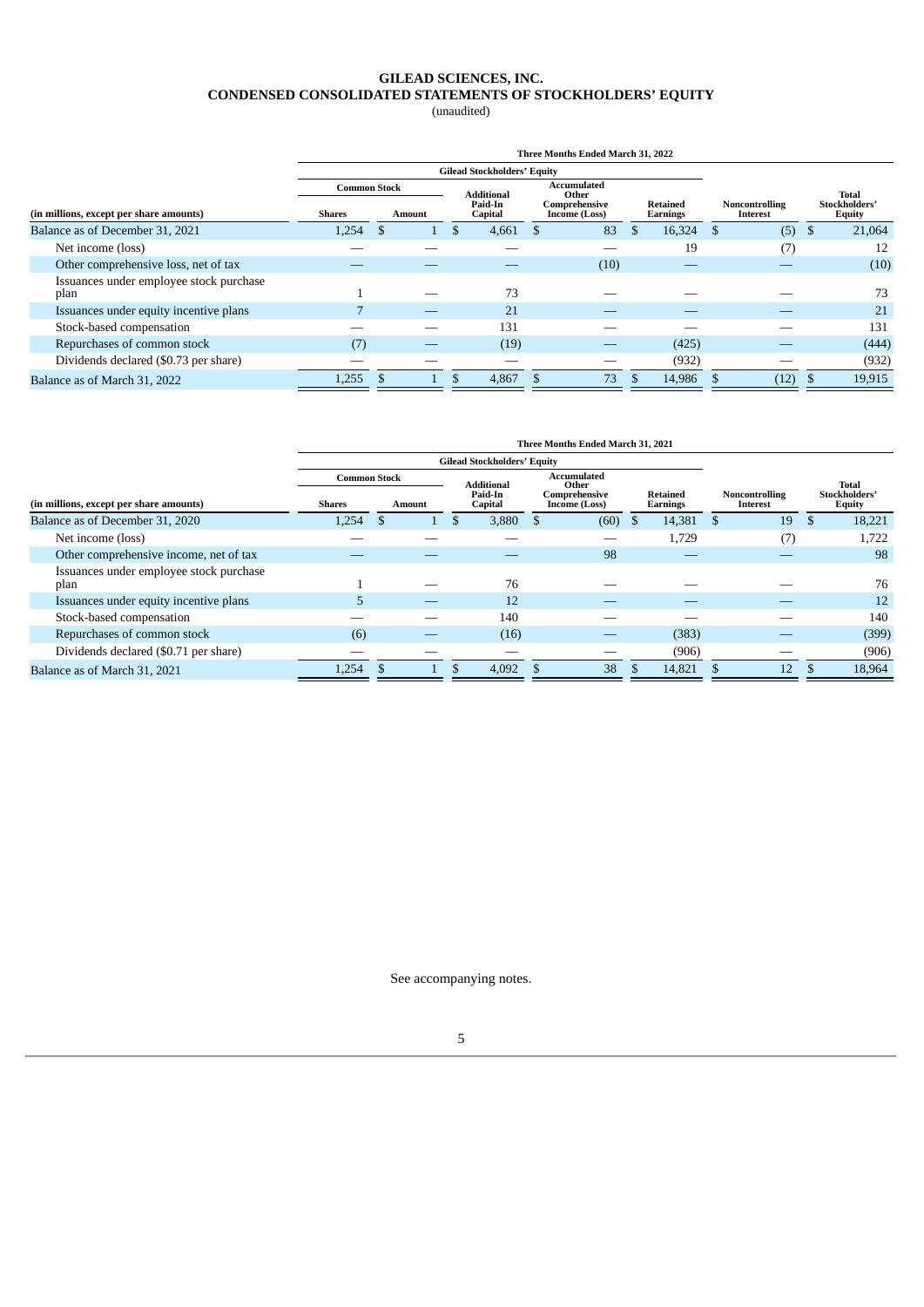# **GILEAD SCIENCES, INC. CONDENSED CONSOLIDATED STATEMENTS OF CASH FLOWS**

(unaudited)

| 2022<br>2021<br>(in millions)<br><b>Operating Activities:</b><br>Net income<br>\$<br>1,722<br>12<br>\$<br>Adjustments to reconcile net income to net cash provided by operating activities:<br>Depreciation expense<br>80<br>78<br>Amortization expense<br>445<br>395<br>Stock-based compensation expense<br>130<br>139<br>Acquired in-process research and development expenses<br>62<br>In-process research and development impairment<br>2,700<br>Deferred income taxes<br>71<br>(651)<br>Net loss from equity securities<br>96<br>351<br>Other<br>190<br>201<br>Changes in operating assets and liabilities:<br>699<br>975<br>Accounts receivable, net<br>53<br>(69)<br>Inventories<br>Prepaid expenses and other<br>(20)<br>(8)<br>Accounts payable<br>(91)<br>(253)<br>Income taxes payable<br>(316)<br>(146)<br>Accrued and other liabilities<br>(1,657)<br>(738)<br>Net cash provided by operating activities<br>1,840<br>2,610<br>Purchases of marketable debt securities<br>(613)<br>(931)<br>Proceeds from sales of marketable debt securities<br>119<br>60<br>Proceeds from maturities of marketable debt securities<br>506<br>619<br>(30)<br>Acquisitions, including in-process research and development, net of cash acquired<br>(1,255)<br>Purchases of equity securities<br>(28)<br>(279)<br>Capital expenditures<br>(247)<br>(165)<br>Other<br>(777)<br>(91)<br>Net cash used in investing activities<br>(1,070)<br>(2,042)<br><b>Financing Activities:</b><br>Proceeds from issuances of common stock<br>94<br>88<br>Repurchases of common stock<br>(352)<br>(309)<br>Repayments of debt and other obligations<br>(500)<br>(1,250)<br>Payments of dividends<br>(945)<br>(917)<br>Other<br>(91)<br>(89)<br>Net cash used in financing activities<br>(1,794)<br>(2, 477)<br>Effect of exchange rate changes on cash and cash equivalents<br>(23)<br>(18)<br>Net change in cash and cash equivalents<br>(1,042)<br>(1, 932)<br>Cash and cash equivalents at beginning of period<br>5,338<br>5,997 |                                            |             | <b>Three Months Ended</b><br>March 31, |       |  |  |  |  |
|------------------------------------------------------------------------------------------------------------------------------------------------------------------------------------------------------------------------------------------------------------------------------------------------------------------------------------------------------------------------------------------------------------------------------------------------------------------------------------------------------------------------------------------------------------------------------------------------------------------------------------------------------------------------------------------------------------------------------------------------------------------------------------------------------------------------------------------------------------------------------------------------------------------------------------------------------------------------------------------------------------------------------------------------------------------------------------------------------------------------------------------------------------------------------------------------------------------------------------------------------------------------------------------------------------------------------------------------------------------------------------------------------------------------------------------------------------------------------------------------------------------------------------------------------------------------------------------------------------------------------------------------------------------------------------------------------------------------------------------------------------------------------------------------------------------------------------------------------------------------------------------------------------------------------------------------------------------------------------------------------------------|--------------------------------------------|-------------|----------------------------------------|-------|--|--|--|--|
|                                                                                                                                                                                                                                                                                                                                                                                                                                                                                                                                                                                                                                                                                                                                                                                                                                                                                                                                                                                                                                                                                                                                                                                                                                                                                                                                                                                                                                                                                                                                                                                                                                                                                                                                                                                                                                                                                                                                                                                                                  |                                            |             |                                        |       |  |  |  |  |
|                                                                                                                                                                                                                                                                                                                                                                                                                                                                                                                                                                                                                                                                                                                                                                                                                                                                                                                                                                                                                                                                                                                                                                                                                                                                                                                                                                                                                                                                                                                                                                                                                                                                                                                                                                                                                                                                                                                                                                                                                  |                                            |             |                                        |       |  |  |  |  |
|                                                                                                                                                                                                                                                                                                                                                                                                                                                                                                                                                                                                                                                                                                                                                                                                                                                                                                                                                                                                                                                                                                                                                                                                                                                                                                                                                                                                                                                                                                                                                                                                                                                                                                                                                                                                                                                                                                                                                                                                                  |                                            |             |                                        |       |  |  |  |  |
|                                                                                                                                                                                                                                                                                                                                                                                                                                                                                                                                                                                                                                                                                                                                                                                                                                                                                                                                                                                                                                                                                                                                                                                                                                                                                                                                                                                                                                                                                                                                                                                                                                                                                                                                                                                                                                                                                                                                                                                                                  |                                            |             |                                        |       |  |  |  |  |
|                                                                                                                                                                                                                                                                                                                                                                                                                                                                                                                                                                                                                                                                                                                                                                                                                                                                                                                                                                                                                                                                                                                                                                                                                                                                                                                                                                                                                                                                                                                                                                                                                                                                                                                                                                                                                                                                                                                                                                                                                  |                                            |             |                                        |       |  |  |  |  |
|                                                                                                                                                                                                                                                                                                                                                                                                                                                                                                                                                                                                                                                                                                                                                                                                                                                                                                                                                                                                                                                                                                                                                                                                                                                                                                                                                                                                                                                                                                                                                                                                                                                                                                                                                                                                                                                                                                                                                                                                                  |                                            |             |                                        |       |  |  |  |  |
|                                                                                                                                                                                                                                                                                                                                                                                                                                                                                                                                                                                                                                                                                                                                                                                                                                                                                                                                                                                                                                                                                                                                                                                                                                                                                                                                                                                                                                                                                                                                                                                                                                                                                                                                                                                                                                                                                                                                                                                                                  |                                            |             |                                        |       |  |  |  |  |
|                                                                                                                                                                                                                                                                                                                                                                                                                                                                                                                                                                                                                                                                                                                                                                                                                                                                                                                                                                                                                                                                                                                                                                                                                                                                                                                                                                                                                                                                                                                                                                                                                                                                                                                                                                                                                                                                                                                                                                                                                  |                                            |             |                                        |       |  |  |  |  |
|                                                                                                                                                                                                                                                                                                                                                                                                                                                                                                                                                                                                                                                                                                                                                                                                                                                                                                                                                                                                                                                                                                                                                                                                                                                                                                                                                                                                                                                                                                                                                                                                                                                                                                                                                                                                                                                                                                                                                                                                                  |                                            |             |                                        |       |  |  |  |  |
|                                                                                                                                                                                                                                                                                                                                                                                                                                                                                                                                                                                                                                                                                                                                                                                                                                                                                                                                                                                                                                                                                                                                                                                                                                                                                                                                                                                                                                                                                                                                                                                                                                                                                                                                                                                                                                                                                                                                                                                                                  |                                            |             |                                        |       |  |  |  |  |
|                                                                                                                                                                                                                                                                                                                                                                                                                                                                                                                                                                                                                                                                                                                                                                                                                                                                                                                                                                                                                                                                                                                                                                                                                                                                                                                                                                                                                                                                                                                                                                                                                                                                                                                                                                                                                                                                                                                                                                                                                  |                                            |             |                                        |       |  |  |  |  |
|                                                                                                                                                                                                                                                                                                                                                                                                                                                                                                                                                                                                                                                                                                                                                                                                                                                                                                                                                                                                                                                                                                                                                                                                                                                                                                                                                                                                                                                                                                                                                                                                                                                                                                                                                                                                                                                                                                                                                                                                                  |                                            |             |                                        |       |  |  |  |  |
|                                                                                                                                                                                                                                                                                                                                                                                                                                                                                                                                                                                                                                                                                                                                                                                                                                                                                                                                                                                                                                                                                                                                                                                                                                                                                                                                                                                                                                                                                                                                                                                                                                                                                                                                                                                                                                                                                                                                                                                                                  |                                            |             |                                        |       |  |  |  |  |
|                                                                                                                                                                                                                                                                                                                                                                                                                                                                                                                                                                                                                                                                                                                                                                                                                                                                                                                                                                                                                                                                                                                                                                                                                                                                                                                                                                                                                                                                                                                                                                                                                                                                                                                                                                                                                                                                                                                                                                                                                  |                                            |             |                                        |       |  |  |  |  |
|                                                                                                                                                                                                                                                                                                                                                                                                                                                                                                                                                                                                                                                                                                                                                                                                                                                                                                                                                                                                                                                                                                                                                                                                                                                                                                                                                                                                                                                                                                                                                                                                                                                                                                                                                                                                                                                                                                                                                                                                                  |                                            |             |                                        |       |  |  |  |  |
|                                                                                                                                                                                                                                                                                                                                                                                                                                                                                                                                                                                                                                                                                                                                                                                                                                                                                                                                                                                                                                                                                                                                                                                                                                                                                                                                                                                                                                                                                                                                                                                                                                                                                                                                                                                                                                                                                                                                                                                                                  |                                            |             |                                        |       |  |  |  |  |
|                                                                                                                                                                                                                                                                                                                                                                                                                                                                                                                                                                                                                                                                                                                                                                                                                                                                                                                                                                                                                                                                                                                                                                                                                                                                                                                                                                                                                                                                                                                                                                                                                                                                                                                                                                                                                                                                                                                                                                                                                  |                                            |             |                                        |       |  |  |  |  |
|                                                                                                                                                                                                                                                                                                                                                                                                                                                                                                                                                                                                                                                                                                                                                                                                                                                                                                                                                                                                                                                                                                                                                                                                                                                                                                                                                                                                                                                                                                                                                                                                                                                                                                                                                                                                                                                                                                                                                                                                                  |                                            |             |                                        |       |  |  |  |  |
|                                                                                                                                                                                                                                                                                                                                                                                                                                                                                                                                                                                                                                                                                                                                                                                                                                                                                                                                                                                                                                                                                                                                                                                                                                                                                                                                                                                                                                                                                                                                                                                                                                                                                                                                                                                                                                                                                                                                                                                                                  |                                            |             |                                        |       |  |  |  |  |
|                                                                                                                                                                                                                                                                                                                                                                                                                                                                                                                                                                                                                                                                                                                                                                                                                                                                                                                                                                                                                                                                                                                                                                                                                                                                                                                                                                                                                                                                                                                                                                                                                                                                                                                                                                                                                                                                                                                                                                                                                  |                                            |             |                                        |       |  |  |  |  |
|                                                                                                                                                                                                                                                                                                                                                                                                                                                                                                                                                                                                                                                                                                                                                                                                                                                                                                                                                                                                                                                                                                                                                                                                                                                                                                                                                                                                                                                                                                                                                                                                                                                                                                                                                                                                                                                                                                                                                                                                                  | <b>Investing Activities:</b>               |             |                                        |       |  |  |  |  |
|                                                                                                                                                                                                                                                                                                                                                                                                                                                                                                                                                                                                                                                                                                                                                                                                                                                                                                                                                                                                                                                                                                                                                                                                                                                                                                                                                                                                                                                                                                                                                                                                                                                                                                                                                                                                                                                                                                                                                                                                                  |                                            |             |                                        |       |  |  |  |  |
|                                                                                                                                                                                                                                                                                                                                                                                                                                                                                                                                                                                                                                                                                                                                                                                                                                                                                                                                                                                                                                                                                                                                                                                                                                                                                                                                                                                                                                                                                                                                                                                                                                                                                                                                                                                                                                                                                                                                                                                                                  |                                            |             |                                        |       |  |  |  |  |
|                                                                                                                                                                                                                                                                                                                                                                                                                                                                                                                                                                                                                                                                                                                                                                                                                                                                                                                                                                                                                                                                                                                                                                                                                                                                                                                                                                                                                                                                                                                                                                                                                                                                                                                                                                                                                                                                                                                                                                                                                  |                                            |             |                                        |       |  |  |  |  |
|                                                                                                                                                                                                                                                                                                                                                                                                                                                                                                                                                                                                                                                                                                                                                                                                                                                                                                                                                                                                                                                                                                                                                                                                                                                                                                                                                                                                                                                                                                                                                                                                                                                                                                                                                                                                                                                                                                                                                                                                                  |                                            |             |                                        |       |  |  |  |  |
|                                                                                                                                                                                                                                                                                                                                                                                                                                                                                                                                                                                                                                                                                                                                                                                                                                                                                                                                                                                                                                                                                                                                                                                                                                                                                                                                                                                                                                                                                                                                                                                                                                                                                                                                                                                                                                                                                                                                                                                                                  |                                            |             |                                        |       |  |  |  |  |
|                                                                                                                                                                                                                                                                                                                                                                                                                                                                                                                                                                                                                                                                                                                                                                                                                                                                                                                                                                                                                                                                                                                                                                                                                                                                                                                                                                                                                                                                                                                                                                                                                                                                                                                                                                                                                                                                                                                                                                                                                  |                                            |             |                                        |       |  |  |  |  |
|                                                                                                                                                                                                                                                                                                                                                                                                                                                                                                                                                                                                                                                                                                                                                                                                                                                                                                                                                                                                                                                                                                                                                                                                                                                                                                                                                                                                                                                                                                                                                                                                                                                                                                                                                                                                                                                                                                                                                                                                                  |                                            |             |                                        |       |  |  |  |  |
|                                                                                                                                                                                                                                                                                                                                                                                                                                                                                                                                                                                                                                                                                                                                                                                                                                                                                                                                                                                                                                                                                                                                                                                                                                                                                                                                                                                                                                                                                                                                                                                                                                                                                                                                                                                                                                                                                                                                                                                                                  |                                            |             |                                        |       |  |  |  |  |
|                                                                                                                                                                                                                                                                                                                                                                                                                                                                                                                                                                                                                                                                                                                                                                                                                                                                                                                                                                                                                                                                                                                                                                                                                                                                                                                                                                                                                                                                                                                                                                                                                                                                                                                                                                                                                                                                                                                                                                                                                  |                                            |             |                                        |       |  |  |  |  |
|                                                                                                                                                                                                                                                                                                                                                                                                                                                                                                                                                                                                                                                                                                                                                                                                                                                                                                                                                                                                                                                                                                                                                                                                                                                                                                                                                                                                                                                                                                                                                                                                                                                                                                                                                                                                                                                                                                                                                                                                                  |                                            |             |                                        |       |  |  |  |  |
|                                                                                                                                                                                                                                                                                                                                                                                                                                                                                                                                                                                                                                                                                                                                                                                                                                                                                                                                                                                                                                                                                                                                                                                                                                                                                                                                                                                                                                                                                                                                                                                                                                                                                                                                                                                                                                                                                                                                                                                                                  |                                            |             |                                        |       |  |  |  |  |
|                                                                                                                                                                                                                                                                                                                                                                                                                                                                                                                                                                                                                                                                                                                                                                                                                                                                                                                                                                                                                                                                                                                                                                                                                                                                                                                                                                                                                                                                                                                                                                                                                                                                                                                                                                                                                                                                                                                                                                                                                  |                                            |             |                                        |       |  |  |  |  |
|                                                                                                                                                                                                                                                                                                                                                                                                                                                                                                                                                                                                                                                                                                                                                                                                                                                                                                                                                                                                                                                                                                                                                                                                                                                                                                                                                                                                                                                                                                                                                                                                                                                                                                                                                                                                                                                                                                                                                                                                                  |                                            |             |                                        |       |  |  |  |  |
|                                                                                                                                                                                                                                                                                                                                                                                                                                                                                                                                                                                                                                                                                                                                                                                                                                                                                                                                                                                                                                                                                                                                                                                                                                                                                                                                                                                                                                                                                                                                                                                                                                                                                                                                                                                                                                                                                                                                                                                                                  |                                            |             |                                        |       |  |  |  |  |
|                                                                                                                                                                                                                                                                                                                                                                                                                                                                                                                                                                                                                                                                                                                                                                                                                                                                                                                                                                                                                                                                                                                                                                                                                                                                                                                                                                                                                                                                                                                                                                                                                                                                                                                                                                                                                                                                                                                                                                                                                  |                                            |             |                                        |       |  |  |  |  |
|                                                                                                                                                                                                                                                                                                                                                                                                                                                                                                                                                                                                                                                                                                                                                                                                                                                                                                                                                                                                                                                                                                                                                                                                                                                                                                                                                                                                                                                                                                                                                                                                                                                                                                                                                                                                                                                                                                                                                                                                                  |                                            |             |                                        |       |  |  |  |  |
|                                                                                                                                                                                                                                                                                                                                                                                                                                                                                                                                                                                                                                                                                                                                                                                                                                                                                                                                                                                                                                                                                                                                                                                                                                                                                                                                                                                                                                                                                                                                                                                                                                                                                                                                                                                                                                                                                                                                                                                                                  |                                            |             |                                        |       |  |  |  |  |
|                                                                                                                                                                                                                                                                                                                                                                                                                                                                                                                                                                                                                                                                                                                                                                                                                                                                                                                                                                                                                                                                                                                                                                                                                                                                                                                                                                                                                                                                                                                                                                                                                                                                                                                                                                                                                                                                                                                                                                                                                  |                                            |             |                                        |       |  |  |  |  |
|                                                                                                                                                                                                                                                                                                                                                                                                                                                                                                                                                                                                                                                                                                                                                                                                                                                                                                                                                                                                                                                                                                                                                                                                                                                                                                                                                                                                                                                                                                                                                                                                                                                                                                                                                                                                                                                                                                                                                                                                                  | Cash and cash equivalents at end of period | \$<br>4.296 | $\mathbb{S}$                           | 4,065 |  |  |  |  |

<span id="page-6-0"></span>See accompanying notes.

6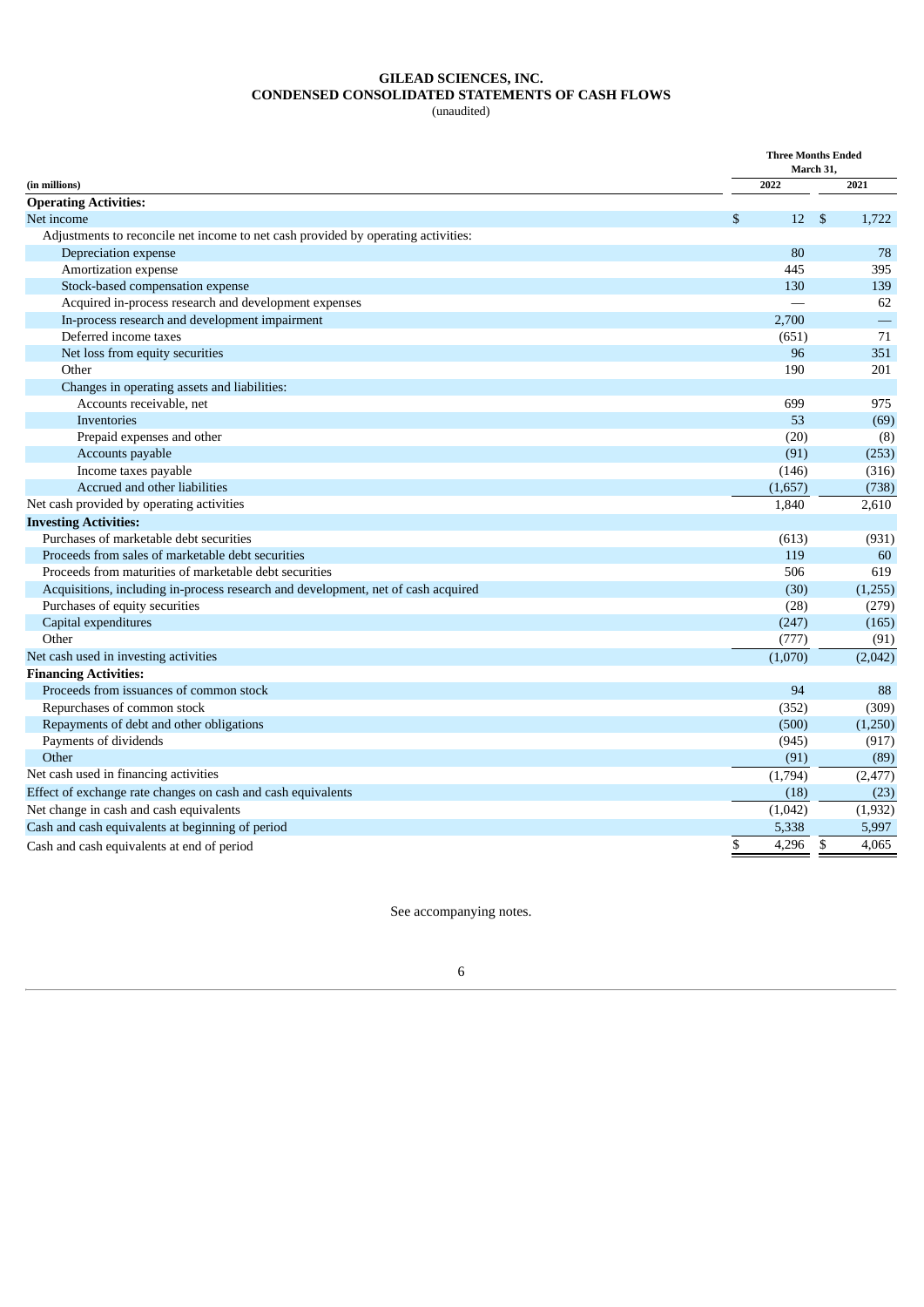#### **GILEAD SCIENCES, INC. NOTES TO CONDENSED CONSOLIDATED FINANCIAL STATEMENTS** (unaudited)

#### **1. SUMMARY OF SIGNIFICANT ACCOUNTING POLICIES**

#### **Basis of Presentation**

The accompanying unaudited Condensed Consolidated Financial Statements have been prepared in accordance with U.S. generally accepted accounting principles for interim financial information. The financial statements include all adjustments consisting of normal recurring adjustments that the management of Gilead Sciences, Inc. ("Gilead," "we," "our" or "us") believes are necessary for a fair presentation of the periods presented. These interim financial results are not necessarily indicative of results expected for the full fiscal year or for any subsequent interim period.

The accompanying Condensed Consolidated Financial Statements include the accounts of Gilead, our wholly-owned subsidiaries and certain variable interest entities for which we are the primary beneficiary. All intercompany transactions have been eliminated. For consolidated entities where we own or are exposed to less than 100% of the economics, we record net income or loss attributable to noncontrolling interests in our Condensed Consolidated Statements of Income equal to the percentage of the economic or ownership interest retained in such entities by the respective noncontrolling parties.

We assess at the inception of an arrangement with another entity whether the relationship results in it being a variable interest entity ("VIE") and, if so, whether we are the primary beneficiary of the VIE. This assessment is based on our power to direct the activities of the VIE that most significantly impact the VIE's economic performance and our obligation to absorb losses or the right to receive benefits from the VIE that could potentially be significant to the VIE. We did not have any material VIEs as of March 31, 2022.

The accompanying Condensed Consolidated Financial Statements and related Notes to Condensed Consolidated Financial Statements should be read in conjunction with the audited Consolidated Financial Statements and the related notes thereto for the year ended December 31, 2021, included in our Annual Report on Form 10-K filed with the U.S. Securities and Exchange Commission. Certain amounts and percentages in these Condensed Consolidated Financial Statements and accompanying notes may not sum or recalculate due to rounding.

#### **Segment Information**

We have one operating segment, which primarily focuses on the discovery, development and commercialization of innovative medicines in areas of unmet medical need. Our Chief Executive Officer, as the chief operating decision-maker ("CODM"), manages and allocates resources to the operations of our company on an entity-wide basis. Managing and allocating resources on an entity-wide basis enables our CODM to assess the overall level of resources available and how to best deploy these resources across functions and research and development ("R&D") projects based on unmet medical need and, as necessary, reallocate resources among our internal R&D portfolio and external opportunities to best support the long-term growth of our business. See Note 2. Revenues for a summary of disaggregated revenues by product and geographic region.

#### **Significant Accounting Policies, Estimates and Judgments**

The preparation of these Condensed Consolidated Financial Statements requires us to make estimates and judgments that affect the reported amounts of assets, liabilities, revenues, expenses and related disclosures. On an ongoing basis, we evaluate our significant accounting policies and estimates. We base our estimates on historical experience and on various market-specific and other relevant assumptions that we believe to be reasonable under the circumstances, the results of which form the basis for making judgments about the carrying values of assets and liabilities that are not readily apparent from other sources. Estimates are assessed each period and updated to reflect current information. Actual results may differ significantly from these estimates.

### **Concentrations of Risk**

We are subject to credit risk from our portfolio of cash equivalents and marketable securities. Under our investment policy, we limit amounts invested in such securities by credit rating, maturity, industry group, investment type and issuer, except for securities issued by the U.S. government. We are not exposed to any significant concentrations of credit risk from these financial instruments. The goals of our investment policy, in order of priority, are as follows: safety and preservation of principal and diversification of risk; liquidity of investments sufficient to meet cash flow requirements; and a competitive after-tax rate of return.

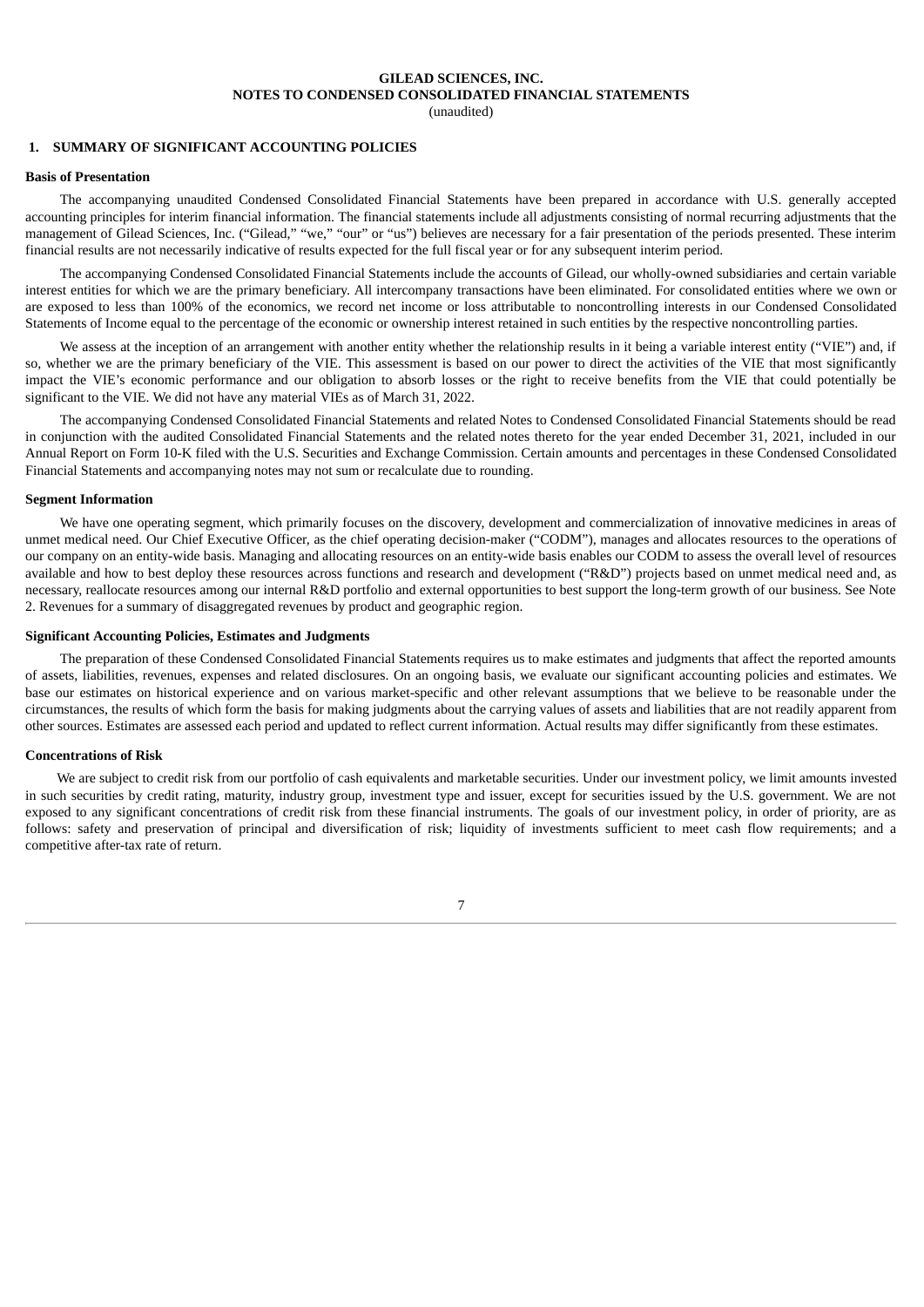We are also subject to credit risk from our accounts receivable related to our product sales. Trade accounts receivable are recorded net of allowances for wholesaler chargebacks related to government and other programs, cash discounts for prompt payment and credit losses. Estimates of our allowance for credit losses consider a number of factors, including existing contractual payment terms, individual customer circumstances, historical payment patterns of our customers, a review of the local economic environment and its potential impact on expected future customer payment patterns and government funding and reimbursement practices. The majority of our trade accounts receivable arises from product sales in the United States and Europe.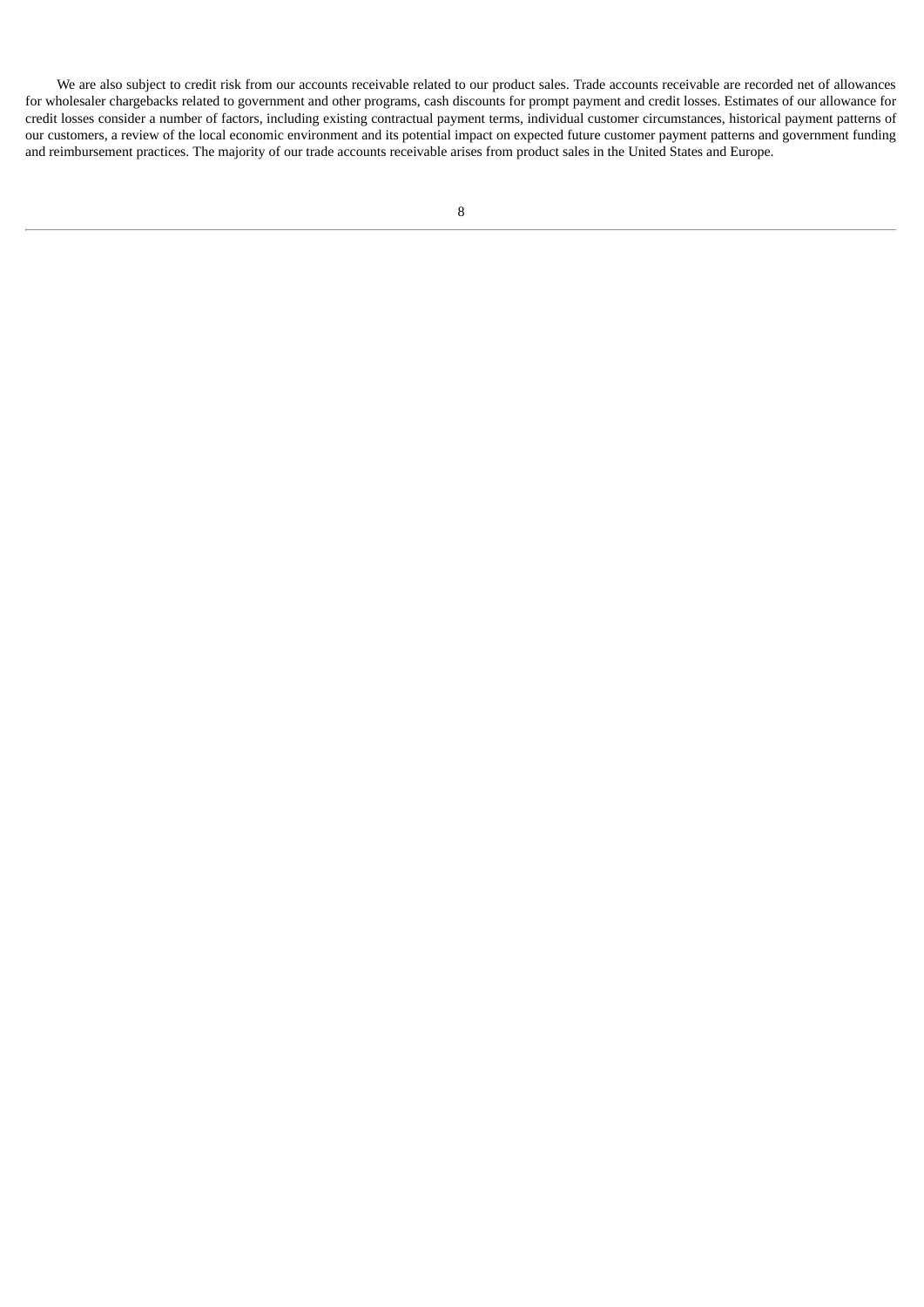# **2. REVENUES**

# **Disaggregation of Revenues**

The following table summarizes our Total revenues:

|                                                              |              |       |                          |                | Three Months Ended March 31, 2022 |                          | Three Months Ended March 31, 2021 |  |                |                |                 |                               |                               |              |              |
|--------------------------------------------------------------|--------------|-------|--------------------------|----------------|-----------------------------------|--------------------------|-----------------------------------|--|----------------|----------------|-----------------|-------------------------------|-------------------------------|--------------|--------------|
| (in millions)                                                |              | U.S.  |                          | <b>Europe</b>  | Other<br><b>International</b>     |                          | <b>Total</b>                      |  | U.S.           |                | <b>Europe</b>   | Other<br><b>International</b> |                               |              | <b>Total</b> |
| <b>Product sales:</b>                                        |              |       |                          |                |                                   |                          |                                   |  |                |                |                 |                               |                               |              |              |
| <b>HIV</b>                                                   |              |       |                          |                |                                   |                          |                                   |  |                |                |                 |                               |                               |              |              |
| Biktarvy                                                     | $\mathbb{S}$ | 1,706 | -\$                      | 261S           | 184                               | -\$                      | $2,151$ \$                        |  | 1,465          | $\mathbb{S}$   | 216             | - \$                          | 143                           | $\mathbb{S}$ | 1,824        |
| Complera/Eviplera                                            |              | 17    |                          | 24             | $\overline{4}$                    |                          | 44                                |  | 25             |                | 34              |                               | $\overline{4}$                |              | 63           |
| Descovy                                                      |              | 311   |                          | 32             | 31                                |                          | 374                               |  | 282            |                | 42              |                               | 35                            |              | 359          |
| Genvoya                                                      |              | 457   |                          | 77             | 48                                |                          | 582                               |  | 506            |                | 106             |                               | 61                            |              | 673          |
| Odefsey                                                      |              | 232   |                          | 96             | 11                                |                          | 339                               |  | 240            |                | 113             |                               | 14                            |              | 367          |
| Stribild                                                     |              | 22    |                          | 8              | 3                                 |                          | 32                                |  | 31             |                | 11              |                               | $\overline{4}$                |              | 46           |
| Truvada                                                      |              | 28    |                          | $\overline{4}$ | 6                                 |                          | 38                                |  | 119            |                | $7\overline{ }$ |                               | 9                             |              | 135          |
| Revenue share - Symtuza <sup>(1)</sup>                       |              | 86    |                          | 44             | 3                                 |                          | 132                               |  | 89             |                | 44              |                               | $\overline{2}$                |              | 135          |
| Other $HIV(2)$                                               |              | 5     |                          | $\overline{4}$ | 5                                 |                          | 14                                |  | 29             |                | 5               |                               | 14                            |              | 48           |
| <b>Total HIV</b>                                             |              | 2,862 |                          | 550            | 295                               |                          | 3,707                             |  | 2,786          |                | 578             |                               | 286                           |              | 3,650        |
| <b>Veklury</b>                                               |              | 801   |                          | 304            | 430                               |                          | 1,535                             |  | 820            |                | 388             |                               | 248                           |              | 1,456        |
| Hepatitis C virus ("HCV")                                    |              |       |                          |                |                                   |                          |                                   |  |                |                |                 |                               |                               |              |              |
| Ledipasvir/Sofosbuvir <sup>(3)</sup>                         |              | 13    |                          | $\overline{4}$ | 18                                |                          | 35                                |  | 19             |                | 16              |                               | 21                            |              | 56           |
| Sofosbuvir/Velpatasvir <sup>(4)</sup>                        |              | 162   |                          | 83             | 85                                |                          | 330                               |  | 214            |                | 75              |                               | 92                            |              | 381          |
| Other HCV <sup>(5)</sup>                                     |              | 24    |                          | 8              | $\overline{2}$                    |                          | 34                                |  | 25             |                | 44              |                               | $\overline{4}$                |              | 73           |
| <b>Total HCV</b>                                             |              | 199   |                          | 95             | 105                               |                          | 399                               |  | 258            |                | 135             |                               | 117                           |              | 510          |
| Hepatitis B virus ("HBV") / Hepatitis delta<br>virus ("HDV") |              |       |                          |                |                                   |                          |                                   |  |                |                |                 |                               |                               |              |              |
| Vemlidy                                                      |              | 80    |                          | 9              | 111                               |                          | 200                               |  | 77             |                | 8               |                               | 96                            |              | 181          |
| Viread                                                       |              |       |                          | 6              | 17                                |                          | 23                                |  | $\overline{4}$ |                | $\overline{7}$  |                               | 20                            |              | 31           |
| Other HBV/HDV <sup>(6)</sup>                                 |              |       |                          | 13             | $\equiv$                          |                          | 13                                |  |                |                | 8               |                               | $\overline{\phantom{0}}$      |              | 8            |
| <b>Total HBV/HDV</b>                                         |              | 80    |                          | 28             | 128                               |                          | 235                               |  | 81             |                | 23              |                               | 116                           |              | 220          |
| Cell therapy                                                 |              |       |                          |                |                                   |                          |                                   |  |                |                |                 |                               |                               |              |              |
| <b>Tecartus</b>                                              |              | 47    |                          | 15             | $\mathbf{1}$                      |                          | 63                                |  | 27             |                | $\overline{4}$  |                               | $\equiv$                      |              | 31           |
| Yescarta                                                     |              | 125   |                          | 77             | 9                                 |                          | 211                               |  | 92             |                | 61              |                               | $\overline{7}$                |              | 160          |
| Total cell therapy                                           |              | 172   |                          | 92             | 10                                |                          | 274                               |  | 119            |                | 65              |                               | $\overline{7}$                |              | 191          |
| <b>Trodelvy</b>                                              |              | 119   |                          | 25             | $\overline{2}$                    |                          | 146                               |  | 72             |                |                 |                               |                               |              | 72           |
| Other                                                        |              |       |                          |                |                                   |                          |                                   |  |                |                |                 |                               |                               |              |              |
| AmBisome                                                     |              | 25    |                          | 66             | 53                                |                          | 144                               |  | 12             |                | 66              |                               | 43                            |              | 121          |
| Letairis                                                     |              | 43    |                          |                |                                   |                          | 43                                |  | 54             |                |                 |                               | $\overbrace{\phantom{aaaaa}}$ |              | 54           |
| Other $(7)$                                                  |              | 26    |                          | 15             | $\overline{9}$                    |                          | 50                                |  | 38             |                | 20              |                               | 8                             |              | 66           |
| Total other                                                  |              | 94    |                          | 81             | 62                                |                          | 236                               |  | 104            |                | 86              |                               | 51                            |              | 241          |
| Total product sales                                          |              | 4,329 |                          | 1,174          | 1,031                             |                          | 6,534                             |  | 4,240          |                | 1,275           |                               | 825                           |              | 6,340        |
| Royalty, contract and other revenues                         |              | 27    |                          | 27             | 3                                 |                          | 56                                |  | 20             |                | 61              |                               | $\overline{2}$                |              | 83           |
| Total revenues                                               | $\mathbb{S}$ | 4,355 | $\overline{\mathcal{S}}$ | 1,202          | 1,033                             | $\overline{\mathcal{S}}$ | $6,590$ \$                        |  | 4,260          | $\mathfrak{S}$ | 1,336           | $\overline{\mathbf{s}}$       | 827                           | $\mathbf{s}$ | 6,423        |

 $\overline{u}$  Represents our revenue from cobicistat ("C"), emtricitabine ("FTC") and tenofovir alafenamide ("TAF") in Symtuza (darunavir/C/FTC/TAF), a fixed dose combination product commercialized by Janssen Sciences Ireland Unlimited Company ("Janssen").  $\overline{(1)}$ 

Includes Atripla, Emtriva and Tybost. (2)

Amounts consist of sales of Harvoni and the authorized generic version of Harvoni sold by our separate subsidiary, Asegua Therapeutics LLC. (3)

Amounts consist of sales of Epclusa and the authorized generic version of Epclusa sold by our separate subsidiary, Asegua Therapeutics LLC. (4)

Includes Vosevi and Sovaldi. (5)

Includes Hepcludex and Hepsera. (6)  $(7)$ 

Includes Cayston, Jyseleca, Ranexa and Zydelig.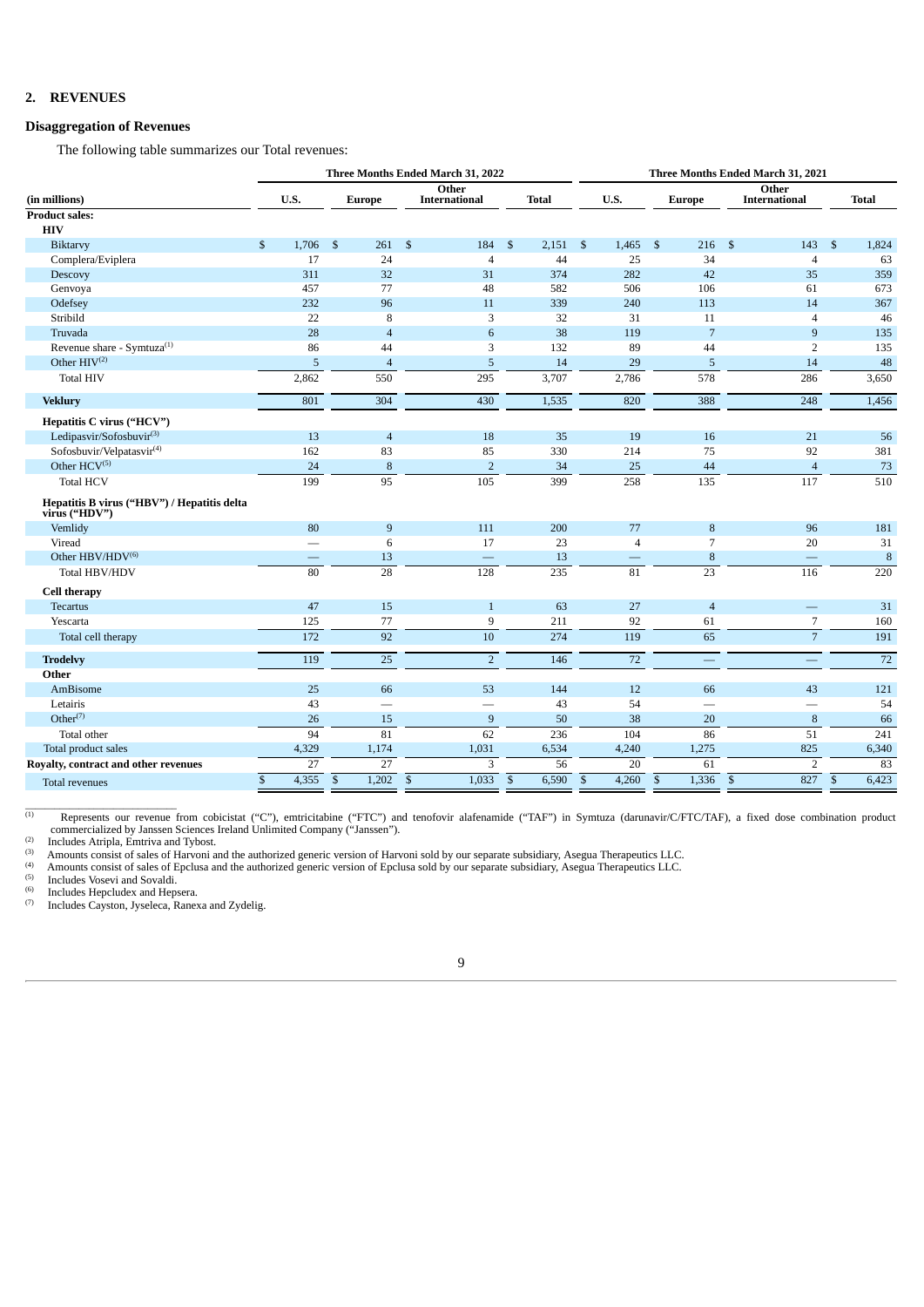# **Revenues from Major Customers**

The following table summarizes revenues from each of our customers who individually accounted for 10% or more of our total revenues:

|                                     | <b>Three Months Ended</b> |      |
|-------------------------------------|---------------------------|------|
|                                     | March 31.                 |      |
| (as a percentage of total revenues) | 2022                      | 2021 |
| AmerisourceBergen Corporation       | $19\%$                    | 27 % |
| Cardinal Health, Inc.               | 23 %                      | 18 % |
| <b>McKesson Corporation</b>         | 20%                       | 17 % |

#### **Revenues Recognized from Performance Obligations Satisfied in Prior Periods**

The following table summarizes revenues recognized from performance obligations satisfied in prior periods:

|                                                                                | Three Months Ended |           |      |  |  |
|--------------------------------------------------------------------------------|--------------------|-----------|------|--|--|
|                                                                                |                    | March 31. |      |  |  |
| (in millions)                                                                  | 2022               |           | 2021 |  |  |
| Revenue share with Janssen and royalties for licenses of intellectual property | 184                |           | 226  |  |  |
| Changes in estimates                                                           | 230                |           | 332  |  |  |

#### **Contract Balances**

Our contract assets, which consist of unbilled amounts primarily from arrangements where the licensing of intellectual property is the only or predominant performance obligation, totaled \$160 million and \$174 million as of March 31, 2022 and December 31, 2021, respectively. Contract liabilities, which generally result from receipt of advance payment before our performance under the contract, were \$117 million and \$79 million as of March 31, 2022 and December 31, 2021, respectively.

# **3. FAIR VALUE MEASUREMENTS**

We determine the fair value of financial and non-financial assets and liabilities using the fair value hierarchy, which establishes three levels of inputs that may be used to measure fair value, as follows:

- Level 1 inputs include quoted prices in active markets for identical assets or liabilities;
- Level 2 inputs include observable inputs other than Level 1 inputs, such as quoted prices for similar assets or liabilities in active markets; quoted prices for identical or similar assets or liabilities in markets that are not active; or other inputs that are observable or can be corroborated by observable market data for substantially the full term of the asset or liability; and
- Level 3 inputs include unobservable inputs that are supported by little or no market activity and that are significant to the fair value of the underlying asset or liability. Our Level 3 assets and liabilities include those whose fair value measurements are determined using pricing models, discounted cash flow methodologies or similar valuation techniques and significant management judgment or estimation.

Our financial instruments consist primarily of cash and cash equivalents, marketable debt securities, accounts receivable, foreign currency exchange contracts, equity securities, accounts payable and short-term and long-term debt. Cash and cash equivalents, marketable debt securities, certain equity securities and foreign currency exchange contracts are reported at their respective fair values on our Condensed Consolidated Balance Sheets. Equity securities without readily determinable fair values are recorded using the measurement alternative of cost less impairment, if any, adjusted for observable price changes in orderly transactions for identical or similar investments of the same issuer. Short-term and long-term debt are reported at their amortized costs on our Condensed Consolidated Balance Sheets. The remaining financial instruments are reported on our Condensed Consolidated Balance Sheets at amounts that approximate current fair values.

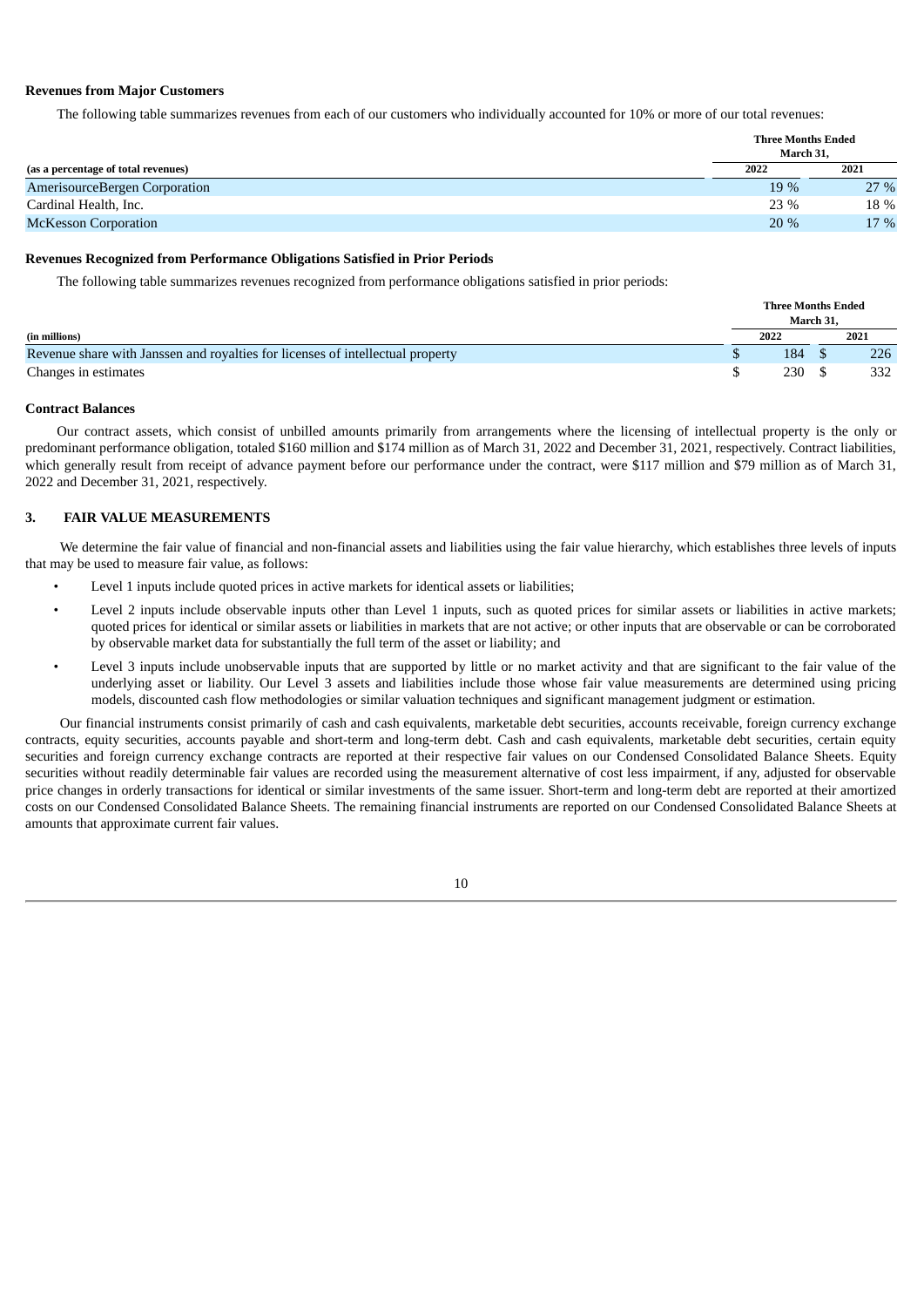The following table summarizes the types of assets and liabilities measured at fair value on a recurring basis by level within the fair value hierarchy:

|                                                            |              |       |               | March 31, 2022 |              |                          |                |              | <b>December 31, 2021</b> |         |                |                |              |                          |                |              |
|------------------------------------------------------------|--------------|-------|---------------|----------------|--------------|--------------------------|----------------|--------------|--------------------------|---------|----------------|----------------|--------------|--------------------------|----------------|--------------|
| (in millions)                                              | Level 1      |       |               | Level 2        |              | Level 3                  |                | <b>Total</b> |                          | Level 1 | Level 2        |                | Level 3      |                          |                | <b>Total</b> |
| Assets:                                                    |              |       |               |                |              |                          |                |              |                          |         |                |                |              |                          |                |              |
| Available-for-sale debt securities:                        |              |       |               |                |              |                          |                |              |                          |         |                |                |              |                          |                |              |
| U.S. treasury securities                                   | $\mathbb{S}$ | 476   | $\mathbf{\$}$ |                | $\mathbb{S}$ |                          | <sup>\$</sup>  | 476          | <sup>\$</sup>            | 407     | \$             |                | $\mathbb{S}$ |                          | $\mathfrak{L}$ | 407          |
| U.S. government agencies securities                        |              |       |               | 5              |              |                          |                | 5            |                          |         |                | $\overline{4}$ |              |                          |                | 4            |
| Non-U.S. government securities                             |              |       |               | 30             |              |                          |                | 30           |                          |         |                | 50             |              |                          |                | 50           |
| Certificates of deposit                                    |              |       |               | 153            |              |                          |                | 153          |                          |         |                | 249            |              |                          |                | 249          |
| Corporate debt securities                                  |              |       |               | 1,442          |              |                          |                | 1,442        |                          |         |                | 1,363          |              |                          |                | 1,363        |
| Residential mortgage and asset-backed<br>securities        |              |       |               | 407            |              |                          |                | 407          |                          |         |                | 424            |              |                          |                | 424          |
| Equity securities:                                         |              |       |               |                |              |                          |                |              |                          |         |                |                |              |                          |                |              |
| Money market funds                                         |              | 2,360 |               |                |              | $\overline{\phantom{0}}$ |                | 2,360        |                          | 3,661   |                |                |              | $\overline{\phantom{0}}$ |                | 3,661        |
| Equity investment in Galapagos NV<br>("Galapagos")         |              | 1,046 |               |                |              |                          |                | 1,046        |                          | 931     |                |                |              |                          |                | 931          |
| Equity investment in Arcus Biosciences,<br>Inc. ("Arcus")  |              | 436   |               |                |              |                          |                | 436          |                          | 559     |                |                |              |                          |                | 559          |
| Other publicly traded equity securities                    |              | 243   |               |                |              |                          |                | 243          |                          | 331     |                |                |              |                          |                | 331          |
| Deferred compensation plan                                 |              | 253   |               |                |              |                          |                | 253          |                          | 261     |                |                |              |                          |                | 261          |
| Foreign currency derivative contracts                      |              |       |               | 84             |              |                          |                | 84           |                          |         |                | 80             |              |                          |                | 80           |
| Total                                                      | \$           | 4,813 | - \$          | 2,122          | \$           |                          | S              | 6,935        | \$                       | 6,150   | \$             | 2,170          | \$           |                          |                | 8,320        |
| Liabilities:                                               |              |       |               |                |              |                          |                |              |                          |         |                |                |              |                          |                |              |
| Liability for MYR GmbH ("MYR")<br>contingent consideration | \$           |       | \$            |                | \$           | 322                      | -\$            | 322          | \$                       |         | \$             |                | \$           | 317                      | \$             | 317          |
| Deferred compensation plan                                 |              | 253   |               |                |              |                          |                | 253          |                          | 261     |                |                |              |                          |                | 261          |
| Foreign currency derivative contracts                      |              |       |               | 11             |              |                          |                | 11           |                          |         |                | 5              |              |                          |                | 5            |
| <b>Total</b>                                               | \$           | 253   | $\mathbb{S}$  | 11             | \$           | 322                      | $\mathfrak{s}$ | 586          | \$                       | 261     | $\mathfrak{s}$ | 5              | $\mathbb S$  | 317                      | $\mathfrak{S}$ | 583          |

### **Level 2 Inputs**

#### *Available-for-Sale Debt Securities*

For our available-for-sale debt securities, we estimate the fair values by reviewing trading activity and pricing as of the measurement date, and taking into consideration valuations obtained from third-party pricing services. The pricing services utilize industry standard valuation models, including both income-based and market-based approaches, for which all significant inputs are observable, either directly or indirectly, to estimate the fair value. These inputs include reported trades of and broker/dealer quotes on the same or similar securities, issuer credit spreads, benchmark securities, prepayment/default projections based on historical data and other observable inputs.

#### *Foreign Currency Derivative Contracts*

Substantially all of our foreign currency derivative contracts have maturities within an 18-month time horizon and all are with counterparties that have a minimum credit rating of A- or equivalent by S&P Global Ratings, Moody's Investors Service, Inc. or Fitch Ratings, Inc. We estimate the fair values of these contracts by taking into consideration the valuations obtained from a third-party valuation service that utilizes an income-based industry standard valuation model for which all significant inputs are observable, either directly or indirectly. These inputs include foreign currency exchange rates, Secured Overnight Financing Rate ("SOFR") and swap rates. These inputs, where applicable, are observable at commonly quoted intervals.

#### *Senior Unsecured Notes*

The total estimated fair values of our senior unsecured notes, determined using Level 2 inputs based on their quoted market values, were approximately \$25.6 billion and \$28.6 billion as of March 31, 2022 and December 31, 2021, respectively, and the carrying values were \$25.1 billion and \$25.6 billion as of March 31, 2022 and December 31, 2021, respectively.

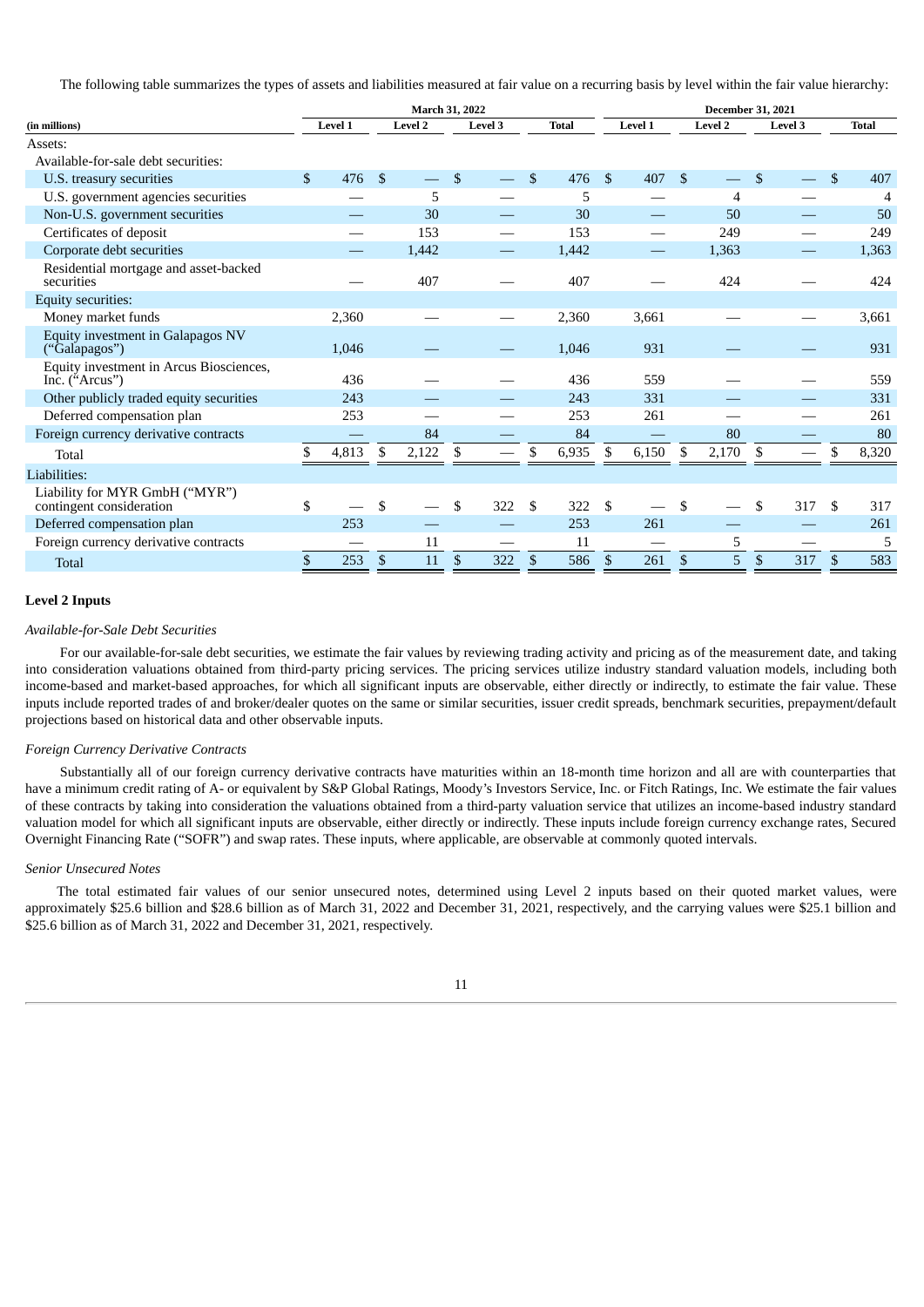#### **Level 3 Inputs**

#### *Contingent Consideration*

In connection with our first quarter 2021 acquisition of MYR, we recorded a liability for contingent consideration, which is revalued each reporting period until the related contingency is resolved. The contingent consideration was estimated using probability-weighted scenarios for U.S. Food and Drug Administration ("FDA") approval of Hepcludex.

The following table summarizes the change in fair value of our contingent consideration:

|                                          | <b>Three Months Ended</b><br>March 31, |        |  |      |  |  |  |  |  |  |
|------------------------------------------|----------------------------------------|--------|--|------|--|--|--|--|--|--|
| (in millions)                            |                                        | 2022   |  | 2021 |  |  |  |  |  |  |
|                                          |                                        |        |  |      |  |  |  |  |  |  |
| <b>Beginning balance</b>                 |                                        | 317 \$ |  |      |  |  |  |  |  |  |
| Additions                                |                                        |        |  | 341  |  |  |  |  |  |  |
| Changes in valuation assumptions         |                                        | 10     |  |      |  |  |  |  |  |  |
| Effect of foreign exchange remeasurement |                                        | (6)    |  |      |  |  |  |  |  |  |
| <b>Ending balance</b>                    |                                        | 322    |  | 341  |  |  |  |  |  |  |

Changes in valuation assumptions were primarily related to updated probability rate estimates. The changes in the fair value of this contingent consideration were included in Research and development expenses on our Condensed Consolidated Statements of Income.

#### *Liability Related to the Sale of Future Royalties*

We recorded a liability related to the sale of future royalties as part of our fourth quarter 2020 acquisition of Immunomedics, Inc. ("Immunomedics"), which is subsequently amortized using the effective interest method over the remaining estimated life. The fair values of the liability related to the sale of future royalties were \$1.1 billion and \$1.3 billion as of March 31, 2022 and December 31, 2021, respectively, and the carrying value was \$1.1 billion as of March 31, 2022 and December 31, 2021. See Note 9. Debt and Credit Facilities for additional information.

# *Fair Value Level Transfers*

There were no transfers between Level 1, Level 2 and Level 3 in the periods presented.

# *Nonrecurring Fair Value Measurements*

During the three months ended March 31, 2022, we recorded a partial impairment charge of \$2.7 billion related to certain in-process research and development ("IPR&D") assets. See Note 7. Goodwill and Intangible Assets for additional information.

#### **4. AVAILABLE-FOR-SALE DEBT SECURITIES AND EQUITY SECURITIES**

#### **Available-for-Sale Debt Securities**

The following table summarizes our available-for-sale debt securities:

|                                                     |                   |          | <b>March 31, 2022</b>        |                               |   |                                       | <b>December 31, 2021</b> |                          |     |                              |  |                               |    |                                       |
|-----------------------------------------------------|-------------------|----------|------------------------------|-------------------------------|---|---------------------------------------|--------------------------|--------------------------|-----|------------------------------|--|-------------------------------|----|---------------------------------------|
| (in millions)                                       | Amortized<br>Cost |          | Gross<br>Unrealized<br>Gains | Gross<br>Unrealized<br>Losses |   | <b>Estimated</b><br><b>Fair Value</b> |                          | <b>Amortized</b><br>Cost |     | Gross<br>Unrealized<br>Gains |  | Gross<br>Unrealized<br>Losses |    | <b>Estimated</b><br><b>Fair Value</b> |
| U.S. treasury securities                            | 481               | <b>S</b> |                              | (5)                           | S | 476                                   | -S                       | 408                      | - S |                              |  | (1)                           |    | 407                                   |
| U.S. government agencies securities                 |                   |          |                              |                               |   |                                       |                          | 4                        |     |                              |  |                               |    | 4                                     |
| Non-U.S. government securities                      | 30                |          |                              |                               |   | 30                                    |                          | 50                       |     |                              |  |                               |    | 50                                    |
| Certificates of deposit                             | 153               |          |                              |                               |   | 153                                   |                          | 249                      |     |                              |  |                               |    | 249                                   |
| Corporate debt securities                           | 1,457             |          |                              | (15)                          |   | 1,442                                 |                          | 1,365                    |     |                              |  | (2)                           |    | 1,363                                 |
| Residential mortgage and asset-backed<br>securities | 410               |          |                              | (3)                           |   | 407                                   |                          | 425                      |     |                              |  |                               |    | 424                                   |
| <b>Total</b>                                        | $2,536$ \$        |          |                              | (23)                          |   | 2,514                                 |                          | 2,501                    |     |                              |  | (4)                           | -S | 2,497                                 |
|                                                     |                   |          |                              |                               |   |                                       |                          |                          |     |                              |  |                               |    |                                       |

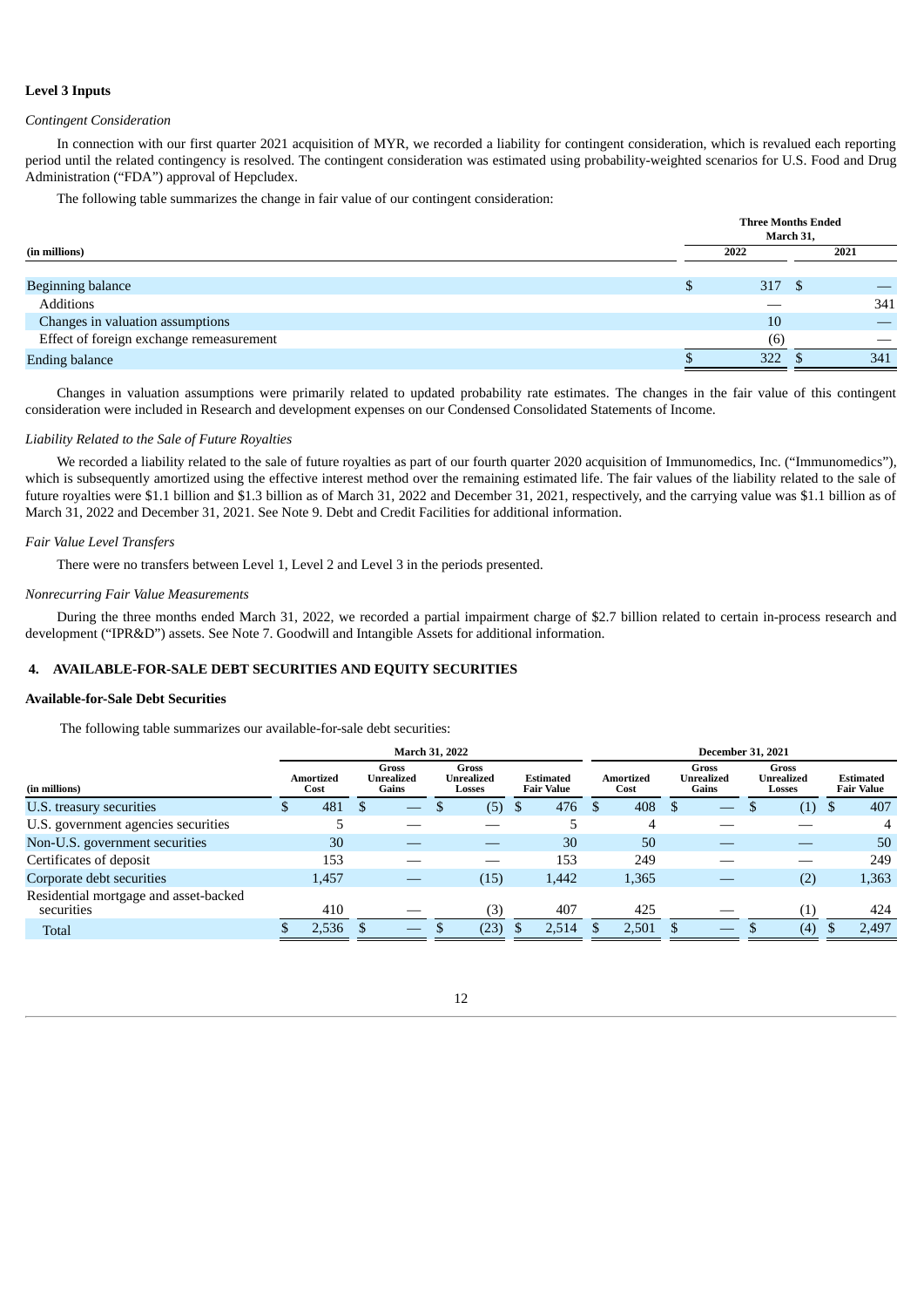The following table summarizes the classification of our available-for-sale debt securities in our Condensed Consolidated Balance Sheets:

| (in millions)                         | <b>March 31, 2022</b> | <b>December 31, 2021</b> |
|---------------------------------------|-----------------------|--------------------------|
| Cash and cash equivalents             | 57                    |                          |
| Short-term marketable debt securities | 1,029                 | 1,182                    |
| Long-term marketable debt securities  | 1,427                 | 1,309                    |
| Total                                 | 2.514                 | 2,497                    |

The following table summarizes our available-for-sale debt securities by contractual maturity:

| <b>March 31, 2022</b> |       |                       |                   |  |  |  |  |  |  |
|-----------------------|-------|-----------------------|-------------------|--|--|--|--|--|--|
|                       |       |                       | <b>Fair Value</b> |  |  |  |  |  |  |
|                       | 1,091 |                       | 1,086             |  |  |  |  |  |  |
|                       | 1,414 |                       | 1,397             |  |  |  |  |  |  |
|                       | 31    |                       | 31                |  |  |  |  |  |  |
|                       | 2,536 |                       | 2,514             |  |  |  |  |  |  |
|                       |       | <b>Amortized Cost</b> |                   |  |  |  |  |  |  |

We held a total of 618 and 203 positions which were in unrealized loss positions as of March 31, 2022 and 2021, respectively. No impairment was recognized for the three months ended March 31, 2022 and 2021.

# **Equity Securities**

#### *Equity Securities Measured at Fair Value*

The following table summarizes the classification of our equity securities measured at fair value on a recurring basis, including our equity method investments in Galapagos and Arcus for which we elected and applied the fair value option as we believe it best reflects the underlying economics of these investments, on our Condensed Consolidated Balance Sheets:

| (in millions)                    | <b>March 31, 2022</b> | <b>December 31, 2021</b> |
|----------------------------------|-----------------------|--------------------------|
| Cash and cash equivalents        | 2,360                 | 3,661                    |
| Prepaid and other current assets | 692                   | 885                      |
| Other long-term assets           | 1,286                 | 1,197                    |
| Total                            | 4,337                 | 5,743                    |

# *Other Equity Securities*

Equity method investments and other equity investments without readily determinable fair values were \$375 million and \$338 million as of March 31, 2022 and December 31, 2021, respectively, and were included in Other long-term assets on our Condensed Consolidated Balance Sheets.

#### *Unrealized Gains and Losses*

Net unrealized losses recognized on equity securities were \$96 million and \$351 million for the three months ended March 31, 2022 and 2021, respectively, and were included in Other income (expense), net on our Condensed Consolidated Statements of Income.

#### 13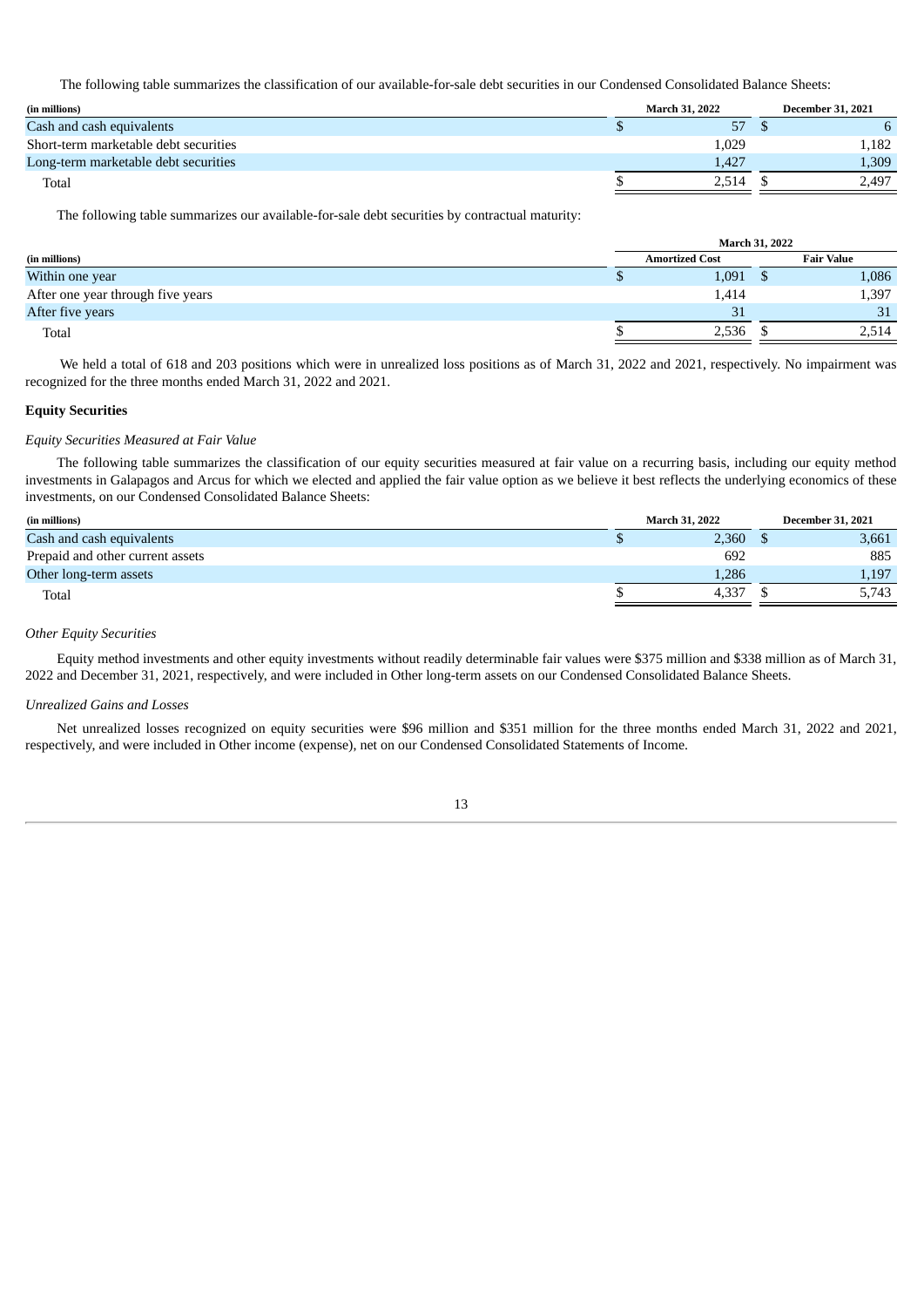# **5. DERIVATIVE FINANCIAL INSTRUMENTS**

Our operations in foreign countries expose us to market risk associated with foreign currency exchange rate fluctuations between the U.S. dollar and various foreign currencies, primarily the Euro. To manage this risk, we hedge a portion of our foreign currency exposures related to outstanding monetary assets and liabilities as well as forecasted product sales using foreign currency exchange forward contracts. In general, the market risk related to these contracts is offset by corresponding gains and losses on the hedged transactions. The credit risk associated with these contracts is driven by changes in interest and currency exchange rates and, as a result, varies over time. By working only with major banks and closely monitoring current market conditions, we seek to limit the risk that counterparties to these contracts may be unable to perform. We also seek to limit our risk of loss by entering into contracts that permit net settlement at maturity. Therefore, our overall risk of loss in the event of a counterparty default is limited to the amount of any unrealized gains on outstanding contracts (i.e., those contracts that have a positive fair value) at the date of default. We do not enter into derivative contracts for trading purposes.

The derivative instruments we use to hedge our exposures for certain monetary assets and liabilities are not designated as hedges and, as a result, changes in their fair value are recorded in Other income (expense), net on our Condensed Consolidated Statements of Income.

The derivative instruments we use to hedge our exposures for forecasted product sales are designated as cash flow hedges and have maturities of 18 months or less. Upon executing a hedging contract and each reporting period thereafter, we assess hedge effectiveness using regression analysis. The unrealized gains or losses on these hedges are recorded in Accumulated other comprehensive income ("AOCI") and are reclassified into Product sales on our Condensed Consolidated Statements of Income when the respective hedged transactions affect earnings. The majority of gains and losses related to the hedged forecasted transactions reported in AOCI as of March 31, 2022 are expected to be reclassified to Product sales within 12 months.

The cash flow effects of our derivative contracts for the three months ended March 31, 2022 and 2021 were included within Net cash provided by operating activities on our Condensed Consolidated Statements of Cash Flows.

We had notional amounts of foreign currency exchange contracts outstanding of \$3.2 billion and \$2.9 billion as of March 31, 2022 and December 31, 2021, respectively.

While all our derivative contracts allow us the right to offset assets and liabilities, we have presented amounts on a gross basis. The following table summarizes the classification and fair values of derivative instruments in our Condensed Consolidated Balance Sheets:

|                                            | <b>March 31, 2022</b>            |                      |                               |                                       |  |                      |  |  |  |  |  |  |  |
|--------------------------------------------|----------------------------------|----------------------|-------------------------------|---------------------------------------|--|----------------------|--|--|--|--|--|--|--|
|                                            | <b>Derivative Assets</b>         |                      | <b>Derivative Liabilities</b> |                                       |  |                      |  |  |  |  |  |  |  |
| (in millions)                              | <b>Classification</b>            | Fair<br><b>Value</b> |                               | <b>Classification</b>                 |  | Fair<br><b>Value</b> |  |  |  |  |  |  |  |
| Derivatives designated as hedges:          |                                  |                      |                               |                                       |  |                      |  |  |  |  |  |  |  |
| Foreign currency exchange contracts        | Prepaid and other current assets |                      |                               | Accrued and other current liabilities |  | -6                   |  |  |  |  |  |  |  |
| Foreign currency exchange contracts        | Other long-term assets           |                      |                               | Other long-term obligations           |  |                      |  |  |  |  |  |  |  |
| Total derivatives designated as hedges     |                                  |                      | 81                            |                                       |  |                      |  |  |  |  |  |  |  |
| Derivatives not designated as hedges:      |                                  |                      |                               |                                       |  |                      |  |  |  |  |  |  |  |
| Foreign currency exchange contracts        | Prepaid and other current assets |                      |                               | Accrued and other current liabilities |  |                      |  |  |  |  |  |  |  |
| Total derivatives not designated as hedges |                                  |                      |                               |                                       |  |                      |  |  |  |  |  |  |  |
| <b>Total derivatives</b>                   |                                  |                      | 84                            |                                       |  | 11                   |  |  |  |  |  |  |  |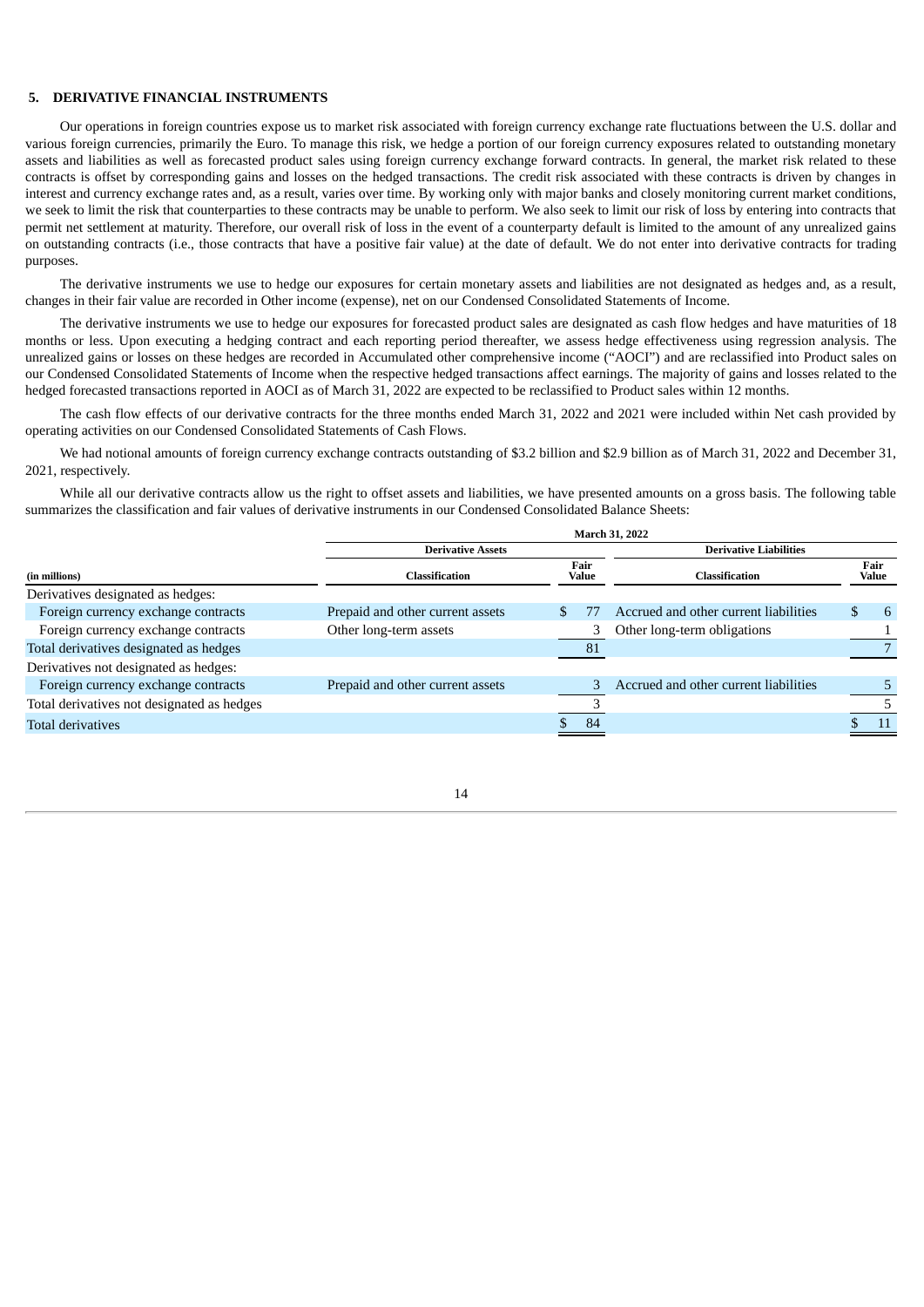|                                            | <b>December 31, 2021</b>         |                   |                                          |  |                   |  |  |  |  |  |  |  |  |  |
|--------------------------------------------|----------------------------------|-------------------|------------------------------------------|--|-------------------|--|--|--|--|--|--|--|--|--|
|                                            | <b>Derivative Assets</b>         |                   | <b>Derivative Liabilities</b>            |  |                   |  |  |  |  |  |  |  |  |  |
| (in millions)                              | <b>Classification</b>            | <b>Fair Value</b> | <b>Classification</b>                    |  | <b>Fair Value</b> |  |  |  |  |  |  |  |  |  |
| Derivatives designated as hedges:          |                                  |                   |                                          |  |                   |  |  |  |  |  |  |  |  |  |
| Foreign currency exchange contracts        | Prepaid and other current assets | 75<br>S           | Accrued and other current<br>liabilities |  | $\overline{4}$    |  |  |  |  |  |  |  |  |  |
| Foreign currency exchange contracts        | Other long-term assets           | 5                 | Other long-term obligations              |  |                   |  |  |  |  |  |  |  |  |  |
| Total derivatives designated as hedges     |                                  | 80                |                                          |  |                   |  |  |  |  |  |  |  |  |  |
| Derivatives not designated as hedges:      |                                  |                   |                                          |  |                   |  |  |  |  |  |  |  |  |  |
| Foreign currency exchange contracts        | Prepaid and other current assets |                   | Accrued and other current<br>liabilities |  |                   |  |  |  |  |  |  |  |  |  |
| Total derivatives not designated as hedges |                                  |                   |                                          |  |                   |  |  |  |  |  |  |  |  |  |
| Total derivatives                          |                                  | 80                |                                          |  | 5                 |  |  |  |  |  |  |  |  |  |

The following table summarizes the effect of our foreign currency exchange contracts on our Condensed Consolidated Financial Statements:

|                                                       | <b>Three Months Ended</b><br>March 31, |      |      |      |  |  |  |
|-------------------------------------------------------|----------------------------------------|------|------|------|--|--|--|
| (in millions)                                         |                                        | 2022 | 2021 |      |  |  |  |
| Derivatives designated as hedges:                     |                                        |      |      |      |  |  |  |
| Gain recognized in AOCI                               |                                        | 28   |      | 78   |  |  |  |
| Gain (loss) reclassified from AOCI into Product sales |                                        | 22   |      | (25) |  |  |  |
| Derivatives not designated as hedges:                 |                                        |      |      |      |  |  |  |
| Gain recognized in Other income (expense), net        |                                        | 19   |      | 34   |  |  |  |

From time to time, we may discontinue cash flow hedges and, as a result, record related amounts in Other income (expense), net on our Condensed Consolidated Statements of Income. There were no discontinuances of cash flow hedges for the three months ended March 31, 2022 and 2021.

The following table summarizes the potential effect of offsetting our foreign currency exchange contracts on our Condensed Consolidated Balance Sheets:

|                         |                                                                                                                                |       |      | <b>Gross Amounts Not Offset on the Condensed</b><br><b>Consolidated Balance Sheets</b> |                                            |      |                                     |
|-------------------------|--------------------------------------------------------------------------------------------------------------------------------|-------|------|----------------------------------------------------------------------------------------|--------------------------------------------|------|-------------------------------------|
| (in millions)           | <b>Gross Amounts of</b><br><b>Assets/Liabilities</b><br>Presented on the<br>Condensed<br><b>Consolidated Balance</b><br>Sheets |       |      | <b>Derivative Financial</b><br>Instruments                                             | <b>Cash Collateral</b><br>Received/Pledged |      | <b>Net Amount (Legal</b><br>Offset) |
| As of March 31, 2022    |                                                                                                                                |       |      |                                                                                        |                                            |      |                                     |
| Derivative assets       | D                                                                                                                              | 84 \$ |      | $(9)$ \$                                                                               | $\overline{\phantom{0}}$                   |      | 75                                  |
| Derivative liabilities  | J                                                                                                                              | 11    | - \$ | $(9)$ \$                                                                               | $\hspace{0.1mm}-\hspace{0.1mm}$            | \$   | $\overline{2}$                      |
| As of December 31, 2021 |                                                                                                                                |       |      |                                                                                        |                                            |      |                                     |
| Derivative assets       | \$                                                                                                                             | 80    | - \$ | $(4)$ \$                                                                               |                                            |      | 76                                  |
| Derivative liabilities  | D                                                                                                                              | 5     | - \$ | (4) \$                                                                                 | $\overline{\phantom{0}}$                   | - \$ |                                     |

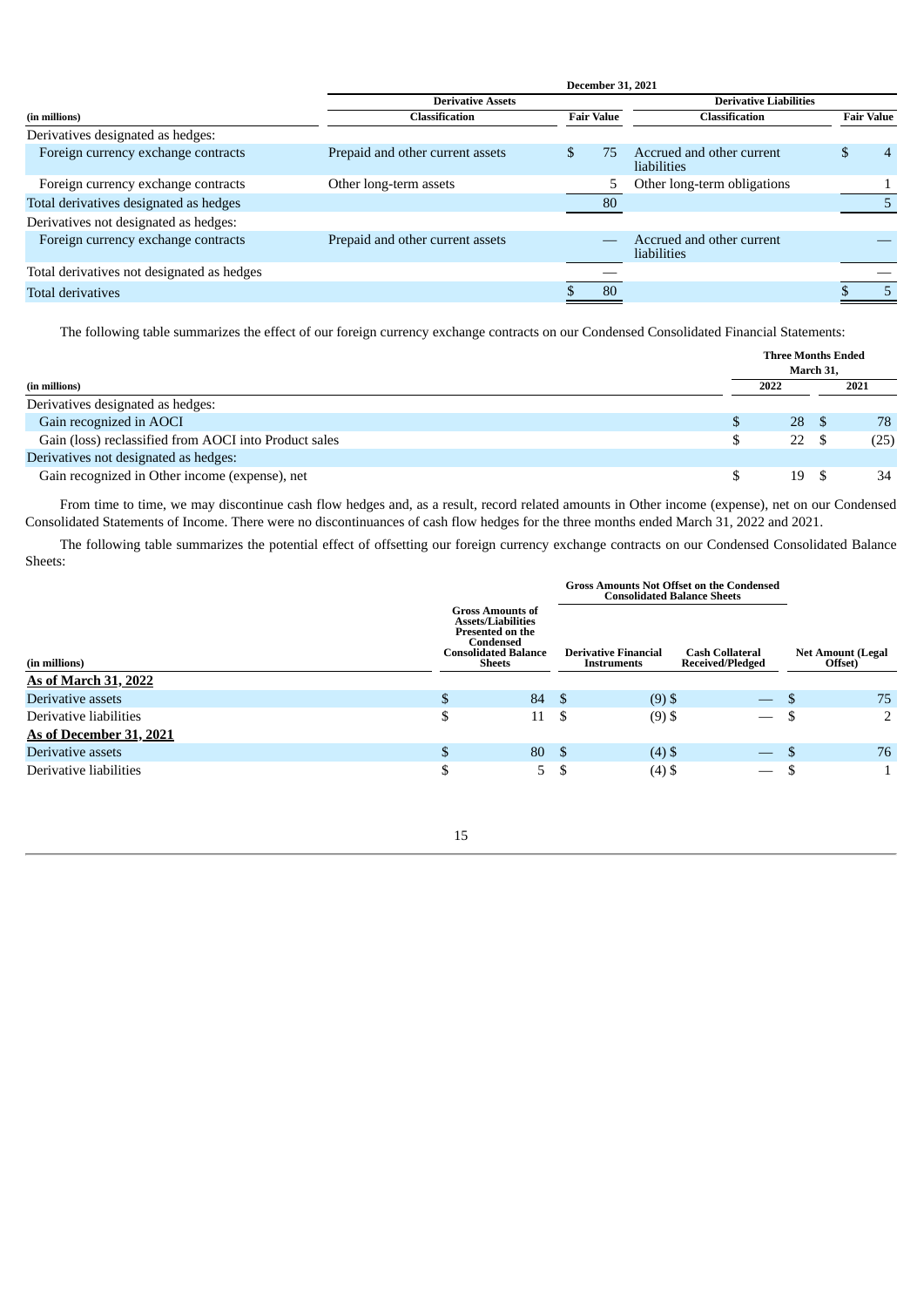# **6. ACQUISITIONS, COLLABORATIONS AND OTHER ARRANGEMENTS**

We enter into acquisitions, licensing and strategic collaborations and other similar arrangements with third parties for the development and commercialization of certain products and product candidates. The collaborations and other arrangements may involve two or more parties who are active participants in the operating activities of the collaboration and are exposed to significant risks and rewards depending on the commercial success of the activities. These arrangements may include non-refundable upfront payments, expense reimbursements or payments by us for options to acquire certain rights, contingent obligations by us for potential development and regulatory milestone payments and/or sales-based milestone payments, royalty payments, revenue or profit-sharing arrangements, cost-sharing arrangements and equity investments. We also have equity investments in third parties focused on the development and commercialization of products and product candidates.

#### **Acquisitions**

In the first quarter of 2021, we completed the acquisition of MYR, a German biotechnology company. MYR focuses on the development and commercialization of therapeutics for the treatment of HDV. The acquisition provided Gilead with Hepcludex, which was conditionally approved by the European Medicines Agency ("EMA") in July 2020 for the treatment of chronic HDV infection in adults with compensated liver disease. MYR is a wholly-owned subsidiary of Gilead.

The aggregate consideration for this acquisition of  $\epsilon$ 1.3 billion (or \$1.6 billion) primarily consisted of  $\epsilon$ 1.0 billion (or \$1.2 billion) paid upon closing and contingent consideration of up to €300 million, subject to customary adjustments, representing a potential future milestone payment upon FDA approval of Hepcludex. The fair value of this contingent liability, estimated using probability-weighted scenarios for FDA approval, was \$341 million as of the acquisition date. The estimated fair value of the contingent liability was \$322 million as of March 31, 2022. See Note 3. Fair Value Measurements for additional information.

The acquisition of MYR was accounted for as a business combination using the acquisition method of accounting. Measurement period adjustments recorded to the fair values of assets acquired and liabilities assumed during the three months ended March 31, 2022 amounted to \$18 million. See Note 7. Goodwill and Intangible Assets for additional information. The fair value estimates for the assets acquired and liabilities assumed have been completed.

#### **Collaborations and Other Arrangements**

#### *Arcus*

In 2020, we entered into an option, license and collaboration agreement with Arcus (the "Arcus Collaboration Agreement"), which granted us the right to opt in to all current and future clinical-stage product candidates for up to ten years following the closing of the transaction. In November 2021, we exercised our options to three of the clinical-stage programs and amended the Arcus Collaboration Agreement. The option exercise and amendment transaction closed in December 2021, triggering collaboration opt-in payments of \$725 million and waiving a \$100 million option continuation payment which would have been due to Arcus in the third quarter of 2022. The collaboration opt-in payments of \$725 million were recorded in Accrued and other current liabilities on our Consolidated Balance Sheets as of December 31, 2021 and paid to Arcus in January 2022. Our payments to Arcus were included in Other in investing activities on our Condensed Consolidated Statements of Cash Flows for the three months ended March 31, 2022.

# **7. GOODWILL AND INTANGIBLE ASSETS**

#### **Goodwill**

The following table summarizes the changes in the carrying amount of Goodwill:

| (in millions)                   | Amount |
|---------------------------------|--------|
| Balance as of December 31, 2021 | 8,332  |
| Measurement period adjustments  | (18)   |
| Balance as of March 31, 2022    | 8.314  |

During the three months ended March 31, 2022, goodwill decreased by \$18 million as a result of finalizing the amount of acquired net operating losses of MYR, which resulted in a decrease to the net deferred tax liability acquired.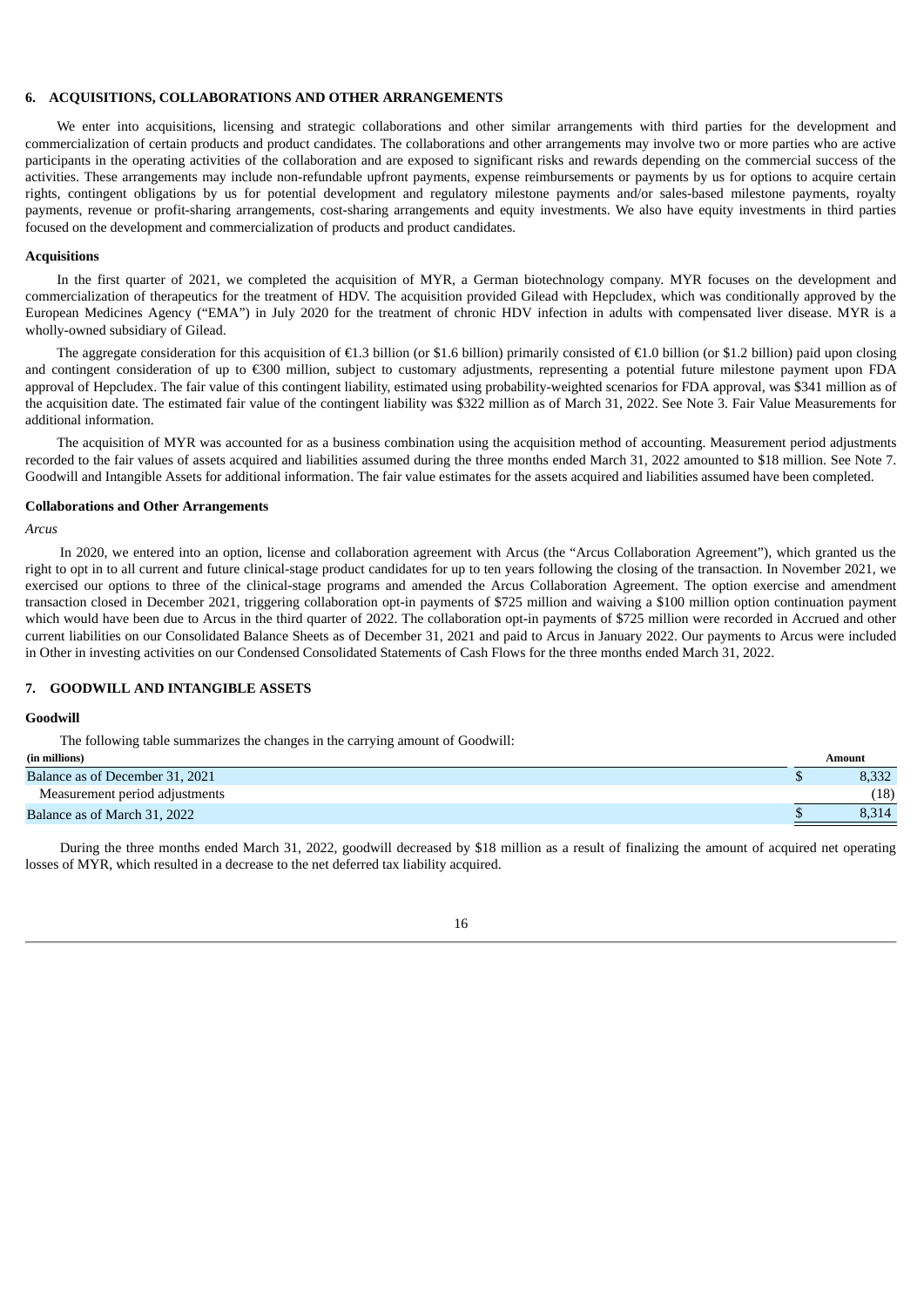# **Intangible Assets**

The following table summarizes our Intangible assets, net:

|                                               |                                    | <b>March 31, 2022</b>              |                                                      |                               | <b>December 31, 2021</b> |                             |  |              |  |  |    |        |  |  |  |  |  |  |  |  |  |  |  |  |  |  |  |  |  |  |  |  |  |  |  |  |  |  |  |  |  |  |  |  |  |  |  |  |  |  |  |  |  |  |  |  |  |  |  |  |  |  |  |  |  |  |  |  |  |  |  |  |  |  |  |  |  |                                    |  |                                                             |  |                               |
|-----------------------------------------------|------------------------------------|------------------------------------|------------------------------------------------------|-------------------------------|--------------------------|-----------------------------|--|--------------|--|--|----|--------|--|--|--|--|--|--|--|--|--|--|--|--|--|--|--|--|--|--|--|--|--|--|--|--|--|--|--|--|--|--|--|--|--|--|--|--|--|--|--|--|--|--|--|--|--|--|--|--|--|--|--|--|--|--|--|--|--|--|--|--|--|--|--|--|--|------------------------------------|--|-------------------------------------------------------------|--|-------------------------------|
| (in millions)                                 | <b>Gross</b><br>Carrying<br>Amount | Accumulated<br><b>Amortization</b> | <b>Foreign Currency</b><br>Translation<br>Adjustment | <b>Net Carrying</b><br>Amount |                          | Gross<br>Carrying<br>Amount |  |              |  |  |    |        |  |  |  |  |  |  |  |  |  |  |  |  |  |  |  |  |  |  |  |  |  |  |  |  |  |  |  |  |  |  |  |  |  |  |  |  |  |  |  |  |  |  |  |  |  |  |  |  |  |  |  |  |  |  |  |  |  |  |  |  |  |  |  |  |  | Accumulated<br><b>Amortization</b> |  | <b>Foreign Currency</b><br>Translation<br><b>Adjustment</b> |  | <b>Net Carrying</b><br>Amount |
| Finite-lived assets:                          |                                    |                                    |                                                      |                               |                          |                             |  |              |  |  |    |        |  |  |  |  |  |  |  |  |  |  |  |  |  |  |  |  |  |  |  |  |  |  |  |  |  |  |  |  |  |  |  |  |  |  |  |  |  |  |  |  |  |  |  |  |  |  |  |  |  |  |  |  |  |  |  |  |  |  |  |  |  |  |  |  |  |                                    |  |                                                             |  |                               |
| Intangible asset - sofosbuvir                 | 10,720                             | \$<br>$(5,826)$ \$                 |                                                      | \$<br>4,894                   | S                        | 10,720                      |  | $(5,651)$ \$ |  |  | \$ | 5,069  |  |  |  |  |  |  |  |  |  |  |  |  |  |  |  |  |  |  |  |  |  |  |  |  |  |  |  |  |  |  |  |  |  |  |  |  |  |  |  |  |  |  |  |  |  |  |  |  |  |  |  |  |  |  |  |  |  |  |  |  |  |  |  |  |  |                                    |  |                                                             |  |                               |
| Intangible asset - axicabtagene<br>ciloleucel | 7,110                              | (1,603)                            |                                                      | 5,507                         |                          | 7,110                       |  | (1,501)      |  |  |    | 5,609  |  |  |  |  |  |  |  |  |  |  |  |  |  |  |  |  |  |  |  |  |  |  |  |  |  |  |  |  |  |  |  |  |  |  |  |  |  |  |  |  |  |  |  |  |  |  |  |  |  |  |  |  |  |  |  |  |  |  |  |  |  |  |  |  |  |                                    |  |                                                             |  |                               |
| Intangible asset - Trodelvy                   | 5,630                              | (623)                              |                                                      | 5,007                         |                          | 5,630                       |  | (507)        |  |  |    | 5,123  |  |  |  |  |  |  |  |  |  |  |  |  |  |  |  |  |  |  |  |  |  |  |  |  |  |  |  |  |  |  |  |  |  |  |  |  |  |  |  |  |  |  |  |  |  |  |  |  |  |  |  |  |  |  |  |  |  |  |  |  |  |  |  |  |  |                                    |  |                                                             |  |                               |
| Intangible asset - Hepcludex                  | 845                                | (93)                               |                                                      | 752                           |                          | 845                         |  | (72)         |  |  |    | 773    |  |  |  |  |  |  |  |  |  |  |  |  |  |  |  |  |  |  |  |  |  |  |  |  |  |  |  |  |  |  |  |  |  |  |  |  |  |  |  |  |  |  |  |  |  |  |  |  |  |  |  |  |  |  |  |  |  |  |  |  |  |  |  |  |  |                                    |  |                                                             |  |                               |
| Other                                         | 1,632                              | (682)                              |                                                      | 951                           |                          | 1,610                       |  | (650)        |  |  |    | 961    |  |  |  |  |  |  |  |  |  |  |  |  |  |  |  |  |  |  |  |  |  |  |  |  |  |  |  |  |  |  |  |  |  |  |  |  |  |  |  |  |  |  |  |  |  |  |  |  |  |  |  |  |  |  |  |  |  |  |  |  |  |  |  |  |  |                                    |  |                                                             |  |                               |
| Total finite-lived assets                     | 25.937                             | (8,827)                            |                                                      | 17,111                        |                          | 25,915                      |  | (8,381)      |  |  |    | 17,535 |  |  |  |  |  |  |  |  |  |  |  |  |  |  |  |  |  |  |  |  |  |  |  |  |  |  |  |  |  |  |  |  |  |  |  |  |  |  |  |  |  |  |  |  |  |  |  |  |  |  |  |  |  |  |  |  |  |  |  |  |  |  |  |  |  |                                    |  |                                                             |  |                               |
| Indefinite-lived assets - IPR&D               | 13,220                             |                                    |                                                      | 13,220                        |                          | 15,920                      |  |              |  |  |    | 15,920 |  |  |  |  |  |  |  |  |  |  |  |  |  |  |  |  |  |  |  |  |  |  |  |  |  |  |  |  |  |  |  |  |  |  |  |  |  |  |  |  |  |  |  |  |  |  |  |  |  |  |  |  |  |  |  |  |  |  |  |  |  |  |  |  |  |                                    |  |                                                             |  |                               |
| Total intangible assets                       | 39,157                             | (8,827)                            |                                                      | 30,331                        |                          | 41,835                      |  | (8,381)      |  |  |    | 33,455 |  |  |  |  |  |  |  |  |  |  |  |  |  |  |  |  |  |  |  |  |  |  |  |  |  |  |  |  |  |  |  |  |  |  |  |  |  |  |  |  |  |  |  |  |  |  |  |  |  |  |  |  |  |  |  |  |  |  |  |  |  |  |  |  |  |                                    |  |                                                             |  |                               |

Aggregate amortization expense related to finite-lived intangible assets was \$445 million and \$395 million for the three months ended March 31, 2022 and 2021, respectively, and is primarily included in Cost of goods sold on our Condensed Consolidated Statements of Income.

The following table summarizes the estimated future amortization expense associated with our finite-lived intangible assets as of March 31, 2022:

| (in millions)                |   | <b>Amount</b> |
|------------------------------|---|---------------|
| 2022 (remaining nine months) | Φ | 1,336         |
| 2023                         |   | 1,781         |
| 2024                         |   | 1,781         |
| 2025                         |   | 1,776         |
| 2026                         |   | 1,768         |
| Thereafter                   |   | 8,669         |
| <b>Total</b>                 |   | 17,111        |

#### *IPR&D Impairment*

In connection with our acquisition of Immunomedics in 2020, we allocated a portion of the purchase price to acquired IPR&D intangible assets. Approximately \$8.8 billion was assigned to IPR&D intangible assets related to Trodelvy for treatment of patients with hormone receptor-positive, human epidermal growth factor receptor 2-negative ("HR+/HER2-") metastatic breast cancer. In March 2022, we received data from the Phase 3 TROPiCS-02 study evaluating Trodelvy in patients with HR+/HER2- metastatic breast cancer who have received prior endocrine therapy, cyclin-dependent kinase 4/6 inhibitors and two to four lines of chemotherapy ("third-line plus patients"). Based on our evaluation of the study results, and in connection with the preparation of the financial statements for the quarter, we updated our estimate of the fair value of our HR+/HER2- IPR&D intangible asset to \$6.1 billion as of March 31, 2022. Our estimate of fair value used a probability-weighted income approach that discounts expected future cash flows to the present value, which requires the use of Level 3 fair value measurements and inputs, including estimated revenues, costs, and probability of technical and regulatory success. The expected cash flows included cash flows from HR+/HER2- metastatic breast cancer for third-line plus patients and patients in earlier lines of therapy which are the subject of separate clinical studies. Our revised discounted cash flows were lower primarily due to a delay in launch timing for third-line plus patients which caused a decrease in our market share assumptions based on the expected competitive environment. There were no changes in our plans or assumptions related to our estimated cash flows for patients in the earlier lines of therapy. We used a discount rate of 6.75% which is based on the estimated weighted-average cost of capital for companies with profiles similar to ours and represents the rate that market participants would use to value the intangible assets. We determined the revised estimated fair value was below the carrying value of the asset and, as a result, we recognized a partial impairment charge of \$2.7 billion in In-process research and development impairment on our Condensed Consolidated Statements of Income during the three months ended March 31, 2022.

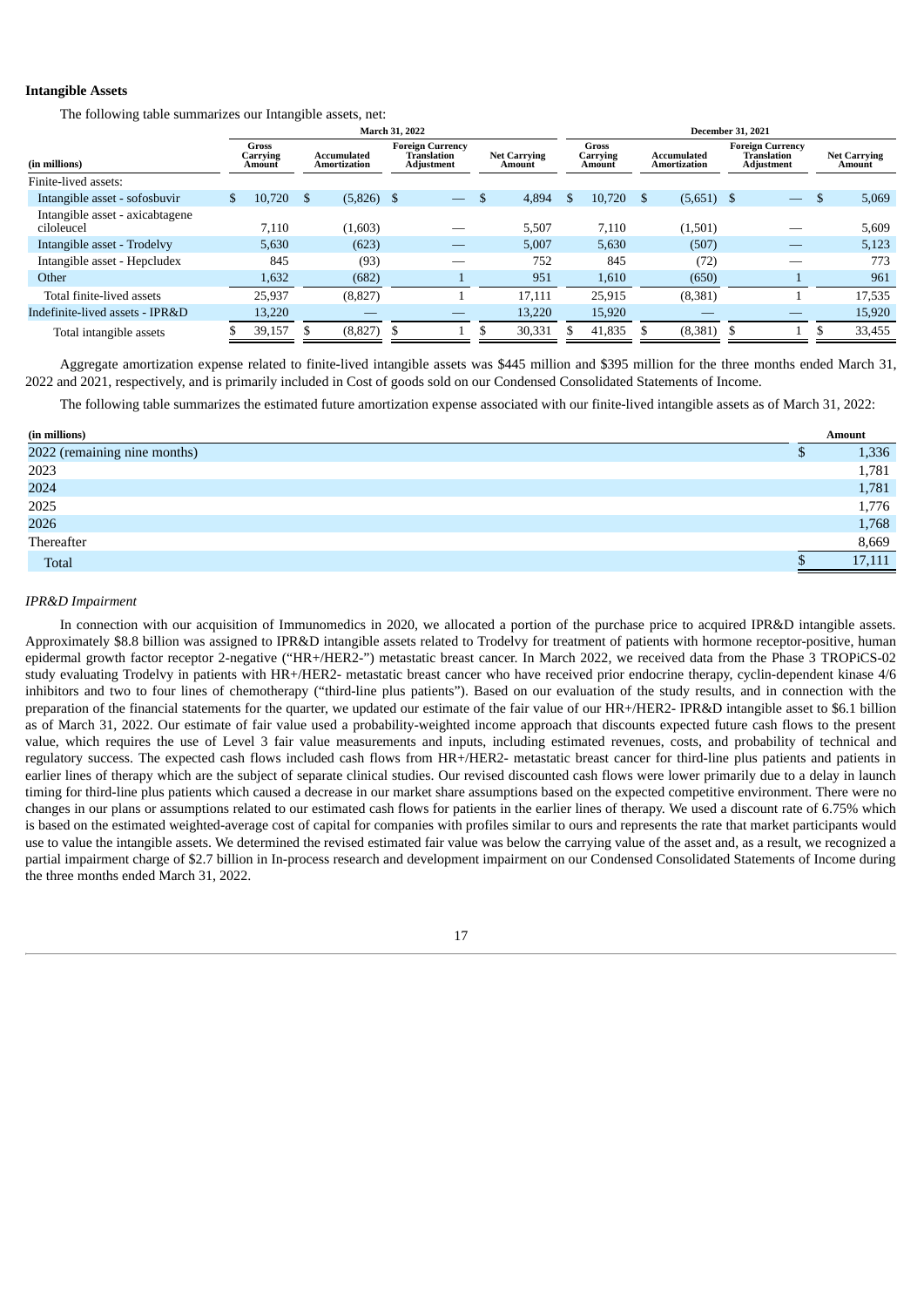# **8. OTHER FINANCIAL INFORMATION**

# **Accounts receivable, net**

The following table summarizes our Accounts receivable, net:

| (in millions)                      | <b>March 31, 2022</b> | <b>December 31, 2021</b> |
|------------------------------------|-----------------------|--------------------------|
| Accounts receivable                | 4,559                 | 5,278                    |
| Less: chargebacks                  | 642                   | 671                      |
| Less: cash discounts and other     | 76                    | 67                       |
| Less: allowances for credit losses | 54                    | 47                       |
| Accounts receivable, net           | 3,787                 | 4.493                    |

# **Inventories**

The following table summarizes our Inventories:

| (in millions)                   | <b>March 31, 2022</b> |      | <b>December 31, 2021</b> |
|---------------------------------|-----------------------|------|--------------------------|
| Raw materials                   | 1,091                 | - \$ | 1,112                    |
| Work in process                 | 540                   |      | 590                      |
| Finished goods                  | 1,044                 |      | 1,032                    |
| Total                           | 2,675                 |      | 2,734                    |
| Reported as:                    |                       |      |                          |
| Inventories                     | 1,482                 | - \$ | 1,618                    |
| Other long-term assets $^{(1)}$ | 1,194                 |      | 1,116                    |
| Total                           | 2,675                 |      | 2,734                    |
|                                 |                       |      |                          |

 $\frac{1}{10}$  Amounts primarily consist of raw materials.

# **Accrued and other current liabilities**

The following table summarizes the components of Accrued and other current liabilities:

| (in millions)                                                           | <b>March 31, 2022</b> | <b>December 31, 2021</b> |
|-------------------------------------------------------------------------|-----------------------|--------------------------|
| Compensation and employee benefits                                      | 559                   | 927                      |
| Income taxes payable                                                    | 467                   | 539                      |
| Allowance for sales returns                                             | 403                   | 499                      |
| Accrual for settlement related to bictegravir litigation <sup>(1)</sup> |                       | 1,250                    |
| Other accrued liabilities                                               | 2.071                 | 2,930                    |
| Total                                                                   | 3.500                 | 6.145                    |
|                                                                         |                       |                          |

 $\overline{a}$  See Note 10. Commitments and Contingencies for additional information.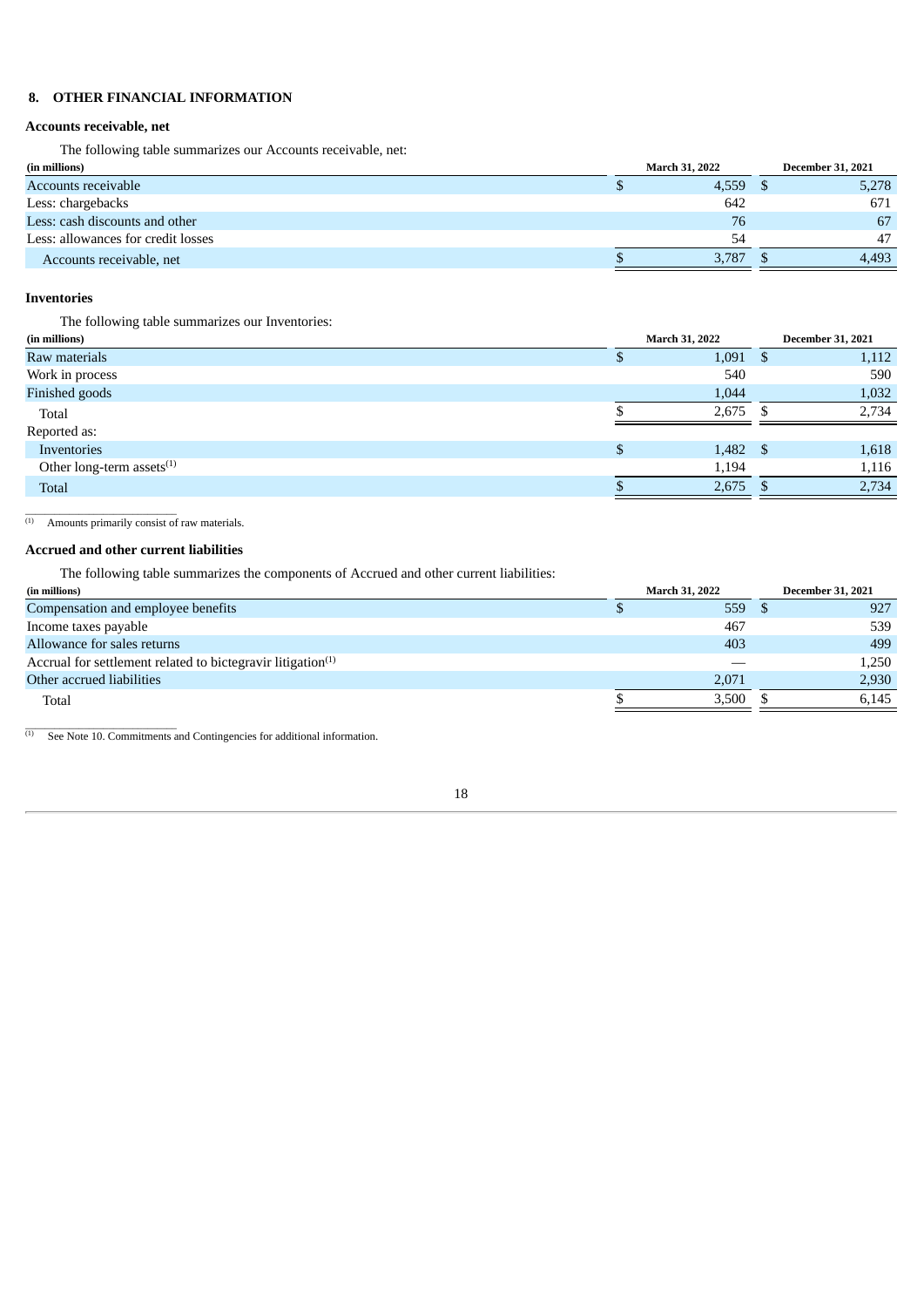# **9**. **DEBT AND CREDIT FACILITIES**

The following table summarizes the carrying amount of our borrowings under various financing arrangements:

| (in millions)                                     |                                                                    |                      |                      |              | <b>Carrying Amount</b> |    |                   |  |
|---------------------------------------------------|--------------------------------------------------------------------|----------------------|----------------------|--------------|------------------------|----|-------------------|--|
| <b>Type of Borrowing</b>                          | <b>Issue Date</b>                                                  | <b>Maturity Date</b> | <b>Interest Rate</b> |              | March 31, 2022         |    | December 31, 2021 |  |
| Senior Unsecured                                  | September 2016                                                     | March 2022           | 1.95%                | $\mathbb{S}$ |                        | \$ | 500               |  |
| Senior Unsecured                                  | September 2015                                                     | September 2022       | 3.25%                |              | 1,000                  |    | 999               |  |
| <b>Senior Unsecured</b>                           | September 2016                                                     | September 2023       | 2.50%                |              | 749                    |    | 748               |  |
| Senior Unsecured                                  | September 2020                                                     | September 2023       | 0.75%                |              | 1,497                  |    | 1,496             |  |
| <b>Senior Unsecured</b>                           | March 2014                                                         | April 2024           | 3.70%                |              | 1,748                  |    | 1,747             |  |
| Senior Unsecured                                  | November 2014                                                      | February 2025        | 3.50%                |              | 1,748                  |    | 1,747             |  |
| <b>Senior Unsecured</b>                           | September 2015                                                     | March 2026           | 3.65%                |              | 2,740                  |    | 2,739             |  |
| Senior Unsecured                                  | September 2016                                                     | March 2027           | 2.95%                |              | 1,247                  |    | 1,247             |  |
| <b>Senior Unsecured</b>                           | September 2020                                                     | October 2027         | 1.20%                |              | 746                    |    | 746               |  |
| Senior Unsecured                                  | September 2020                                                     | October 2030         | 1.65%                |              | 993                    |    | 993               |  |
| <b>Senior Unsecured</b>                           | September 2015                                                     | September 2035       | 4.60%                |              | 992                    |    | 992               |  |
| Senior Unsecured                                  | September 2016                                                     | September 2036       | 4.00%                |              | 742                    |    | 742               |  |
| Senior Unsecured                                  | September 2020                                                     | October 2040         | 2.60%                |              | 987                    |    | 987               |  |
| Senior Unsecured                                  | December 2011                                                      | December 2041        | 5.65%                |              | 996                    |    | 996               |  |
| Senior Unsecured                                  | March 2014                                                         | April 2044           | 4.80%                |              | 1,736                  |    | 1,736             |  |
| Senior Unsecured                                  | November 2014                                                      | February 2045        | 4.50%                |              | 1,733                  |    | 1,733             |  |
| Senior Unsecured                                  | September 2015                                                     | March 2046           | 4.75%                |              | 2,220                  |    | 2,220             |  |
| Senior Unsecured                                  | September 2016                                                     | March 2047           | 4.15%                |              | 1,727                  |    | 1,727             |  |
| <b>Senior Unsecured</b>                           | September 2020                                                     | October 2050         | 2.80%                |              | 1,477                  |    | 1,476             |  |
| Total senior unsecured notes                      |                                                                    |                      |                      |              | 25,076                 |    | 25,571            |  |
| Liability related to the sale of future royalties |                                                                    |                      |                      |              | 1,132                  |    | 1,124             |  |
| Total debt, net                                   |                                                                    |                      |                      |              | 26,208                 |    | 26,695            |  |
|                                                   | Less: Current portion of long-term debt and other obligations, net |                      |                      |              | 1,025                  |    | 1,516             |  |
| Total Long-term debt, net                         |                                                                    |                      |                      | \$           | 25,183                 | \$ | 25,179            |  |

#### **Senior Unsecured Notes**

In February 2022, we repaid \$500 million of senior unsecured notes prior to the March 2022 maturity by exercising a par call option. No new debt was issued during the three months ended March 31, 2022. We are required to comply with certain covenants under our note indentures governing our senior unsecured notes. As of March 31, 2022, we were not in violation of any covenants.

# **Revolving Credit Facility**

As of March 31, 2022 and December 31, 2021, there were no amounts outstanding under our \$2.5 billion revolving credit facility maturing in June 2025, and we were in compliance with all covenants.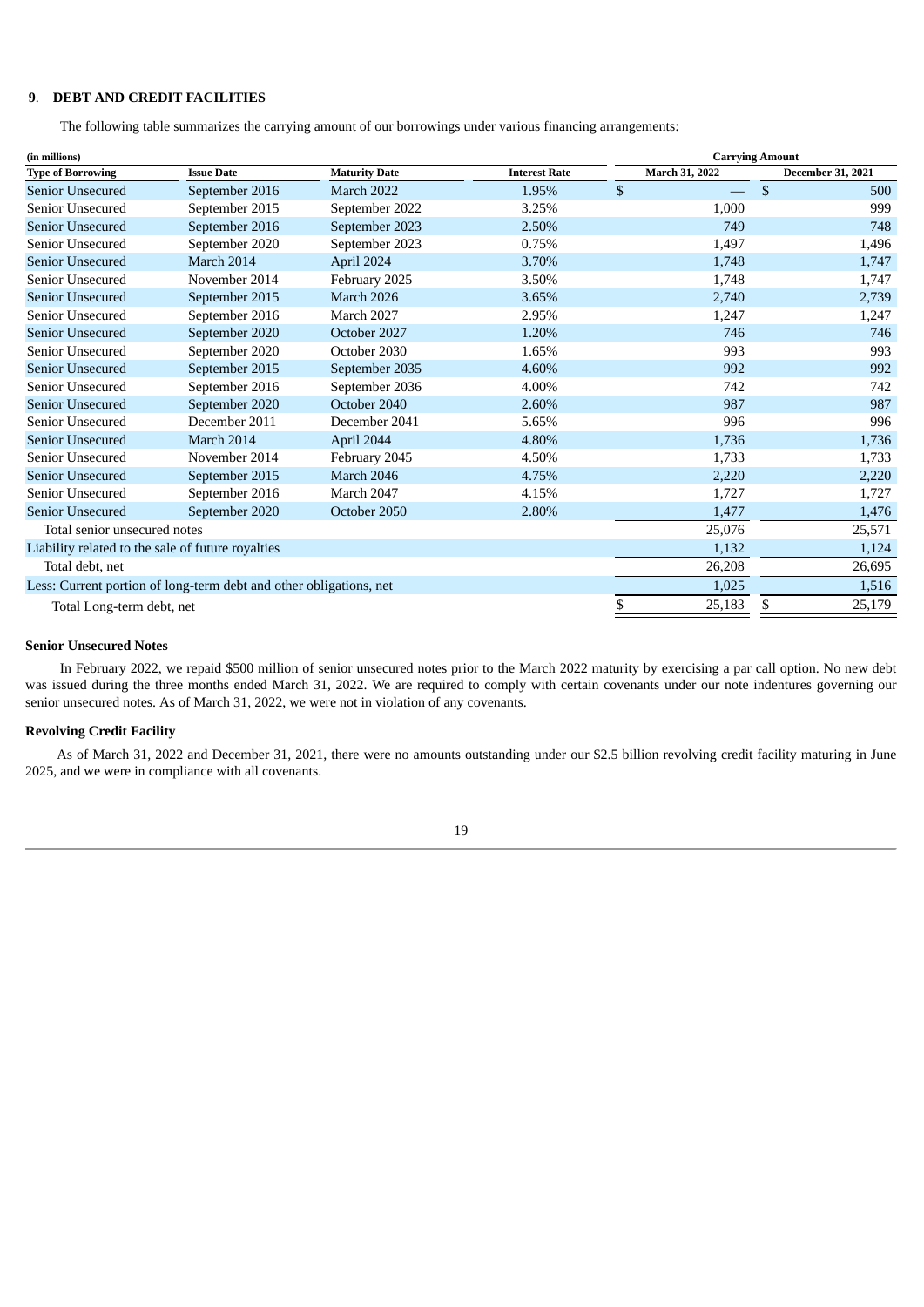# **10**. **COMMITMENTS AND CONTINGENCIES**

#### **Legal Proceedings**

We are a party to various legal actions. The most significant of these are described below. We recognize accruals for such actions to the extent that we conclude that a loss is both probable and reasonably estimable. We accrue for the best estimate of a loss within a range; however, if no estimate in the range is better than any other, then we accrue the minimum amount in the range. If we determine that a material loss is reasonably possible and the loss or range of loss can be estimated, we disclose the possible loss. Unless otherwise noted, the outcome of these matters either is not expected to be material or is not possible to determine such that we cannot reasonably estimate the maximum potential exposure or the range of possible loss.

We did not have any material accruals for the matters described below as of March 31, 2022. As of December 31, 2021, we recorded an accrual of \$1.25 billion in Accrued and other current liabilities on our Consolidated Balance Sheets for the settlement related to bictegravir litigation described below, which we paid during the three months ended March 31, 2022.

#### *Litigation Related to Sofosbuvir*

In 2012, we acquired Pharmasset, Inc. Through the acquisition, we acquired sofosbuvir, a nucleotide analog that acts to inhibit the replication of HCV. In 2013, we received approval from FDA for sofosbuvir, now known commercially as Sovaldi. Sofosbuvir is also included in all of our marketed HCV products. We have received a number of litigation claims regarding sofosbuvir. While we have carefully considered these claims both prior to and following the acquisition and believe they are without merit, we cannot predict the ultimate outcome of such claims or range of loss.

We are aware of patents and patent applications owned by third parties that have been or may in the future be alleged by such parties to cover the use of our HCV products. If third parties obtain valid and enforceable patents, and successfully prove infringement of those patents by our HCV products, we could be required to pay significant monetary damages. We cannot predict the ultimate outcome of intellectual property claims related to our HCV products. We have spent, and will continue to spend, significant resources defending against these claims.

#### Litigation with the University of Minnesota

The University of Minnesota (the "University") has obtained U.S. Patent No. 8,815,830 (the "'830 patent"), which purports to broadly cover nucleosides with antiviral and anticancer activity. In 2016, the University filed a lawsuit against us in the U.S. District Court for the District of Minnesota, alleging that the commercialization of sofosbuvir-containing products infringes the '830 patent. We believe the '830 patent is invalid and will not be infringed by the continued commercialization of sofosbuvir. In 2017, the court granted our motion to transfer the case to California. We have also filed petitions for inter partes review with the U.S. Patent and Trademark Office Patent Trial and Appeal Board ("PTAB") alleging that all asserted claims are invalid for anticipation and obviousness. The PTAB instituted one of these petitions and a merits hearing was held in February 2021. In 2018, the U.S. District Court for the Northern District of California stayed the litigation until after the PTAB concluded the inter partes review that it had initiated. In May 2021, the PTAB issued a written decision finding the asserted claims of the University's patent invalid. In July 2021, the University appealed this decision. The litigation in the U.S. District Court will remain stayed through the appeal proceedings.

#### Litigation with NuCana plc. ("NuCana")

NuCana has obtained European Patent No. 2,955,190 (the "EP '190 patent") that allegedly covers sofosbuvir. In opposition proceedings before the European Patent Office ("EPO") held in February 2021, the EPO Opposition Division upheld the validity of the EP '190 patent in amended form. We believe that the amended EP '190 patent claims are invalid. Subsequently, we initiated proceedings to invalidate the UK counterpart of the EP '190 patent in the High Court of England & Wales. In March 2021, NuCana filed a counterclaim against us in the High Court of England & Wales alleging patent infringement of the UK counterpart and seeking damages and other relief. In April 2021, NuCana also filed a lawsuit against us in Germany at the Landgericht Düsseldorf alleging patent infringement of the German counterpart of the EP '190 patent and seeking damages and injunctive relief. In April 2022, we filed a motion for grant of a compulsory license before the Federal Patent Court in Germany. The hearing date for the German NuCana infringement case has been scheduled for May 2022. The hearing date for the UK NuCana case has been scheduled for January 2023.

20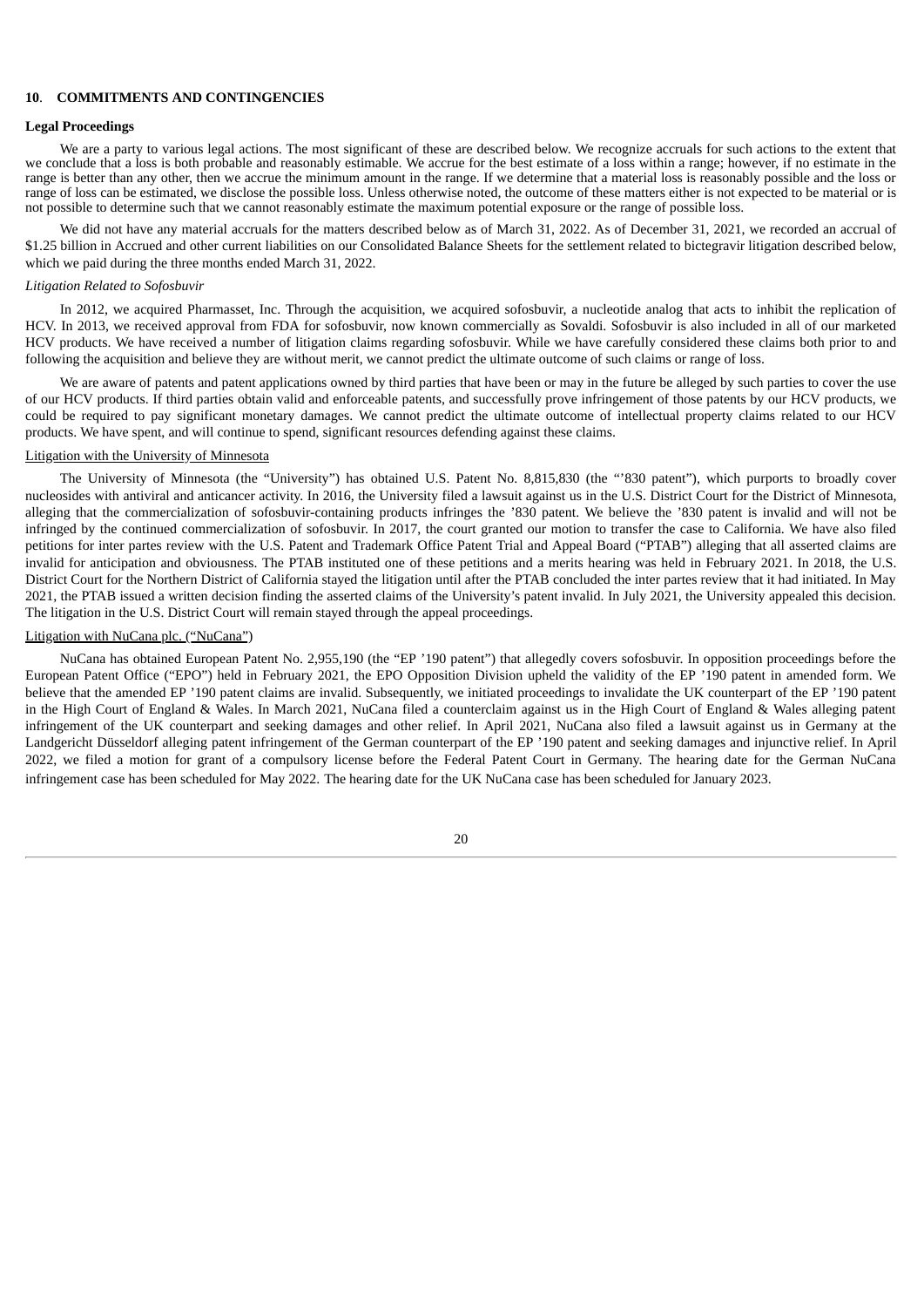#### *Litigation Related to Axicabtagene Ciloleucel*

In October 2017, Juno Therapeutics, Inc. and Sloan Kettering Cancer Center (collectively, "Juno") filed a lawsuit against us in the U.S. District Court for the Central District of California, alleging that the commercialization of axicabtagene ciloleucel, sold commercially as Yescarta, infringes on U.S. Patent No. 7,446,190 (the "'190 patent"). A jury trial was held on the '190 patent, and in December 2019, the jury found that the asserted claims of the '190 patent were valid, and that we willfully infringed the asserted claims of the '190 patent. The jury also awarded Juno damages in amounts of \$585 million in an upfront payment and a 27.6% running royalty from October 2017 through the date of the jury's verdict. The parties filed post-trial motions in the first quarter of 2020, and the trial judge entered a judgment in April 2020. The trial judge affirmed the jury's verdict, enhanced the past damages by 50% and maintained the royalties on future Yescarta sales at 27.6%. In April 2020, we filed an appeal seeking to reverse the judgment or obtain a new trial due to errors made by the trial judge, and in July 2021, the appeals court heard oral arguments. In August 2021, the Court of Appeals for the Federal Circuit (the "CAFC") reversed the jury verdict, finding the asserted claims of Juno's patent invalid. In October 2021, Juno filed a petition for rehearing with the CAFC. In January 2022, the CAFC denied Juno's petition for rehearing. We believe that the likelihood of a material adverse outcome in this matter is remote.

#### *Litigation Related to Bictegravir*

In 2018, ViiV Healthcare Company ("VHC") filed a lawsuit against us in the U.S. District Court of Delaware, alleging that the commercialization of bictegravir, sold commercially in combination with tenofovir alafenamide and emtricitabine as Biktarvy, infringes VHC's U.S. Patent No. 8,129,385 (the "'385 patent") covering VHC's dolutegravir. Bictegravir is structurally different from dolutegravir, and we believe that bictegravir does not infringe the claims of the '385 patent. In its lawsuit, VHC was seeking billions of dollars for alleged damages comprised of VHC's lost profits and a royalty on U.S. sales of bictegravir from launch through the trial. In addition, should a court find that we are liable for infringement, we also expected VHC to seek a royalty on U.S. sales after the trial.

In 2018, VHC also filed a lawsuit against us in the Federal Court of Canada, alleging that our activities relating to our bictegravir compound infringes VHC's Canadian Patent No. 2,606,282 (the "'282 patent"), which was issued to Shionogi & Co. Ltd. and VHC. The '282 patent is the compound patent covering VHC's dolutegravir. We believe that bictegravir does not infringe the claims of the '282 patent. In November and December 2019, VHC filed lawsuits in France, Germany, Ireland and the UK asserting the relevant national designations of European Patent No. 3 045 206; in Australia asserting Australian Patent No. 2006239177; in Japan asserting Japanese Patent No. 4295353; and in Korea asserting Korean Patent Nos. 1848819 and 1363875. These patents all relate to molecules that VHC claims would act as integrase inhibitors. We believe that bictegravir does not infringe any valid claims of VHC's patents and have prevailed in court proceedings to date in Canada and Germany.

On February 1, 2022, Gilead reached an agreement (the "Settlement") with VHC, ViiV Healthcare UK (No.3) Limited, ViiV Healthcare UK Limited, Shionogi & Co., Ltd. and GlaxoSmithKline Mercury Limited (collectively, "ViiV") for a global resolution of all pending or potential claims related to Gilead's sales of Biktarvy, including the litigation pending in the U.S. District Court of Delaware and other jurisdictions outside the United States as described above. In February 2022, the lawsuit pending in the United States was dismissed as well as the lawsuits in Canada, France, Germany, Ireland, the UK, Australia, Japan and Korea.

Pursuant to the terms of the Settlement, ViiV grants Gilead a broad worldwide license and covenant not to sue relating to any past, present or future development or commercialization of bictegravir. In connection with the Settlement, Gilead (1) made a one-time payment to ViiV of \$1.25 billion in the first quarter of 2022, and (2) will provide ViiV an ongoing royalty at a rate of 3% on future sales of Biktarvy and the bictegravir component of bictegravircontaining products in the United States until October 5, 2027. In connection with the Settlement, Gilead recorded a pre-tax charge of \$1.25 billion to Cost of goods sold on our Consolidated Financial Statements in our [Annual](http://www.sec.gov/Archives/edgar/data/882095/000088209520000006/0000882095-20-000006-index.htm) Report on Form 10-K for the year ended December 31, 2021.

21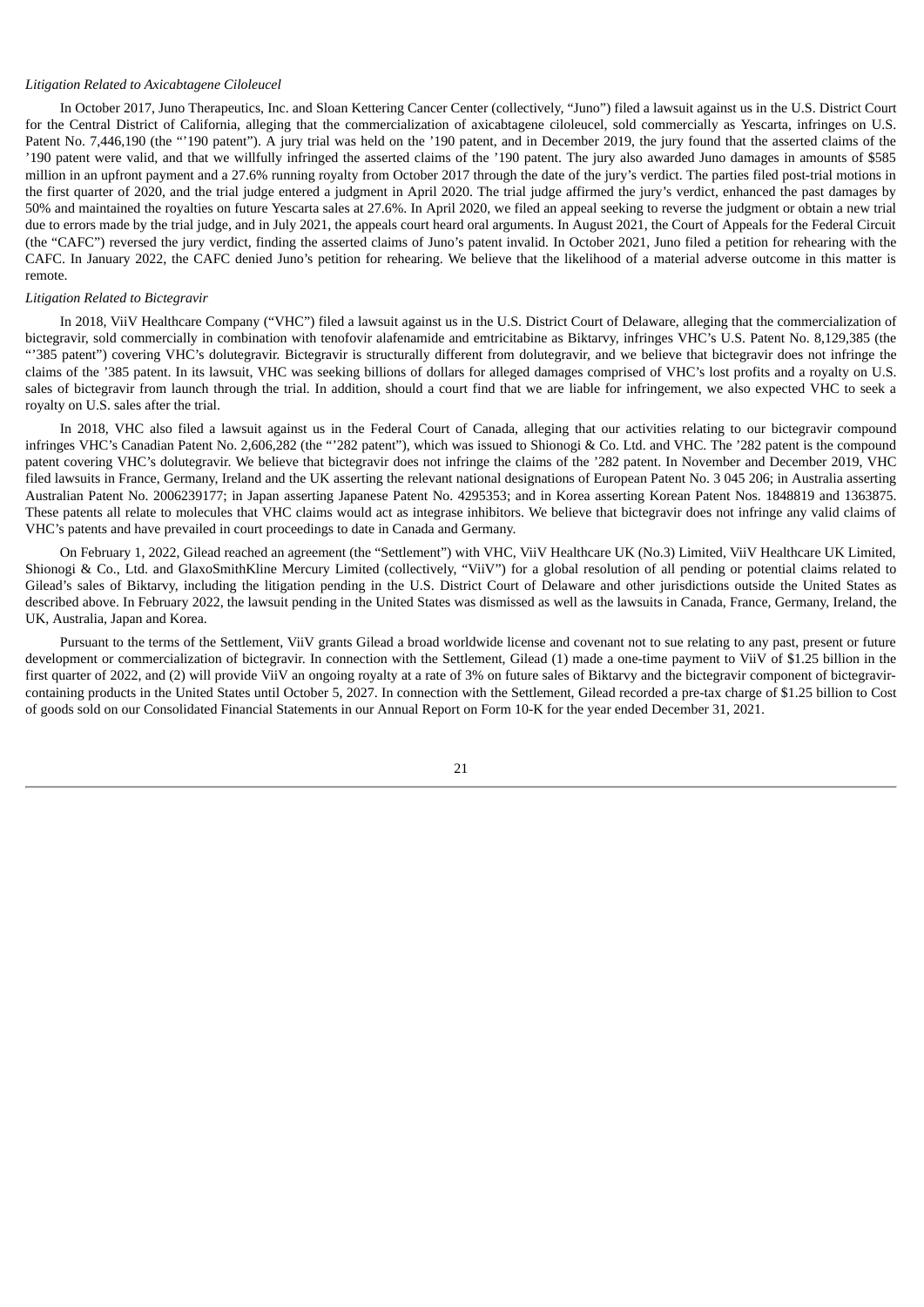#### *Litigation Relating to Pre-Exposure Prophylaxis*

In August 2019, we filed petitions requesting inter partes review of U.S. Patent Nos. 9,044,509, 9,579,333, 9,937,191 and 10,335,423 (collectively, "HHS Patents") by PTAB. The HHS Patents are assigned to the U.S. Department of Health and Human Services ("HHS") and purport to claim a process of protecting a primate host from infection by an immunodeficiency retrovirus by administering a combination of emtricitabine and tenofovir disoproxil fumarate ("TDF") or tenofovir alafenamide ("TAF") prior to exposure of the host to the immunodeficiency retrovirus, a process commonly known as preexposure prophylaxis ("PrEP"). In November 2019, the U.S. Department of Justice filed a lawsuit against us in the U.S. District Court of Delaware, alleging that the sale of Truvada and Descovy for use as PrEP infringes the HHS Patents. In February 2020, PTAB declined to institute our petitions for inter partes review of the HHS Patents. In April 2020, we filed a breach of contract lawsuit against the U.S. federal government in the U.S. Court of Federal Claims, alleging violations of four material transfer agreements ("MTAs") related to the research underlying the HHS Patents and a clinical trial agreement ("CTA") by the U.S. Centers for Disease Control and Prevention related to PrEP research. Although we cannot predict with certainty the ultimate outcome of these litigation matters, we believe that the U.S. federal government breached the MTAs and CTA, that Truvada and Descovy do not infringe the HHS Patents and that the HHS Patents are invalid over prior art descriptions of Truvada's use for PrEP and post-exposure prophylaxis as well because physicians and patients were using the claimed methods years before HHS filed the applications for the patents. A trial date for the lawsuit in the Court of Federal Claims has been set for June 2022, and a trial date for the lawsuit in the District Court of Delaware has been set for May 2023.

#### *Litigation with Generic Manufacturers*

As part of the approval process for some of our products, FDA granted us a New Chemical Entity ("NCE") exclusivity period during which other manufacturers' applications for approval of generic versions of our product will not be approved. Generic manufacturers may challenge the patents protecting products that have been granted NCE exclusivity one year prior to the end of the NCE exclusivity period. Generic manufacturers have sought and may continue to seek FDA approval for a similar or identical drug through an abbreviated new drug application ("ANDA"), the application form typically used by manufacturers seeking approval of a generic drug. The sale of generic versions of our products prior to their patent expiration would have a significant negative effect on our revenues and results of operations. To seek approval for a generic version of a product having NCE status, a generic company may submit its ANDA to FDA four years after the branded product's approval.

Starting in December 2019, we received letters from Lupin Ltd. ("Lupin"), Apotex Inc., Shilpa Medicare Ltd. ("Shilpa"), Sunshine Lake Pharma Co. Ltd. ("Sunshine Lake"), Laurus Labs ("Laurus"), Natco Pharma Ltd., Macleods Pharma Ltd., Hetero Labs Ltd. and Cipla Ltd. ("Cipla") (collectively, "Generic Manufacturers") indicating that they have submitted ANDAs to FDA requesting permission to market and manufacture generic versions of certain of our TAF-containing products. Between them, these Generic Manufacturers seek to market generic versions of Odefsey, Descovy and Vemlidy. The Generic Manufacturers have challenged the validity of two to four patents listed on the Orange Book and associated with TAF. We filed lawsuits against the Generic Manufacturers, and we intend to enforce and defend our intellectual property. In November 2021, we reached an agreement with Shilpa to resolve the lawsuit against Shilpa. In addition, in January 2022, we reached an agreement with Sunshine Lake to resolve the lawsuit against Sunshine Lake. The settlement agreements have been filed with the U.S. Federal Trade Commission and the U.S. Department of Justice as required by law. In April 2022, the case against Laurus was dismissed after Laurus agreed not to challenge any of the Orange Book-listed patents associated with TAF.

In October 2021, we received a letter from Lupin indicating that it has submitted an ANDA to FDA requesting permission to market and manufacture a generic version of Symtuza, a product commercialized by Janssen and for which Gilead shares in revenues. In November 2021, we, along with Janssen Products, L.P. and Janssen, filed a patent infringement lawsuit against Lupin as co-plaintiffs in the U.S. District Court of Delaware. We separately filed an additional lawsuit against Lupin asserting infringement of two additional patents in the same court. This second case has been stayed pending resolution of the generic litigation regarding our TAF-containing products.

Starting in March 2022, we received letters from Lupin, Laurus and Cipla indicating that they have submitted ANDAs to FDA requesting permission to market and manufacture generic versions of Biktarvy. Lupin, Laurus, and Cipla have challenged the validity of three of the five patents listed in the Orange Book as associated with Biktarvy. We intend to enforce and defend our intellectual property.

#### *European Patent Claims*

In 2015, several parties filed oppositions in the EPO requesting revocation of one of our granted European patents covering sofosbuvir that expires in 2028. In 2016, the EPO upheld the validity of certain claims of our sofosbuvir patent. We have appealed this decision, seeking to restore all of the original claims, and several of the original opposing parties have also appealed, requesting full revocation. An appeal hearing originally scheduled for July 2021 has been canceled and a new date has not yet been set by the EPO.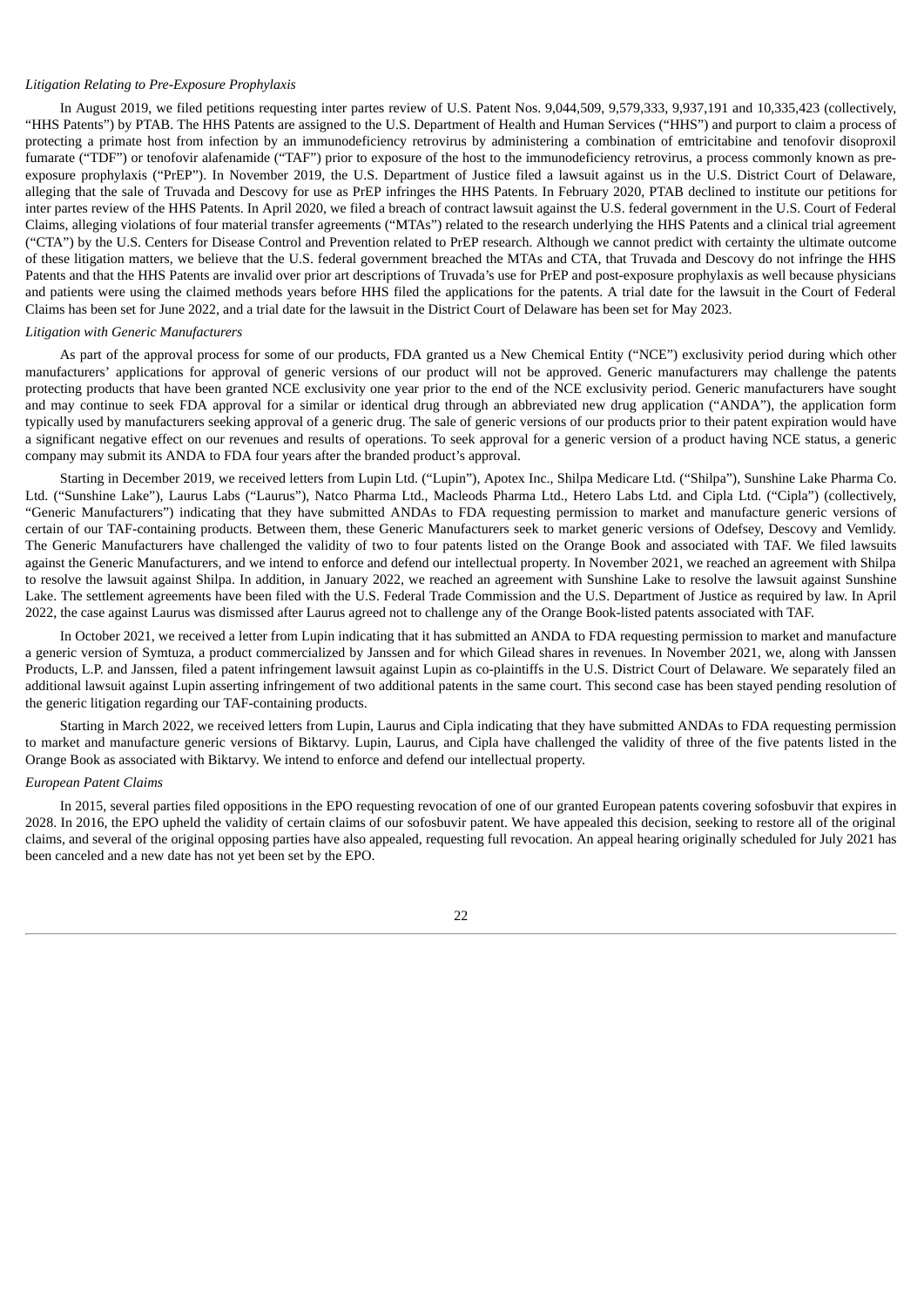In 2017, several parties filed oppositions in the EPO requesting revocation of our granted European patent relating to sofosbuvir that expires in 2024. The EPO conducted an oral hearing for this opposition in 2018 and upheld the claims. Two of the original opposing parties have appealed, requesting full revocation.

In 2016, several parties filed oppositions in the EPO requesting revocation of our granted European patent covering TAF that expires in 2026. In 2017, the EPO upheld the validity of the claims of our TAF patent. Three parties have appealed this decision. The appeal hearing was held in March 2021, and the validity of all claims were upheld.

In 2017, several parties filed oppositions in the EPO requesting revocation of our granted European patent relating to TAF hemifumarate that expires in 2032. In 2019, the EPO upheld the validity of the claims of our TAF hemifumarate patent. Three parties have appealed this decision.

In 2016, three parties filed oppositions in the EPO requesting revocation of our granted European patent covering cobicistat that expires in 2028. In 2017, the EPO upheld the validity of the claims of our cobicistat patent. Two parties have appealed this decision.

The appeal process may take several years for all EPO opposition proceedings. While we are confident in the strength of our patents, we cannot predict the ultimate outcome of these oppositions. If we are unsuccessful in defending these oppositions, some or all of our patent claims may be narrowed or revoked and the patent protection for sofosbuvir, TAF, TAF hemifumarate and cobicistat in the EU could be substantially shortened or eliminated entirely. If our patents are revoked, and no other European patents are granted covering these compounds, our exclusivity may be based entirely on regulatory exclusivity granted by EMA. If we lose patent protection for any of these compounds, our revenues and results of operations could be negatively impacted for the years including and succeeding the year in which such exclusivity is lost.

#### *Antitrust and Consumer Protection*

We (along with Bristol-Myers Squibb Company ("BMS") and Johnson & Johnson, Inc.) have been named as defendants in class action lawsuits filed in 2019 and 2020 related to various drugs used to treat HIV, including drugs used in combination antiretroviral therapy. Plaintiffs allege that we (and the other defendants) engaged in various conduct to restrain competition in violation of federal and state antitrust laws and state consumer protection laws. The lawsuits, which have been consolidated, are pending in the U.S. District Court for the Northern District of California. The lawsuits seek to bring claims on behalf of two nationwide classes—one of direct purchasers consisting largely of wholesalers, and another of indirect or end-payor purchasers, including health insurers and individual patients. Plaintiffs seek damages, permanent injunctive relief and other relief. In the fall of 2021, several plaintiffs filed separate lawsuits effectively opting out of the class action cases, asserting claims that are substantively the same as the putative classes. These cases have been coordinated with the class actions. Trial is set for March 2023.

In September 2020, we, along with generic manufacturers Cipla and Cipla USA Inc. (together, "Cipla Defendants"), were named as defendants in a class action lawsuit filed in the U.S. District Court for the Northern District of California by Jacksonville Police Officers and Fire Fighters Health Insurance Trust ("Jacksonville Trust") on behalf of end-payor purchasers. Jacksonville Trust claims that the 2014 settlement agreement between us and the Cipla Defendants, which settled a patent dispute relating to patents covering our Emtriva, Truvada and Atripla products and permitted generic entry prior to patent expiry, violates certain federal and state antitrust and consumer protection laws. The Plaintiff seeks damages, permanent injunctive relief and other relief.

In February 2021, we along with BMS and Teva Pharmaceutical Industries Ltd. were named as defendants in a lawsuit filed in the First Judicial District Court for the State of New Mexico, County of Santa Fe by the New Mexico Attorney General. The New Mexico Attorney General alleges that we (and the other defendants) restrained competition in violation of New Mexico antitrust and consumer protection laws. The New Mexico Attorney General seeks damages and other relief.

While we believe these cases are without merit, we cannot predict the ultimate outcome. If plaintiffs are successful in their claims, we could be required to pay significant monetary damages or could be subject to permanent injunctive relief awarded in favor of plaintiffs.

#### *Product Liability*

We have been named as a defendant in one class action lawsuit and various product liability lawsuits related to Viread, Truvada, Atripla, Complera and Stribild. Plaintiffs allege that Viread, Truvada, Atripla, Complera and/or Stribild caused them to experience kidney, bone and/or tooth injuries. The lawsuits, which are pending in state or federal court in California, Delaware, Missouri and New Jersey, involve more than 27,000 plaintiffs. Plaintiffs in these cases seek damages and other relief on various grounds for alleged personal injury and economic loss. We intend to vigorously defend ourselves in these actions. While we believe these cases are without merit, we cannot predict the ultimate outcome. If plaintiffs are successful in their claims, we could be required to pay significant monetary damages.

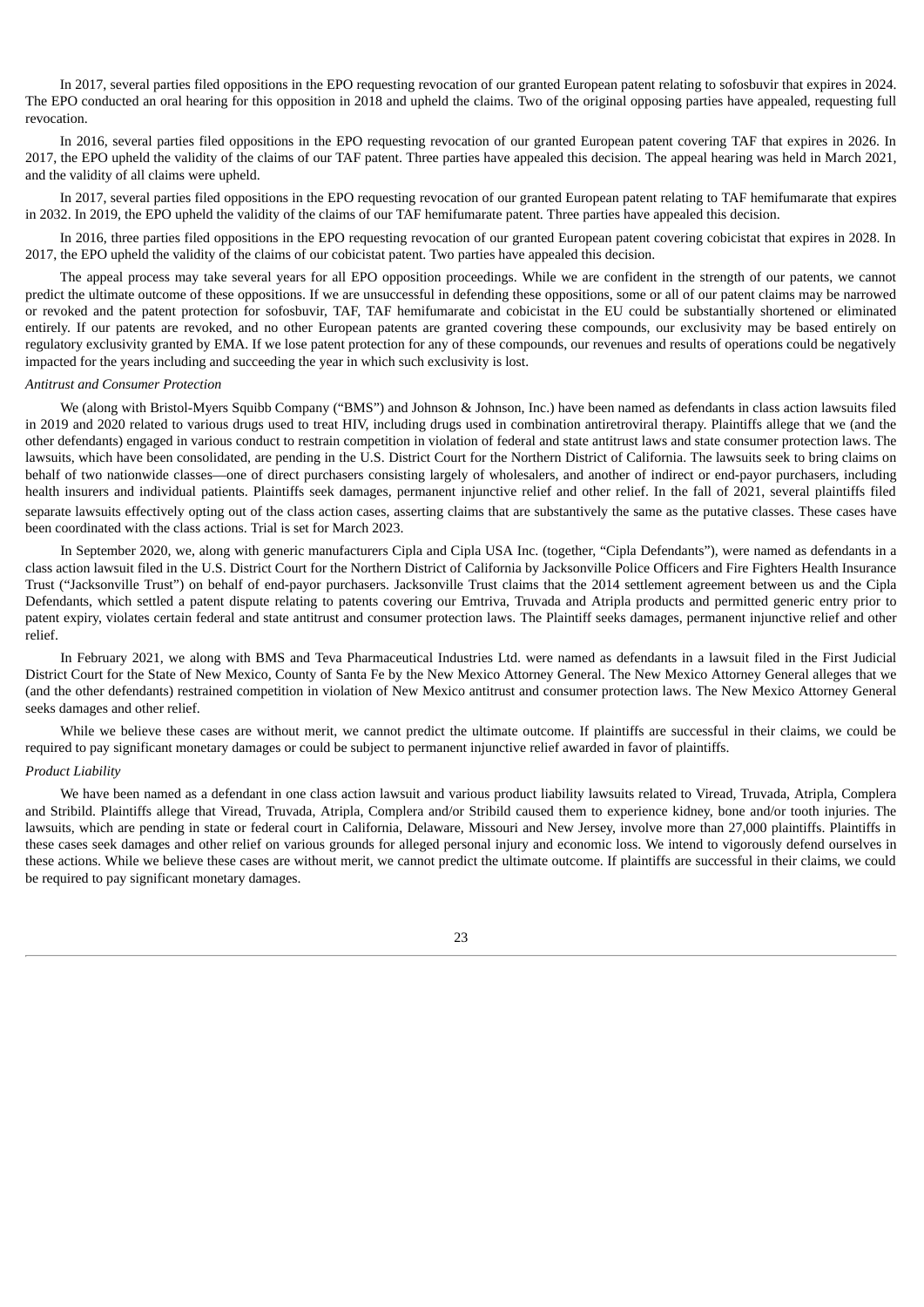#### *Government Investigation*

In 2017, we received a subpoena from the U.S. Attorney's Office for the Southern District of New York requesting documents related to our promotional speaker programs for HIV. We are cooperating with this inquiry.

#### *Qui Tam Litigation*

A former sales employee filed a qui tam lawsuit against Gilead in March 2017 in U.S. District Court for the Eastern District of Pennsylvania. Following the government's decision not to intervene in the suit, the case was unsealed in December 2020. The lawsuit alleges that certain of Gilead's HCV sales and marketing activities violated the federal False Claims Act and various state false claims acts. The relator seeks all available relief under these statutes.

Two former employees filed a qui tam lawsuit against Gilead in April 2020 in California state court. Following the California Attorney General's Office's decision not to intervene, relators served Gilead with their complaint in August 2020. The complaint alleges violations of the California False Claims Act ("CFCA") and employment law claims. Relators seek all available relief under the CFCA. In December 2021, Gilead and relators executed a settlement agreement to resolve the lawsuit, and in February 2022, the court issued an order dismissing the lawsuit with prejudice. The settlement does not have a material impact to our Consolidated Financial Statements.

Health Choice Advocates, LLC ("Health Choice") filed a qui tam lawsuit against Gilead in April 2020 in New Jersey state court. Following the New Jersey Attorney General's Office's decision not to intervene in the suit, Health Choice served us with their original complaint in August 2020. The lawsuit alleges that Gilead violated the New Jersey False Claims Act through our clinical educator programs for Sovaldi and Harvoni and our HCV and HIV patient access programs. The lawsuit seeks all available relief under the New Jersey False Claims Act. In April 2021, the trial court granted our motion to dismiss with prejudice. Health Choice has appealed the trial court's dismissal.

Health Choice filed another qui tam lawsuit against Gilead in May 2020 making similar allegations in Texas state court. Following the Texas Attorney General's Office's decision not to intervene in the suit, Health Choice served us with their original complaint in October 2020. The lawsuit alleges that Gilead violated the Texas Medicare Fraud Prevention Act ("TMFPA") through our clinical educator programs for Sovaldi and Harvoni and our HCV and HIV patient access programs. The lawsuit seeks all available relief under the TMFPA. In September 2021, the Texas Court of Appeals for the Sixth Court Appeals District granted our request to stay the Texas litigation. The case is stayed pending final judgment in the Eastern District of Pennsylvania lawsuit filed in March 2017, as discussed above.

We intend to vigorously defend ourselves in these actions. While we believe these cases are without merit, we cannot predict the ultimate outcomes. If any of these plaintiffs are successful in their claims, we could be required to pay significant monetary damages.

#### *Securities Litigation*

Immunomedics and several of its former officers and directors have been named as defendants in putative class actions filed in 2018 and 2019, which were consolidated in September 2019. Plaintiffs filed a consolidated complaint in November 2019 and an amended complaint in July 2021. Plaintiffs allege that Immunomedics and the individual defendants violated the federal securities laws in connection with Immunomedics' Biologics License Application for Trodelvy, and seek certification of a class of shareholders, damages and other relief. The consolidated lawsuit is pending in the U.S. District Court for the District of New Jersey. While we believe this case is without merit, we cannot predict the ultimate outcome. If plaintiffs are successful in their claims, we could be required to pay significant monetary damages.

#### *Other Matters*

We are a party to various legal actions that arose in the ordinary course of our business. We do not believe that these other legal actions will have a material adverse impact on our consolidated business, financial position or results of operations.

#### **11. STOCKHOLDERS' EQUITY**

#### **Stock Repurchase Programs**

In the first quarter of 2016, our Board of Directors authorized a \$12.0 billion stock repurchase program ("2016 Program") under which repurchases may be made in the open market or in privately negotiated transactions. We started repurchases under the 2016 Program in April 2016.

In the first quarter of 2020, our Board of Directors authorized a \$5.0 billion stock repurchase program ("2020 Program"), which will commence upon the completion of the 2016 Program. Purchases under the 2020 Program may be made in the open market or in privately negotiated transactions.

As of March 31, 2022, the remaining authorized repurchase amount under both programs was \$5.9 billion.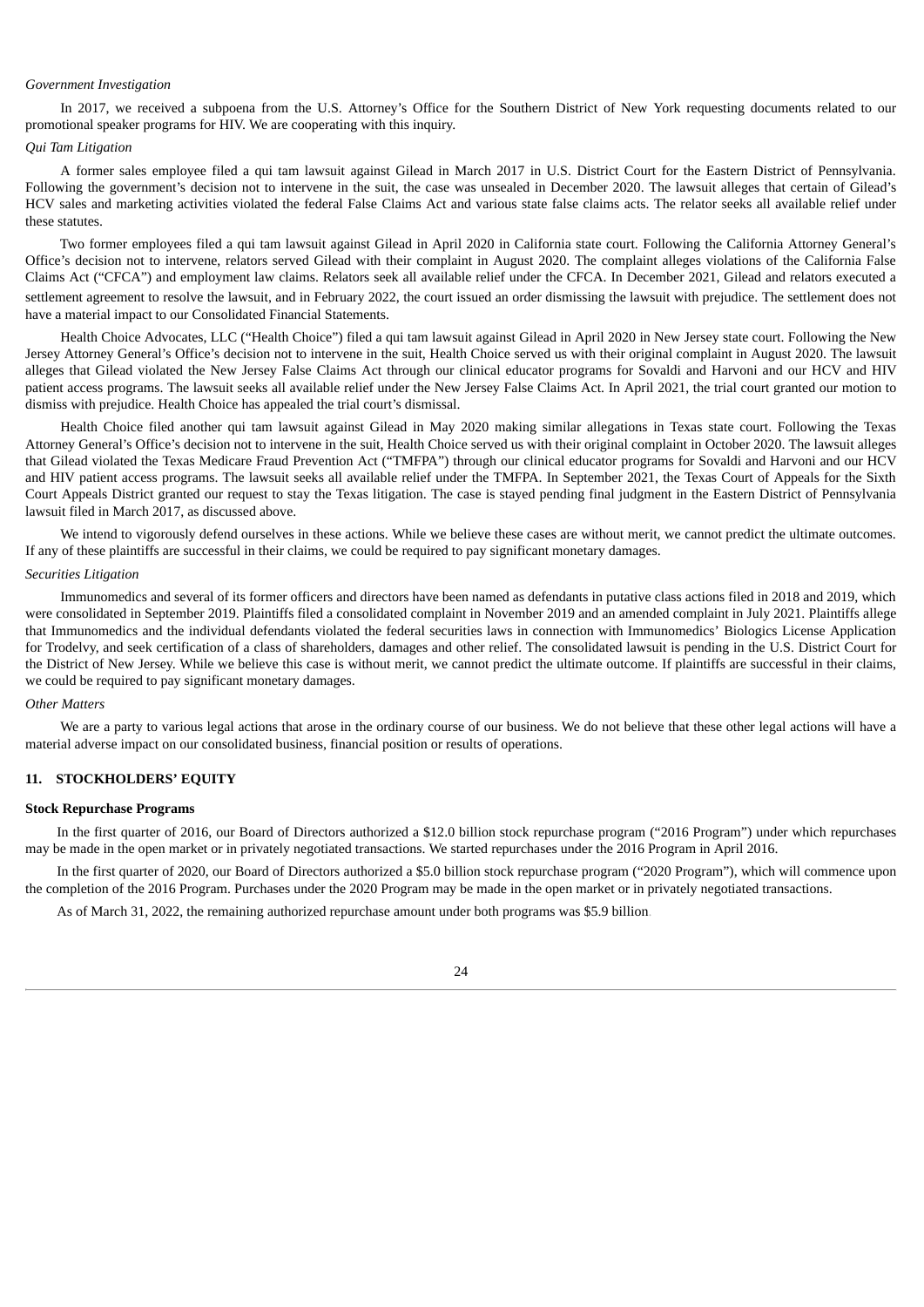The following table summarizes our stock repurchases through open market transactions under the 2016 Program:

|                                | <b>Three Months Ended</b> |           |      |
|--------------------------------|---------------------------|-----------|------|
|                                |                           | March 31, |      |
| (in millions)                  | 2022                      |           | 2021 |
| Shares repurchased and retired | ວ.ວ                       |           | 4.8  |
| Amount                         | 352                       |           | 309  |

# **Accumulated Other Comprehensive Income**

The following table summarizes the changes in AOCI by component, net of tax:

| (in millions)                                        | <b>Foreign Currency</b><br><b>Translation. Net of</b><br>Tax | <b>Unrealized Gains and</b><br><b>Losses on Available-</b><br>for-Sale Debt<br><b>Securities, Net of Tax</b> | <b>Unrealized Gains and</b><br><b>Losses on Cash Flow</b><br>Hedges, Net of Tax | <b>Total</b> |
|------------------------------------------------------|--------------------------------------------------------------|--------------------------------------------------------------------------------------------------------------|---------------------------------------------------------------------------------|--------------|
| Balance as of December 31, 2021                      | 13                                                           | $(4)$ \$                                                                                                     | 74 \$                                                                           | 83           |
| Net unrealized gain (loss)                           |                                                              | (19)                                                                                                         | 24                                                                              | 10           |
| Reclassifications to net income                      |                                                              |                                                                                                              | (20)                                                                            | (20)         |
| Net current period other comprehensive income (loss) |                                                              | (19)                                                                                                         |                                                                                 | (10)         |
| Balance as of March 31, 2022                         | 18                                                           | (23)                                                                                                         | 78                                                                              | 73           |

| (in millions)                                        | <b>Foreign Currency</b><br><b>Translation, Net of</b><br>Tax | Unrealized Gains and<br><b>Losses on Available-</b><br>for-Sale Debt<br><b>Securities, Net of Tax</b> | Unrealized Gains and<br><b>Losses on Cash Flow</b><br><b>Hedges, Net of Tax</b> | <b>Total</b> |
|------------------------------------------------------|--------------------------------------------------------------|-------------------------------------------------------------------------------------------------------|---------------------------------------------------------------------------------|--------------|
| Balance as of December 31, 2020                      | 51                                                           | 2 S                                                                                                   | $(113)$ \$                                                                      | (60)         |
| Net unrealized gain (loss)                           | 10                                                           | (2)                                                                                                   | 68                                                                              | 76           |
| Reclassifications to net income                      |                                                              |                                                                                                       | 22                                                                              | 22           |
| Net current period other comprehensive income (loss) | 10                                                           |                                                                                                       | 90                                                                              | 98           |
| Balance as of March 31, 2021                         | 61                                                           | $\qquad \qquad \overline{\qquad \qquad }$                                                             | $(23)$ \$                                                                       | 38           |

The amounts reclassified to Net income for gains and losses on cash flow hedges are recorded as part of Product sales on our Condensed Consolidated Statements of Income. See Note 5. Derivative Financial Instruments for additional information. The amounts reclassified to Net income for gains and losses on available-for-sale debt securities are recorded as part of Other income (expense), net on our Condensed Consolidated Statements of Income.

# **12. NET INCOME PER SHARE ATTRIBUTABLE TO GILEAD COMMON STOCKHOLDERS**

Basic net income per share attributable to Gilead common stockholders is calculated based on the weighted-average number of shares of our common stock outstanding during the period. Diluted net income per share attributable to Gilead common stockholders is calculated based on the weighted-average number of shares of our common stock and other dilutive securities outstanding during the period. The potentially dilutive shares of our common stock resulting from the assumed exercise of outstanding stock options and equivalents were determined under the treasury stock method.

Potential shares of common stock excluded from the computation of diluted net income per share attributable to Gilead common stockholders because their effect would have been antidilutive were 16 million and 15 million, for the three months ended March 31, 2022 and 2021 respectively.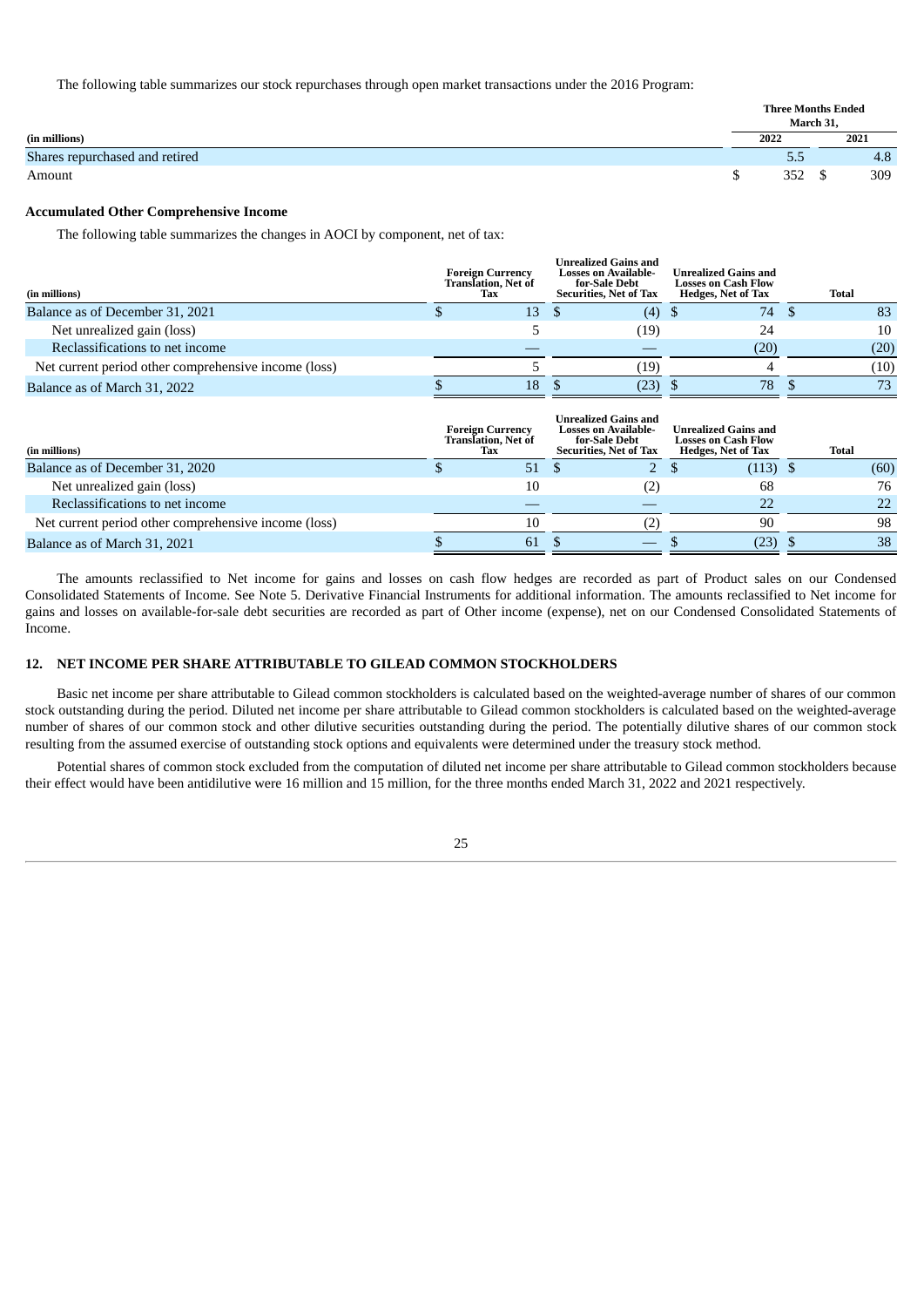The following table shows the calculation of basic and diluted net income per share attributable to Gilead common stockholders:

|                                                                           | <b>Three Months Ended</b> | March 31, |       |
|---------------------------------------------------------------------------|---------------------------|-----------|-------|
| (in millions, except per share amounts)                                   | 2022                      |           | 2021  |
| Net income attributable to Gilead                                         | 19                        |           | 1.729 |
| Shares used in per share calculation - basic                              | 1,255                     |           | 1,256 |
| Dilutive effect of stock options and equivalents                          | b                         |           | 6     |
| Shares used in per share calculation - diluted                            | 1.262                     |           | 1.262 |
| Net income per share attributable to Gilead common stockholders - basic   | 0.02                      |           | 1.38  |
| Net income per share attributable to Gilead common stockholders - diluted | 0.02                      |           | 1.37  |

## **13. INCOME TAXES**

The following table summarizes our Income tax benefit (expense):

|                                   | <b>Three Months Ended</b> |           |        |
|-----------------------------------|---------------------------|-----------|--------|
|                                   |                           | March 31. |        |
| (in millions, except percentages) | 2022                      |           | 2021   |
| Income (loss) before income taxes | (152)                     |           | 2,264  |
| Income tax benefit (expense)      | 164                       |           | (542)  |
| Effective tax rate                | 107.9 %                   |           | 23.9 % |

Our effective income tax rate of 107.9% for the three months ended March 31, 2022 differed from the U.S. federal statutory rate of 21% primarily due to a decrease in state deferred tax liabilities associated with a partial IPR&D impairment charge of \$2.7 billion.

Our effective income tax rate of 23.9% for the three months ended March 31, 2021 differed from the U.S. federal statutory rate of 21% primarily due to unfavorable changes in the fair value of our equity investment in Galapagos that are non-deductible for income tax purposes, partially offset by net discrete tax benefits related to settlements with taxing authorities.

Our income tax returns are subject to audit by federal, state and foreign tax authorities. We are currently under examination by the Internal Revenue Service and Irish tax authorities for our 2016 to 2018 tax years. There are differing interpretations of tax laws and regulations, and as a result, significant disputes may arise with these tax authorities involving issues of the timing and amount of deductions and allocations of income among various tax jurisdictions. We periodically evaluate our exposures associated with our tax filing positions.

# **14. SUBSEQUENT EVENT**

<span id="page-26-0"></span>In April 2022, we entered into a strategic research collaboration agreement with Dragonfly Therapeutics, Inc. ("Dragonfly") (the "Dragonfly Collaboration Agreement") to develop natural killer ("NK") cell engager-based immunotherapies for oncology and inflammation indications. Under the terms of the Dragonfly Collaboration Agreement, we will receive an exclusive, worldwide license from Dragonfly for the 5T4-targeting investigational immunotherapy program, DF7001, as well as options, after the completion of certain preclinical activities, to license exclusive, worldwide rights to develop and commercialize additional NK cell engager programs using the Dragonfly Tri-specific NK Engager platform. Upon the closing of the Dragonfly Collaboration Agreement, we will make a \$300 million upfront payment to Dragonfly. In addition, Dragonfly is eligible to receive potential opt-in payments and performance-based development, regulatory and commercial milestone payments. Dragonfly will also be eligible to receive royalties of up to 20% on worldwide net sales. The closing of the Dragonfly Collaboration Agreement is subject to antitrust clearances required by the U.S. Hart-Scott-Rodino Antitrust Improvements Act of 1976, as amended.

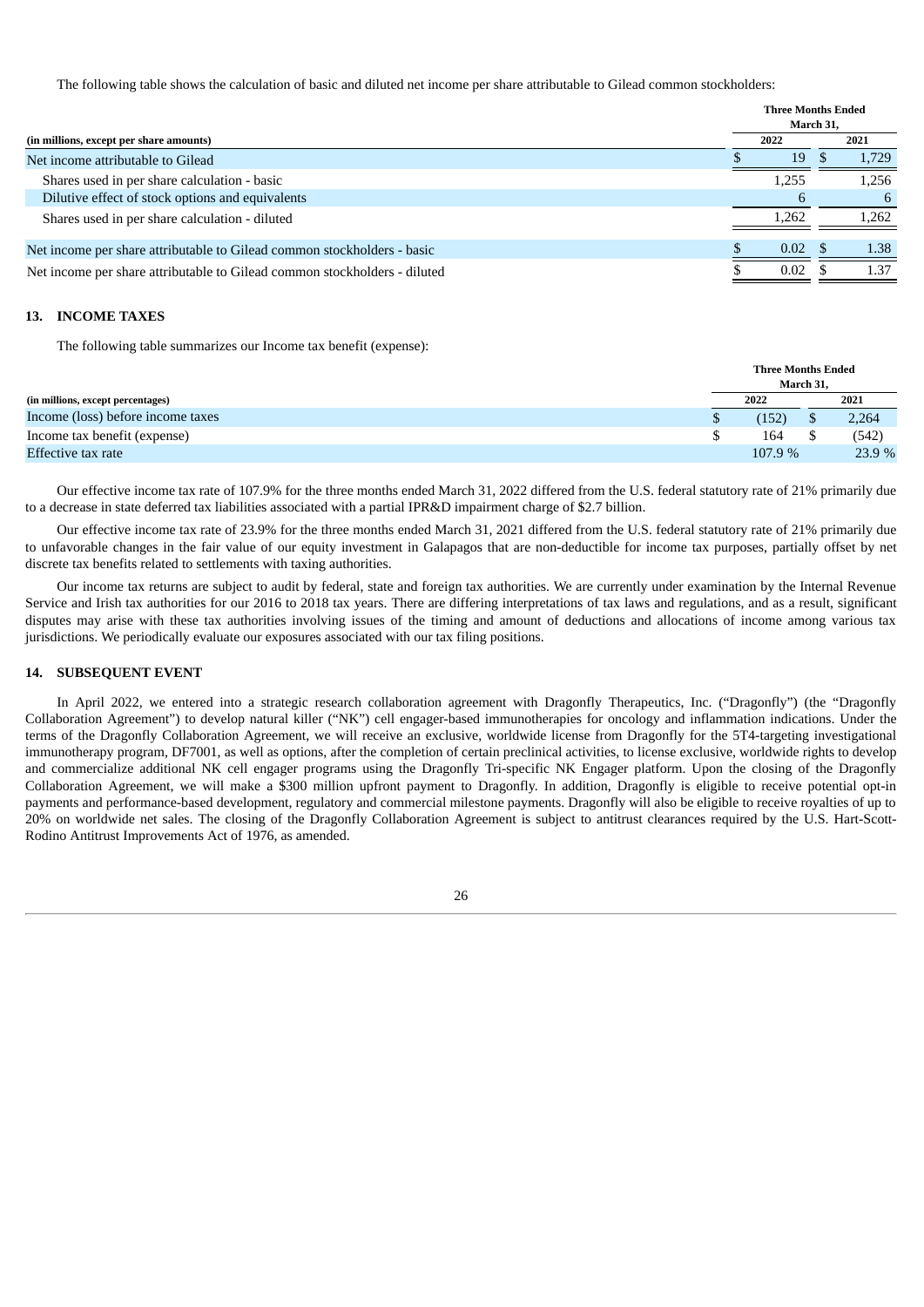#### **Item 2. MANAGEMENT'S DISCUSSION AND ANALYSIS OF FINANCIAL CONDITION AND RESULTS OF OPERATIONS**

This Quarterly Report on Form 10-Q contains forward-looking statements regarding future events and our future results that are subject to the safe harbors created under the Securities Act of 1933, as amended, and the Securities Exchange Act of 1934, as amended. The forward-looking statements are contained principally in this section entitled "Management's Discussion and Analysis of Financial Condition and Results of Operations" and "Risk Factors." Words such as "expect," "anticipate," "target," "goal," "project," "hope," "intend," "plan," "believe," "seek," "estimate," "continue," "may," "could," "should," "might," and variations of such words and similar expressions are intended to identify such forward-looking statements. In addition, any statements other than statements of historical fact are forward-looking statements, including statements regarding overall trends, operating cost and revenue trends, liquidity and capital needs, collaboration and licensing arrangements, ongoing litigation and investigation matters, statements regarding the anticipated future impact on our business of the ongoing coronavirus disease 2019 ("COVID-19") and related public health measures and other statements of expectations, beliefs, future plans and strategies, anticipated events or trends and similar expressions. We have based these forwardlooking statements on our current expectations about future events. These statements are not quarantees of future performance and involve risks, uncertainties and assumptions that are difficult to predict. Our actual results may differ materially from those suggested by these forward-looking statements for various reasons, including those identified below under Risk Factors. Given these risks and uncertainties, you are cautioned not to place undue reliance on forward-looking statements. The forward-looking statements included in this report are made only as of the date hereof unless otherwise specified. Except as required under federal securities laws and the rules and regulations of the U.S. Securities and Exchange Commission, we do not undertake and specifically decline any obligation to update any of these statements or to publicly announce the results of any revisions to any forwardlooking statements after the distribution of this report, whether as a result of new information, future events, changes in assumptions or otherwise. In evaluating our business, you should carefully consider the risks described in the section entitled Risk Factors under Part II, Item 1A of this Quarterly Report in addition to the other information in this Quarterly Report on Form 10-Q. Any of the risks contained herein could materially and adversely affect *our business, results of operations and financial condition.*

You should read the following management's discussion and analysis of our financial condition and results of operations in conjunction with our audited Consolidated Financial Statements and related notes thereto included as part of our [Annual](http://www.sec.gov/Archives/edgar/data/882095/000088209520000006/0000882095-20-000006-index.htm) Report on Form 10-K for the year ended December 31, 2021 and our unaudited Condensed Consolidated Financial Statements for the three months ended March 31, 2022 and other disclosures (including the disclosures under Part II, Item 1A. Risk Factors) included in this Quarterly Report on Form 10-Q. Our Condensed Consolidated Financial Statements have been prepared in accordance with U.S. generally accepted accounting principles and are presented in U.S. dollars. Certain amounts and percentages herein may not sum or recalculate due to rounding.

#### **MANAGEMENT OVERVIEW**

Gilead Sciences, Inc. ("Gilead," "we," "our" or "us") is a biopharmaceutical company that has pursued and achieved breakthroughs in medicine for more than three decades, with the goal of creating a healthier world for all people. We are committed to advancing innovative medicines to prevent and treat life-threatening diseases, including HIV, viral hepatitis and cancer. We operate in more than 35 countries worldwide, with headquarters in Foster City, California.

Our portfolio of marketed products includes AmBisome®, Atripla®, Biktarvy®, Cayston®, Complera®, Descovy®, Descovy for PrEP®, Emtriva®, Epclusa®, Eviplera®, Genvoya®, Harvoni®, Hepcludex® (bulevirtide), Hepsera®, Jyseleca® (filgotinib), Letairis®, Odefsey®, Ranexa®, Sovaldi®, Stribild®, Tecartus®, Trodelvy®, Truvada®, Truvada for PrEP®, Tybost®, Veklury®, Vemlidy®, Viread®, Vosevi®, Yescarta® and Zydelig®. The approval status of Hepcludex and Jyseleca vary worldwide, and Hepcludex and Jyseleca are not approved in the United States. We also sell and distribute authorized generic versions of Epclusa and Harvoni in the United States through our separate subsidiary, Asegua Therapeutics, LLC. In addition, we sell and distribute certain products through our corporate partners under collaborative agreements.

### **Business Highlights** (1)

\_\_\_\_\_\_\_\_\_\_\_\_\_\_\_\_\_\_\_\_\_\_\_\_\_\_\_\_\_\_\_\_

- In April 2022, we entered into a strategic research collaboration agreement with Dragonfly Therapeutics, Inc. ("Dragonfly") (the "Dragonfly Collaboration Agreement") to develop natural killer cell engager-based immunotherapies for oncology and inflammation indications. Upon closing of the Dragonfly Collaboration Agreement, we will make a \$300 million upfront payment to Dragonfly, subject to antitrust clearances required by the U.S. Hart-Scott-Rodino Antitrust Improvements Act of 1976, as amended.
- In April 2022, U.S. Food and Drug Administration ("FDA") approved a supplemental new drug application for Veklury for the treatment of pediatric patients under 12 years of age for the treatment of COVID-19.

We announced and discussed these updates in further detail in press releases available on our website at www.gilead.com. Readers are also encouraged to review all other press releases available on our website mentioned above. The content on the referenced websites does not constitute a part of and is not incorporated by reference into this Quarterly Report on Form 10-Q. (1)

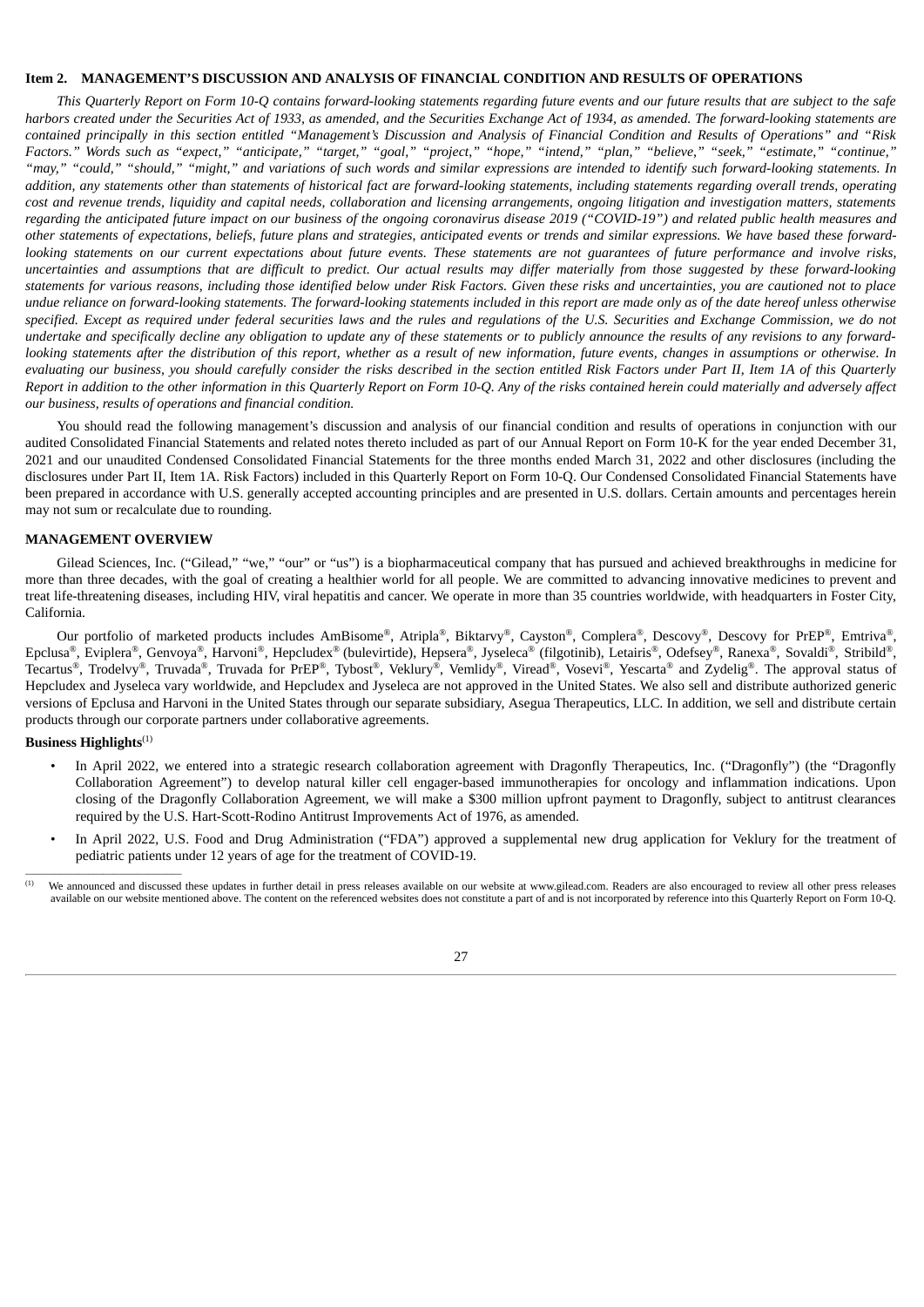- In April 2022, FDA approved commercial production at our new CAR T-cell therapy manufacturing facility in Frederick, Maryland.
- In April 2022, FDA granted approval to Yescarta as initial treatment for adults with large B-cell lymphoma ("LBCL") that is refractory to or relapses within 12 months of first-line chemoimmunotherapy.
- In March 2022, we announced results from the Phase 3 TROPiCS-02 study evaluating Trodelvy in patients with hormone receptor-positive, human epidermal growth factor receptor 2-negative ("HR+/HER2-") metastatic breast cancer who received prior endocrine therapy, cyclindependent kinase ("CDK") 4/6 inhibitors and two to four lines of chemotherapy.

## **Quarterly Financial Highlights**

|                                                                           | <b>Three Months Ended</b> |       |        |
|---------------------------------------------------------------------------|---------------------------|-------|--------|
|                                                                           | March 31.                 |       |        |
| (in millions, except percentages and per share amounts)                   | 2022                      | 2021  | Change |
| Total revenues                                                            | 6.590                     | 6.423 | 3 %    |
| Net income attributable to Gilead                                         | 19                        | 1.729 | (99)%  |
| Net income per share attributable to Gilead common stockholders - diluted | $0.02\,$                  | 1.37  | (99)%  |

Total revenues increased by 3% to \$6.6 billion for the three months ended March 31, 2022, compared to \$6.4 billion for the same period in 2021, primarily due to the continued growth of Biktarvy sales, the continued uptake of cell therapy products and Trodelvy, and increased sales of Veklury. The increases were partially offset by the decrease in Truvada sales, as expected, primarily due to the continued generic competition following the October 2020 loss of exclusivity in the United States.

Net income attributable to Gilead was \$19 million, or \$0.02 diluted earnings per share, for the three months ended March 31, 2022, compared to \$1.7 billion, or \$1.37 diluted earnings per share for the same period in 2021. The decrease was primarily due to a partial in-process research and development ("IPR&D") impairment charge of \$2.7 billion during the three months ended March 31, 2022 related to assets we acquired from Immunomedics, Inc. ("Immunomedics") in 2020, partially offset by increased operating income as a result of higher revenues and lower net unrealized losses from our equity investments.

# **RESULTS OF OPERATIONS**

#### **Revenues**

The following table summarizes the period-over-period changes in our Total revenues:

|                                                                         |     |       |               | Three Months Ended March 31, 2022 |                               |              | Three Months Ended March 31, 2021 |            |  |               |     |                               |  |              |        |
|-------------------------------------------------------------------------|-----|-------|---------------|-----------------------------------|-------------------------------|--------------|-----------------------------------|------------|--|---------------|-----|-------------------------------|--|--------------|--------|
| (in millions, except percentages)                                       |     | U.S.  | <b>Europe</b> |                                   | Other<br><b>International</b> | <b>Total</b> |                                   | U.S.       |  | <b>Europe</b> |     | Other<br><b>International</b> |  | <b>Total</b> | Change |
| Product sales:                                                          |     |       |               |                                   |                               |              |                                   |            |  |               |     |                               |  |              |        |
| <b>HIV</b>                                                              | \$. | 2,862 | \$<br>550     | -\$                               | 295                           | \$<br>3,707  | \$.                               | $2,786$ \$ |  | 578           | -\$ | 286                           |  | 3,650        | 2 %    |
| Veklury                                                                 |     | 801   | 304           |                                   | 430                           | 1,535        |                                   | 820        |  | 388           |     | 248                           |  | 1,456        | 5 %    |
| Chronic hepatitis C virus<br>("HCV")                                    |     | 199   | 95            |                                   | 105                           | 399          |                                   | 258        |  | 135           |     | 117                           |  | 510          | (22)%  |
| Chronic hepatitis B virus<br>("HBV") / hepatitis delta<br>virus ("HDV") |     | 80    | 28            |                                   | 128                           | 235          |                                   | 81         |  | 23            |     | 116                           |  | 220          | 7 %    |
| Cell therapy                                                            |     | 172   | 92            |                                   | 10                            | 274          |                                   | 119        |  | 65            |     |                               |  | 191          | 43 %   |
| Trodelvy                                                                |     | 119   | 25            |                                   | $\overline{2}$                | 146          |                                   | 72         |  |               |     |                               |  | 72           | 103 %  |
| Other                                                                   |     | 94    | 81            |                                   | 62                            | 236          |                                   | 104        |  | 86            |     | 51                            |  | 241          | (2)%   |
| Total product sales                                                     |     | 4,329 | 1,174         |                                   | 1,031                         | 6,534        |                                   | 4,240      |  | 1,275         |     | 825                           |  | 6,340        | 3 %    |
| Royalty, contract and other<br>revenues                                 |     | 27    | 27            |                                   | 3                             | 56           |                                   | 20         |  | 61            |     | $\overline{2}$                |  | 83           | (33)%  |
| Total revenues                                                          |     | 4,355 | 1,202         |                                   | 1,033                         | 6,590        |                                   | 4,260      |  | 1,336         |     | 827                           |  | 6,423        | 3 %    |

\_\_\_\_\_\_\_\_\_\_\_\_\_\_\_\_\_\_\_\_\_\_\_\_\_\_\_\_\_\_\_\_ See Note 2. Revenues of the Notes to Condensed Consolidated Financial Statements included in Part I, Item I of this Quarterly Report on Form 10-Q for further disaggregation of revenue by product.

#### 28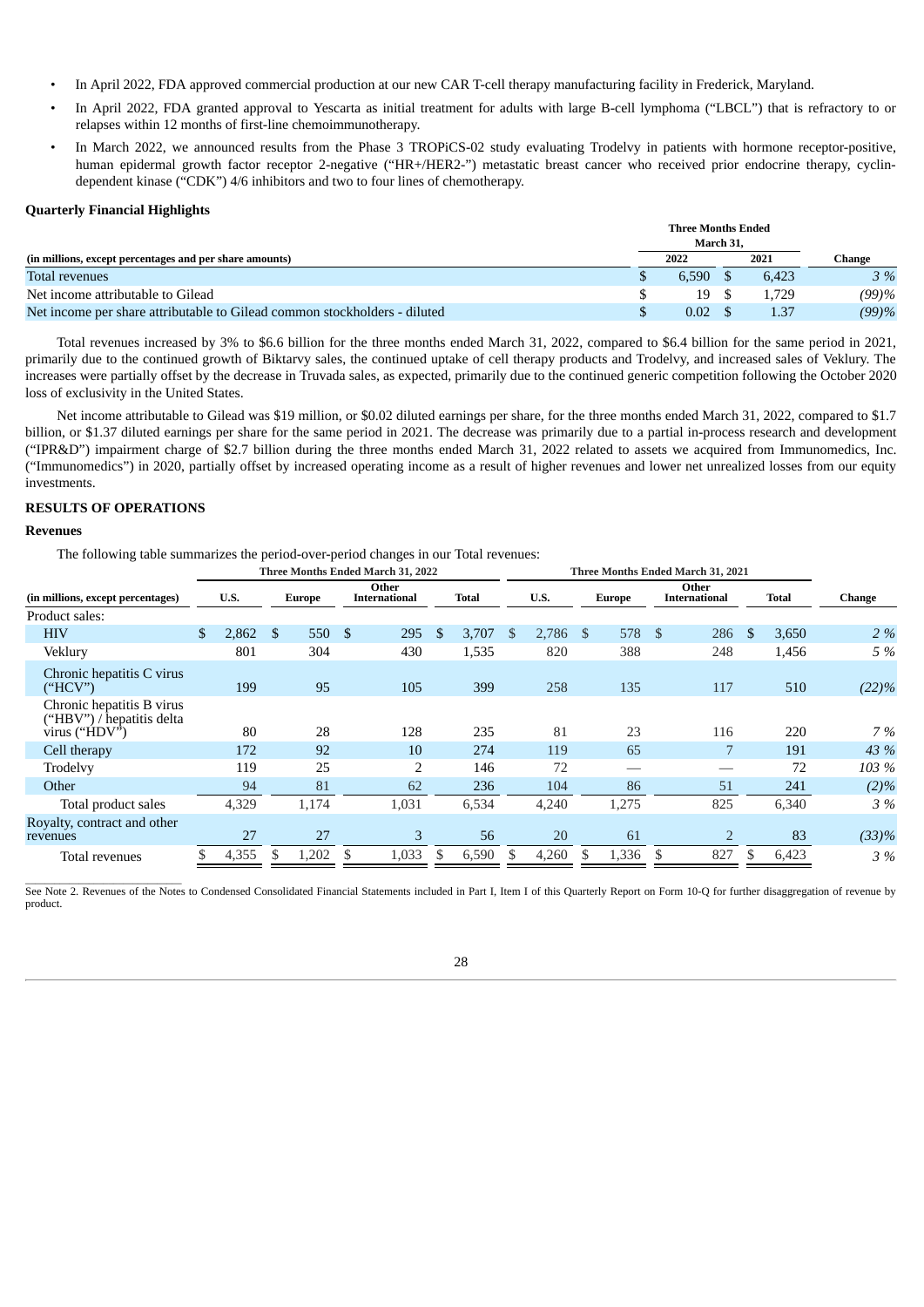#### *Product Sales*

#### HIV

HIV product sales increased by 2% to \$3.7 billion for the three months ended March 31, 2022, compared to the same period in 2021, primarily due to continued higher demand for Biktarvy worldwide and for Descovy for pre-exposure prophylaxis ("PrEP") in the United States, partially offset by lower demand for Truvada due to loss of exclusivity in the United States in October 2020, and for Genvoya, primarily due to patients switching to Biktarvy. We expect that our HIV business will continue to recover from the COVID-19 pandemic in 2022. We also expect the impact of the Truvada loss of exclusivity will be largely behind us starting in the second quarter of 2022.

#### Veklury

Veklury product sales increased by 5% to \$1.5 billion for the three months ended March 31, 2022, compared to the same period in 2021, primarily due to higher demand in Asia, partially offset by lower demand in Europe. Sales of Veklury are generally affected by COVID-19 related rates of infections, hospitalizations and vaccinations as well as the availability, uptake and effectiveness of alternative treatments for COVID-19. As a result, future sales of Veklury are difficult to predict and may vary significantly from one period to the next.

#### **HCV**

HCV product sales decreased by 22% to \$399 million for the three months ended March 31, 2022, compared to the same period in 2021, primarily due to lower average net selling price driven by government and commercial rebates in the United States and Europe, and lower demand driven by fewer patient starts in the United States.

### HBV / HDV

HBV and HDV product sales increased by 7% to \$235 million for the three months ended March 31, 2022, compared to the same period in 2021, primarily due to higher demand for Vemlidy and the continued uptake of Hepcludex in Europe.

#### Cell therapy

Cell therapy product sales increased by 43% to \$274 million for the three months ended March 31, 2022, compared to the same period in 2021, primarily due to the continued uptake of Yescarta for the treatment of relapsed or refractory LBCL in the United States and Europe, and follicular lymphoma in the United States. The increase was also driven by higher Tecartus sales volumes resulting from expansion of use in Europe for mantle cell lymphoma and continued adoption in adult patients with relapsed or refractory B-cell precursor acute lymphoblastic leukemia in the United States.

#### **Trodelvy**

Trodelvy product sales increased by 103% to \$146 million for the three months ended March 31, 2022, compared to the same period in 2021 primarily due to the continued uptake in the second line setting for the treatment of metastatic triple-negative breast cancer in the United States and Europe as well as second-line metastatic urothelial cancer in the United States.

#### **Other**

Other product sales decreased by 2% to \$236 million for the three months ended March 31, 2022, compared to the same period in 2021, primarily due to lower demand for Letairis, driven by the continued generic competition following the loss of exclusivity in 2019, partially offset by higher demand for AmBisome.

#### Foreign Currency Exchange Impact

Of our total product sales, 34% and 33% were generated outside the United States for the three months ended March 31, 2022 and 2021, respectively. We generally face exposure to movements in foreign currency exchange rates, primarily in the Euro. We use foreign currency exchange contracts to hedge a portion of our foreign currency exposures. Foreign currency exchange, net of hedges, had an unfavorable impact on our total product sales of \$97 million for the first quarter of 2022, based on a comparison using foreign currency exchange rates from first quarter of 2021.

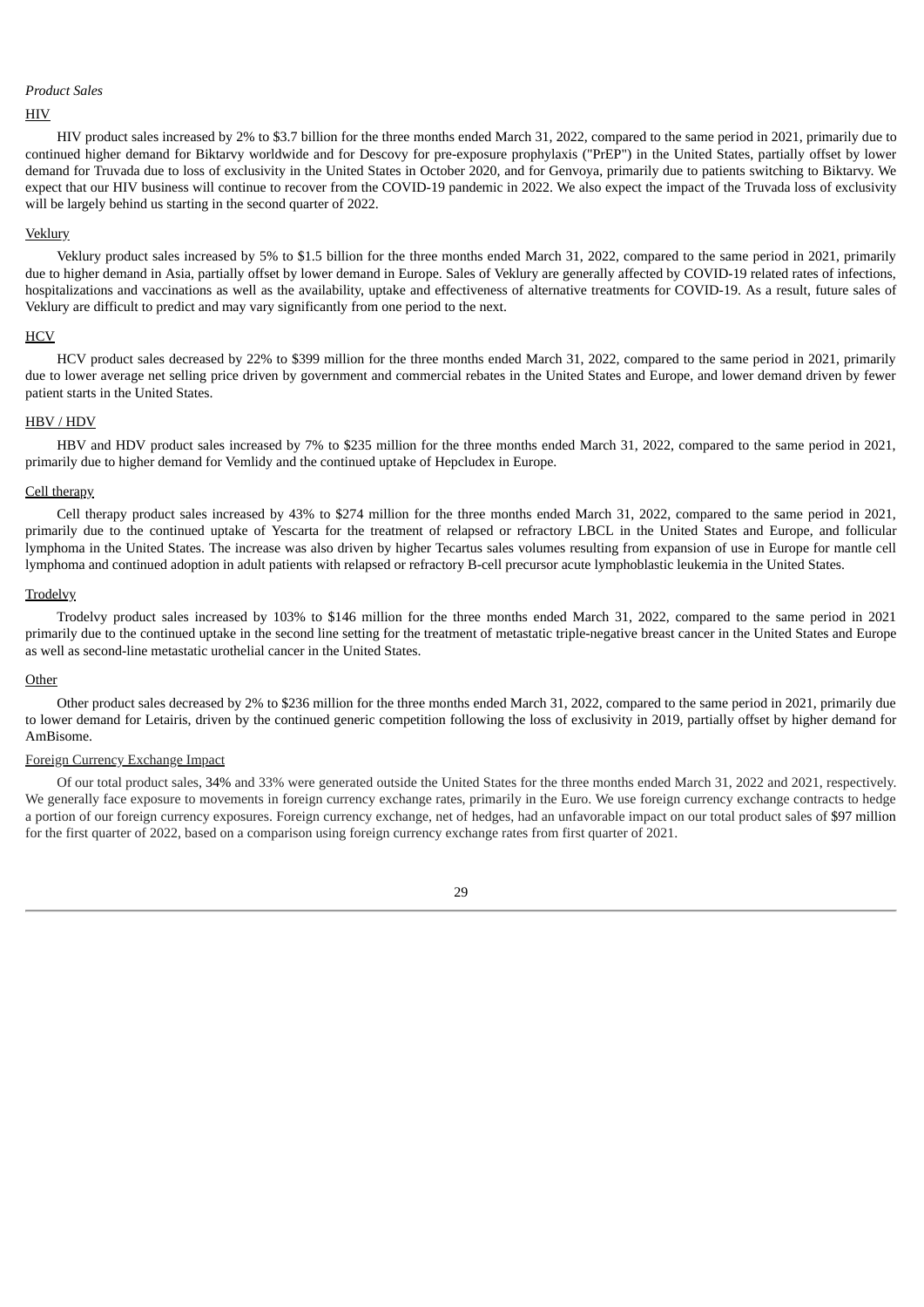# **Costs and Expenses**

The following table summarizes the period-over-period changes in our Total costs and expenses:

|                                                       |  | <b>Three Months Ended</b> |        |           |
|-------------------------------------------------------|--|---------------------------|--------|-----------|
|                                                       |  |                           |        |           |
| (in millions, except percentages)                     |  | 2022                      | 2021   | Change    |
| Cost of goods sold                                    |  | 1.424                     | 1.361  | 5 %       |
| Product gross margin                                  |  | 78.2 %                    | 78.5 % | $-30 bps$ |
| Research and development expenses                     |  | 1.186                     | 1,055  | $12\%$    |
| In-process research and development impairment        |  | 2.700                     |        | NΜ        |
| Acquired in-process research and development expenses |  |                           | 62     | NM        |
| Selling, general and administrative expenses          |  | .083                      | .055   | 3 %       |

\_\_\_\_\_\_\_\_\_\_\_\_\_\_\_\_\_\_\_\_\_\_\_\_\_\_\_\_\_\_\_ NM - Not Meaningful

#### *Product Gross Margin*

Product gross margin for the three months ended March 31, 2022 decreased to 78.2% compared to 78.5% for the same period in 2021, primarily due to changes in product mix and restructuring costs for the closing of a New Jersey manufacturing site, partially offset by lower inventory reserve adjustments.

#### *Research and Development Expenses*

Research and development ("R&D") expenses for the three months ended March 31, 2022 increased by \$131 million or 12%, compared to the same period in 2021, primarily due to ramp-up in Trodelvy development and costs related to headcount growth.

#### *In-Process Research and Development Impairment*

In connection with our acquisition of Immunomedics in 2020, we allocated a portion of the purchase price to acquired IPR&D intangible assets. Approximately \$8.8 billion was assigned to IPR&D intangible assets related to Trodelvy for treatment of patients with HR+/HER2- metastatic breast cancer. In March 2022, we received data from the Phase 3 TROPiCS-02 study evaluating Trodelvy in patients with HR+/HER2- metastatic breast cancer who have received prior endocrine therapy, CDK4/6 inhibitors and two to four lines of chemotherapy ("third-line plus patients"). Based on our evaluation of the study results, and in connection with the preparation of the financial statements for the quarter, we updated our estimate of the fair value of our HR+/HER2- IPR&D intangible asset to \$6.1 billion as of March 31, 2022. Our estimate of fair value used a probability-weighted income approach that discounts expected future cash flows to the present value. The expected cash flows included cash flows from HR+/HER2- metastatic breast cancer for third-line plus patients and patients in earlier lines of therapy which are the subject to separate clinical studies. Our revised discounted cash flows were lower primarily due to a delay in launch timing for third-line plus patients which caused a decrease in our market share assumptions based on the expected competitive environment. There were no changes in our plans or assumptions related to our estimated cash flows for patients in the earlier lines of therapy. We determined the revised estimated fair value was below the carrying value of the asset and, as a result, we recognized a partial impairment charge of \$2.7 billion in In-process research and development impairment on our Condensed Consolidated Statements of Income during the three months ended March 31, 2022. The remaining balance of the IPR&D intangible asset for the HR+/HER2- metastatic breast cancer indication can be ascribed to cash flows from earlier lines of therapy, where we have Phase 3 pivotal studies in development, in addition to the revised cash flows related to the third-line plus patient setting. If future events result in adverse changes in the key assumptions used in determining fair value, including the timing of product launches, information on the competitive landscape of treatments in this indication, changes to the probability of technical or regulatory success, failure to obtain anticipated regulatory approval or discount rate, among others, additional impairments may be recorded and could be material to our financial statements. No IPR&D impairment charges were recorded during the three months ended March 31, 2021.

#### *Acquired In-Process Research and Development Expenses*

Acquired IPR&D expenses of \$62 million for the three months ended March 31, 2021 were related to licensing, collaboration, investment and other arrangements we entered into during the period. There were no such arrangements during the three months ended March 31, 2022.

#### *Selling, General and Administrative Expenses*

Selling, general and administrative expenses for the three months ended March 31, 2022 increased by \$28 million or 3%, compared to the same period in 2021, primarily due to higher promotional and marketing expenses largely related to Trodelvy.

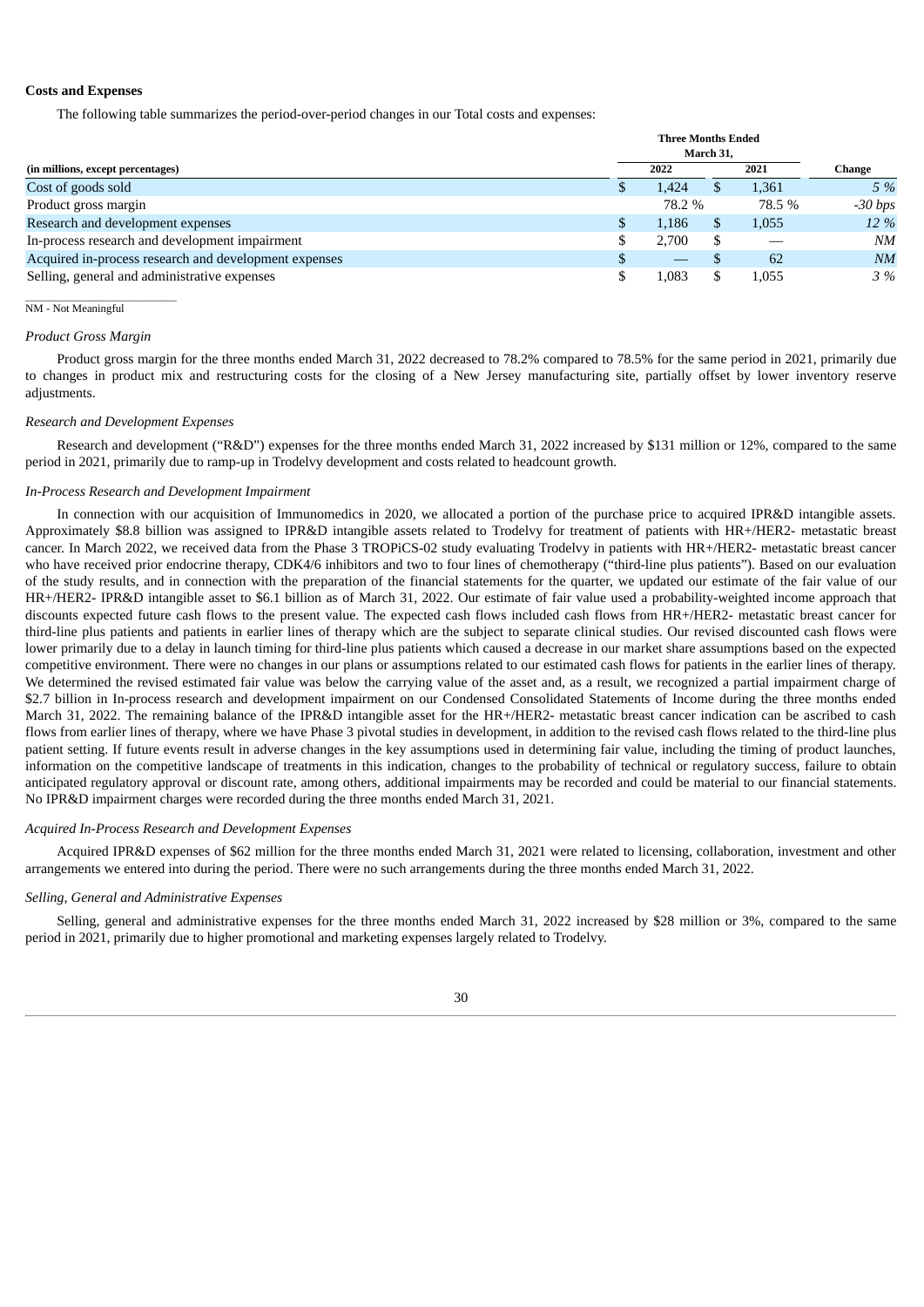# **Interest Expense and Other Income (Expense), Net**

The following table summarizes the period-over-period changes in Interest expense and Other income (expense), net:

|                                   | <b>Three Months Ended</b><br>March 31. |       |      |       |        |  |
|-----------------------------------|----------------------------------------|-------|------|-------|--------|--|
| (in millions, except percentages) |                                        | 2022  | 2021 |       | Change |  |
| Interest expense                  | Ψ                                      | (238) |      | (257) | (7)%   |  |
| Other income (expense), net       |                                        | (111) |      | (369) | (70)%  |  |

Interest expense for the three months ended March 31, 2022 decreased by \$19 million or 7%, compared to the same period in 2021, primarily due to lower debt balances.

The changes in Other income (expense), net for the three months ended March 31, 2022, compared to the same period in 2021, primarily reflect lower net unrealized losses from equity securities.

#### **Income Taxes**

The following table summarizes the period-over-period changes in Income tax benefit (expense):

|                                   | <b>Three Months Ended</b><br>March 31. |         |  |        |   |          |  |
|-----------------------------------|----------------------------------------|---------|--|--------|---|----------|--|
| (in millions, except percentages) |                                        | 2022    |  | 2021   |   | Change   |  |
| Income (loss) before income taxes |                                        | (152)   |  | 2,264  | Φ | (2, 416) |  |
| Income tax benefit (expense)      |                                        | 164     |  | (542)  |   | (706)    |  |
| Effective tax rate                |                                        | 107.9 % |  | 23.9 % |   | NM       |  |

\_\_\_\_\_\_\_\_\_\_\_\_\_\_\_\_\_\_\_\_\_\_\_\_\_\_\_\_\_\_\_\_ NM - Not Meaningful

Income tax benefit (expense) and effective tax rate differed for the three months ended March 31, 2022, compared to the same period in 2021, primarily due to a partial IPR&D impairment charge of \$2.7 billion recorded in the three months ended March 31, 2022.

# **LIQUIDITY AND CAPITAL RESOURCES**

Cash, cash equivalents and marketable debt securities as of March 31, 2022 decreased by \$1.1 billion or 14%, compared to December 31, 2021.

# **Cash Flows**

The following table summarizes our cash flow activities:

| <b>Three Months Ended</b><br>March 31, |                                       |  |  |  |  |  |
|----------------------------------------|---------------------------------------|--|--|--|--|--|
|                                        | 2021                                  |  |  |  |  |  |
|                                        |                                       |  |  |  |  |  |
|                                        | 2,610                                 |  |  |  |  |  |
|                                        | (2,042)                               |  |  |  |  |  |
|                                        | (2, 477)                              |  |  |  |  |  |
|                                        | 1,840<br>$(1,070)$ \$<br>$(1,794)$ \$ |  |  |  |  |  |

# *Operating Activities*

Net cash provided by operating activities represents the cash receipts and disbursements related to all activities other than investing and financing activities. Net cash provided by operating activities is derived by adjusting our net income for non-cash items and changes in operating assets and liabilities. Net cash provided by operating activities decreased by \$770 million to \$1.8 billion for the three months ended March 31, 2022, compared to the same period in 2021. The decrease was primarily due to the payment of the \$1.25 billion settlement related to bictegravir litigation, partially offset by higher product sales during the three months ended March 31, 2022.

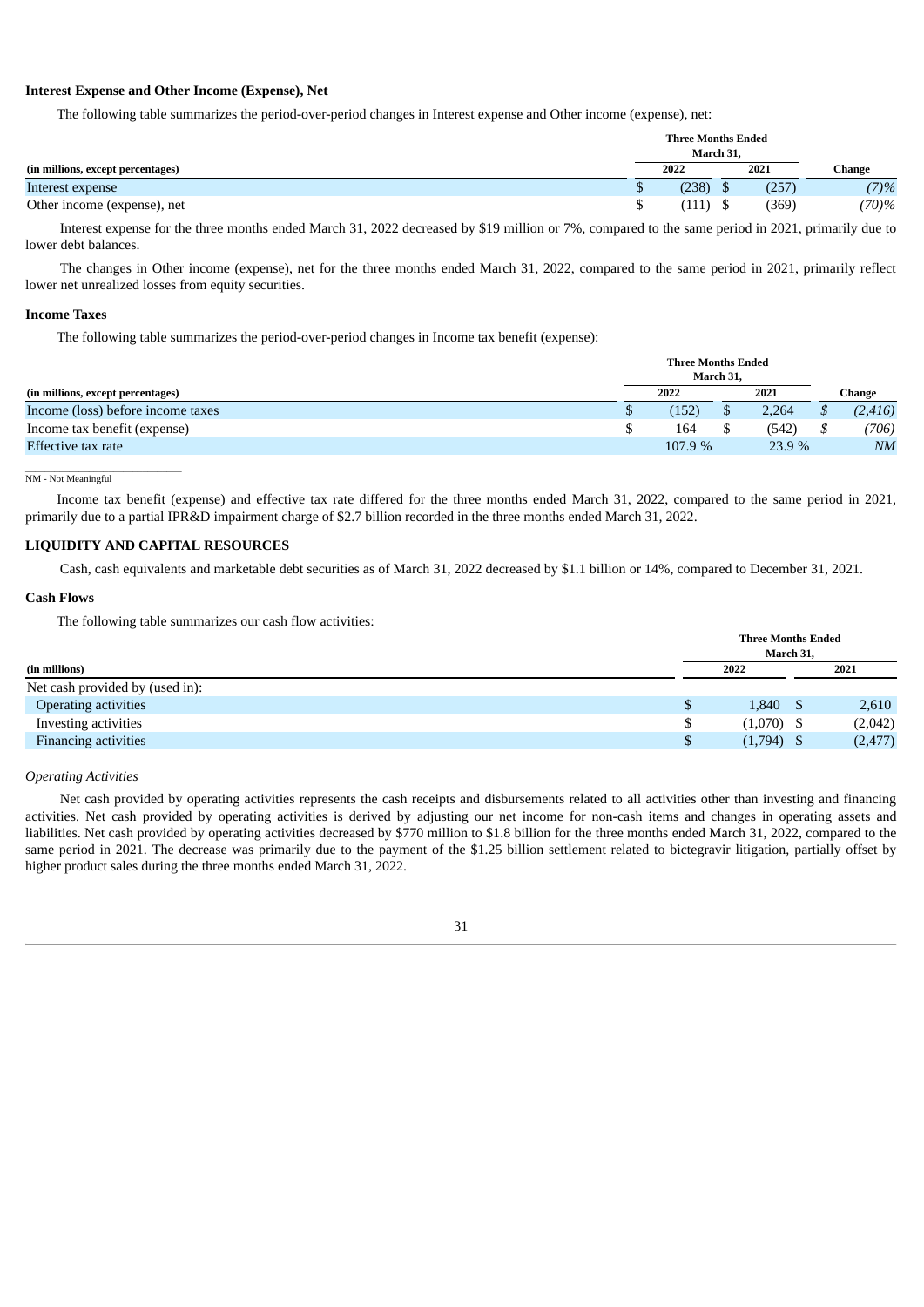#### *Investing Activities*

Net cash used in investing activities primarily consists of purchases, sales and maturities of our marketable debt securities, capital expenditures, acquisitions, including IPR&D, net of cash acquired, purchases of equity securities and other investments. Net cash used in investing activities decreased by \$1.0 billion to \$1.1 billion for the three months ended March 31, 2022, compared to the same period in 2021. The decrease in Net cash used in investing activities was primarily due to a decrease in cash outflows related to acquisitions, including IPR&D, net of cash acquired. The decrease was partially offset by an increase in cash outflows for collaborations, primarily related to the opt-in payments of \$725 million made to Arcus Biosciences, Inc. in January 2022, classified in Other in investing activities.

#### *Financing Activities*

Net cash used in financing activities for the three months ended March 31, 2022 was \$1.8 billion, compared to \$2.5 billion for the same period in 2021. During the three months ended March 31, 2022, we utilized cash for \$500 million of debt repayments, \$945 million of dividend payments and \$352 million of common stock repurchases. During the three months ended March 31, 2021, we utilized cash for \$1.25 billion of debt repayments, \$917 million of dividend payments and \$309 million of common stock repurchases.

#### **Debt and Credit Facilities**

A summary of our borrowings under various financing arrangements is included in Note 9. Debt and Credit Facilities of the Notes to Condensed Consolidated Financial Statements included in Part I, Item I of this Quarterly Report on Form 10-Q. We may choose to repay certain of our long-term debt obligations prior to maturity dates based on our assessment of current and long-term liquidity and capital requirements.

In February 2022, we repaid \$500 million of senior unsecured notes prior to the March 2022 maturity by exercising a par call option. No new debt was issued during the three months ended March 31, 2022. We are required to comply with certain covenants under our note indentures governing our senior unsecured notes. As of March 31, 2022, we were not in violation of any covenants.

#### **Capital Resources and Material Cash Requirements**

A summary of our capital resources and material cash requirements is presented in Part II, Item 7 of our Annual Report on Form 10-K for the year ended December 31, 2021. As of January 1, 2022, for U.S. tax purposes, R&D expenses are required to be capitalized and amortized rather than immediately deducted. As a result, our annual cash tax payments to the U.S Treasury may increase in the current year. Other than as described above, there were no material changes to our capital resources and material cash requirements during the three months ended March 31, 2022.

#### **CRITICAL ACCOUNTING ESTIMATES**

The preparation of our Condensed Consolidated Financial Statements in accordance with U.S. GAAP requires management to make estimates and judgments that affect the reported amounts in the financial statements and related disclosures. On an ongoing basis, we evaluate our significant accounting policies and estimates. We base our estimates on historical experience and on various market-specific and other relevant assumptions that we believe to be reasonable under the circumstances, the results of which form the basis for making judgments about the carrying values of assets and liabilities that are not readily apparent from other sources. Estimates are assessed each period and updated to reflect current information. Actual results may differ significantly from these estimates. A summary of our critical accounting policies and estimates is presented in Part II, Item 7 of our [Annual](http://www.sec.gov/Archives/edgar/data/882095/000088209520000006/0000882095-20-000006-index.htm) Report on Form 10-K for the year ended December 31, 2021. With the exception of our revised estimates related to our HR+/HER2- IPR&D intangible assets as described in "Result of Operations" above, there were no material changes to our critical accounting policies and estimates during the three months ended March 31, 2022.

# **RECENT ACCOUNTING PRONOUNCEMENTS**

There have been no new accounting pronouncements issued nor adopted during the three months ended March 31, 2022 that are of significance to us.

#### **ACQUISITIONS, COLLABORATIONS AND OTHER ARRANGEMENTS**

See Note 6. Acquisitions, Collaborations and Other Arrangements of the Notes to Condensed Consolidated Financial Statements included in Part I, Item I of this Quarterly Report on Form 10-Q for additional information.

# <span id="page-32-0"></span>**Item 3. QUANTITATIVE AND QUALITATIVE DISCLOSURES ABOUT MARKET RISK**

<span id="page-32-1"></span>There have been no material changes in our market risk during the three months ended March 31, 2022 compared to the disclosures in Part II, Item 7A of our [Annual](http://www.sec.gov/Archives/edgar/data/882095/000088209520000006/0000882095-20-000006-index.htm) Report on Form 10-K for the year ended December 31, 2021.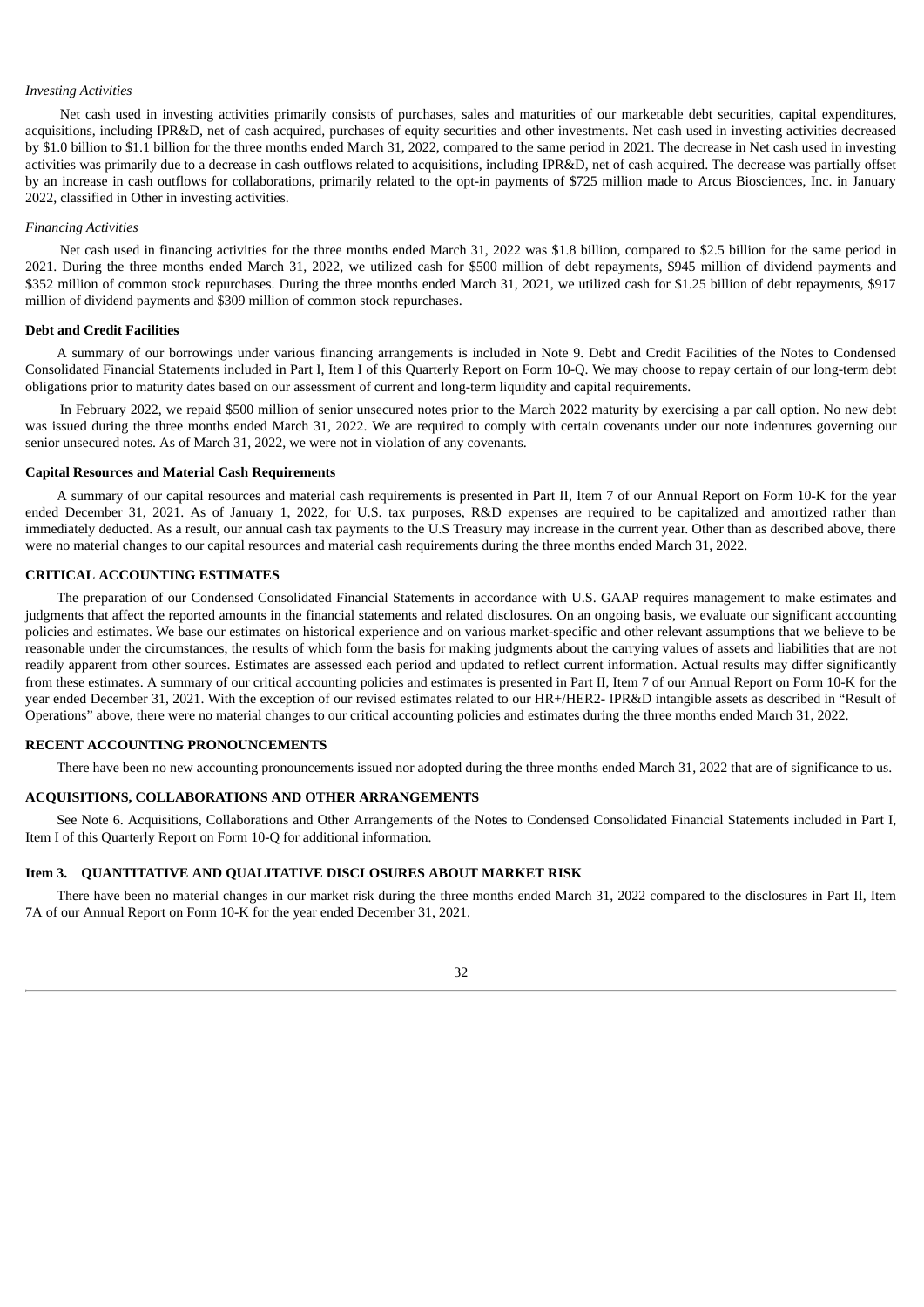# **Item 4. CONTROLS AND PROCEDURES**

#### **Evaluation of Disclosure Controls and Procedures**

An evaluation as of March 31, 2022 was carried out under the supervision and with the participation of our management, including our Chief Executive Officer and Chief Financial Officer, of the effectiveness of our "disclosure controls and procedures," which are defined in Rule 13a-15(e) under the U.S. Securities Exchange Act of 1934, as amended (the Exchange Act), as controls and other procedures of a company that are designed to ensure that the information required to be disclosed by a company in the reports that it files or submits under the Exchange Act is recorded, processed, summarized and reported, within the time periods specified in the Securities and Exchange Commission's rules and forms, and that such information is accumulated and communicated to our management, including our Chief Executive Officer and Chief Financial Officer, as appropriate, to allow timely decisions regarding required disclosure. Based upon that evaluation, our Chief Executive Officer and Chief Financial Officer concluded that our disclosure controls and procedures were effective as of March 31, 2022.

#### **Changes in Internal Control over Financial Reporting**

Our management, including our Chief Executive Officer and Chief Financial Officer, has evaluated any changes in our internal control over financial reporting that occurred during the quarter ended March 31, 2022, and has concluded that there was no change during such quarter that has materially affected, or is reasonably likely to materially affect, our internal control over financial reporting.

#### **Limitations on the Effectiveness of Controls**

<span id="page-33-0"></span>A control system, no matter how well conceived and operated, can provide only reasonable, not absolute, assurance that the objectives of the control system are met. Because of inherent limitations in all control systems, no evaluation of controls can provide absolute assurance that all control issues, if any, within a company have been detected. Accordingly, our disclosure controls and procedures are designed to provide reasonable, not absolute, assurance that the objectives of our disclosure control system are met and, as set forth above, our Chief Executive Officer and Chief Financial Officer have concluded, based on their evaluation as of the end of the period covered by this report, that our disclosure controls and procedures were effective to provide reasonable assurance that the objectives of our disclosure control system were met.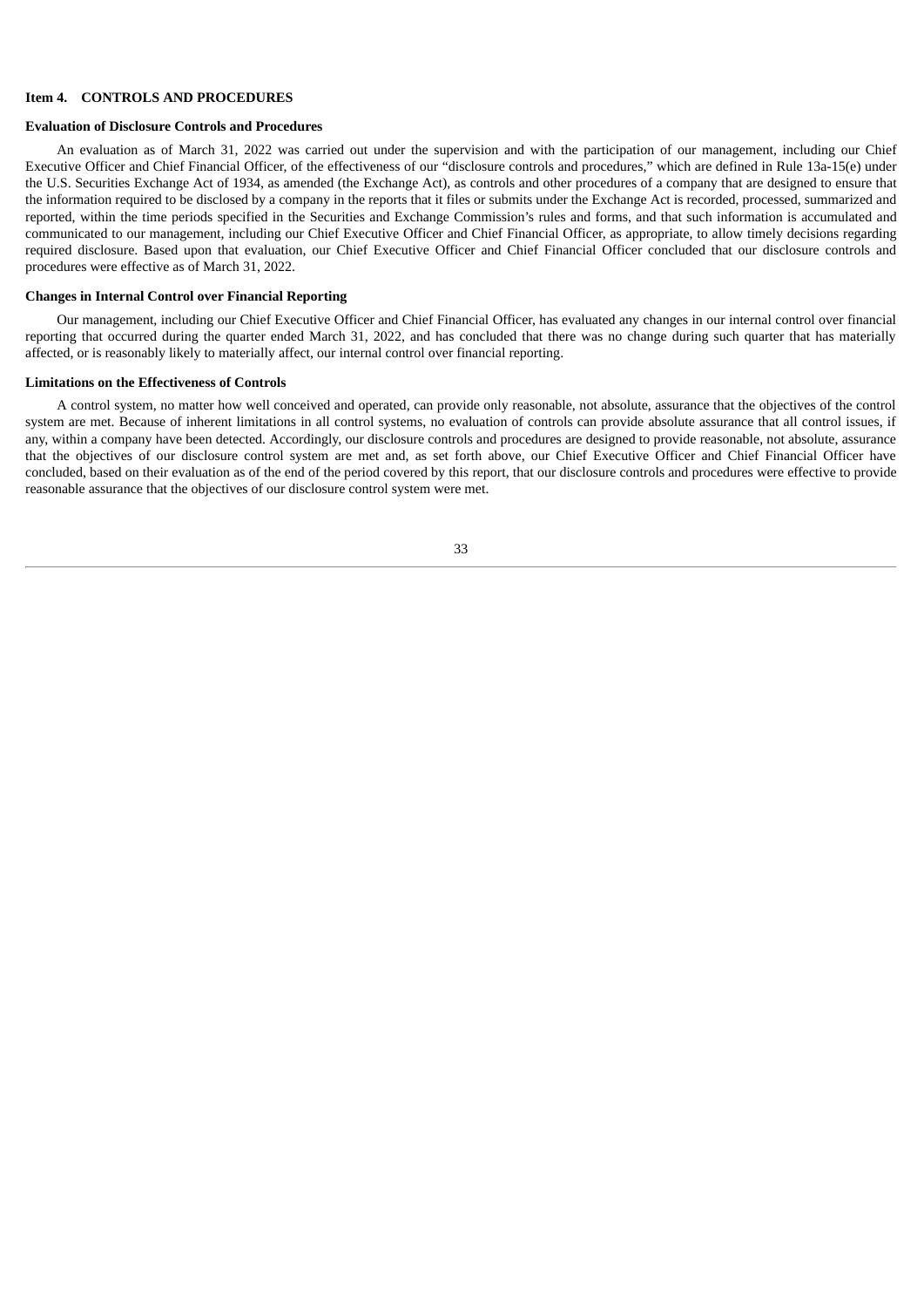# <span id="page-34-0"></span>**PART II. OTHER INFORMATION**

#### **Item 1. LEGAL PROCEEDINGS**

For a description of our significant pending legal proceedings, please see Note 10. Commitments and Contingencies of the Notes to Condensed Consolidated Financial Statements included in Part I, Item I of this Quarterly Report on Form 10-Q.

#### <span id="page-34-1"></span>**Item 1A. RISK FACTORS**

In evaluating our business, you should carefully consider the following discussion of material risks, events and uncertainties that make an investment in us speculative or risky in addition to the other information in this Quarterly Report on Form 10-Q. A manifestation of any of the following risks and uncertainties could, in circumstances we may or may not be able to accurately predict, materially and adversely affect our business and operations, growth, reputation (including the commercial or scientific reputation of our products), prospects, product pipeline and sales, operating and financial results, financial condition, cash flows, liquidity and stock price. We note these factors for investors as permitted by the Private Securities Litigation Reform Act of 1995. It is not possible to predict or identify all such factors; our operations could also be affected by factors, events or uncertainties that are not presently known to us or that we currently do not consider to present significant risks to our operations. Therefore, you should not consider the *following risks to be a complete statement of all the potential risks or uncertainties that we face.*

#### **Product and Commercialization Risks**

#### **Certain of our products subject us to additional or heightened risks.**

#### *HIV*

We receive a substantial portion of our revenue from sales of our products for the treatment and prevention of HIV infection. During the three months ended March 31, 2022, sales of our HIV products accounted for approximately 57% of our total product sales. We may be unable to sustain or increase sales of our HIV products for any number of reasons, including market share gains by competitive products, including generics, or the inability to introduce new HIV medications necessary to remain competitive. In such case, we may need to scale back our operations, including our future drug development and spending on research and development ("R&D") efforts. For example, many of our HIV products contain tenofovir alafenamide ("TAF"), which belongs to the nucleoside class of antiviral therapeutics, and any changes to the treatment paradigm for HIV may cause nucleoside-based therapeutics to fall out of favor.

#### *Veklury*

We face risks related to our supply and distribution of Veklury, which was approved by the U.S. Food and Drug Administration ("FDA") in October 2020 as a treatment for patients hospitalized with coronavirus disease 2019 ("COVID-19") and in January 2022 as a treatment for non-hospitalized adult and adolescent patients who are at high risk of progression to severe COVID-19, including hospitalization or death. While the utilization of Veklury has largely tracked rates of COVID-19 hospitalizations, we are unable to accurately predict our revenues or supply needs over the short and long term due to the dynamic nature of the pandemic, including the availability, uptake and effectiveness of vaccines and alternative treatments for COVID-19, fluctuating hospital utilization rates, the emergence of new variants and timing of surges in infection. If we do not accurately forecast demand or manufacture Veklury at levels sufficient to meet demand, then we may experience product shortages or build excess inventory that may be written off. We also remain subject to significant public attention and scrutiny over the complex decisions made regarding clinical data, supply, allocation, distribution and pricing of Veklury, all of which affects our corporate reputation.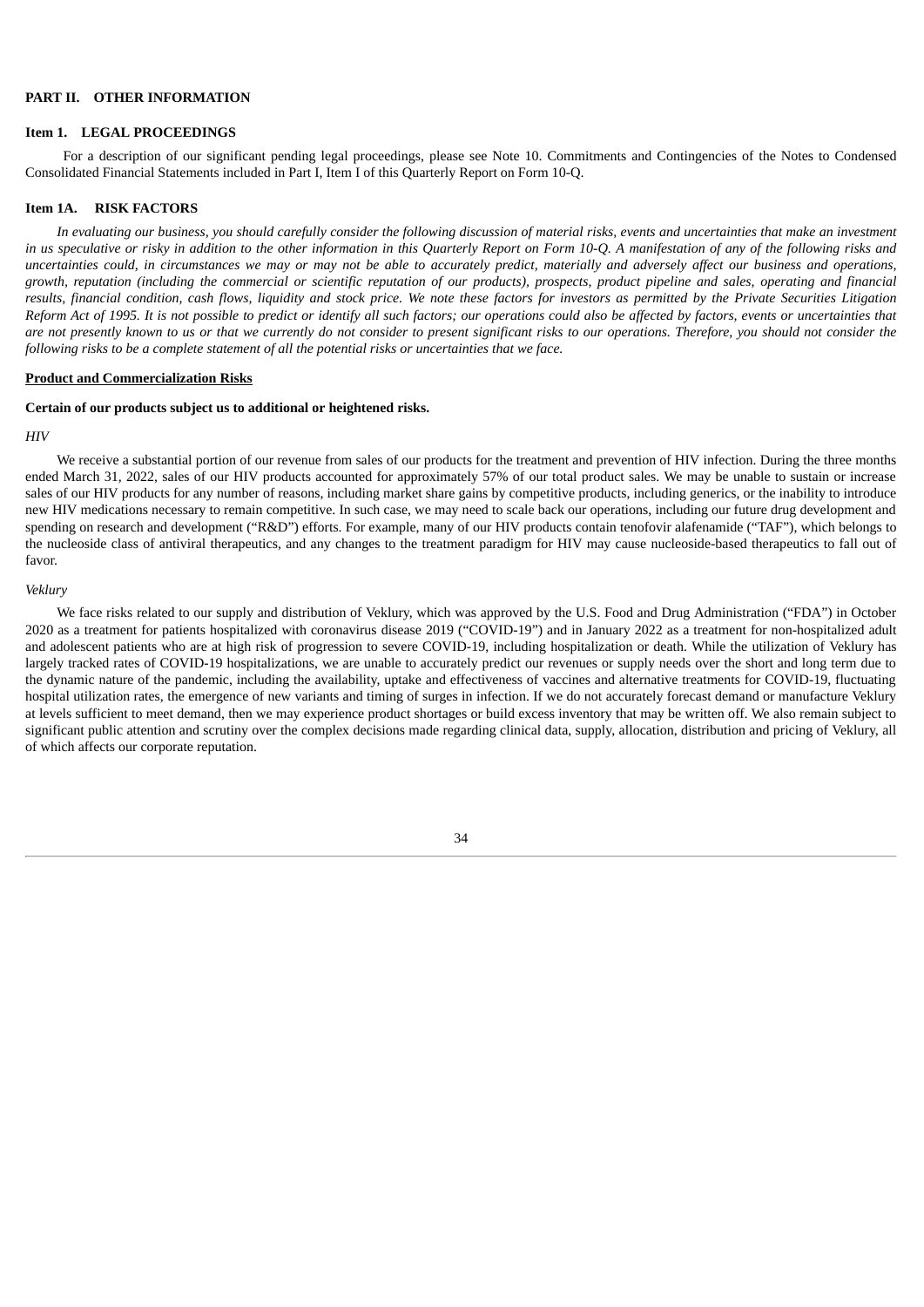#### *Cell Therapy*

Advancing a novel and personalized therapy such as Tecartus or Yescarta, which are chimeric antigen receptor ("CAR") T-cell therapies, creates significant challenges, including:

- educating and certifying medical personnel regarding the procedures and the potential side effects, such as cytokine release syndrome and neurologic toxicities, in compliance with the Risk Evaluation and Mitigation Strategy program required by FDA;
- securing sufficient supply of other medications to manage side effects, such as tocilizumab and corticosteroids, which may not be available in sufficient quantities, may not adequately control the side effects and/or may have detrimental impacts on the efficacy of cell therapy;
- developing and maintaining a robust and reliable process for engineering a patient's T cells in our facilities and infusing them back into the patient; and
- conditioning patients with chemotherapy in advance of administering our therapy, which may increase the risk of adverse side effects.

The use of engineered T cells as a potential cancer treatment is a recent development and may not be broadly accepted by physicians, patients, hospitals, cancer treatment centers, payers and others in the medical community. While FDA has approved some cell therapies, including Tecartus and Yescarta, we must continue to demonstrate to the medical community the potential advantages of cell therapy compared to existing and future therapeutics. For challenges related to the reimbursement of Tecartus and Yescarta, see also "Our existing products are subject to reimbursement pressures from government agencies and other third parties, required rebates and other discounts on our products and other pricing pressures."

We rely on third-party sites to collect patients' white blood cells, known as apheresis centers, as well as shippers, couriers, and hospitals for the logistical collection of patients' white blood cells and ultimate delivery of Tecartus and Yescarta to patients. These vendors may encounter disruptions or difficulties that could result in product loss and regulatory action. Apheresis centers may also choose not to participate in our quality certification process, or we may be unable to complete such certification in a timely manner or at all, which could delay or constrain our manufacturing and commercialization efforts.

We operate a new automated CAR T-cell therapy manufacturing facility in Frederick, Maryland, which received FDA approval for commercial production in April 2022. We have not previously manufactured our products in an automated facility on a commercial scale, and as a result, we may require additional time and resources in order to effectively increase manufacturing capacity. In addition, we may not be able to produce or otherwise obtain an amount of supply sufficient to satisfy demand for our products. If we are unable to meet product demand, we will have difficulty meeting sales forecasts for products that we plan to manufacture at this facility.

# Our success depends on developing and commercializing new products or expanding the indications for existing products.

If we are unable to launch commercially successful new products or new indications for existing products, our business will be adversely impacted. The launch of commercially successful products is necessary to grow our business, cover our substantial R&D expenses, and offset revenue losses when existing products lose market share due to factors such as competition and loss of patent exclusivity. There are many difficulties and uncertainties inherent in drug development and the introduction of new products. The product development cycle is characterized by significant investments of resources, long lead times and unpredictable outcomes due to the nature of developing medicines for human use. We expend significant time and resources on our product pipeline without any assurance that we will recoup our investments or that our efforts will be commercially successful. A high rate of failure is inherent in the discovery and development of new products, and failure can occur at any point in the process, including late in the process after substantial investment.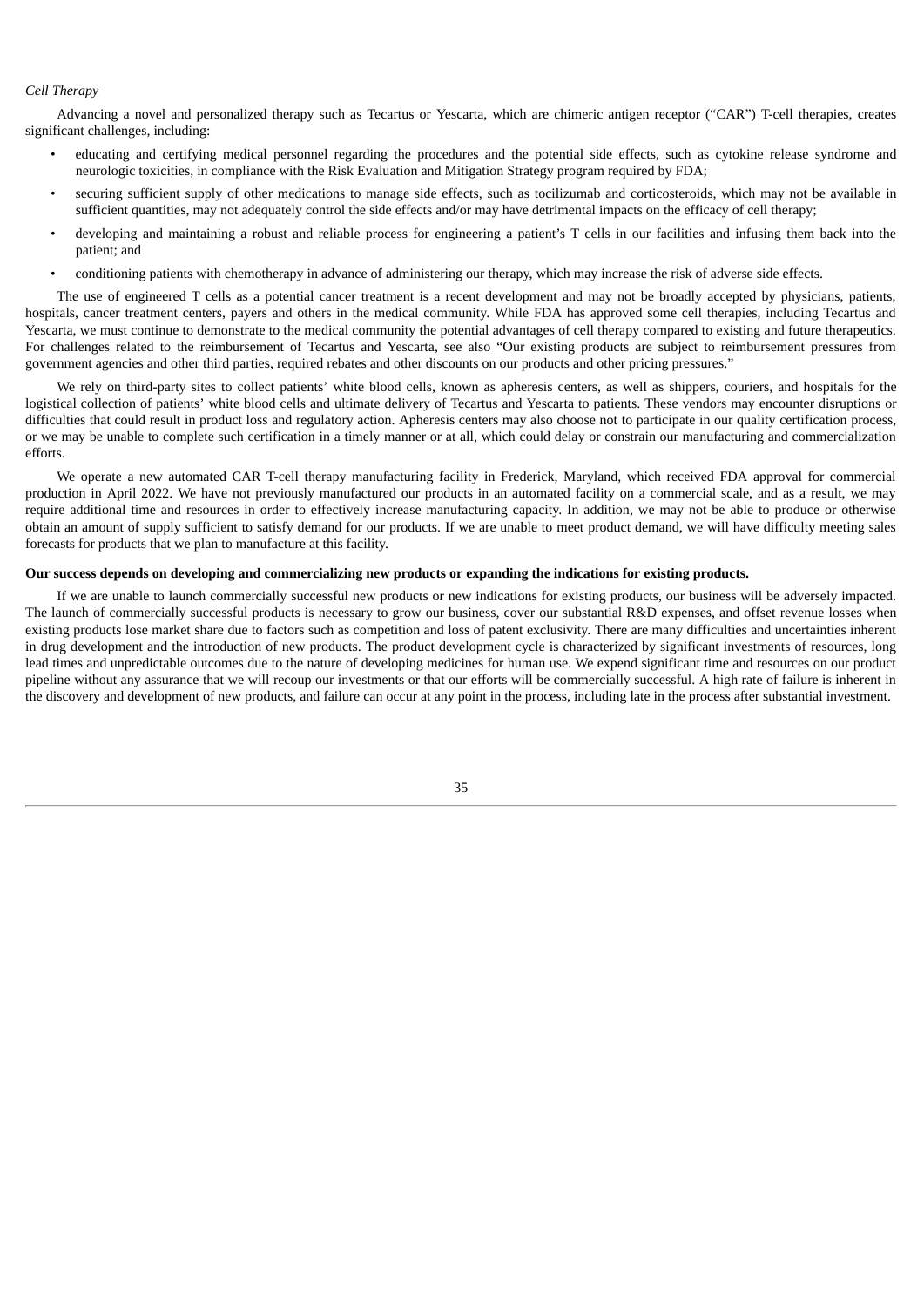### We face challenges in accurately forecasting sales because of the difficulties in predicting demand for our products and fluctuations in purchasing **patterns or wholesaler inventories.**

We may be unable to accurately predict demand for our products, including the uptake of new products, as demand depends on a number of factors. For example, product demand may be adversely affected if physicians do not see the benefit of our products. Additionally, the non-retail sector in the United States, which includes government institutions, including state AIDS Drug Assistance Programs, the U.S. Department of Veterans Affairs, correctional facilities and large health maintenance organizations, tends to be less consistent in terms of buying patterns and often causes quarter-overquarter fluctuations that do not necessarily mirror patient demand for our products. Federal and state budget pressures, as well as the annual grant cycles for federal and state funds, may cause purchasing patterns to not reflect patient demand for our products. We expect to continue to experience fluctuations in the purchasing patterns of our non-retail customers. In light of the budget crises faced by many European countries, we have observed variations in purchasing patterns induced by cost containment measures in Europe. We believe these measures have caused some government agencies and other purchasers to reduce inventory of our products in the distribution channels, and we may continue to see this trend in the future.

We sell and distribute most of our products in the United States exclusively through the wholesale channel. For the three months ended March 31, 2022, approximately 91% of our product sales in the United States were to three wholesalers, AmerisourceBergen Corporation, Cardinal Health, Inc. and McKesson Corporation. The U.S. wholesalers with whom we have entered into inventory management agreements make estimates to determine end-user demand and may not be completely effective in matching their inventory levels to actual end-user demand. As a result, changes in inventory levels held by those wholesalers can cause our operating results to fluctuate unexpectedly if our sales to these wholesalers do not match end-user demand. In addition, inventory is held at retail pharmacies and other non-wholesaler locations with whom we have no inventory management agreements and no control over buying patterns. Adverse changes in economic conditions, increased competition or other factors may cause retail pharmacies to reduce their inventories of our products, which would reduce their orders from wholesalers and, consequently, the wholesalers' orders from us, even if end-user demand has not changed. In addition, we have observed that strong wholesaler and sub-wholesaler purchases of our products in the fourth quarter typically results in inventory draw-down by wholesalers and sub-wholesalers in the subsequent first quarter. As inventory in the distribution channel fluctuates from quarter to quarter, we may continue to see fluctuations in our earnings and a mismatch between prescription demand for our products and our revenues.

### We face significant competition from global pharmaceutical and biotechnology companies, specialized pharmaceutical firms and generic drug **manufacturers.**

New branded or generic products entering major markets affects our ability to maintain pricing and market share. Our products compete with other available products based primarily on efficacy, safety, tolerability, acceptance by doctors, ease of patient compliance, ease of use, price, insurance and other reimbursement coverage, distribution and marketing. A number of companies are pursuing the development of technologies which are competitive with our existing products or research programs. These competing companies include large pharmaceutical and biotechnology companies and specialized pharmaceutical firms acting either independently or together with other such companies. Furthermore, academic institutions, government agencies and other public and private organizations conducting research may seek patent protection or may establish collaborative arrangements for competitive products or programs. We may be adversely impacted if any of these competitors gain market share as a result of new technologies, commercialization strategies or otherwise.

## Our existing products are subject to reimbursement pressures from government agencies and other third parties, required rebates and other **discounts on our products and other pricing pressures.**

#### *Product Reimbursements*

Successful commercialization of our products depends, in part, on the availability of third-party payer reimbursement for the cost of such products and related treatments and medical services in the markets where we sell our products. Government health authorities, private health insurers and other organizations generally provide reimbursement. As our products mature, pricing pressures from private insurers and government payers often result in a reduction of the net product prices.

Legislative and regulatory actions affecting government prescription drug procurement and reimbursement programs occur relatively frequently. For example, in September 2020, FDA issued a final rule implementing a pathway for the importation of certain prescription drugs from Canada. This rule is subject to ongoing litigation. We may be adversely impacted by any such legislative and regulatory actions, though it is difficult to predict the impact, if any, on the use and reimbursement of our products.

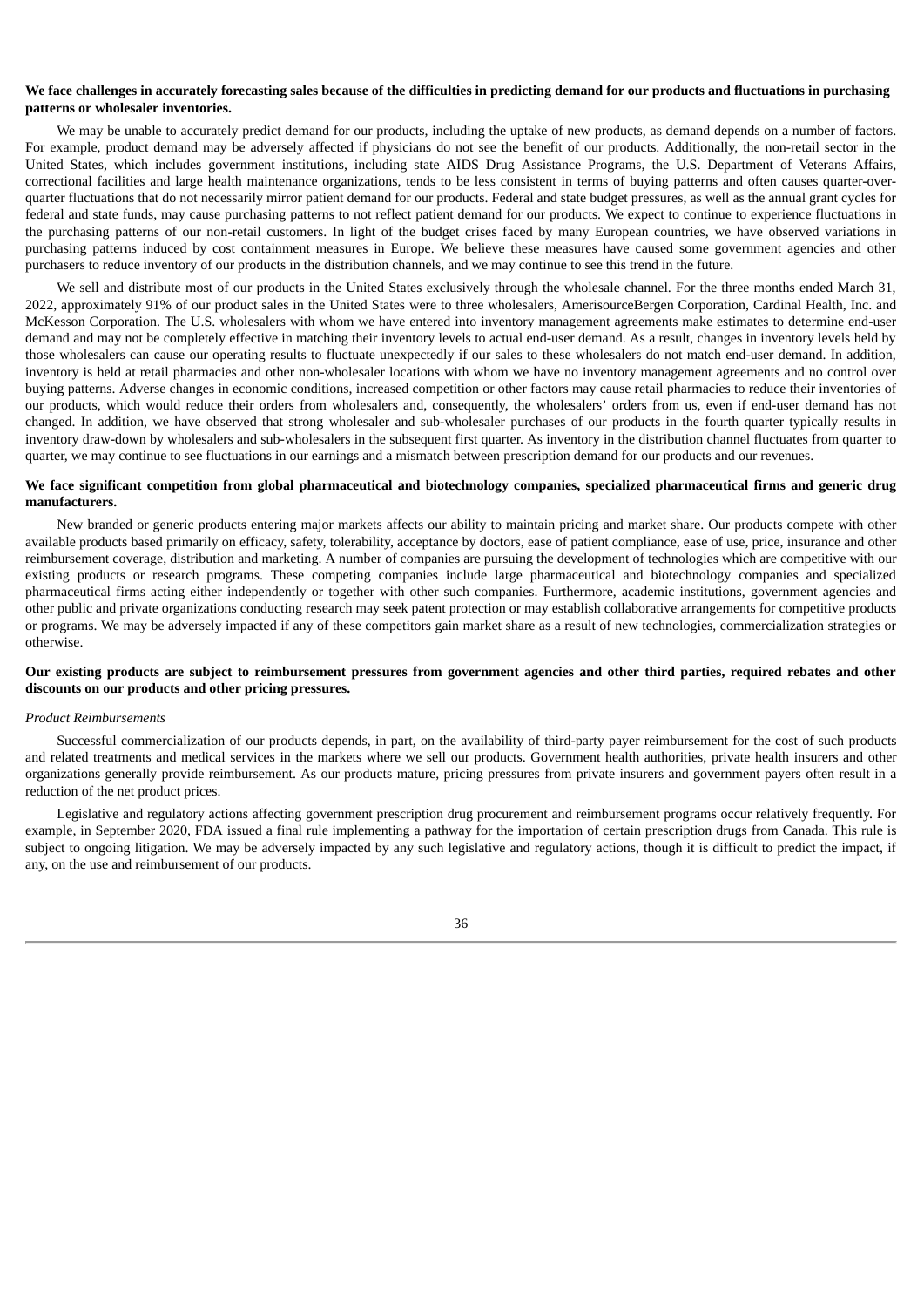### *Product Pricing, Discounts and Rebates*

In the United States, the European Union ("EU") and other significant or potentially significant markets for our products and product candidates, government authorities and third-party payers are increasingly attempting to limit or regulate the price of medical products and services. In the United States, the volume of drug pricing-related bills has dramatically increased in recent years. For example, Congress has enacted laws requiring manufacturer refunds on certain amounts of discarded drug from single-use vials beginning in 2023 and eliminating the existing cap on Medicaid rebate amounts beginning in 2024. Congress has also proposed bills to require the Department of Health and Human Services to negotiate prices for certain drugs, impose an inflation-based rebate on Medicare Part B and D drugs when list prices for drugs grow faster than inflation, and increase manufacturer contributions in some or all of the Medicare Part D benefit phases. In addition, many state legislatures are considering, or have already passed into law, legislation that seeks to indirectly or directly regulate pharmaceutical drug pricing, such as requiring manufacturers to publicly report proprietary pricing information, creating review boards for prices to state agencies, and encouraging the use of generic drugs. Such initiatives and legislation may cause added pricing pressures on our products, and the resulting impact on our business is uncertain. Many countries outside the United States, including the EU Member States, have established complex and lengthy procedures to obtain price approvals and coverage reimbursement and periodically review their pricing and reimbursement decisions. The outcome of this review cannot be predicted and could have an adverse effect on the pricing and reimbursement of our medicinal products in the EU member states. Reductions in the pricing of our medicinal products in one member state could affect the price in other member states and have a negative impact on our financial results.

A substantial portion of our product sales is subject to significant discounts from list price, including rebates that we may be required to pay state Medicaid agencies and discounts provided to 340B covered entities. Changes to the 340B program or the Medicaid program at the federal or state level could have a material adverse effect on our business. For example, in December 2020, Centers for Medicare & Medicaid Services ("CMS") issued a final rule that will make certain changes to the calculation of rebates under the Medicaid Drug Rebate Program. Among other changes, effective January 1, 2023, the final rule will change the requirements for excluding manufacturer co-pay coupons from the Medicaid "best price." These changes are subject to ongoing litigation. If these changes go into effect, they could substantially increase our Medicaid rebate obligations and decrease the prices we charge 340B covered entities. The continued growth of the 340B program also limits the prices we may charge on an increasing percentage of sales.

We recently implemented a contract pharmacy integrity initiative for our branded hepatitis C virus ("HCV") products. This integrity initiative will not involve any products from Asegua Therapeutics LLC. Our integrity initiative requires covered entities that enter into 340B bill to/ship to arrangements with contract pharmacies for our branded HCV products to provide claims level data for units dispensed from such contract pharmacies; covered entities without an in-house pharmacy that choose not to participate in the initiative can designate a single contract pharmacy for shipment. Certain manufacturers that have implemented other contract pharmacy integrity programs have received enforcement letters from the U.S. Department of Health and Human Services ("HHS") asserting that those programs violate the 340B statute, have been referred to the HHS Office of Inspector General for assessment of civil monetary penalties, and have been subject to administrative dispute resolution proceedings brought on behalf of covered entities. These manufacturers are currently challenging HHS' position in ongoing litigation. Although we believe that our integrity initiative complies with the requirements of the 340B statute, additional legal or legislative developments with respect to the 340B program, including potential litigation with HHS, may negatively impact our ability to implement or continue our integrity initiative.

In addition, standard reimbursement structures may not adequately reimburse for innovative therapies. For example, beginning in fiscal year 2021, CMS established a new severity-adjusted diagnosis-related group ("DRG") 018 for Medicare inpatient reimbursement of CAR T products such as Yescarta and Tecartus. While the new DRG has a significantly higher base payment amount than the prior DRG 016, the payment available may not be sufficient to reimburse some hospitals for their cost of care for patients receiving Yescarta and Tecartus. When reimbursement is not aligned well to account for treatment costs, Medicare beneficiaries may be denied access as this misalignment could impact the willingness of some hospitals to offer the therapy and of doctors to recommend the therapy. Additionally, in the EU, there are barriers to reimbursement in individual countries that could limit the uptake of Yescarta and Tecartus.

In addition, we estimate the rebates we will be required to pay in connection with sales during a particular quarter based on claims data from prior quarters. In the United States, actual rebate claims are typically made by payers one to three quarters in arrears. Actual claims and payments may vary significantly from our estimates.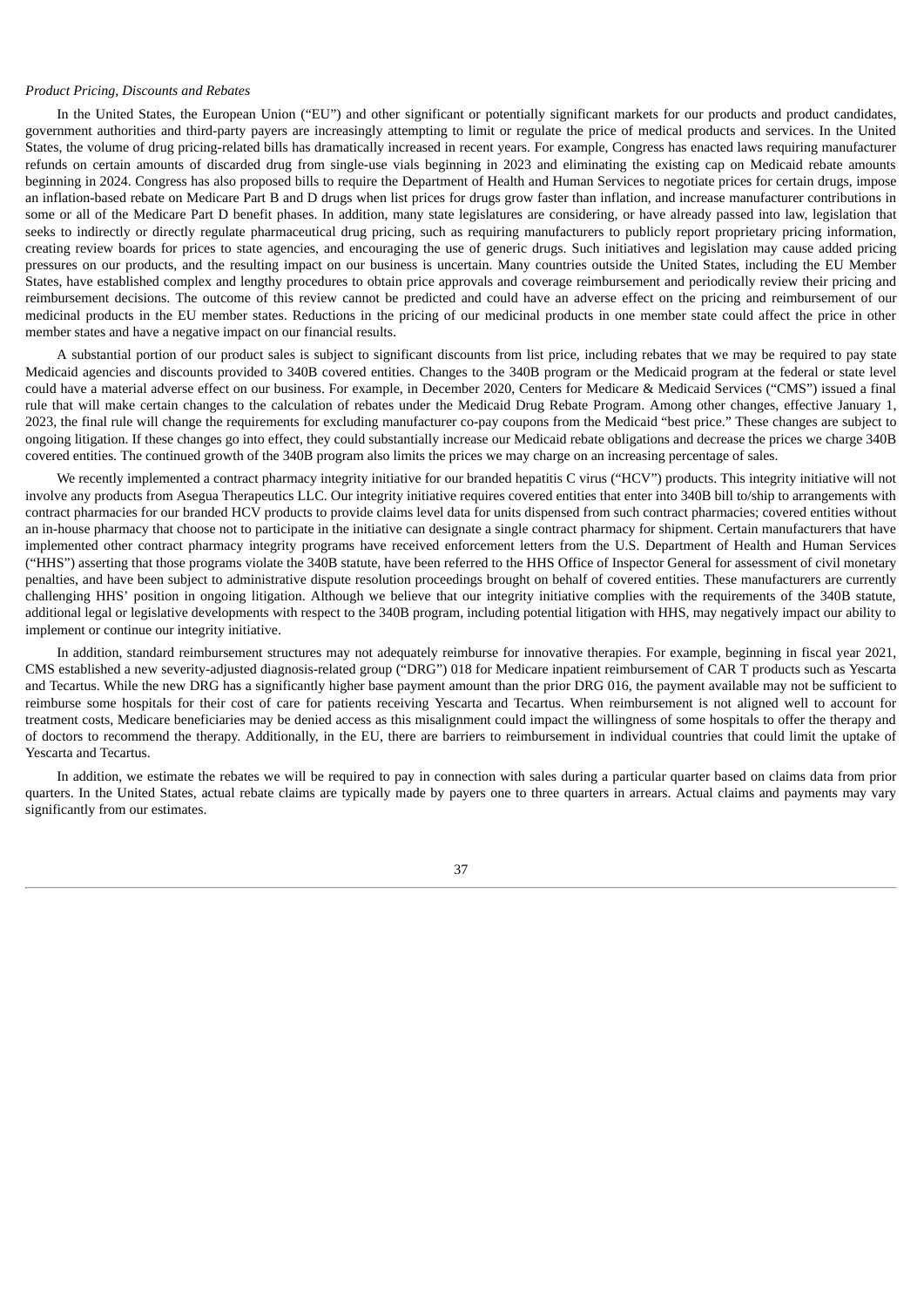### We may experience adverse impacts resulting from the importation of our products from lower price markets or the distribution of illegally **diverted or counterfeit versions of our products.**

Prices for our products are based on local market economics and competition and sometimes differ from country to country. Our sales in countries with relatively higher prices may be reduced if products can be imported and resold into those countries from lower price markets. For example, U.S. sales could also be affected if FDA permits importation of drugs from Canada. We have entered into agreements with generic drug manufacturers as well as licensing agreements with the Medicines Patent Pool, a United Nations-backed public health organization, which allows generic drug manufacturers to manufacture generic versions of certain of our products for distribution in certain low- and middle-income countries. We may be adversely affected if any generic versions of our products, whether or not produced and/or distributed under these agreements, are exported to the United States, Europe or markets with higher prices.

In the EU, we are required to permit products purchased in one EU member state to be sold in another member state. Purchases of our products in member states where our selling prices are relatively low for resale in member states in which our selling prices are relatively high can affect the inventory level held by our wholesalers and can cause the relative sales levels in the various countries to fluctuate from quarter to quarter and not reflect the actual consumer demand in any given quarter.

Additionally, diverted products may be used in countries where they have not been approved and patients may source the diverted products outside the legitimate supply chain. These diverted products may be handled, shipped and stored inappropriately, which may affect the efficacy of the products and could harm patients and adversely impact us.

We are also aware of the existence of various suppliers around the world that, without Gilead's authorization, purport to source our products and generic versions of our products and sell them for use in countries where those products have not been approved. As a result, patients may be at risk of taking unapproved medications that may not be what they purport to be, may not have the potency they claim to have or may contain harmful substances, which could harm patients and adversely impact us.

Further, third parties have illegally distributed and sold, and may continue to illegally distribute and sell, illegally diverted and counterfeit versions of our medicines, which do not meet the rigorous quality standards of our manufacturing and supply chain. For example, as part of an ongoing U.S. investigation in coordination with law enforcement, and pursuant to court order, we seized thousands of bottles of Gilead-labeled medication with counterfeit supply chain documentation. Our investigation revealed that pharmaceutical distributors that are not authorized by Gilead to sell Gilead medicine sold purported genuine Gilead medicine sourced from an illegal counterfeiting scheme to independent pharmacies nationwide.

Illegally diverted and counterfeit versions of Gilead-branded medicines exist and may pose a serious risk to patient health and safety. Our actions to stop or prevent the distribution and sale of illegally diverted and counterfeit versions of our medicines around the world may be costly and unsuccessful, which may adversely affect patients and our reputation and business, including our product revenues and financial results.

### **Product Development and Supply Chain Risks**

### We face risks in our clinical trials, including the potential for unfavorable results, delays in anticipated timelines and disruption.

We are required to demonstrate the safety and efficacy of product candidates that we develop for each intended use through extensive preclinical studies and clinical trials. The results from preclinical and early clinical studies do not always accurately predict results in later, large-scale clinical trials. Even successfully completed large-scale clinical trials may not result in marketable products.

We face numerous risks and uncertainties with our clinical trials that could result in delays or prevent completion of the development and approval of our product candidates. These risks and uncertainties include challenges in clinical trial protocol design, our ability to enroll patients in clinical trials, and the possibility of unfavorable or inadequate trial results to support further development of our product candidates, including failure to meet a trial's primary endpoint, safety issues arising from our clinical trials, and the need to modify or delay our clinical trials or to perform additional trials. For example, we have announced that FDA issued a complete response letter for the new drug application for lenacapavir and placed clinical holds on studies evaluating (1) injectable lenacapavir, (2) lenacapavir in combination with islatravir and (3) magrolimab. In addition, see Note 7. Goodwill and Intangible Assets of the Notes to Condensed Consolidated Financial Statements included in Part I, Item I of this Quarterly Report on Form 10-Q for a discussion of the partial inprocess research and development impairment charge of \$2.7 billion during the three months ended March 31, 2022 related to assets we acquired from Immunomedics, Inc. in 2020.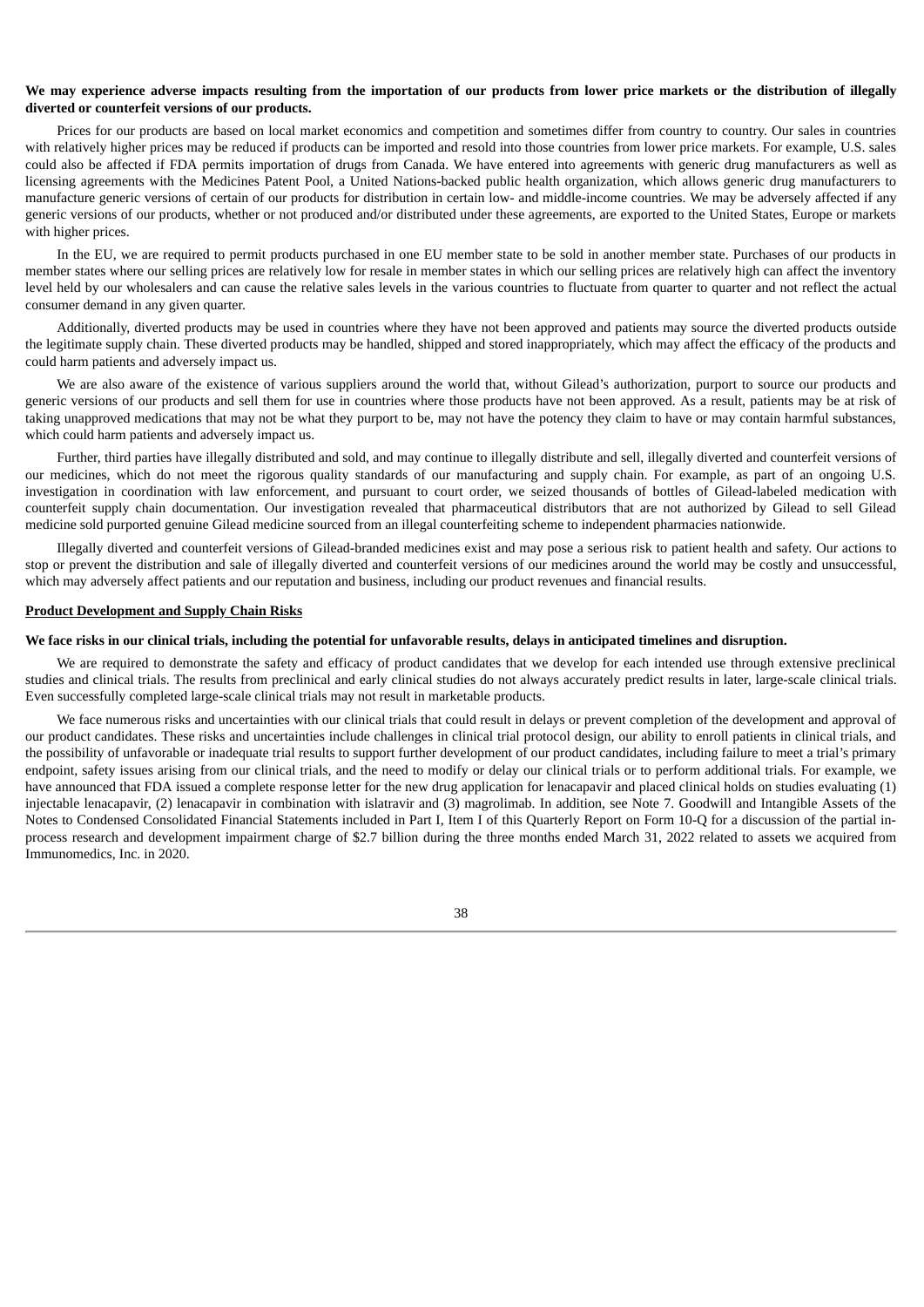As a result, we may be unable to successfully complete our clinical trials on our anticipated timelines, or at all. Based on trial results, it is possible that FDA and other regulatory authorities may not approve our product candidates, or that any market approvals may include significant limitations on the products' use. In addition, clinical trials involving our commercial products could raise new safety issues for our existing products, which could adversely impact our business. Further, we may make a strategic decision to discontinue development of our product candidates if, for example, we believe commercialization will be difficult relative to other opportunities in our pipeline. Therefore, our product candidates may never be successfully commercialized, and we may be unable to recoup the significant R&D and clinical trial expenses incurred. In 2022, we anticipate the continued expansion of our clinical pipeline, which includes multiple planned Phase 3 study initiations in oncology and virology. We expect to expend significant time and resources on our clinical trial activities without any assurance that we will recoup our investments or that our efforts will be commercially successful.

There are also risks associated with the use of third parties in our clinical trial activities. We extensively outsource our clinical trial activities and usually perform only a small portion of the start-up activities in-house. We rely on independent third-party contract research organizations ("CROs") to perform most of our clinical studies, including document preparation, site identification, screening and preparation, pre-study visits, training, program management, patient enrollment, ongoing monitoring, site management and bioanalytical analysis. Many important aspects of the services performed for us by the CROs are out of our direct control. If there is any dispute or disruption in our relationship with our CROs, our clinical trials may be delayed. Moreover, in our regulatory submissions, we rely on the quality and validity of the clinical work performed by third-party CROs. If any of our CROs' processes, methodologies or results were determined to be invalid or inadequate, our own clinical data and results and related regulatory approvals may be adversely affected.

### We may face manufacturing difficulties, delays or interruptions, including at our third-party manufacturers and corporate partners.

Our products, which are manufactured at our own facilities or by third-party manufacturers and corporate partners, are the result of complex, highly regulated manufacturing processes. We depend on third-party manufacturers and corporate partners to perform manufacturing activities effectively and on a timely basis for the majority of our active pharmaceutical ingredients and drug products. These third parties are independent entities subject to their own unique operational and financial risks that are out of our control. We and our third-party manufacturers and corporate partners are subject to Good Manufacturing Practices ("GMP"), which are extensive regulations governing manufacturing processes, stability testing, record keeping and quality standards as defined by FDA and the European Medicines Agency ("EMA"), as well as comparable regulations in other jurisdictions. Manufacturing operations are also subject to routine inspections by regulatory agencies.

Any adverse developments affecting or resulting from our manufacturing operations or the operations of our third-party manufacturers and corporate partners may result in shipment delays, inventory shortages, lot failures, product withdrawals or recalls or other interruptions in the commercial supply of our products. We may also need to take inventory write-offs and incur other charges and expenses for products that fail to meet specifications and quality standards, undertake costly remediation efforts or seek more costly manufacturing alternatives. Such developments could increase our manufacturing costs, cause us to lose revenues or market share and damage our reputation. In addition, manufacturing issues may cause delays in our clinical trials and applications for regulatory approval. For example, if we are unable to remedy any deficiencies cited by FDA or other regulatory agencies in their inspections, our existing products and the timing of regulatory approval of product candidates in development could be adversely affected. Further, there is risk that regulatory agencies in other countries where marketing applications are pending will undertake similar additional reviews or apply a heightened standard of review, which could delay the regulatory approvals for products in those countries. Our business may be adversely affected if approval of any of our product candidates were delayed or if production of our products were interrupted.

### We may not be able to obtain materials or supplies necessary to conduct clinical trials or to manufacture and sell our products, which could limit **our ability to generate revenues.**

We need access to certain supplies and products to conduct our clinical trials and to manufacture and sell our products. If we are unable to purchase sufficient quantities of these materials or find suitable alternative materials in a timely manner, our development efforts for our product candidates may be delayed or our ability to manufacture and sell our products could be limited.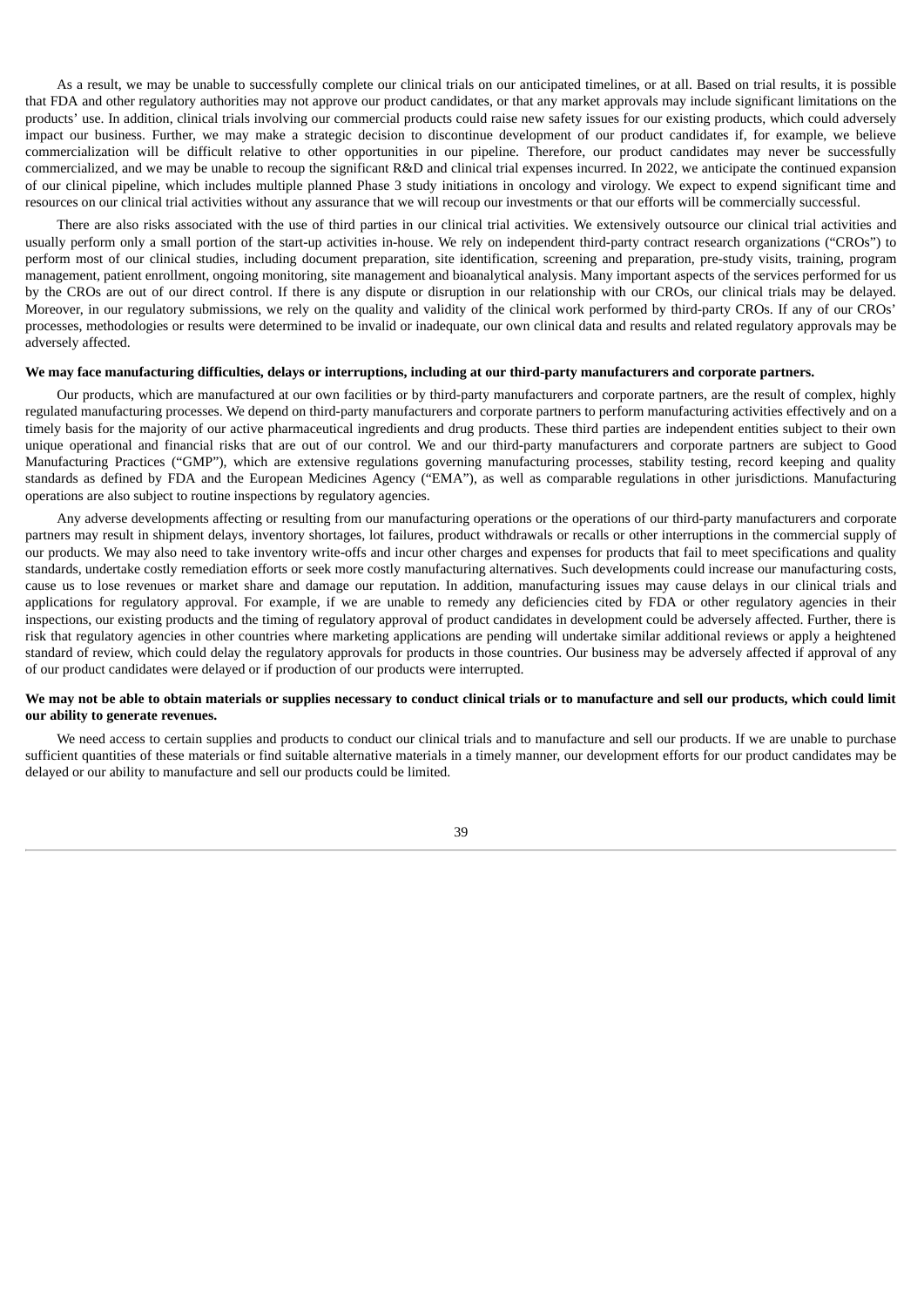Suppliers of key components and materials must be named in the new drug application or marketing authorization application filed with the regulatory authority for any product candidate for which we are seeking marketing approval, and significant delays can occur if the qualification of a new supplier is required. Even after a manufacturer is qualified by the regulatory authority, the manufacturer must continue to expend time, money and effort in the area of production and quality control to maintain full compliance with GMP. Manufacturers are subject to regular periodic inspections by regulatory authorities following initial approval. If, as a result of these inspections, a regulatory authority determines that the equipment, facilities, laboratories or processes do not comply with applicable regulations and conditions of product approval, the regulatory authority may suspend the manufacturing operations. If the manufacturing operations of any of the single suppliers for our products are suspended, we may be unable to generate sufficient quantities of commercial or clinical supplies of product to meet market demand. In addition, if deliveries of materials from our suppliers are interrupted for any reason, we may be unable to ship certain of our products for commercial supply or to supply our product candidates in development for clinical trials. Also, some of our products and the materials that we utilize in our operations are manufactured by only one supplier or at only one facility, which we may not be able to replace in a timely manner and on commercially reasonable terms, or at all. Problems with any of the single suppliers or facilities we depend on, including in the event of a disaster, such as an earthquake, equipment failure or other difficulty, may negatively impact our development and commercialization efforts.

A significant portion of the raw materials and intermediates used to manufacture our antiviral products are supplied by third-party manufacturers and corporate partners outside of the United States. As a result, any political or economic factors in a specific country or region, including any changes in or interpretations of trade regulations, compliance requirements or tax legislation, that would limit or prevent third parties outside of the United States from supplying these materials could adversely affect our ability to manufacture and supply our antiviral products to meet market needs and have a material and adverse effect on our operating results.

If we were to encounter any of these difficulties, our ability to conduct clinical trials on product candidates and to manufacture and sell our products could be impaired.

#### **Regulatory and Other Legal Risks**

#### Our operations depend on compliance with complex FDA and comparable international regulations. Failure to obtain broad approvals on a timely **basis or to maintain compliance could delay or halt commercialization of our products.**

The products we develop must be approved for marketing and sale by regulatory authorities and, once approved, are subject to extensive regulation by FDA, EMA and comparable regulatory agencies in other countries. We have filed, and anticipate that we will file, for marketing approval in additional countries and for additional indications and products over the next several years. These and any future marketing applications we file may not be approved by the regulatory authorities on a timely basis, or at all. Even if marketing approval is granted for these products, there may be significant limitations on their use. We cannot state with certainty when or whether any of our product candidates under development will be approved or launched; whether we will be able to develop, license or acquire additional product candidates or products; or whether any products, once launched, will be commercially successful.

Further, how we manufacture and sell our products is subject to extensive regulation and review. For example, under FDA rules, we are often required to conduct post-approval clinical studies to assess a known serious risk, signals of serious risk or to identify an unexpected serious risk. In certain circumstances, we may be required to implement a Risk Evaluation and Mitigation Strategy program for our products, which could include a medication guide, patient package insert, a communication plan to healthcare providers, restrictions on distribution or use of a product and other elements FDA deems necessary to assure safe use of the drug. Discovery of previously unknown problems with our marketed products or product candidates, including serious safety, resistance or drug interaction issues, or problems with our manufacturing, safety reporting or promotional activities may result in regulatory approvals being delayed, denied or granted with significant restrictions on our products, including limitations on or the withdrawal of the products from the market.

Failure to comply with these or other requirements imposed by FDA could result in significant civil monetary penalties, fines, suspensions of regulatory approvals, product recalls, seizure of products and criminal prosecutions.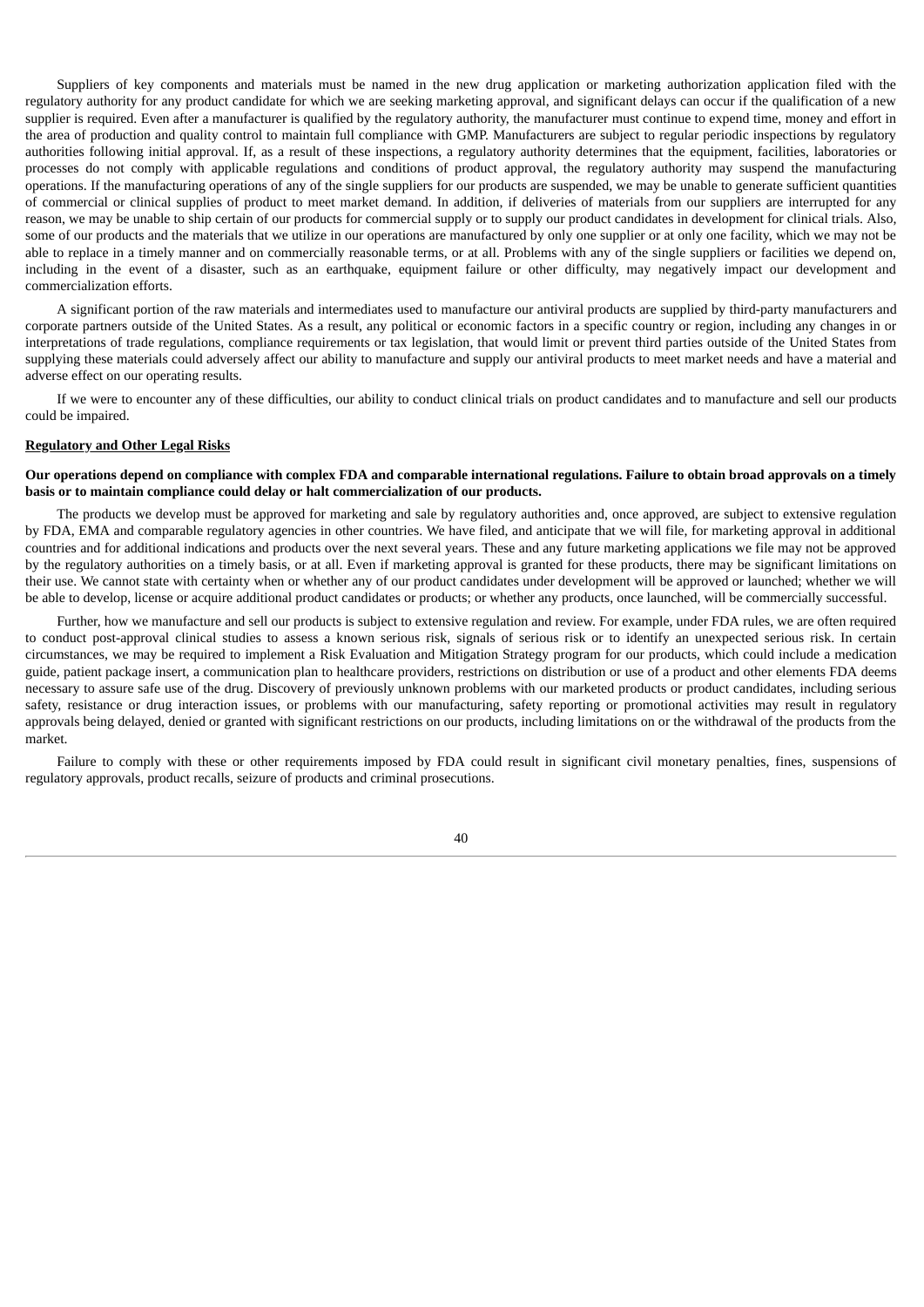#### We are impacted by evolving laws, regulations and legislative or regulatory actions applicable to the health care industry.

The health care industry is subject to various federal, state and international laws and regulations pertaining to drug reimbursement, rebates, price reporting, health care fraud and abuse, and data privacy and security. In the United States, these laws include anti-kickback and false claims laws, laws and regulations relating to the Medicare and Medicaid programs and other federal and state programs, the Medicaid Rebate Statute, laws that regulate written and verbal communications about our products, individual state laws relating to pricing and sales and marketing practices, the Health Insurance Portability and Accountability Act and other federal and state laws relating to the privacy and security of health information. Actual or alleged violations of these laws or any related regulations may be punishable by criminal and/or civil sanctions, including, in some instances, substantial fines, civil monetary penalties, exclusion from participation in federal and state health care programs, including Medicare, Medicaid and Department of Veterans Affairs and Department of Defense health programs, actions against executives overseeing our business and significant remediation measures, negative publicity or other consequences. These laws and regulations are broad in scope and subject to changing and evolving interpretations, which could require us to incur substantial costs associated with compliance or to alter one or more of our sales or marketing practices. The resulting impact on our business is uncertain and could be material.

In addition, government price reporting and payment regulations are complex, and we are continually assessing the methods by which we calculate and report pricing in accordance with these obligations. Our methodologies for calculations are inherently subjective and may be subject to review and challenge by various government agencies, which may disagree with our interpretation. If the government disagrees with our reported calculations, we may need to restate previously reported data and could be subject to additional financial and legal liability.

There also continues to be enhanced scrutiny of company-sponsored patient assistance programs, including co-pay assistance programs, and manufacturer donations to third-party charities that provide such assistance. There has also been enhanced scrutiny by governments on reimbursement and other patient support offerings, clinical education programs and promotional speaker programs. If we, or our agents and vendors, are deemed to have failed to comply with laws, regulations or government guidance in any of these areas, we could be subject to criminal or civil sanctions. Any similar violations by our competitors could also negatively impact our industry reputation and increase scrutiny over our business and our products.

For a description of our government investigations and related litigation, see Note 10. Commitments and Contingencies of the Notes to Condensed Consolidated Financial Statements included in Part I, Item I of this Quarterly Report on Form 10-Q.

#### We are subject to risks if significant safety issues arise for our marketed products or our product candidates.

As additional studies are conducted subsequent to obtaining marketing approval for our products, and as our products are used over longer periods of time by many patients, including patients with underlying health problems or patients taking other medicines, we expect to continue finding new issues related to safety, resistance or drug interactions. Any such issues may require changes to our product labels, such as additional warnings, contraindications or even narrowed indications, or to halt sales of a product.

Regulatory authorities have been moving towards more active and transparent pharmacovigilance and are making greater amounts of stand-alone safety information and clinical trial data directly available to the public through websites and other means, such as periodic safety update report summaries, risk management plan summaries and various adverse event data. Safety information, without the appropriate context and expertise, may be misinterpreted and lead to misperception or legal action.

### Our success depends to a significant degree on our ability to obtain and defend our patents and other intellectual property rights both domestically and internationally, and to operate without infringing upon the patents or other proprietary rights of third parties.

Patents and other proprietary rights are very important to our business. As part of our business strategy, we actively seek patent protection both in the United States and internationally and file additional patent applications, when appropriate, to cover improvements in our compounds, products and technology. Our success depends to a significant degree on our ability to:

- obtain patents and licenses to patent rights;
- preserve trade secrets and internal know-how;
- defend against infringement of our patents and efforts to invalidate them; and
- operate without infringing on the intellectual property of others.

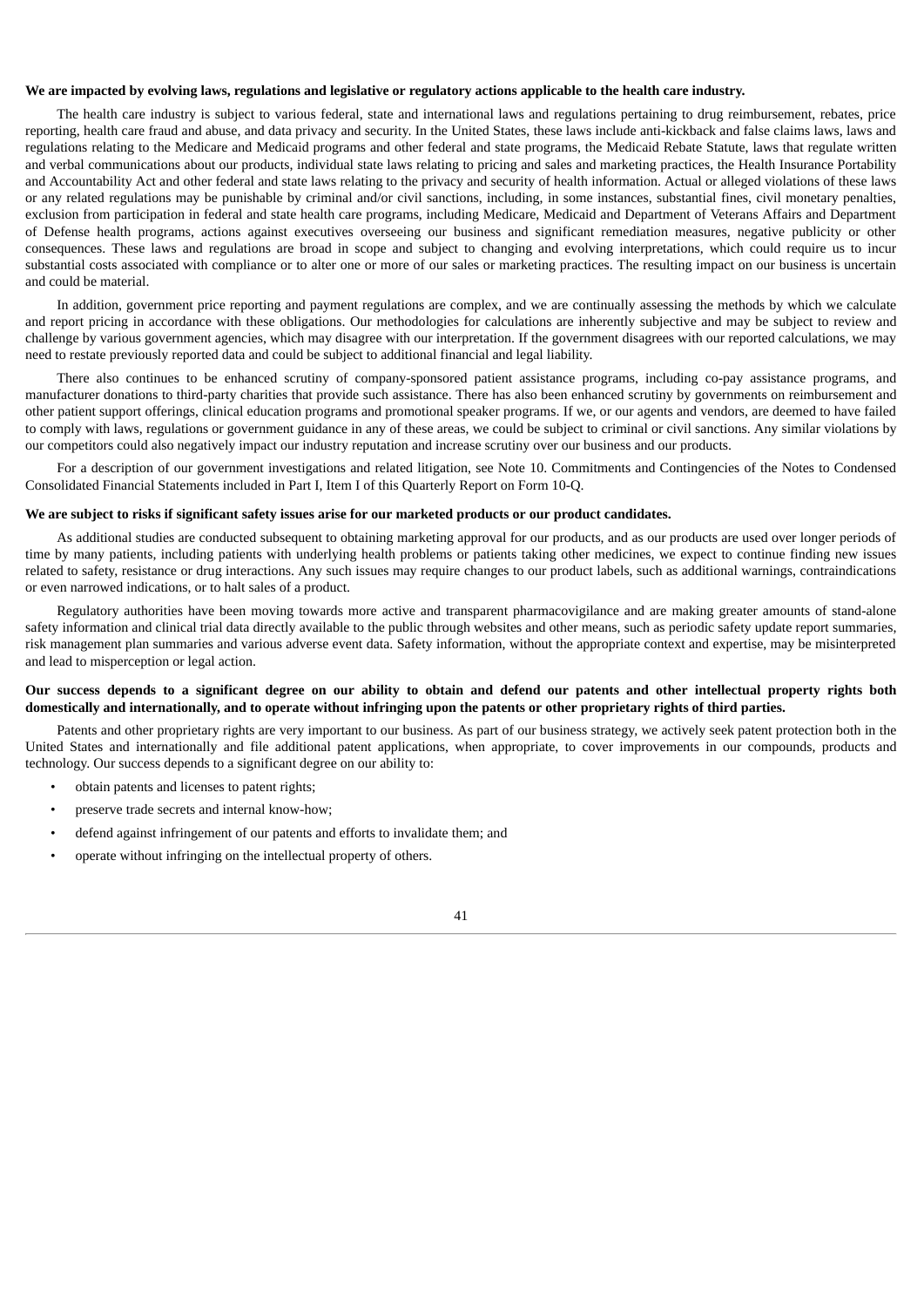Because patent applications are confidential for a period of time before a patent is issued, we may not know if our competitors have filed patent applications for technology covered by our pending applications or if we were the first to invent or first to file an application directed toward the technology that is the subject of our patent applications. If competitors file patent applications covering our technology, we may have to participate in litigation, post-grant proceedings before the U.S. Patent and Trademark Office or other proceedings to determine the right to a patent or validity of any patent granted. Such litigation and proceedings are unpredictable and expensive, and could divert management attention from other operations, such that, even if we are ultimately successful, we may be adversely impacted.

Generic manufacturers have sought, and may continue to seek, FDA approval to market generic versions of our products through an abbreviated new drug application ("ANDA"), the application process typically used by manufacturers seeking approval of a generic drug. For a description of our ANDA litigation, see Note 10. Commitments and Contingencies of the Notes to Condensed Consolidated Financial Statements included in Part I, Item I of this Quarterly Report on Form 10-Q. The entry of generic versions of our products has, and may in the future, lead to market share and price erosion.

If we are found to infringe the valid patents of third parties, we may be required to pay significant monetary damages or we may be prevented from commercializing products or may be required to obtain licenses from these third parties. We may not be able to obtain alternative technologies or any required license on commercially reasonable terms or at all. If we fail to obtain these licenses or alternative technologies, we may be unable to develop or commercialize some or all of our products. For example, we are aware of patents and patent applications owned by third parties that such parties may claim cover the use of sofosbuvir, axicabtagene ciloleucel or bictegravir, as well as certain uses of combinations of emtricitabine ("FTC") and tenofovir disoproxil fumarate ("TDF") or TAF. For a description of our pending patent litigation, see Note 10. Commitments and Contingencies of the Notes to Condensed Consolidated Financial Statements included in Part I, Item I of this Quarterly Report on Form 10-Q.

Furthermore, we also rely on unpatented trade secrets and improvements, unpatented internal know-how and technological innovation. For example, a great deal of our liposomal manufacturing expertise, which is a key component of our liposomal technology, is not covered by patents but is instead protected as a trade secret. We protect these rights mainly through confidentiality agreements with our corporate partners, employees, consultants and vendors. We cannot be certain that these parties will comply with these confidentiality agreements, that we have adequate remedies for any breach or that our trade secrets, internal know-how or technological innovation will not otherwise become known or be independently discovered by our competitors. Under some of our R&D agreements, inventions become jointly owned by us and our corporate partner and in other cases become the exclusive property of one party. In certain circumstances, it can be difficult to determine who owns a particular invention and disputes could arise regarding those inventions. We could be adversely affected if our trade secrets, internal know-how, technological innovation or confidential information become known or independently discovered by competitors or if we enter into disputes over ownership of inventions.

## We face potentially significant liability and increased expenses from litigation and government investigations relating to our products and **operations.**

We are involved in a number of litigation, investigation and other dispute-related matters that require us to expend substantial internal and financial resources. These matters could require us to pay significant monetary amounts, including royalty payments for past and future sales. For example, on February 1, 2022, we reached an agreement with ViiV Healthcare Company and related parties (collectively, "ViiV") for a global resolution of all pending or potential claims related to our sales of Biktarvy, pursuant to which (1) ViiV granted Gilead a broad worldwide license and covenant not to sue relating to any past, present or future development or commercialization of bictegravir, and (2) Gilead agreed to make a one-time payment of \$1.25 billion and an ongoing royalty at a rate of 3% on future sales of Biktarvy and the bictegravir component of bictegravir-containing products in the United States until October 5, 2027.

We expect these matters will continue to require a high level of internal and financial resources for the foreseeable future. These matters have reduced, and are expected to continue to reduce, our earnings and require significant management attention.

In addition, the testing, manufacturing, marketing and use of our commercial products, as well as product candidates in development, involve substantial risk of product liability claims. These claims may be made directly by consumers, healthcare providers, pharmaceutical companies or others. We have limited insurance for product liabilities that may arise and claims may exceed our coverage.

For a description of our litigation, investigation and other dispute-related matters, see Note 10. Commitments and Contingencies of the Notes to Condensed Consolidated Financial Statements included in Part I, Item I of this Quarterly Report on Form 10-Q. The outcome of such legal proceedings or any other legal proceedings that may be brought against us, the investigations or any other investigations that may be initiated and any other dispute-related matters, are inherently uncertain, and adverse developments or outcomes can result in significant expenses, monetary damages, penalties or injunctive relief against us.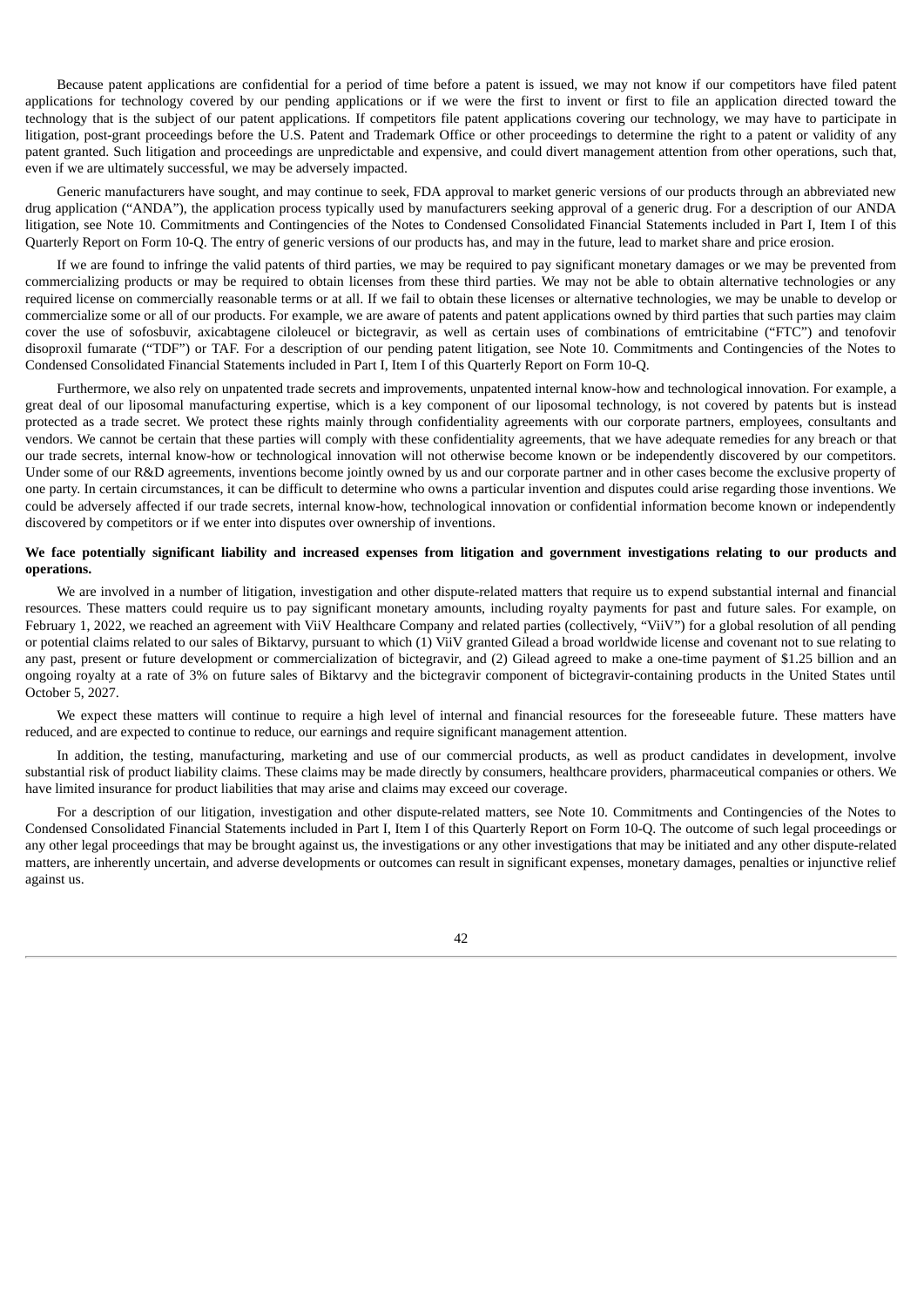## **Operational Risks**

### Our business has been, and may in the future be, adversely affected by outbreaks of epidemic, pandemic or contagious diseases, including the **ongoing COVID-19 outbreak.**

Actual or threatened outbreaks of epidemic, pandemic or contagious diseases, such as COVID-19, may significantly disrupt our global operations and adversely affect our business, financial condition and results of operations. For example, the COVID-19 pandemic has caused significant volatility and uncertainty in U.S. and international markets and has resulted in increased risks and adverse impacts to our operations, including as described below. We are monitoring a number of risks related to the pandemic, including the following:

- Supply Chain: The pandemic could result in disruptions to our global supply chain and distribution in the future. For example, quarantines, shelter-in-place and other governmental orders and policies, travel restrictions, airline capacity and route reductions, safety guidelines and health impacts of the pandemic could impact the availability or productivity of products and personnel at manufacturers, distributors, freight carriers and other necessary components of our supply chain. In addition, there may be unfavorable changes in the availability or cost of raw materials, intermediates and other materials necessary for production, which may result in higher costs, disruptions in our supply chain and interruptions in our distribution capabilities.
- Clinical Trials: The pandemic has adversely affected and may continue to adversely affect certain of our clinical trials, including our ability to initiate and complete our clinical trials within the anticipated timelines. For ongoing trials, clinical trial sites have imposed restrictions on patient visits to limit risks of possible COVID-19 exposure, and we may experience issues with participant compliance with clinical trial protocols as a result of quarantines, travel restrictions and interruptions to healthcare services. There is also a risk that closures at clinical sites may be necessary as the pandemic and related guidance and restrictions continue to evolve. For the foregoing reasons, we have experienced delays with new subject enrollment for most clinical trials during the course of the pandemic, and may continue to experience overall delays in our clinical trials. There is also the risk of biased data collection if only certain clinical trial sites remain open. As a result of these challenges, our anticipated filing and marketing timelines for certain products may be adversely impacted.
- Regulatory Reviews: The operations of FDA, EMA or other regulatory agencies may be adversely affected. We may also experience delays in necessary interactions with regulatory authorities around the world, including with respect to any anticipated filing, which, together with other factors resulting from the pandemic, may adversely impact our ability to launch new commercial products.
- Access to Healthcare Providers: The pandemic has limited patients' ability or willingness to access and seek care from healthcare providers and initiate or continue therapies, which has resulted in lower demand for our products during the course of the pandemic, particularly with respect to HCV treatment and HIV treatment and prevention. For example, we have observed lower levels of patient visits and testing volumes in HCV, resulting in fewer patient starts. In addition, at times during the pandemic, we have seen lower levels of screening and diagnosis for HIV, resulting in fewer treatment initiations, as well as higher levels of discontinuations, resulting in a reduction in prescription refills. With increased levels of unemployment at times during the pandemic, we have also experienced shifts in payer mix towards more government-funded coverage and the uninsured segment. Our field personnel have also had reduced access to healthcare personnel during the pandemic, including fewer in-person interactions, which has adversely impacted and may continue to adversely impact our commercial activities.
- Employees: We face risks related to the health, safety, morale and productivity of our employees, including the safe occupancy of our sites during the pandemic. In the fourth quarter of 2021, we transitioned to a return-to-site phase for our U.S. flexible location employees. Our job site enhancements and risk protocols, which include health screenings and COVID-19 testing and vaccine requirements, do not guarantee that we can maintain the continued safe occupancy of our sites and may adversely impact employee recruitment and retention. On-site employees testing positive for COVID-19 could lead to mandatory quarantines and potential site shutdowns.
- Financial: The pandemic has had, and may continue to have, an adverse financial impact in the short term and potentially beyond. In particular, our HCV and HIV businesses have been and continue to be adversely impacted. For example, we have observed reductions in the overall U.S. HCV treatment, HIV treatment and HIV pre-exposure prophylaxis ("PrEP") volumes at times during the pandemic, and it is uncertain when these volumes will all return to pre-pandemic levels. We may continue to experience fluctuating revenues as infection rates rise and fall and as pandemic restrictions are periodically tightened and eased. We have also experienced, and may continue to experience, volatility in our short-term revenues due to fluctuations in inventory channel purchases during the pandemic. We could also have additional unexpected expenses related to the pandemic, which could negatively affect our results of operations. These factors together with the overall uncertainty and disruption caused by the pandemic could result in increased volatility and decreased predictability in our results of operations and volatility in our stock price.

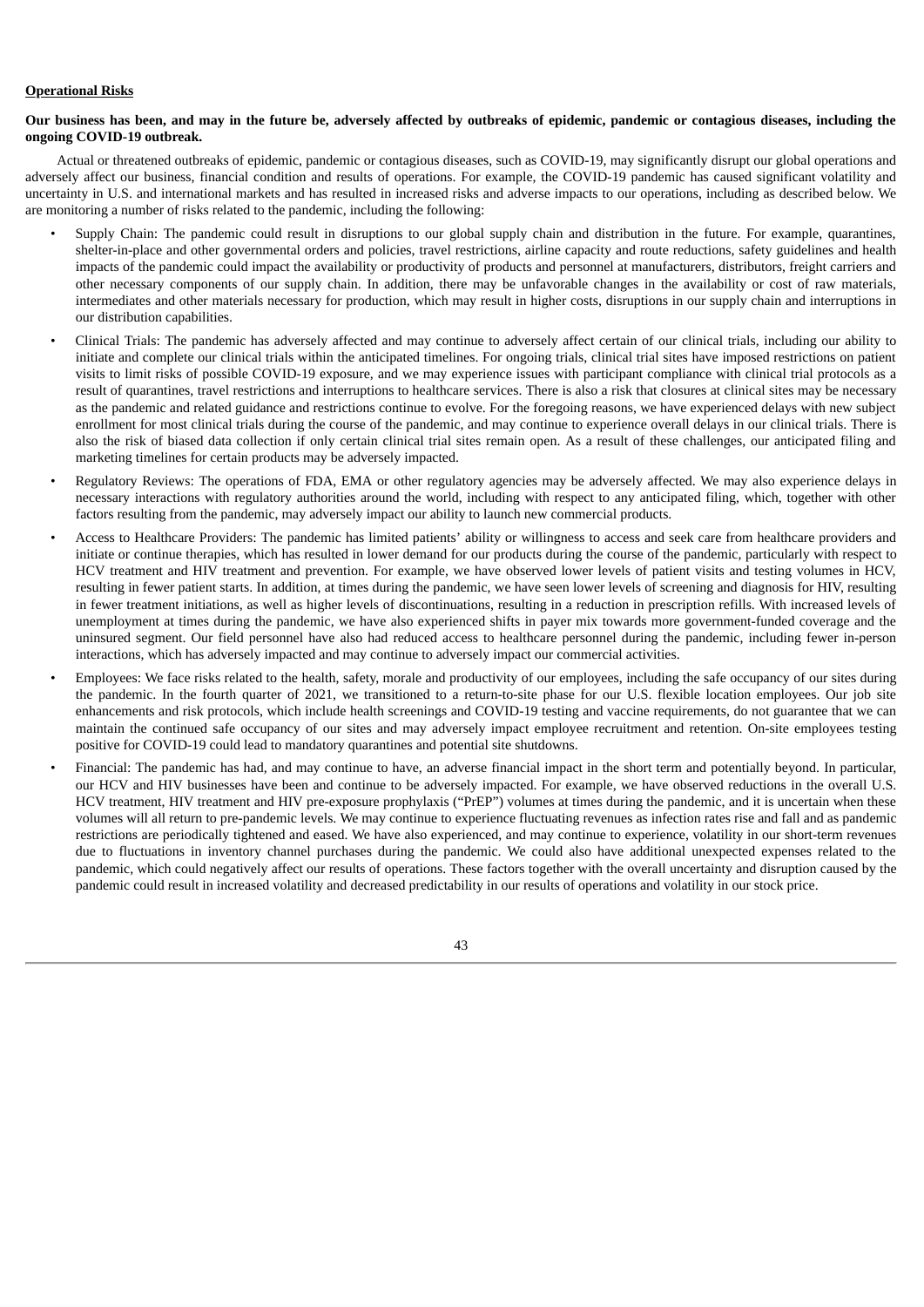The pandemic has also amplified many of the other risks described throughout the "Risk Factors" section of this Quarterly Report on Form 10-Q. The extent to which the pandemic impacts our business and results will depend on future developments, which are uncertain and cannot be predicted with confidence, including any potential future waves of the pandemic, new variants of the virus that impact the severity and duration of the pandemic, the development, distribution, effectiveness and public acceptance of vaccines, and any other ongoing and future actions taken to contain the pandemic.

#### **We face risks associated with our global operations.**

Our global operations are accompanied by certain financial, political, economic and other risks, including those listed below:

- **•** Foreign Currency Exchange: For the three months ended March 31, 2022, approximately 34% of our product sales were outside the United States. Because a significant percentage of our product sales is denominated in foreign currencies, primarily the Euro, we face exposure to adverse movements in foreign currency exchange rates. Overall, we are a net receiver of foreign currencies, and therefore, we benefit from a weaker U.S. dollar and are adversely affected by a stronger U.S. dollar. Our hedging program does not eliminate our exposure to currency fluctuations. We may be adversely impacted if the U.S. dollar appreciates significantly against certain currencies and our hedging program does not sufficiently offset the effects of such appreciation.
- Interest Rates and Inflation: We hold interest-generating assets and interest-bearing liabilities, including our available-for-sale debt securities and our senior unsecured notes and credit facilities. Fluctuations in the interest rate could expose us to increased financial risk. In addition, changes in the inflation rate could also adversely impact our business and financial results.
- Anti-Bribery: We are subject to the U.S. Foreign Corrupt Practices Act and similar worldwide anti-bribery laws that govern our international operations with respect to payments to government officials. Our international operations are heavily regulated and require significant interaction with foreign officials. We operate in parts of the world that have experienced governmental corruption to some degree. In certain circumstances, strict compliance with anti-bribery laws may conflict with local customs and practices or may require us to interact with doctors and hospitals, some of which may be state-controlled, in a manner that is different than local custom. It is possible that certain of our practices may be challenged under these laws. In addition, our internal control policies and procedures may not protect us from reckless or criminal acts committed by our employees and agents. Enforcement activities under anti-bribery laws could subject us to administrative and legal proceedings and actions, which could result in civil and criminal sanctions, including monetary penalties and exclusion from healthcare programs.

Other risks inherent in conducting a global business include:

- Restrictive government actions against our intellectual property and other foreign assets such as nationalization, expropriation, the imposition of compulsory licenses or similar actions, including waiver of intellectual property protections.
- Protective economic policies taken by foreign governments, such as trade protection measures and import and export licensing requirements, which may result in the imposition of trade sanctions or similar restrictions by the United States or other governments.
- Business interruptions stemming from natural or man-made disasters, such as climate change, earthquakes, hurricanes, flooding, fires, extreme heat, drought or actual or threatened public health emergencies, or efforts taken by third parties to prevent or mitigate such disasters, such as public safety power shutoffs and facility shutdowns, for which we may be uninsured or inadequately insured. For example, our corporate headquarters in Foster City and certain R&D and manufacturing facilities are located in California, a seismically active region. In the event of a major earthquake, we may not carry adequate earthquake insurance and significant recovery time could be required to resume operations.
- Political instability or disruption in a geographic region where we operate, regardless of cause, including war, terrorism, social unrest and political changes, including Russia and Ukraine.

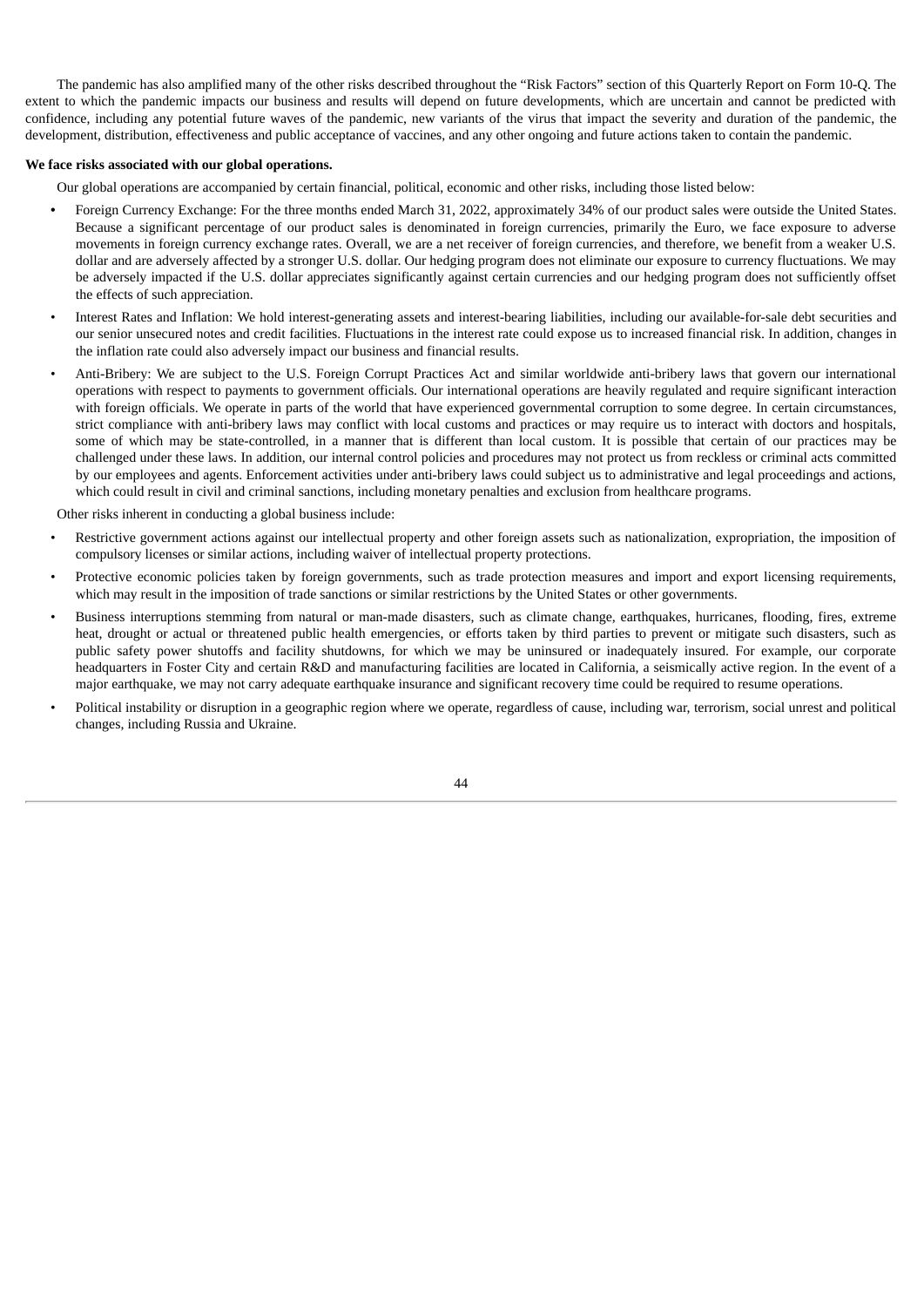### Our aspirations, goals and disclosures related to environmental, social and governance ("ESG") matters expose us to numerous risks, including **risks to our reputation and stock price.**

Institutional and individual investors are increasingly using ESG screening criteria to determine whether Gilead qualifies for inclusion in their investment portfolios. We are frequently asked by investors and other stakeholders to set ambitious ESG goals and provide new and more robust disclosure on goals, progress toward goals and other matters of interest to ESG stakeholders. In response, we have adapted the tracking and reporting of our corporate responsibility program to various evolving ESG frameworks, and we have established and announced goals and other objectives related to ESG matters. These goal statements reflect our current plans and aspirations and are not guarantees that we will be able to achieve them. Our efforts to accomplish and accurately report on these goals and objectives present numerous operational, reputational, financial, legal and other risks, any of which could have a material negative impact, including on our reputation and stock price.

Our ability to achieve any goal or objective, including with respect to environmental and diversity initiatives, is subject to numerous risks, many of which are outside of our control. Examples of such risks include: (1) the availability and cost of low- or non-carbon-based energy sources and technologies, (2) evolving regulatory requirements affecting ESG standards or disclosures, (3) the availability of suppliers that can meet our sustainability, diversity and other standards, (4) our ability to recruit, develop and retain diverse talent in our labor markets, and (5) the impact of our organic growth and acquisitions or dispositions of businesses or operations.

The standards for tracking and reporting on ESG matters are relatively new, have not been harmonized and continue to evolve. Our selection of disclosure frameworks that seek to align with various reporting standards may change from time to time and may result in a lack of consistent or meaningful comparative data from period to period. In addition, regulatory authorities may impose mandatory disclosure requirements with respect to ESG matters. For example, in March 2022, the SEC proposed rule changes that would require companies to make certain climate-related disclosures, including information about climate-related risks, greenhouse gas emissions and certain climate-related financial statement metrics. Our processes and controls may not reflect evolving standards for identifying, measuring and reporting ESG matters, immediately or at all, our interpretation of reporting standards may differ from those of others and such standards may change over time, any of which could result in significant revisions to our goals or reported progress in achieving such goals. In addition, enhancements to our processes and controls to reflect evolving reporting standards may be costly and require additional resources.

If our ESG practices do not meet evolving investor or other stakeholder expectations and standards, then our reputation, our ability to attract or retain employees and our attractiveness as an investment, business partner or acquiror could be negatively impacted. Similarly, our failure or perceived failure to pursue or fulfill our goals, targets and objectives or to satisfy various reporting standards within the timelines we announce, or at all, could also have similar negative impacts and expose us to government enforcement actions and private litigation.

### We depend on relationships with third parties for sales and marketing performance, technology, development, logistics and commercialization of products. Failure to maintain these relationships, poor performance by these companies or disputes with these third parties could negatively **impact our business.**

We rely on a number of collaborative relationships with third parties for our sales and marketing performance in certain territories. For example, we have collaboration arrangements with Janssen Sciences Ireland UC for Odefsey, Complera/Eviplera and Symtuza. In some countries, we rely on international distributors for sales of certain of our products. Some of these relationships also involve the clinical development of these products by our partners. Reliance on collaborative relationships poses a number of risks, including the risk that:

- we are unable to control the resources our corporate partners devote to our programs or products;
- disputes may arise with respect to the ownership of rights to technology developed with our corporate partners;
- disagreements with our corporate partners could cause delays in, or termination of, the research, development or commercialization of product candidates or result in litigation or arbitration;
- contracts with our corporate partners may fail to provide significant protection or may fail to be effectively enforced if one of these partners fails to perform;
- our corporate partners have considerable discretion in electing whether to pursue the development of any additional products and may pursue alternative technologies or products either on their own or in collaboration with our competitors;
- our corporate partners with marketing rights may choose to pursue competing technologies or to devote fewer resources to the marketing of our products than they do to products of their own development; and
- our distributors and our corporate partners may be unable to pay us.

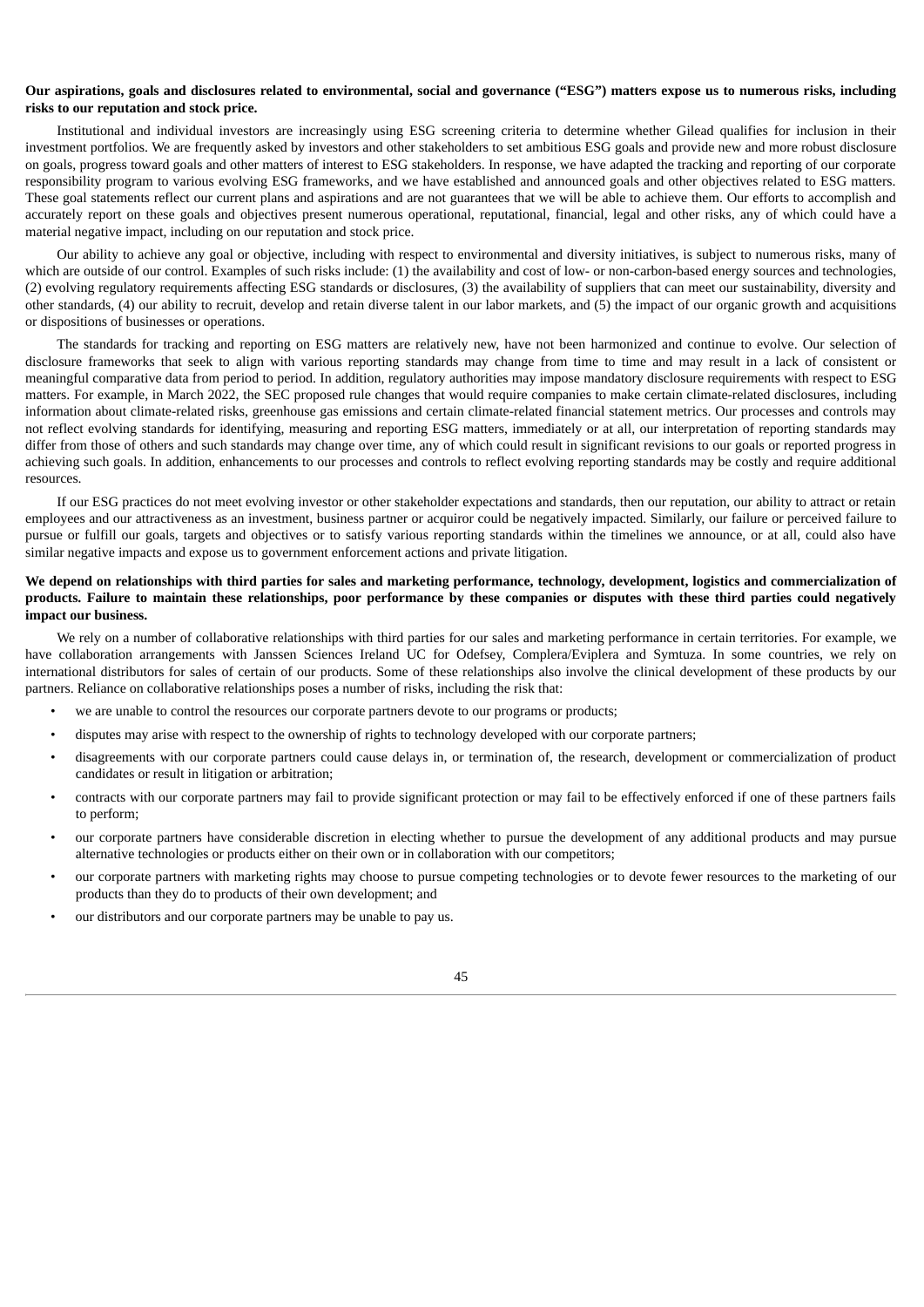Given these risks, there is a great deal of uncertainty regarding the success of our current and future collaborative efforts. If these efforts fail, our product development or commercialization of new products could be delayed or revenues from products could decline.

### Due to the specialized and technical nature of our business, the failure to attract, develop and retain highly qualified personnel could adversely **impact us.**

Our future success will depend in large part on our continued ability to attract, develop and retain highly qualified scientific, technical and management personnel, as well as personnel with expertise in clinical testing, governmental regulation and commercialization. Our ability to do so also depends in part on how well we maintain a strong workplace culture that is attractive to employees. In addition, competition for qualified personnel in the biopharmaceutical field is intense, and there is a limited pool of qualified potential employees to recruit. We face competition for personnel from other companies, universities, public and private research institutions, government entities and other organizations. Additionally, changes to U.S. immigration and work authorization laws and regulations could make it more difficult for employees to work in or transfer to one of the jurisdictions in which we operate.

### Significant cybersecurity incidents could give rise to legal liability and regulatory action under data protection and privacy laws and adversely **affect our business and operations.**

We are dependent upon information technology systems, infrastructure and data, including our Kite Konnect platform, which is critical to maintain chain of identity and chain of custody of Yescarta and Tecartus. The multitude and complexity of our computer systems make them inherently vulnerable to service interruption or destruction, malicious intrusion and ransomware attack. Likewise, data privacy or security breaches by employees or others can result in the exposure of sensitive data, including our intellectual property or trade secrets or the personal information of our employees, patients, customers or other business partners to unauthorized persons or to the public. Cybersecurity incidents are increasing in their frequency, sophistication and intensity. Cybersecurity incidents include, for example, the deployment of harmful malware, ransomware, denial-of-service, social engineering and other means to affect service reliability and threaten data confidentiality, integrity and availability. Our business and technology partners face similar risks and any security breach of their systems could adversely affect our security posture.

Like many companies, we have experienced cybersecurity incidents, including data breaches and service interruptions. When cybersecurity incidents occur, our policy is to respond and address them in accordance with applicable governmental regulations and other legal requirements, including our cybersecurity protocols. There can be no assurance that our efforts in response to cybersecurity incidents, as well as our investments to protect our information technology infrastructure and data, will shield us from significant losses and potential liability or prevent any future interruption or breach of our systems. Such cybersecurity incidents can cause the loss of critical or sensitive information, including personal information, and could give rise to legal liability and regulatory action under data protection and privacy laws.

Regulators globally are also imposing new data privacy and security requirements, including new and greater monetary fines for privacy violations. For example, the General Data Protection Regulation ("GDPR") established regulations regarding the handling of personal data, and non-compliance with the GDPR may result in monetary penalties of up to four percent of worldwide revenue. In addition, new domestic data privacy and security laws, such as the California Consumer Privacy Act and the California Privacy Rights Act and other laws that have been or may be passed, similarly introduce requirements with respect to personal information, and non-compliance with such laws may result in liability through private actions (subject to statutorily defined damages in the event of certain data breaches) and enforcement. Other changes or new laws or regulations associated with the enhanced protection of personal information, including, in some cases, healthcare data or other personal information, could greatly increase our cost of providing our products and services or even prevent us from offering certain services in jurisdictions in which we operate.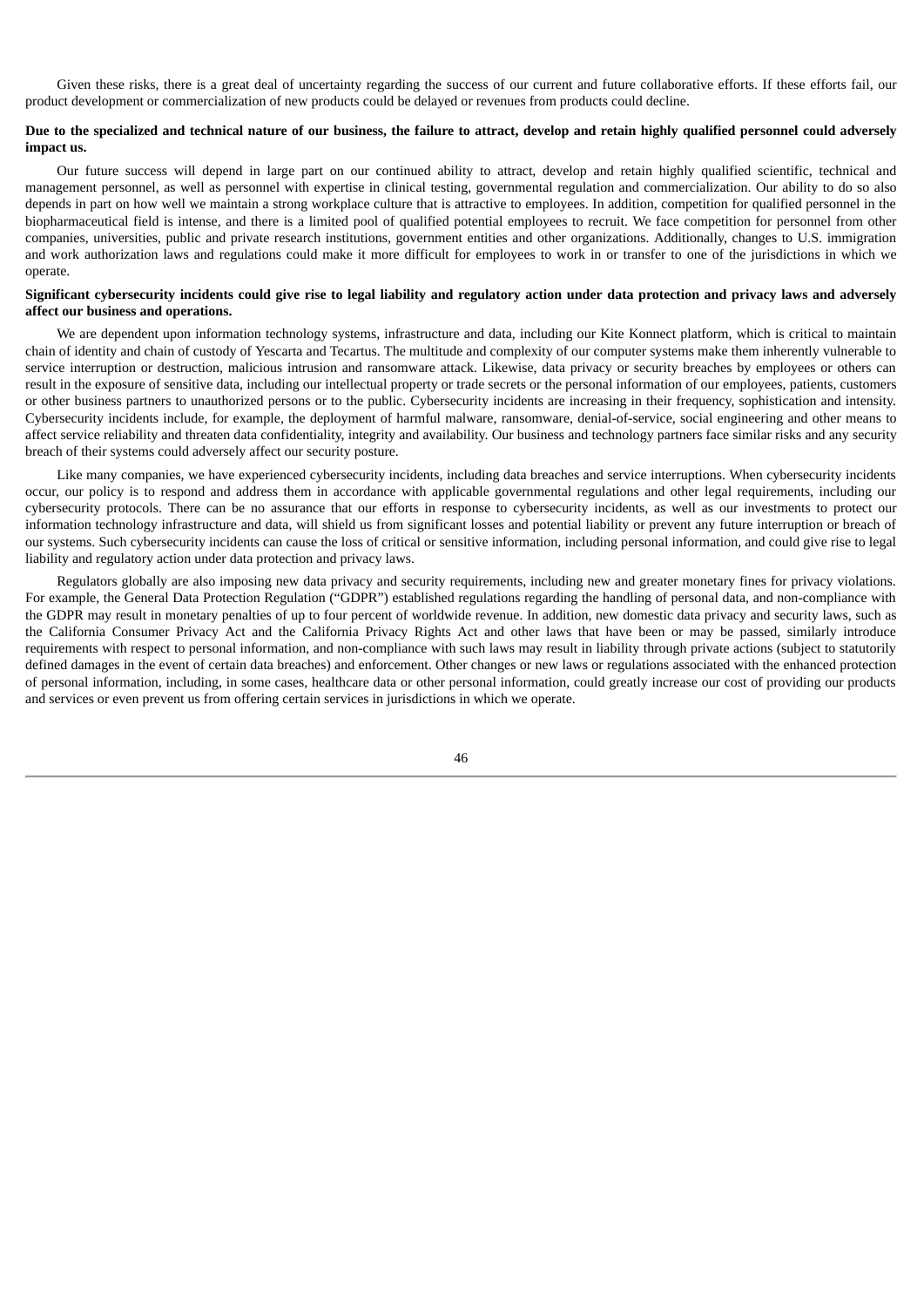### **Strategic and Financial Risks**

### We are subject to risks associated with engaging in business acquisitions, licensing arrangements, collaborations, options, equity investments, asset **divestitures and other strategic transactions.**

We have engaged in, and may in the future engage in, such transactions as part of our business strategy. We may not identify suitable transactions in the future and, if we do, we may not complete such transactions in a timely manner, on a cost-effective basis, or at all, and may not realize the expected benefits. If we are successful in making an acquisition or closing a licensing arrangement or collaboration, the products, intellectual property and technologies that are acquired or licensed may not be successful or may require significantly greater resources and investments than anticipated. As part of our annual impairment testing of our goodwill and other indefinite-lived intangible assets in the fourth quarter, and earlier if impairment indicators exist, as required under U.S. generally accepted accounting principles, we may need to recognize impairment charges related to the products, intellectual property and technologies that are acquired or licensed. For example, as a result of an impairment analysis we conducted following our receipt of data from the Phase 3 TROPiCS-02 study evaluating Trodelvy in patients with hormone receptor-positive, human epidermal growth receptor 2-negative metastatic breast cancer, we recognized a partial impairment charge of \$2.7 billion in In-process research and development impairment on our Condensed Consolidated Statements of Income during the three months ended March 31, 2022. For option structured deals, there is no assurance that we will elect to exercise our option right, and it is possible that disagreements, uncertainties or other circumstances may arise, including with respect to whether our option rights have been appropriately triggered, which may hinder our ability to realize the expected benefits. For equity investments in our strategic transactions, such as in connection with our collaborations with Arcus Biosciences, Inc. and Galapagos NV, the value of our equity investments may fluctuate and decline in value. If we are not successful in the execution or implementation of these transactions, our financial condition, cash flows and results of operations may be adversely affected, and our stock price could decline.

We have paid substantial amounts of cash and incurred additional debt to finance our strategic transactions. Additional indebtedness and a lower cash balance could result in a downgrade of our credit ratings, limit our ability to borrow additional funds or refinance existing debt on favorable terms, increase our vulnerability to adverse economic or industry conditions, and reduce our financial flexibility to continue with our capital investments, stock repurchases and dividend payments. For example, as a result of the cash used and the debt issued in connection with our acquisition of Immunomedics, Inc. in 2020, S&P Global Ratings downgraded our credit rating. We may be adversely impacted by any failure to overcome these additional risks.

#### **Changes in our effective income tax rate could reduce our earnings.**

We are subject to income taxes in the United States and various foreign jurisdictions. Due to economic and political conditions, various countries are actively considering and have made changes to existing tax laws, and we cannot predict the form or timing of such changes. Our effective tax rates are affected by changes in the mix of earnings in countries with differing statutory tax rates, changes in the valuation of deferred tax assets and liabilities, the introduction of new taxes, and changes in tax laws, regulations, administrative practices and interpretations, including in the United States, Germany and Ireland.

We are also subject to the examination of our tax returns and other tax matters by the U.S. Internal Revenue Service and tax authorities in various foreign jurisdictions. There are differing interpretations of tax laws and regulations and, as a result, significant disputes may arise with these tax authorities involving issues of the timing and amount of deductions and allocations of income among various tax jurisdictions. We may be adversely affected by the resolution of one or more of these exposures in any reporting period.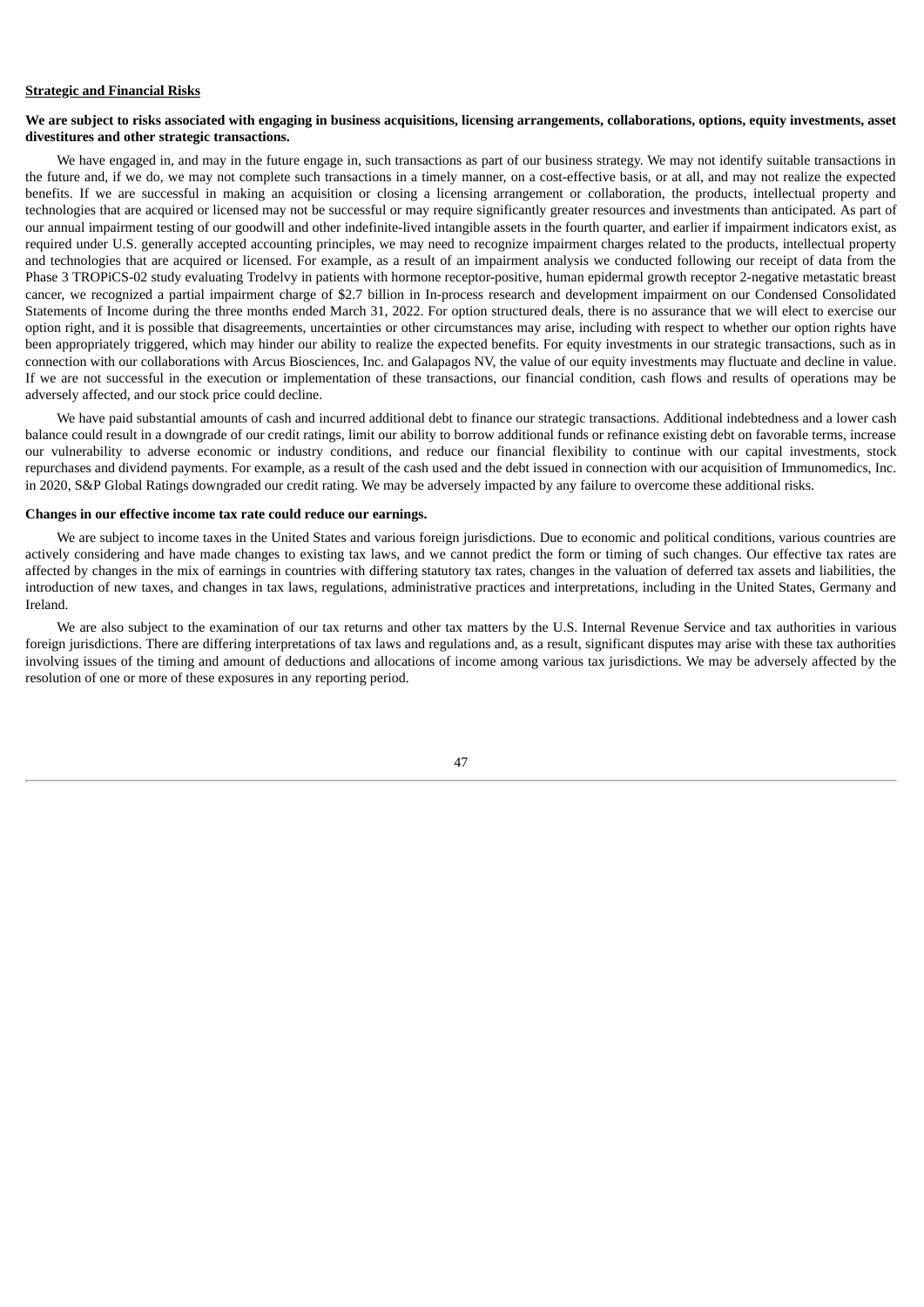## **Item 2. UNREGISTERED SALES OF EQUITY SECURITIES AND USE OF PROCEEDS**

### **Issuer Purchases of Equity Securities**

The table below summarizes our stock repurchase activity for the three months ended March 31, 2022:

| <b>Total Number of</b><br><b>Shares Purchased (in</b><br>thousands) | dollars) | <b>Total Number of Shares</b><br><b>Purchased as Part of Publicly</b><br>Announced Program <sup>(1)</sup> (in<br>thousands) |  |                                                                                                                                               |
|---------------------------------------------------------------------|----------|-----------------------------------------------------------------------------------------------------------------------------|--|-----------------------------------------------------------------------------------------------------------------------------------------------|
| 1,768                                                               | 70.18    | 1,672                                                                                                                       |  | 6,152                                                                                                                                         |
| 1.825                                                               | 62.60    | 1.783                                                                                                                       |  | 6,040                                                                                                                                         |
| 3,480                                                               | 58.90    | 2,071                                                                                                                       |  | 5,917                                                                                                                                         |
| 7,073                                                               | 62.68    | 5,526                                                                                                                       |  |                                                                                                                                               |
|                                                                     | (2)      | Average Price Paid per Share (in                                                                                            |  | <b>Maximum Approximate</b><br><b>Dollar Value of Shares</b><br>that May Yet Be<br>Purchased Under the Plans or<br>$Programs(1)$ (in millions) |

In the first quarter of 2016, our Board of Directors authorized a \$12.0 billion share repurchase program ("2016 Program"). Shares purchased during the period were made under the 2016 Program. In January 2020, our Board of Directors authorized a new \$5.0 billion stock repurchase program, which will commence upon the completion of the 2016 Program. Share repurchases under both programs may be made in the open market or in privately negotiated transactions. (1)

The difference between the total number of shares purchased and the total number of shares purchased as part of a publicly announced program is due to shares of common stock withheld by us from employee restricted stock awards in order to satisfy applicable tax withholding obligations. (2)

## **Item 3. DEFAULTS UPON SENIOR SECURITIES**

Not applicable.

\_\_\_\_\_\_\_\_\_\_\_\_\_\_\_\_\_\_\_\_\_\_\_\_\_\_\_\_\_\_\_

## **Item 4. MINE SAFETY DISCLOSURES**

Not applicable.

#### **Item 5. OTHER INFORMATION**

Not applicable.

### **Item 6. EXHIBITS**

Reference is made to the Exhibit Index included herein.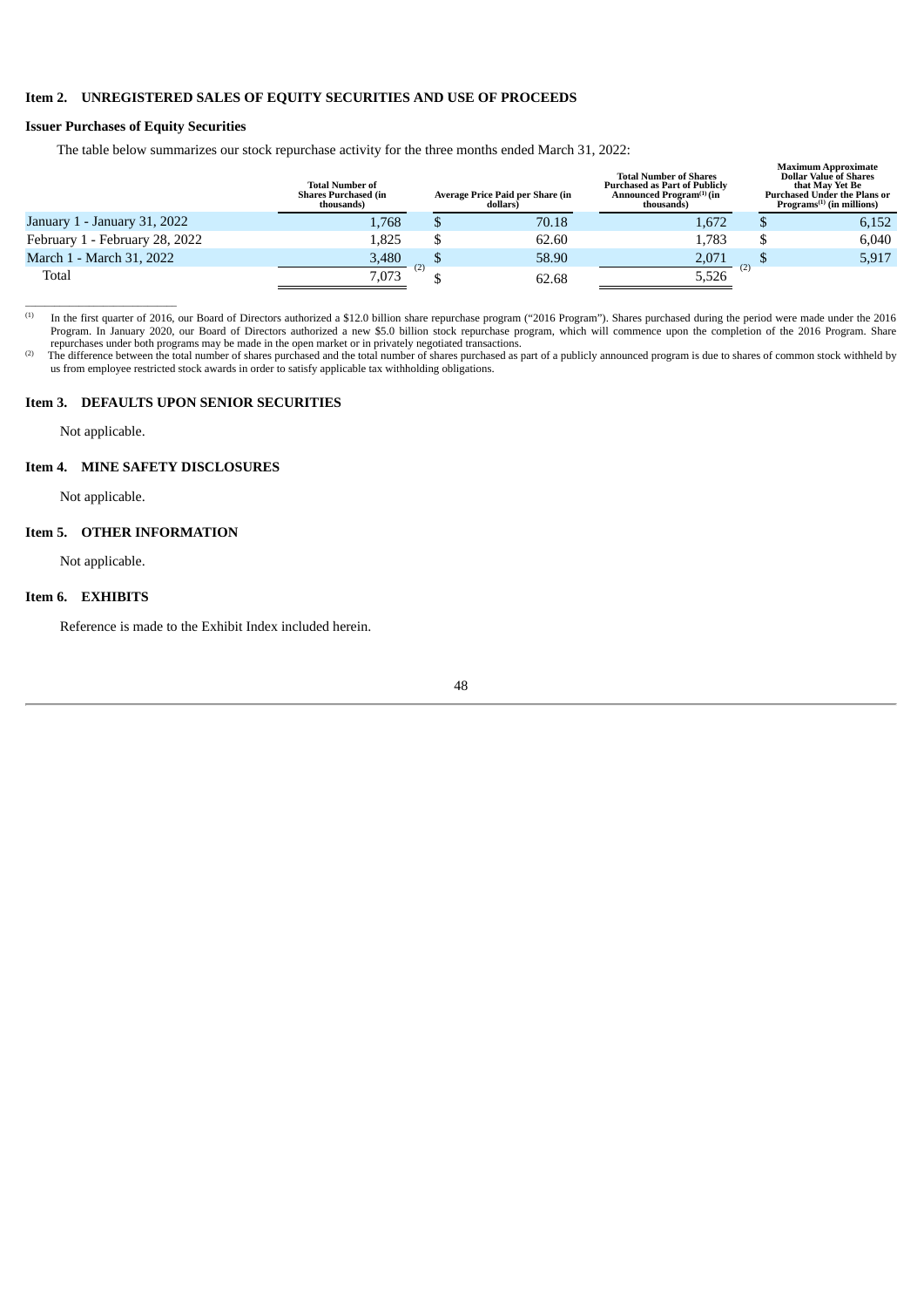## Exhibit Index

| Exhibit<br>Footnote | <b>Exhibit Number</b> | Description of Document                                                                                                                                                                                                           |
|---------------------|-----------------------|-----------------------------------------------------------------------------------------------------------------------------------------------------------------------------------------------------------------------------------|
| (1)                 | 3.1                   | Restated Certificate of Incorporation of Registrant                                                                                                                                                                               |
| (1)                 | 3.2                   | Amended and Restated Bylaws of Registrant                                                                                                                                                                                         |
|                     | 4.1                   | Reference is made to Exhibit 3.1 and Exhibit 3.2                                                                                                                                                                                  |
| (2)                 | 4.2                   | Indenture related to Senior Notes, dated as of March 30, 2011, between Registrant and Wells Fargo, National Association, as Trustee                                                                                               |
| (2)                 | 4.3                   | First Supplemental Indenture related to Senior Notes, dated as of March 30, 2011, between Registrant and Wells Fargo, National Association, as Trustee (including form of Senior Notes)                                           |
| (3)                 | 4.4                   | Second Supplemental Indenture related to Senior Notes, dated as of December 13, 2011, between Registrant and Wells Fargo, National Association, as Trustee (including Form of 2041 Note)                                          |
| (4)                 | 4.5                   | Third Supplemental Indenture related to Senior Notes, dated as of March 7, 2014, between Registrant and Wells Fargo, National Association, as Trustee (including Form of 2024 Note and Form                                       |
| (5)                 | 4.6                   | Fourth Supplemental Indenture related to Senior Notes, dated as of November 17, 2014, between Registrant and Wells Fargo, National Association, as Trustee (including Form of 2025 Note and<br>Form of 2045 Note)                 |
| (6)                 | 4.7                   | Fifth Supplemental Indenture, dated as of September 14, 2015, between Registrant and Wells Fargo Bank, National Association, as Trustee (including Form of 2026 Note, Form of 2035 Note and<br>Form of 2046 Note)                 |
| (7)                 | 4.8                   | Sixth Supplemental Indenture, dated as of September 20, 2016, between Registrant and Wells Fargo Bank, National Association, as Trustee (including Form of 2023 Note, Form of 2027 Note,<br>Form of 2036 Note and Form of 2047 No |
| (8)                 | 4.9                   | Eighth Supplemental Indenture, dated as of September 30, 2020, between the Company and Wells Fargo Bank, National Association, as Trustee (including form of notes)                                                               |
| (9)                 | 4.10                  | Description of Registrant's Securities                                                                                                                                                                                            |
| (10)                | $10.1*$               | Gilead Sciences, Inc. 2004 Equity Incentive Plan, amended and restated May 10, 2017                                                                                                                                               |
| (11)                | $10.2*$               | Amendment No. 1 to Gilead Sciences, Inc. 2004 Equity Incentive Plan, amended and restated May 10, 2017                                                                                                                            |
| (12)                | $10.3*$               | Form of employee stock option agreement under 2004 Equity Incentive Plan (for grants made in 2011 through 2018)                                                                                                                   |
| (13)                | $10.4*$               | Form of employee stock option agreement under 2004 Equity Incentive Plan (for grants made in 2019)                                                                                                                                |
| (14)                | $10.5*$               | Form of global employee stock option agreement under 2004 Equity Incentive Plan (4 year vest) (for grants made in 2019)                                                                                                           |
| (15)                | $10.6*$               | Form of global employee stock option agreement under 2004 Equity Incentive Plan (4 year vest) (for grants made in 2020)                                                                                                           |
| (16)                | $10.7*$               | Form of global employee stock option agreement under 2004 Equity Incentive Plan (4 year vest) (for grants made in 2021)                                                                                                           |
|                     | $10.8$ *,**           | Form of global employee stock option agreement under 2004 Equity Incentive Plan (4 year vest) (for grants commencing in 2022)                                                                                                     |
| (17)                | $10.9*$               | Form of non-employee director stock option agreement under 2004 Equity Incentive Plan (for grants made in 2009 through 2012)                                                                                                      |
| (18)                | $10.10*$              | Form of non-employee director stock option agreement (U.S.) under 2004 Equity Incentive Plan (for grants made in 2013)                                                                                                            |
| (18)                | $10.11*$              | Form of non-employee director stock option agreement (non-U.S.) under 2004 Equity Incentive Plan (for grants made in 2013)                                                                                                        |
| (19)                | $10.12*$              | Form of non-employee director stock option agreement under 2004 Equity Incentive Plan (for grants made in 2014 through 2018)                                                                                                      |
| (13)                | $10.13*$              | Form of non-employee director stock option agreement under 2004 Equity Incentive Plan (for grants made in 2019)                                                                                                                   |
| (20)                | $10.14*$              | Form of non-employee director stock option agreement under 2004 Equity Incentive Plan (for grants commencing in 2020)                                                                                                             |
| (13)                | $10.15*$              | Form of performance share award agreement - TSR Goals (U.S.) under 2004 Equity Incentive Plan (for grants made in 2019)                                                                                                           |
| (15)                | $10.16*$              | Form of performance share award agreement - TSR Goals (U.S.) under 2004 Equity Incentive Plan (for grants made in 2020)                                                                                                           |
| (16)                | $10.17*$              | Form of performance share award agreement - TSR Goals (U.S.) under 2004 Equity Incentive Plan (for grants made in 2021)                                                                                                           |
|                     | $10.18$ *,**          | Form of performance share award agreement - TSR Goals (U.S.) under 2004 Equity Incentive Plan (for grants commencing in 2022)                                                                                                     |
| (13)                | $10.19*$              | Form of performance share award agreement - Revenue Goals (U.S.) under 2004 Equity Incentive Plan (for grants made in 2019)                                                                                                       |
| (15)                | $10.20*$              | Form of performance share award agreement - Revenue Goals (U.S.) under 2004 Equity Incentive Plan (for grants made in 2020)                                                                                                       |
| (18)                | $10.21*$              | Form of performance share award agreement - Revenue Goals (U.S.) under 2004 Equity Incentive Plan (for grants made in 2021)                                                                                                       |
|                     | $10.22$ *,**          | Form of performance share award agreement - Revenue Goals (U.S.) under 2004 Equity Incentive Plan (for grants commencing in 2022)                                                                                                 |
| (12)                | $10.23*$              | Form of employee restricted stock unit issuance agreement under 2004 Equity Incentive Plan (for grants made in 2011 through 2018)                                                                                                 |
| (13)                | $10.24*$              | Form of employee restricted stock unit issuance agreement under 2004 Equity Incentive Plan (for grants made in 2019)                                                                                                              |
|                     |                       |                                                                                                                                                                                                                                   |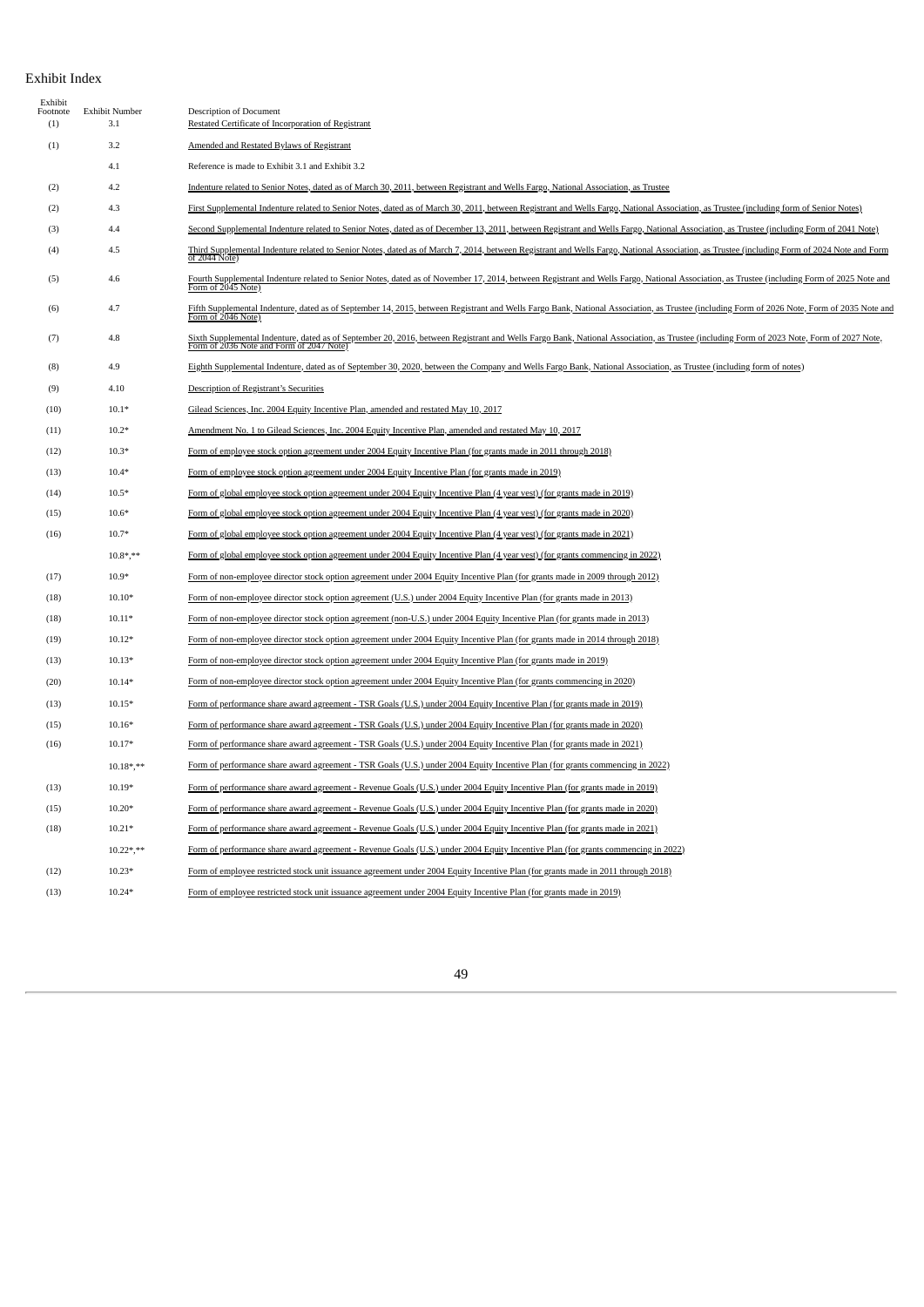| (14)        | $10.25*$     | Form of global employee restricted stock unit issuance agreement under 2004 Equity Incentive Plan (4 year vest) (for grants made in 2019)                                                                                                       |
|-------------|--------------|-------------------------------------------------------------------------------------------------------------------------------------------------------------------------------------------------------------------------------------------------|
| (15)        | 10.26*       | Form of global employee restricted stock unit issuance agreement under 2004 Equity Incentive Plan (4 year vest) (for grants made in 2020)                                                                                                       |
| (16)        | $10.27*$     | Form of global employee restricted stock unit issuance agreement under 2004 Equity Incentive Plan (4 year vest) (for grants made in 2021)                                                                                                       |
|             | $10.28$ *,** | Form of global employee restricted stock unit issuance agreement under 2004 Equity Incentive Plan (4 year vest) (for grants commencing in 2022)                                                                                                 |
| (20)        | $10.29*$     | Form of non-employee director restricted stock unit issuance agreement under 2004 Equity Incentive Plan (for grants commencing in 2020)                                                                                                         |
| (20)        | $10.30*$     | Gilead Sciences, Inc. 2018 Equity Incentive Plan, amended and restated April 7, 2020                                                                                                                                                            |
| (21)        | $10.31*$     | Gilead Sciences, Inc. Employee Stock Purchase Plan, amended and restated January 22, 2015                                                                                                                                                       |
| (13)        | $10.32*$     | Gilead Sciences, Inc. 2005 Deferred Compensation Plan, amended and restated April 19, 2016                                                                                                                                                      |
| (20)        | $10.33*$     | Gilead Sciences, Inc. Severance Plan, amended and restated May 5, 2020                                                                                                                                                                          |
| (15)        | 10.34*       | Gilead Sciences, Inc. Corporate Annual Incentive Plan, amended and restated January 1, 2020                                                                                                                                                     |
| (23)        | 10.35*       | Offer Letter between Registrant and Daniel O'Day, dated November 30, 2018                                                                                                                                                                       |
| (13)        | 10.36*       | Stock option agreement for Daniel O'Day under 2004 Equity Incentive Plan                                                                                                                                                                        |
| (13)        | 10.37*       | Performance share award agreement for Daniel O'Day (for TSR Goals in 2019) under 2004 Equity Incentive Plan                                                                                                                                     |
| (13)        | 10.38*       | Performance share award agreement for Daniel O'Day (for Revenue Goals in 2019) under 2004 Equity Incentive Plan                                                                                                                                 |
| (13)        | 10.39*       | Form of restricted stock unit issuance agreement for Daniel O'Day (in 2019) under 2004 Equity Incentive Plan                                                                                                                                    |
| (13)        | $10.40*$     | Offer Letter between Registrant and Johanna Mercier, dated May 21, 2019                                                                                                                                                                         |
| (20)        | $10.41*$     | Letter Agreement between Registrant and Johanna Mercier, dated May 4, 2020                                                                                                                                                                      |
| (15)        | $10.42*$     | Global stock option agreement for Johanna Mercier (in 2019) under 2004 Equity Incentive Plan                                                                                                                                                    |
| (15)        | $10.43*$     | Restricted stock unit issuance agreement for Johanna Mercier (for Performance Objectives in 2019-2020) under 2004 Equity Incentive Plan                                                                                                         |
| (15)        | $10.44*$     | Global restricted stock unit issuance agreement for Johanna Mercier (in 2019) under 2004 Equity Incentive Plan                                                                                                                                  |
| (15)        | $10.45*$     | Offer Letter between Registrant and Merdad Parsey, dated September 29, 2019                                                                                                                                                                     |
| (15)        | $10.46*$     | Global stock option agreement for Merdad Parsey (in 2019) under 2004 Equity Incentive Plan                                                                                                                                                      |
| (15)        | 10.47*       | Global restricted stock unit issuance agreement for Merdad Parsey (in 2019) under 2004 Equity Incentive Plan                                                                                                                                    |
| (24)        | 10.48*       | Form of Indemnity Agreement entered into between Registrant and its directors and executive officers                                                                                                                                            |
| (24)        | 10.49*       | Form of Employee Proprietary Information and Invention Agreement entered into between Registrant and certain of its officers and key employees                                                                                                  |
| (25)        | $10.50*$     | Form of Employee Proprietary Information and Invention Agreement entered into between Registrant and certain of its officers and key employees (revised September 2006)                                                                         |
| $+(26)$     | 10.51        | Amendment Agreement, dated October 25, 1993, between Registrant, the Institute of Organic Chemistry and Biochemistry (IOCB) and Rega Stichting v.z.w. (REGA), together with the following<br>exhibits: the License Agreement, dat<br>Agreement) |
| $+(27)$     | 10.52        | Amendment Agreement between Registrant and IOCB/REGA, dated December 27, 2000, amending the 1991 License Agreement and the December 1992 License Agreement                                                                                      |
| $+(28)$     | 10.53        | Sixth Amendment Agreement to the License Agreement, between IOCB/REGA and Registrant, dated August 18, 2006, amending the October 1992 License Agreement and the December 1992<br>License Agreement                                             |
| $+(29)$     | 10.54        | Seventh Amendment Agreement to the License Agreement, between IOCB/REGA and Registrant, dated July 1, 2013, amending the October 1992 License Agreement and the December 1992<br>License Agreement                                              |
| $+(30)$     | 10.55        | Exclusive License Agreement by and between Registrant (as successor to Triangle Pharmaceuticals, Inc.), Glaxo Group Limited, The Wellcome Foundation Limited, Glaxo Wellcome Inc. and<br>Emory University, dated May 6, 1999                    |
| $+(31)$     | 10.56        | Royalty Sale Agreement by and among Registrant, Emory University and Investors Trust & Custodial Services (Ireland) Limited, solely in its capacity as Trustee of Royalty Pharma, dated<br>July 18, 2005                                        |
| $+(31)$     | 10.57        | Amended and Restated License Agreement by and between Registrant, Emory University and Investors Trust & Custodial Services (Ireland) Limited, solely in its capacity as Trustee of Royalty<br>Pharma, dated July 21, 2005                      |
| $^{++(32)}$ | 10.58        | Amended and Restated EVG License Agreement by and between Japan Tobacco Inc. and Registrant, dated November 29, 2018                                                                                                                            |
| $^{++(32)}$ | 10.59        | Master Agreement by and between Registrant, Gilead Sciences K.K. and Japan Tobacco Inc., dated November 29, 2018                                                                                                                                |
| $+(33)$     | 10.60        | Amended and Restated Collaboration Agreement by and among Registrant, Gilead Sciences Ireland UC (formerly Gilead Sciences Limited) and Janssen R&D Ireland, dated December 23, 2014                                                            |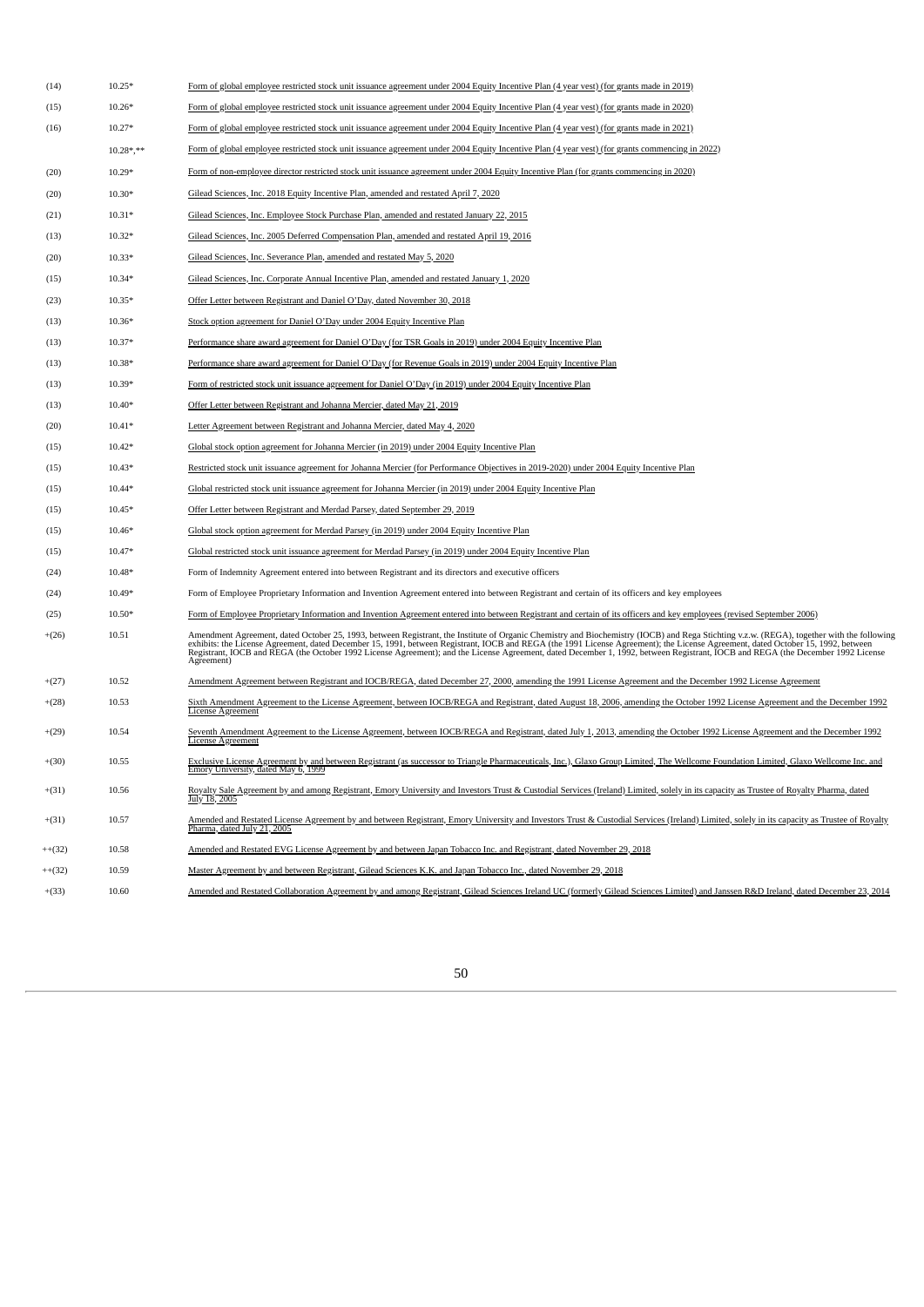<sup>+</sup>(34) 10.61 License [Agreement](http://www.sec.gov/Archives/edgar/data/1510580/000119312514239257/d705296dex1017.htm) by and among Kite Pharma, Inc., Cabaret Biotech Ltd. and Dr. Zelig Eshhar, dated Decemb

++(14) 10.62 Option, License and [Collaboration](http://www.sec.gov/Archives/edgar/data/882095/000088209519000027/gildq32019ex1050.htm) Agreement by and between Galapagos NV and Registrant, dated July 14, 2019

31.1\*\* [Certification](#page-146-0) of Chief Executive Officer, as required by Rule 13a-14(a) or Rule 15d-14(a) of the Securities Exchange Act of 1934, as amended

31.2\*\* [Certification](#page-147-0) of Chief Financial Officer, as required by Rule 13a-14(a) or Rule 15d-14(a) of the Securities Exchange Act of 1934, as an

32\*\*\* [Certifications](#page-148-0) of Chief Executive Officer and Chief Financial Officer, as required by Rule 13a-14(b) or Rule 15d-14(b) and Section 1350 of Chapter 63 of Title 18 of the United States Code (18 U.S.C. §1350)

101.INS\*\* XBRL Instance Document - The instance document does not appear in the Interactive Data File because its XBRL tags are embedded within the Inline XBRL document

101.SCH\*\* Inline XBRL Taxonomy Extension Schema Document

101.CAL\*\* Inline XBRL Taxonomy Extension Calculation Linkbase Document

101.DEF\*\* Inline XBRL Taxonomy Extension Definition Linkbase Document

101.LAB\*\* Inline XBRL Taxonomy Extension Label Linkbase Documen

101.PRE\*\* Inline XBRL Taxonomy Extension Presentation Linkbase Document

104 Cover Page Interactive Data File, formatted in Inline XBRL (included as Exhibit 101)

# (1) Filed as an exhibit to Registrant's Current Report on Form 8-K filed on May 9, 2019, and incorporated herein by reference.<br>(2) Filed as an exhibit to Registrant's Current Report on Form 8-K filed on April 1, 2011, and

Filed as an exhibit to Registrant's Current Report on Form 8-K filed on April 1, 2011, and incorporated herein by reference. (3) Filed as an exhibit to Registrant's Current Report on Form 8-K filed on December 13, 2011, and incorporated herein by reference.

- (4) Filed as an exhibit to Registrant's Current Report on Form 8-K filed on March 7, 2014, and incorporated herein by reference.
- (5) Filed as an exhibit to Registrant's Current Report on Form 8-K filed on November 17, 2014, and incorporated herein by reference.
- (6) Filed as an exhibit to Registrant's Current Report on Form 8-K filed on September 14, 2015, and incorporated herein by reference. (7) Filed as an exhibit to Registrant's Current Report on Form 8-K filed on September 20, 2016, and incorporated herein by reference.

(8) Filed as an exhibit to Registrant's Current Report on Form 8-K filed on September 30, 2020, and incorporated herein by reference.

(9) Filed as an exhibit to Registrant's Annual Report on Form 10-K for the fiscal year ended December 31, 2019, and incorporated herein by reference.

(10) Filed as an exhibit to Registrant's Current Report on Form 8-K filed on May 12, 2017, and incorporated herein by reference.<br>(11) Filed as an exhibit to Registrant's Annual Report on Form 10-K for the fiscal year ended

- (12) Filed as an exhibit to Registrant's Quarterly Report on Form 10-Q for the quarter ended March 31, 2011, and incorporated herein by reference.
- (13) Filed as an exhibit to Registrant's Quarterly Report on Form 10-Q for the quarter ended June 30, 2019, and incorporated herein by reference.<br>(14) Filed as an exhibit to Registrant's Quarterly Report on Form 10-Q for t

Filed as an exhibit to Registrant's Quarterly Report on Form 10-Q for the quarter ended September 30, 2019, and incorporated herein by reference.

(15) Filed as an exhibit to Registrant's Quarterly Report on Form 10-Q for the quarter ended March 31, 2020, and incorporated herein by reference.<br>(16) Filed as an exhibit to Registrant's Quarterly Report on Form 10-Q for

(17) Filed as an exhibit to Registrant's Quarterly Report on Form 10-Q for the quarter ended June 30, 2009, and incorporated herein by reference.<br>(18) Filed as an exhibit to Registrant's Quarterly Report on Form 10-Q for t

Filed as an exhibit to Registrant's Quarterly Report on Form 10-Q for the quarter ended June 30, 2013, and incorporated herein by reference (19) Filed as an exhibit to Registrant's Quarterly Report on Form 10-Q for the quarter ended June 30, 2014, and incorporated herein by reference.

(20) Filed as an exhibit to Registrant's Quarterly Report on Form 10-Q for the quarter ended June 30, 2020, and incorporated herein by reference.<br>(21) Filed as an exhibit to Registrant's Current Report on Form 8-K filed on

(21) Filed as an exhibit to Registrant's Current Report on Form 8-K filed on May 8, 2015, and incorporated herein by reference.<br>(22) Filed as an exhibit to Registrant's Quarterly Report on Form 10-Q for the quarter ended J

(23) Filed as an exhibit to Registrant's Current Report on Form 8-K filed on December 10, 2018, and incorporated herein by reference.<br>(24) Filed as an exhibit to Registrant's Registration Statement on Form S-1 (No. 33-5568

(24) Filed as an exhibit to Registrant's Registration Statement on Form S-1 (No. 33-55680), as amended, and incorporated herein by reference.

(25) Filed as an exhibit to Registrant's Annual Report on Form 10-K for the fiscal year ended December 31, 2006, and incorporated herein by reference<br>(26) Filed as an exhibit to Registrant's Annual Report on Form 10-K for

(26) Filed as an exhibit to Registrant's Annual Report on Form 10-K for the fiscal year ended March 31, 1994, and incorporated herein by reference.<br>(27) Filed as an exhibit to Registrant's Annual Report on Form 10-K for th

(28) Filed as an exhibit to Registrant's Quarterly Report on Form 10-Q for the quarter ended September 30, 2006, and incorporated herein by reference.<br>(29) Filed as an exhibit to Registrant's Quarterly Report on Form 10-Q Filed as an exhibit to Registrant's Quarterly Report on Form 10-Q for the quarter ended September 30, 2013, and incorporated herein by reference.

(30) Filed as an exhibit to Triangle Pharmaceuticals, Inc.'s Quarterly Report on Form 10-Q/A filed on November 3, 1999, and incorporated herein by reference.<br>(31) Filed as an exhibit to Registrant's Quarterly Report on For Filed as an exhibit to Registrant's Quarterly Report on Form 10-Q for the quarter ended September 30, 2005, and incorporated herein by reference.

(32) Filed as an exhibit to Registrant's Amendment No. 1 to Annual Report on Form 10-K/A filed on April 18, 2019, and incorporated herein by reference.

(33) Filed as an exhibit to Registrant's Annual Report on Form 10-K for the fiscal year ended December 31, 2014, and incorporated herein by reference.<br>(34) Filed as an exhibit to Kite Pharma, Inc.'s Registration Statement

\* Management contract or compensatory plan or arrangement.<br>\*\* Filed berguith

\*\* Filed herewith.

Furnished herewith.

+ Certain confidential portions of this Exhibit were omitted by means of marking such portions with an asterisk (the Mark). This Exhibit has been filed separately with the Secretary of the Securities and Exchange<br>Commissio

++ Certain confidential portions of this Exhibit were omitted by means of marking such portions with the Mark because the identified confidential portions are (i) not material and (ii) would be competitively harmful if publicly disclosed.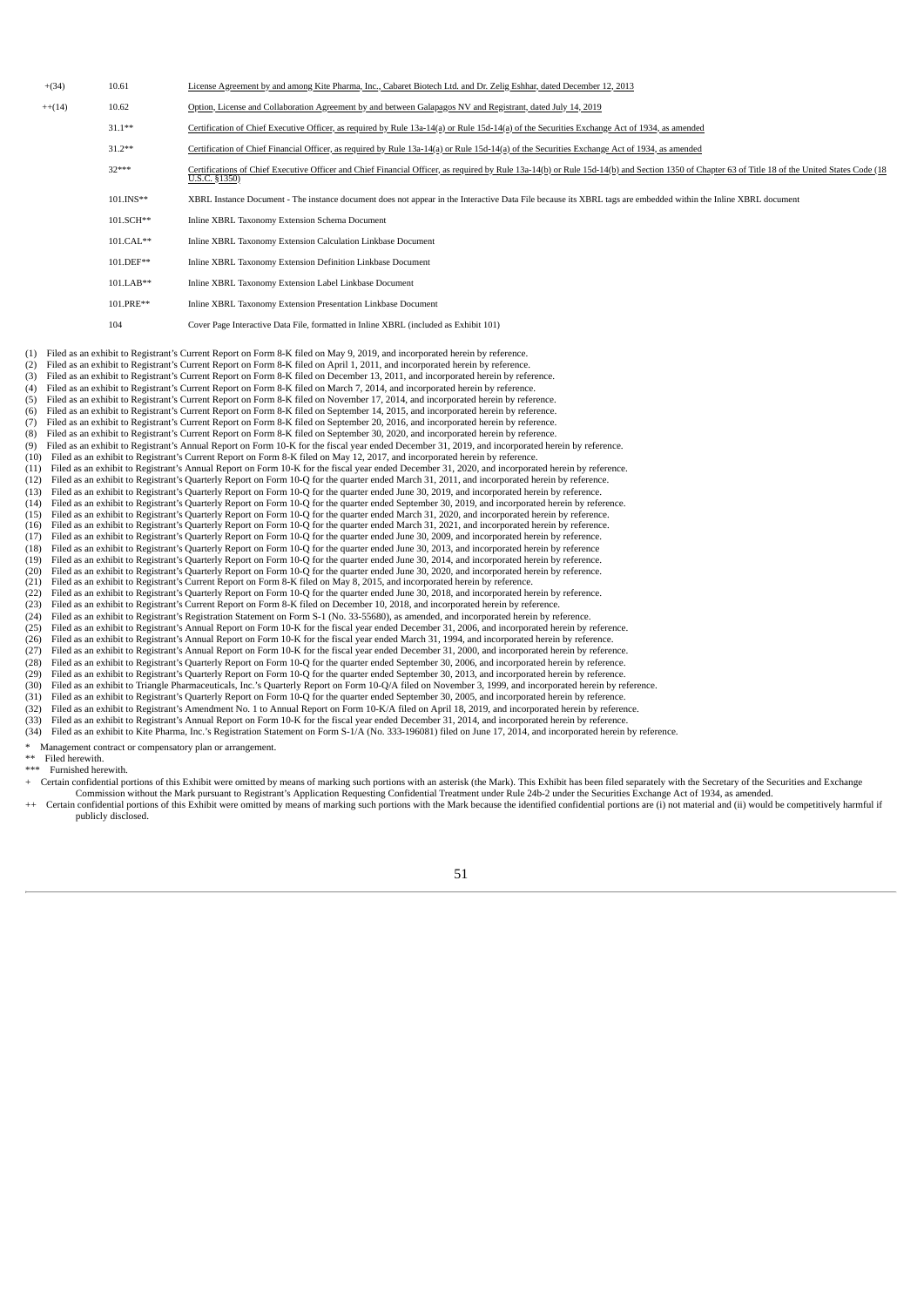## **SIGNATURES**

Pursuant to the requirements of the Securities Exchange Act of 1934, as amended, the registrant has duly caused this report to be signed on its behalf by the undersigned thereunto duly authorized.

> GILEAD SCIENCES, INC. (Registrant)

Date: May 4, 2022 /s/ DANIEL P. O'DAY

**Daniel P. O**'**Day**

**Chairman and Chief Executive Officer (Principal Executive Officer)**

Date: May 4, 2022 /s/ ANDREW D. DICKINSON

**Andrew D. Dickinson Chief Financial Officer (Principal Financial Officer)**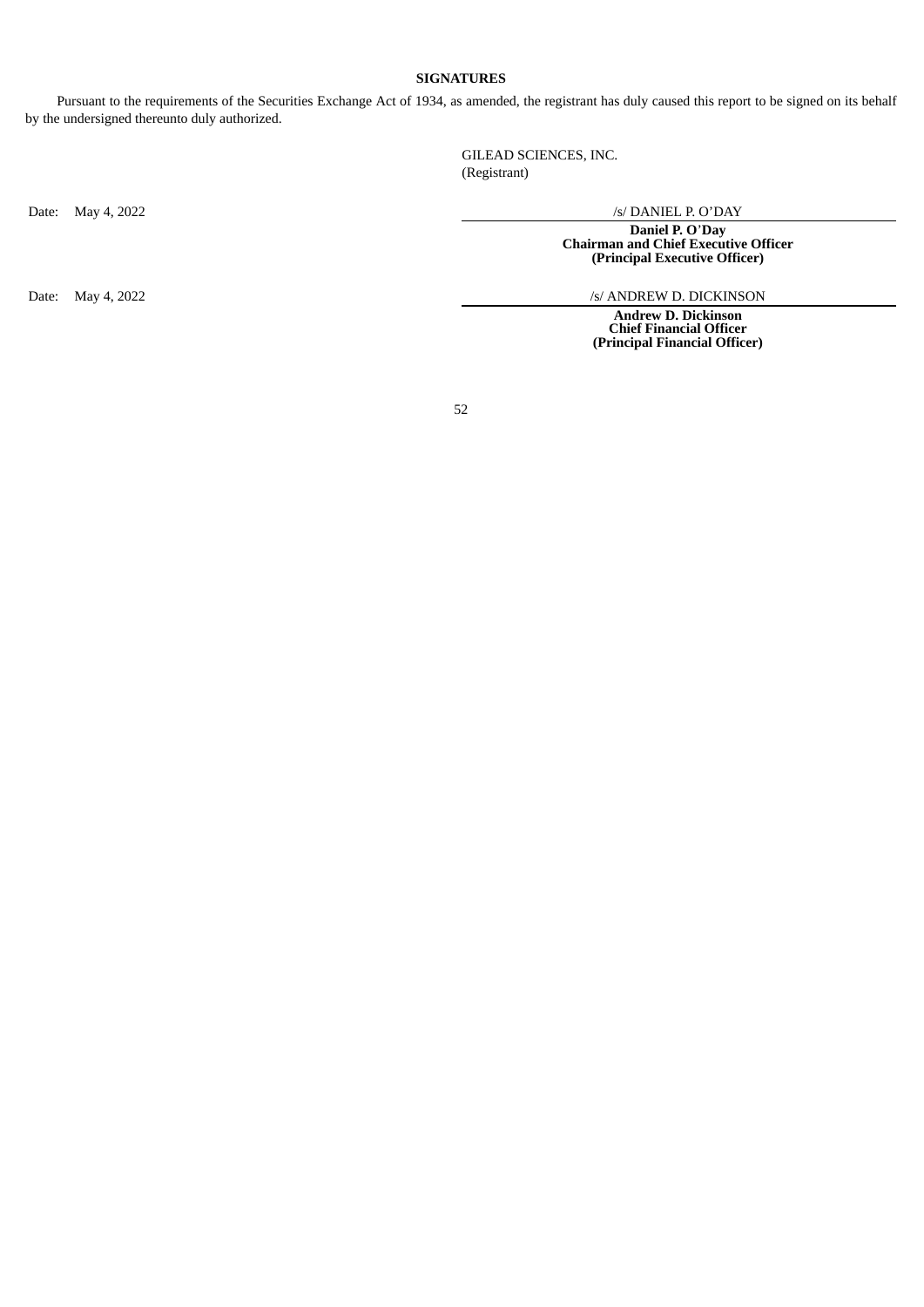## **GILEAD SCIENCES, INC. 2004 EQUITY INCENTIVE PLAN GLOBAL STOCK OPTION AGREEMENT**

## <span id="page-53-0"></span>**RECITALS**

A. This Agreement is executed pursuant to, and is intended to carry out the purposes of, the Plan in connection with the Company's grant of an option to Optionee.

B. All capitalized terms used but not otherwise defined in this Agreement shall have the meaning assigned to them in the attached Appendix.

**NOW, THEREFORE**, the Company hereby grants an option to Optionee upon the following terms and conditions:

1. **Grant of Option**. The Company hereby grants to Optionee an option to purchase shares of Common Stock under the Plan. The Grant Date, the Option Shares, the Exercise Price, the Vesting Schedule and the Expiration Date are indicated on this Agreement. The option is a non-statutory option under the U.S. federal income tax laws. The remaining terms and conditions governing this option shall be as set forth in this Agreement.

## **OPTION GRANT SPECIFICS**

**Name of Optionee: Grant Date: Number of Option Shares:**

**Vesting Schedule:** The options have a four-year vesting schedule. 25% vest on the first anniversary date of the Grant Date. The balance will vest 6.25% quarterly thereafter until fully vested. However, one or more Shares may be subject to accelerated vesting in accordance with the provisions of Paragraph 3 or 5 of this Agreement.

## **Expiration Date:**

rsons to whom the option is

2. **Option Term**. The term of this option shall commence on the Grant Date and continue to be in effect until the close of business on the last business day prior to the Expiration Date, unless sooner terminated in accordance with Paragraph 5 or 6 below.

3. **Transferability.** This option shall be neither transferable nor assignable by Optionee other than to Participant's designated beneficiary or, if none, to Participant's estate following Optionee's death and may be exercised, during Optionee's lifetime, only by Optionee.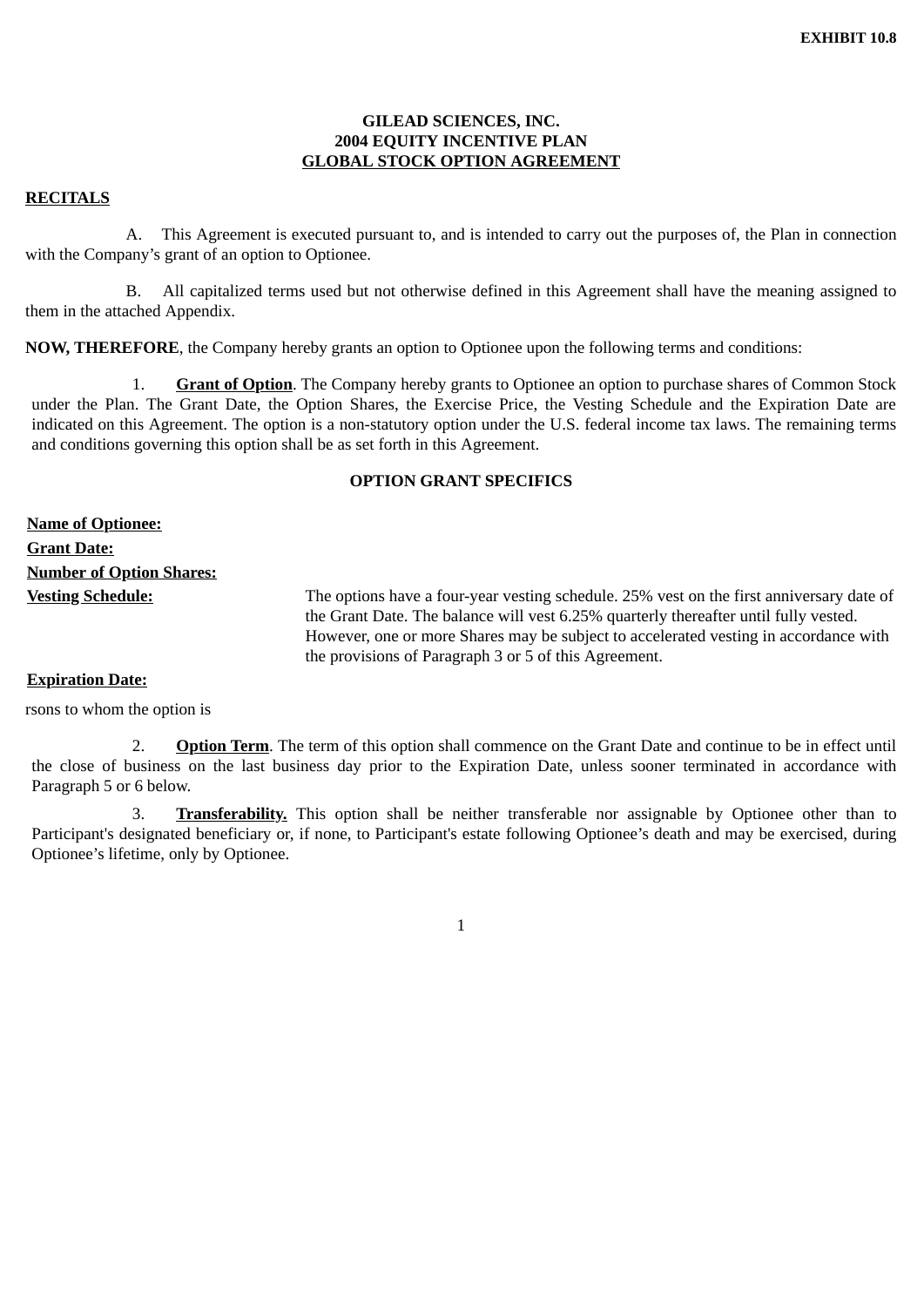4. **Dates of Exercise.** This option shall vest and become exercisable for the Option Shares in a series of installments in accordance with the Vesting Schedule set forth under Option Grant Specifics. As the option vests and becomes exercisable for such installments, those installments shall accumulate, and the option shall remain exercisable for the accumulated installments until the last business day prior to the Expiration Date or any sooner termination of the option term under Paragraph 5 or 6 below.

5. **Cessation of Service**. The option term specified in Paragraph 2 above shall terminate (and this option shall cease to be outstanding) prior to the Expiration Date should any of the following provisions become applicable:

(a) Except as otherwise expressly provided in subparagraphs (b) through (f) of this Paragraph 5, should Optionee cease to remain in Continuous Service for any reason while this option is outstanding, then Optionee shall have until the close of business on the last business day prior to the expiration of the *earlier* of (i) the expiration of the three (3)-month period measured from the date of such cessation of Continuous Service, or (ii) the Expiration Date, during which to exercise this option for any or all of the Option Shares for which this option is vested and exercisable at the time of Optionee's cessation of Continuous Service. Upon the expiration of such limited exercise period, this option shall terminate and cease to be outstanding for any exercisable Option Shares for which the option has not otherwise been exercised.

(b) In the event Optionee ceases Continuous Service by reason of his or her death while this option is outstanding, then (i) this option shall become fully vested and exercisable upon such cessation of Continuous Service and (ii) this option may be exercised by (A) the person or persons to whom the option is transferred pursuant to Optionee's valid beneficiary designation, or, if none, (B) the personal representative of Optionee's estate. Any such right to exercise this option shall lapse, and this option shall cease to be outstanding, upon the close of business on the last business day prior to the *earlier* of (x) the expiration of the twelve (12)-month period measured from the date of Optionee's death or (y) the Expiration Date. Upon the expiration of such limited exercise period, this option shall terminate and cease to be outstanding for any exercisable Option Shares for which the option has not otherwise been exercised.

(c) Should Optionee cease Continuous Service by reason of Permanent Disability while this option is outstanding, then (i) this option shall become fully vested and exercisable and (ii) Optionee shall have until the close of business on the last business day prior to the earlier of (A) expiration of the twelve (12)-month period measured from the date of such cessation of Continuous Service, or (B) the Expiration Date, during which to exercise this option for any or all of the Option Shares for which this option is vested and exercisable at the time of such cessation of Continuous Service. Upon the expiration of such limited exercise period, this option shall terminate and cease to be outstanding for any exercisable Option Shares for which the option has not otherwise been exercised.

(d) Should Optionee (i) cease Continuous Service at least twelve (12) months following the Grant Date and (ii) (x) after attaining age 55 and completing at least ten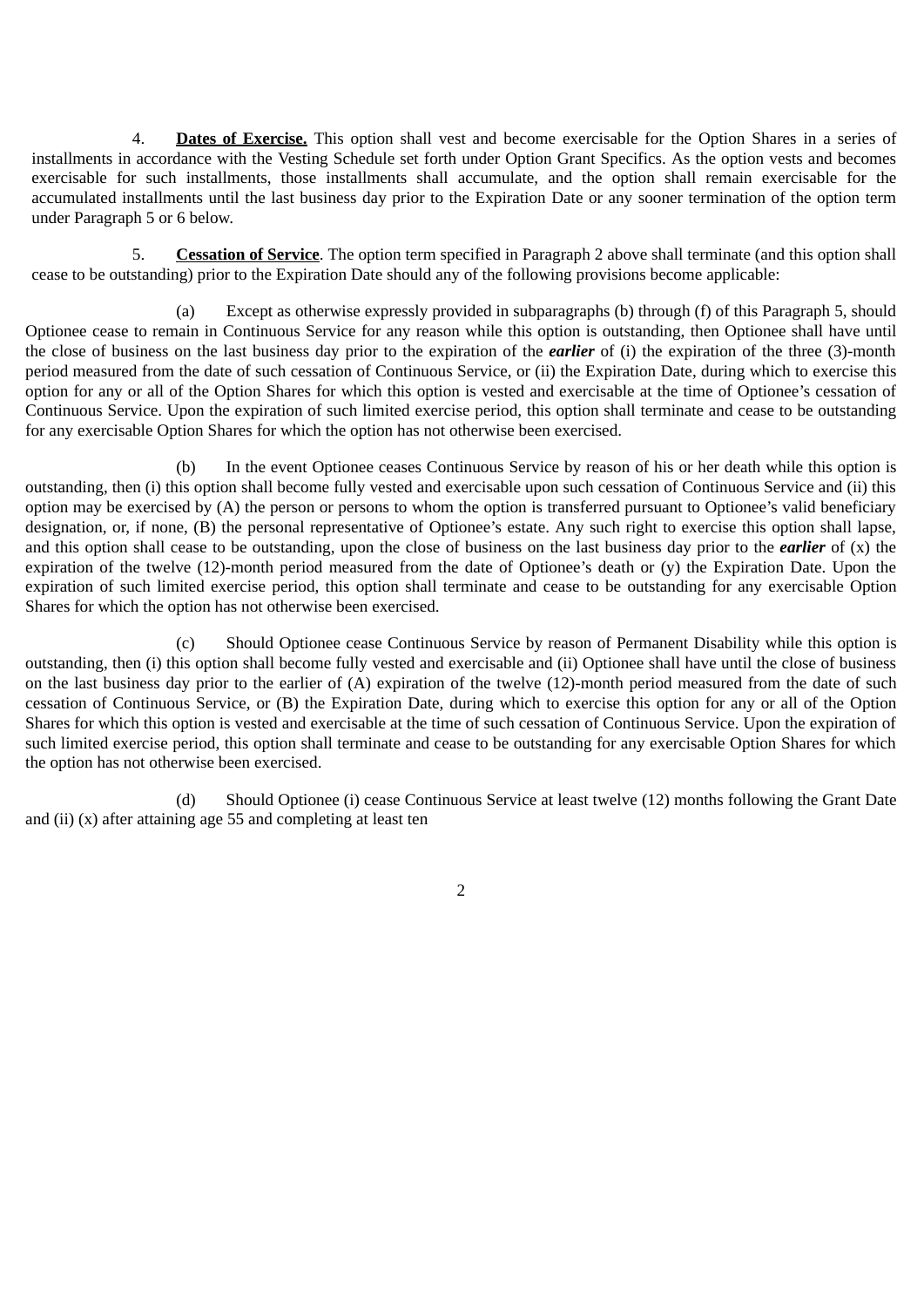(10) years of Continuous Service or (y) after attaining age 65, then Optionee shall (1) continue to vest in any unvested options granted hereunder in accordance with the Vesting Schedule set forth under Option Grant Specifics as if such Optionee had remained in Continuous Service; and (2) have until the close of business on the last business day prior to the *earlier* of: (A) expiration of the five (5) year period measured from the date of such cessation of Continuous Service, or (B) the Expiration Date, during which to exercise this option for any or all of the Option Shares for which this option is vested and exercisable at the time of such cessation of Continuous Service or becomes vested and exercisable following such cessation of Continuous Service in accordance with this subparagraph (d). Notwithstanding the foregoing, if the Company receives an opinion of counsel that there has been a legal judgment and/or legal development in Optionee's jurisdiction that would likely result in the favorable treatment applicable to the option pursuant to this subparagraph (d) being deemed unlawful and/or discriminatory, then the Company will not apply this favorable treatment at the time of Optionee's cessation of Continuous Service, and the option will be treated as set forth in the other subparagraphs of this Paragraph 5, as applicable.

(e) The applicable period of post-service exercisability in effect pursuant to the foregoing provisions of this Paragraph 5 shall automatically be extended by an additional period of time equal in duration to any interval within such post-service exercise period during which the exercise of this option or the immediate sale of the Option Shares acquired under this option cannot be effected in compliance with applicable federal, state and foreign securities laws, but in no event shall such an extension result in the continuation of this option beyond the close of business on the last business day prior to the Expiration Date.

(f) Notwithstanding any other provision hereof, should Optionee's Continuous Service be terminated for Cause (or for a reason that is comparable to termination for Cause under employment laws in the jurisdiction where Optionee is employed or the terms of Optionee's employment agreement, if any), or should Optionee engage in any other conduct, while in Continuous Service or following cessation of Continuous Service, that is materially detrimental to the business or affairs of the Company (or any Related Entity), as determined in the sole discretion of the Administrator, then this option, whether or not vested and exercisable at the time, shall terminate immediately and cease to be outstanding.

(g) During the limited period of post-service exercisability provided under this Paragraph 5, this option may not be exercised in the aggregate for more than the number of Option Shares for which this option is at the time vested and exercisable (including after giving effect to any accelerated vesting hereunder). Except as set forth in this Section 5 or to the extent (if any) specifically authorized by the Administrator pursuant to an express written agreement with Optionee, this option shall not vest or become exercisable for any additional Option Shares, whether pursuant to the normal Vesting Schedule set forth under Option Grant Specifics or the special vesting acceleration provisions of Paragraph 6 below, following Optionee's cessation of Continuous Service. Upon the expiration of such limited exercise period or (if earlier) upon the close of business on the last business day prior to the Expiration Date, this option shall terminate and cease to be outstanding for any exercisable Option Shares for which the option has not otherwise been exercised.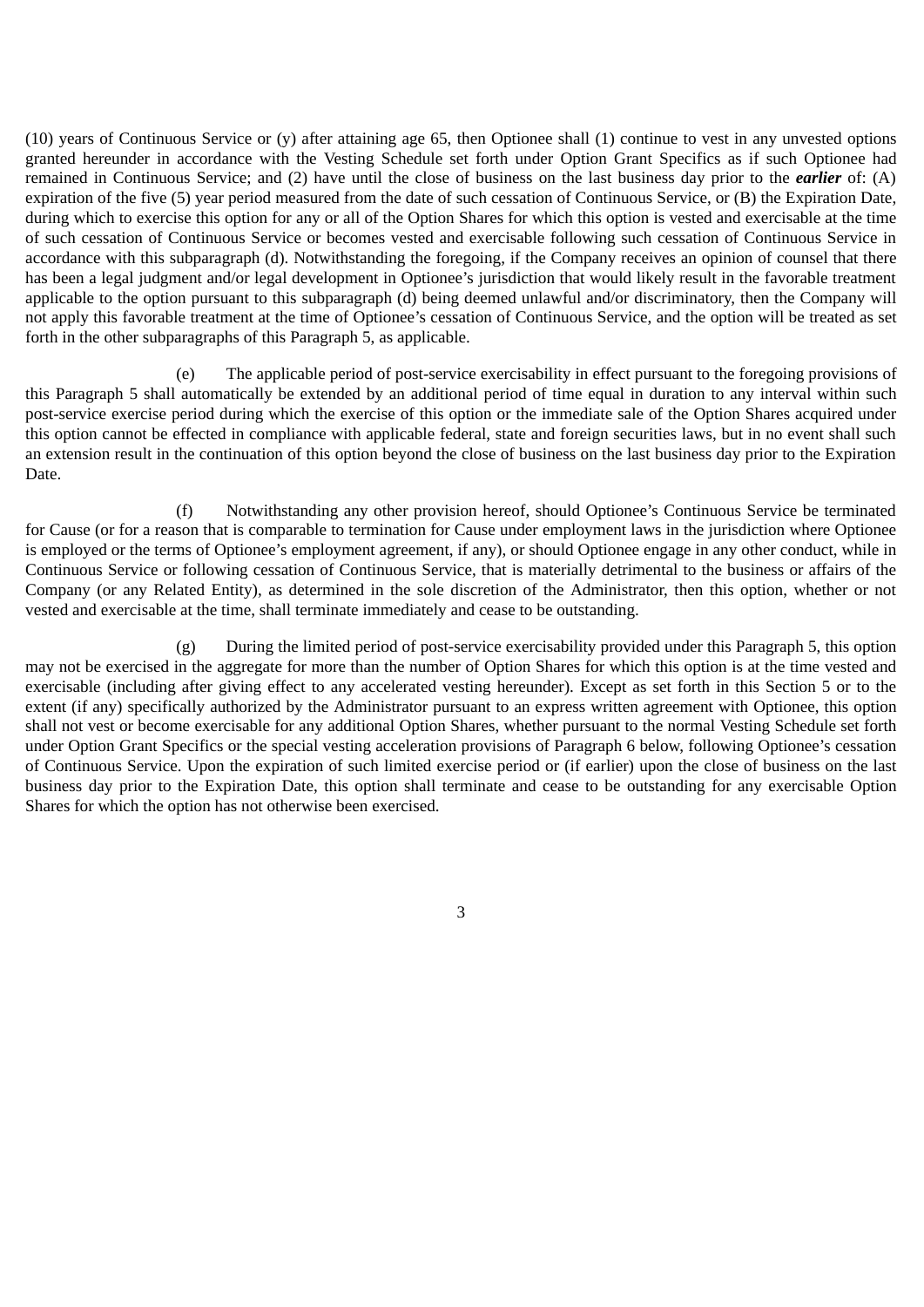## 6. **Special Acceleration of Option**.

(a) This option, to the extent outstanding at the time of an actual Change in Control but not otherwise fully exercisable, shall automatically accelerate so that this option shall, immediately prior to the effective date of such Change in Control, become exercisable for all of the Option Shares at the time subject to this option and may be exercised for any or all of those Option Shares as fully vested shares of Common Stock. However, this option shall not become exercisable on such an accelerated basis if and to the extent: (i) this option is to be assumed by the successor corporation (or parent thereof) or is otherwise to continue in full force and effect pursuant to the terms of the Change in Control transaction, (ii) this option is to be replaced with an economically-equivalent substitute equity award or (iii) this option is to be replaced with a cash retention program of the successor corporation which preserves the spread existing at the time of the Change in Control on any Option Shares for which this option is not otherwise at that time vested and exercisable (the excess of the Fair Market Value of those Option Shares over the aggregate Exercise Price payable for such shares) and provides for the subsequent vesting and concurrent payout of that spread in accordance with the same Vesting Schedule for those Option Shares as set forth under Option Grant Specifics. Notwithstanding the foregoing, no such cash retention program shall be established for this option (or any other option granted to Optionee under the Plan) to the extent such program would otherwise be deemed to constitute a deferred compensation arrangement subject to the requirements of Code Section 409A and the Treasury Regulations thereunder.

(b) Immediately following the consummation of the Change in Control, this option shall terminate and cease to be outstanding, except to the extent assumed by the successor corporation (or parent thereof) or otherwise continued in effect pursuant to the terms of the Change in Control transaction.

(c) If this option is assumed in connection with a Change in Control or otherwise continued in effect, then this option shall be appropriately adjusted, immediately after such Change in Control, to apply to the number and class of securities into which the shares of Common Stock subject to this option would have been converted in consummation of such Change in Control had those shares actually been outstanding at the time. Appropriate adjustments shall also be made to the Exercise Price, provided the aggregate Exercise Price shall remain the same. To the extent the actual holders of the Company's outstanding Common Stock receive cash consideration for their Common Stock in consummation of the Change in Control, the successor corporation may, in connection with the assumption or continuation of this option but subject to the Administrator's approval, substitute one or more shares of its own common stock with a fair market value equivalent to the cash consideration paid per share of Common Stock in such Change in Control, provided such common stock is readily tradable on an established U.S. securities exchange or market.

(d) If this option is assumed or otherwise continued in effect in connection with a Change in Control or replaced with an economically-equivalent equity award or a cash retention program in accordance with Paragraph 6(a) above, then: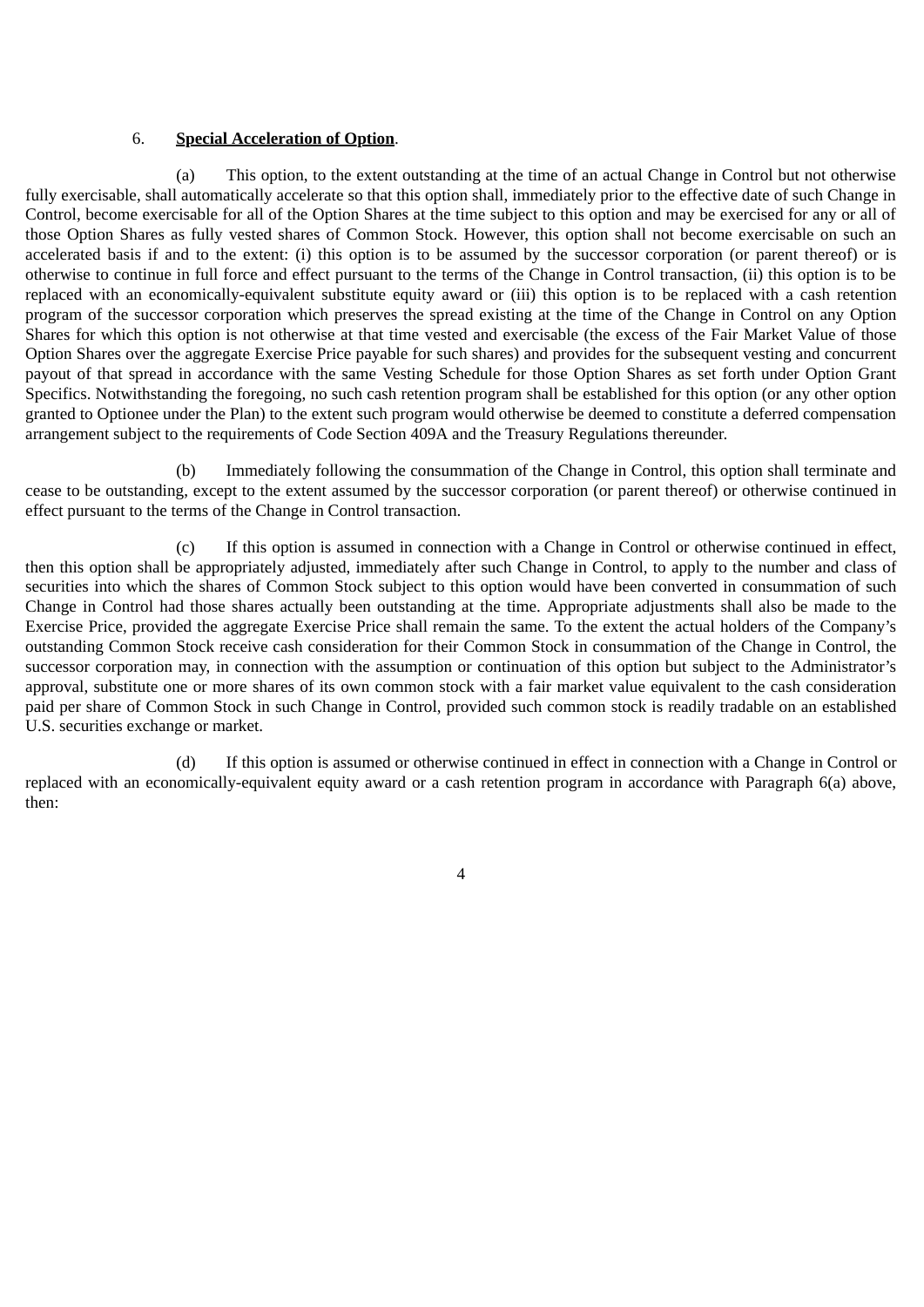(i) the option (or such economically equivalent award) shall vest and become immediately exercisable for all of the Option Shares or other securities at the time subject to the option (or such award) and may, within the applicable exercise period under Paragraph 5, be exercised for any or all of those Option Shares or other securities as fully vested shares or securities, or

(ii) the balance credited to Optionee under any cash retention program established in accordance with Paragraph 6(a) shall immediately be paid to Optionee in a lump sum, subject to the Company's collection of all applicable Withholding Taxes;

if, within the period beginning with the execution date of the definitive agreement for the Change in Control transaction and ending with the earlier of (i) the termination of that definitive agreement without the consummation of such Change in Control or (ii) the expiration of the Applicable Acceleration Period following the consummation of such Change in Control, Optionee's Continuous Service terminates due to an involuntary termination without Cause (or without a reason that is comparable to termination for Cause under employment laws in the jurisdiction where Optionee is employed or the terms of Optionee's employment agreement, if any) or a voluntary termination by Optionee due to Constructive Termination.

(e) This Agreement shall not in any way affect the right of the Company to adjust, reclassify, reorganize or otherwise change its capital or business structure or to merge, consolidate, dissolve, liquidate or sell or transfer all or any part of its business or assets.

7. **Adjustment in Option Shares**. Should any change be made to the Common Stock by reason of any stock split, stock dividend, recapitalization, combination of shares, exchange of shares, spin-off transaction, or other change affecting the outstanding Common Stock as a class without the Company's receipt of consideration, or should the value of outstanding shares of Common Stock be substantially reduced as a result of a spin-off transaction or an extraordinary dividend or distribution, or should there occur any merger, consolidation or other reorganization, then equitable and proportional adjustments shall be made by the Administrator to (i) the total number and/or class of securities subject to this option and (ii) the Exercise Price. The adjustments shall be made in such manner as the Administrator deems appropriate in order to reflect such change and thereby prevent the dilution or enlargement of benefits hereunder, and those adjustments shall be final, binding and conclusive upon Optionee and any other person or persons having an interest in the option. In the event of any Change in Control transaction, the adjustment provisions of Paragraph 6(c) above shall be controlling.

8. **Stockholder Rights**. The holder of this option shall not have any stockholder rights including voting, dividend or liquidation rights, with respect to the Option Shares until such person shall have exercised the option, paid the Exercise Price and become a holder of record of the purchased shares.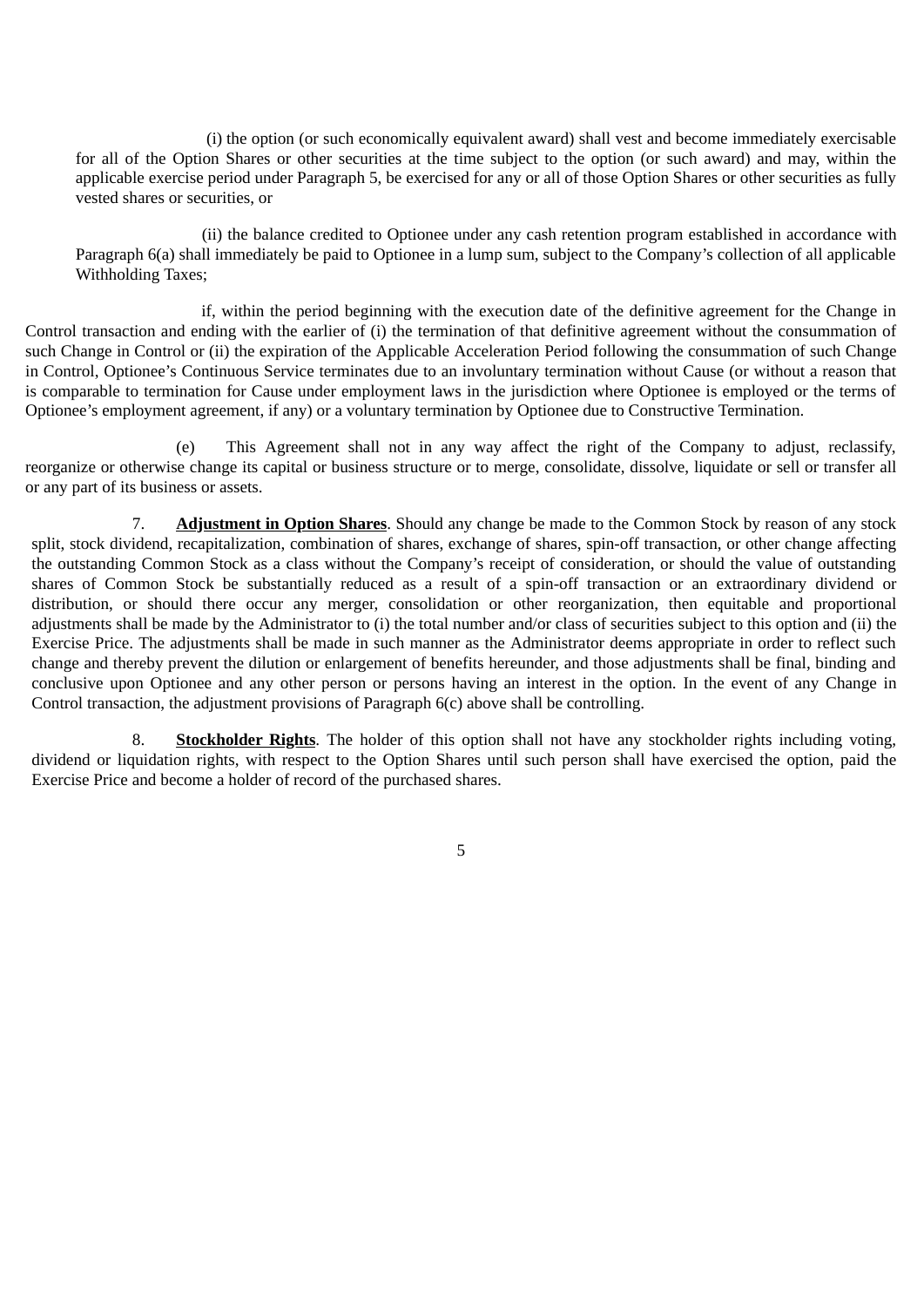## 9. **Manner of Exercising Option**.

(a) In order to exercise this option with respect to all or any part of the Option Shares for which this option is at the time exercisable, Optionee (or any other person or persons exercising the option) must take the following actions:

(i) Execute and deliver to the Company a Notice of Exercise as to the Option Shares for which the option is exercised or comply with such other procedures as the Company may establish for notifying the Company, either directly or through an on-line internet transaction with a brokerage firm authorized by the Company to effect such option exercises, of the exercise of this option for one or more Option Shares.

(ii) Pay the aggregate Exercise Price for the purchased shares in one or more of the following forms:

(A) cash or check made payable to the Company; or

(B) through a special sale and remittance procedure pursuant to which Optionee (or any other person or persons exercising the option) shall concurrently provide irrevocable instructions (i) to a brokerage firm (reasonably satisfactory to the Company for purposes of administering such procedure in accordance with the Company's pre-clearance/pre- notification policies) to effect the immediate sale of all or a sufficient portion of the purchased shares so that such brokerage firm can remit to the Company, on the settlement date, sufficient funds out of the resulting sale proceeds to cover the aggregate Exercise Price payable for all the purchased shares plus all applicable Withholding Taxes and (ii) to the Company to deliver the purchased shares directly to such brokerage firm on such settlement date.

Except to the extent the sale and remittance procedure is utilized in connection with the option exercise, payment of the Exercise Price must accompany the Notice of Exercise (or other notification procedure) delivered to the Company in connection with the option exercise.

(iii) Furnish to the Company appropriate documentation that the person or persons exercising the option (if other than Optionee) have the right to exercise this option.

(iv) Make appropriate arrangements with the Company (or the Employer) for the satisfaction of all applicable Withholding Taxes.

(b) As soon as practical after the Exercise Date, the Company shall issue to or on behalf of Optionee (or any other person or persons exercising this option) the purchased Option Shares, subject to appropriate restrictions, if any.

(c) In no event may this option be exercised for any fractional shares.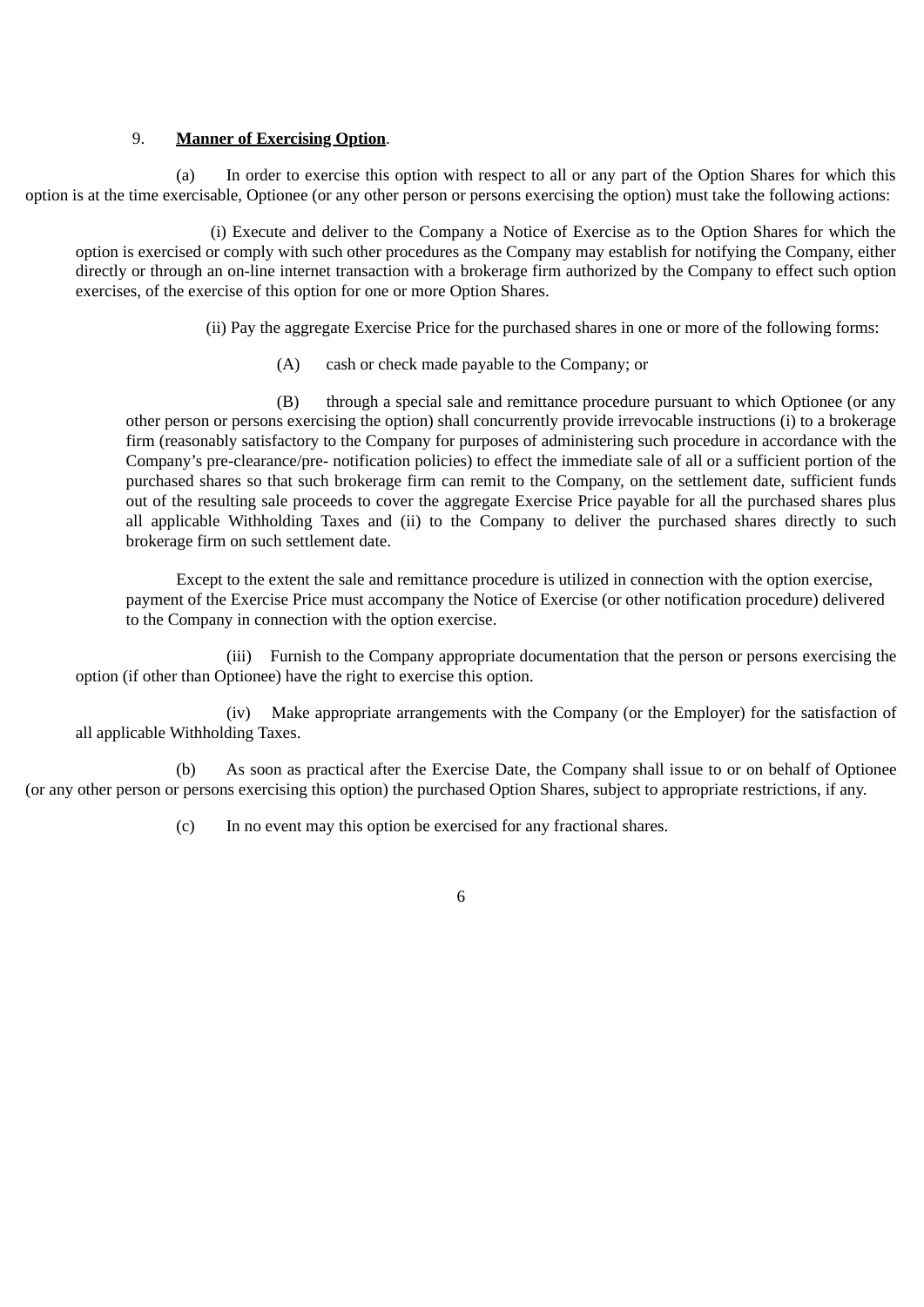## 10. **Responsibility for Taxes**.

(a) Optionee acknowledges that, regardless of any action the Company and/or the Employer take with respect to any or all Withholding Taxes, the ultimate liability for all Withholding Taxes is and remains Optionee's responsibility and may exceed the amount actually withheld by the Company or the Employer. Optionee further acknowledges that the Company and/or the Employer (i) make no representations or undertakings regarding the treatment of any Withholding Taxes in connection with any aspect of the option, including the grant, vesting or exercise of the options, the subsequent sale of any shares of Common Stock acquired at exercise and the receipt of any dividends; and (ii) do not commit to, and are under no obligation to, structure the terms of the grant or any aspect of the option to reduce or eliminate Optionee's liability for Withholding Taxes or achieve any particular tax result. Further, if Optionee is subject to Withholding Taxes in more than one jurisdiction, Optionee acknowledges that the Company and/or the Employer (or former employer, as applicable) may be required to withhold or account for Withholding Taxes in more than one jurisdiction.

(b) Prior to the relevant taxable event, Optionee agrees to make arrangements satisfactory to the Company and/or the Employer to satisfy all Withholding Taxes. In this regard, Optionee authorizes the Company and/or the Employer, or their respective agents, at their discretion, to satisfy the obligations with regard to all Withholding Taxes by one or a combination of the following:

> (i) withholding from any wages or other cash compensation paid to Optionee by the Company and/or the Employer; or

> (ii) withholding from the proceeds of the sale of shares of Common Stock acquired upon exercise of the option.

Depending on the withholding method, the Company may withhold or account for Withholding Taxes by considering applicable minimum statutory withholding amounts or other applicable withholding rates, including maximum applicable rates, in which case Optionee will receive a refund of any over-withheld amount in cash and will have no entitlement to the Common Stock equivalent. Optionee shall pay to the Company and/or the Employer any amount of Withholding Taxes that the Company and/or the Employer may be required to withhold as a result of Optionee's participation in the Plan that cannot be satisfied by the means previously described. The Company may refuse to deliver any purchased Option Shares or the proceeds of the sale of shares if Optionee fails to comply with Optionee's obligations in connection with the Withholding Taxes.

## 11. **Compliance with Laws and Regulations**.

(a) The exercise of this option and the issuance of the Option Shares upon such exercise shall be subject to compliance by the Company and Optionee with all Applicable Laws relating thereto, as determined by counsel for the Company.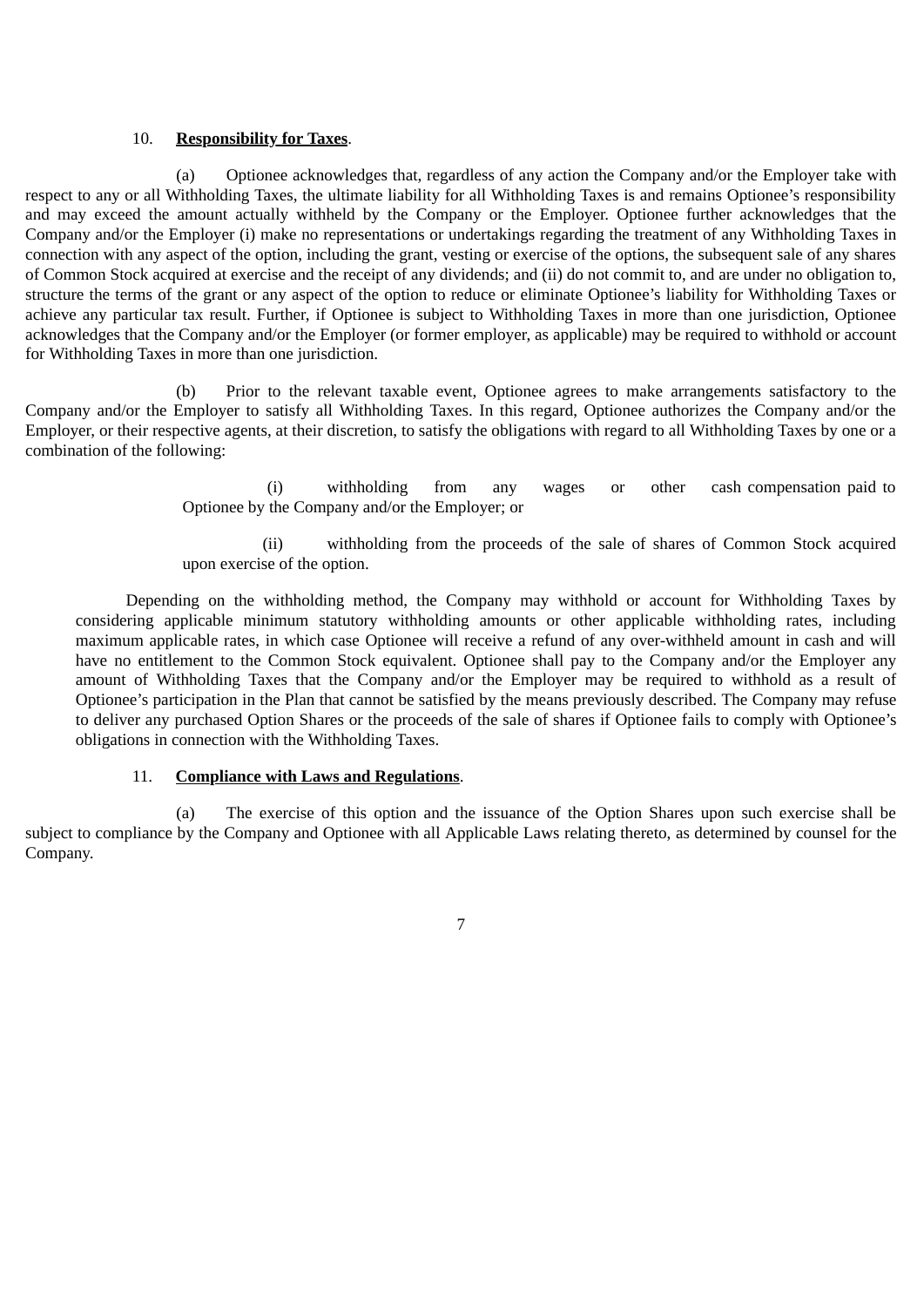(b) The inability of the Company to obtain approval from any regulatory body having authority deemed by the Company to be necessary to the lawful issuance and sale of any Common Stock pursuant to this option shall relieve the Company of any liability with respect to the non-issuance or sale of the Common Stock as to which such approval shall not have been obtained. The Company, however, shall use its reasonable best efforts to obtain all such approvals.

12. **Insider Trading Restrictions/Market Abuse Laws**. Optionee may be subject to insider trading restrictions and/or market abuse laws based on the exchange on which the shares of Common Stock are listed and in applicable jurisdictions including the United States and Optionee's country or his or her broker's country, if different, which may affect Optionee's ability to accept, acquire, sell or otherwise dispose of shares of Common Stock, rights to shares of Common Stock (e.g., options) or rights linked to the value of shares of Common Stock during such times as Optionee is considered to have "inside information" regarding the Company (as defined by the laws in applicable jurisdictions). Local insider trading laws and regulations may prohibit the cancellation or amendment of orders Optionee placed before he or she possessed inside information. Furthermore, Optionee could be prohibited from (i) disclosing the inside information to any third party, which may include fellow employees and (ii) "tipping" third parties or causing them otherwise to buy or sell securities. Any restrictions under these laws or regulations are separate from and in addition to any restrictions that may be imposed under any applicable insider trading policy of the Company. Optionee acknowledges that it is Optionee's responsibility to comply with any applicable restrictions and Optionee should speak with his or her personal legal advisor on this matter.

13. **Successors and Assigns.** Except to the extent otherwise provided in Paragraphs 3 and 6 above, the provisions of this Agreement shall inure to the benefit of and be binding upon the Company and its successors and assigns and Optionee, Optionee's assigns, the legal representatives, heirs and legatees of Optionee's estate.

14. **Notices**. Any notice required to be given or delivered to the Company under the terms of this Agreement shall be in writing and addressed to the Company at its principal corporate offices. Any notice required to be given or delivered to Optionee shall be in writing and addressed to Optionee at the most current address then indicated for Optionee on the Company's employee records or shall be delivered electronically to Optionee through the Company's electronic mail system or through an on-line brokerage firm authorized by the Company to effect option exercises through the internet. All notices shall be deemed effective upon personal delivery or delivery through the Company's electronic mail system or upon deposit in the U.S. or local country mail, postage prepaid and properly addressed to the party to be notified.

15. **Construction**. This Agreement and the option evidenced hereby are made and granted pursuant to the Plan and are in all respects limited by and subject to the terms of the Plan. In the event of any conflict between the provisions of this Agreement and the terms of the Plan, the terms of the Plan shall be controlling. All decisions of the Administrator with respect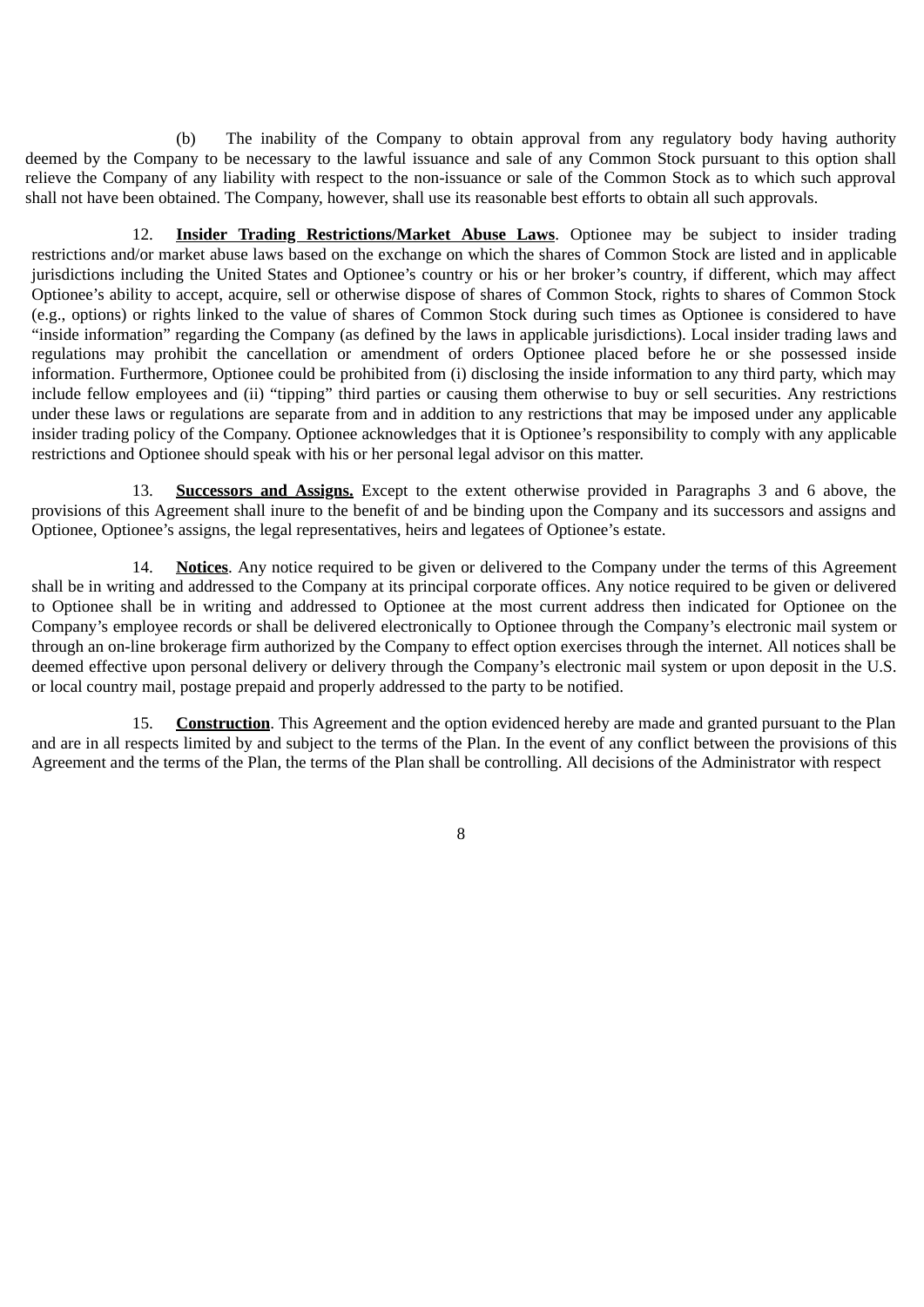to any question or issue arising under the Plan or this Agreement shall be conclusive and binding on all persons having an interest in this option.

## 16. **Governing Law and Venue**.

(a) The interpretation, performance and enforcement of this Agreement shall be governed by the laws of the State of Delaware without resort to Delaware's conflict-of- laws rules.

(b) For purposes of litigating any dispute that arises directly or indirectly from the relationship of the parties evidenced by this option and this Agreement, the parties hereby submit to and consent to the exclusive jurisdiction of the State of California and agree that such litigation shall be conducted only in the courts of San Mateo County, California, or the federal courts for the Northern District of California, and no other courts where the grant of this option is made and/or to be performed.

17. **Severability**. The provisions of this Agreement are severable and if any one or more provisions are determined to be illegal or otherwise unenforceable, in whole or in part, the remaining provisions shall nevertheless be binding and enforceable.

18. **Waiver.** Optionee acknowledges that a waiver by the Company of breach of any provision of this Agreement shall not operate or be construed as a waiver of any other provision of this Agreement, or of any subsequent breach by Optionee or other Optionees.

19. **Excess Shares.** If the Option Shares covered by this Agreement exceed, as of the Grant Date, the number of shares of Common Stock which may without stockholder approval be issued under the Plan, then this option shall be void with respect to those excess shares, unless stockholder approval of an amendment sufficiently increasing the number of shares of Common Stock issuable under the Plan is obtained in accordance with the provisions of the Plan. In no event shall the option be exercisable with respect to any of the excess Option Shares unless and until such stockholder approval is obtained.

20. **Leaves of Absence.** The following provisions shall govern leaves of absence, except to the extent the application of such provisions to Optionee would contravene employment laws in the jurisdiction where Optionee is employed or the terms of Optionee's employment agreement, if any.

(a) For purposes of this Agreement, Optionee's Continuous Service shall not be deemed to cease during any period for which Optionee is on a military leave, sick leave or other personal leave approved by the Company. However, Optionee shall not receive any Continuous Service credit, for purposes of vesting in this option and the Option Shares pursuant to the Vesting Schedule set forth under Option Grant Specifics, for any period of such leave of absence, except to the extent otherwise required by employment laws in the jurisdiction where Optionee is employed or the terms of Optionee's employment agreement, if any or pursuant to the following policy: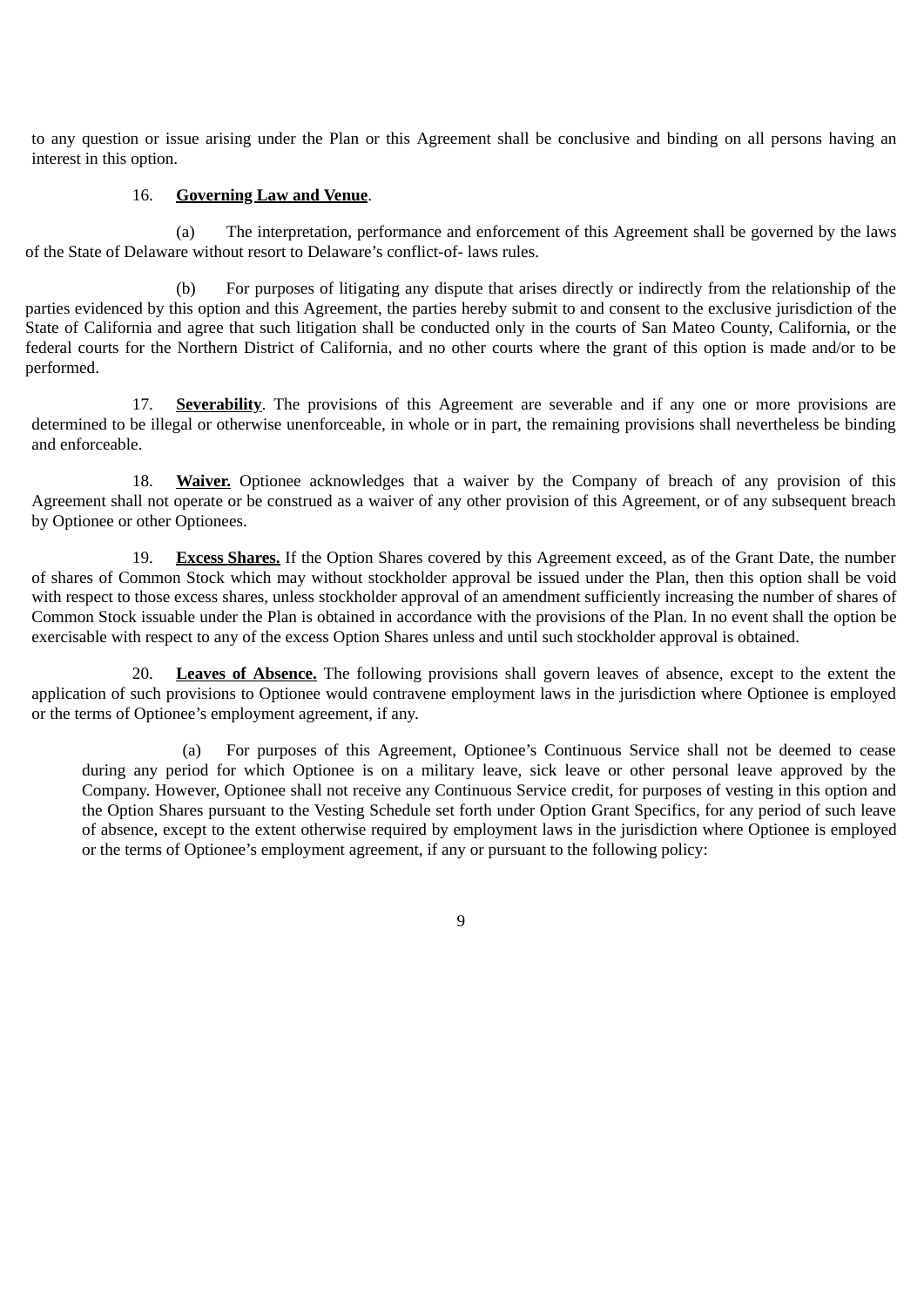– Optionee shall receive Continuous Service credit for such vesting purposes for (i) the first three (3) months of an approved personal leave of absence or (ii) the first seven (7) months of any bona fide leave of absence (other than an approved personal leave), but in no event beyond the expiration date of such leave of absence.

(b) In no event shall Optionee be deemed to remain in Continuous Service at any time after the earlier of (i) the expiration date of his or her leave of absence, unless Optionee returns to active Continuous Service on or before that date, or (ii) the date Optionee's Continuous Service actually terminates by reason of his or her voluntary or involuntary termination or by reason of his or her death or Permanent Disability.

21. **Acknowledgment of Nature of Plan and Option**. In accepting the option, Optionee acknowledges, understands and agrees that:

(a) the Plan is established voluntarily by the Company, it is discretionary in nature, and it may be modified, amended, suspended or terminated by the Company at any time, to the extent permitted by the Plan;

(b) the option is exceptional, voluntary and occasional and does not create any contractual or other right to receive future grants of options, or benefits in lieu of options, even if options have been granted in the past;

(c) all decisions with respect to future options, if any, will be at the sole discretion of the Company;

(d) the option grant and Optionee's participation in the Plan shall not create a right to employment or be interpreted as forming or amending an employment or service contract with the Company, the Employer or any Related Entity and shall not interfere with the ability of the Company, the Employer or any Related Entity, as applicable, to terminate Optionee's employment or service relationship (if any);

(e) Optionee's participation in the Plan is voluntary;

(f) the option and the Option Shares, and the income and value of same, are not intended to replace any pension rights or compensation;

(g) the option and the Option Shares, and the income and value of same, are not part of normal or expected compensation for purposes of calculating any severance, resignation, termination, redundancy, dismissal, end of service payments, holiday pay, bonuses, long-service awards, leave-related payments, pension or retirement or welfare benefits or similar payments;

(h) the future value of the Option Shares is unknown, indeterminable and cannot be predicted with any

certainty;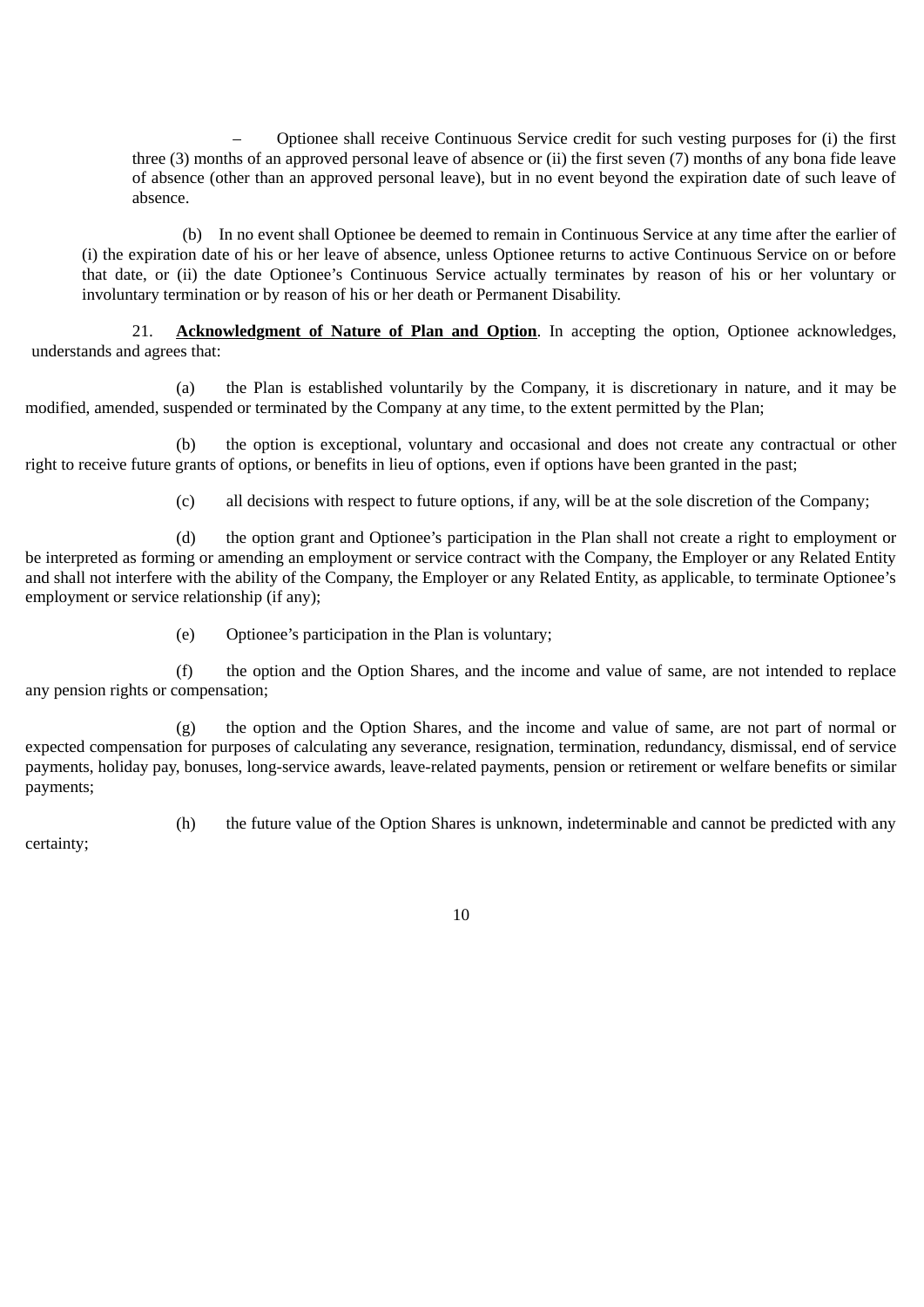(i) if the Option Shares do not increase in value, the option will have no value;

(j) if Optionee exercises his or her option and obtains the Option Shares, the value of those Option Shares acquired upon exercise may increase or decrease in value, even below the Exercise Price;

(k) no claim or entitlement to compensation or damages shall arise from forfeiture of the option resulting from termination of Optionee's Continuous Service by the Employer or the Company (or any Related Entity) (for any reason whatsoever, whether or not later found to be invalid or in breach of employment laws in the jurisdiction where Optionee is employed or the terms of Optionee's employment agreement, if any), and in consideration of the Award, Optionee irrevocably agrees not to institute any claim against the Company, the Employer or any Related Entity, waives his or her ability, if any, to bring any such claim and releases the Company, the Employer and any Related Entity from any such claim; if, notwithstanding the foregoing, any such claim is allowed by a court of competent jurisdiction, then, by participating in the Plan, Optionee shall be deemed irrevocably to have agreed not to pursue such claim and agrees to execute any and all documents necessary to request dismissal or withdrawal of such claim;

(l) unless otherwise agreed with the Company in writing, the option and the Option Shares, and the income and value of same, are not granted as consideration for, or in connection with, any service Optionee may provide as a director of the Company or a Related Entity;

(m) unless otherwise provided in the Plan or by the Company in its discretion, the option and the benefits evidenced by this Agreement do not create any entitlement to have the option or any such benefits transferred to, or assumed by, another company nor to be exchanged, cashed out or substituted for, in connection with any corporate transaction affecting the Option Shares; and

(n) the following provisions apply only if Optionee is providing services outside the United States:

(i) the option and the Option Shares, and the income and value of same, are not part of normal or expected compensation or salary for any purpose;

(ii) Optionee acknowledges and agrees that neither the Company, the Employer nor any Related Entity shall be liable for any foreign exchange rate fluctuation between Optionee's local currency and the United States Dollar that may affect the value of the option or of any amounts due to Optionee pursuant to the exercise of the option or the subsequent sale of any Option Shares acquired upon exercise.

22. **No Advice Regarding Grant**. The Company is not providing any tax, legal or financial advice, nor is the Company making any recommendations regarding Optionee's participation in the Plan or Optionee's acquisition or sale of the Option Shares. Optionee should consult with his or her personal tax, legal and financial advisors regarding his or her participation in the Plan before taking any action related to the Plan.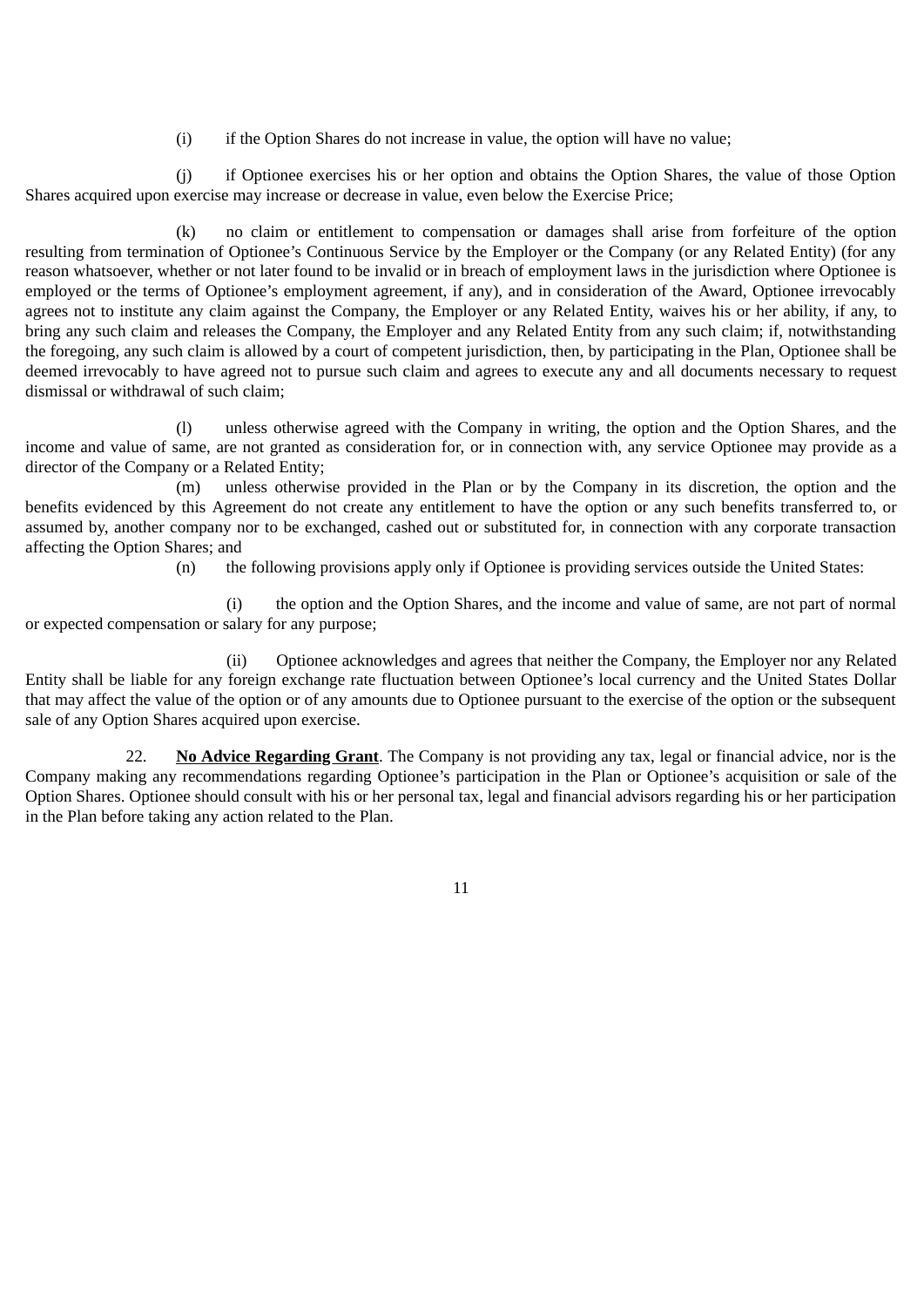## 23. *Data Privacy.*

*(a) Data Privacy Consent. By electing to participate in the Plan via the Company's online acceptance procedure, Optionee is declaring that he or she agrees with the data processing practices described herein and consents to the collection, processing and use of Personal Data (as defined below) by the Company and the transfer of Personal Data to the recipients mentioned herein, including recipients located in countries which do not adduce an adequate level of protection from a European (or other) data protection law perspective, for the purposes described herein.*

*(b) Declaration of Consent. Optionee understands that he or she needs to review the following information about the processing of his or her personal data by or on behalf of the Company, the Employer and/or any Related Entity as described in the Agreement and any other Plan materials (the "Personal Data") and declare his or her consent. As regards the processing of Optionee's Personal Data in connection with the Plan and this Agreement, Optionee understands that the Company is the controller of his or her Personal Data.*

*(c) Data Processing and Legal Basis. The Company collects, uses and otherwise processes Personal Data about Optionee for the purposes of allocating shares of Common Stock and implementing, administering and managing the Plan. Optionee understands that this Personal Data may include, without limitation, his or her name, home address and telephone number, email address, date of birth, social insurance number, passport number or other identification number (e.g., resident registration number), salary, nationality, job title, any shares of stock or directorships held in the Company, details of all options or any other entitlement to shares of stock or equivalent benefits awarded, cancelled, exercised, vested, unvested or outstanding in Optionee's favor. The legal basis for the processing of Optionee's Personal Data, where required, will be his or her consent.*

*(d) Stock Plan Administration Service Providers. Optionee understands that the Company transfers his or her Personal Data, or parts thereof, to E\*TRADE Financial Services, Inc. (and its affiliated companies), an independent service provider based in the United States which assists the Company with the implementation, administration and management of the Plan. In the future, the Company may select a different service provider and share Optionee's Personal Data with such different service provider that serves the Company in a similar manner. Optionee understands and acknowledges that the Company's service provider will open an account for him or her to receive and trade shares of Common Stock acquired under the Plan and that he or she will be asked to agree on separate terms and data processing practices with the service provider, which is a condition of Optionee's ability to participate in the Plan.*

*(e) International Data Transfers. Optionee understands that the Company and, as of the date hereof, any third parties assisting in the implementation, administration and management of the Plan, such as E\*TRADE Financial Services, Inc., are based in the United States. Optionee understands and acknowledges that his or her country may have enacted data privacy laws that are different from the laws of the United States. For*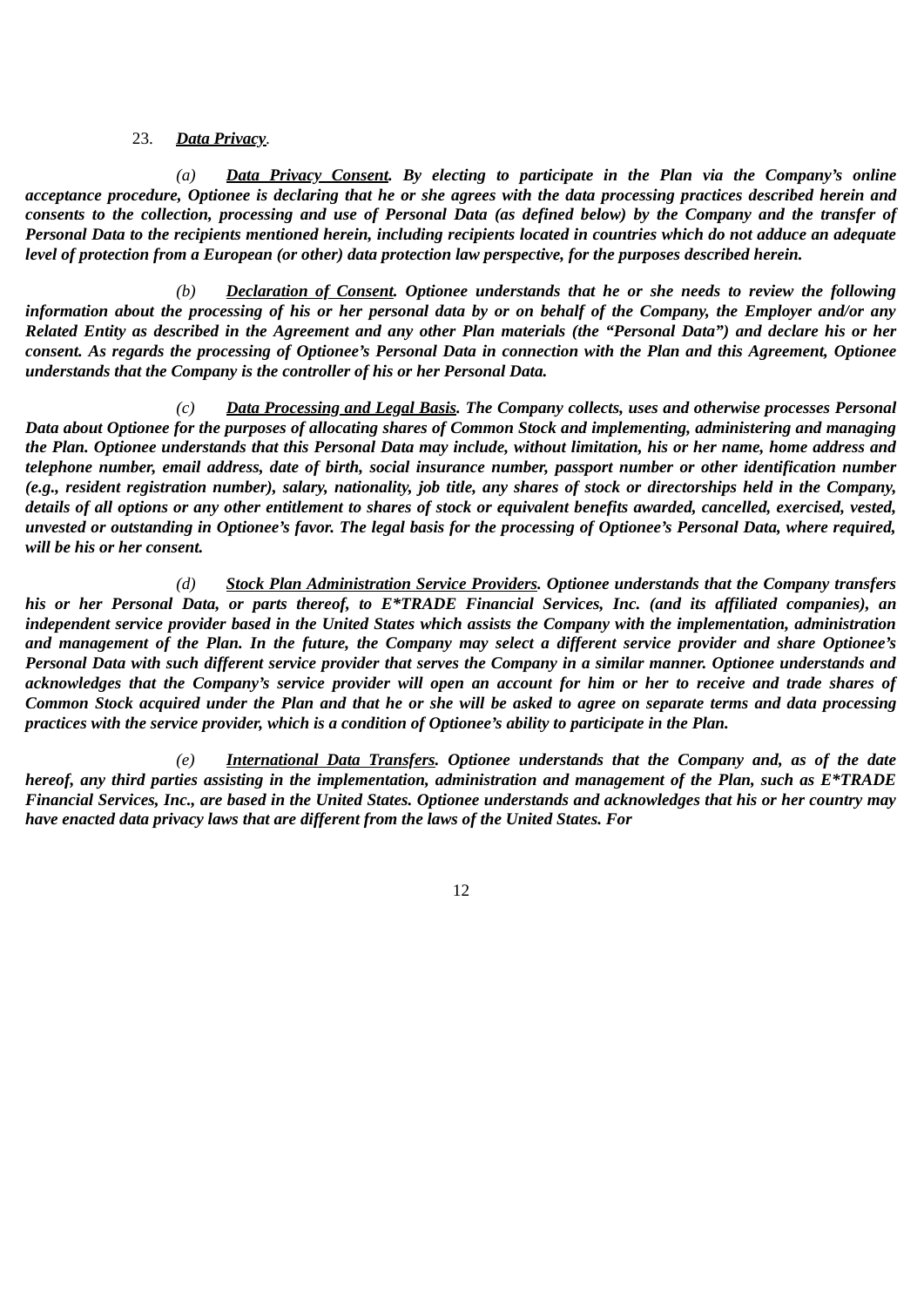*example, the European Commission has issued only a limited adequacy finding with respect to the United States that applies solely if and to the extent that companies self-certify and remain self-certified under the EU/U.S. Privacy Shield program. The Company does not currently participate in the EU/U.S. Privacy Shield Program. The Company's legal basis for the transfer of Optionee's Personal Data is his or her consent.*

*(f) Data Retention. Optionee understands that the Company will use his or her Personal Data only as long as is necessary to implement, administer and manage his or her participation in the Plan, or to comply with legal or regulatory obligations, including under tax and securities laws. In the latter case, Optionee understands and acknowledges that the Company's legal basis for the processing of his or her Personal Data would be compliance with the relevant laws or regulations. When the Company no longer needs Optionee's Personal Data for any of the above purposes, Optionee understands the Company will remove it from its systems.*

*(g) Voluntariness and Consequences of Denial/Withdrawal of Consent. Optionee understands that his or her participation in the Plan and his or her consent is purely voluntary. Optionee may deny or later withdraw his or her consent at any time, with future effect and for any or no reason. If Optionee denies or later withdraws his or her consent, the Company can no longer offer Optionee participation in the Plan or offer other equity awards to Optionee or administer or maintain such awards and Optionee would no longer be able to participate in the Plan. Optionee further understands that denial or withdrawal of his or her consent would not affect his or her status or salary as an employee or his or her career and that Optionee would merely forfeit the opportunities associated with the Plan.*

*(h) Data Subject Rights. Optionee understands that data subject rights regarding the processing of Personal Data vary depending on the applicable law and that, depending on where Optionee is based and subject to the conditions set out in the applicable law, Optionee may have, without limitation, the rights to (i) inquire whether and what kind of Personal Data the Company holds about him or her and how it is processed, and to access or request copies of such Personal Data, (ii) request the correction or supplementation of Personal Data about him or her that is inaccurate, incomplete or out-of-date in light of the purposes underlying the processing, (iii) obtain the erasure of Personal Data no longer necessary for the purposes underlying the processing, processed based on withdrawn consent, processed for legitimate interests that, in the context of his or her objection, do not prove to be compelling, or processed in non-compliance with applicable legal requirements, (iv) request the Company to restrict the processing of his or her Personal Data in certain situations where Optionee feels its processing is inappropriate, (v) object, in certain circumstances, to the processing of Personal Data for legitimate interests, and to (vi) request portability of Optionee's Personal Data that he or she has actively or passively provided to the Company (which does not include data derived or inferred from the collected data), where the processing of such Personal Data is based on consent or his or her employment and is carried out by automated means. In case of concerns, Optionee understands that he or she may also have the right to lodge a complaint with the competent local data protection authority.*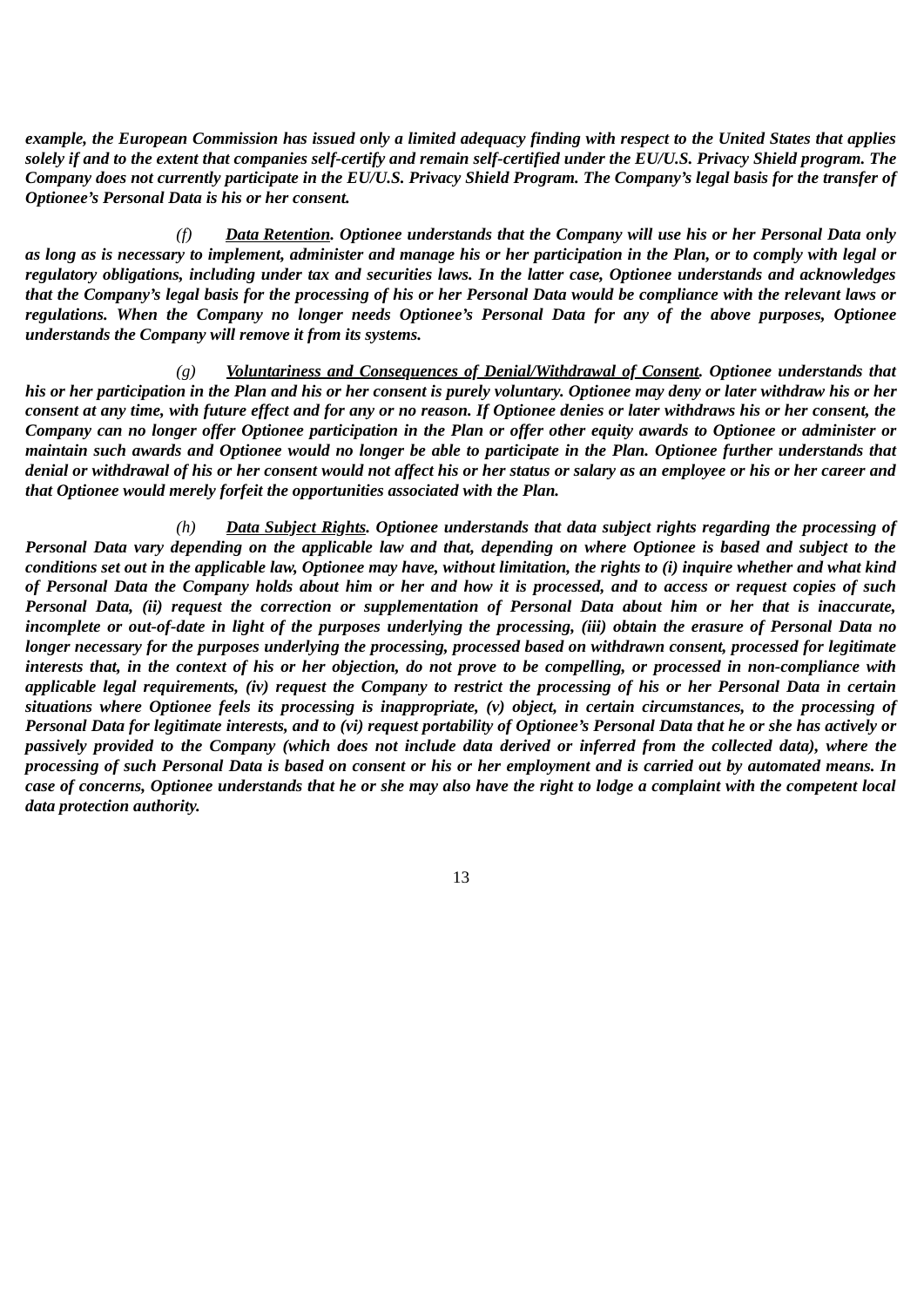## *Further, to receive clarification of, or to exercise any of, Optionee's rights, Optionee understands that he or she should contact his or her local human resources representative.*

24. **Plan Prospectus**. The official prospectus for the Plan is available on the Company's intranet at: GNet > Employee Resources > Stock Awards > Plan Documents. Optionee may also obtain a printed copy of the prospectus by contacting Stock Plan Services at stockplanservices@gilead.com.

25. **Language**. By electing to accept this Agreement, Optionee acknowledges that he or she is sufficiently proficient in the English language, or has consulted with an advisor who is sufficiently proficient in English, so as to allow Optionee to understand the terms and conditions of this Agreement. Further, if Optionee has received this Agreement or any other document related to the Plan translated into a language other than English and if the meaning of the translated version is different than the English version, the English version will control.

26. **Electronic Delivery and Acceptance**. The Company may, in its sole discretion, decide to deliver any documents related to current or future participation in the Plan by electronic means. Optionee hereby consents to receive such documents by electronic delivery and agrees to participate in the Plan through the electronic acceptance procedure established and maintained by the Company or a third party designated by the Company.

27. **Optionee Acceptance**. Optionee must accept the terms and conditions of this Agreement either electronically through the electronic acceptance procedure established by the Company or through a written acceptance delivered to the Company in a form satisfactory to the Company. In no event shall this option be exercised in the absence of such acceptance. An exercise of any portion of the shares subject to this Option shall be deemed to be an acceptance by Optionee of the terms and conditions of this Agreement.

28. **Foreign Account / Assets Reporting**. Depending upon the country to which laws Optionee is subject, Optionee may have certain foreign asset and/or account reporting requirements that may affect Optionee's ability to acquire or hold shares of Common Stock under the Plan or cash received from participating in the Plan (including from any dividends or sale proceeds arising from the sale of shares of Common Stock) in a brokerage or bank account outside Optionee's country. Optionee's country may require that he or she report such accounts, assets or transactions to the applicable authorities in Optionee's country. Optionee is responsible for knowledge of and compliance with any such regulations and should speak with his or her own personal tax, legal and financial advisors regarding same.

29. **Addendum**. Notwithstanding any provision herein, Optionee's participation in the Plan shall be subject to any additional terms and conditions as set forth in the Addendum for Optionee's country of residence, if any. Moreover, if Optionee relocates to one of the countries included in the Addendum, the special terms and conditions for such country will apply to Optionee, to the extent the Company determines that the application of such terms and conditions is necessary for legal or administrative reasons. The Addendum constitutes part of this Agreement.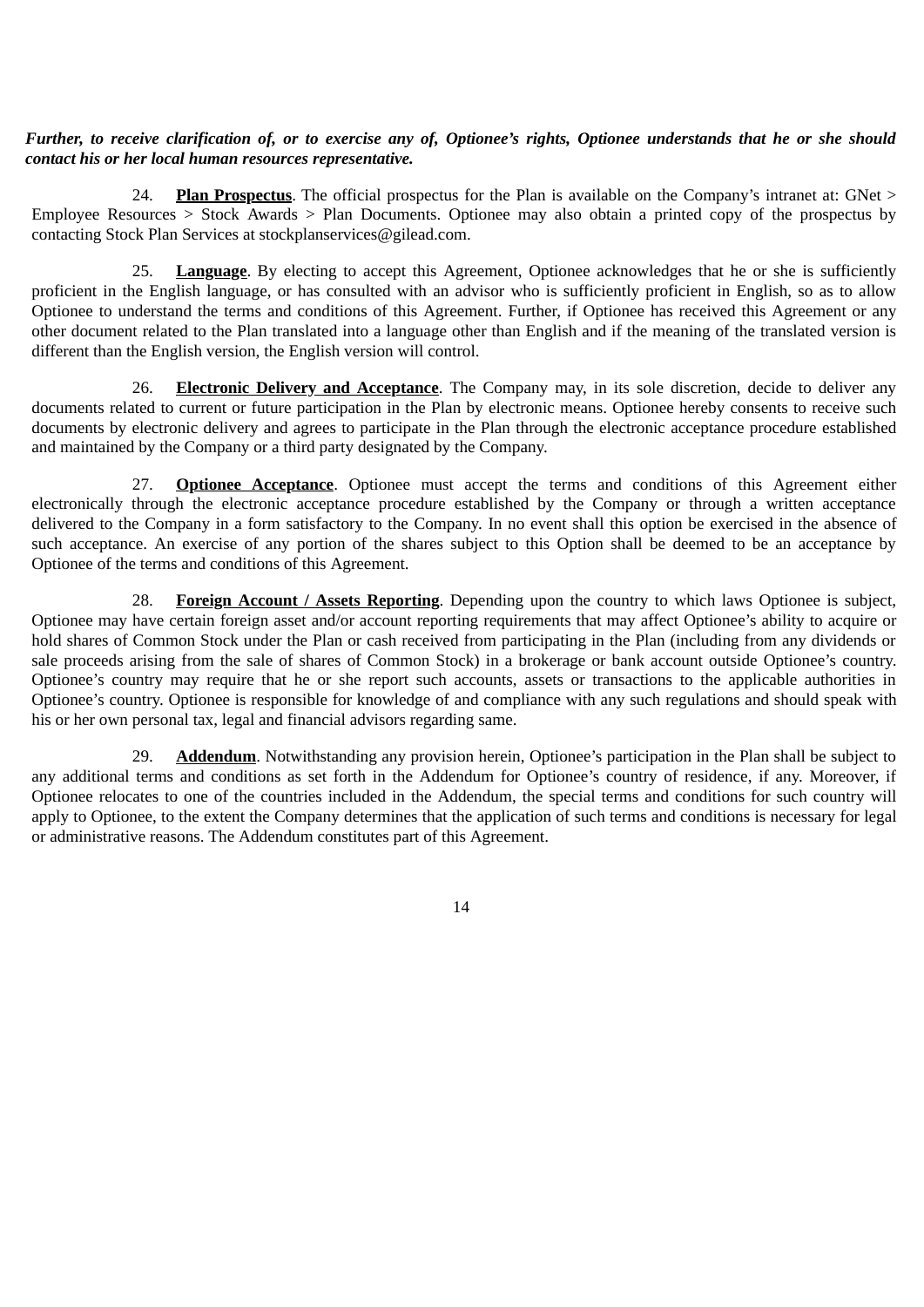30. **Imposition of Other Requirements**. The Company reserves the right to impose other requirements on Optionee's participation in the Plan, on the option and on any shares of Common Stock acquired under the Plan, to the extent the Company determines it is necessary or advisable for legal or administrative reasons, and to require Optionee to sign any additional agreements or undertakings that may be necessary to accomplish the foregoing.

**IN WITNESS WHEREOF**, the Company has caused this Agreement to be executed on its behalf by its duly-authorized officer on the day and year first indicated above.

## **GILEAD SCIENCES, INC.**

|        | /s/ Jyoti Mehra      |  |
|--------|----------------------|--|
| By:    | Jyoti Mehra          |  |
| Title: | EVP, Human Resources |  |

By electronically accepting the option, Optionee agrees that this option is granted under and governed by the terms and conditions of the Plan and the Agreement, including the terms and conditions set forth in any Addendum to the Agreement for Optionee's country. Optionee has reviewed the Plan and the Agreement in their entirety, has had an opportunity to obtain the advice of counsel prior to accepting the Agreement and fully understands all provisions of the Plan and Agreement.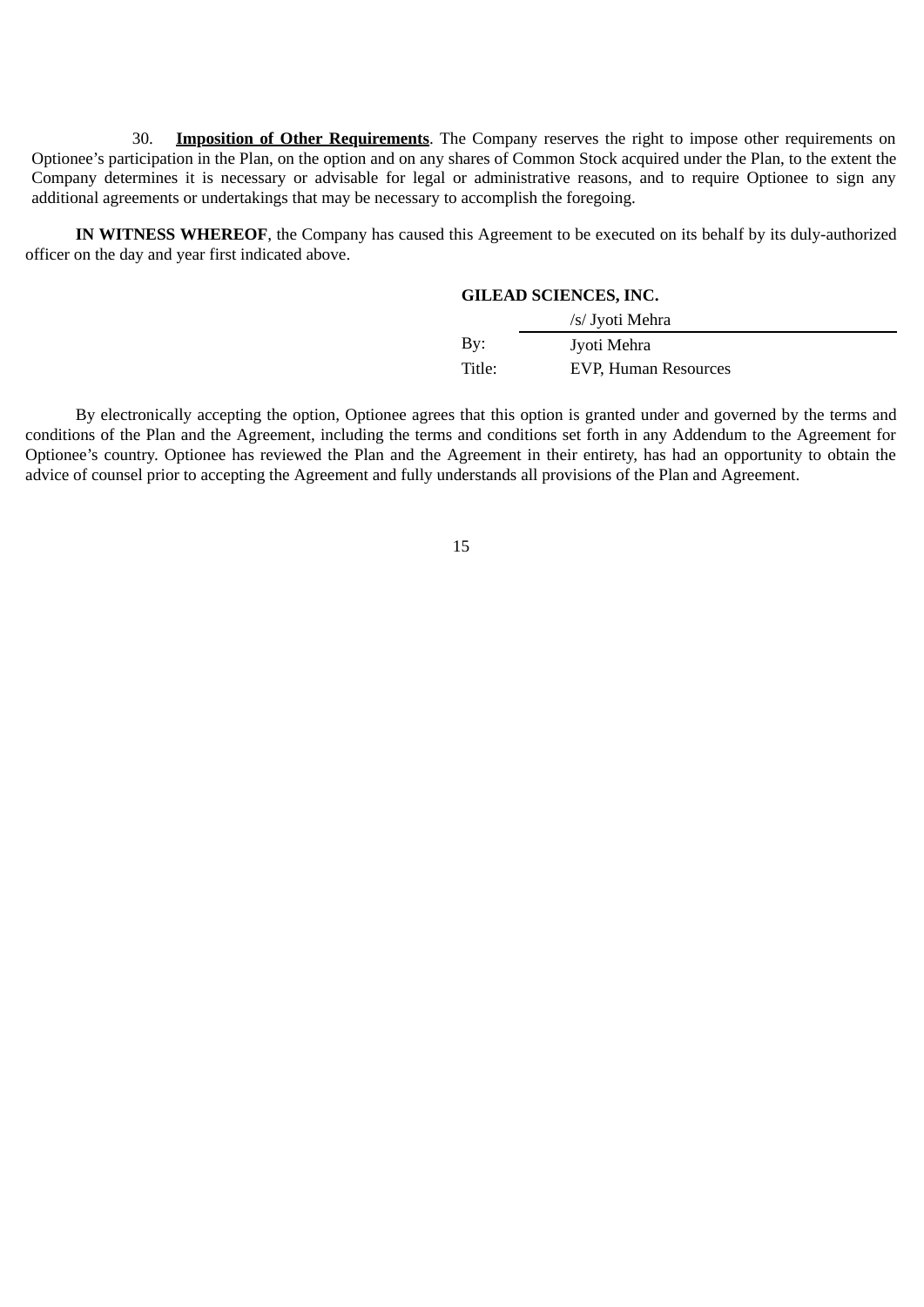## **APPENDIX**

The following definitions shall be in effect under the Agreement:

A. **Addendum** shall mean the addendum to this Agreement setting forth special terms and conditions for Optionee's country.

B. **Administrator** shall mean the Compensation Committee of the Board (or a subcommittee thereof) acting in its capacity as administrator of the Plan.

C. **Agreement** shall mean this Global Stock Option Agreement.

D. **Applicable Acceleration Period** shall have the meaning assigned to such term in Section 2(b) of the Plan and shall be determined on the basis of Optionee's status on the Change in Control date.

E. **Applicable Laws** shall mean the legal requirements related to the Plan and the option under applicable provisions of the federal securities laws, state corporate and securities laws, the Code, the rules of any applicable Stock Exchange on which the Common Stock is listed for trading, and the rules of any non-U.S. jurisdiction applicable to options granted to residents therein.

F. **Board** shall mean the Company's Board of Directors.

G. **Cause** shall have the meaning given to the term "Cause" in any effective employment agreement between the Optionee and the Company or a Related Entity, or if none the meaning set forth below. For purposes of Paragraph 5 of the Agreement, **Cause** means the termination of Optionee's Continuous Service as a result of Optionee's (i) performance of any act, or failure to perform any act, in bad faith and to the detriment of the Company or a Related Entity; (ii) dishonesty, intentional misconduct, material violation of any applicable Company or Related Entity policy, or material breach of any agreement with the Company or a Related Entity; or (iii) commission of a crime involving dishonesty, breach of trust, or physical or emotional harm to any person. However, for purposes of Paragraph 6(d) of the Agreement, **Cause** shall mean the termination of Optionee's Continuous Service as a result of Optionee's (a) conviction of, a guilty plea with respect to, or a plea of nolo contendere to, a charge that Optionee has committed a felony under the laws of the United States or of any State or a crime involving moral turpitude, including (without limitation) fraud, theft, embezzlement or any crime that results in or is intended to result in personal enrichment to Optionee at the expense of the Company or a Related Entity; (b) material breach of any agreement entered into between Optionee and the Company or a Related Entity that impairs the Company's or the Related Entity's interest therein; (c) willful misconduct, significant failure to perform his or her duties or gross neglect of his or her duties; or (d) engagement in any activity that constitutes a material conflict of interest with the Company or a Related Entity

H. **Change in Control** shall mean a change in ownership or control of the Company effected through the consummation of any of the following transactions: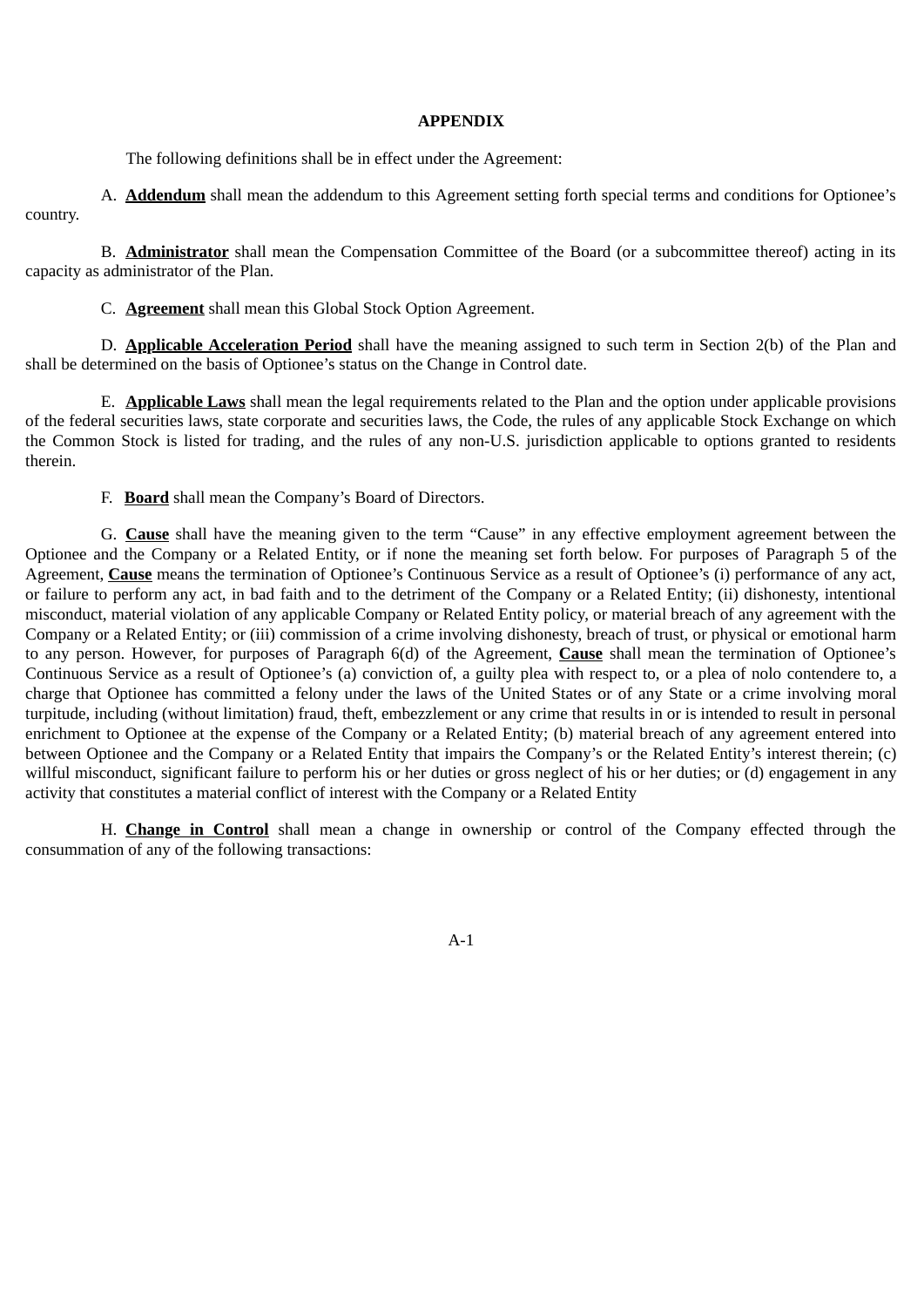(i) a sale, transfer or other disposition of all or substantially all of the Company's assets;

(ii) the closing of any transaction or series of related transactions pursuant to which any person or any group of persons comprising a "group" within the meaning of Rule 13d-5(b)(1) of the 1934 Act (other than the Company or a person that, prior to such transaction or series of related transactions, directly or indirectly controls, is controlled by or is under common control with, the Company) becomes directly or indirectly (whether as a result of a single acquisition or by reason of one or more acquisitions within the twelve (12)-month period ending with the most recent acquisition) the beneficial owner (within the meaning of Rule 13d- 3 of the 1934 Act) of securities possessing (or convertible into or exercisable for securities possessing) more than fifty percent (50%) of the total combined voting power of the Company's outstanding securities (as measured in terms of the power to vote with respect to the election of Board members) outstanding immediately after the consummation of such transaction or series of related transactions, whether such transaction involves a direct issuance from the Company or the acquisition of outstanding securities held by one or more of the Company's existing stockholders or an acquisition, consolidation or other reorganization to which the Company is a party; or

(iii) a change in the composition of the Board over a period of twelve (12) consecutive months or less such that a majority of the Board members ceases, by reason of one or more contested elections for Board membership, to be comprised of individuals who either (a) have been Board members continuously since the beginning of such period or (b) have been elected or nominated for election as Board members during such period by at least a majority of the Board members described in clause (a) above who were still in office at the time the Board approved such election or nomination.

In no event, however, shall a Change in Control be deemed to occur upon a merger, consolidation or other reorganization effected primarily to change the State of the Company's incorporation or to create a holding company structure pursuant to which the Company becomes a wholly-owned subsidiary of an entity whose outstanding voting securities immediately after its formation are beneficially owned, directly or indirectly and in substantially the same proportion, by the persons who beneficially owned the Company's outstanding voting securities immediately prior to the formation of such entity.

- I. **Code** shall mean the U.S. Internal Revenue Code of 1986, as amended.
- J. **Common Stock** shall mean shares of the Company's common stock.

K. **Company** shall mean Gilead Sciences, Inc., a Delaware corporation, and any successor corporation to all or substantially all of the assets or voting stock of Gilead Sciences, Inc. which shall by appropriate action adopt the Plan.

L. **Constructive Termination** shall have the meaning assigned to such term in Section 11(d) of the Plan.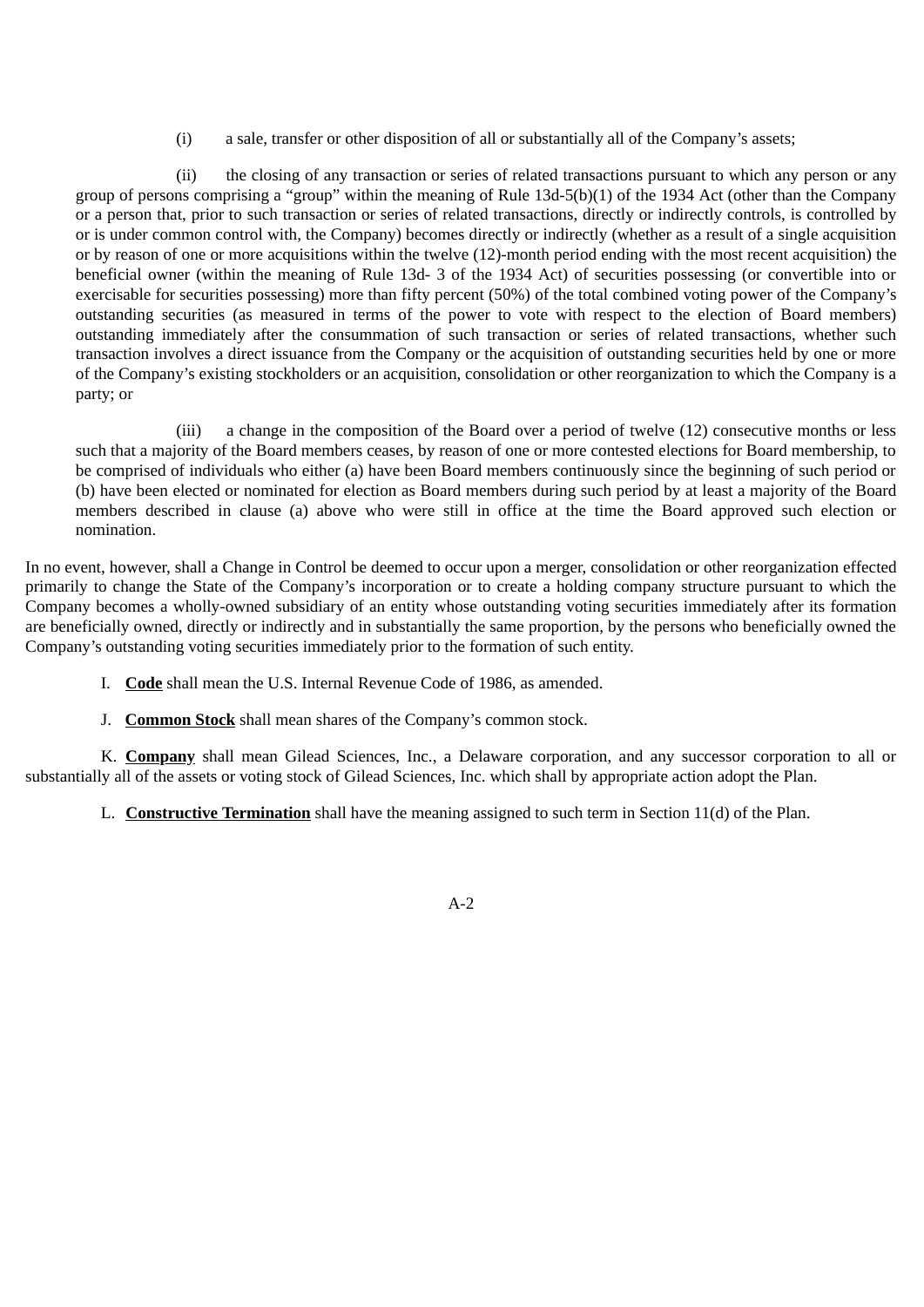M. **Consultant** shall mean any person, including an advisor, who is compensated by the Company or any Related Entity for services performed as a non-employee consultant; provided, however, that the term "Consultant" shall not include nonemployee Directors serving in their capacity as Board members. The term "Consultant" shall include a member of the board of directors of a Related Entity.

N. **Continuous Service** shall mean shall mean the performance of services for the Company or a Related Entity (whether now existing or subsequently established) by a person in the capacity of an Employee, Director or Consultant. For purposes of this Agreement, Optionee shall be deemed to cease Continuous Service immediately upon the occurrence of either of the following events: (i) Optionee no longer performs services in any of the foregoing capacities for the Company or any Related Entity or (ii) the entity for which Optionee is performing such services ceases to remain a Related Entity of the Company, even though Optionee may subsequently continue to perform services for that entity. Subject to the foregoing and any applicable limitations of Code Section 409A, the Administrator shall have the exclusive discretion to determine when Optionee ceases Continuous Service for purposes of the Award.

O. **Director** shall mean a member of the Board.

P. **Employee** shall mean any person who is in the employ of the Company (or any Related Entity), subject to the control and direction of the Company or Related Entity as to both the work to be performed and the manner and method of performance.

Q. **Employer** shall mean the Company or the Related Entity employing or retaining Optionee.

R. **Exercise Date** shall mean the date on which the option shall have been exercised in accordance with Paragraph 9 of the Agreement.

S. **Exercise Price** shall mean the exercise price payable per Option Share as specified under Option Grant Specifics.

T. **Expiration Date** shall mean the date specified under Option Grant Specifics for measuring the maximum term for which the option may remain outstanding.

U. **Fair Market Valu**e per share of Common Stock on any relevant date shall be the closing price per share of Common Stock (or the closing bid, if no sales were reported) on that date, as quoted on the Stock Exchange that is at the time serving as the primary trading market for the Common Stock; *provided, however,* that if there is no reported closing price or closing bid for that date, then the closing price or closing bid, as applicable, for the last trading date on which such closing price or closing bid was quoted shall be determinative of such Fair Market Value. The applicable quoted price shall be as reported in The Wall Street Journal or such other source as the Administrator deems reliable.

V. **Grant Date** shall mean the date on which the option is granted, as specified under Option Grant Specifics.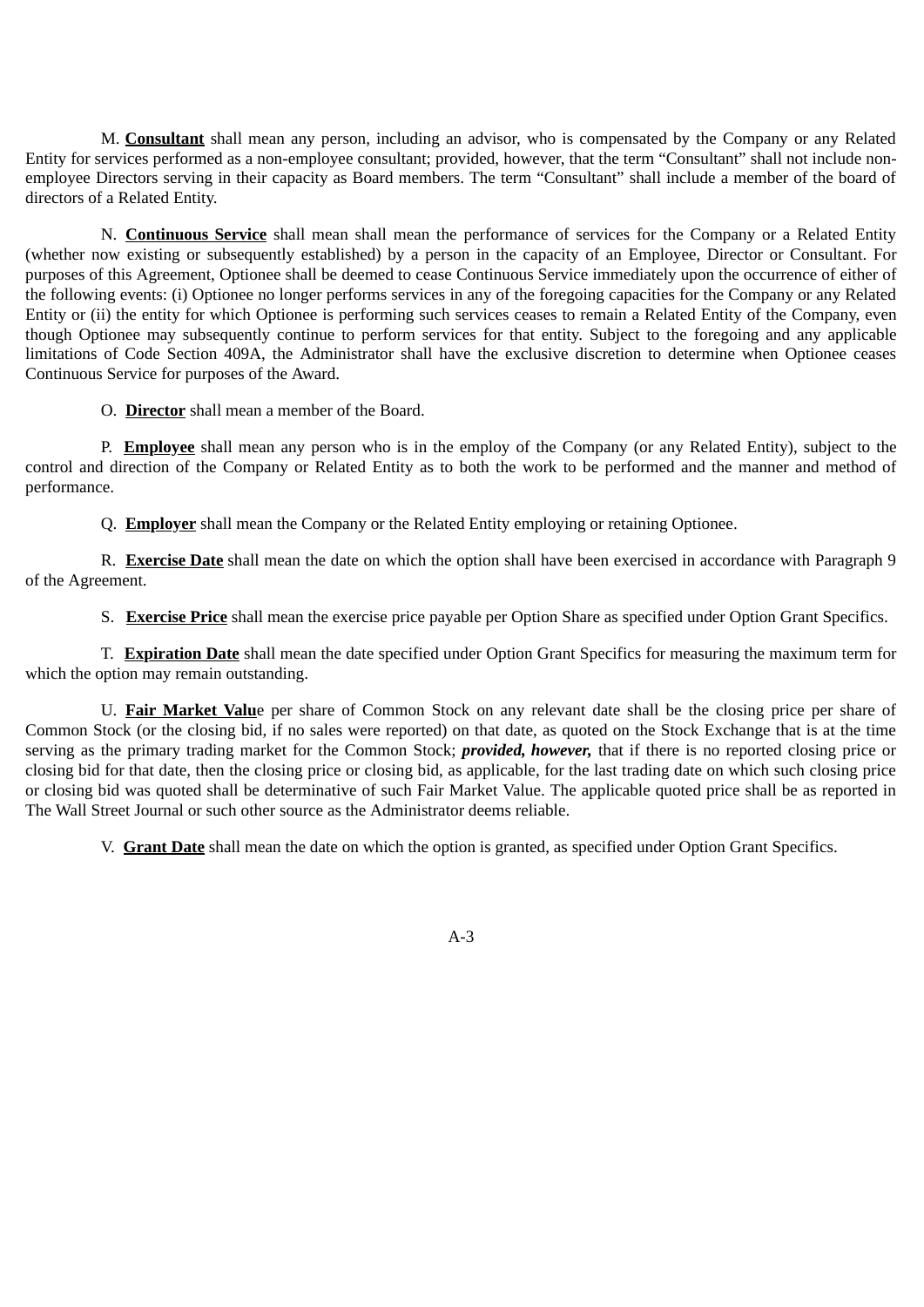W. **1934 Act** shall mean the U.S. Securities Exchange Act of 1934, as amended from time to time.

X. **Non-Statutory Option** shall mean an option not intended to satisfy the requirements of Code Section 422.

Y. **Notice of Exercise** shall mean the notice of option exercise in the form authorized by the Company.

Z. **Option Shares** shall mean the number of shares of Common Stock subject to the option as specified under Option Grant Specifics.

AA. **Optionee** shall mean the person identified under Option Grant Specifics to whom the option is granted pursuant to the Agreement.

BB. **Parent** shall mean a "parent corporation," whether now existing or hereafter established, as defined in Section 424(e) of the Code.

CC. **Permanent Disability** shall mean the inability of Optionee to engage in any substantial gainful activity by reason of any medically determinable physical or mental impairment which is expected to result in death or to be of continuous duration of twelve (12) months or more. The Administrator shall have exclusive discretion to determine when Permanent Disability has occurred for purposes of this Agreement

DD. **Plan** shall mean the Company's 2004 Equity Incentive Plan, as amended from time to time.

EE. **Related Entity** shall mean (i) any Parent or Subsidiary of the Company and (ii) any corporation in an unbroken chain of corporations beginning with the Company and ending with the corporation in the chain for which Optionee provides services as an Employee, Director or Consultant, provided each corporation in such chain owns securities representing at least twenty percent (20%) of the total outstanding voting power of the outstanding securities of another corporation or entity in such chain and there is a legitimate non-tax business purpose for making this option grant to Optionee.

FF. **Stock Exchange** shall mean the American Stock Exchange, the Nasdaq Global or Global Select Market or the New York Stock Exchange.

GG. **Subsidiary** shall mean a "subsidiary corporation," whether now existing or hereafter established, as defined in Section 424(f) of the Code.

HH. **Vesting Schedule** shall mean the schedule set forth under Option Grant Specifics, pursuant to which the option is to vest and become exercisable for the Option Shares in a series of installments over Optionee's period of Continuous Service.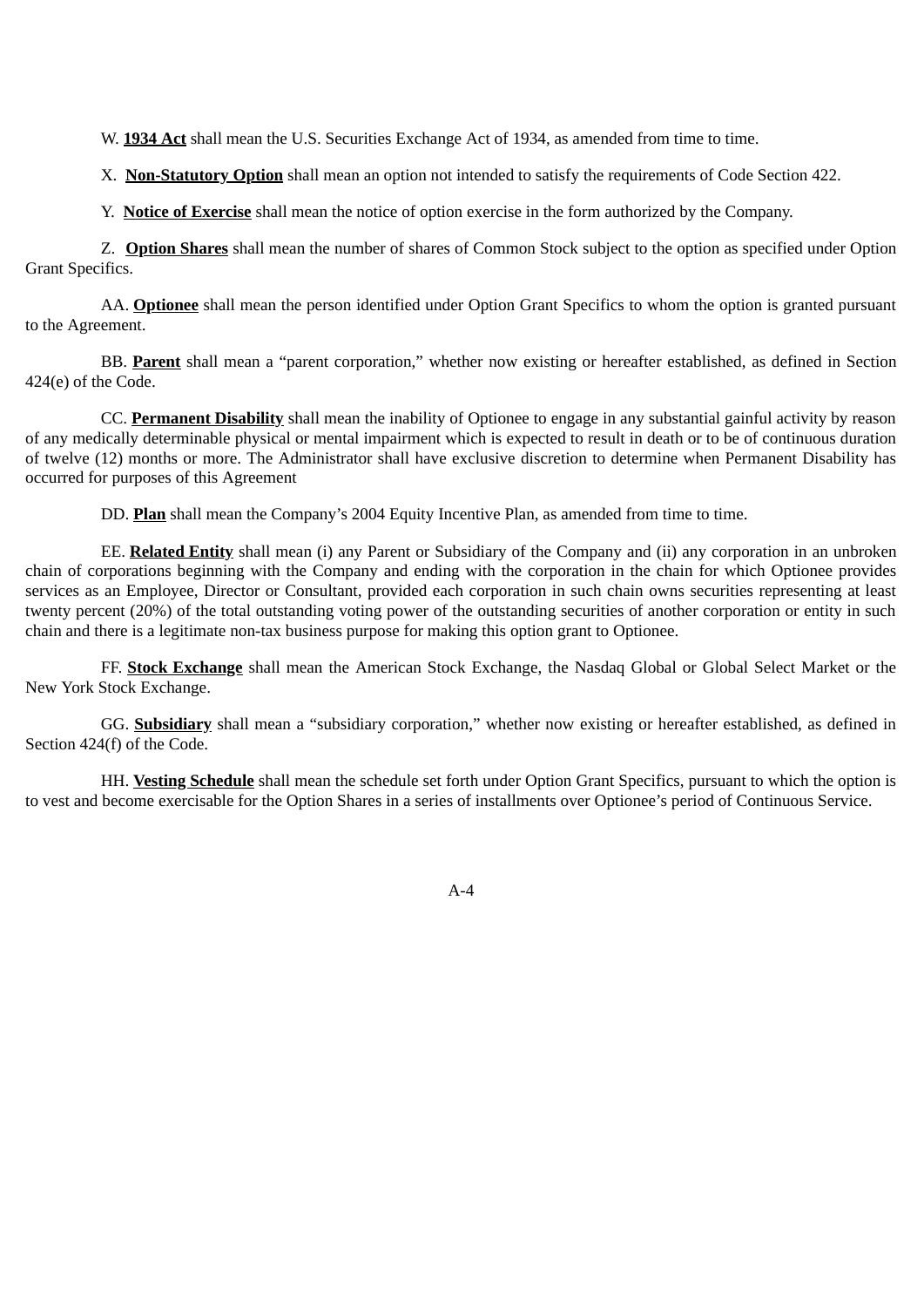II. **Withholding Taxes** shall mean any and all income tax (including U.S. federal, state, and local tax and/or foreign income taxes) and the employee portion of the federal, state, local and/or foreign employment taxes (including social insurance, payroll tax, payment on account or other tax-related items) required or permitted to be withheld by the Company and/or the Employer in connection with any taxable event attributable to the option or Optionee's participation in the Plan.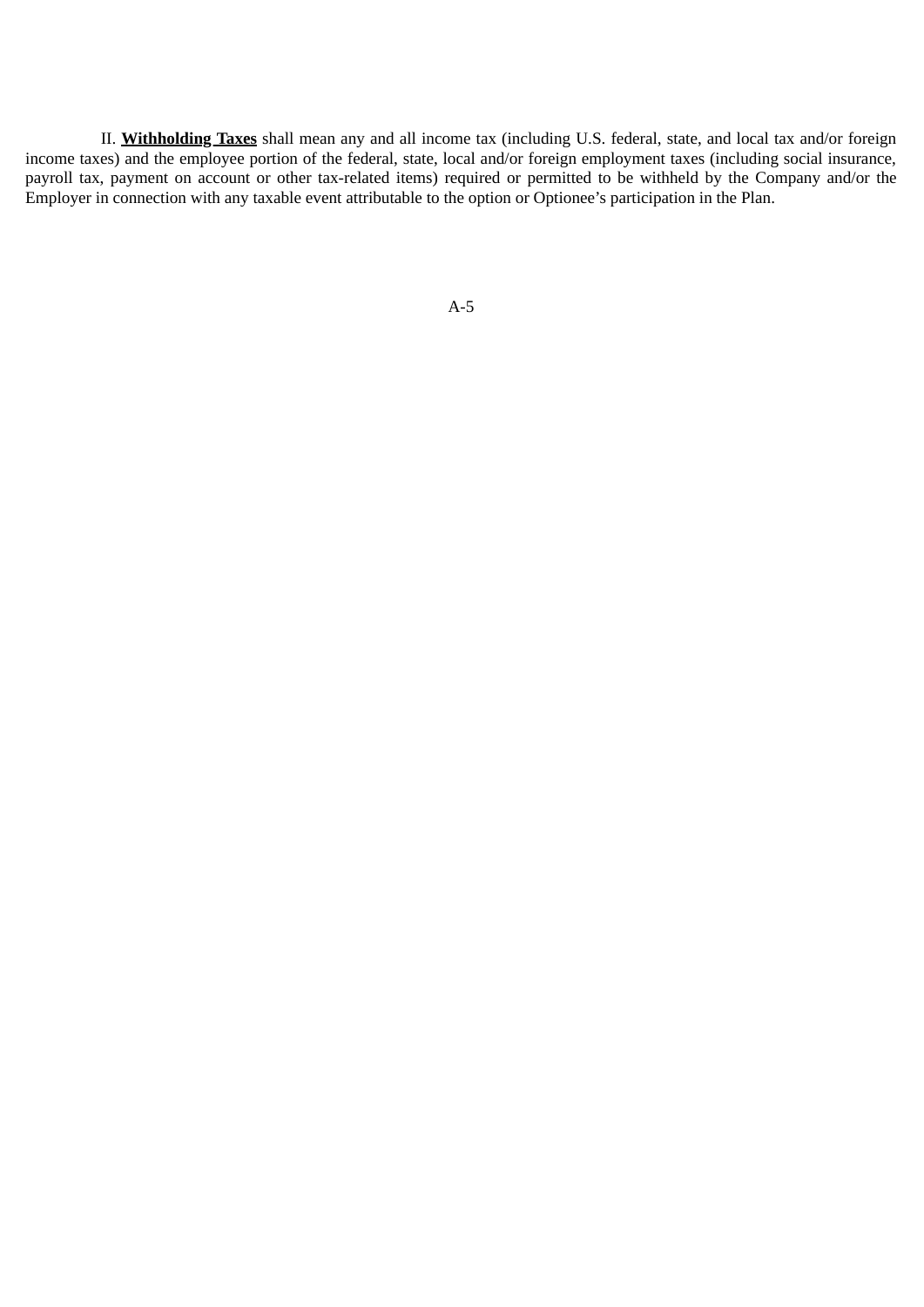## *TSR PERFORMANCE GOAL*

## **GILEAD SCIENCES, INC. 2004 EQUITY INCENTIVE PLAN PERFORMANCE SHARE AWARD AGREEMENT**

# **RECITALS**

A. Gilead Sciences, Inc. (the "*Company*") has implemented the Gilead Sciences, Inc. 2004 Equity Incentive Plan, as amended (the "*Plan*") for the purpose of providing incentives to attract, retain and motivate eligible Employees, Directors and Consultants to continue their service relationship with the Company.

B. This Agreement is executed pursuant to, and is intended to carry out the purposes of, the Plan in connection with the Company's issuance of shares of Common Stock to Participant thereunder.

C. All capitalized terms in this Performance Share Award Agreement (this "*Agreement*") shall have the meaning assigned to them herein or in the attached Appendix A. Capitalized terms not defined herein or in the attached Appendix A shall have the meanings assigned to them in the Plan.

**NOW, THEREFORE**, it is hereby agreed as follows:

**1. Grant of Performance Shares**. The Company hereby awards to Participant, as of the Award Date indicated below, an award (the "*Award*") of Performance Shares under the Plan. This Agreement provides the Participant with the right to receive one or more shares of Common Stock on the designated issuance date for those shares, based upon the extent to which each Performance Share vests pursuant to the terms hereof. The Target Shares subject to this Award, the applicable performance-vesting and Continuous Service vesting requirements for this Award, the date or dates on which the shares of Common Stock that vest hereunder shall become issuable and the remaining terms and conditions governing this Award, including the applicable vesting acceleration provisions, shall be as set forth in this Agreement.

#### **AWARD SUMMARY**

Participant: Award Date: March 10, 2022 Target Number of Performance Shares:

The actual number of shares of Common Stock that may become issuable pursuant to the Performance Shares subject to this Agreement shall be determined in accordance with the performance-vesting and Continuous Service vesting provisions of attached Schedule I. For purposes of the applicable calculations under Schedule I, the target number of Performance Shares to be utilized is shares (the "*Target Shares*").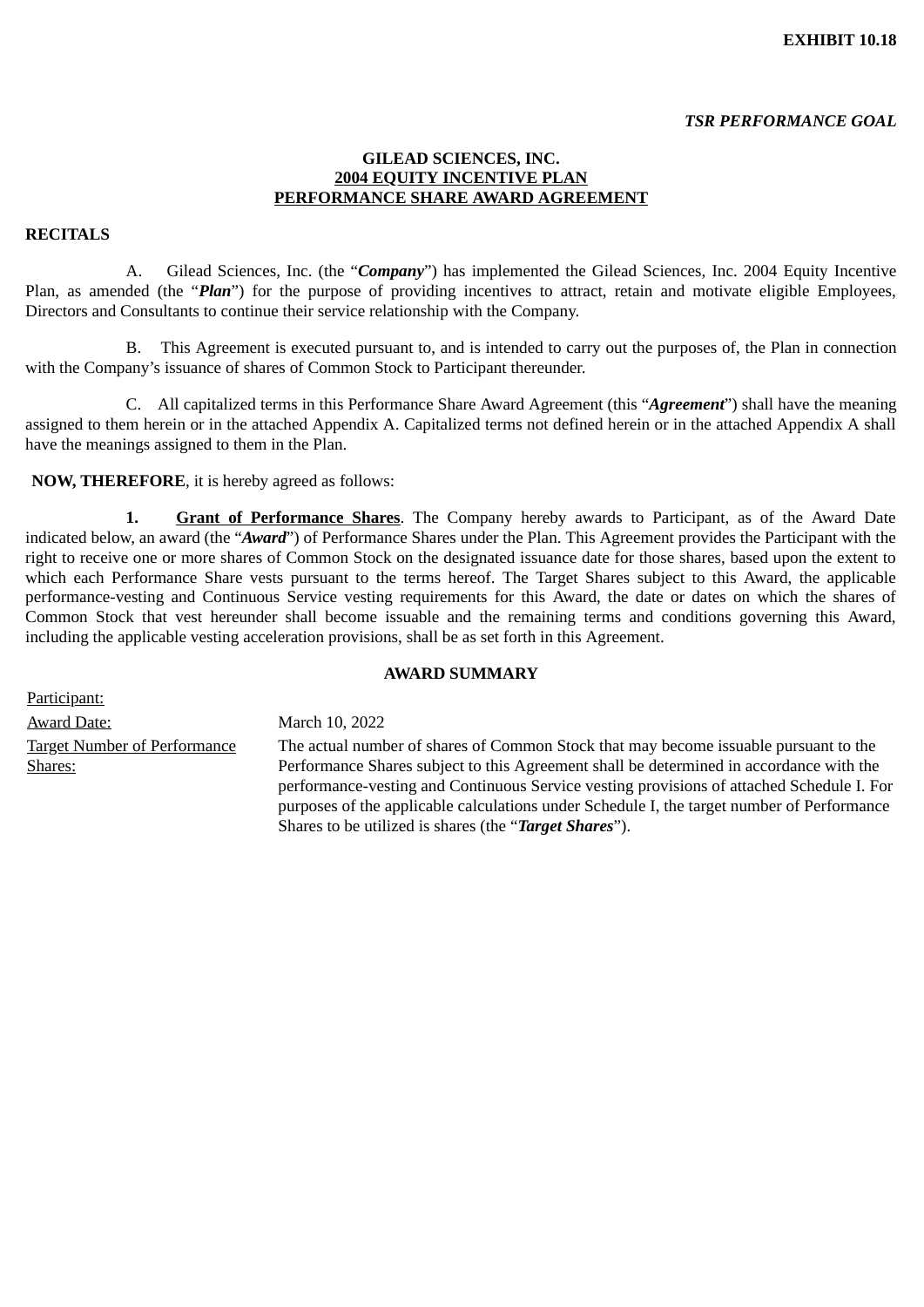| <b>Vesting Schedule:</b> | <b>Vesting Requirements.</b> The Performance Shares shall be subject to the performance-vesting<br>and Continuous Service vesting requirements set forth in attached Schedule I and shall vest<br>on the Certification Date (as defined in Appendix A).                                                                                                                                               |
|--------------------------|-------------------------------------------------------------------------------------------------------------------------------------------------------------------------------------------------------------------------------------------------------------------------------------------------------------------------------------------------------------------------------------------------------|
|                          | <b>Change in Control Vesting.</b> The shares of Common Stock underlying the Performance<br>Shares may also vest on an accelerated basis in accordance with the applicable provisions<br>of Paragraph 4 of this Agreement should a Change in Control occur after the start but prior<br>to the completion of the Performance Period applicable to the Performance Shares or the<br>Certification Date. |
| <b>Issuance Date:</b>    | The shares of Common Stock which actually vest and become issuable pursuant to the<br>Performance Shares shall be issued in accordance with the provisions of this Agreement<br>applicable to the particular circumstances under which such vesting occurs.                                                                                                                                           |

**2. Limited Transferability**. Prior to the actual issuance of the shares of Common Stock which vest hereunder, Participant may not transfer any interest in the Performance Shares subject to this Award or the underlying shares of Common Stock or pledge or otherwise hedge the sale of those Performance Shares or underlying shares, including (without limitation) any short sale or any acquisition or disposition of any put or call option or other instrument tied to the value of the underlying shares of Common Stock. However, any shares of Common Stock which vest hereunder but otherwise remain unissued at the time of Participant's death may be transferred to Participant's designated beneficiary or, if none, to Participant's estate.

# **3. Stockholder Rights and Dividend Equivalents**

(a) The holder of this Award shall not have any stockholder rights, including voting, dividend or liquidation rights, with respect to the shares of Common Stock subject to the Award until Participant becomes the record holder of those shares upon their actual issuance following the Company's collection of the applicable Withholding Taxes.

(b) Notwithstanding the foregoing, if and to the extent that this Award is outstanding on the record date for any dividend or other distribution, whether regular or extraordinary and whether payable in cash, securities (other than Common Stock) or other property, and one or more shares of Common Stock subject to this Award on such record date have not otherwise vested and been delivered as of the payment date for such dividend or distribution and do not otherwise receive such dividend or distribution (i.e., those shares of Common Stock are not otherwise treated as issued and outstanding for purposes of entitlement to the dividend or distribution pursuant to state law, the terms of such distribution or otherwise), then a special book account shall be established for Participant and credited with a phantom dividend that is equivalent to the actual dividend or distribution which would have been paid on such shares of Common Stock at the time subject to this Award had they been issued and outstanding and entitled to that dividend or distribution. As such shares of Common Stock subsequently vest hereunder, the phantom dividend equivalents so credited to those shares of

 $\overline{2}$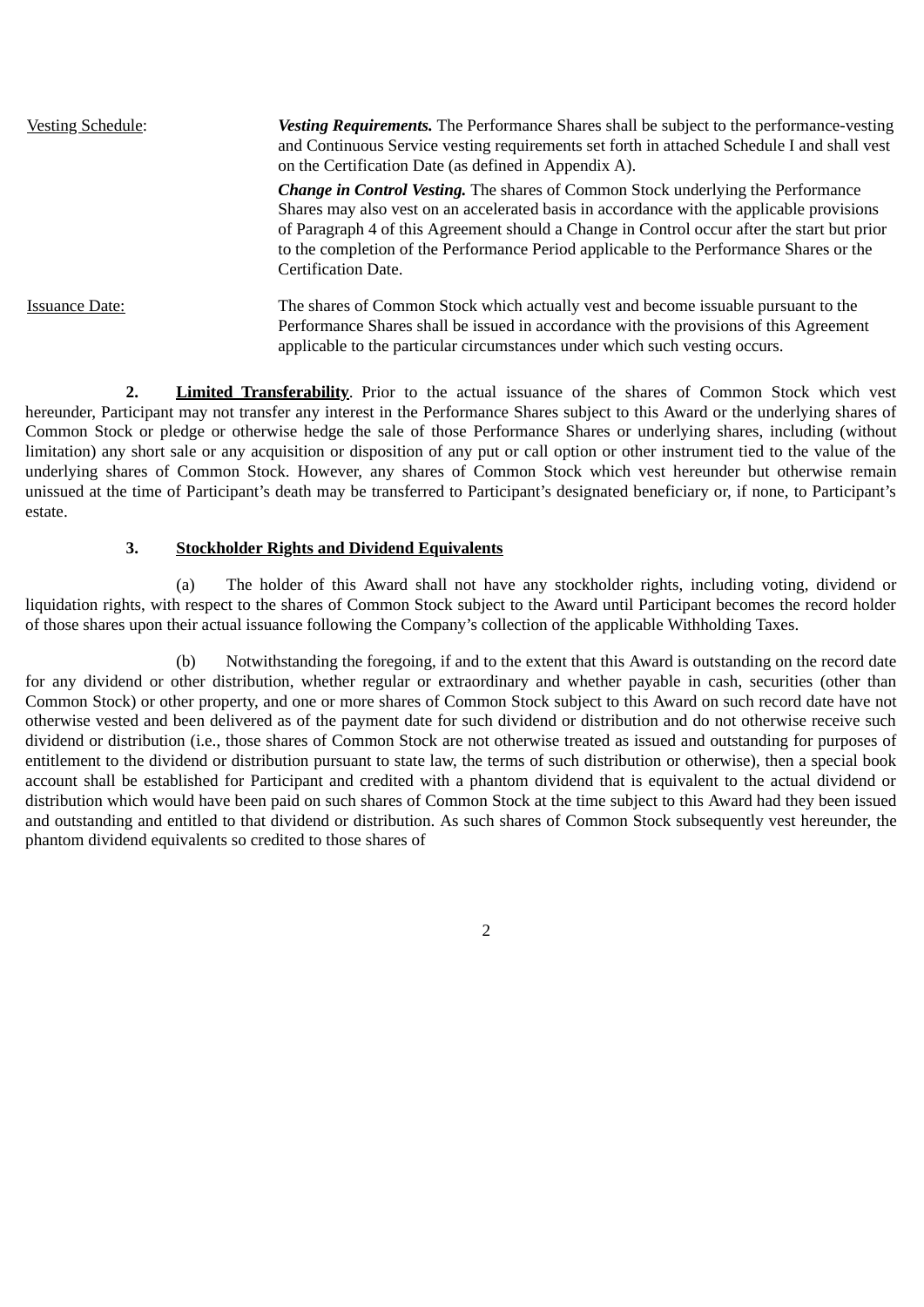Common Stock in the book account shall vest, and those vested dividend equivalents shall be distributed to Participant (in the form of additional shares of Common Stock or in such other form as the Administrator deems appropriate under the circumstances) concurrently with the issuance of the vested shares of Common Stock to which those phantom dividend equivalents relate and correspondingly as such shares of Common Stock are forfeited or cancelled under this Award the phantom dividend equivalents so credited to those shares of Common Stock in the book account shall be forfeited or cancelled. Each such distribution of phantom dividend equivalent amounts shall be subject to the Company's collection of any Withholding Taxes applicable to that distribution. The Administrator shall have the sole discretion to determine the dollar value of any dividend or distribution paid other than in the form of cash, and its determination shall be controlling. No dividend equivalent amount shall be paid or distributed on shares of Common Stock under this Award that are forfeited or that otherwise are not vested and issued or issuable under this Award.

**4. Change in Control**. The following provisions shall apply only to the extent a Change in Control is consummated prior to the Certification Date and shall have no force or effect if the effective date of the Change in Control occurs after the Certification Date:

(a) Should (i) the Change in Control occur within the first twelve (12) months of the Performance Period and (ii) Participant remains in Continuous Service through the effective date of that Change in Control, then Participant shall immediately vest in that number of shares of Common Stock equal to the Target Shares subject to this Award, without any measurement of Performance Goal attainment to date and without regard to the Continuous Service vesting provisions.

(b) Should (i) the Change in Control occur at any time on or after the completion of the first twelve (12) months of the Performance Period but prior to the Certification Date and (ii) Participant remains in Continuous Service through the effective date of that Change in Control, then Participant shall immediately vest in that number of shares of Common Stock equal to the *greater* of (i) the Target Shares subject to this Award or (ii) the actual number of Performance-Qualified Shares determined by multiplying (A) the Target Shares subject to this Award by (B) the applicable percentage (determined in accordance with the payout slope set forth in attached Schedule I) for the level at which the TSR Performance Goal is attained over an abbreviated Performance Period ending with the close of the Company's fiscal quarter coincident with or immediately preceding the effective date of the Change in Control, in either case, without regard to the Continuous Service vesting requirements.

(c) The foregoing provisions of this Paragraph 4 shall also apply should Participant's Continuous Service terminate, by reason of an involuntary termination (other than as a result of Retirement, death, or Permanent Disability) other than for Cause or his or her resignation due to Constructive Termination, at any time during the period beginning with the execution date of the definitive agreement for the Change in Control transaction and ending with the *earlier* of (i) the termination of the definitive agreement without the consummation of such Change in Control or (ii) the expiration of the Applicable Acceleration Period following the consummation of such Change in Control.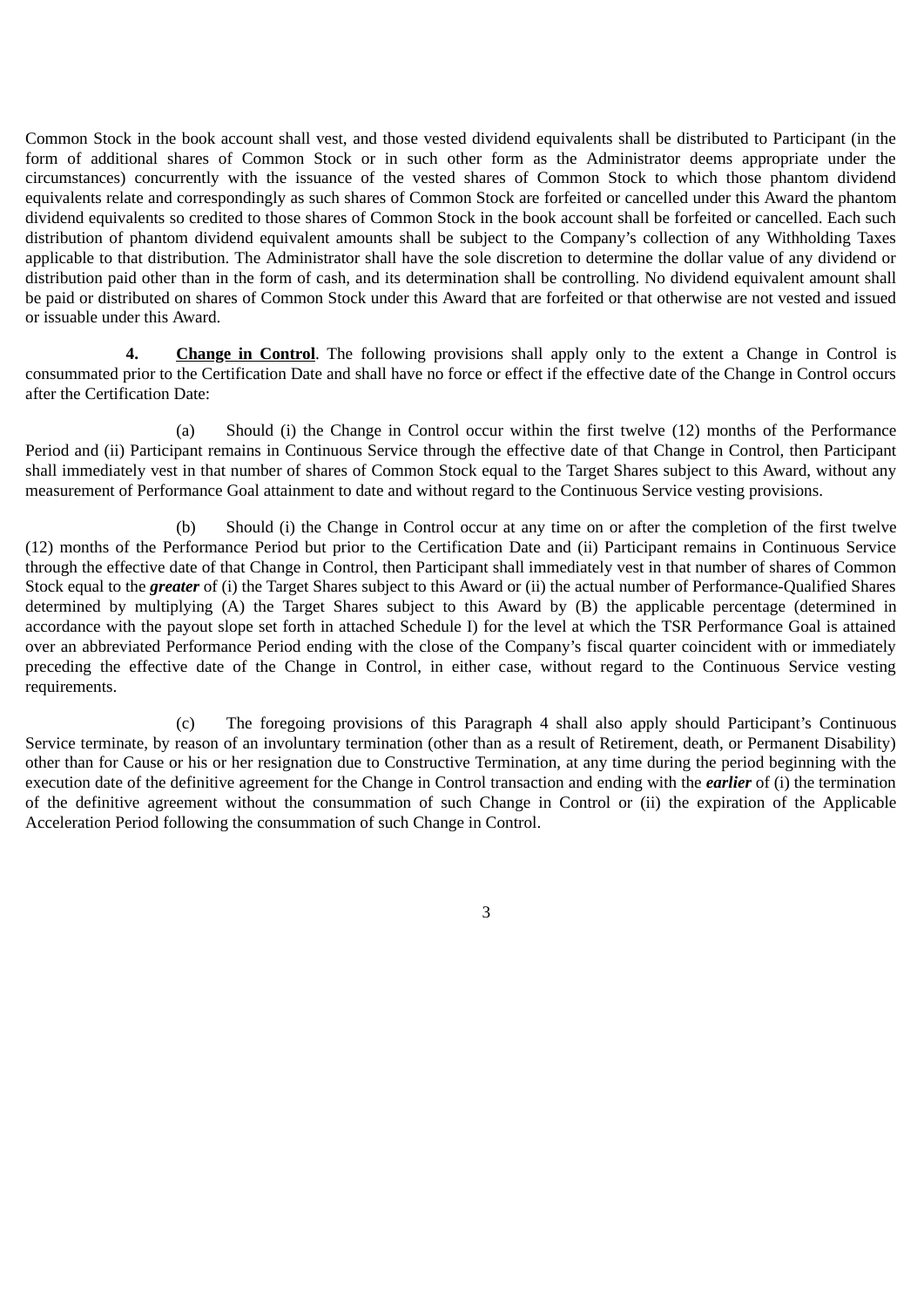(d) Should Participant cease Continuous Service by reason of his or her Retirement at least twelve (12) months following the Award Date but prior to the Certification Date and a Change in Control subsequently occurs prior to the Certification Date, then Participant shall, at the time of such Change in Control, immediately vest in that number of shares of Common Stock equal to the Target Shares subject to this Award, without any measurement of Performance Goal attainment to date and without regard to the Continuous Service vesting provisions.

(e) The number of shares of Common Stock in which Participant vests determined in accordance with the foregoing provisions of this Paragraph 4 shall be converted into the right to receive for each such share the same consideration per share of Common Stock payable to the other stockholders of the Company in consummation of the Change in Control, and such consideration shall be distributed to Participant on the *earlier of* (i) the tenth (10th) business day following the effective date of the Change in Control, provided such Change in Control also constitutes a Qualifying Change in Control, or (ii) the date those shares would have been issued to Participant in accordance with Paragraph 6 in the absence of such Change in Control. Each issuance or distribution made under this Paragraph 4(e) shall be subject to the Company's collection of the applicable Withholding Taxes.

(f) Except for the actual number of shares of Common Stock in which Participant vests in accordance with this Paragraph 4, Participant shall cease to have any further right or entitlement to any additional shares of Common Stock under this Agreement following the effective date of the Change in Control.

(g) This Agreement shall not in any way affect the right of the Company to adjust, reclassify, reorganize or otherwise change its capital or business structure or to merge, consolidate, dissolve, liquidate or sell or transfer all or any part of its business or assets.

**5. Adjustment in Shares**. Should any change be made to the Common Stock by reason of any stock split, stock dividend, recapitalization, combination of shares, exchange of shares, spin-off transaction, extraordinary dividend or distribution or other change affecting the outstanding Common Stock as a class without the Company's receipt of consideration, or should the value of the outstanding shares of Common Stock be substantially reduced as a result of a spin-off transaction or an extraordinary dividend or distribution, or should there occur any merger, consolidation or other reorganization, then equitable adjustments shall be made by the Administrator to the total number and/or class of securities issuable pursuant to this Award in order to reflect such change. The determination of the Administrator shall be final, binding and conclusive. In the event of any Change in Control transaction, the provisions of Paragraph 4 shall also be applicable.

## **6. Issuance or Distribution of Vested Shares or Other Amounts.**

(a) Except as otherwise provided in Paragraph 4 or Paragraph 7, the shares of Common Stock in which Participant vests pursuant to the performance-vesting and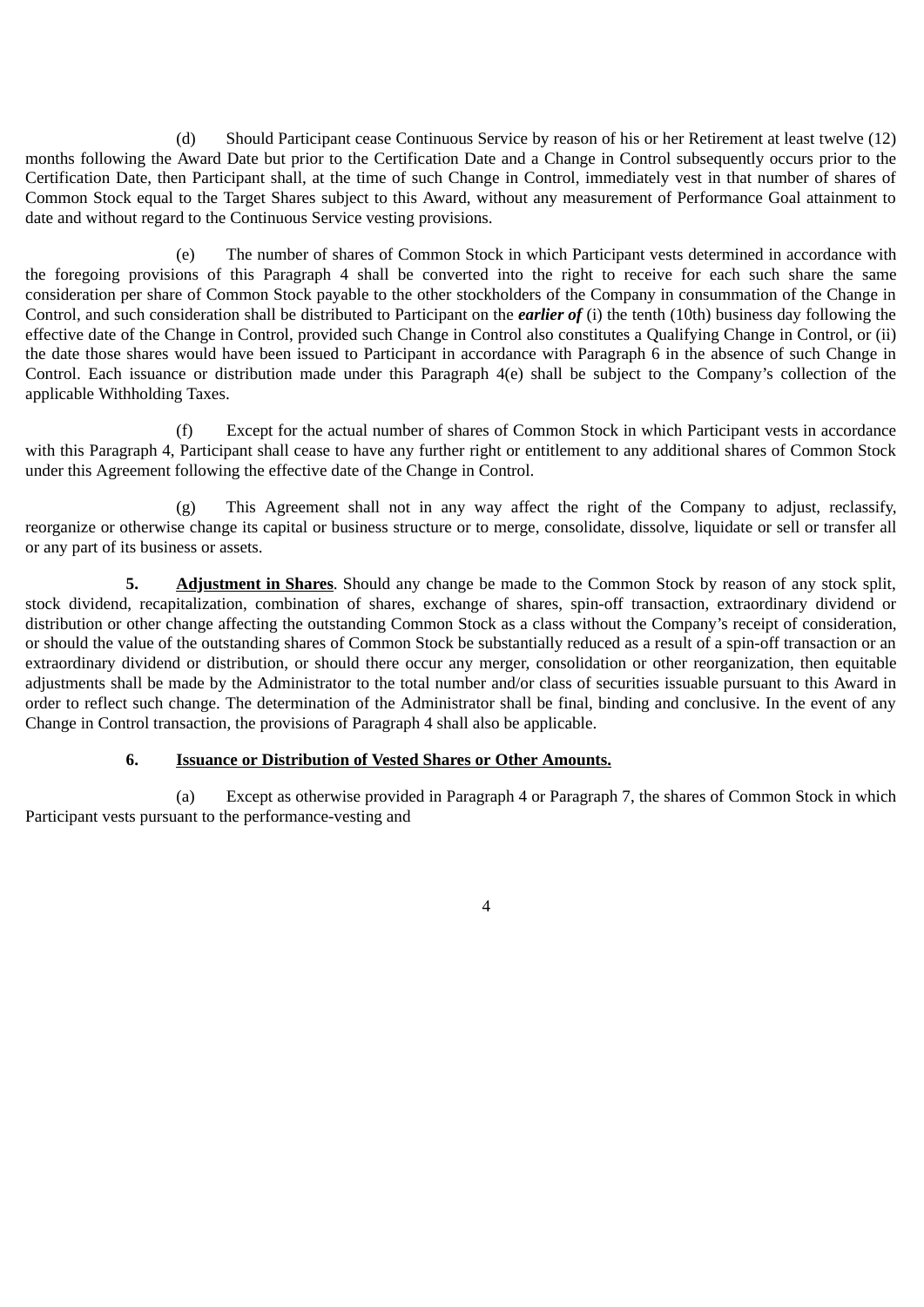Continuous Service vesting provisions of attached Schedule I shall be issued in accordance with the following provisions:

The issuance of the shares of Common Stock shall be effected during the period beginning on the first (1st) business day of February of the calendar year immediately succeeding the end of the Performance Period and ending no later than March 15 of that calendar year.

(b) The Company shall, on the applicable issuance date, issue to or on behalf of Participant a certificate in electronic form for the shares of Common Stock in which Participant vests pursuant to the performance-vesting and Continuous Service vesting provisions of attached Schedule I and shall concurrently settle with Participant any phantom dividend equivalent amount with respect to those shares as provided in Paragraph 3.

(c) Except as otherwise provided in Paragraph 4, no shares of Common Stock shall be issued prior to the Certification Date. No fractional shares of Common Stock shall be issued pursuant to this Award, and any fractional share resulting from any calculation made in accordance with the terms of this Agreement shall be rounded down to the next whole share.

(d) Participant acknowledges that, regardless of any action the Employer may take with respect to any or all Withholding Taxes related to Participant's participation in the Plan and legally applicable to Participant, the ultimate liability for all Withholding Taxes is and remains Participant's responsibility and may exceed the amount actually withheld by the Employer. Participant further acknowledges that the Employer (i) makes no representations or undertakings regarding the treatment of any Withholding Taxes in connection with any aspect of the Award, including the grant, vesting or settlement of the Award, the issuance of shares of Common Stock or other property in settlement of the Award, the subsequent sale of the shares of Common Stock acquired pursuant to such issuance and the receipt of any dividends and/or phantom dividend equivalent amount provided pursuant to Paragraph 3 and (ii) does not commit to, and is under no obligation to, structure the terms of the grant or any aspect of the Award to reduce or eliminate Participant's liability for Withholding Taxes or achieve any particular tax result. Further, if Participant is or becomes subject to Withholding Taxes in more than one jurisdiction, Participant acknowledges that the Employer (or former employer, as applicable) may withhold or account for Withholding Taxes in more than one jurisdiction.

(e) The Company shall collect, and Participant hereby authorizes the Company to collect, the Withholding Taxes with respect to the shares of Common Stock issued under this Agreement (including any shares of Common Stock issued in settlement of any phantom dividend equivalent amount as provided in Paragraph 3) through an automatic share withholding procedure pursuant to which the Company will withhold, immediately as the shares of Common Stock are issued under the Award, a portion of those shares with a Fair Market Value (measured as of the issuance date) equal to the amount of such Withholding Taxes (the "*Share Withholding Method*"). Notwithstanding the foregoing, the Share Withholding Method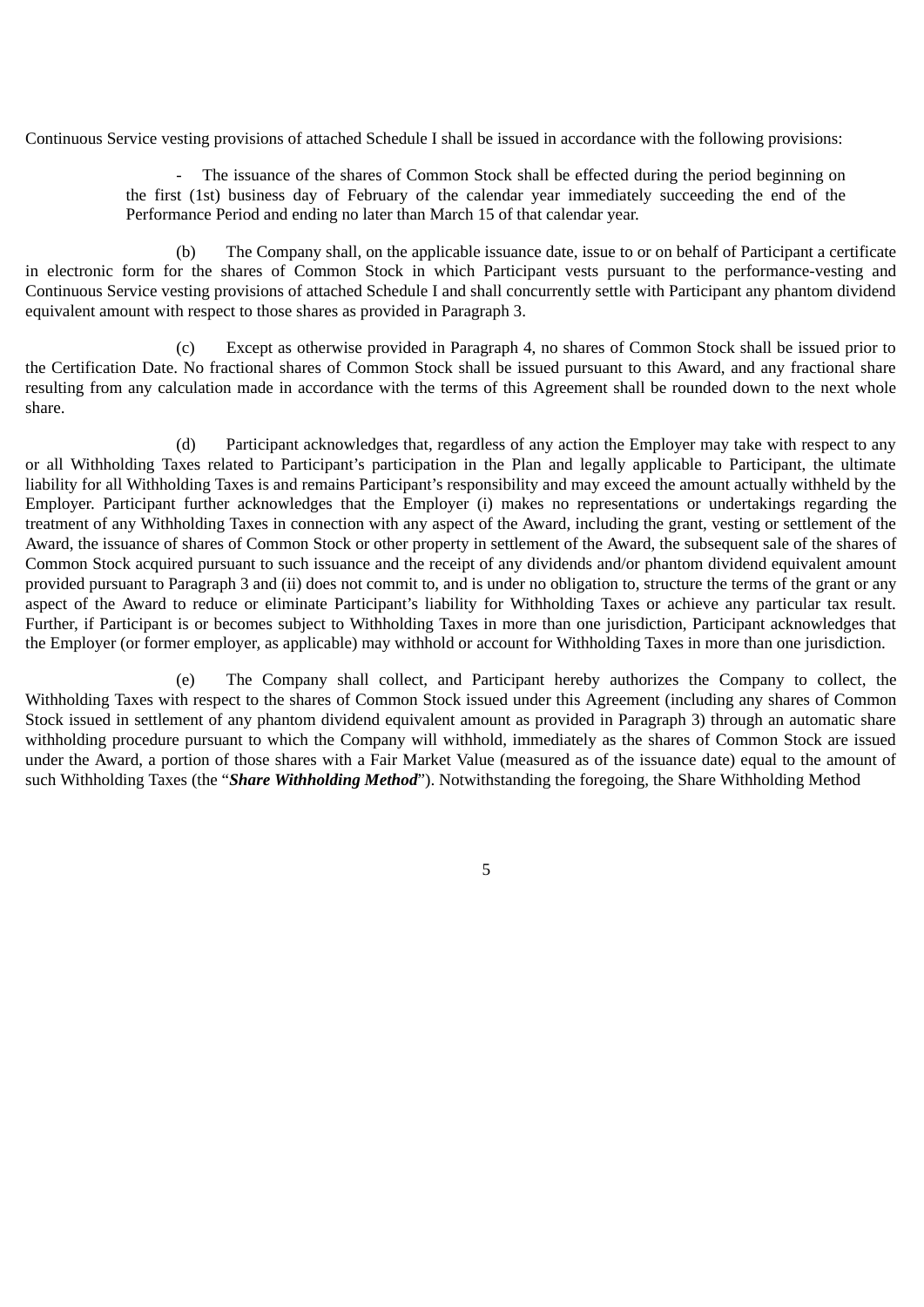shall not be utilized if (i) such method is not permissible or advisable under local law or (ii) the Company otherwise decides no longer to utilize such method and provides Participant with notice to such effect.

(f) If the Share Withholding Method is to be utilized for the collection of Withholding Taxes, then the Company shall withhold the number of otherwise issuable shares of Common Stock necessary to satisfy the applicable Withholding Taxes based on the applicable minimum statutory rate or other applicable withholding rate, including maximum applicable rates, as determined by the Company in its sole discretion. If the maximum rate is used, any over-withheld amount will be refunded to Participant in cash by the Employer (with no entitlement to the Common Stock equivalent) or if not refunded, Participant may seek a refund from the appropriate tax authorities. If the obligation for Withholding Taxes is satisfied by using the Share Withholding Method, then Participant will, for tax purposes, be deemed to have been issued the full number of shares of Common Stock subject to the vested Award, notwithstanding that a number of shares of Common Stock are withheld solely for the purpose of paying the applicable Withholding Taxes.

(g) The Company shall have sole discretion to determine whether or not the Share Withholding Method shall be utilized for the collection of the applicable Withholding Taxes. Participant shall be notified (in writing or through the Company's electronic mail system) in the event the Company no longer intends to utilize the Share Withholding Method. Should any shares of Common Stock become issuable under the Award (including any shares of Common Stock issued in settlement of any phantom dividend equivalent amount as provided in Paragraph 3) at a time when the Share Withholding Method is not being utilized by the Company, then the Withholding Taxes shall be collected from Participant through a sale-tocover transaction authorized by Participant, pursuant to which an immediate open-market sale of a portion of the shares of Common Stock issued to Participant will be effected, for and on behalf of Participant, by the Company's designated broker to cover the Withholding Tax liability estimated by the Company to be applicable to such issuance. Participant shall, promptly upon request from the Company, execute (whether manually or through electronic acceptance) an appropriate sales authorization (in form and substance reasonably satisfactory to the Company) that authorizes and directs the broker to effect such open-market, sale-to-cover transactions and remit the sale proceeds, net of brokerage fees and other applicable charges, to the Company in satisfaction of the applicable Withholding Taxes. However, no sale-to-cover transaction shall be effected unless (i) such a sale is at the time permissible under the Company's insider trading policies governing the sale of Common Stock and (ii) the transaction is not otherwise deemed to constitute a prohibited loan under Section 402 of the Sarbanes-Oxley Act of 2002.

(h) If the Company determines that such sale-to-cover transaction is not permissible or advisable at the time or if Participant otherwise fails to effect a timely sales authorization as required by this Agreement, then the Company may, in its sole discretion, elect either to defer the issuance of the shares of Common Stock until such sale-to-cover transaction can be effected in accordance with Participant's executed sale directive or to collect the applicable Withholding Taxes through a wire transfer of funds from Participant to the Company in the amount of such Withholding Taxes or by withholding such amount from other wages payable to Participant. In no event shall any shares of Common Stock be issued in the absence of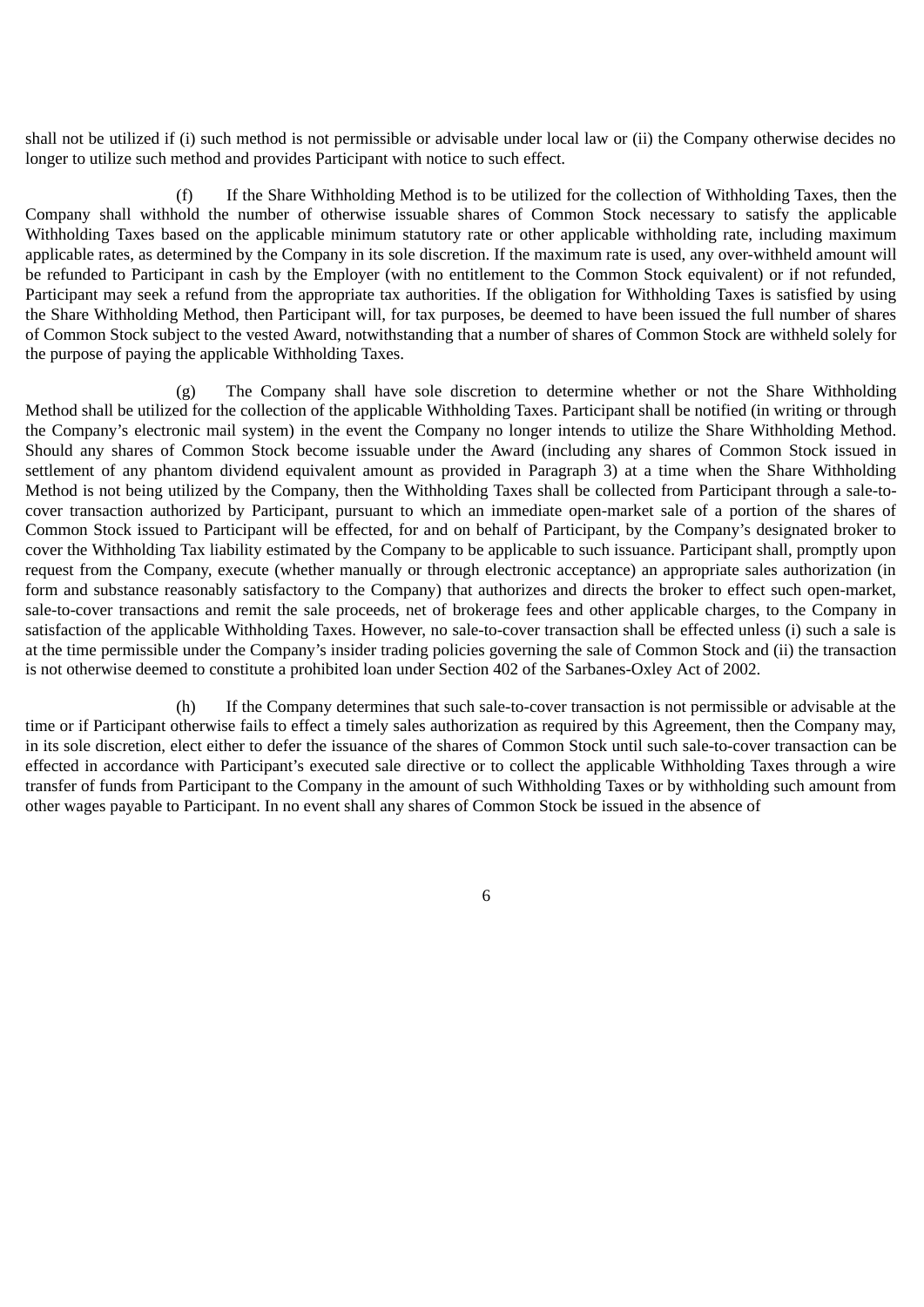an arrangement reasonably satisfactory to the Company for the satisfaction of the applicable Withholding Taxes, and any such arrangement must be in compliance with any applicable requirements of Code Section 409A.

(i) The Company shall collect the Withholding Taxes with respect to any phantom dividend equivalent amount as provided in Paragraph 3 that is distributed in a form other than shares of Common Stock by withholding a portion of that distribution equal to the amount of the applicable Withholding Taxes, with the cash portion of the distribution to be the first portion so withheld, or through such other tax withholding arrangement as the Company deems appropriate, in its sole discretion.

(k) Notwithstanding the foregoing provisions of Paragraphs 6(d) through 6(i), the employee portion of the federal, state and local employment taxes required to be withheld by the Company in connection with the vesting (as determined under applicable tax laws) of the shares of Common Stock or any other amounts hereunder (the "*Employment Taxes*") shall in all events be collected from Participant no later than the last business day of the calendar year in which those shares or other amounts vest (as determined under applicable tax laws) hereunder. Accordingly, to the extent the applicable issuance date for one or more vested shares of Common Stock or the distribution date for such other amounts is to occur in a year subsequent to the calendar year in which those shares or other amounts vest, Participant shall, if so requested by the Company, on or before the last business day of the calendar year in which such shares or other amounts vest, deliver to the Company a check payable to its order (or a wire transfer of funds to the Company ) in the dollar amount equal to the Employment Taxes required to be withheld with respect to those shares or other amounts. Alternatively, the Company may, in its sole discretion, elect to withhold the dollar amount equal to the Employment Taxes required to be withheld with respect to those shares or other amounts from other wages payable to Participant, or through such other tax withholding arrangement as the Company deems appropriate, in its sole discretion. The provisions of this Paragraph 6(j) shall be applicable only to the extent necessary to comply with the applicable tax withholding requirements of Code Section 3121(v).Except as otherwise provided in Paragraph 4 or this Paragraph 6, the settlement of all Performance Shares or Performance-Qualified Shares which vest under the Award shall be made solely in shares of Common Stock.

**7. Special Deferral Election**. Provided Participant is a U.S. tax resident and Participant timely submits a properly completed deferral election in a form provided by the Company, any shares of Common Stock that become issuable pursuant to this Agreement shall be distributed in accordance with the terms of such deferral election, subject to Participant's satisfaction of any applicable Withholding Taxes under Paragraph 6.

**8. Leaves of Absence**. For purposes of applying the various Continuous Service vesting provisions of this Agreement, Participant shall be deemed to cease Continuous Service on the commencement date of any leave of absence and not to remain in Continuous Service status during the period of that leave, except to the extent otherwise required under employment laws in the jurisdiction where Participant is employed or pursuant to the following policy: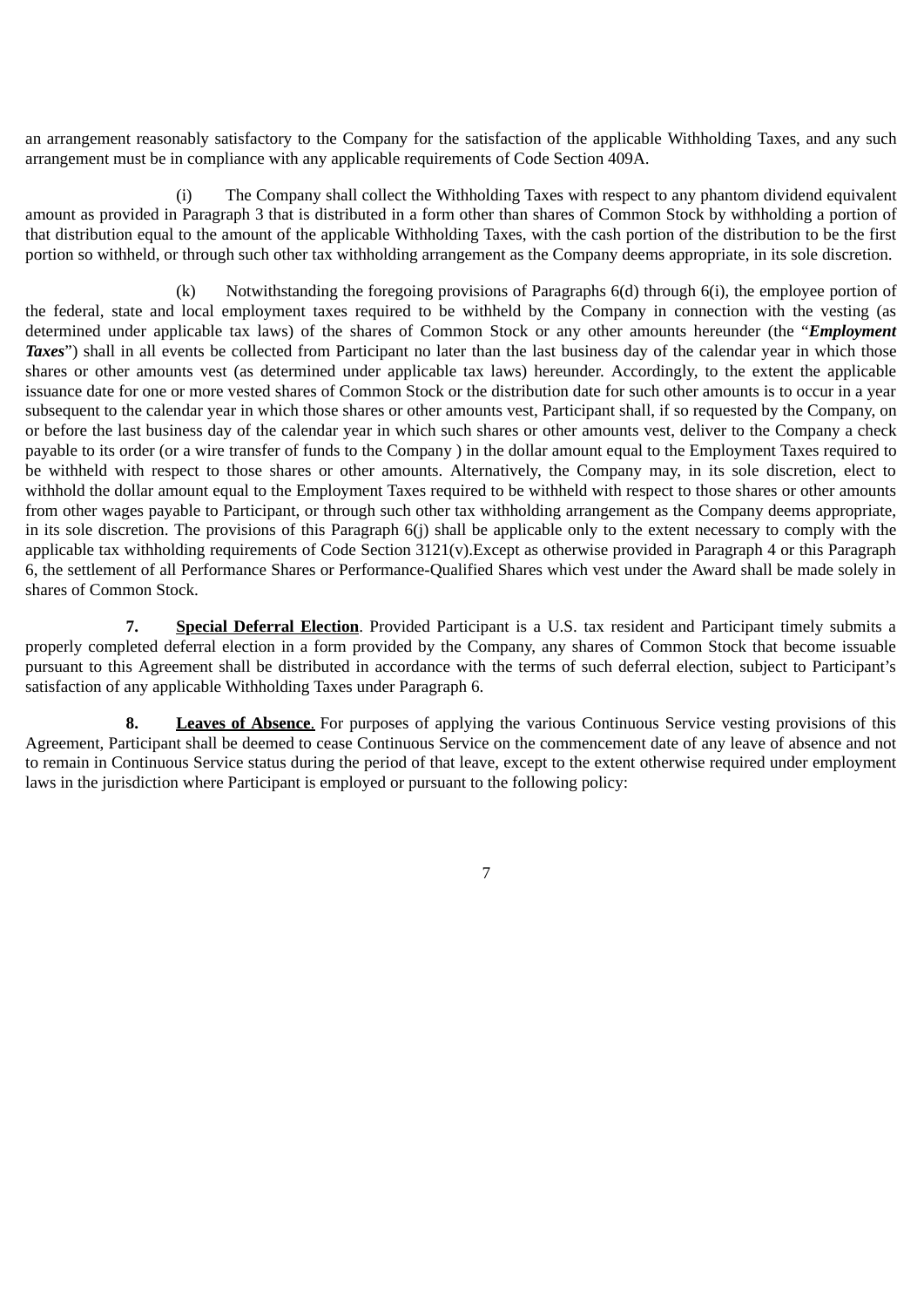Participant shall be deemed to remain in Continuous Service status during (i) the first three (3) months of an approved personal leave of absence or (ii) the first seven (7) months of any bona fide leave of absence (other than an approved personal leave) and shall be deemed to cease Continuous Service upon the expiration of the applicable three (3)-month or seven (7)-month period.

In no event, however, shall Participant be deemed, for vesting purposes hereunder, to remain in Continuous Service beyond the *earlier* of (i) the expiration date of that leave of absence, unless Participant returns to active Continuous Service or Employee status on or before that date, or (ii) the date Participant's Continuous Service or Employee status actually terminates by reason of his or her voluntary or involuntary termination or by reason of his or her death or Permanent Disability.

**9. Compliance with Laws and Regulations**. The issuance of shares of Common Stock pursuant to the Award shall be subject to compliance by the Company and Participant with all Applicable Laws relating thereto.

**10. Nature of Grant.** In accepting the grant, Participant acknowledges, understands and agrees that:

(a) the Plan is established voluntarily by the Company, it is discretionary in nature and it may be modified, amended, suspended or terminated by the Company at any time, to the extent permitted by the Plan;

(b) the grant of the Award is exceptional, voluntary and occasional and does not create any contractual or other right to receive future grants of Awards, or benefits in lieu of Awards, even if Awards have been granted in the past;

the Company;

- (c) all decisions with respect to future Awards or other grants, if any, will be at the sole discretion of
- (d) Participant is voluntarily participating in the Plan;

(e) the Award and the shares of Common Stock subject to the Award, and the income and value of same, are not intended to replace any pension rights or compensation;

(f) the Award and the shares of Common Stock subject to the Award, and the income and value of same, are not part of normal or expected compensation for any purpose, including, without limitation, calculating any severance, resignation, termination, redundancy, dismissal, end-of-service payments, holiday pay, bonuses, long-service awards, leaverelated payments, pension or retirement or welfare benefits or similar payments;

(g) the future value of the underlying shares of Common Stock is unknown, indeterminable and cannot be predicted with certainty;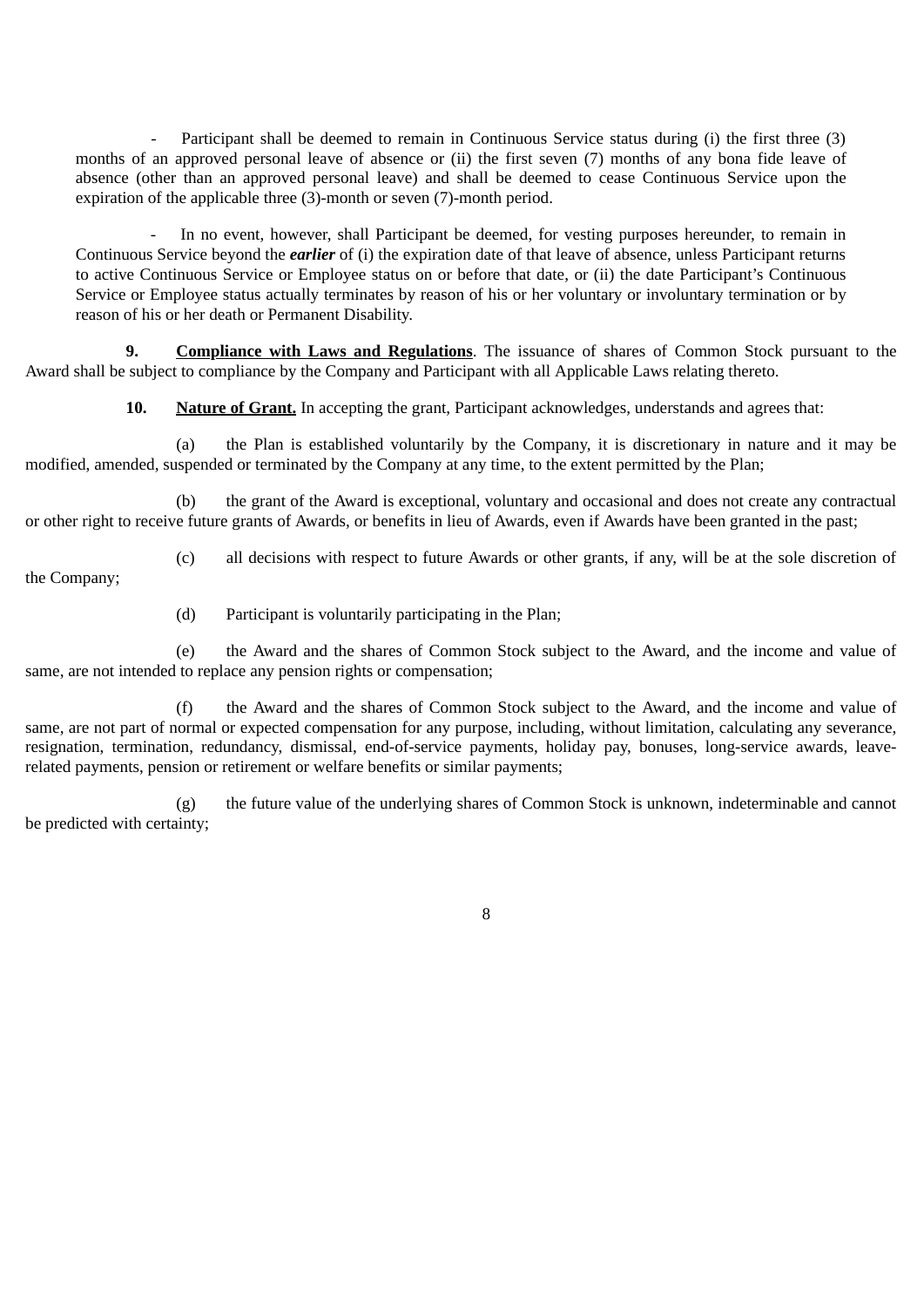(h) no claim or entitlement to compensation or damages shall arise from forfeiture of the Award resulting from the termination of Participant's Continuous Service (for any reason whatsoever, whether or not later found to be invalid or in breach of employment laws in the jurisdiction where Participant is employed or the terms of Participant's employment agreement, if any), and in consideration of the grant of the Award to which Participant is otherwise not entitled, Participant irrevocably agrees never to institute any claim against the Company, any Related Entity or the Employer, waives Participant's ability, if any, to bring any such claim, and releases the Company, any Related Entity and the Employer from any such claim; if, notwithstanding the foregoing, any such claim is allowed by a court of competent jurisdiction, then, by participating in the Plan, Participant shall be deemed irrevocably to have agreed not to pursue such claim and agreed to execute any and all documents necessary to request dismissal or withdrawal of such claim;

(i) unless otherwise agreed with the Company in writing, the Award and the shares of Common Stock subject to the Award, and the income and value of same, are not granted as consideration for, or in connection with, any service Participant may provide as a director of the Company or a Related Entity; and

(j) unless otherwise provided in the Plan or by the Company in its discretion, the Award and the benefits evidenced by this Agreement do not create any entitlement to have the Award or any such benefits transferred to, or assumed by, another company nor to be exchanged, cashed out or substituted for, in connection with any corporate transaction affecting the shares of the Company.

**11. No Advice Regarding Grant**. The Company is not providing any tax, legal or financial advice, nor is the Company making any recommendations regarding Participant's participation in the Plan, or Participant's acquisition or sale of the underlying shares of Common Stock. Participant should consult with Participant's own personal tax, legal and financial advisors regarding Participant's participation in the Plan before taking any action related to the Plan or the Award.

**12. Notices**. Any notice required to be given or delivered to the Company under the terms of this Agreement shall be in writing and addressed to the Company at its principal corporate offices. Any notice required to be given or delivered to Participant shall be in writing and addressed to Participant at the most current address then indicated for Participant on the Company's employee records or shall be delivered electronically to Participant through the Company's electronic mail system or through an on-line brokerage firm authorized by the Company to effect sales of the Common Stock issued hereunder. All notices shall be deemed effective upon personal delivery or delivery through the Company's electronic mail system or upon deposit in the U.S. mail, postage prepaid and properly addressed to the party to be notified.

**13. Successors and Assigns**. Except to the extent otherwise provided in this Agreement, the provisions of this Agreement shall inure to the benefit of, and be binding upon, the Company and its successors and assigns and Participant, the legal representatives, heirs and legatees of Participant's estate.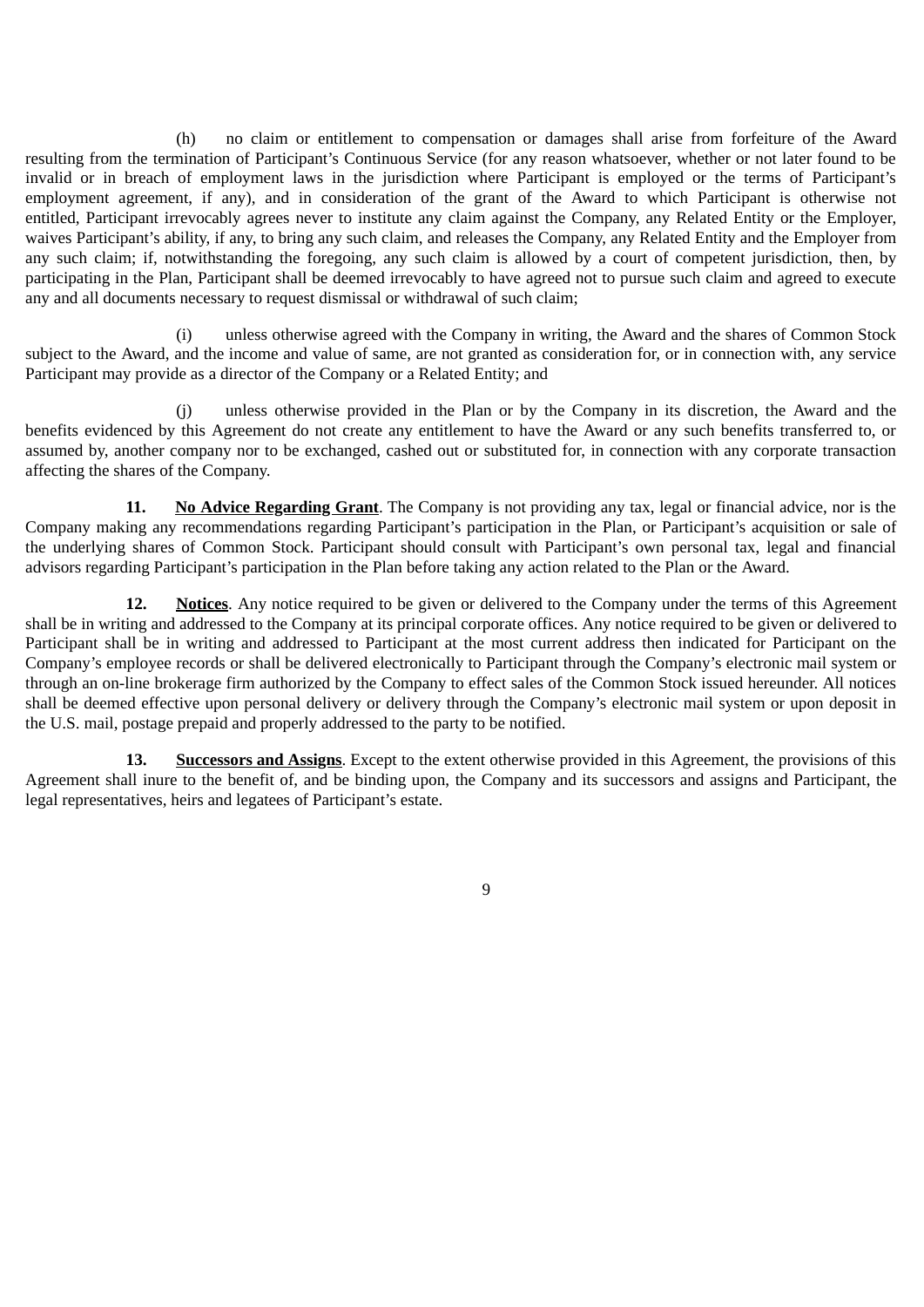#### **14. Code Section 409A**

(a) It is the intention of the parties that the provisions of this Agreement shall, to the maximum extent permissible, comply with the requirements of the short-term deferral exception to Section 409A of the Code and Treasury Regulations Section 1.409A-1(b)(4) with respect to one or more shares of Common Stock underlying this Award. Accordingly, to the extent there is any ambiguity as to whether one or more provisions of this Agreement would otherwise contravene the requirements or limitations of Code Section 409A applicable to such short-term deferral exception, then those provisions, as they apply to such shares of Common Stock, shall be interpreted and applied in a manner that does not result in a violation of the requirements or limitations of Code Section 409A and the Treasury Regulations thereunder that apply to such exception.

(b) However, to the extent this Agreement should be deemed to create a deferred compensation arrangement subject to the requirements of Code Section 409A with respect to one or more shares of Common Stock underlying this Award, whether by reason of a deferral election that satisfies the requirements of Paragraph 7 above or the pro-rata Continuous Service vesting provisions of this Agreement, then the following provisions shall apply with respect to those shares, notwithstanding anything to the contrary set forth herein:

None of those shares of Common Stock or other amounts which become issuable or distributable with respect to those shares by reason of Participant's cessation of Continuous Service shall actually be issued or distributed to Participant until the date of Participant's Separation from Service or as soon thereafter as administratively practicable, but in no event later than the *later* of (i) the close of the calendar year in which such Separation from Service occurs or (ii) the fifteenth (15th) day of the third (3rd) calendar month following the date of such Separation from Service.

None of those shares of Common Stock or other amounts which become issuable or distributable with respect to those shares by reason of Participant's cessation of Continuous Service shall actually be issued or distributed to Participant prior to the *earlier* of (i) the first (1st) day of the seventh (7th) month following the date of Participant's Separation from Service or (ii) the date of Participant's death, if Participant is deemed at the time of such Separation from Service to be a specified employee under Section 1.409A-1(i) of the Treasury Regulations issued under Code Section 409A, as determined by the Administrator in accordance with consistent and uniform standards applied to all other Code Section 409A arrangements of the Company, and such delayed commencement is otherwise required in order to avoid a prohibited distribution under Code Section 409A(a)(2). The deferred shares of Common Stock or other distributable amount shall be issued or distributed in a lump sum on the first (1st) day of the seventh (7th) month following the date of Participant's Separation from Service or, if earlier, the first (1st) day of the month immediately following the date the Company receives proof of Participant's death.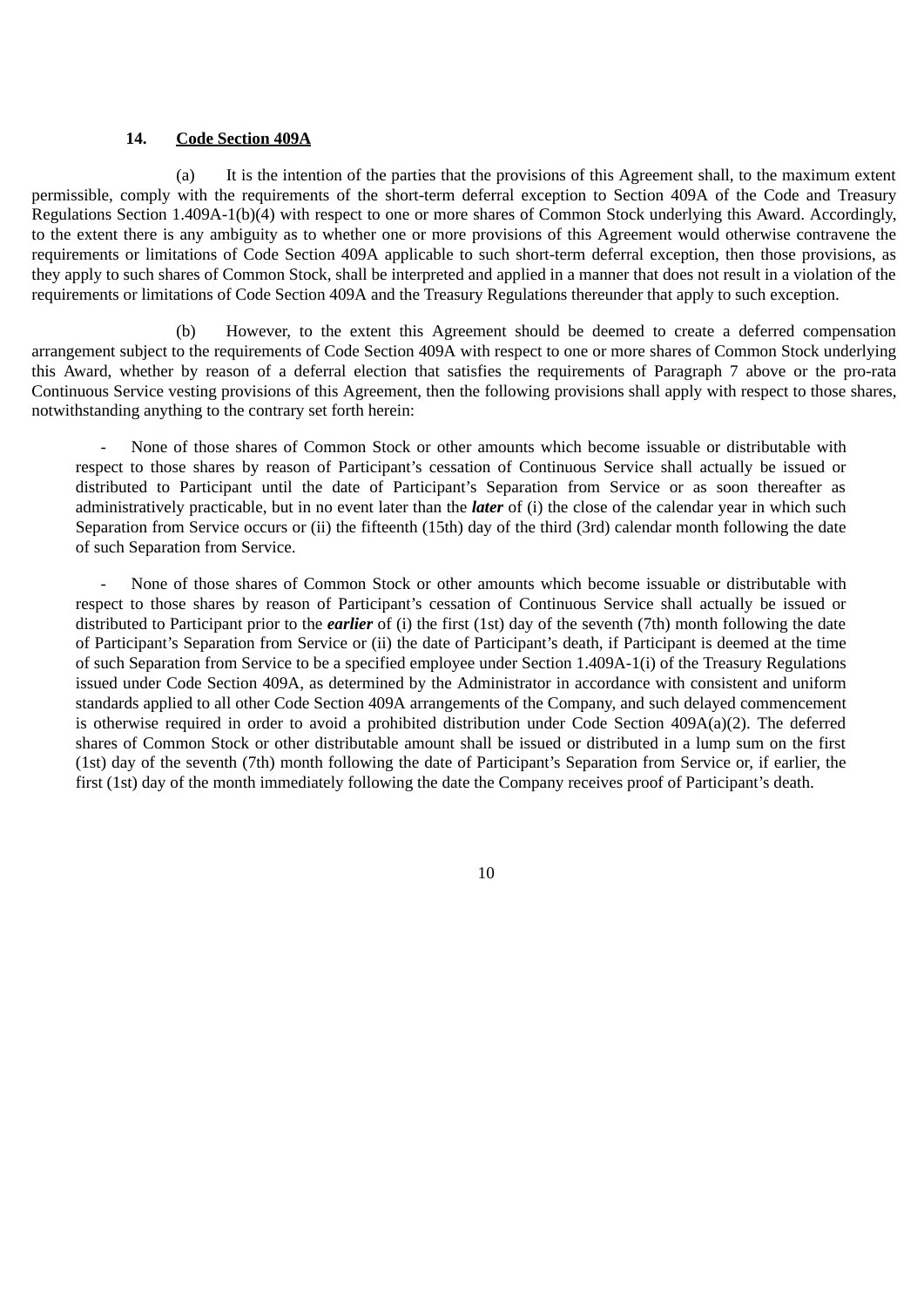- No amounts that vest and become payable under Paragraph 4 of this Agreement with respect to those shares of Common Stock by reason of a Change in Control shall be distributed to Participant at the time of such Change in Control, unless that transaction also constitutes a Qualifying Change in Control. In the absence of such a Qualifying Change in Control, the distribution shall not be made until the date on which the shares of Common Stock to which those amounts pertain would have become issuable in accordance with the provisions of Paragraph 6(a) of this Agreement.

- If a deferral election under Paragraph 7 of this Agreement is in effect with respect to any shares of Common Stock underlying this Award, no amounts that vest and become payable under Paragraph 4 with respect to those shares by reason of a Change in Control shall be distributed to Participant at the time of that Change in Control unless the transaction also constitutes a Qualifying Change in Control. In the absence of such a Qualifying Change in Control, the distribution shall not be made until the date on which the shares of Common Stock to which those amounts pertain would have become issuable in accordance with Participant's deferral election under Paragraph 7 of this Agreement.

**15. Construction**. This Agreement and the Award evidenced hereby are made and granted pursuant to the Plan and are in all respects limited by and subject to the terms of the Plan. In the event of any conflict between the provisions of this Agreement and the terms of the Plan, the terms of the Plan shall be controlling. All decisions of the Administrator with respect to any question or issue arising under the Plan or this Agreement shall be conclusive and binding on all persons having an interest in the Award.

**16. Governing Law/Venue**. The interpretation, performance and enforcement of this Agreement shall be governed by the laws of the State of Delaware without resort to that State's conflict-of-laws rules. For purposes of any action, lawsuit or other proceedings brought to enforce this Agreement or otherwise relating to or arising from this Agreement, the parties hereby submit to and consent to the sole and exclusive jurisdiction of the courts of San Mateo County, California, or the federal courts for the United States for the Northern District of California, and no other courts, where this grant is made and/or to be performed.

**17. Employment at Will**. Nothing in this Agreement or in the Plan shall confer upon Participant any right to remain in Continuous Service for any period of specific duration or interfere with or otherwise restrict in any way the rights of the Employer or of Participant, which rights are hereby expressly reserved by each, to terminate Participant's Continuous Service at any time for any reason, with or without Cause.

**18. Plan Prospectus.** The official prospectus for the Plan is available on the Company's intranet at: Stock Awards section on GNET. Participant may also obtain a printed copy of the prospectus by contacting Stock Plan Services at stockplanservices@gilead.com.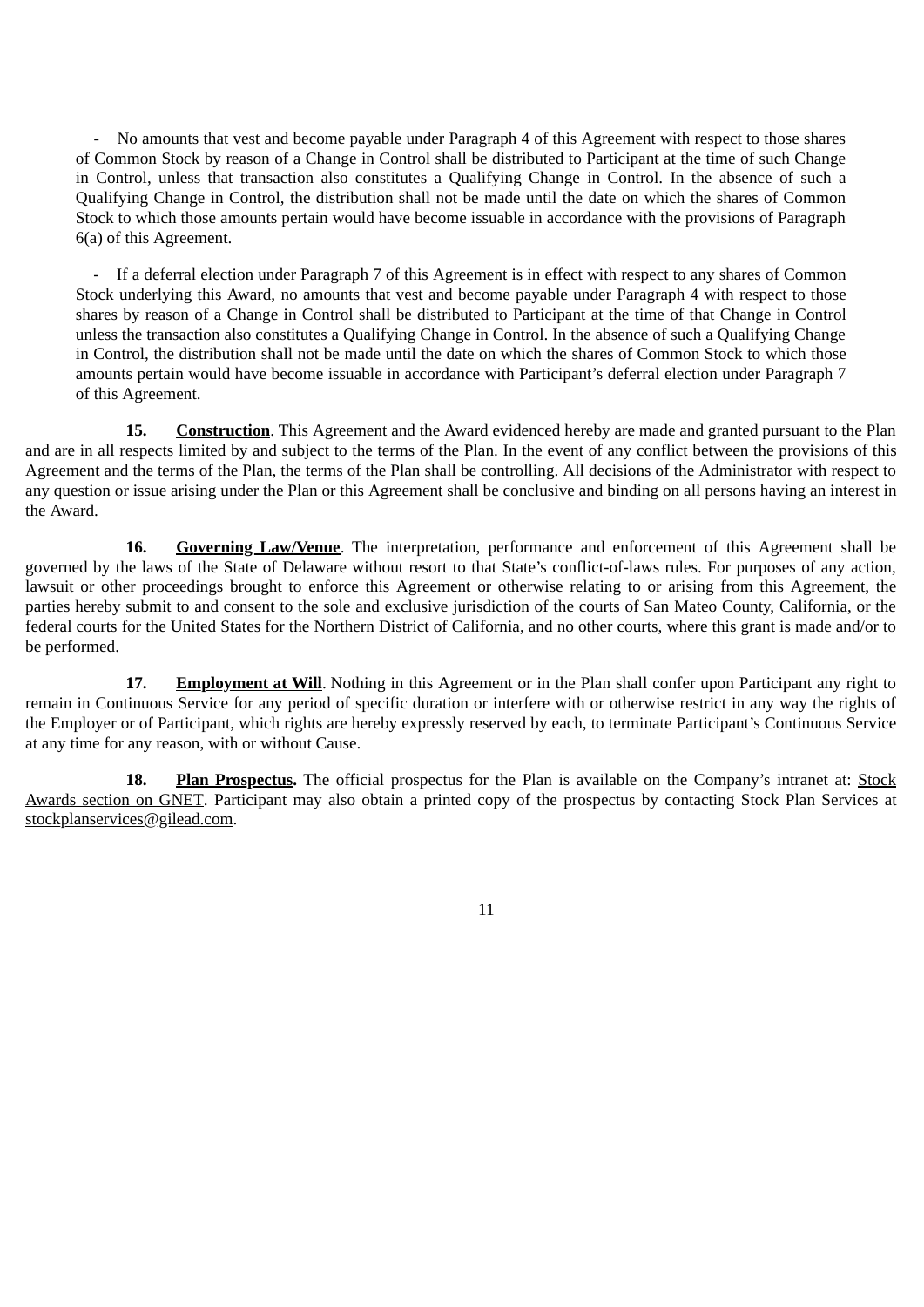**19. Electronic Delivery and Acceptance**. The Company may, in its sole discretion, decide to deliver any documents related to current or future participation in the Plan by electronic means. Participant hereby consents to receive such documents by electronic delivery and agrees to participate in the Plan through an on-line or electronic system established and maintained by the Company or a third party designated by the Company.

**20. Severability**. The provisions of this Agreement are severable and if any one or more provisions are determined to be illegal or otherwise unenforceable, in whole or in part, the remaining provisions shall nevertheless be binding and enforceable.

**21. Waiver**. Participant acknowledges that a waiver by the Company of breach of any provision of this Agreement shall not operate or be construed as a waiver of any other provision of this Agreement, or of any subsequent breach of this Agreement.

**22. Insider Trading Restrictions/Market Abuse Laws**. Participant may be subject to insider trading restrictions and/or market abuse laws based on the exchange on which the shares of Common Stock are listed and in applicable jurisdictions including the United States and Participant's country or his or her broker's country, if different, which may affect Participant's ability to accept, acquire, sell or otherwise dispose of shares, rights to shares (e.g., Performance Shares) or rights linked to the value of shares of Common Stock (e.g., dividend equivalents) during such times as Participant is considered to have "inside information" regarding the Company (as defined by the laws in applicable jurisdictions). Local insider trading laws and regulations may prohibit the cancellation or amendment of orders Participant placed before he or she possessed inside information. Furthermore, Participant could be prohibited from (i) disclosing the inside information to any third party, which may include fellow employees and (ii) "tipping" third parties or causing them otherwise to buy or sell securities. Any restrictions under these laws or regulations are separate from and in addition to any restrictions that may be imposed under any applicable insider trading policy of the Company. Participant acknowledges that it is Participant's responsibility to comply with any applicable restrictions, and Participant should speak with his or her personal legal advisor on this matter.

**23. Imposition of Other Requirements.** The Company reserves the right to impose other requirements on Participant's participation in the Plan, on the Award and on any shares of Common Stock acquired under the Plan, to the extent the Company determines it is necessary or advisable for legal or administrative reasons, and to require Participant to sign any additional agreements or undertakings that may be necessary to accomplish the foregoing.

**24. Participant Acceptance**. Participant must accept the terms and conditions of this Agreement either electronically through the electronic acceptance procedure established by the Company or through a written acceptance delivered to the Company in a form satisfactory to the Company. In no event shall any shares of Common Stock be issued (or other securities or property distributed) under this Agreement in the absence of such acceptance. By accepting the Award, Participant agrees that this Award is granted under and governed by the terms and conditions of the Plan and this Agreement. Participant has reviewed the Plan and this Agreement in their entirety, has had an opportunity to obtain the advice of counsel prior to accepting this Agreement and fully understands all provisions of the Plan and Agreement.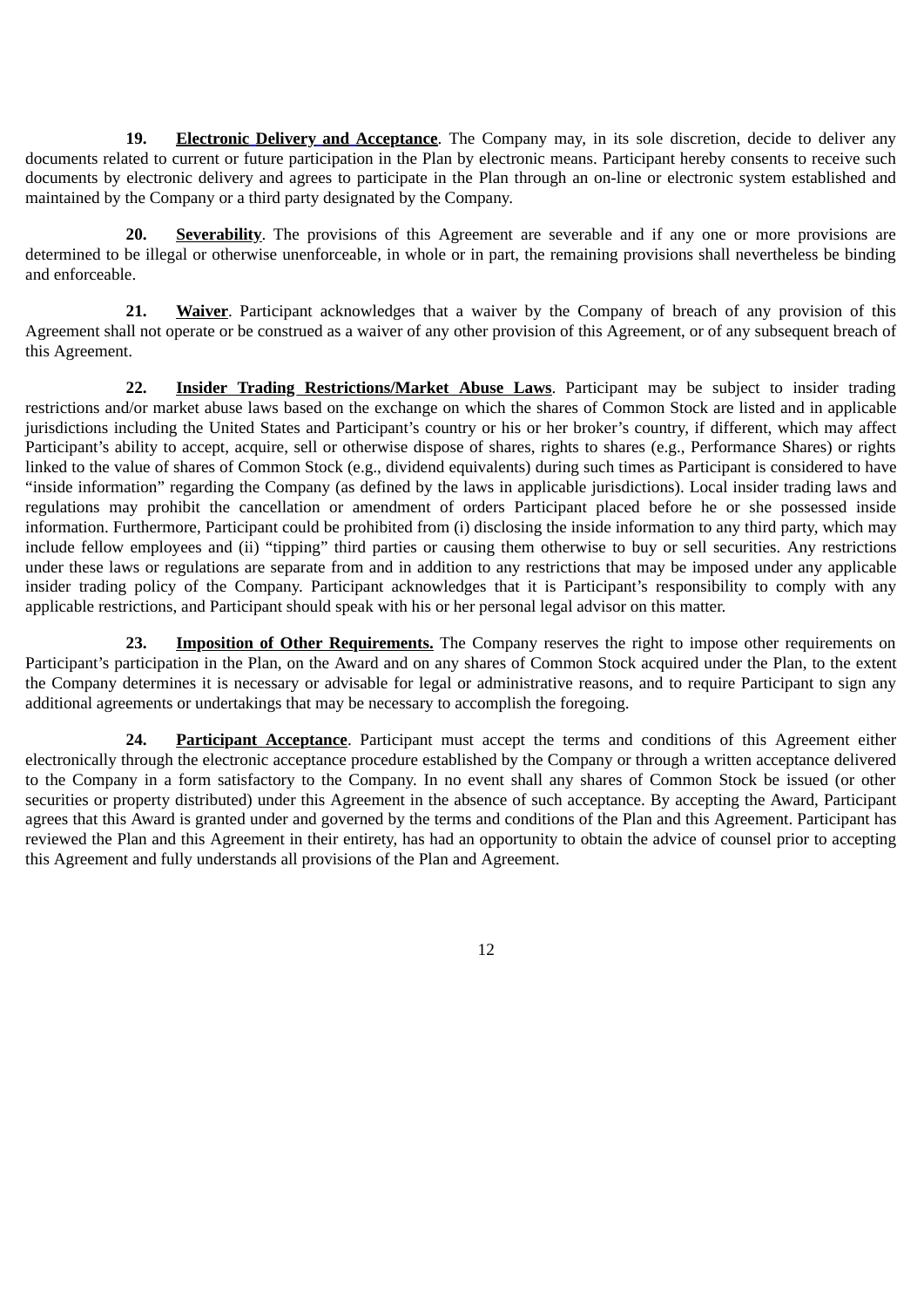**IN WITNESS WHEREOF**, Gilead Sciences, Inc. has caused this Agreement to be executed on its behalf by its duly-authorized officer on the day and year first indicated above.

# **GILEAD SCIENCES, INC.**

|        | /s/ Jyoti Mehra      |  |
|--------|----------------------|--|
| By:    | Jyoti Mehra          |  |
| Title: | EVP, Human Resources |  |

# **PARTICIPANT**

Signature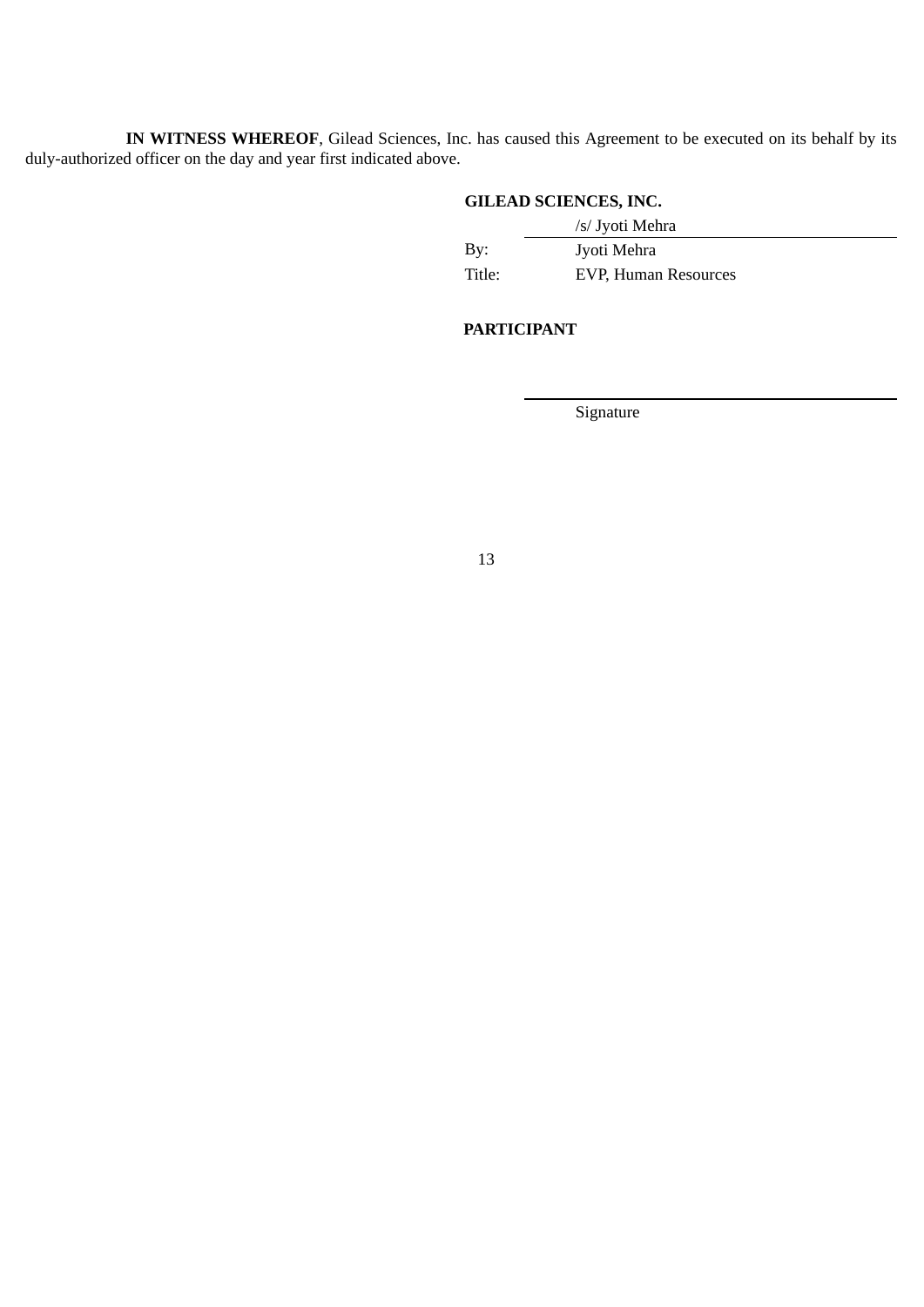#### **APPENDIX A**

#### **DEFINITIONS**

The following definitions shall be in effect under the Agreement:

A. **Applicable Laws** shall mean the legal requirements relating to the Plan and the Awards under applicable provisions of U.S. federal securities laws, state corporate and securities laws, the Code, the rules of any applicable stock exchange, and the securities, tax and exchange control laws, rules, regulations, and requirements of any non-U.S. jurisdiction applicable to Awards granted to residents therein.

B. **Award Date** shall mean the date the Performance Shares are awarded to Participant pursuant to the Agreement and shall be the date indicated in Paragraph 1 of the Agreement.

C. **Certification Date** shall mean the date following the completion of the Performance Period on which the Administrator certifies the attained level of the TSR Performance Goal for such Performance Period.

D. **Change in Control** shall mean a change in ownership or control of the Company effected through the consummation of any of the following transactions:

(i) a sale, transfer or other disposition of all or substantially all of the Company's assets;

(ii) the closing of any transaction or series of related transactions pursuant to which any person or any group of persons comprising a "group" within the meaning of Rule 13d-5(b)(1) of the 1934 Act (other than the Company or a person that, prior to such transaction or series of related transactions, directly or indirectly controls, is controlled by or is under common control with, the Company) becomes directly or indirectly (whether as a result of a single acquisition or by reason of one or more acquisitions within the twelve (12)-month period ending with the most recent acquisition) the beneficial owner (within the meaning of Rule 13d-3 of the 1934 Act) of securities possessing (or convertible into or exercisable for securities possessing) more than fifty percent (50%) of the total combined voting power of the Company's outstanding securities (as measured in terms of the power to vote with respect to the election of Board members) outstanding immediately after the consummation of such transaction or series of related transactions, whether such transaction involves a direct issuance from the Company or the acquisition of outstanding securities held by one or more of the Company's existing stockholders or an acquisition, consolidation or other reorganization to which the Company is a party; or

(iii) a change in the composition of the Board over a period of twelve (12) consecutive months or less such that a majority of the Board members ceases, by reason of one or more contested elections for Board membership, to be comprised of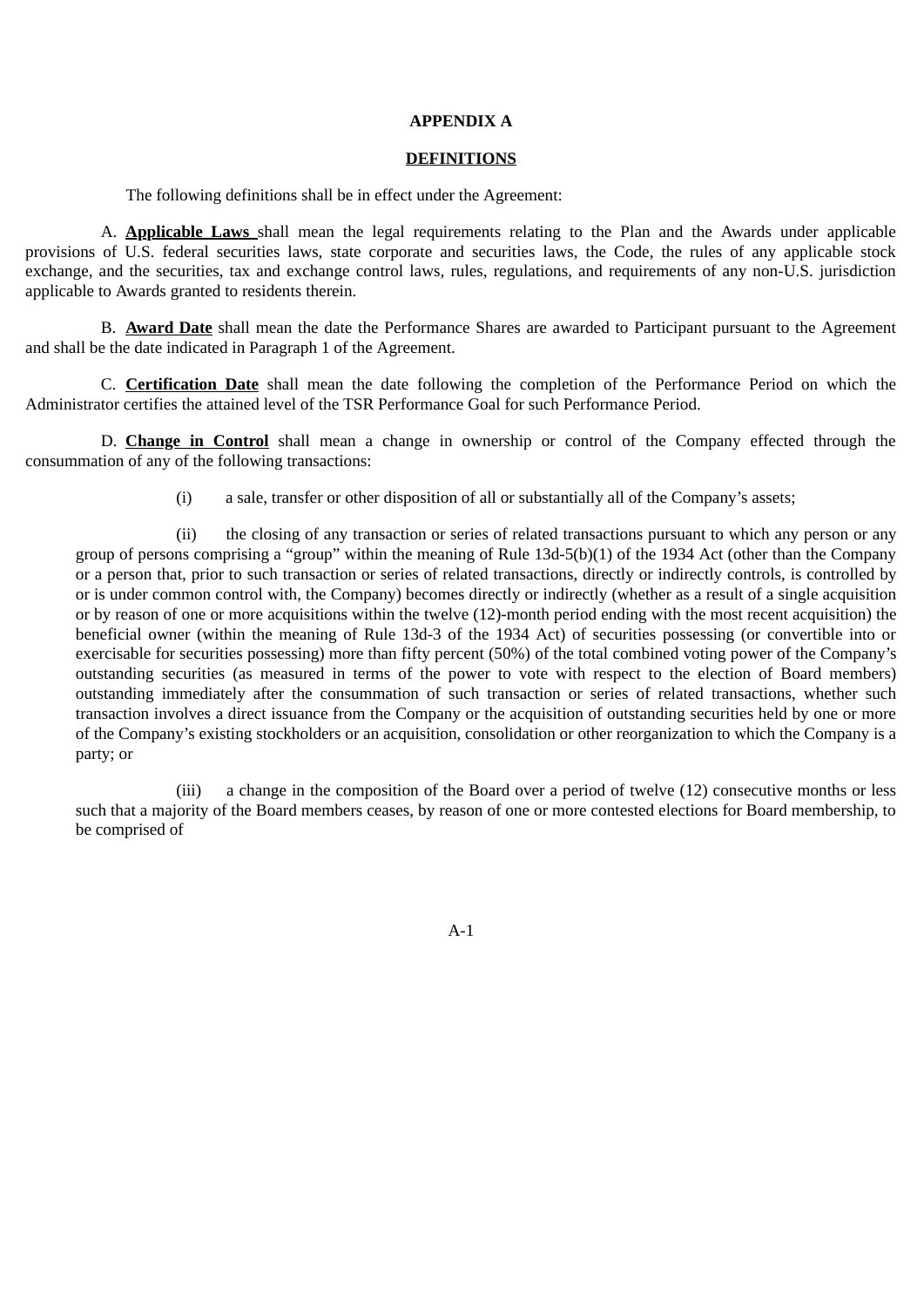individuals who either (A) have been Board members continuously since the beginning of such period or (B) have been elected or nominated for election as Board members during such period by at least a majority of the Board members described in clause (A) who were still in office at the time the Board approved such election or nomination.

In no event, however, shall a Change in Control be deemed to occur upon a merger, consolidation or other reorganization effected primarily to change the State of the Company's incorporation or to create a holding company structure pursuant to which the Company becomes a wholly-owned subsidiary of an entity whose outstanding voting securities immediately after its formation are beneficially owned, directly or indirectly and in substantially the same proportion, by the persons who beneficially owned the Company's outstanding voting securities immediately prior to the formation of such entity. Should such holding company structure or other Parent entity be established for the Company, then subparagraph (iii) shall be applied solely to the board of directors of that holding company or Parent entity.

E. **Company** shall mean Gilead Sciences, Inc., a Delaware corporation, and any successor corporation to all or substantially all of the assets or voting stock of Gilead Sciences, Inc. which shall by appropriate action adopt the Plan.

F. **Continuous Service** shall mean the performance of services for the Company or a Related Entity (whether now existing or subsequently established) by a person in the capacity of an Employee, Director or Consultant. For purposes of this Agreement, Participant shall be deemed to cease Continuous Service immediately upon the occurrence of either of the following events: (i) Participant no longer performs services in any of the foregoing capacities for the Company or any Related Entity or (ii) the entity for which Participant is performing such services ceases to remain a Related Entity of the Company, even though Participant may subsequently continue to perform services for that entity. The Administrator shall have the exclusive discretion to determine when Participant ceases Continuous Service for purposes of the Award.

G. **Employee** shall mean an individual who is in the employ of the Company (or any Related Entity), subject to the control and direction of the employer entity as to both the work to be performed and the manner and method of performance.

H. **Employer** shall mean the Company or any Related Entity employing Participant.

I. **Fair Market Value** per share of Common Stock on any relevant date shall be the closing price per share of Common Stock (or the closing bid, if no sales were reported) on that date, as quoted on the Stock Exchange that is at the time serving as the primary trading market for the Common Stock; provided, however, that if there is no reported closing price or closing bid for that date, then the closing price or closing bid, as applicable, for the last trading date on which such closing price or closing bid was quoted shall be determinative of such Fair Market Value. The applicable quoted price shall be as reported in The Wall Street Journal or such other source as the Administrator deems reliable.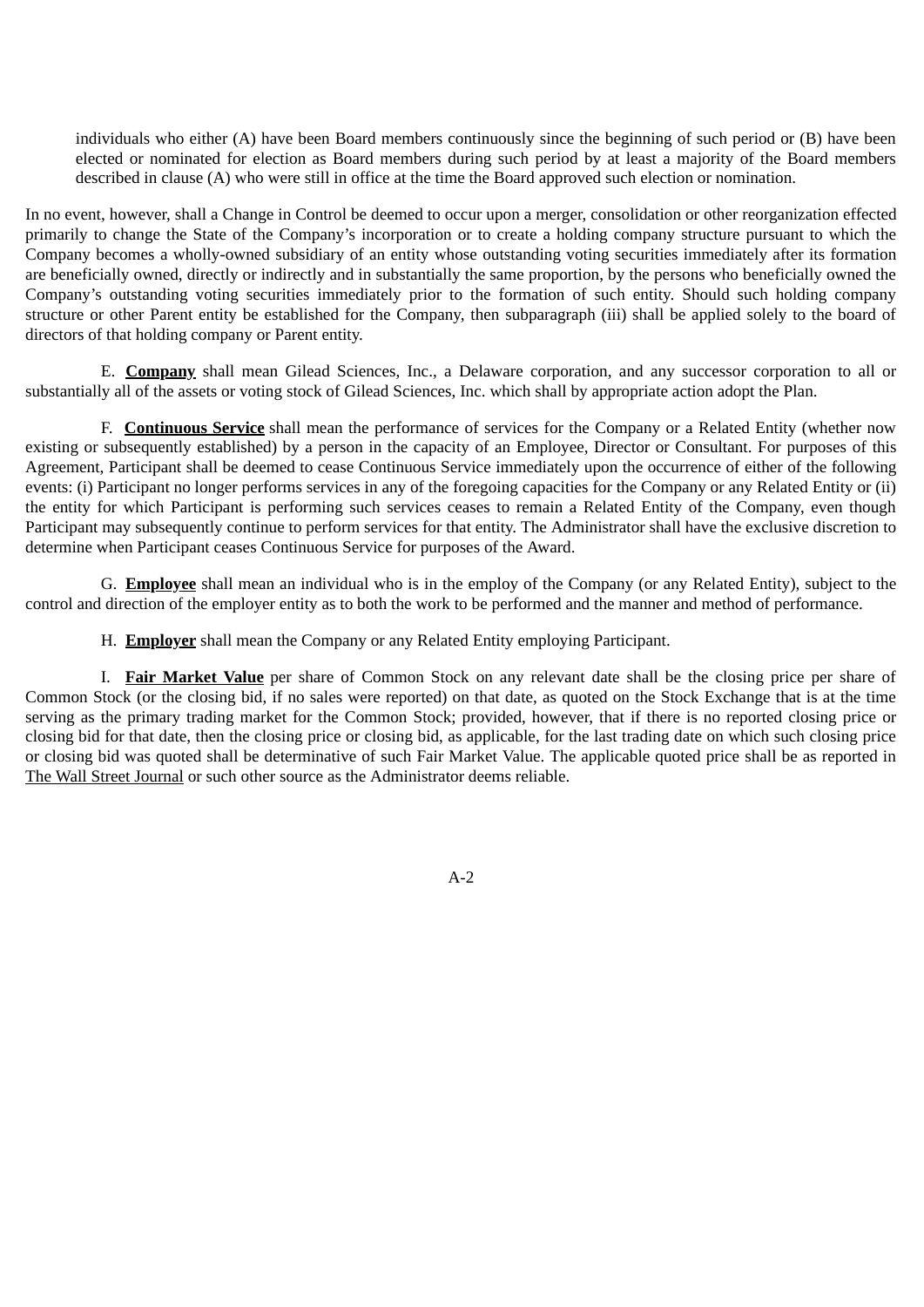J. **1934 Act** shall mean the U.S. Securities Exchange Act of 1934, as amended from time to time.

K. **Parent** shall mean any corporation (other than the Company) in an unbroken chain of corporations ending with the Company, provided each corporation in the unbroken chain (other than the Company) owns, at the time of the determination, stock possessing fifty percent (50%) or more of the total combined voting power of all classes of stock in one of the other corporations in such chain.

L. **Participant** shall mean the person to whom the Award is made pursuant to the Agreement.

M. **Performance Goal** shall mean the total shareholder return performance goal specified on attached Schedule I (the "TSR Performance Goal") that must be attained in order to satisfy the performance-vesting requirement for the shares of Common Stock subject to this Award.

N. **Performance Period** shall mean the period specified on attached Schedule I over which the attainment of the TSR Performance Goal is to be measured.

O. **Performance-Qualified Shares** shall mean the maximum number of Shares in which Participant can vest based on the level at which the Performance Goal for the Performance Period is attained and shall be calculated in accordance with the provisions of attached Schedule I. In no event shall the number of such Performance-Qualified Shares exceed two hundred percent (200%) of the Target Shares set forth in Paragraph 1 of this Agreement, as such number may be adjusted from time to time pursuant to the provisions of Paragraph 5 of this Agreement. Each Performance-Qualified Share that vests pursuant to the terms of the Award shall entitle Participant to receive one share of Common Stock.

P. **Permanent Disabilit**y shall mean the inability of Participant to engage in any substantial gainful activity by reason of any medically determinable physical or mental impairment expected to result in death or to be of continuous duration of twelve (12) months or more. The Administrator shall have the exclusive discretion to determine when Permanent Disability has occurred for purposes of this Agreement.

Q. **Qualifying Change in Contro**l shall mean a change in control of ownership of the Company effected by one or more of the following transactions:

(i) a merger or consolidation in which the Company is not the surviving entity and in which one person or a group of related persons (other than the Company or a person that directly or indirectly controls, is controlled by, or is under common control with, the Company) acquires ownership of securities possessing more than fifty percent (50%) of the total combined voting power of the Company's outstanding securities or constituting more than fifty percent (50%) of the total fair market value of the Company's outstanding securities;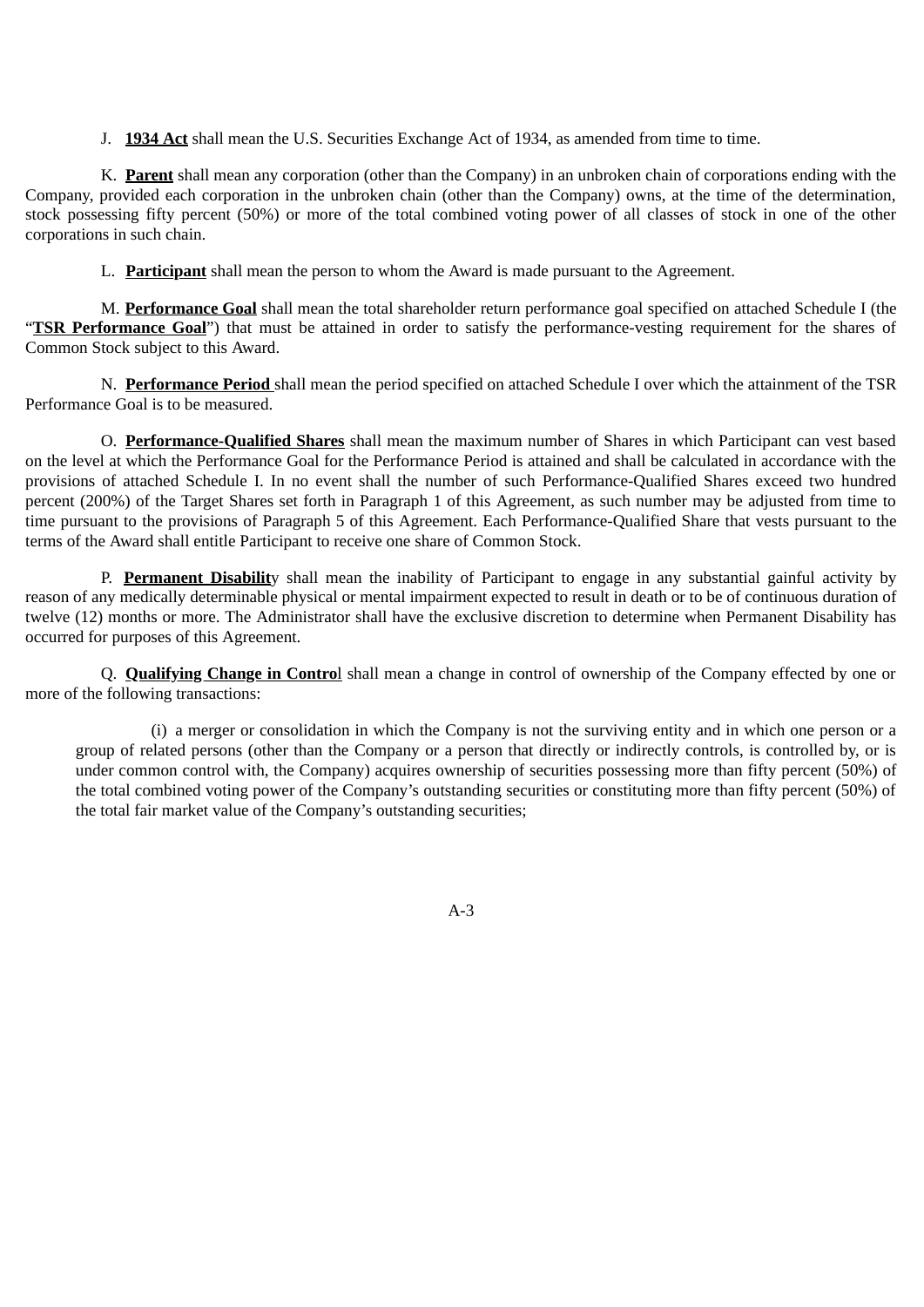(ii) the sale, transfer or other disposition of all or substantially all of the assets of the Company in complete liquidation or dissolution of the Company;

(iii)any reverse merger in which the Company is the surviving entity but in which one person or a group of related persons (other than the Company or a person that directly or indirectly controls, is controlled by, or is under common control with, the Company) acquires ownership of securities possessing more than fifty percent (50%) of the total combined voting power of the Company's outstanding securities or constituting more than fifty percent (50%) of the total fair market value of the Company's outstanding securities;

(iv)the acquisition, directly or indirectly, by any person or related group of persons (other than the Company or a person that directly or indirectly controls, is controlled by, or is under common control with, the Company) of beneficial ownership of securities possessing more than fifty percent (50%) of the total combined voting power of the Company's outstanding securities or constituting more than fifty percent (50%) of the total fair market value of the Company's outstanding securities pursuant to a tender or exchange offer made directly to the Company's stockholders; or

(v) a change in the composition of the Board over a period of twelve (12) consecutive months or less such that a majority of the Board members ceases, by reason of one or more contested elections for Board membership, to be comprised of individuals who either (A) have been Board members continuously since the beginning of such period or (B) have been elected or nominated for election as Board members during such period by at least a majority of the Board members described in clause (A) who were still in office at the time the Board approved such election or nomination.

The foregoing definition of Qualifying Change in Control shall in all instances be applied and interpreted in such manner that the applicable Qualifying Change in Control transaction that serves as an issuance event for the shares of Common Stock subject to this Award (or distribution event for any amounts relating to those shares) that vest upon the occurrence of a Change in Control and are otherwise at the time subject to the issuance or distribution restrictions of Code Section 409A will also qualify as: (i) a change in the ownership of the Company, as determined in accordance with Section 1.409A-3(i)(5)(v) of the Treasury Regulations, (ii) a change in the effective control of the Company, as determined in accordance with Section 1.409A-3(i)(5)(vi) of the Treasury Regulations, or (iii) a change in the ownership of a substantial portion of the assets of the Company, as determined in accordance with Section 1.409A-3(i)(5)(vii) of the Treasury Regulations.

R. **Related Entity** shall mean (i) any Parent or Subsidiary of the Company and (ii) any corporation in an unbroken chain of corporations beginning with the Company and ending with the corporation in the chain for which Participant provides services as an Employee, Director or Consultant, provided each corporation in such chain owns securities representing at least fifty percent (50%) of the total outstanding voting power of the outstanding securities of another corporation or entity in such chain.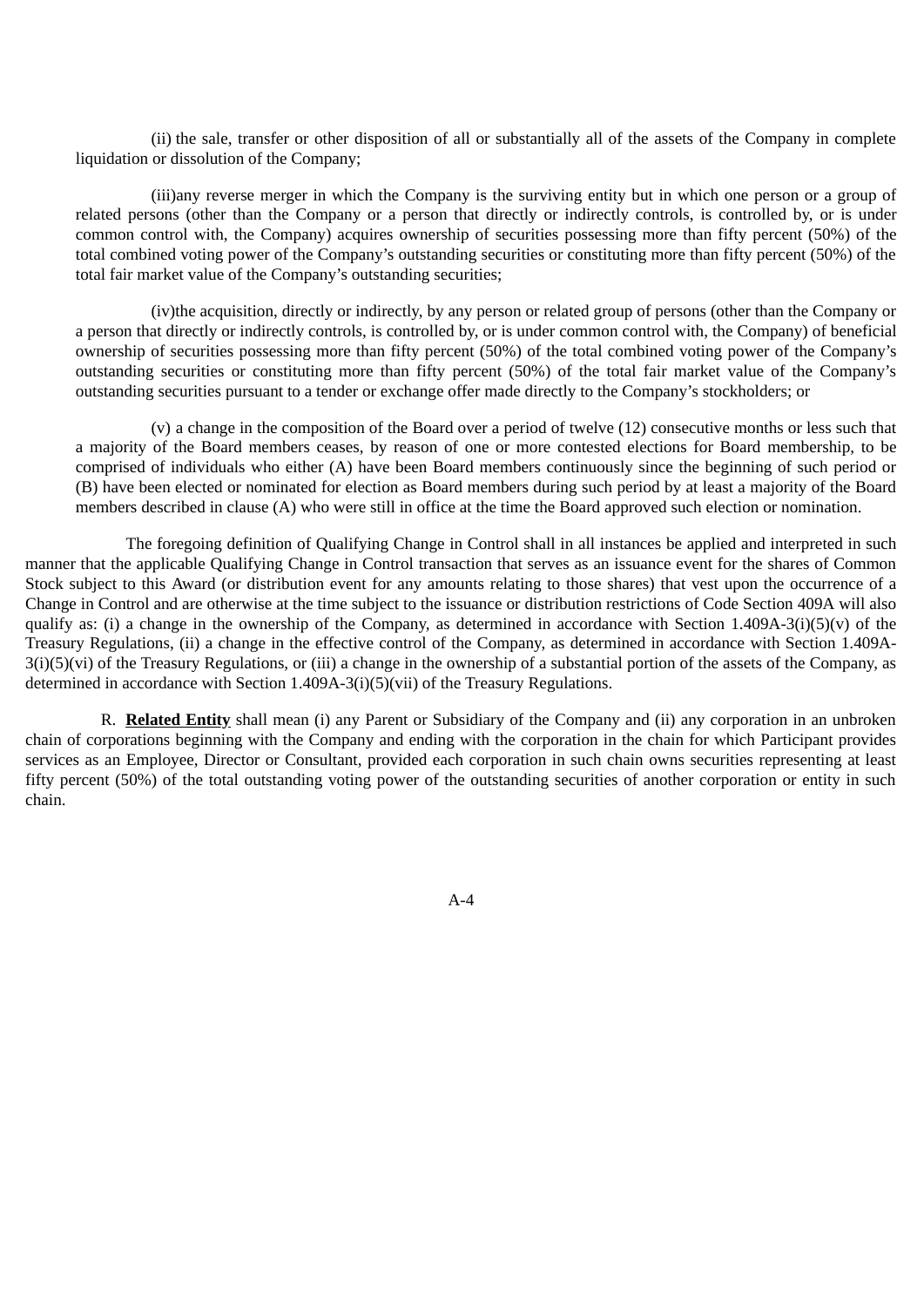S. **Retirement** shall mean Participant's cessation of Continuous Service on or after the date on which he or she (i) attains age 55 and completes at least ten (10) years of Continuous Service or (ii) attains age 65.

T. **Separation from Service** shall mean Participant's cessation of Employee status by reason of his or her death, Retirement or termination of employment. Participant shall be deemed to have terminated employment for such purpose at such time as the level of his or her bona fide services to be performed as an Employee (or as a consultant or independent contractor) permanently decreases to a level that is not more than twenty percent (20%) of the average level of services he or she rendered as an Employee during the immediately preceding thirty-six (36) months (or such shorter period for which he or she may have rendered such services). Solely for purposes of determining when a Separation from Service occurs, Participant will be deemed to continue in "Employee" status for so long as he or she remains in the employ of one or more members of the Employer Group, subject to the control and direction of the employer entity as to both the work to be performed and the manner and method of performance. "Employer Group" means the Company and any Parent or Subsidiary and any other corporation or business controlled by, controlling or under common control with, the Company, as determined in accordance with Sections 414(b) and (c) of the Code and the Treasury Regulations thereunder, except that in applying Sections 1563(1), (2) and (3) of the Code for purposes of determining the controlled group of corporations under Section 414(b), the phrase "at least 50 percent" shall be used instead of "at least 80 percent" each place the latter phrase appears in such sections and in applying Section 1.414(c)-2 of the Treasury Regulations for purposes of determining trades or businesses that are under common control for purposes of Section 414(c), the phrase "at least 50 percent" shall be used instead of "at least 80 percent" each place the latter phrase appears in Section 1.414(c)-2 of the Treasury Regulations. Any such determination as to Separation from Service, however, shall be made in accordance with the applicable standards of the Treasury Regulations issued under Section 409A of the Code.

U. **Stock Exchange** shall mean the American Stock Exchange, the Nasdaq Global or Global Select Market or the New York Stock Exchange.

V. **Subsidiary** shall mean any corporation (other than the Company) in an unbroken chain of corporations beginning with the Company, provided each corporation (other than the last corporation) in the unbroken chain owns, at the time of the determination, stock possessing fifty percent (50%) or more of the total combined voting power of all classes of stock in one of the other corporations in such chain.

W. **Withholding Taxes** shall mean any and all income taxes (including U.S. federal, state and local tax) and the employee portion of the federal state and local taxes (including social insurance, payroll tax, fringe benefits tax, payment on account or other tax-related items) required or permitted to be withheld by the Company and/or the Employer in connection with any taxable or tax withholding event, as applicable, attributable to the Award or Participant's participation in the Plan.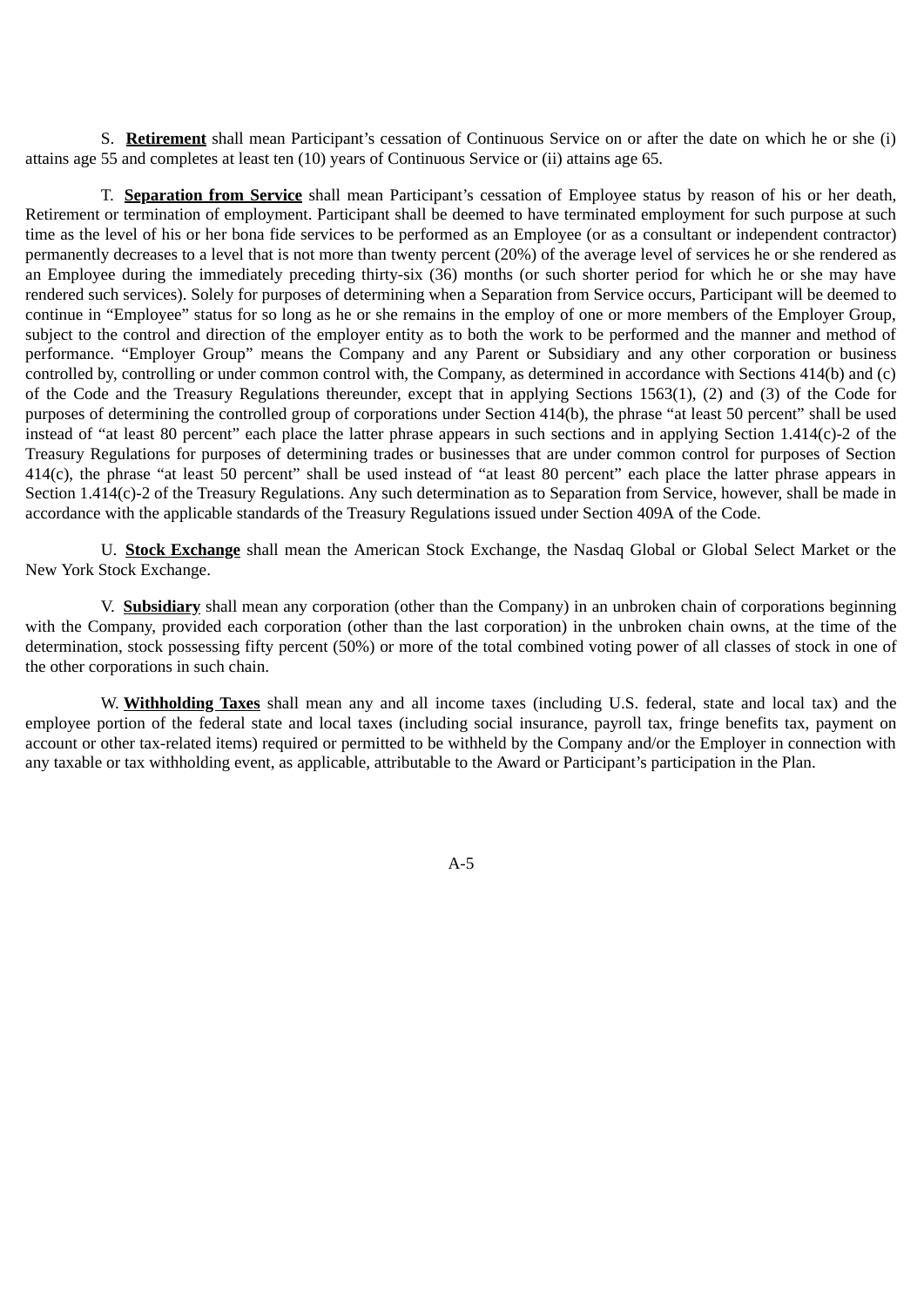#### **SCHEDULE I**

#### **PERFORMANCE GOAL AND PERFORMANCE PERIOD**

#### *PERFORMANCE PERIOD*

The measurement period for the Performance Shares shall be the thirty-four (34) month period beginning March 1, 2022 and ending December 31, 2024 (the "*Performance Period*").

#### *PERFORMANCE GOAL FOR PERFORMANCE VESTING*

*Performance Goal – Total Shareholder Return:* The performance-vesting requirement for the Performance Shares subject to this Award shall be tied to the percentile level at which the total shareholder return (including stock price appreciation and reinvestment of any cash dividends or other stockholder distributions) to the Company's stockholders over the Performance Period stands in relation to the total shareholder return realized for that period by the companies comprising the following three subsets of the S&P Healthcare Index: Biotechnology, Pharmaceuticals and Health Care Equipment (collectively the "*S&P Healthcare Sub-Index"*).

For such purpose, the total shareholder return ("*TSR*") shall be determined pursuant to the following formula:

TSR = (Ending Stock Price\* - Beginning Stock Price\*\*) + Reinvested Dividends\*\*\* Beginning Stock Price\*\*

\* Ending Stock Price is the average daily closing price per share of the Common Stock calculated for the last sixty (60) consecutive trading days within the Performance Period.

\*\* Beginning Stock Price is the average daily closing price per share of the Common Stock calculated for the last sixty (60) consecutive trading days immediately preceding the commencement of the Performance Period.

\*\*\* Reinvested Dividends shall be calculated by multiplying (i) the aggregate number of shares (including fractional shares) that could have been purchased during the Performance Period had each cash dividend paid on a single share during that period been immediately reinvested in additional shares (or fractional shares) at the closing selling price per share of the Common Stock on the applicable dividend payment date by (ii) the average daily closing price per share calculated for the last sixty (60) consecutive trading days within the Performance Period.

Each of the foregoing amounts shall be equitably adjusted for stock splits, stock dividends, recapitalizations and other similar events affecting the shares in question without the issuer's receipt of consideration.

For each company in the S&P Healthcare Sub-Index, the TSR with respect to its common stock shall be calculated in the same manner as for the Common Stock.

In addition, the following parameters shall be in effect for purposes of measuring the total shareholder return for the S&P Healthcare Sub-Index: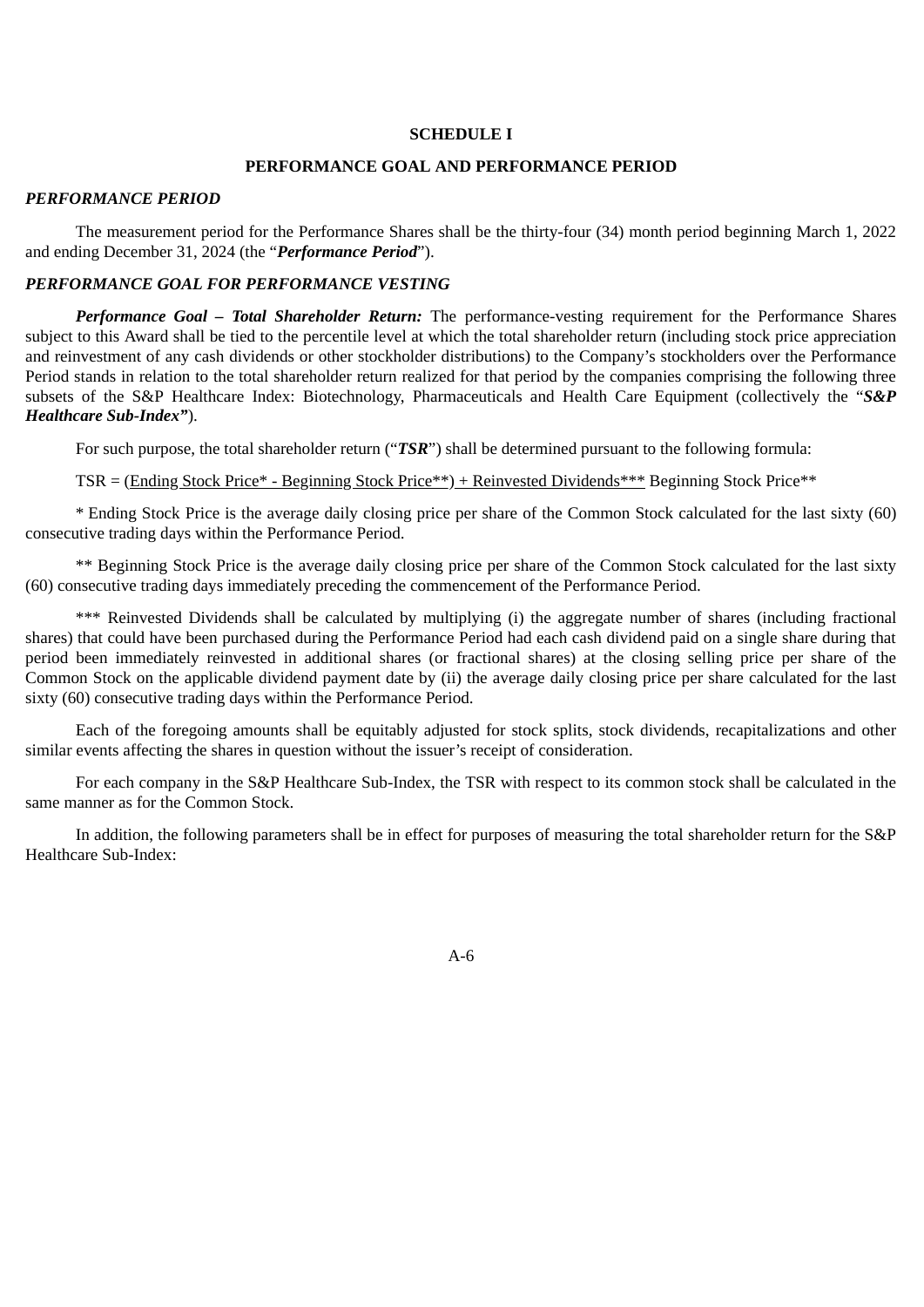- a company will be included in the S&P Healthcare Sub-Index only if that company is in existence both at the start of the Performance Period and at the end of the Performance Period, and the stock price performance of any company that is acquired, or otherwise ceases to exist as an independent publicly-owned entity, during the Performance Period shall not be taken into account in determining the relative total shareholder return of the companies comprising the S&P Healthcare Sub-Index for the Performance Period;

- any distribution (other than a regular cash dividend), whether in cash, securities (other than shares of the distributing company's common stock) or other property, made during the Performance Period by a company included in the S&P Healthcare Sub-Index for that period shall be treated in the same manner as a regular cash dividend paid by such distributing company (in an amount per share of the distributing company's common stock deemed equal to the cash amount or the fair market value of the securities or other property distributed per share of the distributing company's common stock) that is immediately reinvested in the distributing company's common stock; *provided and only if* the amount distributed per share of the distributing company's common stock (as determined in the manner set forth herein) is at least ten percent (10%) of the closing price per share of the distributing company's common stock on the effective date of such distribution; otherwise, such distribution shall not be taken in effect in calculating the relative total shareholder return of the companies comprising the S&P Healthcare Sub-Index; and

- any spin-off distribution of shares of the common stock of one or more subsidiaries or other affiliated entities that is made during the Performance Period by a company included in the S&P Healthcare Sub-Index for that period shall be treated in the same manner as a regular cash dividend paid by that distributing company (in an amount per share of the distributing company's common stock deemed equal to the fair market value of the common stock (or fractional share thereof) of the spun-off entity distributed per share of the distributing company's common stock) that is immediately reinvested in the distributing company's common stock; *provided and only if* the amount distributed per share of the distributing company's common stock (as determined in the manner set forth herein) is at least ten percent (10%) of the closing price per share of the distributing company's common stock on the effective date of such distribution; otherwise, such spin-off distribution shall not be taken in effect in calculating the relative total shareholder return of the companies comprising the S&P Healthcare Sub-Index.

For purposes of measuring the total shareholder return of the Company for the Performance Period, the foregoing parameters governing distributions and spin-off transactions shall also apply to any distribution (other than a regular cash dividend) or spin-off transaction that is effected by the Company during the Performance Period.

Should a Change in Control occur during the Performance Period, then the attained level of the Performance Goal shall be determined in accordance with the applicable Change in Control provisions of Paragraph 4 of this Agreement.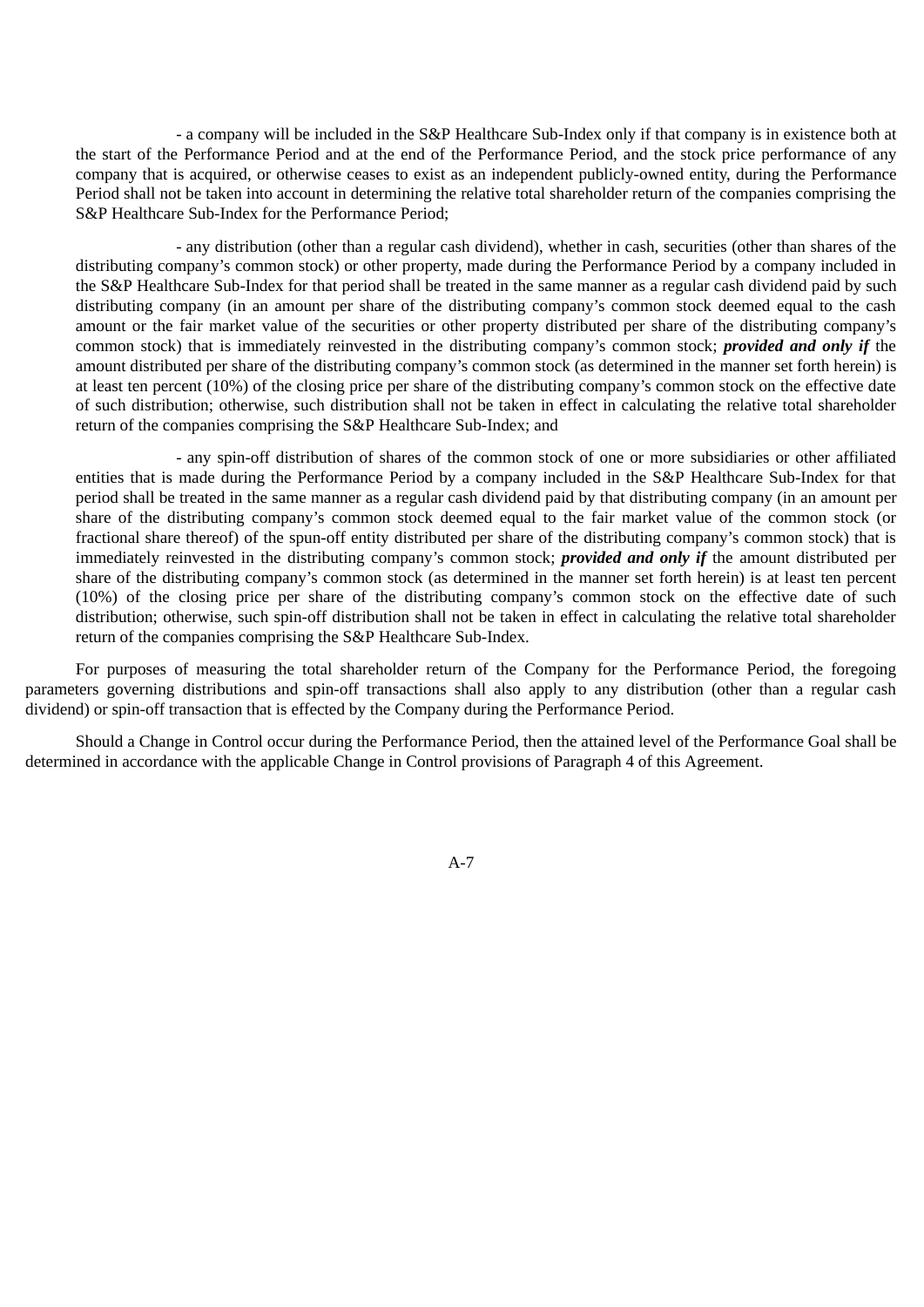*Performance-Qualified Shares:* **Within sixty-five (65) days after the completion of the Performance Period, the Administrator shall determine and certify the actual level at which the TSR Performance Goal is attained.** The actual number of Performance-Qualified Shares that results from such certification may range from 0% to 200% of the Target Shares subject to this Award, as such number may be adjusted from time to time pursuant to the provisions of Paragraph 5 of this Agreement. The actual percentage shall be determined on the basis of the percentile level at which the Administrator certifies that the TSR Performance Goal has been attained in relation to the total shareholder return realized for that period by the companies comprising the S&P Healthcare Sub-Index; *provided, however*, that (i) the maximum number of shares of Common Stock that may qualify as Performance-Qualified Shares may not exceed 200% of the Target Shares, as such number may be adjusted from time to time pursuant to the provisions of Paragraph 5 of this Agreement, and (ii) in no event shall the number of shares of Common Stock that may qualify as Performance-Qualified Shares pursuant to the Relative TSR Payout Slope below exceed 100% of the Target Shares (as such number may be adjusted from time to time pursuant to the provisions of Paragraph 5 of this Agreement) if the Company's absolute TSR for the Performance Period is negative.

*Payout Slope for Determining Number of Performance-Qualified Shares Based on Attained Levels of TSR Performance Goal:* The number of shares of Common Stock that may qualify as Performance-Qualified Shares on the basis of the certified percentile level of TSR Performance Goal attainment shall be calculated by multiplying the Target Shares (as such number may be adjusted from time to time pursuant to the provisions of Paragraph 5 of this Agreement) by the applicable percentage determined in accordance with the following payout slope for the TSR Performance Goal (with appropriate straightline interpolation for any attained percentile level within two designated percentile levels in such slope):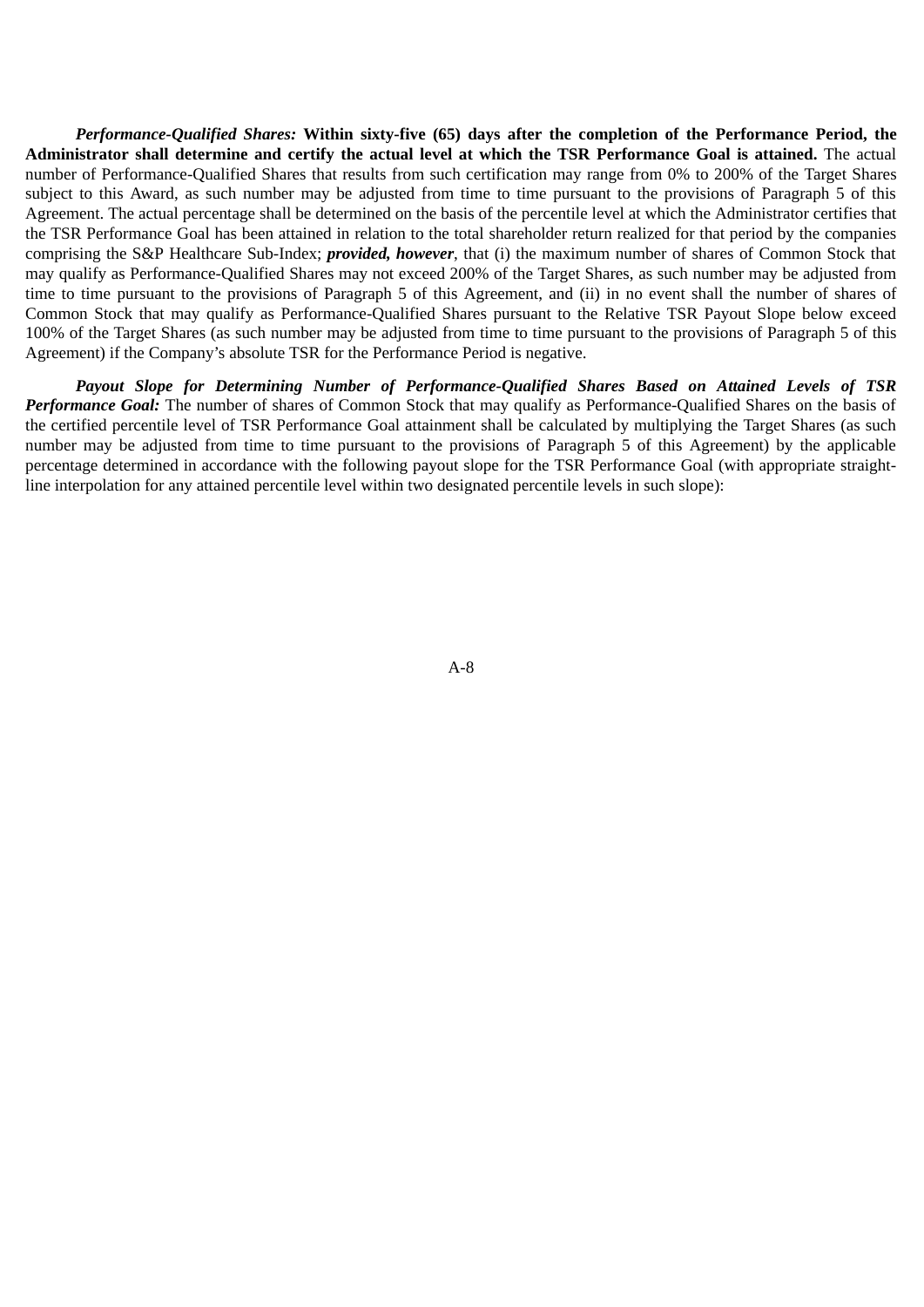# **TOTAL SHAREHOLDER RETURN PAYOUT SLOPE**



# **Payout Slope Details**

| Percentile       | % of Target |
|------------------|-------------|
| 0                | 0%          |
| 10 <sub>th</sub> | 0%          |
| 20th             | 0%          |
| 30th             | 25%         |
| 40th             | 63%         |
| 50 <sub>th</sub> | 100%        |
| 60th             | 125%        |
| 70th             | 150%        |
| 80th             | 175%        |
| 81st             | 200%        |
| 90th             | 200%        |
| 100th            | 200%        |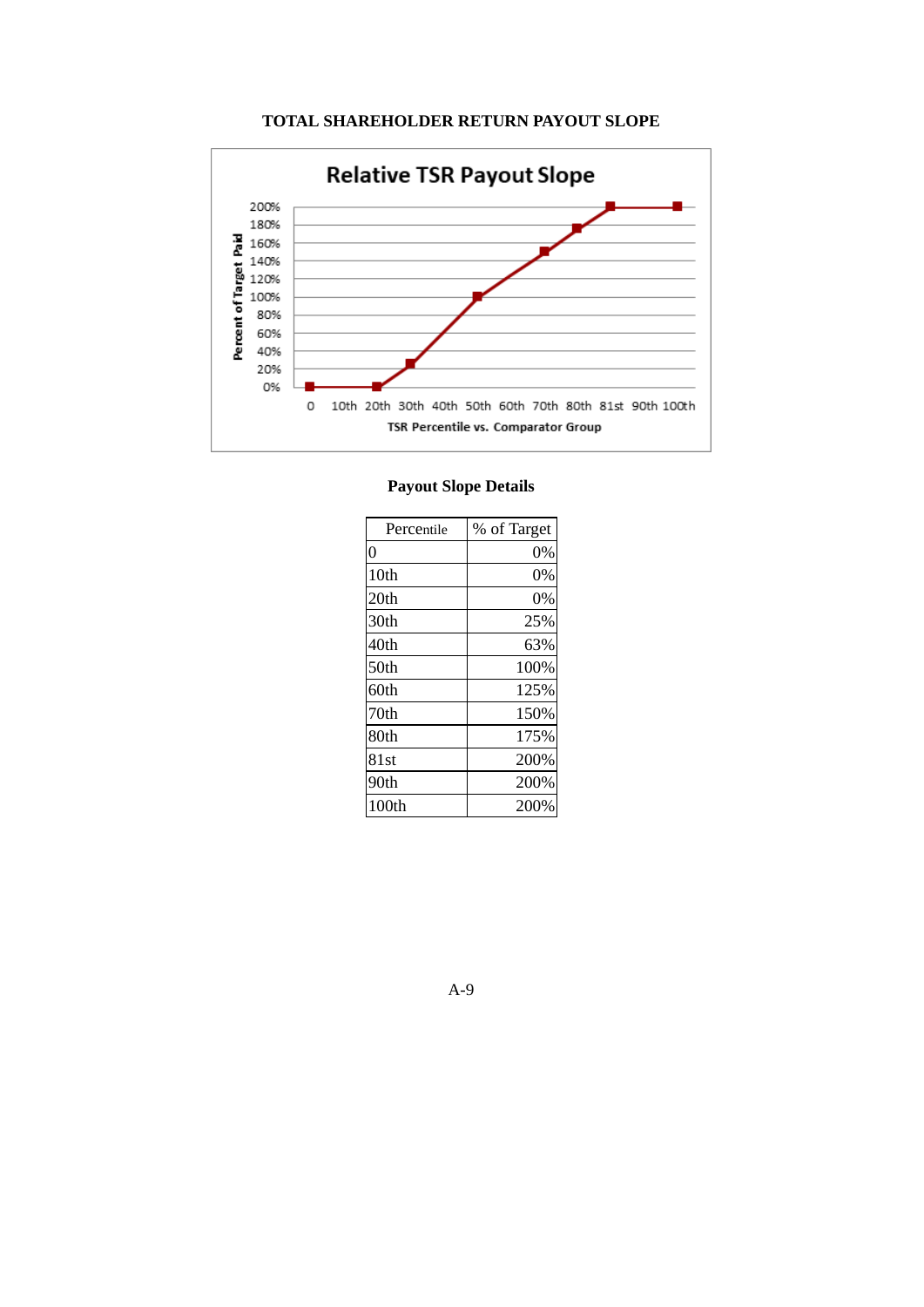#### *CONTINUOUS SERVICE VESTING REQUIREMENT FOR PERFORMANCE-QUALIFIED SHARES*

The number of shares of Common Stock in which Participant may actually vest on the basis of the number of Performance-Qualified Shares certified by the Administrator in accordance with the performance vesting provisions of this Schedule I shall be tied to his or her completion of the following Continuous Service vesting requirements:

- If Participant remains in Continuous Service through the Certification Date, Participant shall vest in one-hundred percent (100%) of the Performance-Qualified Shares certified by the Administrator for the Performance Period.

- If Participant's Continuous Service terminates prior to the Certification Date by reason of death or Permanent Disability, then Participant shall, at the time of such termination of Continuous Service, immediately vest in the Target Shares; *provided, however*, that if such termination occurs upon or following the end of the Performance Period, then Participant shall instead vest in one-hundred percent (100%) of the Performance-Qualified Shares certified by the Administrator for the Performance Period.. The shares of Common Stock that vest pursuant to this paragraph shall be issued or distributed on the date of Participant's cessation of Continuous Service or as soon as administratively practicable thereafter, but in no event later than the later of (i) the close of the calendar year in which such Separation from Service occurs or (ii) the fifteenth  $(15<sup>th</sup>)$  day of the third  $(3<sup>rd</sup>)$  calendar month following the date of such Separation from Service.

- If Participant's Continuous Service terminates by reason of his or her Retirement at least twelve (12) months following the Award Date but prior to the Certification Date, then Participant shall, following the completion of the Performance Period and the Certification Date, vest in one-hundred percent (100%) of the Performance-Qualified Shares certified by the Administrator for the Performance Period as if Participant had remained in Continuous Service through the Certification Date.

- If (i) Participant's Continuous Service terminates by reason of an involuntary termination other than for Cause, or his or her resignation due to Constructive Termination, at any time after the completion of the Performance Period but prior to the Certification Date and (ii) such termination of Continuous Service also occurs during a period while there is in effect a definitive executed agreement for the Change in Control transaction, then Participant shall vest in the number of Performance-Qualified Shares in which Participant could vest, based on the actual level at which the TSR Performance Goal is attained and certified for the Performance Period, had Participant remained in Continuous Service through such Certification Date.

- If Participant's Continuous Service ceases for any other reason (including, without limitation, any deemed cessation of Continuous Service under Paragraph 8 of this Agreement) prior to the Certification Date, then Participant shall not vest in any of the Performance-Qualified Shares, and all of Participant's right, title and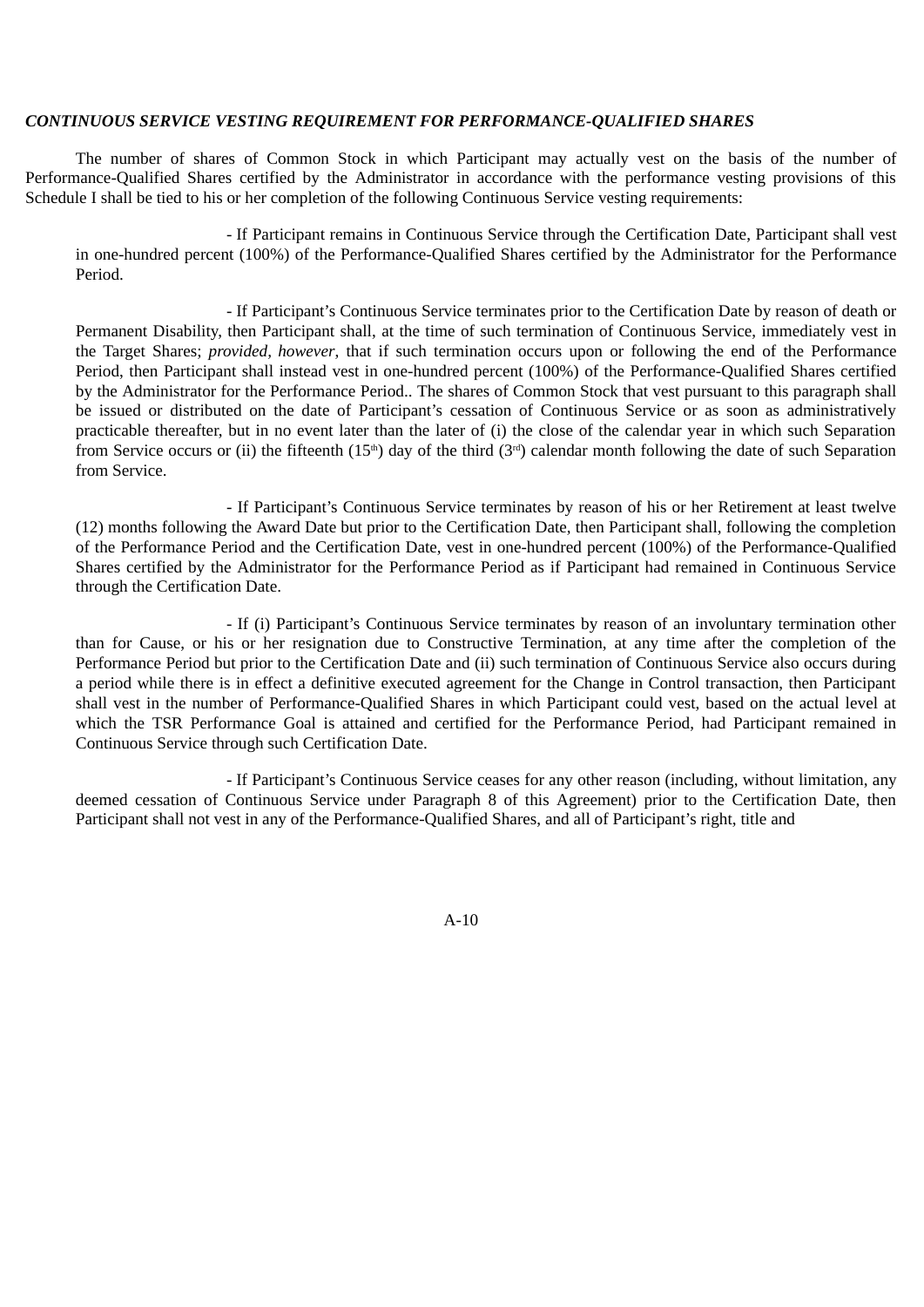interest to the shares of Common Stock subject to this Award shall immediately terminate; *provided, however*, that should a Change in Control occur prior to the completion of the Performance Period, then the provisions of Paragraph 4 shall govern the vesting of the Performance Shares subject to this Award.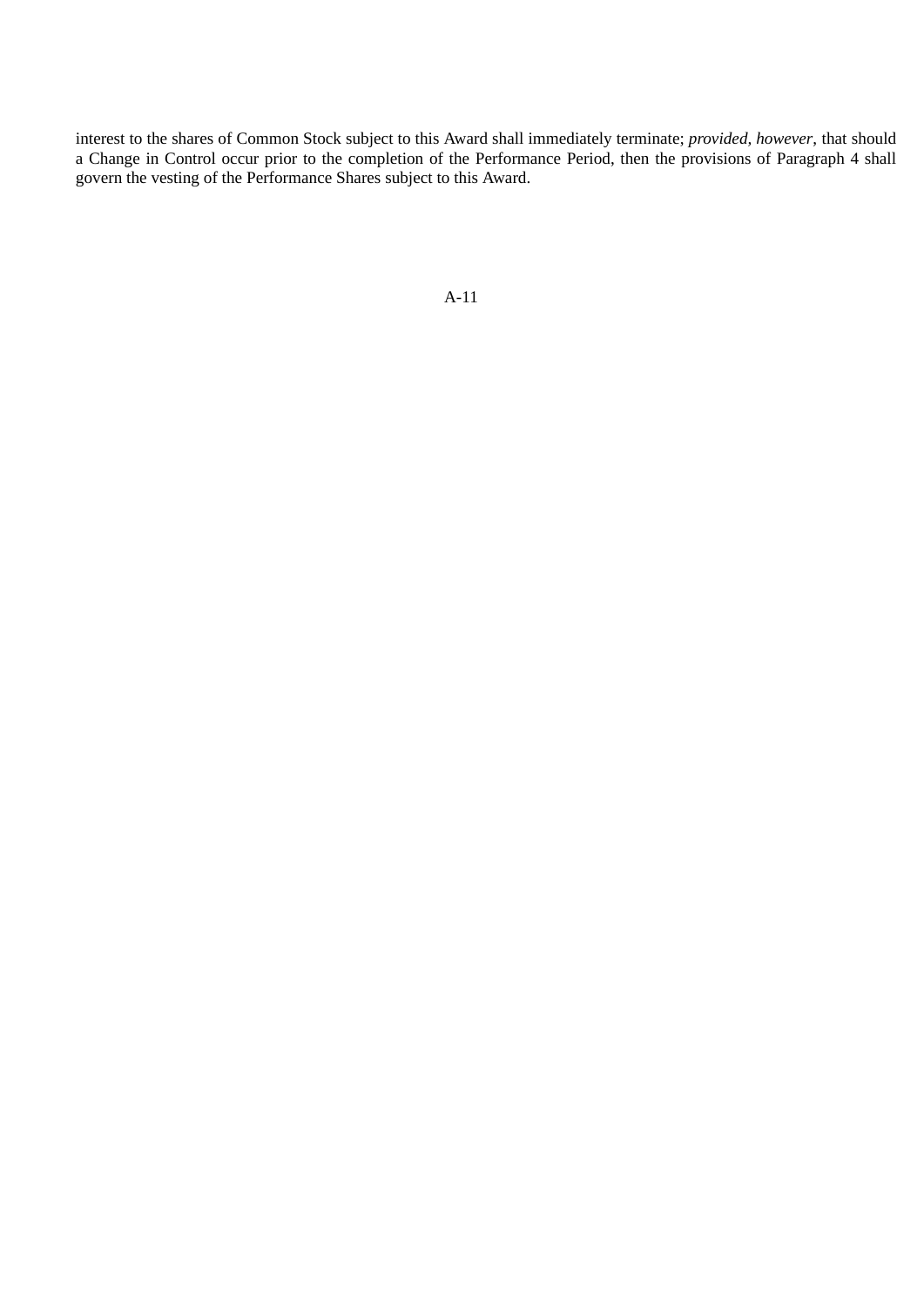#### *REVENUE PERFORMANCE GOAL*

## **GILEAD SCIENCES, INC. 2004 EQUITY INCENTIVE PLAN PERFORMANCE SHARE AWARD AGREEMENT**

## **RECITALS**

A. Gilead Sciences, Inc. (the "Company") has implemented the Gilead Sciences, Inc. 2004 Equity Incentive Plan, as amended (the "Plan") for the purpose of providing incentives to attract, retain and motivate eligible Employees, Directors and Consultants to continue their service relationship with the Company.

B. This Agreement is executed pursuant to, and is intended to carry out the purposes of, the Plan in connection with the Company's issuance of shares of Common Stock to Participant thereunder.

C. All capitalized terms in this Performance Share Award Agreement (this "Agreement") shall have the meaning assigned to them herein or in the attached Appendix A. Capitalized terms not defined herein or in the attached Appendix A shall have the meanings assigned to them in the Plan.

**NOW, THEREFORE** it is hereby agreed as follows:

**1**. **Grant of Performance Shares.** The Company hereby awards to Participant, as of the Award Date indicated below, an award (the "Award") of Performance Shares under the Plan. This Agreement provides the Participant with the right to receive one or more shares of Common Stock on the designated issuance date for those shares, based upon the extent to which each Performance Share vests pursuant to the terms hereof. The Target Shares subject to this Award, the applicable performancevesting and Continuous Service vesting requirements for each separate Tranche of this Award, the date or dates on which the shares of Common Stock that vest hereunder shall become issuable and the remaining terms and conditions governing this Award, including the applicable vesting acceleration provisions, shall be as set forth in this Agreement.

## **AWARD SUMMARY**

1

Participant: Award Date: March 10, 2022 Target Number of Performance Shares:

The actual number of shares of Common Stock that may become issuable pursuant to the Performance Shares subject to this Agreement shall be determined in accordance with the performance-vesting and Continuous Service vesting provisions of attached Schedule I. For purposes of the applicable calculations under Schedule I, the target number of Performance Shares to be utilized is shares (the *"Target Shares"*).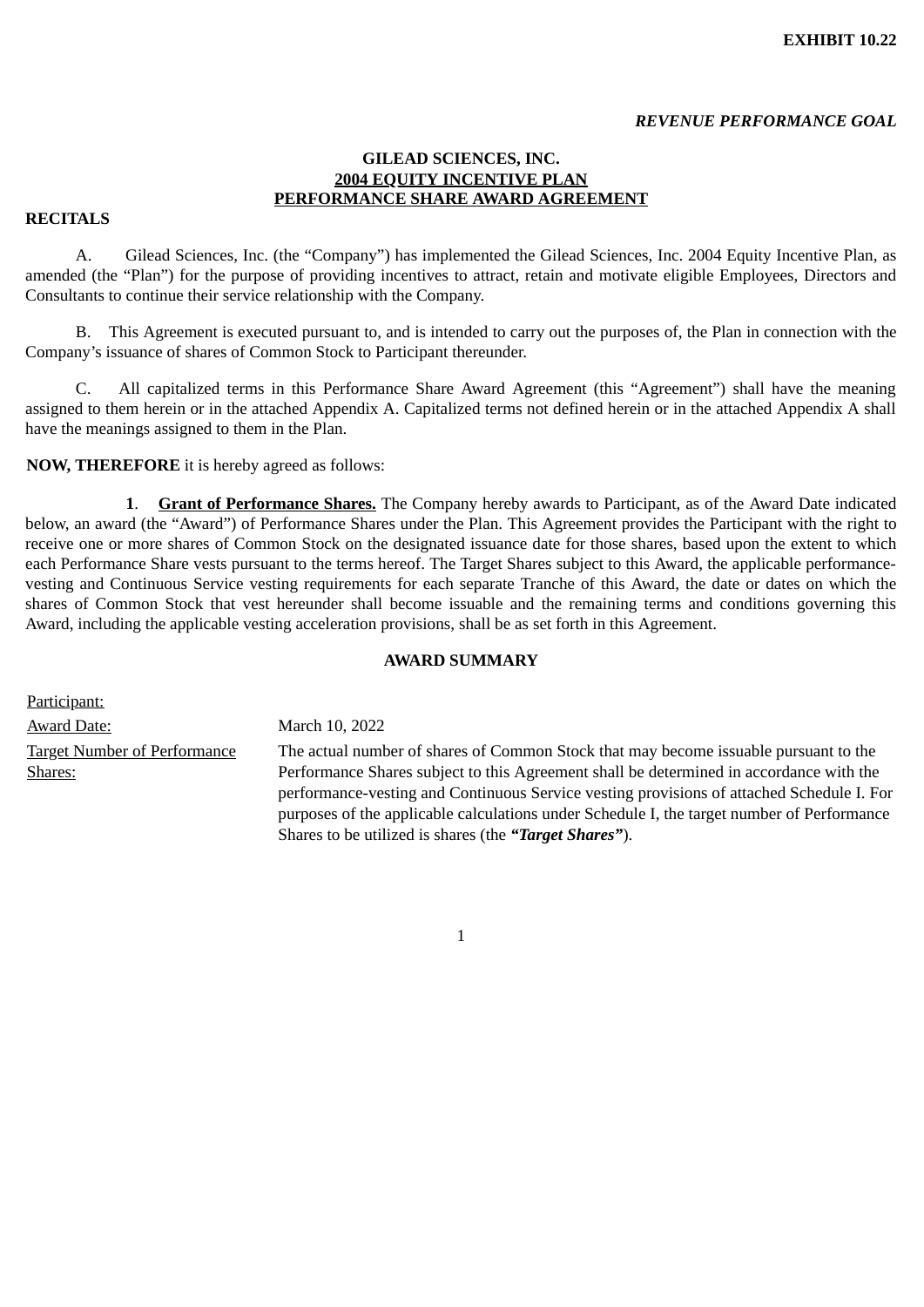|                          | The Performance Shares shall be divided into three separate Tranches with one third (1/3)<br>of the Target Shares allocated to each such Tranche.                                                                                                                                                                                                                                                                                                                                                                                                                                                                                                                                                                        |
|--------------------------|--------------------------------------------------------------------------------------------------------------------------------------------------------------------------------------------------------------------------------------------------------------------------------------------------------------------------------------------------------------------------------------------------------------------------------------------------------------------------------------------------------------------------------------------------------------------------------------------------------------------------------------------------------------------------------------------------------------------------|
| <b>Vesting Schedule:</b> | <b>Vesting Requirements.</b> Each Tranche of Performance Shares shall be subject to the<br>performance-vesting and Continuous Service vesting requirements set forth for that<br>particular Tranche in attached Schedule I and shall vest on the Certification Date (as<br>defined in Appendix A).<br><b>Change in Control Vesting.</b> The shares of Common Stock underlying each Tranche of<br>Performance Shares may also vest on an accelerated basis in accordance with the applicable<br>provisions of Paragraph 4 of this Agreement should a Change in Control occur after the<br>start but prior to the completion of the Performance Period applicable to that particular<br>Tranche or the Certification Date. |
| <b>Issuance Date:</b>    | The shares of Common Stock which actually vest and become issuable pursuant to each<br>Tranche of Performance Shares shall be issued in accordance with the provisions of this<br>Agreement applicable to the particular circumstances under which such vesting occurs.                                                                                                                                                                                                                                                                                                                                                                                                                                                  |

**2. Limited Transferability**. Prior to the actual issuance of the shares of Common Stock which vest hereunder, Participant may not transfer any interest in the Performance Shares subject to this Award or the underlying shares of Common Stock or pledge or otherwise hedge the sale of those Performance Shares or underlying shares, including (without limitation) any short sale or any acquisition or disposition of any put or call option or other instrument tied to the value of the underlying shares of Common Stock. However, any shares of Common Stock which vest hereunder but otherwise remain unissued at the time of Participant's death may be transferred to Participant's designated beneficiary or, if none, to Participant's estate.

# **3. Stockholder Rights and Dividend Equivalents**

(a) The holder of this Award shall not have any stockholder rights, including voting, dividend or liquidation rights, with respect to the shares of Common Stock subject to the Award until Participant becomes the record holder of those shares upon their actual issuance following the Company's collection of the applicable Withholding Taxes.

(b) Notwithstanding the foregoing, if and to the extent that this Award is outstanding on the record date for any dividend or other distribution, whether regular or extraordinary and whether payable in cash, securities (other than Common Stock) or other property, and one or more shares of Common Stock subject to this Award on such record date have not otherwise vested and been delivered as of the payment date for such dividend or distribution and do not otherwise receive such dividend or distribution (i.e., those shares of Common Stock are not otherwise treated as issued and outstanding for purposes of entitlement to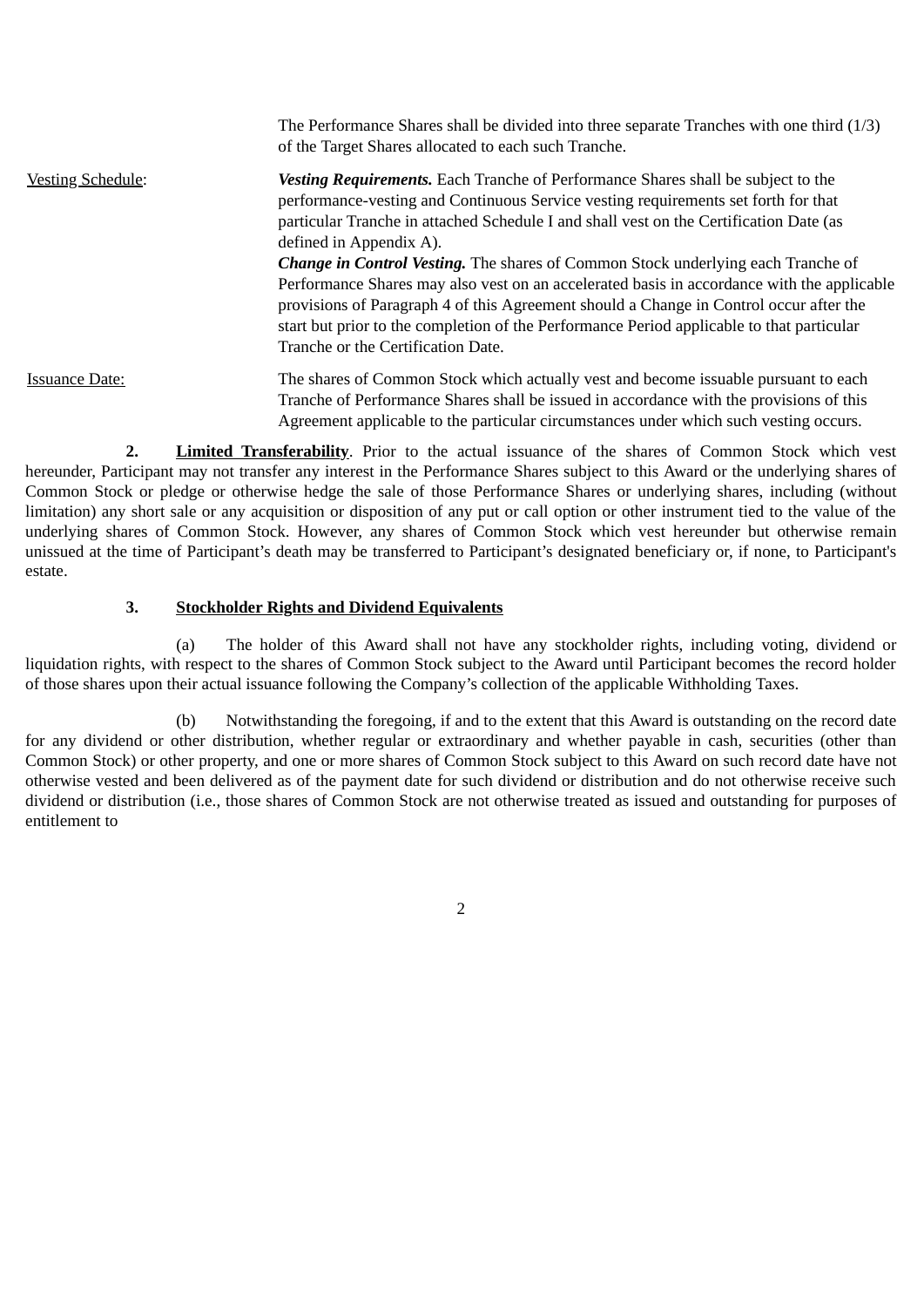the dividend or distribution pursuant to state law, the terms of such distribution or otherwise), then a special book account shall be established for Participant and credited with a phantom dividend that is equivalent to the actual dividend or distribution which would have been paid on such shares of Common Stock at the time subject to this Award had they been issued and outstanding and entitled to that dividend or distribution. As such shares of Common Stock subsequently vest hereunder, the phantom dividend equivalents so credited to those shares of Common Stock in the book account shall vest, and those vested dividend equivalents shall be distributed to Participant (in the form of additional shares of Common Stock or in such other form as the Administrator deems appropriate under the circumstances) concurrently with the issuance of the vested shares of Common Stock to which those phantom dividend equivalents relate and correspondingly as such shares of Common Stock are forfeited or cancelled under this Award the phantom dividend equivalents so credited to those shares of Common Stock in the book account shall be forfeited or cancelled. Each such distribution of phantom dividend equivalent amounts shall be subject to the Company's collection of any Withholding Taxes applicable to that distribution. The Administrator shall have the sole discretion to determine the dollar value of any dividend or distribution paid other than in the form of cash, and its determination shall be controlling. No dividend equivalent amount shall be paid or distributed on shares of Common Stock under this Award that are forfeited or that otherwise are not vested and issued or issuable under this Award.

**4. Change in Control**. The following provisions shall apply only to the extent a Change in Control is consummated prior to the Certification Date and shall have no force or effect if the effective date of the Change in Control occurs after the Certification Date:

(a) Should (i) the Change in Control occur during a Performance Period that is in effect at the time with respect to a particular Tranche of Performance Shares but prior to the completion of that Performance Period and (ii) Participant remains in Continuous Service through the effective date of that Change in Control, then Participant shall immediately vest in that number of shares of Common Stock equal to the Target Shares allocated to that particular Tranche, without any measurement of Performance Goal attainment to date with respect to that particular Tranche and without regard to the Continuous Service vesting provisions. To the extent a Performance Period for a particular Tranche of Performance Shares has not commenced prior to the effective date of the Change in Control, the Performance Shares allocated to that Tranche in accordance with Paragraph 1 of this Agreement and the provisions of attached Schedule I shall be cancelled, and Participant shall not have any further right or entitlement to receive any shares of Common Stock with respect to those cancelled Performance Shares.

(b) Should (i) the Change in Control occur at any time on or after the completion of the Performance Period applicable to a particular Tranche of Performance Shares but prior to the Certification Date and (ii) Participant remains in Continuous Service through the effective date of that Change in Control, then Participant shall immediately vest in that number of shares of Common Stock equal to the actual number of Performance-Qualified Shares (if any) at the time subject to that Tranche by reason of the level at which the Revenue Performance Goal for that Tranche was in fact attained for the Performance Period applicable to that Tranche, without regard to the Continuous Service vesting provisions.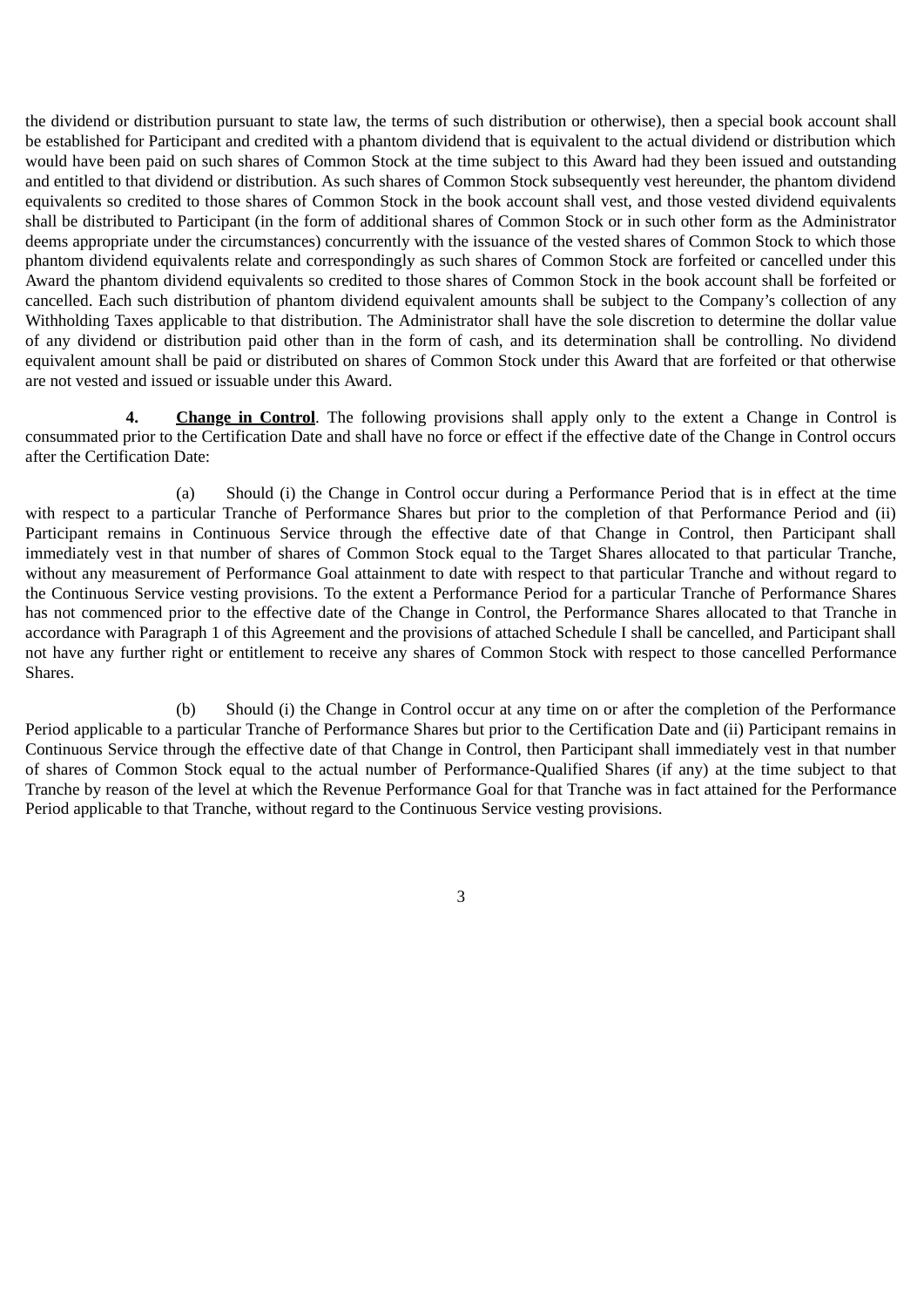(c) The foregoing provisions of this Paragraph 4 shall also apply should Participant's Continuous Service terminate, by reason of an involuntary termination (other than as a result of Retirement, death, or Permanent Disability) other than for Cause or his or her resignation due to Constructive Termination, at any time during the period beginning with the execution date of the definitive agreement for the Change in Control transaction and ending with the earlier of (i) the termination of the definitive agreement without the consummation of such Change in Control or (ii) the expiration of the Applicable Acceleration Period following the consummation of such Change in Control.

(d) Should Participant cease Continuous Service by reason of his or her Retirement at least twelve (12) months following the Award Date but prior to the Certification Date and during one or more Service Periods that are, pursuant to the provisions of attached Schedule I, in effect at that time with respect to one or more Tranches of Performance Shares and a Change in Control subsequently occurs prior to the Certification Date, then Participant shall, at the time of such Change in Control, immediately vest in that number of shares of Common Stock equal to the Target Shares allocated to that particular Tranche, without any measurement of Performance Goal attainment to date with respect to that particular Tranche and without regard to the Continuous Service vesting provisions. To the extent a Performance Period for a particular Tranche of Performance Shares has not commenced prior to the effective date of the Change in Control, the Performance Shares allocated to that Tranche in accordance with Paragraph 1 of this Agreement and the provisions of attached Schedule I shall be cancelled, and Participant shall not have any further right or entitlement to receive any shares of Common Stock with respect to those cancelled Performance Shares.

(e) The number of shares of Common Stock in which Participant vests determined in accordance with the foregoing provisions of this Paragraph 4 shall be converted into the right to receive for each such share the same consideration per share of Common Stock payable to the other stockholders of the Company in consummation of the Change in Control, and such consideration shall be distributed to Participant on the earlier of (i) the tenth (10th) business day following the effective date of the Change in Control, provided such Change in Control also constitutes a Qualifying Change in Control, or (ii) the date those shares would have been issued to Participant in accordance with Paragraph 6 in the absence of such Change in Control. Each issuance or distribution made under this Paragraph 4(e) shall be subject to the Company's collection of the applicable Withholding Taxes.

(f) Except for the actual number of shares of Common Stock in which Participant vests in accordance with this Paragraph 4, Participant shall cease to have any further right or entitlement to any additional shares of Common Stock under this Agreement following the effective date of the Change in Control.

(g) This Agreement shall not in any way affect the right of the Company to adjust, reclassify, reorganize or otherwise change its capital or business structure or to merge, consolidate, dissolve, liquidate or sell or transfer all or any part of its business or assets.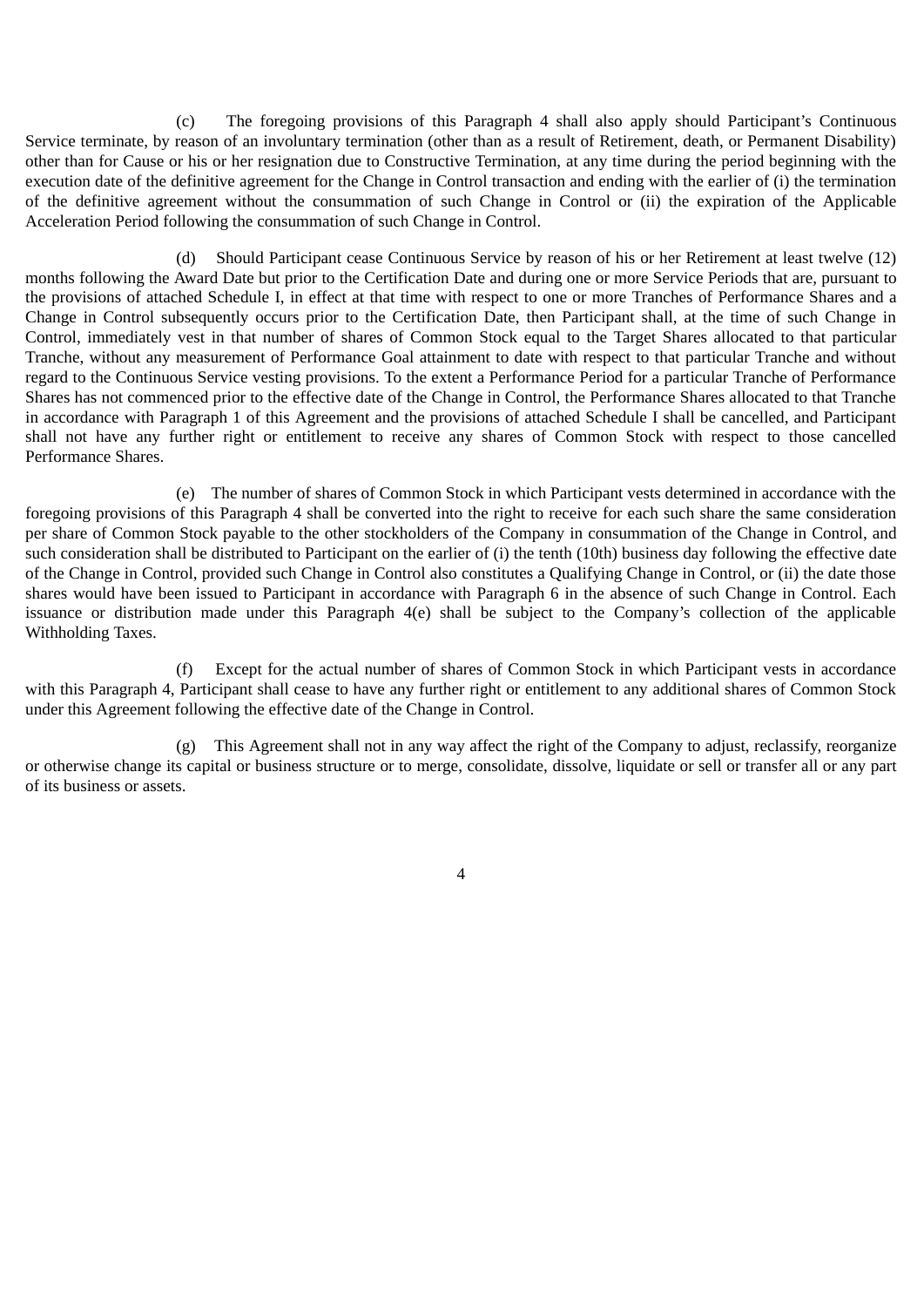**5. Adjustment in Shares**. Should any change be made to the Common Stock by reason of any stock split, stock dividend, recapitalization, combination of shares, exchange of shares, spin-off transaction, extraordinary dividend or distribution or other change affecting the outstanding Common Stock as a class without the Company's receipt of consideration, or should the value of the outstanding shares of Common Stock be substantially reduced as a result of a spin- off transaction or an extraordinary dividend or distribution, or should there occur any merger, consolidation or other reorganization, then equitable adjustments shall be made by the Administrator to the total number and/or class of securities issuable pursuant to this Award in order to reflect such change. The determination of the Administrator shall be final, binding and conclusive. In the event of any Change in Control transaction, the provisions of Paragraph 4 shall also be applicable.

## **6. Issuance or Distribution of Vested Shares or Other Amounts.**

(a) Except as otherwise provided in Paragraph 4 or Paragraph 7, the shares of Common Stock in which Participant vests pursuant to the performance-vesting and Continuous Service vesting provisions of attached Schedule I shall be issued in accordance with the following provisions:

> - The issuance of the shares of Common Stock underlying each particular Tranche of Performance Shares shall be effected during the period beginning on the first (1st) business day of February of the calendar year immediately succeeding the end of the Tranche Three Performance Period and ending no later than March 15 of that calendar year.

(b) The Company shall, on the applicable issuance date, issue to or on behalf of Participant a certificate in electronic form for the shares of Common Stock in which Participant vests pursuant to the performance-vesting and Continuous Service vesting provisions of attached Schedule I and shall concurrently settle with Participant any phantom dividend equivalent amount with respect to those shares as provided in Paragraph 3.

(c) Except as otherwise provided in Paragraph 4, no shares of Common Stock shall be issued prior to the Certification Date. No fractional shares of Common Stock shall be issued pursuant to this Award, and any fractional share resulting from any calculation made in accordance with the terms of this Agreement shall be rounded down to the next whole share.

(d) Participant acknowledges that, regardless of any action the Employer may take with respect to any or all Withholding Taxes related to Participant's participation in the Plan and legally applicable to Participant, the ultimate liability for all Withholding Taxes is and remains Participant's responsibility and may exceed the amount actually withheld by the Employer. Participant further acknowledges that the Employer (i) makes no representations or undertakings regarding the treatment of any Withholding Taxes in connection with any aspect of the Award, including the grant, vesting or settlement of the Award, the issuance of shares of Common Stock or other property in settlement of the Award, the subsequent sale of the shares of Common Stock acquired pursuant to such issuance and the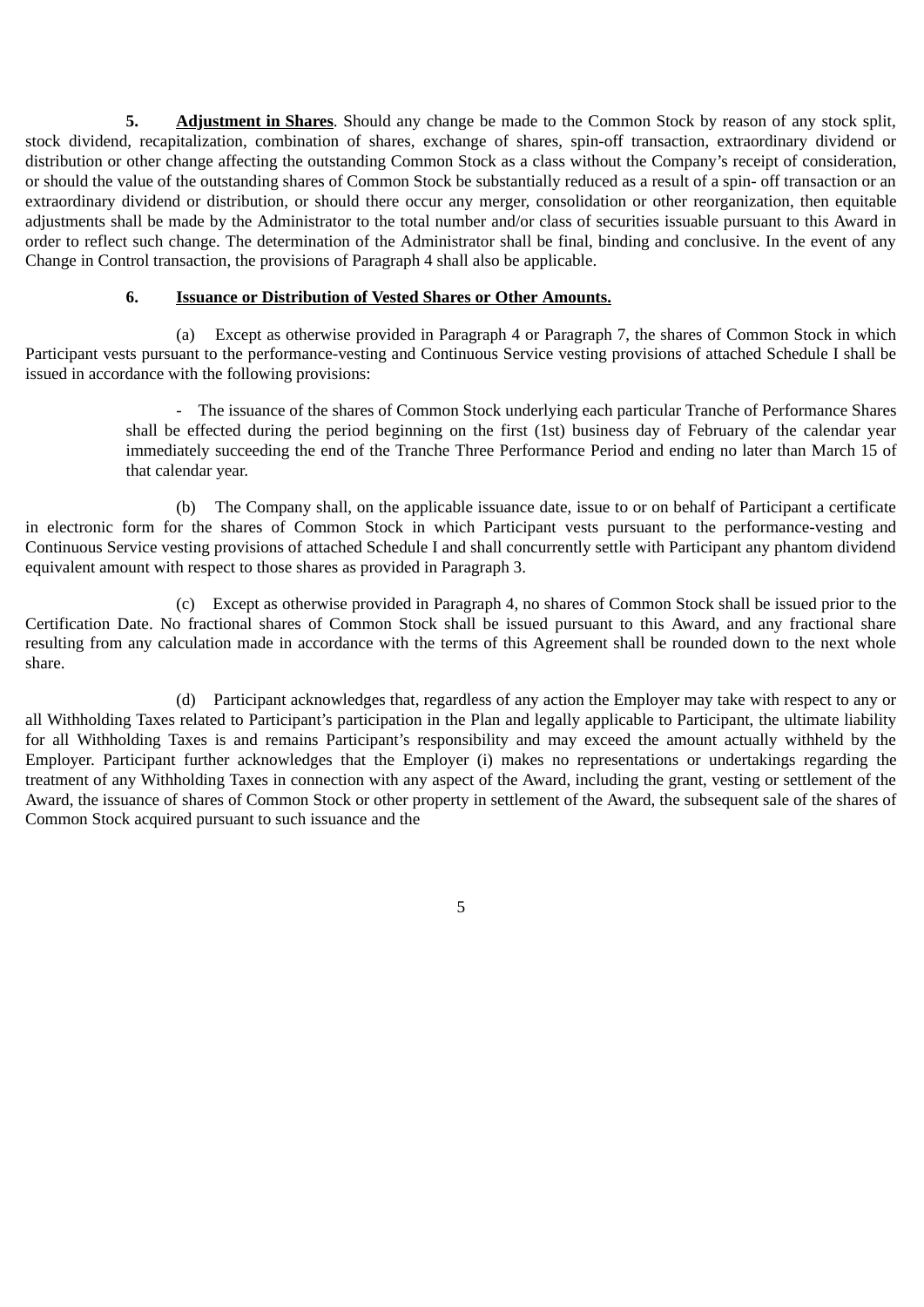receipt of any dividends and/or phantom dividend equivalent amount provided pursuant to Paragraph 3 and (ii) does not commit to, and is under no obligation to, structure the terms of the grant or any aspect of the Award to reduce or eliminate Participant's liability for Withholding Taxes or achieve any particular tax result. Further, if Participant is or becomes subject to Withholding Taxes in more than one jurisdiction, Participant acknowledges that the Employer (or former employer, as applicable) may withhold or account for Withholding Taxes in more than one jurisdiction.

(e) The Company shall collect, and Participant hereby authorizes the Company to collect, the Withholding Taxes with respect to the shares of Common Stock issued under this Agreement (including any shares of Common Stock issued in settlement of any phantom dividend equivalent amount as provided in Paragraph 3) through an automatic share withholding procedure pursuant to which the Company will withhold, immediately as the shares of Common Stock are issued under the Award, a portion of those shares with a Fair Market Value (measured as of the issuance date) equal to the amount of such Withholding Taxes (the "*Share Withholding Method*"). Notwithstanding the foregoing, the Share Withholding Method shall not be utilized if (i) such method is not permissible or advisable under local law or (ii) the Company otherwise decides no longer to utilize such method and provides Participant with notice to such effect.

(f) If the Share Withholding Method is to be utilized for the collection of Withholding Taxes, then the Company shall withhold the number of otherwise issuable shares of Common Stock necessary to satisfy the applicable Withholding Taxes based on the applicable minimum statutory rate or other applicable withholding rate, including maximum applicable rates, as determined by the Company in its sole discretion. If the maximum rate is used, any over- withheld amount will be refunded to Participant in cash by the Employer (with no entitlement to the Common Stock equivalent) or if not refunded, Participant may seek a refund from the appropriate tax authorities. If the obligation for Withholding Taxes is satisfied by using the Share Withholding Method, then Participant will, for tax purposes, be deemed to have been issued the full number of shares of Common Stock subject to the vested Award, notwithstanding that a number of shares of Common Stock are withheld solely for the purpose of paying the applicable Withholding Taxes.

(g) The Company shall have sole discretion to determine whether or not the Share Withholding Method shall be utilized for the collection of the applicable Withholding Taxes. Participant shall be notified (in writing or through the Company's electronic mail system) in the event the Company no longer intends to utilize the Share Withholding Method. Should any shares of Common Stock become issuable under the Award (including any shares of Common Stock issued in settlement of any phantom dividend equivalent amount as provided in Paragraph 3) at a time when the Share Withholding Method is not being utilized by the Company, then the Withholding Taxes shall be collected from Participant through a sale-to-cover transaction authorized by Participant, pursuant to which an immediate open-market sale of a portion of the shares of Common Stock issued to Participant will be effected, for and on behalf of Participant, by the Company's designated broker to cover the Withholding Tax liability estimated by the Company to be applicable to such issuance. Participant shall, promptly upon request from the Company, execute (whether manually or through electronic acceptance) an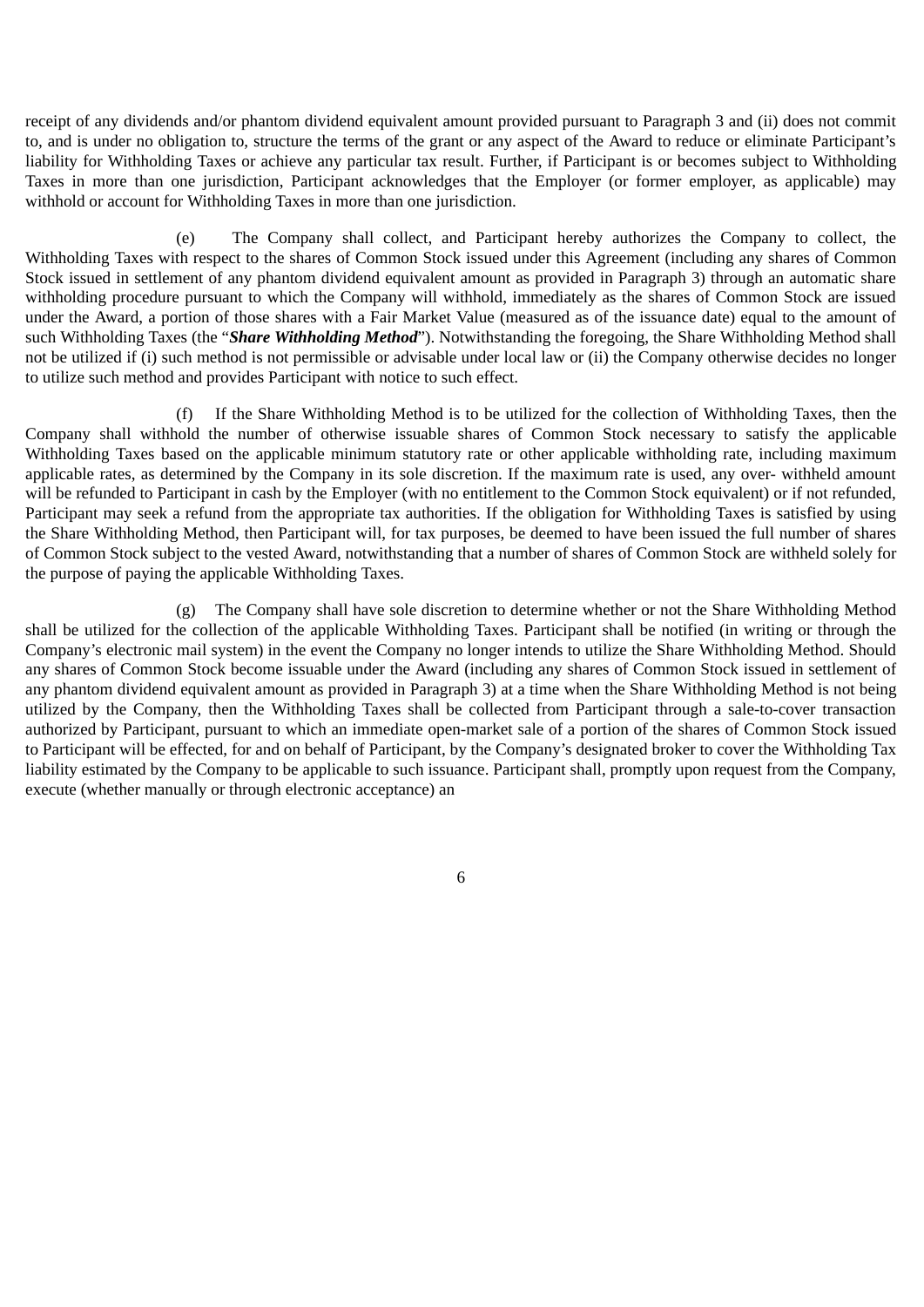appropriate sales authorization (in form and substance reasonably satisfactory to the Company) that authorizes and directs the broker to effect such open-market, sale-to-cover transactions and remit the sale proceeds, net of brokerage fees and other applicable charges, to the Company in satisfaction of the applicable Withholding Taxes. However, no sale-to-cover transaction shall be effected unless (i) such a sale is at the time permissible under the Company's insider trading policies governing the sale of Common Stock and (ii) the transaction is not otherwise deemed to constitute a prohibited loan under Section 402 of the Sarbanes-Oxley Act of 2002.

(h) If the Company determines that such sale-to-cover transaction is not permissible or advisable at the time or if Participant otherwise fails to effect a timely sales authorization as required by this Agreement, then the Company may, in its sole discretion, elect either to defer the issuance of the shares of Common Stock until such sale-to-cover transaction can be effected in accordance with Participant's executed sale directive or to collect the applicable Withholding Taxes through a wire transfer of funds from Participant to the Company in the amount of such Withholding Taxes or by withholding such amount from other wages payable to Participant. In no event shall any shares of Common Stock be issued in the absence of an arrangement reasonably satisfactory to the Company for the satisfaction of the applicable Withholding Taxes, and any such arrangement must be in compliance with any applicable requirements of Code Section 409A.

(i) The Company shall collect the Withholding Taxes with respect to any phantom dividend equivalent amount as provided in Paragraph 3 that is distributed in a form other than shares of Common Stock by withholding a portion of that distribution equal to the amount of the applicable Withholding Taxes, with the cash portion of the distribution to be the first portion so withheld, or through such other tax withholding arrangement as the Company deems appropriate, in its sole discretion.

(j) Notwithstanding the foregoing provisions of Paragraphs 6(d) through 6(i), the employee portion of the federal, state and local employment taxes required to be withheld by the Company in connection with the vesting (as determined under applicable tax laws) of the shares of Common Stock or any other amounts hereunder (the "Employment Taxes") shall in all events be collected from Participant no later than the last business day of the calendar year in which those shares or other amounts vest (as determined under applicable tax laws) hereunder. Accordingly, to the extent the applicable issuance date for one or more vested shares of Common Stock or the distribution date for such other amounts is to occur in a year subsequent to the calendar year in which those shares or other amounts vest, Participant shall, if so requested by the Company, on or before the last business day of the calendar year in which such shares or other amounts vest, deliver to the Company a check payable to its order (or a wire transfer of funds to the Company) in the dollar amount equal to the Employment Taxes required to be withheld with respect to those shares or other amounts. Alternatively, the Company may, in its sole discretion, elect to withhold the dollar amount equal to the Employment Taxes required to be withheld with respect to those shares or other amounts from other wages payable to Participant, or through such other tax withholding arrangement as the Company deems appropriate, in its sole discretion. The provisions of this Paragraph 6(j) shall be applicable only to the extent necessary to comply with the applicable tax withholding requirements of Code Section 3121(v).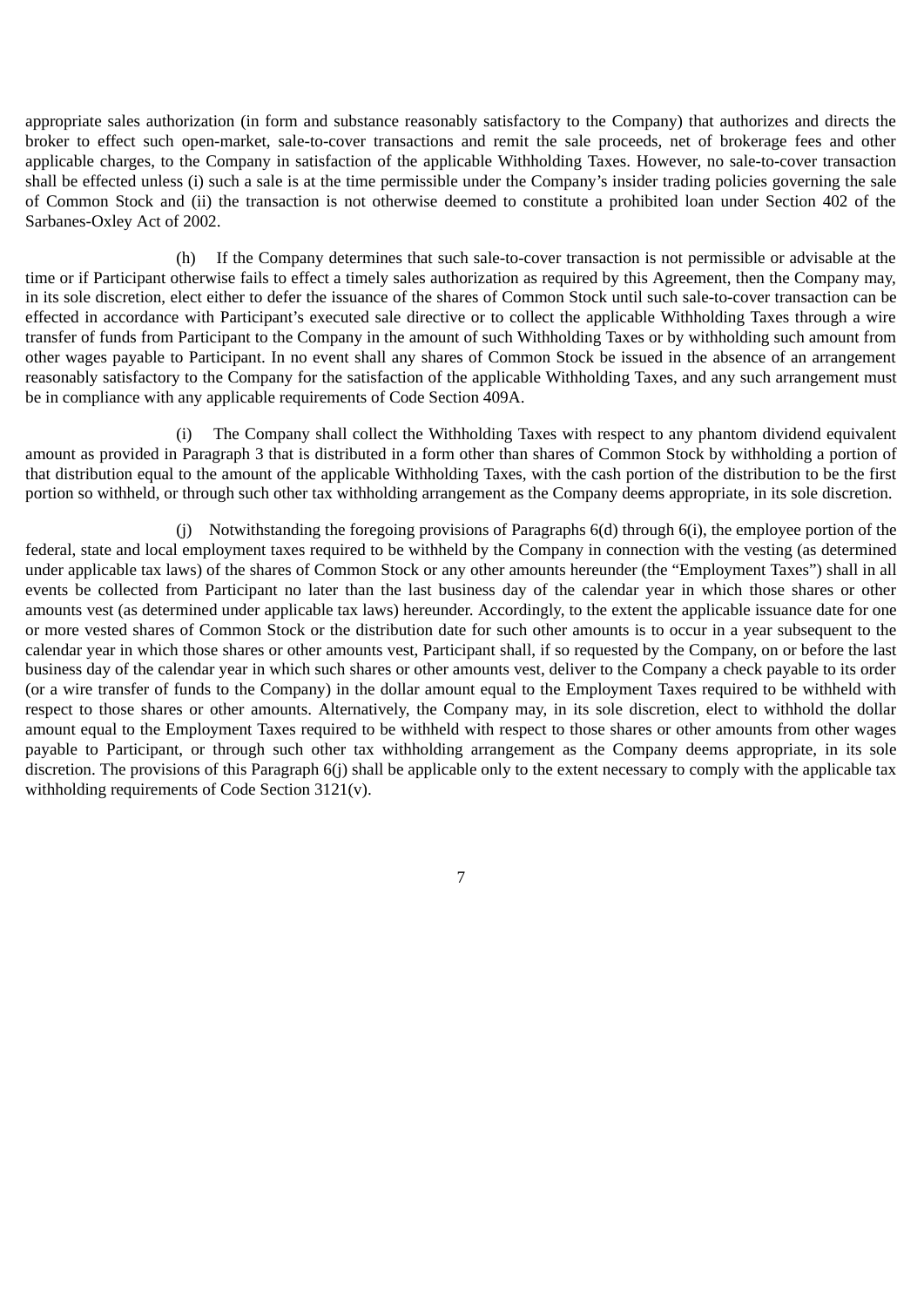(k) Except as otherwise provided in Paragraph 4 or this Paragraph 6, the settlement of all Performance Shares or Performance-Qualified Shares which vest under the Award shall be made solely in shares of Common Stock.

**7. Special Deferral Election**. Provided Participant is a U.S. tax resident and Participant timely submits a properly completed deferral election in a form provided by the Company, any shares of Common Stock that become issuable pursuant to this Agreement shall be distributed in accordance with the terms of such deferral election, subject to Participant's satisfaction of any applicable Withholding Taxes under Paragraph 6.

**8. Leaves of Absence**. For purposes of applying the various Continuous Service vesting provisions of this Agreement, Participant shall be deemed to cease Continuous Service on the commencement date of any leave of absence and not to remain in Continuous Service status during the period of that leave, except to the extent otherwise required under employment laws in the jurisdiction where Participant is employed or pursuant to the following policy:

- Participant shall be deemed to remain in Continuous Service status during (i) the first three (3) months of an approved personal leave of absence or (ii) the first seven (7) months of any bona fide leave of absence (other than an approved personal leave) and shall be deemed to cease Continuous Service upon the expiration of the applicable three (3) month or seven (7)-month period.

In no event, however, shall Participant be deemed, for vesting purposes hereunder, to remain in Continuous Service beyond the *earlier* of (i) the expiration date of that leave of absence, unless Participant returns to active Continuous Service or Employee status on or before that date, or (ii) the date Participant's Continuous Service or Employee status actually terminates by reason of his or her voluntary or involuntary termination or by reason of his or her death or Permanent Disability.

**9. Compliance with Laws and Regulations**. The issuance of shares of Common Stock pursuant to the Award shall be subject to compliance by the Company and Participant with all Applicable Laws relating thereto.

**10. Nature of Grant.** In accepting the grant, Participant acknowledges, understands and agrees that:

(a) the Plan is established voluntarily by the Company, it is discretionary in nature and it may be modified, amended, suspended or terminated by the Company at any time, to the extent permitted by the Plan;

(b) the grant of the Award is exceptional, voluntary and occasional and does not create any contractual or other right to receive future grants of Awards, or benefits in lieu of Awards, even if Awards have been granted in the past;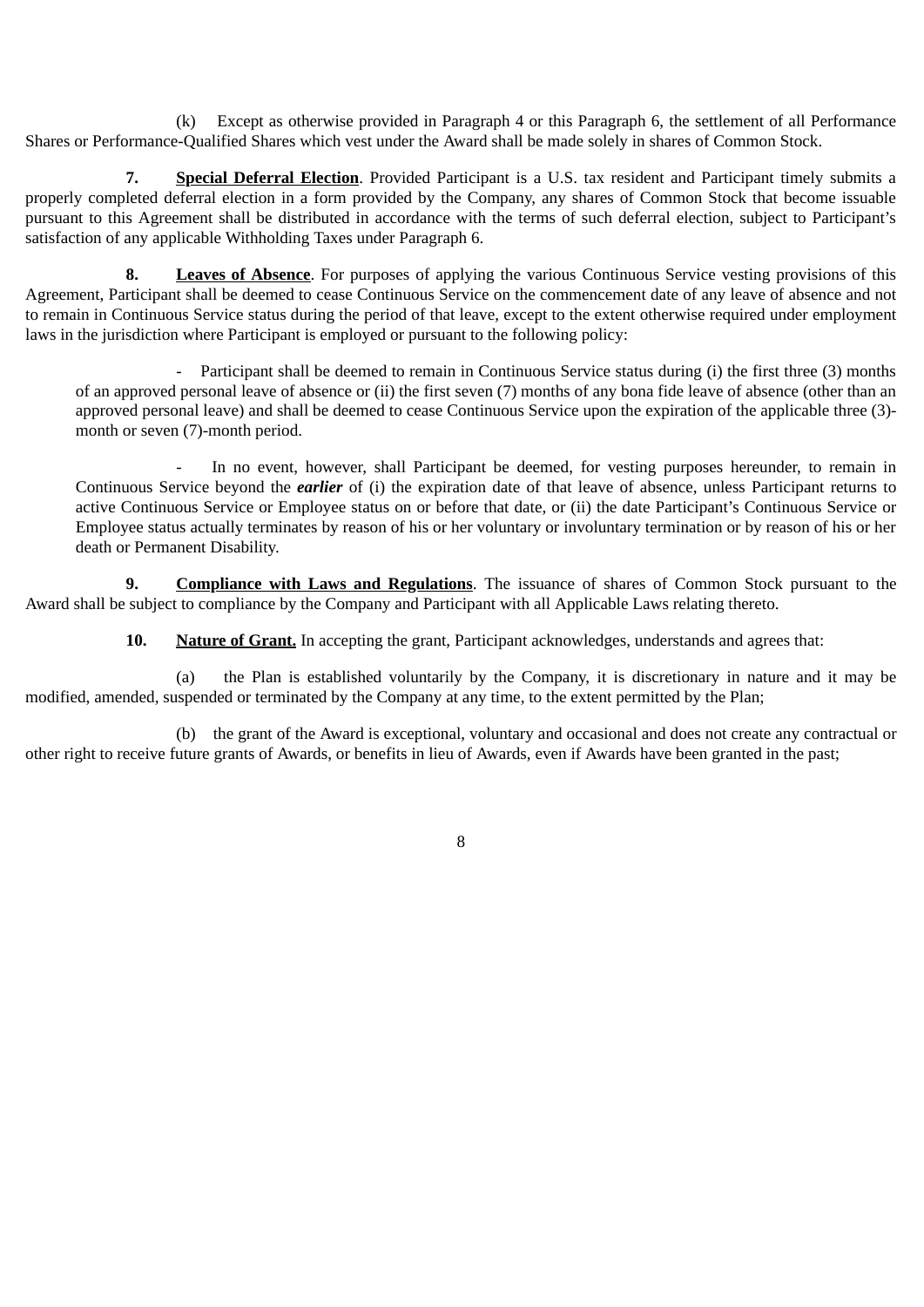Company;

- (c) all decisions with respect to future Awards or other grants, if any, will be at the sole discretion of the
- (d) Participant is voluntarily participating in the Plan;

(e) the Award and the shares of Common Stock subject to the Award, and the income and value of same, are not intended to replace any pension rights or compensation;

(f) the Award and the shares of Common Stock subject to the Award, and the income and value of same, are not part of normal or expected compensation for any purpose, including, without limitation, calculating any severance, resignation, termination, redundancy, dismissal, end-of-service payments, holiday pay, bonuses, long-service awards, leaverelated payments, pension or retirement or welfare benefits or similar payments;

(g) the future value of the underlying shares of Common Stock is unknown, indeterminable and cannot be predicted with certainty;

(h) no claim or entitlement to compensation or damages shall arise from forfeiture of the Award resulting from the termination of Participant's Continuous Service (for any reason whatsoever, whether or not later found to be invalid or in breach of employment laws in the jurisdiction where Participant is employed or the terms of Participant's employment agreement, if any), and in consideration of the grant of the Award to which Participant is otherwise not entitled, Participant irrevocably agrees never to institute any claim against the Company, any Related Entity or the Employer, waives Participant's ability, if any, to bring any such claim, and releases the Company, any Related Entity and the Employer from any such claim; if, notwithstanding the foregoing, any such claim is allowed by a court of competent jurisdiction, then, by participating in the Plan, Participant shall be deemed irrevocably to have agreed not to pursue such claim and agreed to execute any and all documents necessary to request dismissal or withdrawal of such claim;

(i) unless otherwise agreed with the Company in writing, the Award and the shares of Common Stock subject to the Award, and the income and value of same, are not granted as consideration for, or in connection with, any service Participant may provide as a director of the Company or a Related Entity; and

(j) unless otherwise provided in the Plan or by the Company in its discretion, the Award and the benefits evidenced by this Agreement do not create any entitlement to have the Award or any such benefits transferred to, or assumed by, another company nor to be exchanged, cashed out or substituted for, in connection with any corporate transaction affecting the shares of the Company.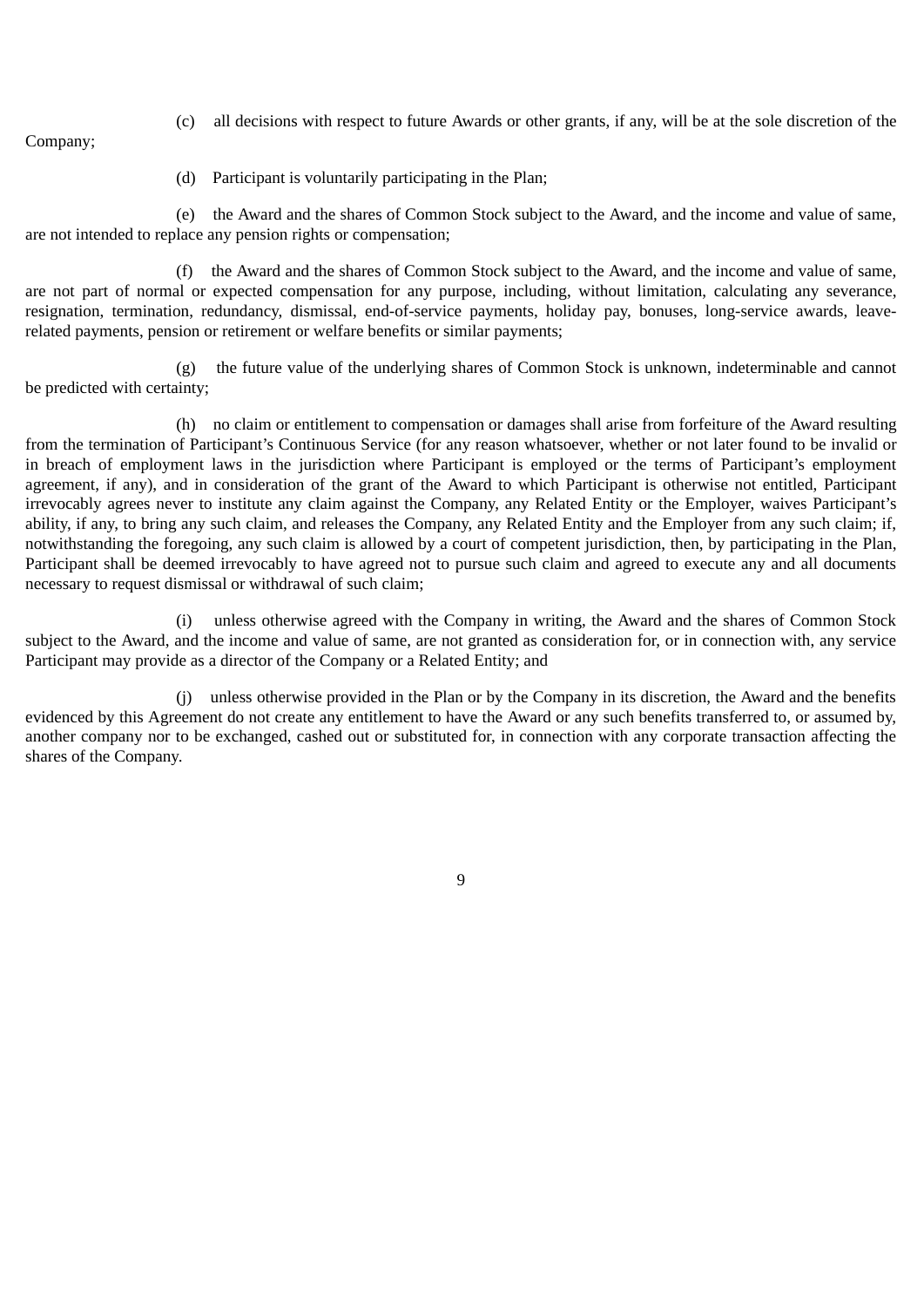**11. No Advice Regarding Grant.** The Company is not providing any tax, legal or financial advice, nor is the Company making any recommendations regarding Participant's participation in the Plan, or Participant's acquisition or sale of the underlying shares of Common Stock. Participant should consult with Participant's own personal tax, legal and financial advisors regarding Participant's participation in the Plan before taking any action related to the Plan or the Award.

**12. Notices.** Any notice required to be given or delivered to the Company under the terms of this Agreement shall be in writing and addressed to the Company at its principal corporate offices. Any notice required to be given or delivered to Participant shall be in writing and addressed to Participant at the most current address then indicated for Participant on the Company's employee records or shall be delivered electronically to Participant through the Company's electronic mail system or through an on-line brokerage firm authorized by the Company to effect sales of the Common Stock issued hereunder. All notices shall be deemed effective upon personal delivery or delivery through the Company's electronic mail system or upon deposit in the U.S. mail, postage prepaid and properly addressed to the party to be notified.

**13. Successors and Assigns.** Except to the extent otherwise provided in this Agreement, the provisions of this Agreement shall inure to the benefit of, and be binding upon, the Company and its successors and assigns and Participant, the legal representatives, heirs and legatees of Participant's estate

# **14. Code Section 409A**

(a) It is the intention of the parties that the provisions of this Agreement shall, to the maximum extent permissible, comply with the requirements of the short-term deferral exception to Section 409A of the Code and Treasury Regulations Section 1.409A-1(b)(4) with respect to each Tranche of Performance Shares under this Award. Accordingly, to the extent there is any ambiguity as to whether one or more provisions of this Agreement would otherwise contravene the requirements or limitations of Code Section 409A applicable to such short-term deferral exception, then those provisions, as they apply to each Tranche, shall be interpreted and applied in a manner that does not result in a violation of the requirements or limitations of Code Section 409A and the Treasury Regulations thereunder that apply to such exception.

(b) However, to the extent this Agreement should be deemed to create a deferred compensation arrangement subject to the requirements of Code Section 409A with respect to one or more Tranches of the Performance Shares, whether by reason of a deferral election that satisfies the requirements of Paragraph 7 above or the pro-rata Continuous Service vesting provisions of this Agreement, then the following provisions shall apply with respect to any such Tranche, notwithstanding anything to the contrary set forth herein: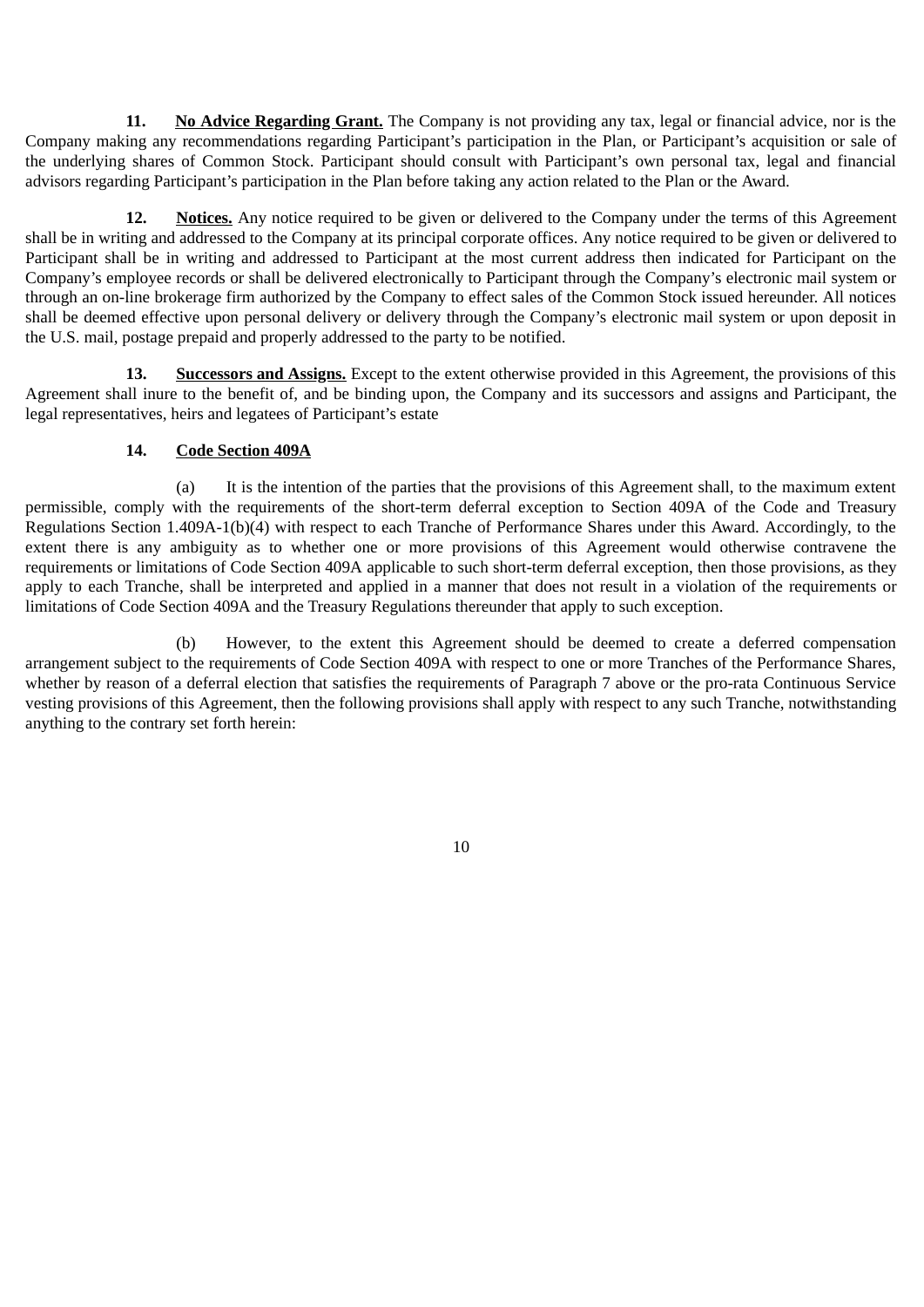– No shares of Common Stock or other amounts which become issuable or distributable with respect to such Tranche by reason of Participant's cessation of Continuous Service shall actually be issued or distributed to Participant until the date of Participant's Separation from Service or as soon thereafter as administratively practicable, but in no event later than the later of (i) the close of the calendar year in which such Separation from Service occurs or (ii) the fifteenth (15th) day of the third (3rd) calendar month following the date of such Separation from Service.

– No shares of Common Stock or other amounts which become issuable or distributable with respect to such Tranche by reason of Participant's cessation of Continuous Service shall actually be issued or distributed to Participant prior to the earlier of (i) the first (1st) day of the seventh (7th) month following the date of Participant's Separation from Service or (ii) the date of Participant's death, if Participant is deemed at the time of such Separation from Service to be a specified employee under Section 1.409A-1(i) of the Treasury Regulations issued under Code Section 409A, as determined by the Administrator in accordance with consistent and uniform standards applied to all other Code Section 409A arrangements of the Company, and such delayed commencement is otherwise required in order to avoid a prohibited distribution under Code Section 409A(a)(2). The deferred shares of Common Stock or other distributable amount shall be issued or distributed in a lump sum on the first (1st) day of the seventh (7th) month following the date of Participant's Separation from Service or, if earlier, the first (1st) day of the month immediately following the date the Company receives proof of Participant's death.

– No amounts that vest and become payable under Paragraph 4 of this Agreement with respect to that Tranche by reason of a Change in Control shall be distributed to Participant at the time of such Change in Control, unless that transaction also constitutes a Qualifying Change in Control. In the absence of such a Qualifying Change in Control, the distribution shall not be made until the date on which the shares of Common Stock to which those amounts pertain would have become issuable in accordance with the provisions of Paragraph 6(a) of this Agreement.

If a deferral election under Paragraph 7 of this Agreement is in effect with respect to any Tranche of Performance Shares under this Award, no amounts that vest and become payable under Paragraph 4 with respect to that particular Tranche by reason of a Change in Control shall be distributed to Participant at the time of that Change in Control unless the transaction also constitutes a Qualifying Change in Control. In the absence of such a Qualifying Change in Control, the distribution shall not be made until the date on which the shares of Common Stock to which those amounts pertain would have become issuable in accordance with Participant's deferral election under Paragraph 7 of this Agreement.

– The shares of Common Stock that are issuable pursuant to each Tranche of Performance Shares in accordance with the provisions of this Agreement and attached Schedule I shall be deemed a separate payment for purposes of Code Section 409A.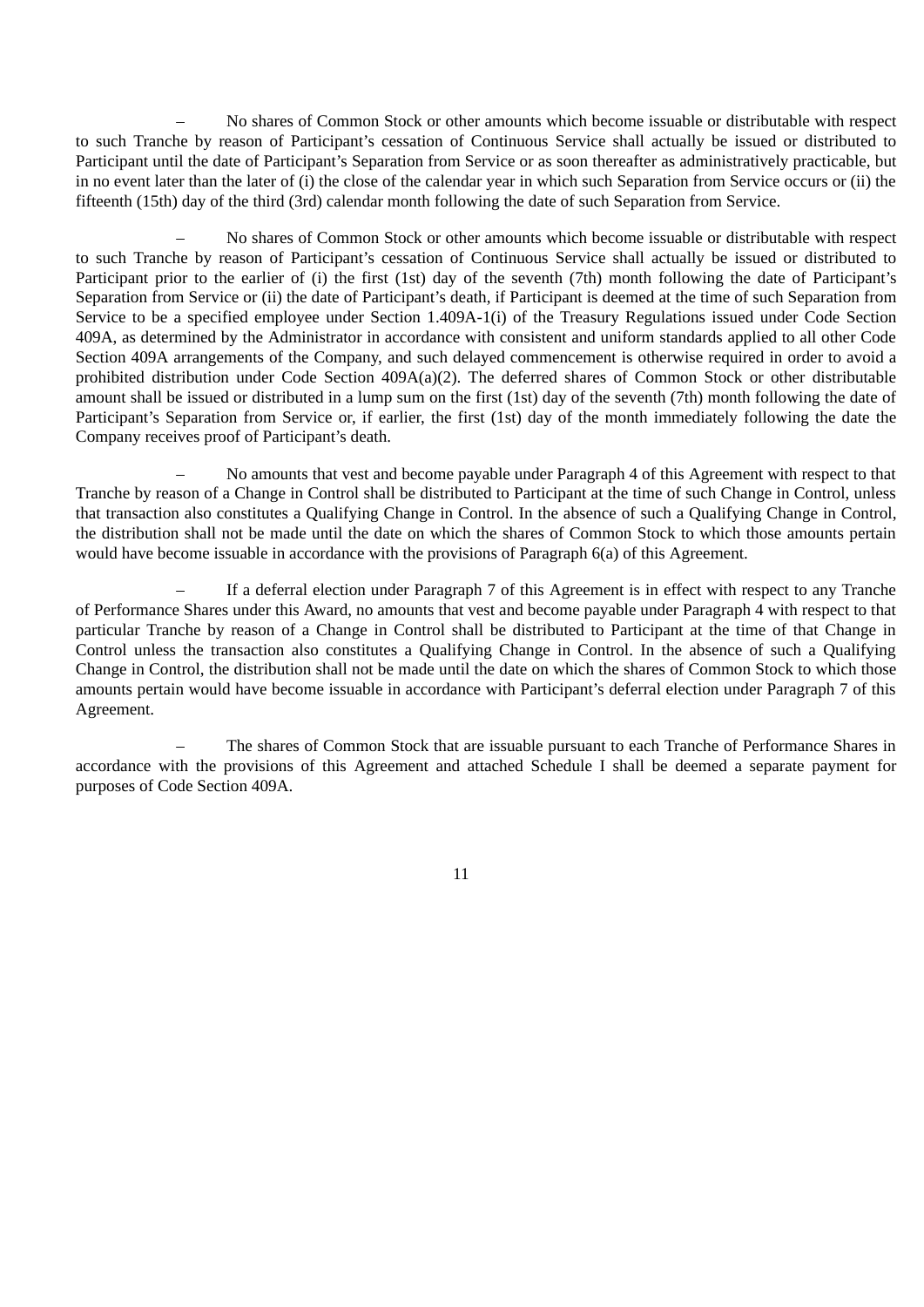**15. Construction**. This Agreement and the Award evidenced hereby are made and granted pursuant to the Plan and are in all respects limited by and subject to the terms of the Plan. In the event of any conflict between the provisions of this Agreement and the terms of the Plan, the terms of the Plan shall be controlling. All decisions of the Administrator with respect to any question or issue arising under the Plan or this Agreement shall be conclusive and binding on all persons having an interest in the Award.

**16. Governing Law/Venue**. The interpretation, performance and enforcement of this Agreement shall be governed by the laws of the State of Delaware without resort to that State's conflict-of-laws rules. For purposes of any action, lawsuit or other proceedings brought to enforce this Agreement or otherwise relating to or arising from this Agreement, the parties hereby submit to and consent to the sole and exclusive jurisdiction of the courts of San Mateo County, California, or the federal courts for the United States for the Northern District of California, and no other courts, where this grant is made and/or to be performed.

**17. Employment at Will**. Nothing in this Agreement or in the Plan shall confer upon Participant any right to remain in Continuous Service for any period of specific duration or interfere with or otherwise restrict in any way the rights of the Employer or of Participant, which rights are hereby expressly reserved by each, to terminate Participant's Continuous Service at any time for any reason, with or without Cause.

**18. Plan Prospectus**. The official prospectus for the Plan is available on the Company's intranet at: Stock Awards section on GNET. Participant may also obtain a printed copy of the prospectus by contacting Stock Plan Services at stockplanservices@gilead.com.

**19. Electronic Delivery and Acceptance**. The Company may, in its sole discretion, decide to deliver any documents related to current or future participation in the Plan by electronic means. Participant hereby consents to receive such documents by electronic delivery and agrees to participate in the Plan through an on-line or electronic system established and maintained by the Company or a third party designated by the Company.

**20. Severability**. The provisions of this Agreement are severable and if any one or more provisions are determined to be illegal or otherwise unenforceable, in whole or in part, the remaining provisions shall nevertheless be binding and enforceable.

**21. Waiver**. Participant acknowledges that a waiver by the Company of breach of any provision of this Agreement shall not operate or be construed as a waiver of any other provision of this Agreement, or of any subsequent breach of this Agreement.

**22. Insider Trading Restrictions/Market Abuse Laws**. Participant may be subject to insider trading restrictions and/or market abuse laws based on the exchange on which the shares of Common Stock are listed and in applicable jurisdictions including the United States and Participant's country or his or her broker's country, if different, which may affect Participant's ability to accept, acquire, sell or otherwise dispose of shares, rights to shares (e.g., Performance Shares) or rights linked to the value of shares of Common Stock (e.g., dividend equivalents) during such times as Participant is considered to have "inside information"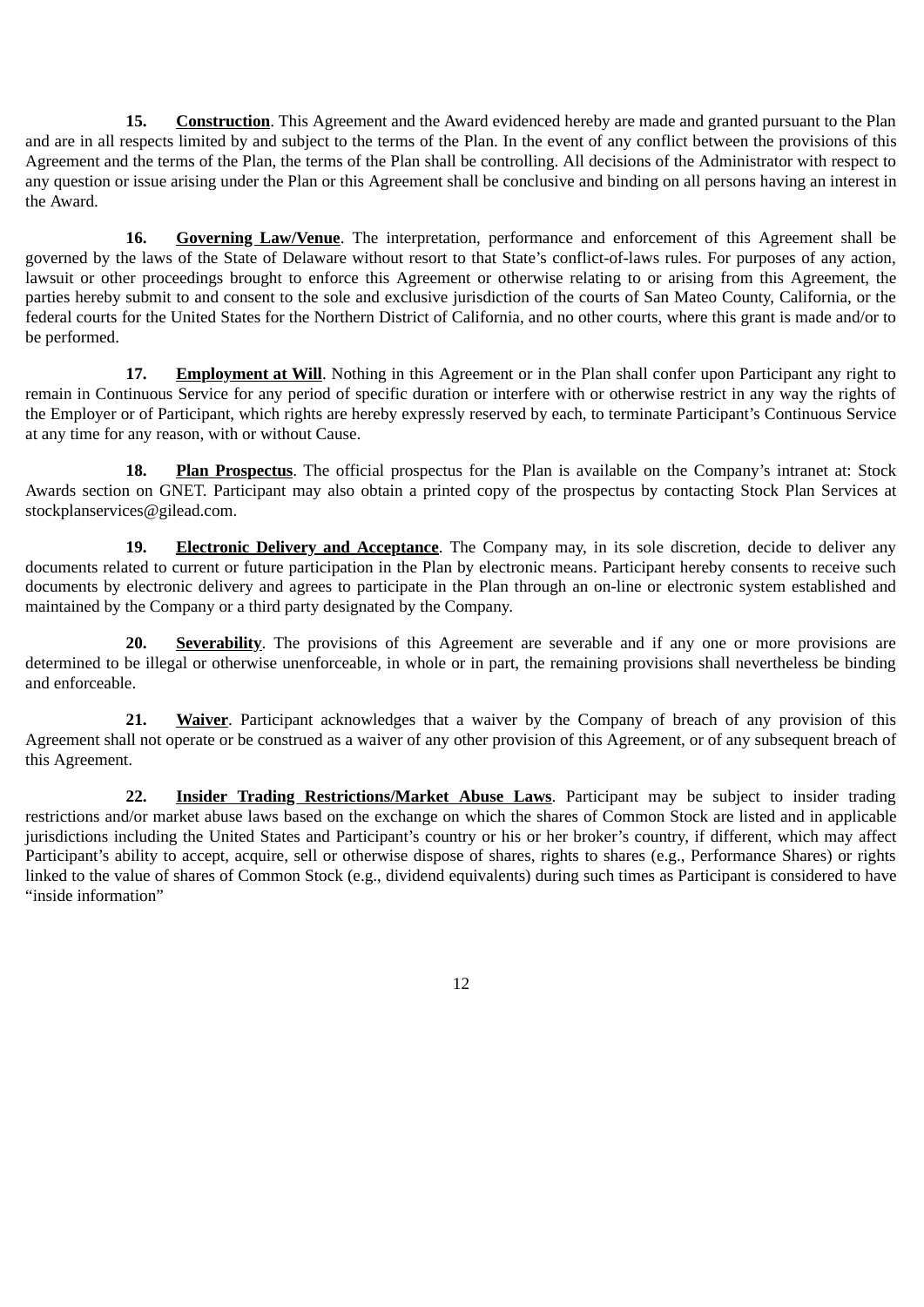regarding the Company (as defined by the laws in applicable jurisdictions). Local insider trading laws and regulations may prohibit the cancellation or amendment of orders Participant placed before he or she possessed inside information. Furthermore, Participant could be prohibited from (i) disclosing the inside information to any third party, which may include fellow employees and (ii) "tipping" third parties or causing them otherwise to buy or sell securities. Any restrictions under these laws or regulations are separate from and in addition to any restrictions that may be imposed under any applicable insider trading policy of the Company. Participant acknowledges that it is Participant's responsibility to comply with any applicable restrictions, and Participant should speak with his or her personal legal advisor on this matter.

**23. Imposition of Other Requirements.** The Company reserves the right to impose other requirements on Participant's participation in the Plan, on the Award and on any shares of Common Stock acquired under the Plan, to the extent the Company determines it is necessary or advisable for legal or administrative reasons, and to require Participant to sign any additional agreements or undertakings that may be necessary to accomplish the foregoing.

**24. Participant Acceptance.** Participant must accept the terms and conditions of this Agreement either electronically through the electronic acceptance procedure established by the Company or through a written acceptance delivered to the Company in a form satisfactory to the Company. In no event shall any shares of Common Stock be issued (or other securities or property distributed) under this Agreement in the absence of such acceptance. By accepting the Award, Participant agrees that this Award is granted under and governed by the terms and conditions of the Plan and this Agreement. Participant has reviewed the Plan and this Agreement in their entirety, has had an opportunity to obtain the advice of counsel prior to accepting this Agreement and fully understands all provisions of the Plan and Agreement.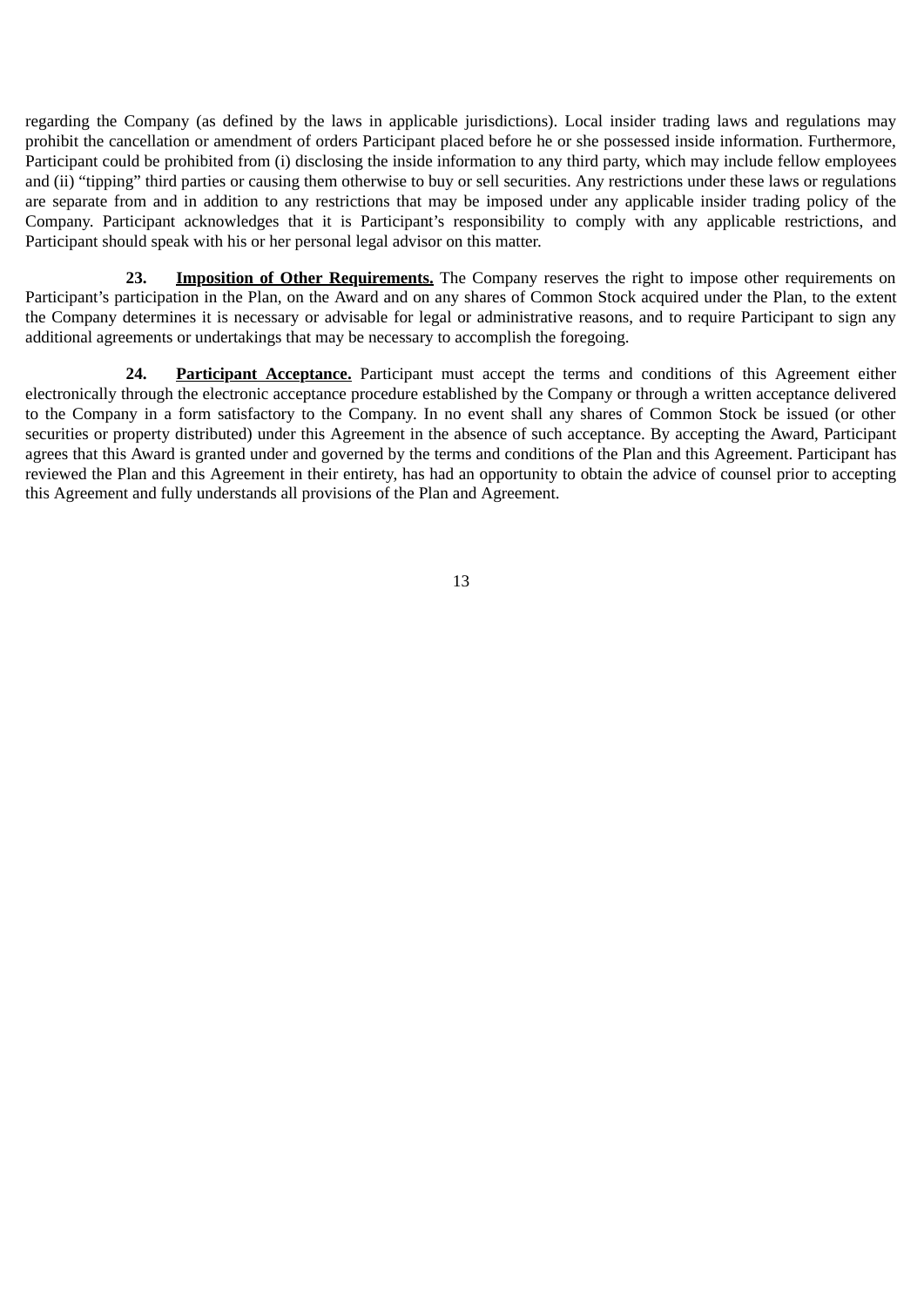**IN WITNESS WHEREOF**, Gilead Sciences, Inc. has caused this Agreement to be executed on its behalf by its dulyauthorized officer on the day and year first indicated above.

# **GILEAD SCIENCES, INC.**

/s/ Jyoti Mehra By: Jyoti Mehra Title: EVP, Human Resources

# **PARTICIPANT**

Signature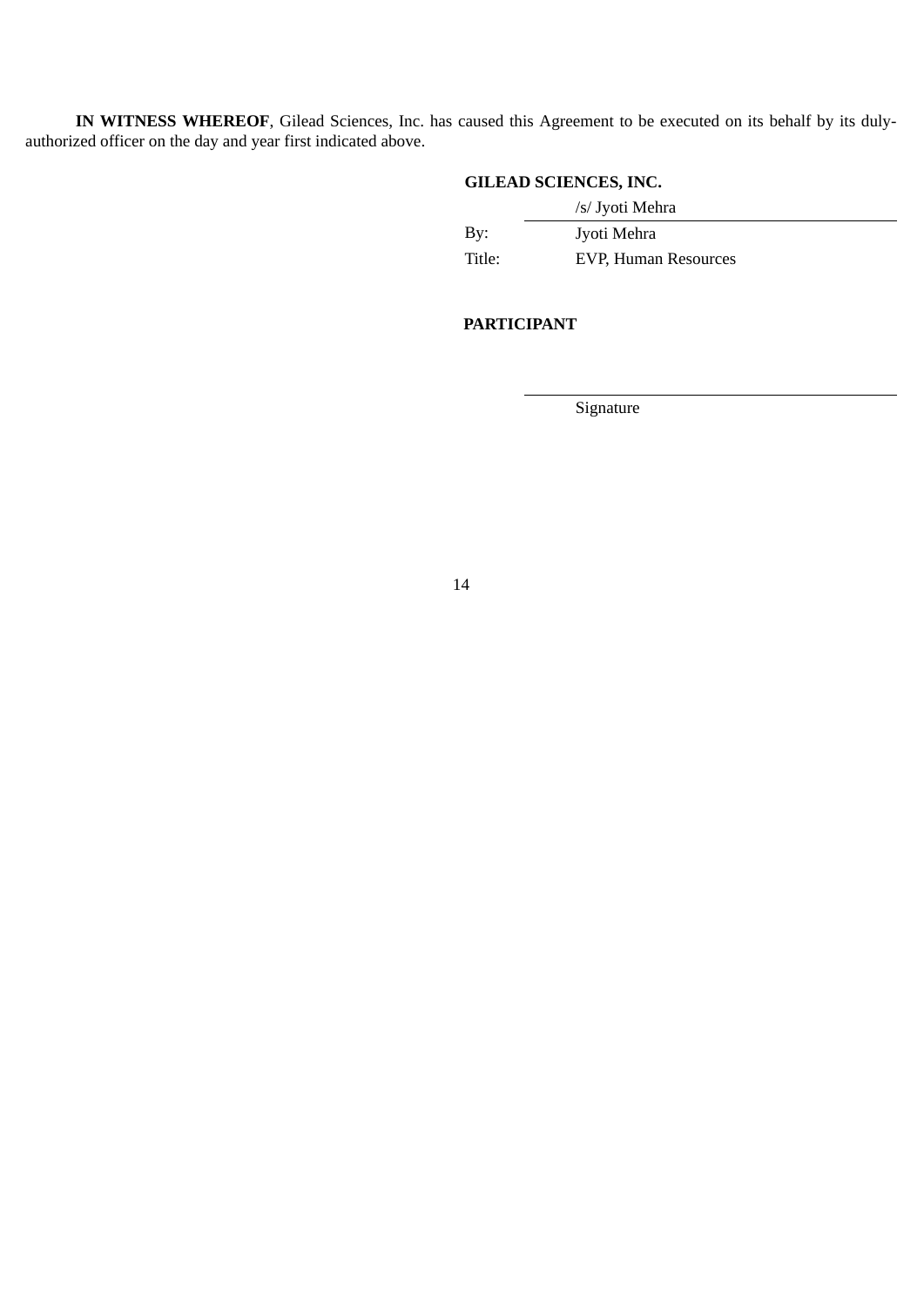#### **APPENDIX A**

#### **DEFINITIONS**

The following definitions shall be in effect under the Agreement:

A. **Applicable Laws** shall mean the legal requirements relating to the Plan and the Awards under applicable provisions of U.S. federal securities laws, state corporate and securities laws, the Code, the rules of any applicable stock exchange, and the securities, tax and exchange control laws, rules, regulations, and requirements of any non-U.S. jurisdiction applicable to Awards granted to residents therein.

B. **Award Date** shall mean the date the Performance Shares are awarded to Participant pursuant to the Agreement and shall be the date indicated in Paragraph 1 of the Agreement.

C. **Certification Date** shall mean the date following the completion of the Tranche Three Performance Period on which the Administrator certifies the attained level of the Performance Goal applicable to Tranche Three.

D. **Change in Control** shall mean a change in ownership or control of the Company effected through the consummation of any of the following transactions:

(i) a sale, transfer or other disposition of all or substantially all of the Company's assets;

(ii) the closing of any transaction or series of related transactions pursuant to which any person or any group of persons comprising a "group" within the meaning of Rule 13d-5(b)(1) of the 1934 Act (other than the Company or a person that, prior to such transaction or series of related transactions, directly or indirectly controls, is controlled by or is under common control with, the Company) becomes directly or indirectly (whether as a result of a single acquisition or by reason of one or more acquisitions within the twelve (12)-month period ending with the most recent acquisition) the beneficial owner (within the meaning of Rule 13d-3 of the 1934 Act) of securities possessing (or convertible into or exercisable for securities possessing) more than fifty percent (50%) of the total combined voting power of the Company's outstanding securities (as measured in terms of the power to vote with respect to the election of Board members) outstanding immediately after the consummation of such transaction or series of related transactions, whether such transaction involves a direct issuance from the Company or the acquisition of outstanding securities held by one or more of the Company's existing stockholders or an acquisition, consolidation or other reorganization to which the Company is a party; or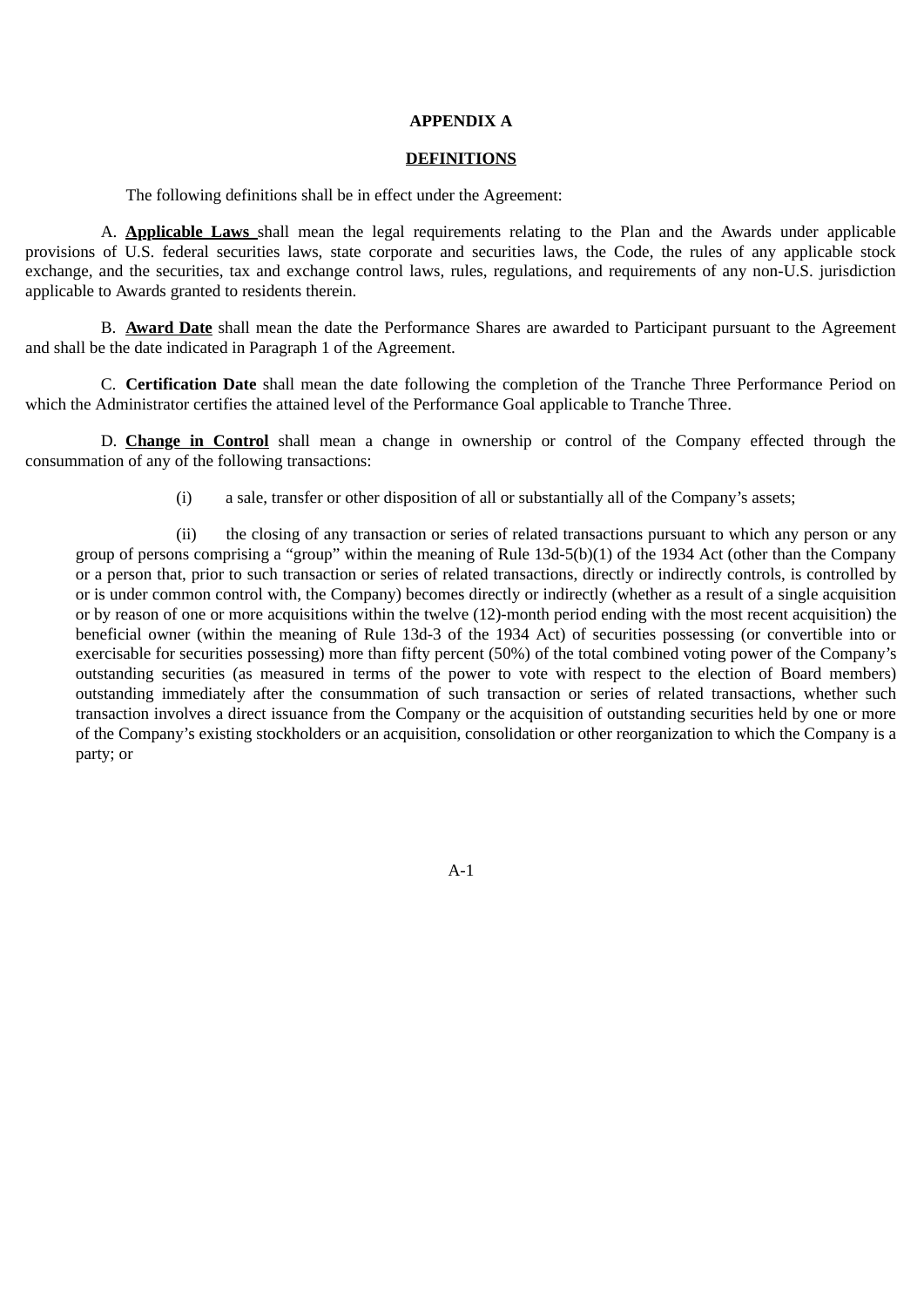(iii) a change in the composition of the Board over a period of twelve (12) consecutive months or less such that a majority of the Board members ceases, by reason of one or more contested elections for Board membership, to be comprised of individuals who either (A) have been Board members continuously since the beginning of such period or (B) have been elected or nominated for election as Board members during such period by at least a majority of the Board members described in clause (A) who were still in office at the time the Board approved such election or nomination.

In no event, however, shall a Change in Control be deemed to occur upon a merger, consolidation or other reorganization effected primarily to change the State of the Company's incorporation or to create a holding company structure pursuant to which the Company becomes a wholly-owned subsidiary of an entity whose outstanding voting securities immediately after its formation are beneficially owned, directly or indirectly and in substantially the same proportion, by the persons who beneficially owned the Company's outstanding voting securities immediately prior to the formation of such entity. Should such holding company structure or other Parent entity be established for the Company, then subparagraph (iii) shall be applied solely to the board of directors of that holding company or Parent entity.

E. **Company** shall mean Gilead Sciences, Inc., a Delaware corporation, and any successor corporation to all or substantially all of the assets or voting stock of Gilead Sciences, Inc. which shall by appropriate action adopt the Plan.

F. **Continuous Service** shall mean the performance of services for the Company or a Related Entity (whether now existing or subsequently established) by a person in the capacity of an Employee, Director or Consultant. For purposes of this Agreement, Participant shall be deemed to cease Continuous Service immediately upon the occurrence of either of the following events: (i) Participant no longer performs services in any of the foregoing capacities for the Company or any Related Entity or (ii) the entity for which Participant is performing such services ceases to remain a Related Entity of the Company, even though Participant may subsequently continue to perform services for that entity. The Administrator shall have the exclusive discretion to determine when Participant ceases Continuous Service for purposes of the Award.

G. **Employee** shall mean an individual who is in the employ of the Company (or any Related Entity), subject to the control and direction of the employer entity as to both the work to be performed and the manner and method of performance.

H. **Employer** shall mean the Company or any Related Entity employing Participant.

I. **Fair Market Value** per share of Common Stock on any relevant date shall be the closing price per share of Common Stock (or the closing bid, if no sales were reported) on that date, as quoted on the Stock Exchange that is at the time serving as the primary trading market for the Common Stock; provided, however, that if there is no reported closing price or closing bid for that date, then the closing price or closing bid, as applicable, for the last trading date on which such closing price or closing bid was quoted shall be determinative of such Fair Market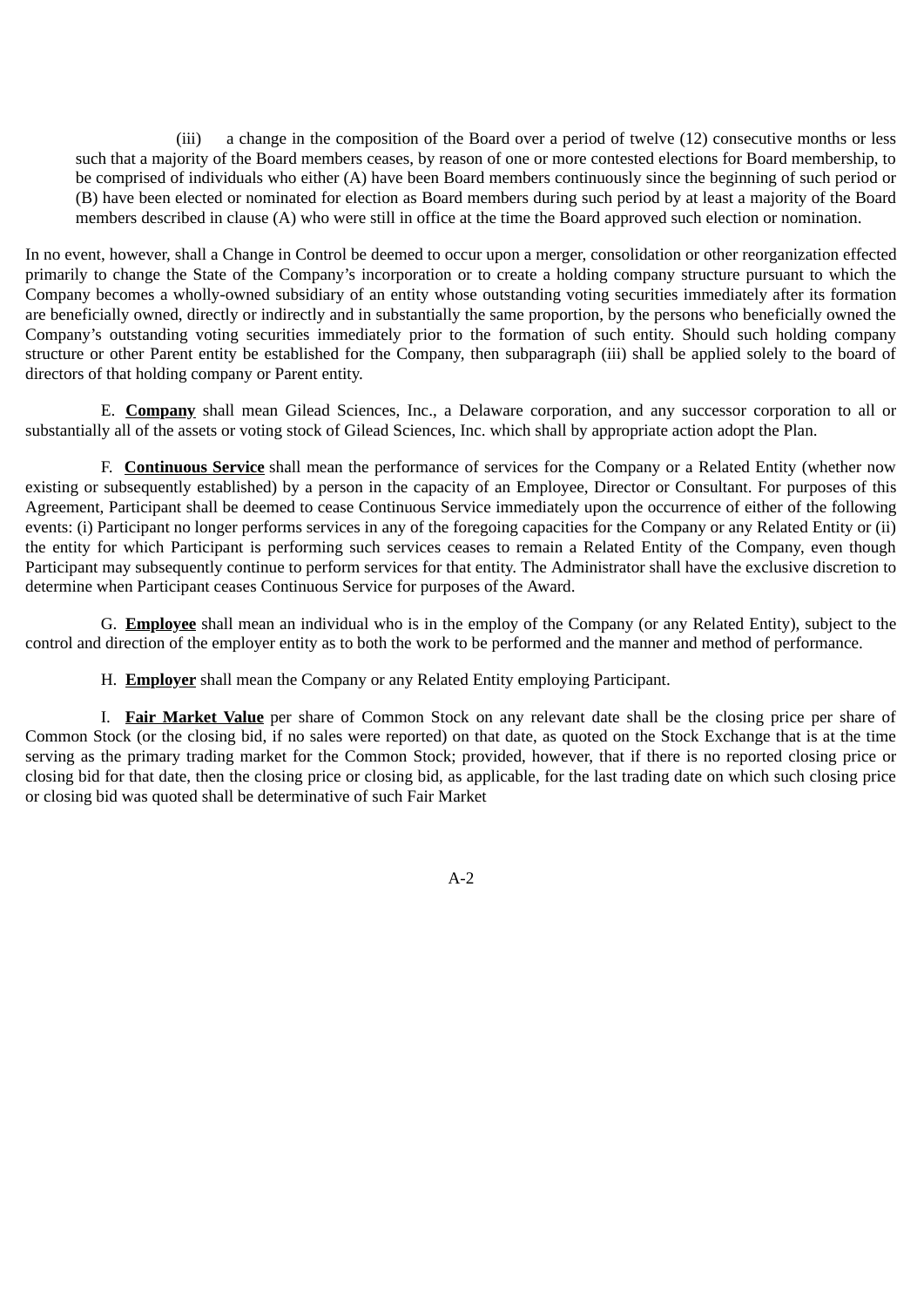Value. The applicable quoted price shall be as reported in The Wall Street Journal or such other source as the Administrator deems reliable.

J. **1934 Act** shall mean the U.S. Securities Exchange Act of 1934, as amended from time to time.

K. **Parent** shall mean any corporation (other than the Company) in an unbroken chain of corporations ending with the Company, provided each corporation in the unbroken chain (other than the Company) owns, at the time of the determination, stock possessing fifty percent (50%) or more of the total combined voting power of all classes of stock in one of the other corporations in such chain.

L. **Participant** shall mean the person to whom the Award is made pursuant to the Agreement.

M. **Performance Goal** shall mean, with respect to each separate Tranche of Performance Shares, the net product revenue performance goal established or to be established for that Tranche at one or more designated levels of attainment in accordance with the provisions of attached Schedule I (the "**Revenue Performance Goal**") that must be subsequently attained in order to satisfy the performance-vesting requirement for the shares of Common Stock allocated to that particular Tranche.

N. **Performance Period** shall mean the one-year period specified on attached Schedule I for each separate Tranche of Performance Shares over which the attainment of the Revenue Performance Goal applicable to that particular Tranche is to be measured.

O. **Performance-Qualified Shares** shall mean, with respect to each separate Tranche of Performance Shares, the maximum number of shares of Common Stock in which Participant can vest based on the level at which the Performance Goal applicable to that particular Tranche is in fact attained and shall be calculated in accordance with the provisions of attached Schedule I. Each Performance-Qualified Share that vests pursuant to the terms of the Award shall entitle Participant to receive one share of Common Stock.

P. **Permanent Disabilit**y shall mean the inability of Participant to engage in any substantial gainful activity by reason of any medically determinable physical or mental impairment expected to result in death or to be of continuous duration of twelve (12) months or more. The Administrator shall have the exclusive discretion to determine when Permanent Disability has occurred for purposes of this Agreement.

Q. **Qualifying Change in Contro**l shall mean a change in control of ownership of the Company effected by one or more of the following transactions:

(i) a merger or consolidation in which the Company is not the surviving entity and in which one person or a group of related persons (other than the Company or a person that directly or indirectly controls, is controlled by, or is under common control with, the Company) acquires ownership of securities possessing more than fifty percent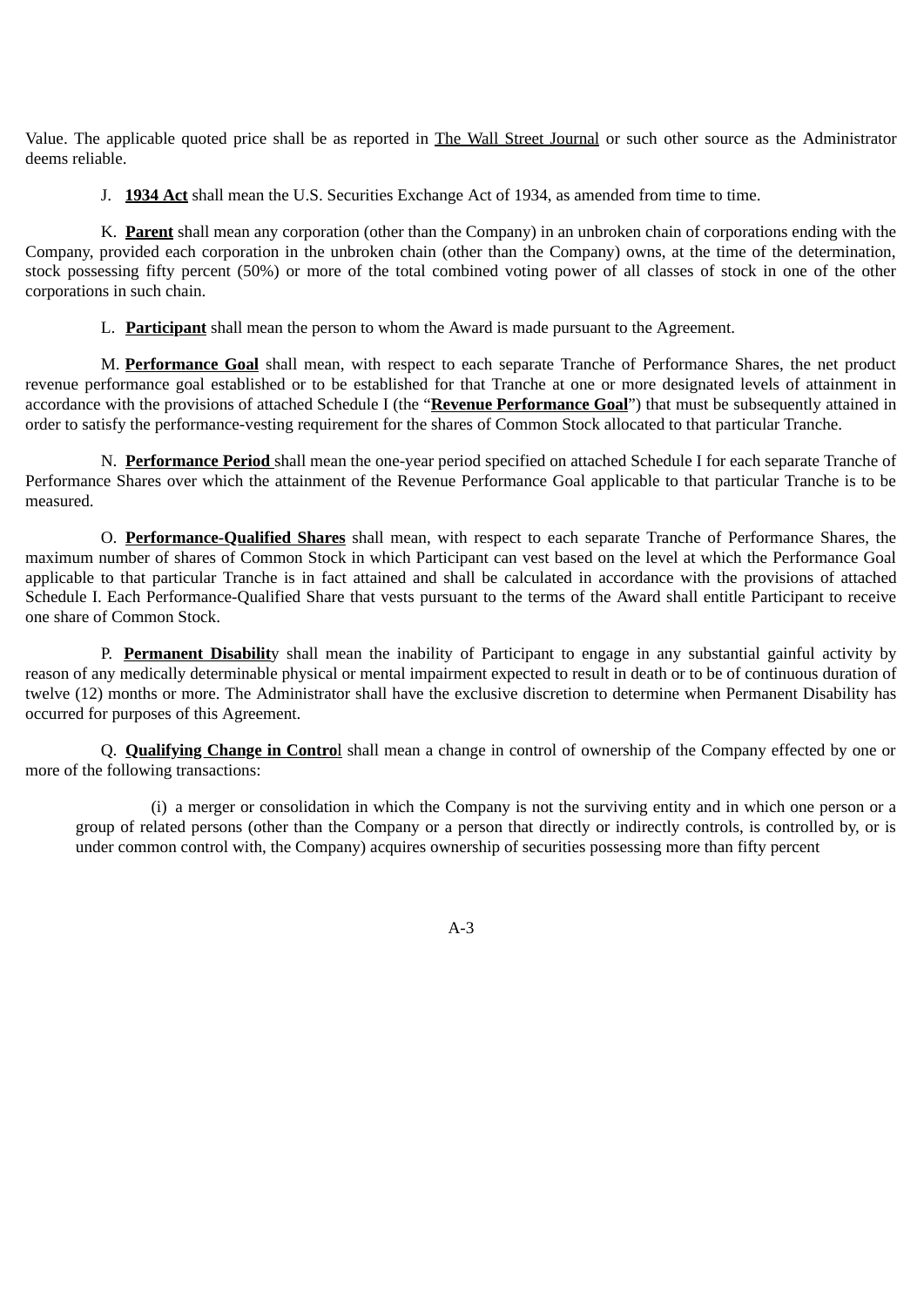(50%) of the total combined voting power of the Company's outstanding securities or constituting more than fifty percent (50%) of the total fair market value of the Company's outstanding securities;

(ii) the sale, transfer or other disposition of all or substantially all of the assets of the Company in complete liquidation or dissolution of the Company;

(iii)any reverse merger in which the Company is the surviving entity but in which one person or a group of related persons (other than the Company or a person that directly or indirectly controls, is controlled by, or is under common control with, the Company) acquires ownership of securities possessing more than fifty percent (50%) of the total combined voting power of the Company's outstanding securities or constituting more than fifty percent (50%) of the total fair market value of the Company's outstanding securities;

(iv)the acquisition, directly or indirectly, by any person or related group of persons (other than the Company or a person that directly or indirectly controls, is controlled by, or is under common control with, the Company) of beneficial ownership of securities possessing more than fifty percent (50%) of the total combined voting power of the Company's outstanding securities or constituting more than fifty percent (50%) of the total fair market value of the Company's outstanding securities pursuant to a tender or exchange offer made directly to the Company's stockholders; or

(v) a change in the composition of the Board over a period of twelve (12) consecutive months or less such that a majority of the Board members ceases, by reason of one or more contested elections for Board membership, to be comprised of individuals who either (A) have been Board members continuously since the beginning of such period or (B) have been elected or nominated for election as Board members during such period by at least a majority of the Board members described in clause (A) who were still in office at the time the Board approved such election or nomination.

The foregoing definition of Qualifying Change in Control shall in all instances be applied and interpreted in such manner that the applicable Qualifying Change in Control transaction that serves as an issuance event for the shares of Common Stock subject to this Award (or distribution event for any amounts relating to those shares) that vest upon the occurrence of a Change in Control and are otherwise at the time subject to the issuance or distribution restrictions of Code Section 409A will also qualify as: (i) a change in the ownership of the Company, as determined in accordance with Section 1.409A-3(i)(5)(y) of the Treasury Regulations, (ii) a change in the effective control of the Company, as determined in accordance with Section 1.409A- $3(i)(5)(vi)$  of the Treasury Regulations, or (iii) a change in the ownership of a substantial portion of the assets of the Company, as determined in accordance with Section 1.409A-3(i)(5)(vii) of the Treasury Regulations.

R. **Related Entity** shall mean (i) any Parent or Subsidiary of the Company and (ii) any corporation in an unbroken chain of corporations beginning with the Company and ending with the corporation in the chain for which Participant provides services as an Employee,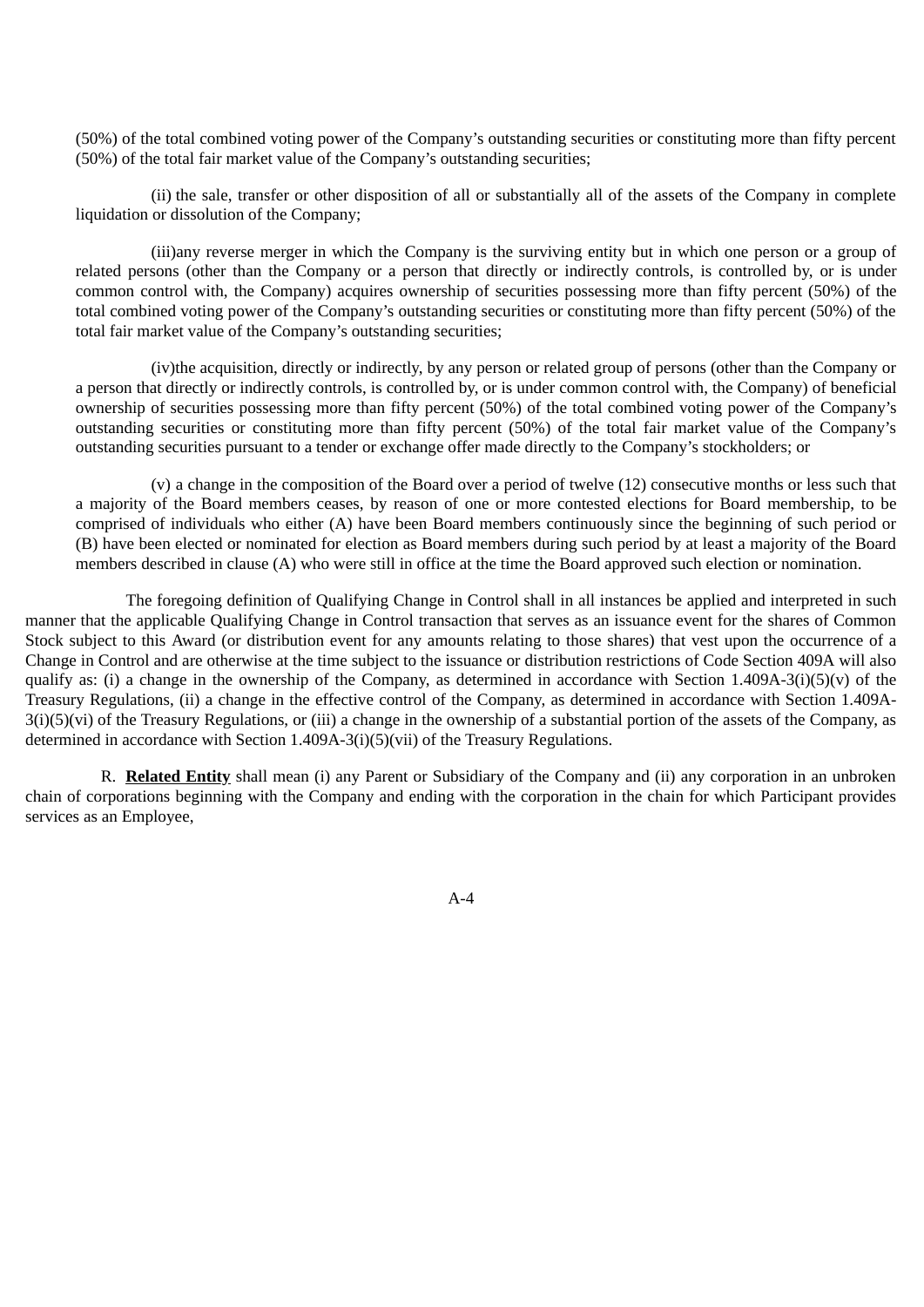Director or Consultant, provided each corporation in such chain owns securities representing at least fifty percent (50%) of the total outstanding voting power of the outstanding securities of another corporation or entity in such chain.

S. **Retirement** shall mean Participant's cessation of Continuous Service on or after the date on which he or she (i) attains age 55 and completes at least ten (10) years of Continuous Service or (ii) attains age 65.

T. **Separation from Service** shall mean Participant's cessation of Employee status by reason of his or her death, Retirement or termination of employment. Participant shall be deemed to have terminated employment for such purpose at such time as the level of his or her bona fide services to be performed as an Employee (or as a consultant or independent contractor) permanently decreases to a level that is not more than twenty percent (20%) of the average level of services he or she rendered as an Employee during the immediately preceding thirty-six (36) months (or such shorter period for which he or she may have rendered such services). Solely for purposes of determining when a Separation from Service occurs, Participant will be deemed to continue in "Employee" status for so long as he or she remains in the employ of one or more members of the Employer Group, subject to the control and direction of the employer entity as to both the work to be performed and the manner and method of performance. "Employer Group" means the Company and any Parent or Subsidiary and any other corporation or business controlled by, controlling or under common control with, the Company, as determined in accordance with Sections 414(b) and (c) of the Code and the Treasury Regulations thereunder, except that in applying Sections 1563(1), (2) and (3) of the Code for purposes of determining the controlled group of corporations under Section 414(b), the phrase "at least 50 percent" shall be used instead of "at least 80 percent" each place the latter phrase appears in such sections and in applying Section 1.414(c)-2 of the Treasury Regulations for purposes of determining trades or businesses that are under common control for purposes of Section 414(c), the phrase "at least 50 percent" shall be used instead of "at least 80 percent" each place the latter phrase appears in Section 1.414(c)-2 of the Treasury Regulations. Any such determination as to Separation from Service, however, shall be made in accordance with the applicable standards of the Treasury Regulations issued under Section 409A of the Code.

U. **Service Period** shall mean, with respect to each Tranche of Performance Shares, the applicable service period specified for that particular Tranche in attached Schedule I over which the Continuous Service vesting requirement in effect for that Tranche is to be measured.

V. **Stock Exchange** shall mean the American Stock Exchange, the Nasdaq Global or Global Select Market or the New York Stock Exchange.

W. **Subsidiary** shall mean any corporation (other than the Company) in an unbroken chain of corporations beginning with the Company, provided each corporation (other than the last corporation) in the unbroken chain owns, at the time of the determination, stock possessing fifty percent (50%) or more of the total combined voting power of all classes of stock in one of the other corporations in such chain.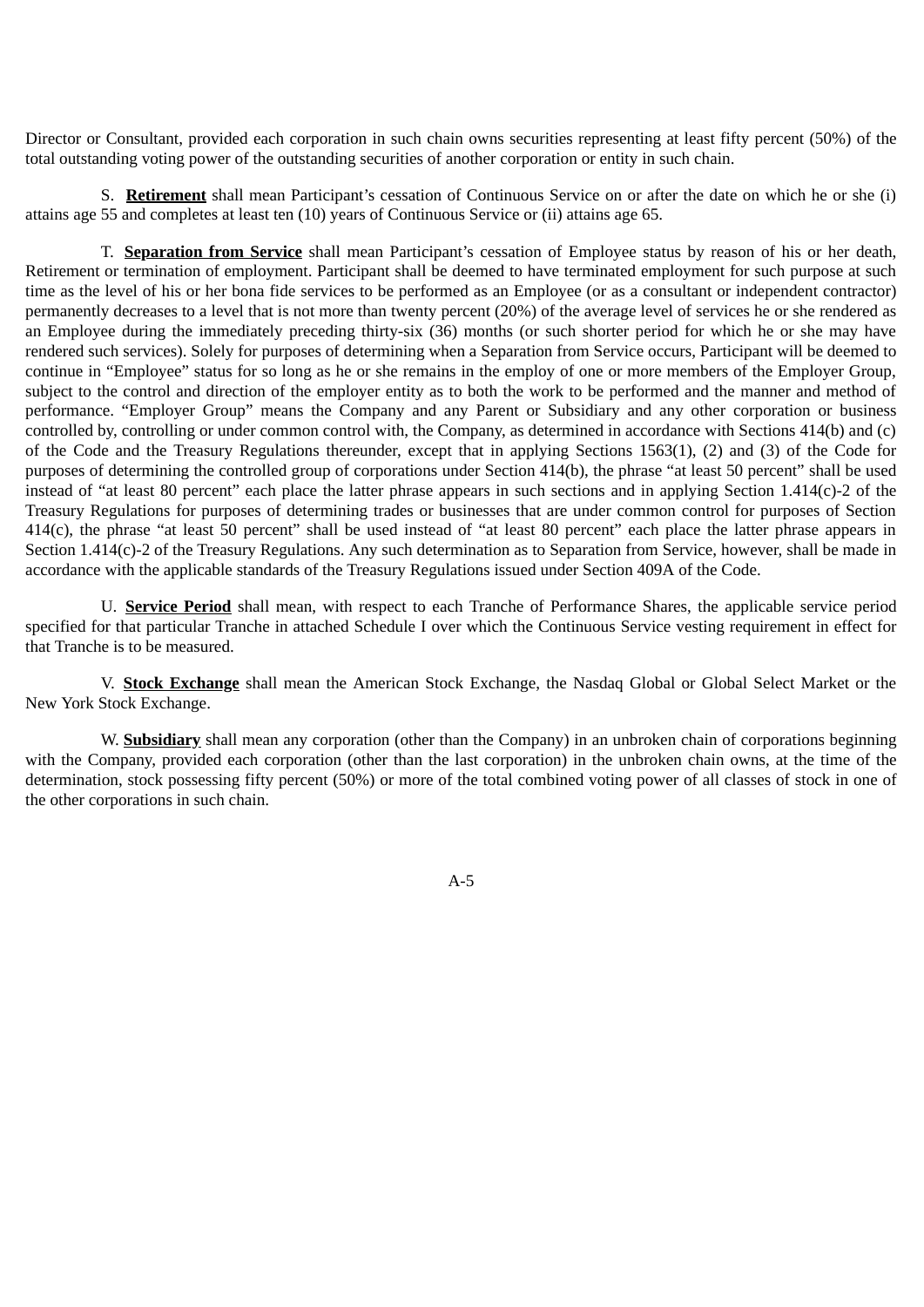X. **Tranche** shall mean the three separate tranches (Tranche One, Tranche Two and Tranche Three) into which the Performance Shares subject to this Award are divided in accordance with the provisions of Paragraph 1 of this Agreement and attached Schedule I.

Y. **Withholding Taxes** shall mean any and all income taxes (including U.S. federal, state and local tax) and the employee portion of the federal state and local taxes (including social insurance, payroll tax, fringe benefits tax, payment on account or other tax-related items) required or permitted to be withheld by the Company and/or the Employer in connection with any taxable or tax withholding event, as applicable, attributable to the Award or Participant's participation in the Plan.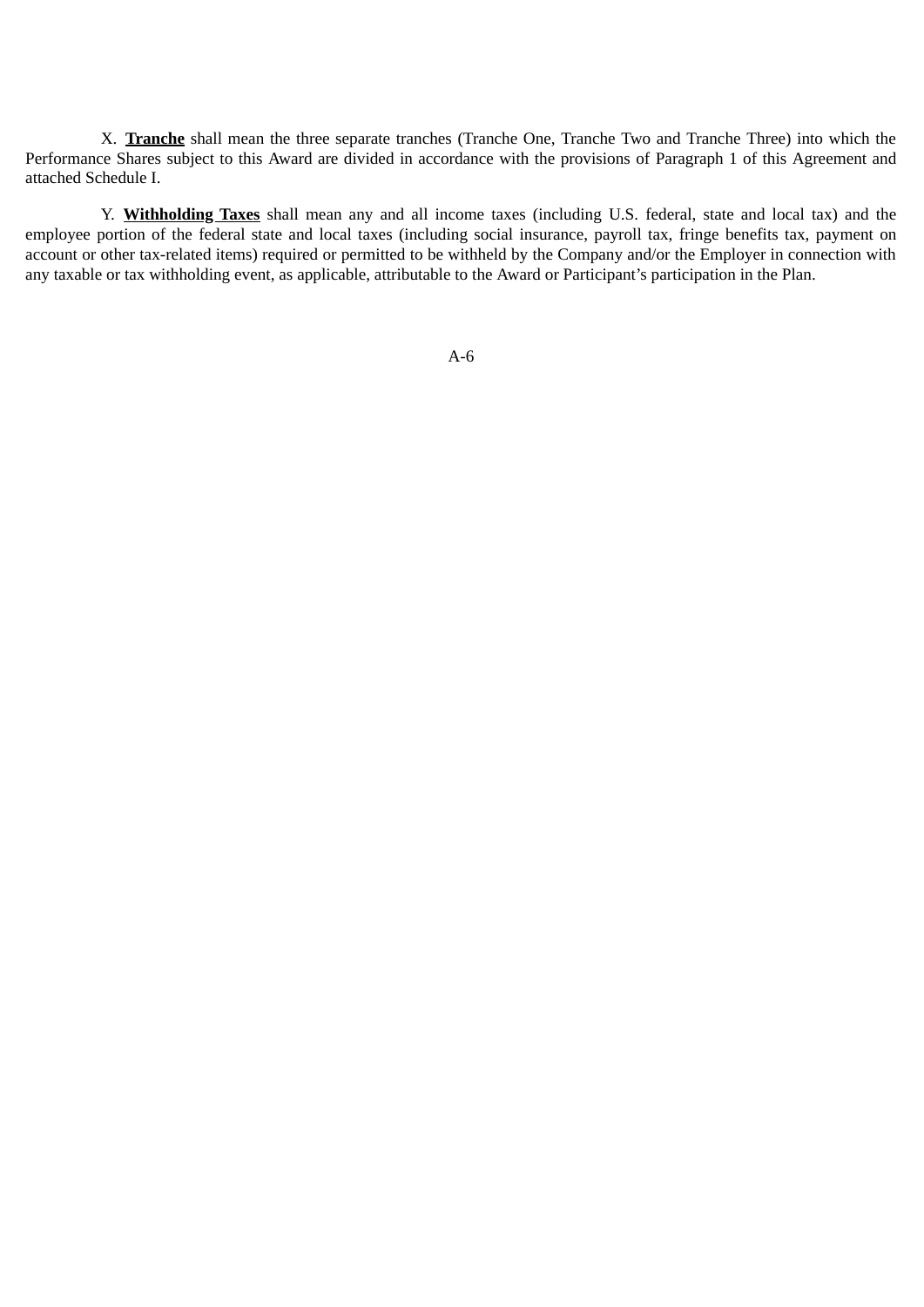#### **SCHEDULE I**

# **PERFORMANCE GOALS AND PERFORMANCE PERIODS FOR THE THREE TRANCHES OF PERFORMANCE SHARES**

#### *ESTABLISHMENT OF SEPARATE TRANCHES*

The Target Shares subject to the Award have, in accordance with Paragraph 1 of this Agreement, been divided into three (3) separate Tranches: Tranche One, Tranche Two and Tranche Three. Each such separate Tranche shall cover one-third of the Target Shares and shall have its own separate Performance Period and Service Period.

#### *PERFORMANCE PERIOD FOR TRANCHE ONE*

The measurement period for the Performance Goal for the Performance Shares allocated to Tranche One shall be the oneyear period coincident with the Company's 2022 fiscal year (the "*Tranche One Performance Period*").

#### *SERVICE PERIOD FOR TRANCHE ONE*

The applicable Service Period for the Continuous Service vesting condition for Tranche One shall be the period beginning January 1, 2022 and ending on the Certification Date.

#### *PERFORMANCE GOAL FOR PERFORMANCE VESTING FOR TRANCHE ONE*

*Performance Goal for Tranche One:* The performance-vesting requirement for the Performance Shares allocated to Tranche One shall be tied to the Company's recognition of net product revenue for the Tranche One Performance Period in a dollar amount ranging from \$21,790 Billion at twenty percent (20%) threshold level attainment to \$24,211 Billion at target level attainment and to \$25,422 Billion at maximum level attainment, with the net product revenue goal at any other point within such range to be in the dollar amount determined on a straight-line interpolated basis pursuant to the 2022 Fiscal Year Revenue Goal/Revenue Payout Slope set forth below. For purposes of determining whether such Revenue Performance Goal is attained, the actual level of net product revenue recognized by the Company for the Tranche One Performance Period shall be the net product revenue of the Company and its consolidated subsidiaries that is reported on a consolidated basis in the Company's audited consolidated financial statements for the fiscal year coincident with the Tranche One Performance Period, adjusted, however, to factor out (i) the effect of any changes in applicable accounting principles that occur after the start of such period and (ii) any product revenue realized during the 2022 fiscal year by any entity acquired by the Company during that year.

*Performance-Qualified Shares:* Within sixty-five (65) days after the completion of the Tranche One Performance Period, the Administrator shall determine and certify the actual dollar amount of net product revenue recognized by the Company on a consolidated basis for the Tranche One Performance Period. The actual number of Performance-Qualified Shares that results from such certification (the "*Tranche One Performance-Qualified Shares*") may range from 0% to 200% of the Target Shares allocated to Tranche One in accordance with Paragraph 1 of this Agreement, as such number may be adjusted from time to time pursuant to the provisions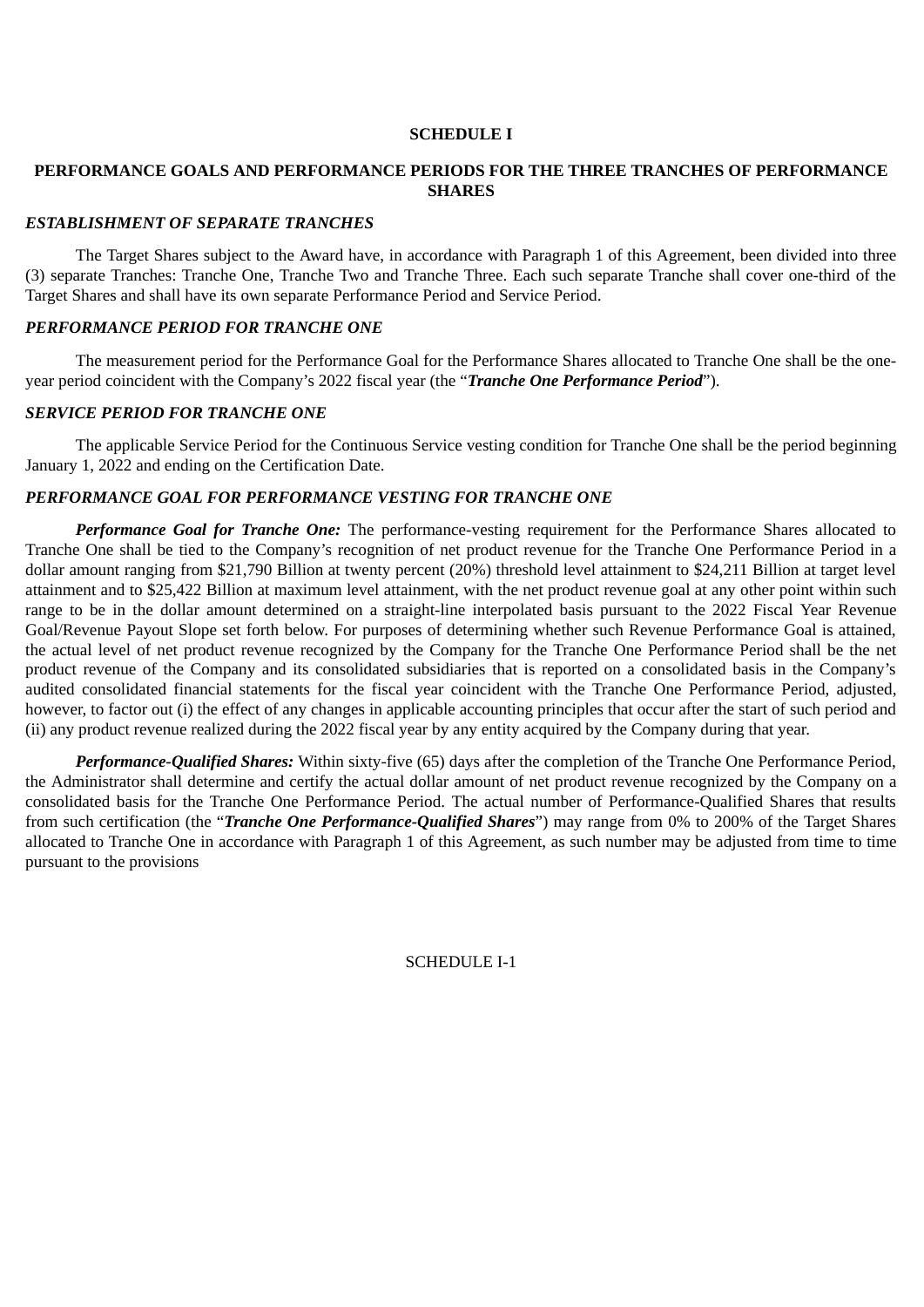of Paragraph 5 of this Agreement. The actual percentage shall be determined on the basis of the dollar amount of net product revenue that the Administrator certifies has in fact been recognized for the Tranche One Performance Period, as measured and reported on a consolidated basis with the Company's subsidiaries in accordance with the Company's audited consolidated financial statements for the Company's fiscal year coincident with the Tranche One Performance Period; *provided, however*, that the maximum number of the shares of Common Stock that may qualify as Tranche One Performance-Qualified Shares may not exceed 200% of the Target Shares allocated to Tranche One in accordance with Paragraph 1 of this Agreement, as such number may be adjusted from time to time pursuant to the provisions of Paragraph 5 of this Agreement.

*Payout Slope for Determining Number of Performance-Qualified Shares Based on Attained Level of Tranche One Performance Goal:* The number of shares of Common Stock that may qualify as Tranche One Performance-Qualified Shares on the basis of the certified dollar amount of net product revenue recognized by the Company on a consolidated basis for the Tranche One Performance Period shall be calculated by multiplying the number of Target Shares allocated to Tranche One in accordance with Paragraph 1 of this Agreement (as such number may be adjusted from time to time pursuant to the provisions of Paragraph 5 of this Agreement) by the applicable percentage determined in accordance with the following revenue goal/payout slope for the Tranche One Performance Goal (with appropriate straight-line interpolation for any attained level within two otherwise designated levels in such slope):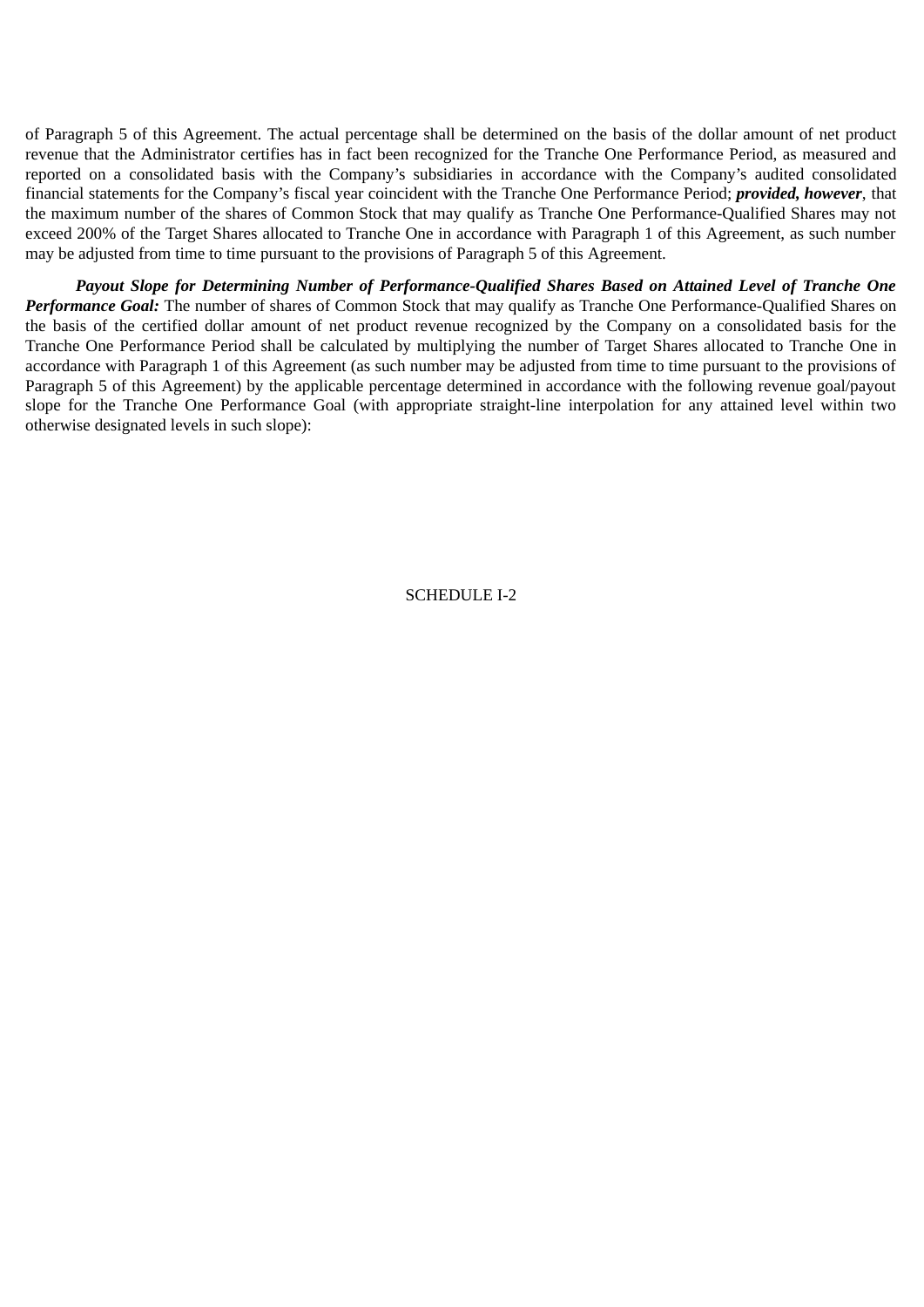

### **2022 FISCAL YEAR REVENUE GOAL/REVENUE PAYOUT SLOPE**

| <b>Net Product Revenue</b><br><b>Achievement (in millions)</b> | % of Target | <b>Performance Shares</b><br><b>Earned Under Tranche</b> |
|----------------------------------------------------------------|-------------|----------------------------------------------------------|
| \$21,790                                                       | 90.0%       | <b>20%</b>                                               |
| \$24,211                                                       | 100.0%      | 100%                                                     |
| \$24,816                                                       | 102.5%      | 150%                                                     |
| \$25,422                                                       | 105.0%      | 200%                                                     |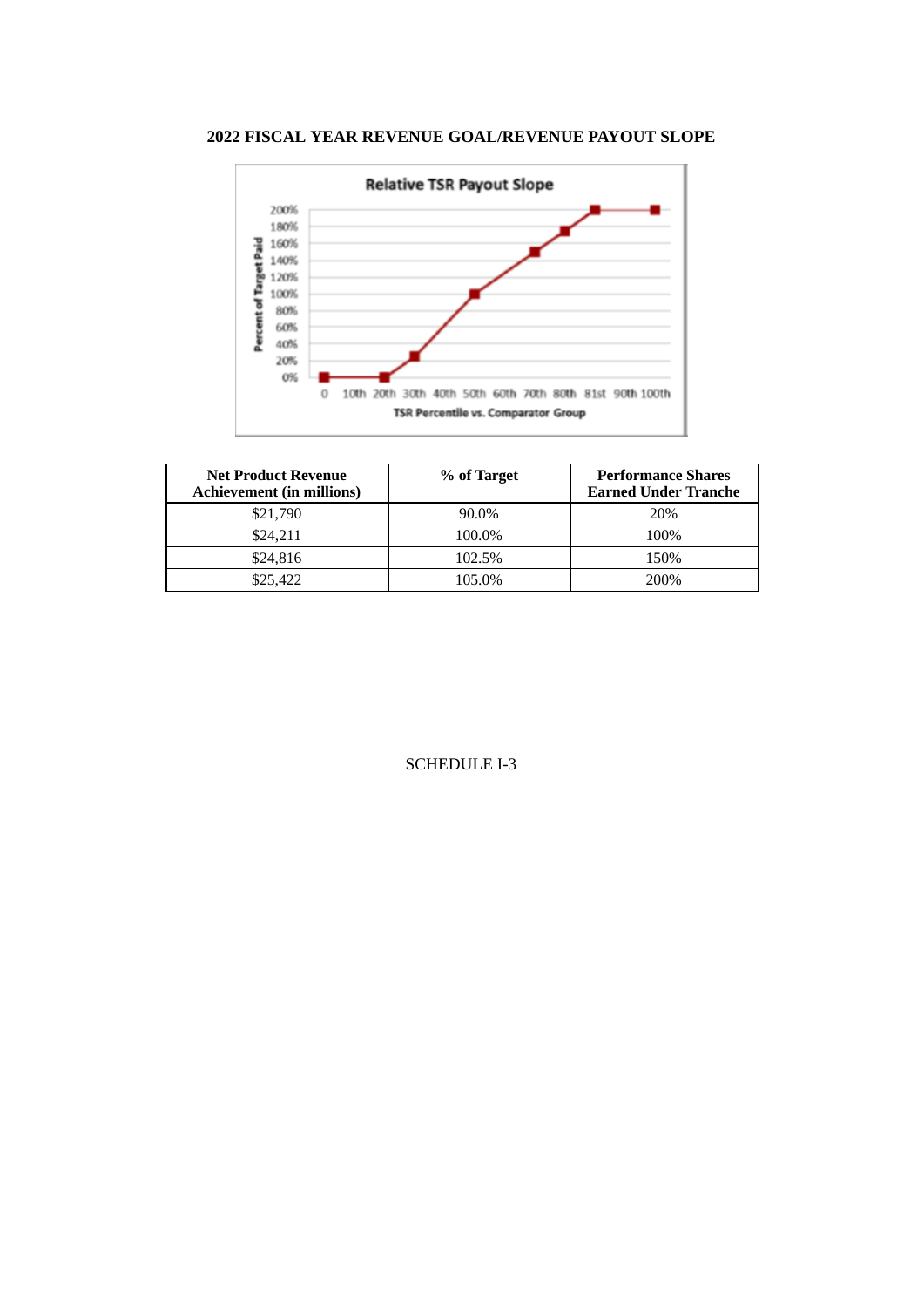#### *PERFORMANCE PERIOD FOR TRANCHE TWO*

The measurement period for the Performance Goal for the Performance Shares allocated to Tranche Two shall be the oneyear period coincident with the Company's 2023 fiscal year (the "*Tranche Two Performance Period*").

## *SERVICE PERIOD FOR TRANCHE TWO*

The applicable Service Period for the Continuous Service vesting condition for Tranche Two shall be the period beginning January 1, 2023 and ending on the Certification Date.

## *PERFORMANCE GOAL FOR PERFORMANCE VESTING FOR TRANCHE TWO*

*Performance Goal for Tranche Two:* The performance-vesting requirement for the Performance Shares allocated to Tranche Two shall be tied to the Company's recognition of net product revenue for the Tranche Two Performance Period in the dollar amounts (at threshold, target and maximum levels, with appropriate straight-line interpolation between any two such designated levels) to be set by the Administrator no later than ninety (90) days after the start of that performance period. The Performance Goal for the Tranche Two Performance Period shall be the same as the Performance Goal for the Tranche One Performance Period for any Performance Share Award granted to you in 2023, unless you are notified otherwise in writing promptly following the Administrator's establishment of the applicable Performance Goal for the Tranche Two Performance Period.

*Performance-Qualified Shares:* Within sixty-five (65) days after the completion of the Tranche Two Performance Period, the Administrator shall determine and certify the actual dollar amount of net product revenue recognized by the Company on a consolidated basis for the Tranche Two Performance Period. The actual number of Performance-Qualified Shares that results from such certification (the "*Tranche Two Performance-Qualified Shares*") may range from 0% to 200% of the Target Shares allocated to Tranche Two in accordance with Paragraph 1 of this Agreement, as such number may be adjusted from time to time pursuant to the provisions of Paragraph 5 of this Agreement. The actual percentage shall be determined on the basis of the dollar amount of net product revenue that the Administrator certifies has in fact been recognized for the Tranche Two Performance Period, as measured and reported on a consolidated basis with the Company's subsidiaries in accordance with the Company's audited consolidated financial statements for the Company's fiscal year coincident with the Tranche Two Performance Period; *provided, however*, that the maximum number of the shares of Common Stock that may qualify as Tranche Two Performance-Qualified Shares may not exceed 200% of the Target Shares allocated to Tranche Two in accordance with Paragraph 1 of this Agreement, as such number may be adjusted from time to time pursuant to the provisions of Paragraph 5 of this Agreement.

*Payout Slope for Determining Number of Performance-Qualified Shares Based on Attained Level of Tranche Two Performance Goal:* The number of shares of Common Stock that may qualify as Tranche Two Performance-Qualified Shares on the basis of the certified dollar amount of net product revenue recognized by the Company on a consolidated basis for the Tranche Two Performance Period shall be calculated by multiplying the number of Target Shares allocated to Tranche Two in accordance with Paragraph 1 of this Agreement (as such number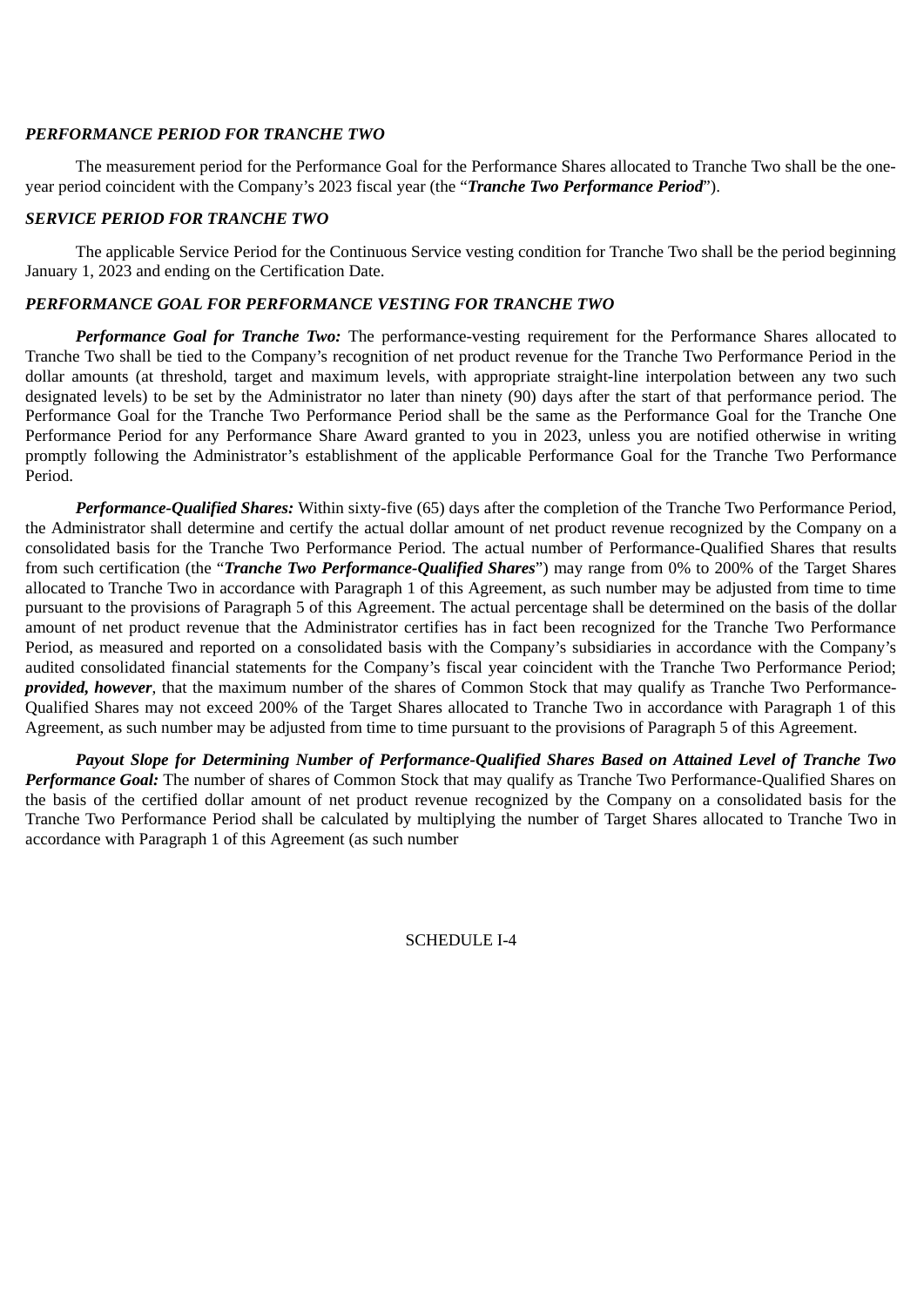may be adjusted from time to time pursuant to the provisions of Paragraph 5 of this Agreement) by the applicable percentage determined in accordance with the payout slope (with appropriate straight-line interpolation for any attained level within two otherwise designated levels in such slope) approved by the Administrator at the same time it establishes the applicable Performance Goal for the Tranche Two Performance Period.

#### *PERFORMANCE PERIOD FOR TRANCHE THREE*

The measurement period for the Performance Goal for the Performance Shares allocated to Tranche Three shall be the one-year period coincident with the Company's 2024 fiscal year (the "*Tranche Three Performance Period*").

### *SERVICE PERIOD FOR TRANCHE THREE*

The applicable Service Period for the Continuous Service vesting condition for Tranche Three shall be the period beginning January 1, 2024 and ending on the Certification Date.

## *PERFORMANCE GOAL FOR PERFORMANCE VESTING FOR TRANCHE THREE*

*Performance Goal for Tranche Three:* The performance-vesting requirement for the Performance Shares allocated to Tranche Three shall be tied to the Company's recognition of net product revenue for the Tranche Three Performance Period in the dollar amounts (at threshold, target and maximum levels, with appropriate straight-line interpolation between any two such designated levels) to be set by the Administrator no later than ninety (90) days after the start of that performance period. The Performance Goal for the Tranche Three Performance Period shall be the same as the Performance Goal for the Tranche One Performance Period for any Performance Share Award granted to you in 2024, unless you are notified otherwise in writing promptly following the Administrator's establishment of the applicable Performance Goal for the Tranche Three Performance Period.

*Performance-Qualified Shares:* Within sixty-five (65) days after the completion of the Tranche Three Performance Period, the Administrator shall determine and certify the actual dollar amount of net product revenue recognized by the Company on a consolidated basis for the Tranche Three Performance Period. The actual number of Performance-Qualified Shares that results from such certification (the "*Tranche Three Performance-Qualified Shares*") may range from 0% to 200% of the Target Shares allocated to Tranche Three in accordance with Paragraph 1 of this Agreement, as such number may be adjusted from time to time pursuant to the provisions of Paragraph 5 of this Agreement. The actual percentage shall be determined on the basis of the dollar amount of net product revenue that the Administrator certifies has in fact been recognized for the Tranche Three Performance Period, as measured on a consolidated basis with the Company's subsidiaries in accordance with the Company's audited consolidated financial statements for the Company's fiscal year coincident with the Tranche Three Performance Period; *provided, however*, that the maximum number of the shares of Common Stock that may qualify as Tranche Three Performance-Qualified Shares may not exceed 200% of the Target Shares allocated to Tranche Three in accordance with Paragraph 1 of this Agreement, as such number may be adjusted from time to time pursuant to the provisions of Paragraph 5 of this Agreement.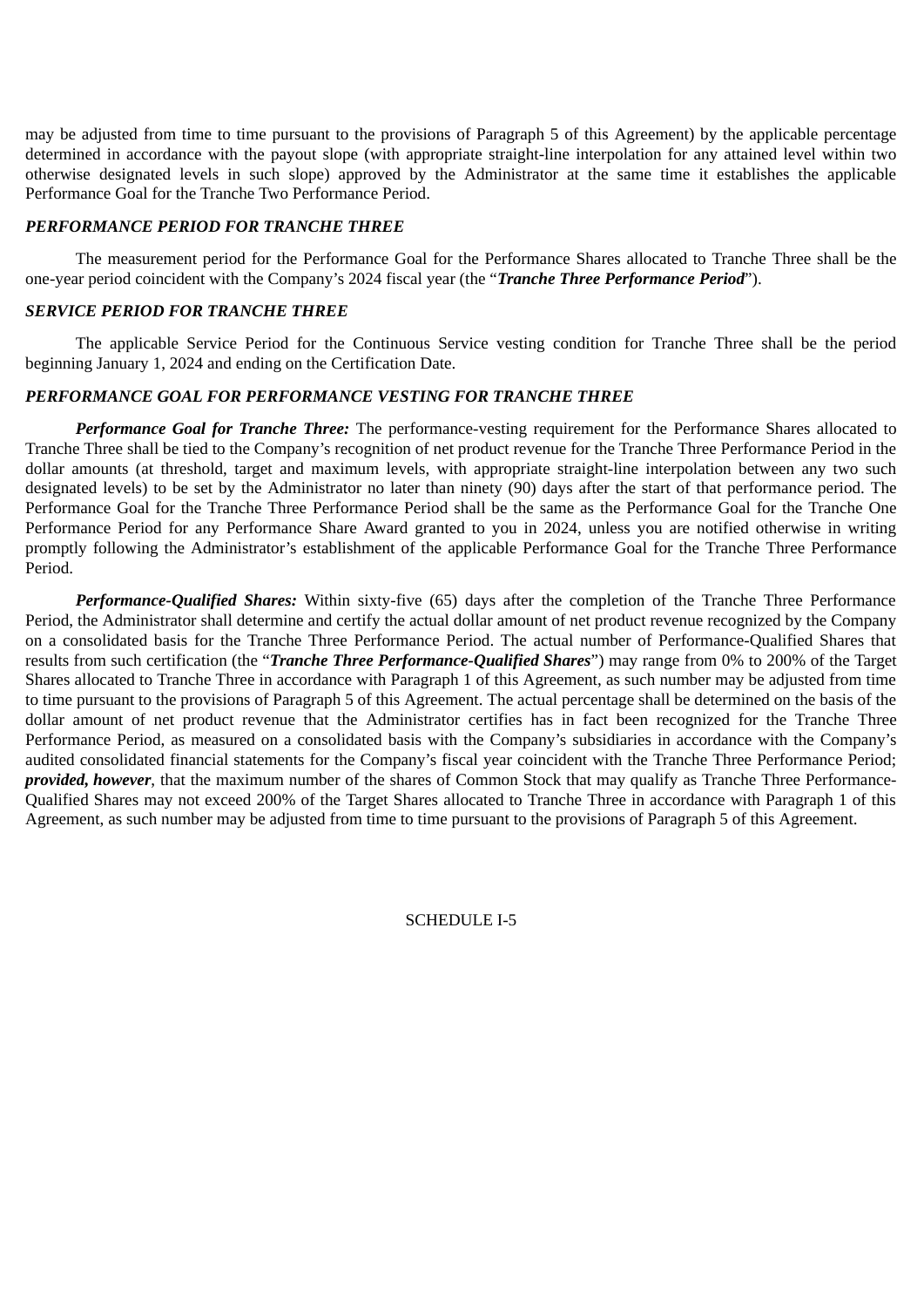*Payout Slope for Determining Number of Performance-Qualified Shares Based on Attained Level of Tranche Three Performance Goal:* The number of shares of Common Stock that may qualify as Tranche Three Performance-Qualified Shares on the basis of the certified dollar amount of net product revenue recognized by the Company on a consolidated basis for the Tranche Three Performance Period shall be calculated by multiplying the number of Target Shares allocated to Tranche Three in accordance with Paragraph 1 of this Agreement (as such number may be adjusted from time to time pursuant to the provisions of Paragraph 5 of this Agreement) by the applicable percentage determined in accordance with the payout slope (with appropriate straight-line interpolation for any attained level within two otherwise designated levels in such slope) approved by the Administrator at the same time it establishes the applicable Performance Goal for the Tranche Three Performance Period.

#### *CONTINUOUS SERVICE VESTING REQUIREMENT FOR PERFORMANCE-QUALIFIED SHARES*

The number of shares of Common Stock in which Participant may actually vest on the basis of the number of Performance-Qualified Shares certified by the Administrator for each separate Tranche of Performance Shares in accordance with the foregoing provisions shall be tied to his or her completion of the following Continuous Service vesting requirement applicable to each such Tranche:

- If Participant remains in Continuous Service through the Certification Date, Participant shall vest in one hundred percent (100%) of the Performance-Qualified Shares certified by the Administrator for that Tranche.

- If Participant's Continuous Service terminates prior to the Certification Date by reason of death or Permanent Disability, then: (a) if such cessation of Continuous Service occurs at any time on or after the completion of the Performance Period applicable to a particular Tranche of Performance Shares, Participant shall immediately vest in the number of shares of Common Stock equal to the actual number of Performance-Qualified Shares (if any) that was earned for the Performance Period applicable to that Tranche, and (b) if such cessation of Continuous Service occur prior to the completion of the Performance Period applicable to a particular Tranche of Performance Shares, Participant shall immediately vest in the Target Shares allocated to that particular Tranche. The shares of Common Stock that vest pursuant to this paragraph shall be issued or distributed on the date of Participant's cessation of Continuous Service or as soon as administratively practicable thereafter, but in no event later than the later of (i) the close of the calendar year in which such Separation from Service occurs or (ii) the fifteenth (15th) day of the third (3rd) calendar month following the date of such Separation from Service.

- If Participant's Continuous Service terminates prior to the Certification Date but at least twelve (12) months following the Award Date by reason of Retirement, then Participant shall, following the Certification Date, vest in one hundred percent (100%) of the Performance-Qualified Shares certified by the Administrator for that Tranche as if Participant had remained in Continuous Service through the Certification Date.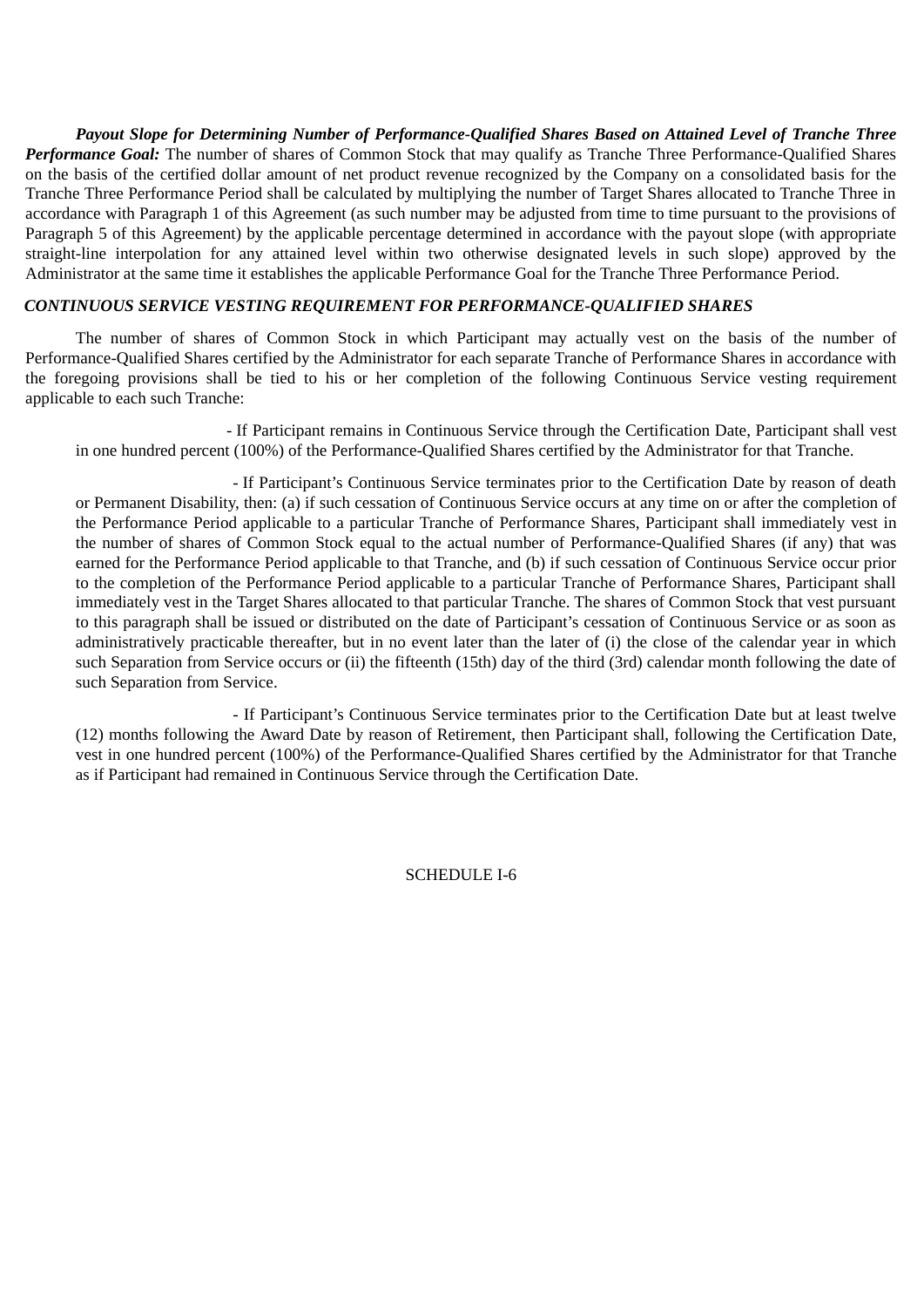- If Participant's Continuous Service ceases for any other reason (including, without limitation, any deemed cessation of Continuous Service under Paragraph 8 of this Agreement) prior to the Certification Date, then Participant shall not vest in any of the Performance-Qualified Shares covered by any Tranche, and all of Participant's right, title and interest to the shares of Common Stock underlying each Tranche shall immediately terminate; *provided, however*, that should a Change in Control occur prior to the Certification Date, then the provisions of Paragraph 4 of the Agreement shall govern the vesting of the Performance Shares (if any) allocated to each Tranche.

- Notwithstanding anything to the contrary in the foregoing provisions of this Continuous Service section, should Participant's Continuous Service cease for any reason (other than Participant's death or Permanent Disability) prior to the start of the Service Period specified above for any particular Tranche of Performance Shares, then Participant shall not vest in any of the Performance Shares allocated to that Tranche, and all of Participant's right, title and interest to the shares of Common Stock underlying that Tranche shall immediately terminate.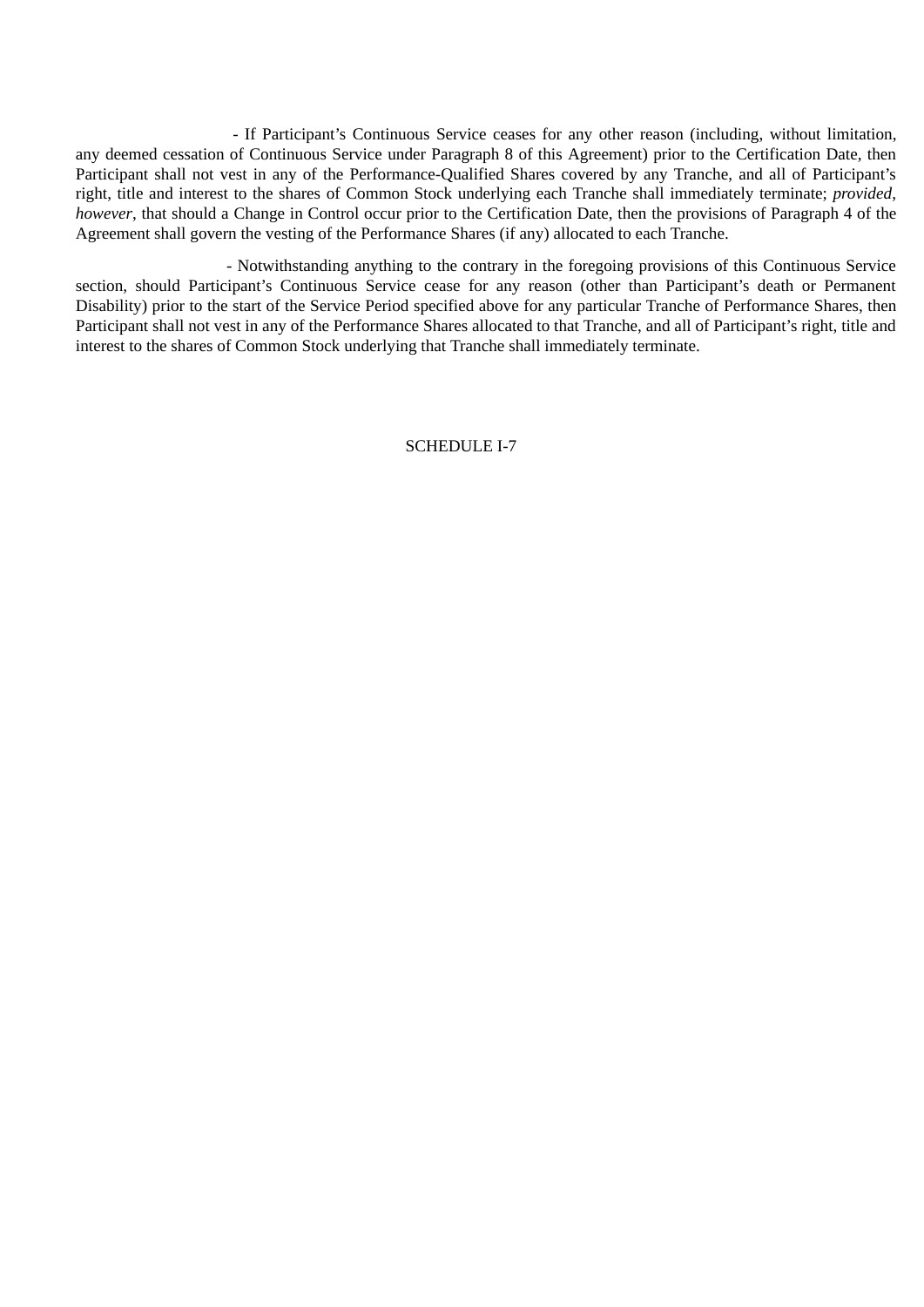# **GILEAD SCIENCES, INC. 2004 EQUITY INCENTIVE PLAN GLOBAL RESTRICTED STOCK UNIT ISSUANCE AGREEMENT**

#### **RECITALS**

A. The Board has adopted the Plan for the purpose of providing incentives to attract, retain and motivate eligible Employees, Directors and Consultants.

B. This Agreement is executed pursuant to, and is intended to carry out the purposes of, the Plan in connection with the Company's issuance of shares of Common Stock to Participant thereunder.

C. All capitalized terms in this Agreement shall have the meaning assigned to them herein and in the attached

Appendix.

**NOW, THEREFORE**, the Company hereby awards Restricted Stock Units to Participant upon the following terms and conditions:

1. **Grant of Restricted Stock Units**. The Company hereby awards to Participant, as of the Award Date indicated below, Restricted Stock Units under the Plan. Each Restricted Stock Unit that vests hereunder will entitle Participant to receive one share of Common Stock on the specified issuance date for that unit. The number of Shares subject to the awarded Restricted Stock Units, the applicable vesting schedule for those Shares, the dates on which those vested Shares shall become issuable to Participant and the remaining terms and conditions governing the Award shall be as set forth in this Agreement.

### **AWARD SUMMARY**

| Participant:                    |                                                                                                                                                                                                                                                                                                                                                                                                                                                                                                                                                                                                                                                                                                    |
|---------------------------------|----------------------------------------------------------------------------------------------------------------------------------------------------------------------------------------------------------------------------------------------------------------------------------------------------------------------------------------------------------------------------------------------------------------------------------------------------------------------------------------------------------------------------------------------------------------------------------------------------------------------------------------------------------------------------------------------------|
| <b>Award Date:</b>              |                                                                                                                                                                                                                                                                                                                                                                                                                                                                                                                                                                                                                                                                                                    |
| <b>Number of Shares Subject</b> |                                                                                                                                                                                                                                                                                                                                                                                                                                                                                                                                                                                                                                                                                                    |
| to Award:                       | shares of Common Stock (the "Shares")                                                                                                                                                                                                                                                                                                                                                                                                                                                                                                                                                                                                                                                              |
| <b>Vesting Schedule:</b>        | The Shares have a four-year vesting schedule. 25% vest on the first anniversary of the Award Date.<br>The balance will vest 6.25% quarterly thereafter until fully vested. However, one or more Shares<br>may be subject to accelerated vesting in accordance with the provisions of Paragraph 3 or 5 of this<br>Agreement.                                                                                                                                                                                                                                                                                                                                                                        |
| <b>Issuance Schedule</b>        | The Shares in which Participant vests in accordance with the Normal Vesting Schedule shall become<br>issuable pursuant to the Plan on the applicable annual vesting date, subject to the Company's<br>collection of the applicable Withholding Taxes. In no event will the Shares in which Participant so<br>vests be issued after the later of (i) the close of the calendar year in which the Shares yest pursuant to<br>the Normal Vesting Schedule or (ii) the fifteenth (15th) day of the third (3rd) calendar month<br>following such vesting date. The procedures pursuant to which the applicable Withholding Taxes are<br>to be collected are set forth in Paragraph 7 of this Agreement. |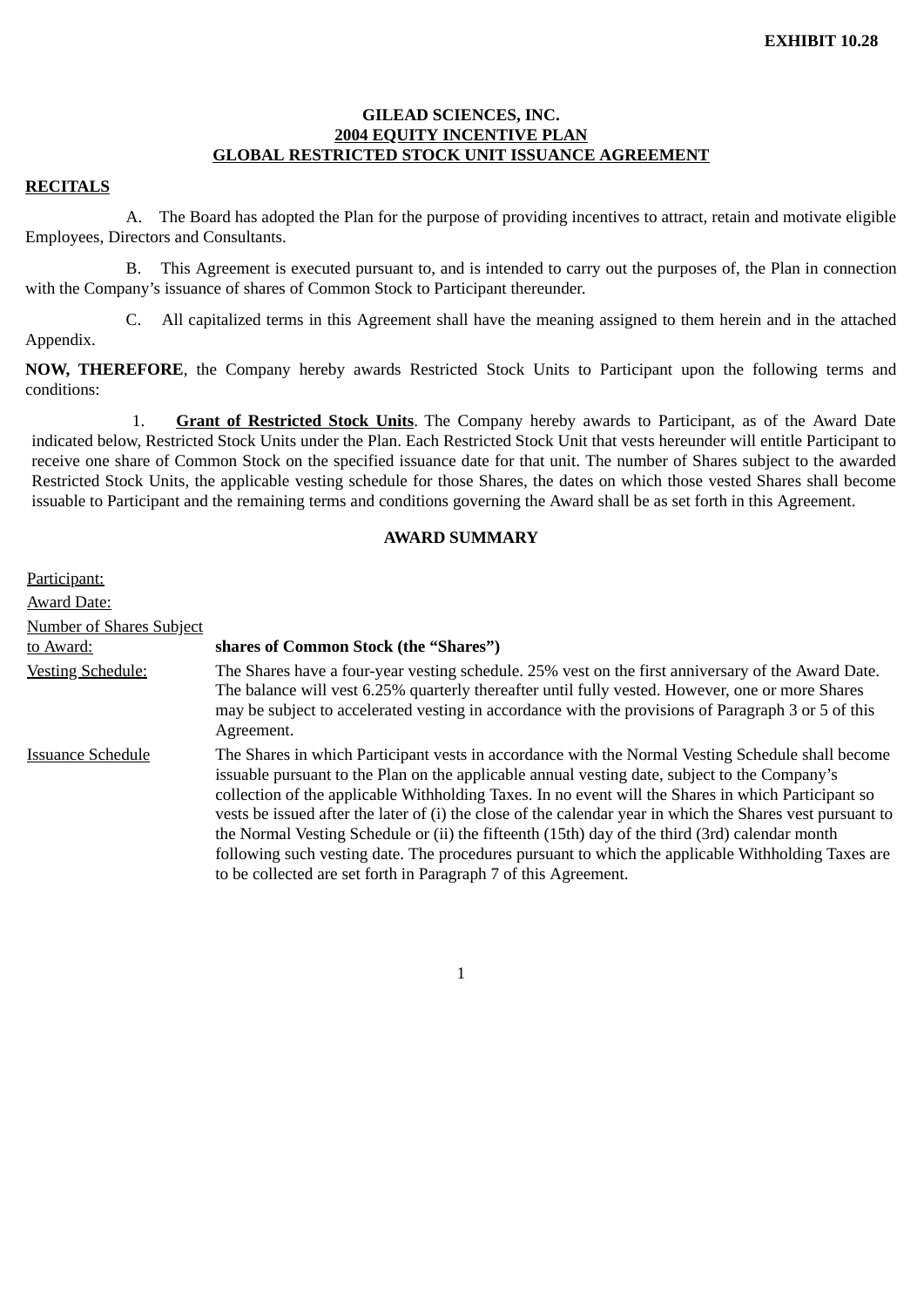2. **Limited Transferability**. Prior to actual receipt of the Shares which vest hereunder, Participant may not transfer any interest in the Award or the underlying Shares or pledge or otherwise hedge the sale of those Shares, including (without limitation) any short sale or any acquisition or disposition of any put or call option or other instrument tied to the value of the underlying Shares. However, any Shares which vest hereunder but which otherwise remain unissued at the time of Participant's death may be transferred to Participant's designated beneficiary or, if none, to Participant's estate.

# 3. **Cessation of Service**.

(a) Except as otherwise provided in this Paragraph 3 or in Paragraph 5 below, should Participant cease Continuous Service for any reason prior to vesting in one or more Shares pursuant to the Normal Vesting Schedule, then the Award will be immediately cancelled with respect to those unvested Shares, and the number of Restricted Stock Units will be reduced accordingly. Participant shall thereupon cease to have any right or entitlement to receive any Shares under those cancelled units.

(b) Should Participant (i) cease Continuous Service at least twelve (12) months following the Award Date and (ii) (1) after attaining age 55 and completing at least ten (10) years of Continuous Service or (2) after attaining age 65, then Participant shall continue to vest in unvested Shares granted hereunder in accordance with the Normal Vesting Schedule as if such Participant had remained in Continuous Service. Any Shares which vest pursuant to this Subparagraph shall be issuable as set forth in Paragraph 1 above. Notwithstanding the foregoing, if the Company receives an opinion of counsel that there has been a legal judgment and/or legal development in Participant's jurisdiction that would likely result in the favorable treatment applicable to the Award pursuant to this subparagraph (b) being deemed unlawful and/or discriminatory, then the Company will not apply this favorable treatment at the time of Participant's cessation of Continuous Service, and the Award will be treated as set forth in Subparagraph 3(a). Furthermore, if Participant is located in Australia, Hong Kong, the Netherlands, or Taiwan, he or she shall not be eligible for the provisions of this Subparagraph 3(b) and the Award will be treated as set forth in the Subparagraph 3(a).

(c) Should Participant cease Continuous Service as a result of Participant's death or Permanent Disability, then Participant shall immediately vest in all the unvested Shares at the time subject to this Award. The Shares that vest pursuant to this Paragraph 3(c) shall be issued or distributed on the date of Participant's cessation of Continuous Service or as soon as administratively practicable thereafter, but in no event later than the later of (i) the close of the calendar year in which such Separation from Service occurs or (ii) the fifteenth (15th) day of the third (3rd) calendar month following the date of such Separation from Service.

(d) Notwithstanding any other provision hereof, should Participant's Continuous Service be terminated for Cause (or for a reason that is comparable to termination for Cause under employment laws in the jurisdiction where Participant is employed or the terms of Participant's employment agreement, if any), or should Participant engage in any other conduct, while in Continuous Service or following cessation of Continuous Service, that is materially detrimental to the business or affairs of the Company (or any Related Entity), as determined in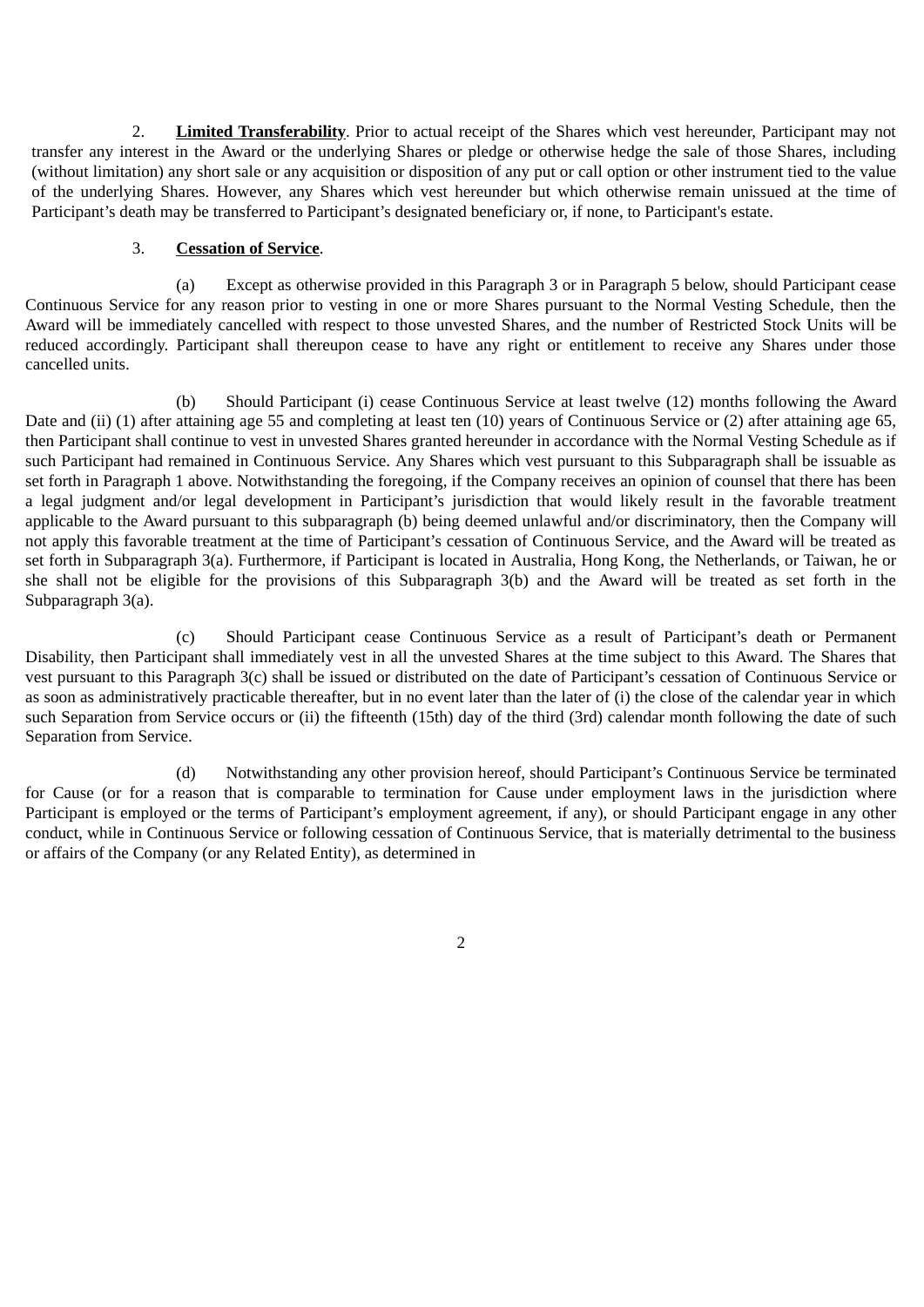the sole discretion of the Administrator, then this Award will be immediately cancelled with respect to all Shares, whether or not vested at the time. Participant shall thereupon cease to have any right or entitlement to receive any Shares under those cancelled units.

#### 4. **Stockholder Rights and Dividend Equivalents**.

(a) The holder of this Award shall not have any stockholder rights, including voting, dividend or liquidation rights, with respect to the Shares subject to the Award until Participant becomes the record holder of those Shares upon their actual issuance following the Company's collection of the applicable Withholding Taxes.

(b) Notwithstanding the foregoing, if and to the extent that this Award is outstanding on the record date for any dividend or other distribution, whether regular or extraordinary and whether payable in cash, securities (other than Common Stock) or other property, and one or more Shares subject to this Award on such record date have not otherwise vested and been delivered as of the payment date for such dividend or distribution and do not otherwise receive such dividend or distribution (i.e., those Shares are not otherwise treated as issued and outstanding for purposes of entitlement to the dividend or distribution pursuant to state law, the terms of such distribution or otherwise), then a special book account shall be established for Participant and credited with a phantom dividend that is equivalent to the actual dividend or distribution which would have been paid on such Shares at the time subject to this Award had they been issued and outstanding and entitled to that dividend or distribution. As such Shares subsequently vest hereunder, the phantom dividend equivalents so credited to those Shares in the book account shall vest, and those vested dividend equivalents shall be distributed to Participant (in the form of additional Shares or in such other form as the Administrator deems appropriate under the circumstances) concurrently with the issuance of the vested Shares to which those phantom dividend equivalents relate and correspondingly as such Shares are forfeited or cancelled under this Award the phantom dividend equivalents so credited to those Shares in the book account shall be forfeited or cancelled. Each such distribution of dividend equivalent amounts shall be subject to the Company's collection of any Withholding Taxes applicable to that distribution. The Administrator shall have the sole discretion to determine the dollar value of any dividend or distribution paid other than in the form of cash, and its determination shall be controlling. No dividend equivalent amount shall be paid or distributed on shares of Common Stock under this Award that are forfeited or that otherwise do not vest and are not issued or issuable under this Award.

(c) Should Participant cease Continuous Service without vesting in one or more of the Shares subject to this Award (including any Shares which do not or will not otherwise vest after taking into account any applicable vesting acceleration or continuation provisions set forth in Paragraph 3 or 5 of this Agreement), then the phantom dividend equivalents credited to those unvested Shares shall be cancelled, and Participant shall thereupon cease to have any further right or entitlement to those cancelled amounts.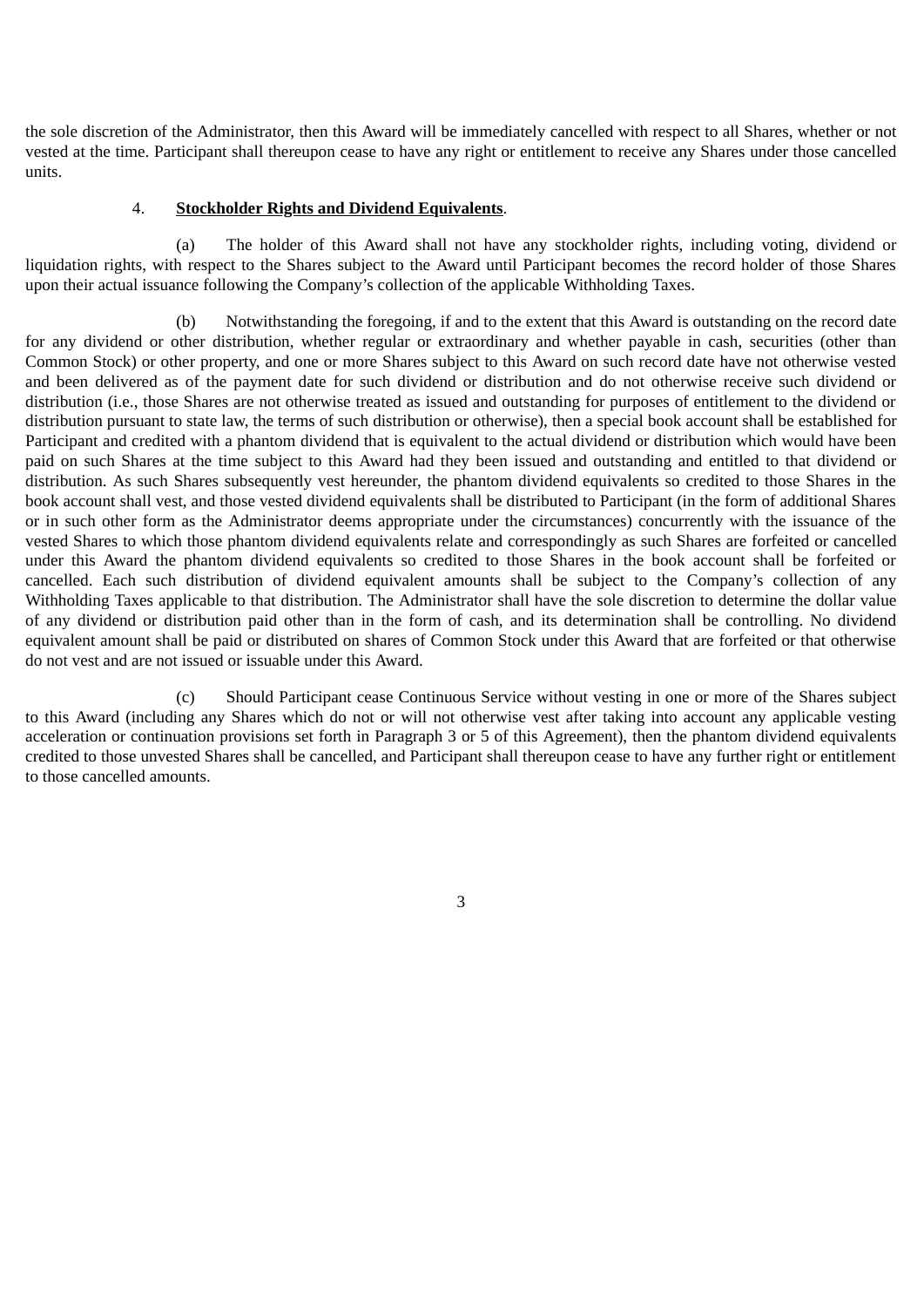#### **5. Change in Control**.

(a) Any Restricted Stock Units subject to this Award at the time of a Change in Control may be (i) assumed or otherwise continued in full force and effect by the surviving corporation, (ii) replaced with an economicallyequivalent substitute award or (iii) replaced with a cash retention program of the successor corporation that is in a dollar amount equal to the Fair Market Value of the Shares underlying those Restricted Stock Units (as measured immediately prior to the Change in Control) and provides for the subsequent vesting and payout of that dollar amount in accordance with the same vesting and issuance provisions that would otherwise be in effect for those Shares in the absence of the Change in Control. In the event of such assumption or continuation of the Award or such replacement of the Award with an economically-equivalent award or cash retention program, no accelerated vesting of the Restricted Stock Units shall occur at the time of the Change in Control. Notwithstanding the foregoing, no such cash retention program shall be established for the Restricted Stock Units subject to this Award to the extent such program would otherwise be deemed to constitute a deferred compensation arrangement subject to the requirements of Code Section 409A and the Treasury Regulations thereunder.

(b) In the event the Award is assumed or otherwise continued in effect, the Restricted Stock Units subject to the Award shall be adjusted immediately after the consummation of the Change in Control so as to apply to the number and class of securities into which the Shares underlying those units immediately prior to the Change in Control would have been converted in consummation of that Change in Control had those Shares actually been issued and outstanding at that time. To the extent the actual holders of the outstanding Common Stock receive cash consideration for their Common Stock in consummation of the Change in Control, the successor corporation (or parent entity) may, in connection with the assumption or continuation of the Restricted Stock Units subject to the Award at that time and with the approval of the Administrator, substitute one or more shares of its own common stock with a fair market value equivalent to the cash consideration paid per Share in the Change in Control transaction, provided the substituted common stock is readily tradable on an established U.S. securities exchange.

(c) Any Restricted Stock Units which are to be assumed or otherwise continued in effect in connection with the Change in Control or are to be replaced with an economically equivalent award or cash retention program in accordance with Paragraph 5(a) shall be subject to accelerated vesting in accordance with the following provision:

If Participant's Employee status is unilaterally terminated as a result of an involuntary termination without Cause, or if Participant resigns from such Employee status due to a Constructive Termination, at any time during the period beginning with the execution date of the definitive agreement for that Change in Control transaction and ending with the earlier of (i) the termination of that definitive agreement without the consummation of such Change in Control or (ii) the expiration of the Applicable Acceleration Period following the consummation of such Change in Control, then Participant shall immediately vest in all the unvested Shares (or any replacement securities or cash proceeds) at the time subject to this Award. The Shares (or any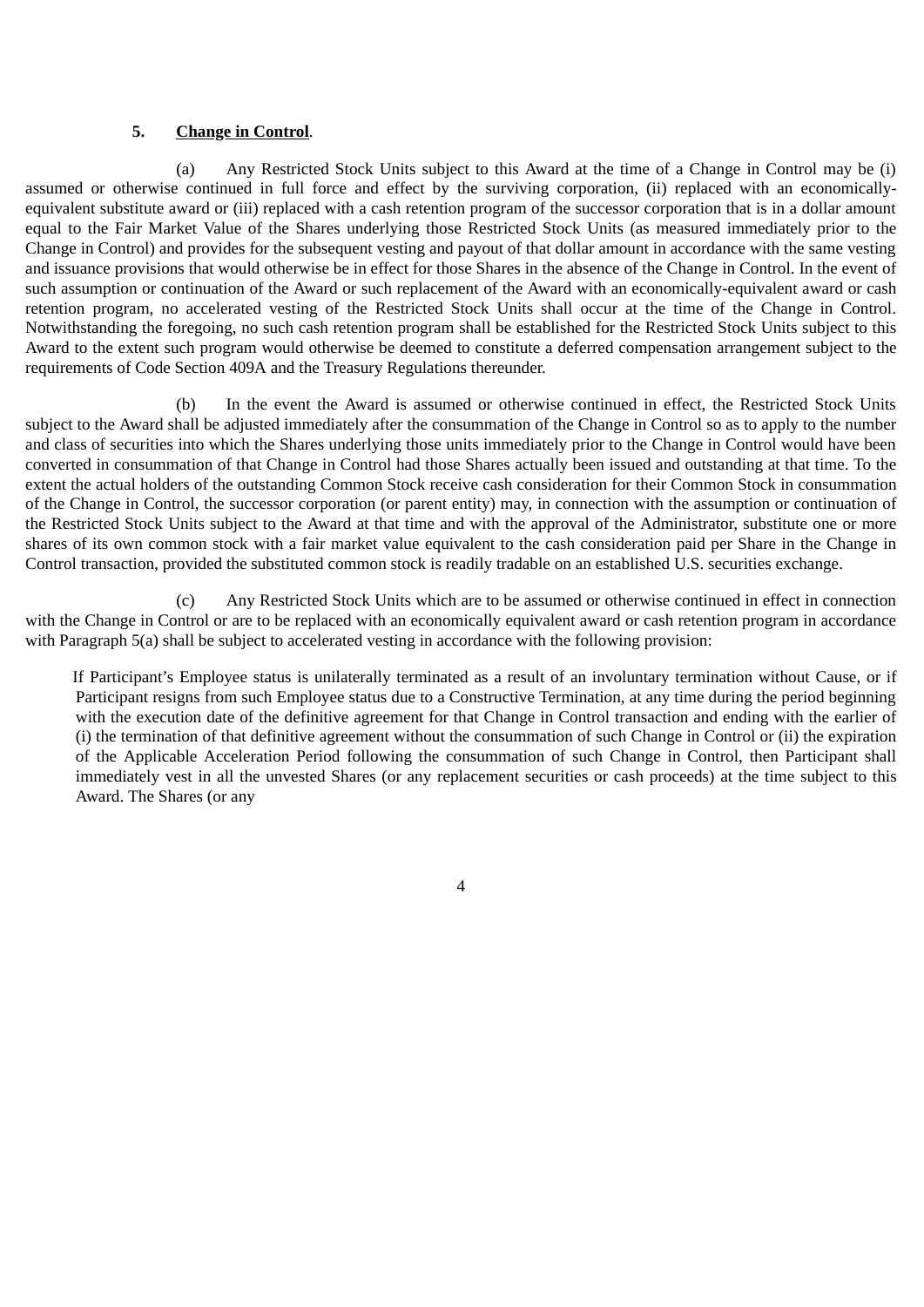replacement securities or cash proceeds) that vest pursuant to this Paragraph 5(c) shall be issued or distributed on the date of Participant's Separation from Service in connection with such termination of Employee status or as soon as administratively practicable thereafter, but in no event later than the *later* of (i) the close of the calendar year in which such Separation from Service occurs or (ii) the fifteenth (15th) day of the third (3rd) calendar month following the date of such Separation from Service. The applicable Withholding Taxes with respect to such issuance shall be collected in accordance with Paragraph 7 of this Agreement.

(d) If the Restricted Stock Units subject to this Award at the time of the Change in Control are not assumed or otherwise continued in effect in connection with the Change in Control or are not replaced with an economically equivalent award or cash incentive program in accordance with Paragraph 5(a), then those units will vest immediately prior to the closing of the Change in Control. The Shares subject to those vested units shall be converted into the right to receive for each such Share the same consideration per Share payable to the other stockholders of the Company in consummation of that Change in Control, and such consideration per Share shall be distributed to Participant upon the tenth (10th) business day following the *earliest* to occur of (i) the date the Share would have otherwise vested and been issued pursuant to the Vesting and Issuance Schedules set forth in Paragraph 1 in the absence of such Change in Control, (ii) the date of Participant's Separation from Service, or (iii) the first date following a Qualifying Change in Control on which the distribution can be made without contravention of any applicable provisions of Code Section 409A. Such distribution shall be subject to the Company's collection of the applicable Withholding Taxes pursuant to the provisions of Paragraph 7.

(e) This Agreement shall not in any way affect the right of the Company to adjust, reclassify, reorganize or otherwise change its capital or business structure or to merge, consolidate, dissolve, liquidate or sell or transfer all or any part of its business or assets.

6. **Adjustment in Shares**. Should any change be made to the Common Stock by reason of any stock split, stock dividend, recapitalization, combination of shares, exchange of shares, spin-off transaction, extraordinary dividend or distribution or other change affecting the outstanding Common Stock as a class without the Company's receipt of consideration, or should the value of outstanding Common Stock be substantially reduced as a result of a spin-off transaction or an extraordinary dividend or distribution, or should there occur any merger, consolidation or other reorganization, then equitable adjustments shall be made by the Administrator to the total number and/or class of securities issuable pursuant to this Award in order to reflect such change. In making such adjustments, the Administrator shall take into account any amounts to be credited to Participant's book account under Paragraph 4(b) in connection with the transaction, and the determination of the Administrator shall be final, binding and conclusive. In the event of a Change in Control, the provisions of Paragraph 5 shall be controlling.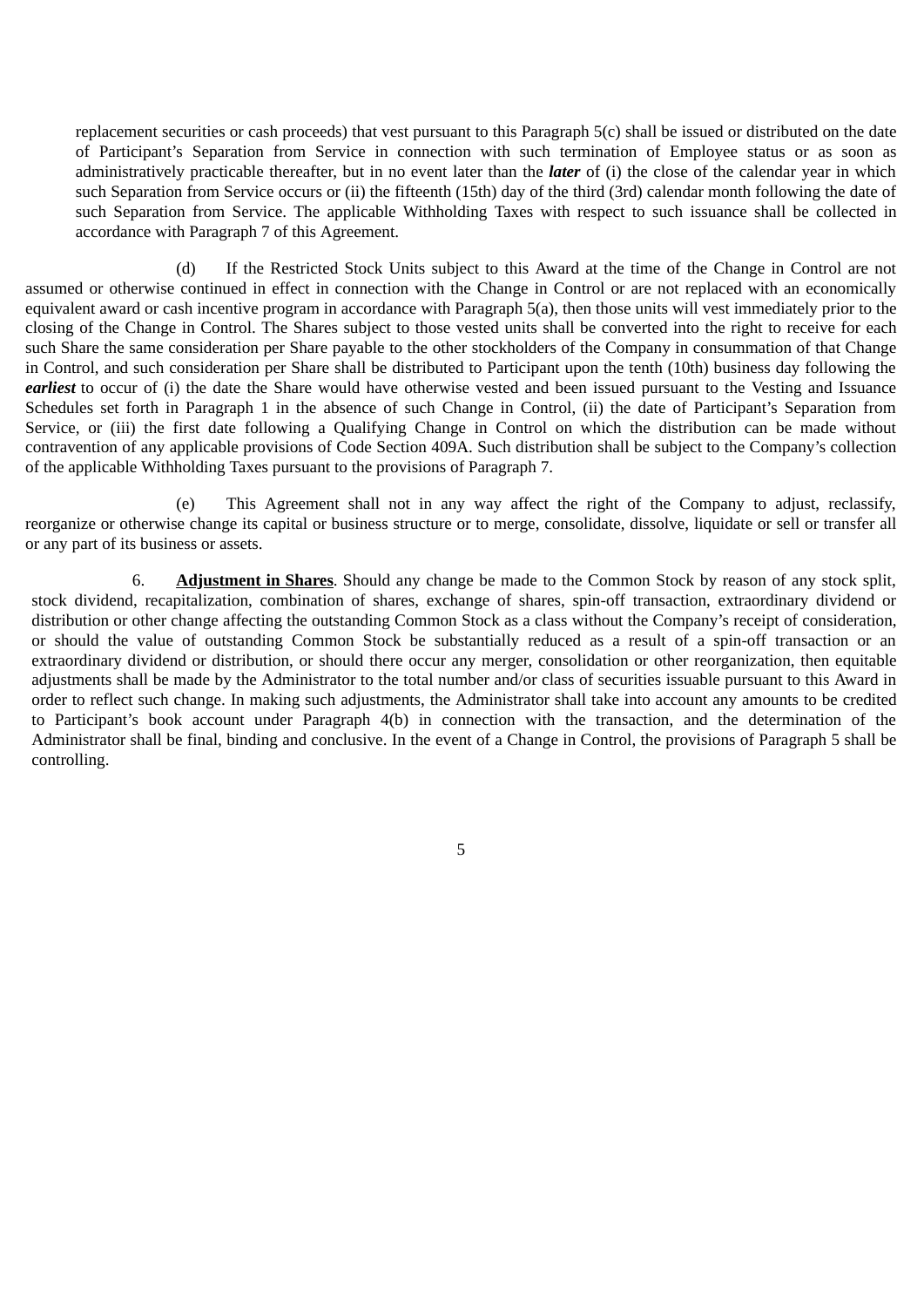## 7. **Issuance of Shares or Other Amounts**.

(a) On or after each date on which one or more Shares are to be issued in accordance with the express provisions of this Agreement, the Company shall issue to or on behalf of Participant a certificate (which may be in electronic form) for those Shares and shall concurrently distribute to Participant any phantom dividend equivalents with respect to those Shares (in the form of additional Shares or in such other form as the Administrator deems appropriate under the circumstances), subject in each instance to the Company's collection of the applicable Withholding Taxes.

(b) Participant acknowledges that, regardless of any action the Company and/or the Employer take with respect to any or all Withholding Taxes related to Participant's participation in the Plan and legally applicable to Participant, the ultimate liability for all Withholding Taxes is and remains Participant's responsibility and may exceed the amount actually withheld by the Company or the Employer. Participant further acknowledges that the Company and/or the Employer (i) make no representations or undertakings regarding the treatment of any Withholding Taxes in connection with any aspect of the Award, including the grant, vesting or settlement of the Award, the issuance of Shares (or other property) upon settlement of the Award, the subsequent sale of Shares acquired pursuant to such issuance and the receipt of any dividends and/or phantom dividend equivalents; and (ii) do not commit to, and are under no obligation to, structure the terms of the grant or any aspect of the Award to reduce or eliminate Participant's liability for Withholding Taxes or achieve any particular tax result. Further, if Participant has become subject to Withholding Taxes in more than one jurisdiction, Participant acknowledges that the Company and/or the Employer (or former employer, as applicable) may be required to withhold or account for Withholding Taxes in more than one jurisdiction.

(c) The Company shall collect, and Participant hereby authorizes the Company to collect, the Withholding Taxes with respect to the Shares issued under this Agreement (including Shares issued in settlement of phantom dividend equivalents) through an automatic Share withholding procedure pursuant to which the Company will withhold, immediately as the Shares are issued under the Award, a portion of those Shares with a Fair Market Value (measured as of the issuance date) equal to the amount of such Withholding Taxes, unless such Share Withholding Method is not permissible or advisable under local law or until the Company otherwise decides to no longer utilize the Share Withholding Method and provides Participants with a corresponding notice.

(d) If the Share Withholding Method is to be utilized for the collection of Withholding Taxes, then the Company shall withhold the number of otherwise issuable Shares necessary to satisfy the applicable Withholding Taxes based on the applicable minimum statutory rate or other applicable withholding rate, including maximum applicable rates, as determined by the Company in its sole discretion. If the maximum rate is used, any over-withheld amount will be refunded to Participant in cash by the Company or Employer (with no entitlement to the Common Stock equivalent) or if not refunded, Participant may seek a refund from the local tax authorities. If the obligation for Withholding Taxes is satisfied by using the Share Withholding Method, then Participant will, for tax purposes, be deemed to have been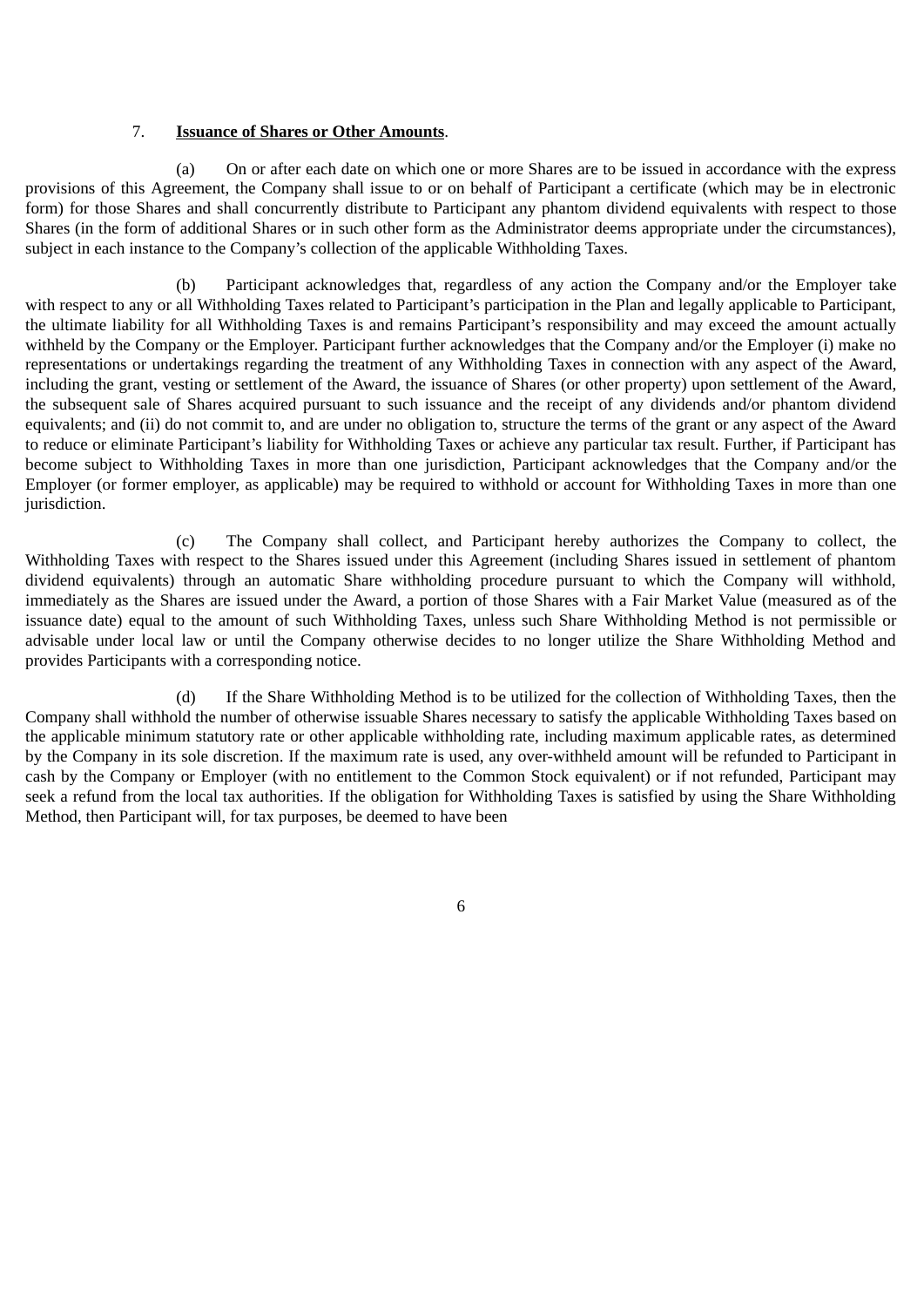issued the full number of Shares subject to the vested Award, notwithstanding that a number of the Shares are withheld solely for the purpose of paying the applicable Withholding Taxes.

(e) The Company shall have sole discretion to determine whether or not the Share Withholding Method shall be utilized for the collection of the applicable Withholding Taxes. Participant shall be notified (in writing or through the Company's electronic mail system) in the event the Company no longer intends to utilize the Share Withholding Method. Should any Shares become issuable under the Award (including Shares issued in settlement of phantom dividend equivalents) at a time when the Share Withholding Method is not being utilized by the Company, then the Withholding Taxes shall be collected from Participant through a sale-to-cover transaction authorized by Participant, pursuant to which an immediate open-market sale of a portion of the Shares issued to Participant will be effected, for and on behalf of Participant, by the Company's designated broker to cover the Withholding Tax liability estimated by the Company to be applicable to such issuance. Participant shall, promptly upon request from the Company, execute (whether manually or through electronic acceptance) an appropriate sales authorization (in form and substance reasonably satisfactory to the Company) that authorizes and directs the broker to effect such open-market, sale-to-cover transactions and remit the sale proceeds, net of brokerage fees and other applicable charges, to the Company in satisfaction of the applicable Withholding Taxes. However, no sale-to-cover transaction shall be effected unless (i) such a sale is at the time permissible under the Company's insider trading policies governing the sale of Common Stock and (ii) the transaction is not otherwise deemed to constitute a prohibited loan under Section 402 of the Sarbanes-Oxley Act of 2002.

(f) If the Company determines that such sale-to-cover transaction is not permissible or advisable at the time or if Participant otherwise fails to effect a timely sales authorization as required by this Agreement, then the Company may, in its sole discretion, elect either to defer the issuance of the Shares until such sale-to-cover transaction can be effected in accordance with Participant's executed sale directive or to collect the applicable Withholding Taxes through Participant's delivery of his or her separate check payable to the Company in the amount of such Withholding Taxes or by withholding such amount from other wages payable to Participant. In no event shall any Shares be issued in the absence of an arrangement reasonably satisfactory to the Company for the satisfaction of the applicable Withholding Taxes and in compliance with any applicable requirements of Code Section 409A.

(g) Except as otherwise provided in Paragraph 5, the settlement of all Restricted Stock Units which vest under the Award shall be made solely in Shares. In no event, however, shall any fractional Shares be issued. Accordingly, the total number of Shares to be issued at the time the Award vests (including any Shares issued in settlement of phantom dividend equivalents) shall, to the extent necessary, be rounded down to the next whole Share in order to avoid the issuance of a fractional Share.

(h) The Company shall collect the Withholding Taxes with respect to phantom dividend equivalents distributed in a form other than Shares by withholding a portion of that distribution equal to the amount of the applicable Withholding Taxes, with the cash portion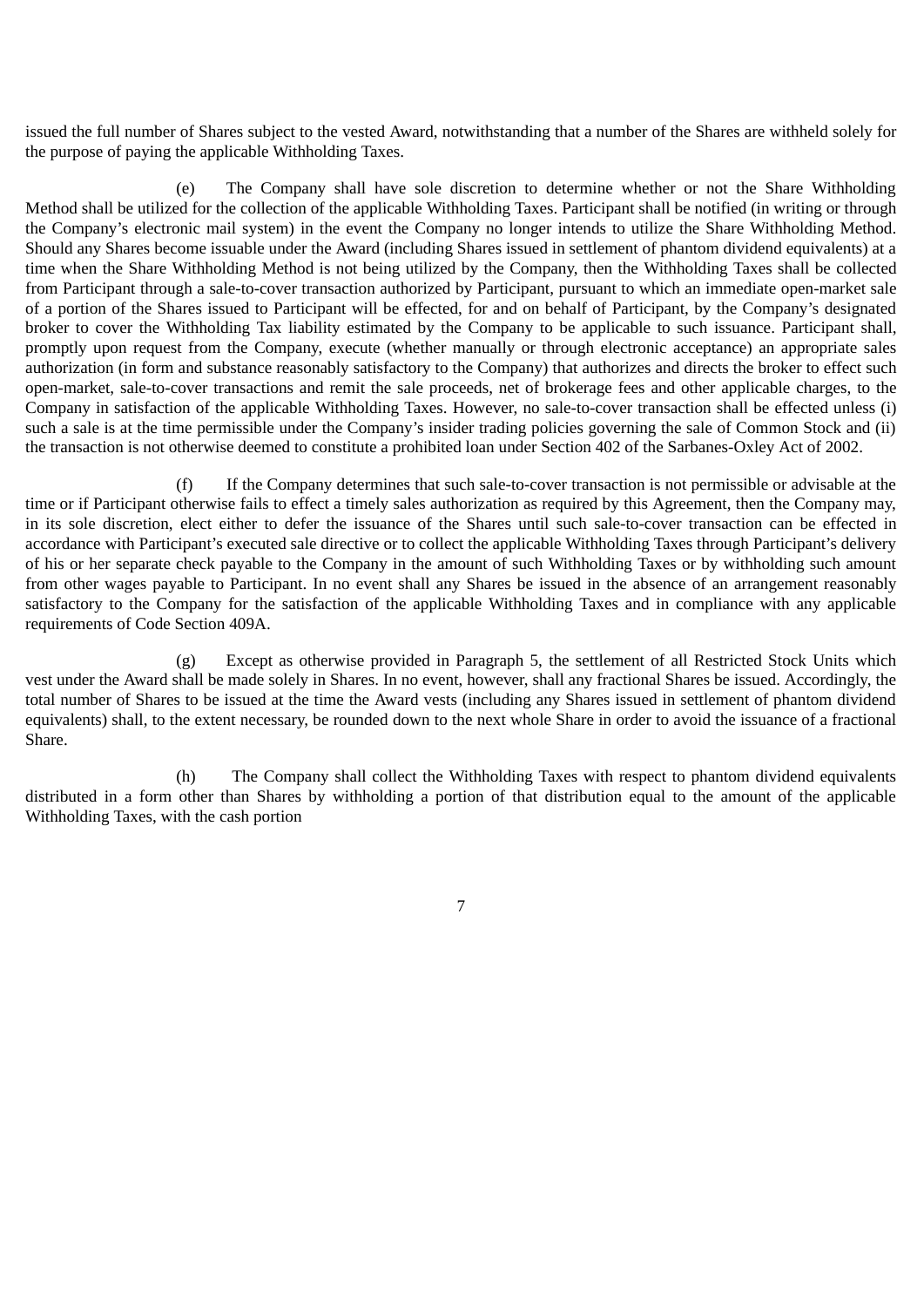of the distribution to be the first portion so withheld, or through such other tax withholding arrangement as the Company deems appropriate, in its sole discretion.

(i) Notwithstanding the foregoing provisions, to the extent Participant is subject to taxation in the United States, the employee portion of the federal, state and local employment taxes required to be withheld by the Company in connection with the vesting (as determined under applicable tax laws) of the Shares or any other amounts hereunder (the "*Employment Taxes*") shall in all events be collected from Participant no later than the last business day of the calendar year in which those Shares or other amounts vest (as determined under applicable tax laws) hereunder. Accordingly, to the extent the applicable issuance date for one or more vested Shares or the distribution date for such other amounts is to occur in a year subsequent to the calendar year in which those Shares or other amounts vest, Participant shall, if so requested by the Company, on or before the last business day of the calendar year in which such Shares or other amounts vest, deliver to the Company a check payable to its order (or a wire transfer of funds to the Company) in the dollar amount equal to the Employment Taxes required to be withheld with respect to those Shares or other amounts. Alternatively, the Company may, in its sole discretion, elect to withhold the dollar amount equal to the Employment Taxes required to be withheld with respect to those Shares or other amounts from other wages payable to Participant, or through such other tax withholding arrangement as the Company deems appropriate, in its sole discretion. The provisions of this Paragraph 7(i) shall be applicable only to the extent necessary to comply with the applicable tax withholding requirements of Code Section 3121(v).

8. **Leaves of Absence**. For purposes of applying the various vesting provisions of this Agreement, the Administrator, in its sole discretion, may determine that Participant shall be deemed to cease Continuous Service and Employee status on the commencement date of any leave of absence and not remain in Continuous Service or Employee status during the period of that leave, except to the extent otherwise required under employment laws in the jurisdiction where Participant is employed or the terms of Participant's employment agreement, if any or pursuant to the following policy:

Participant shall receive Continuous Service credit for such vesting purposes for (i) the first three (3) months of an approved personal leave of absence and (ii) the first seven (7) months of any bona fide leave of absence (other than an approved personal leave), but in no event beyond the expiration date of such leave of absence.

In no event, however, shall Participant be deemed, for vesting purposes hereunder, to remain in Continuous Service or Employee status beyond the *earliest* of (i) the expiration date of that leave of absence, unless Participant returns to active Continuous Service or Employee status on or before that date, (ii) the date Participant's Continuous Service or Employee status actually terminates by reason of his or her voluntary or involuntary termination or by reason of his or her death or Permanent Disability or (iii) the date Participant is deemed to have a Separation from Service.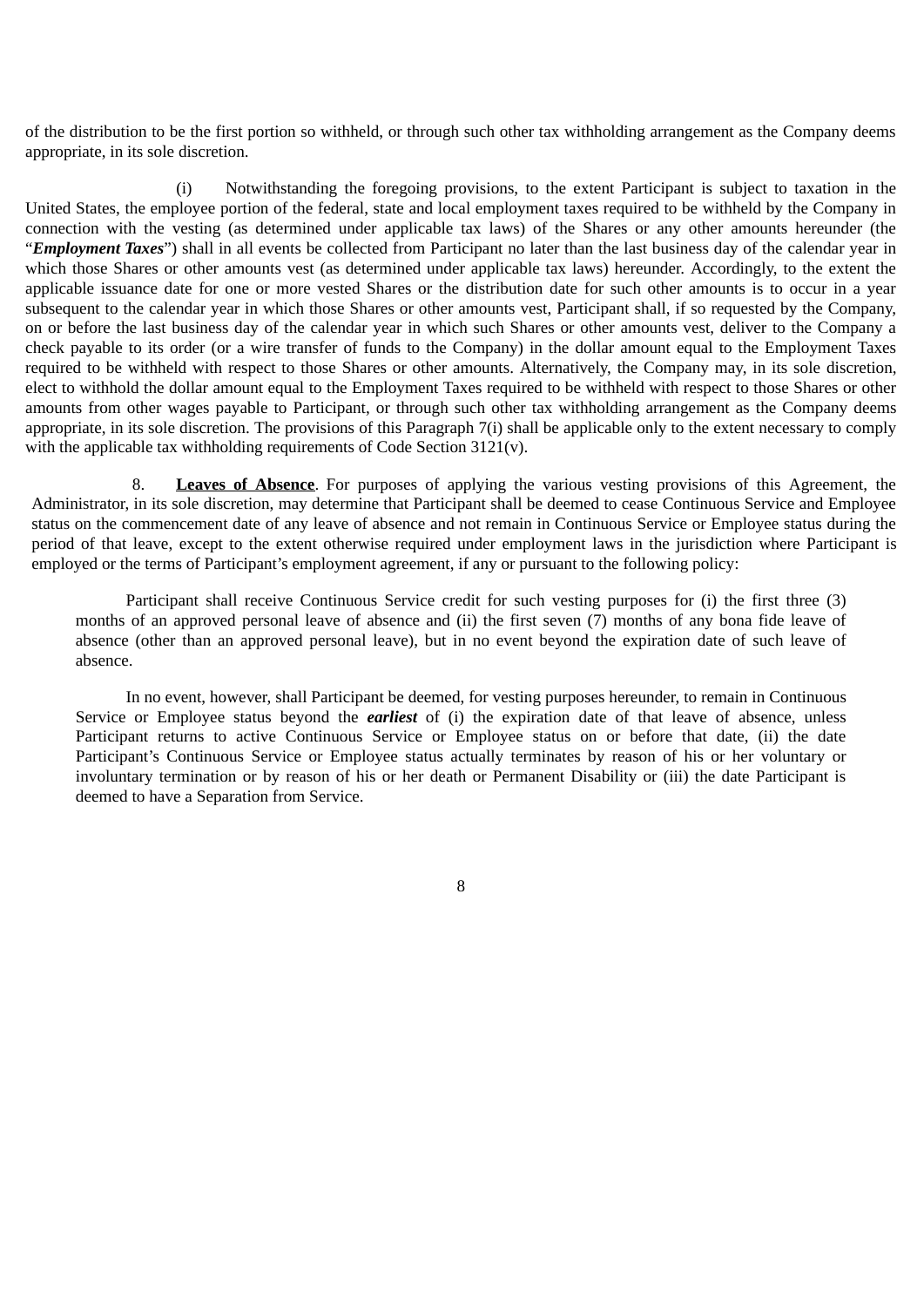### 9. **Compliance with Laws and Regulations**.

The issuance of Shares pursuant to the Award shall be subject to compliance by the Company and Participant with all Applicable Laws relating thereto, as determined by counsel for the Company.

(b) The inability of the Company to obtain approval from any regulatory body having authority deemed by the Company to be necessary to the lawful issuance and sale of any Common Stock pursuant to this Award shall relieve the Company of any liability with respect to the non-issuance or sale of the Common Stock as to which such approval shall not have been obtained. The Company, however, shall use its reasonable best efforts to obtain all such approvals.

10. **Insider Trading Restrictions/Market Abuse Laws**. Participant may be subject to insider trading restrictions and/or market abuse laws based on the exchange on which the Shares are listed and in applicable jurisdictions including the United States and Participant's country or his or her broker's country, if different, which may affect Participant's ability to accept, acquire, sell or otherwise dispose of Shares, rights to Shares (e.g., Restricted Stock Units) or rights linked to the value of Shares (e.g., dividend equivalents) during such times as Participant is considered to have "inside information" regarding the Company (as defined by the laws in applicable jurisdictions). Local insider trading laws and regulations may prohibit the cancellation or amendment of orders Participant placed before he or she possessed inside information. Furthermore, Participant could be prohibited from (i) disclosing the inside information to any third party, which may include fellow employees and (ii) "tipping" third parties or causing them otherwise to buy or sell securities. Any restrictions under these laws or regulations are separate from and in addition to any restrictions that may be imposed under any applicable insider trading policy of the Company. Participant acknowledges that it is Participant's responsibility to comply with any applicable restrictions and Participant should speak with his or her personal legal advisor on this matter.

11. **Deferred Issuance Date**. Notwithstanding any provision to the contrary in this Agreement, to the extent Participant is subject to taxation in the United States and this Award may be deemed to create a deferred compensation arrangement under Code Section 409A, then the following limitation shall apply:

 No Shares or other amounts which become issuable or distributable under this Agreement upon Participant's Separation from Service shall actually be issued or distributed to Participant prior to the *earlier* of (i) the first day of the seventh (7th) month following the date of such Separation from Service or (ii) the date of Participant's death, if Participant is deemed at the time of such Separation from Service to be a specified employee under Section 1.409A-1(i) of the Treasury Regulations issued under Code Section 409A, as determined by the Administrator in accordance with consistent and uniform standards applied to all other Code Section 409A arrangements of the Company, and such delayed commencement is otherwise required in order to avoid a prohibited distribution under Code Section 409A(a)(2). The deferred Shares or other distributable amount shall be issued or distributed in a lump sum on the first day of the seventh (7th)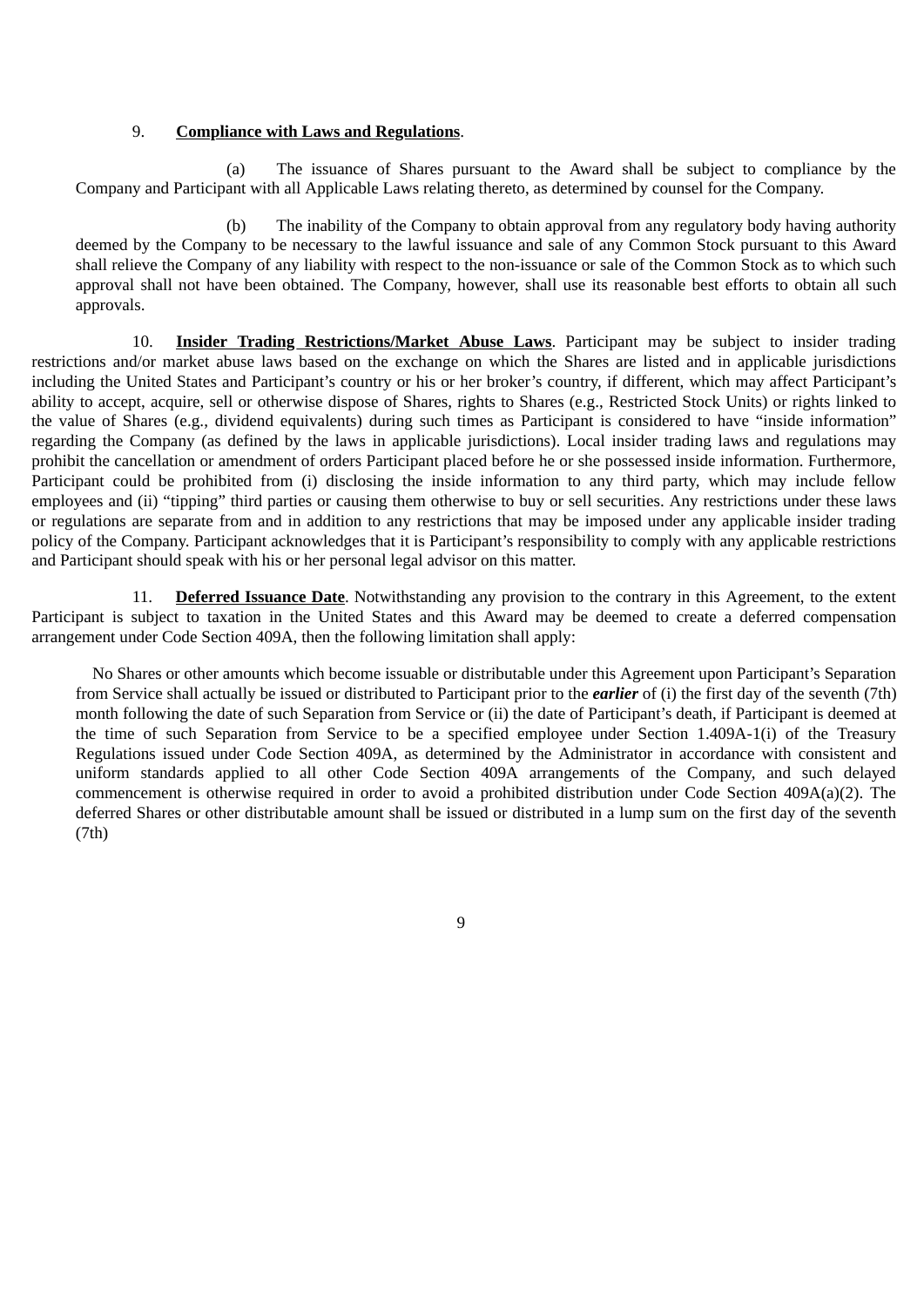month following the date of Participant's Separation from Service or, if earlier, the first day of the month immediately following the date the Company receives proof of Participant's death.

To the extent there is any ambiguity as to whether any provision of this Agreement would otherwise contravene one or more requirements or limitations of Code Section 409A, such provisions shall be interpreted and applied in a manner that does not result in a violation of the applicable requirements or limitations of Code Section 409A and the Treasury Regulations thereunder.

Each installment of Shares issuable pursuant to this Agreement shall be treated as a separate payment for purposes of Code Section 409A.

12. **Notices**. Any notice required to be given or delivered to the Company under the terms of this Agreement shall be in writing and addressed to the Company at its principal corporate offices. Any notice required to be given or delivered to Participant shall be in writing and addressed to Participant at the most current address then indicated for Participant on the Company's employee records or shall be delivered electronically to Participant through the Company's electronic mail system or through the on-line brokerage firm authorized by the Company to effect the sale of the Shares issued hereunder. All notices shall be deemed effective upon personal delivery or delivery through the Company's electronic mail system or upon deposit in the U.S. or local country mail, postage prepaid and properly addressed to the party to be notified.

13. **Successors and Assigns**. Except to the extent otherwise provided in this Agreement, the provisions of this Agreement shall inure to the benefit of, and be binding upon, the Company and its successors and assigns and Participant, Participant's assigns, the legal representatives, heirs and legatees of Participant's estate.

14. **Construction**. This Agreement and the Award evidenced hereby are made and granted pursuant to the Plan and are in all respects limited by and subject to the terms of the Plan. In the event of any conflict between the provisions of this Agreement and the terms of the Plan, the terms of the Plan shall be controlling. All decisions of the Administrator with respect to any question or issue arising under the Plan or this Agreement shall be conclusive and binding on all persons having an interest in the Award.

#### 15. **Governing Law and Venue**.

(a) The interpretation, performance and enforcement of this Agreement shall be governed by the laws of the State of Delaware without resort to that State's conflict-of-laws rules.

(b) For purposes of litigating any dispute that arises directly or indirectly from the relationship of the parties evidenced by this Award and this Agreement, the parties hereby submit to and consent to the exclusive jurisdiction of the State of California and agree that such litigation shall be conducted only in the courts of San Mateo County, California,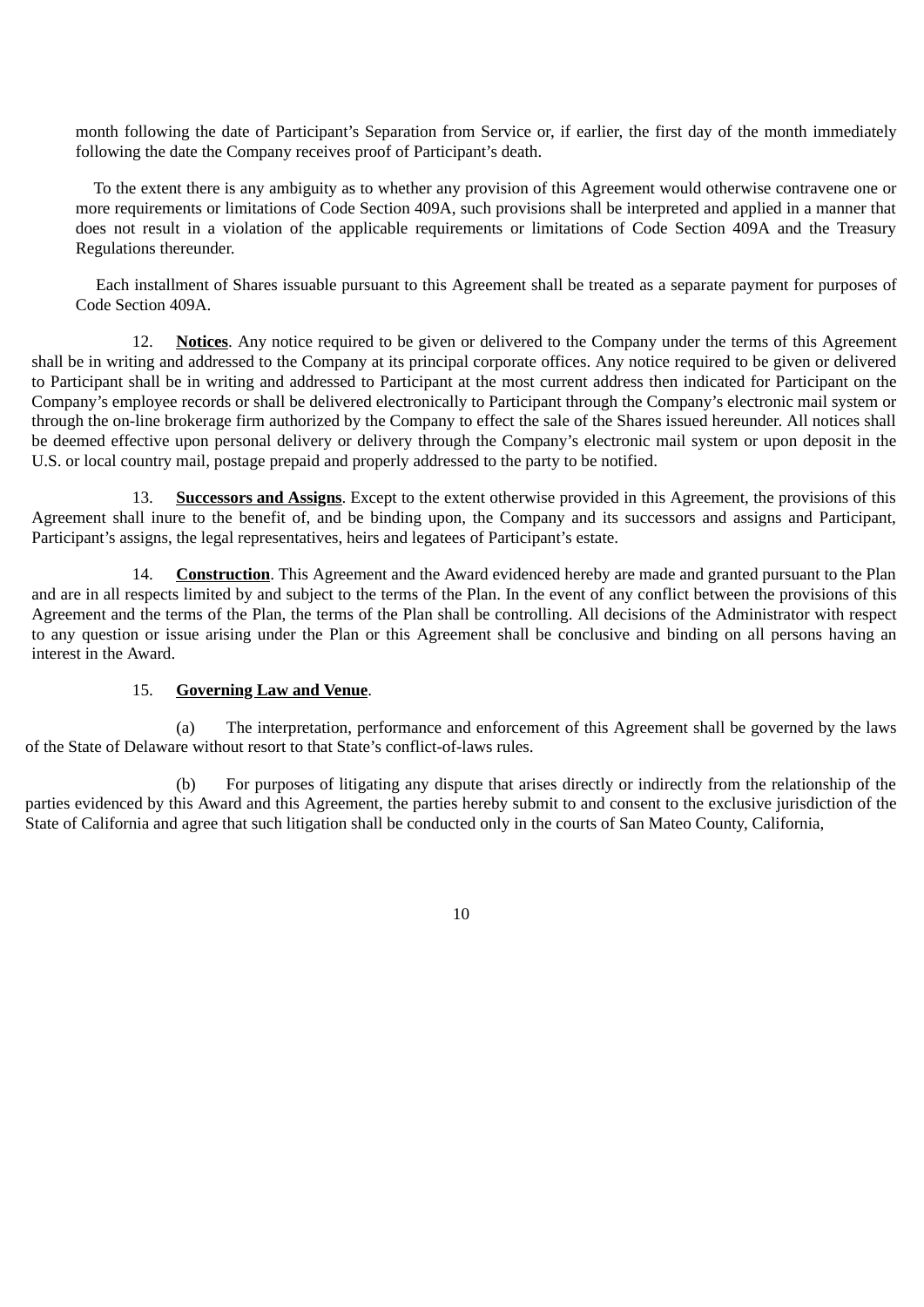or the federal courts for the Northern District of California, and no other courts where the grant of the Restricted Stock Units is made and/or to be performed.

16. **Severability**. The provisions of this Agreement are severable and if any one or more provisions are determined to be illegal or otherwise unenforceable, in whole or in part, the remaining provisions shall nevertheless be binding and enforceable.

17. **Acknowledgment of Nature of Plan and Award**. In accepting the Award, Participant acknowledges, understands and agrees that:

(a) the Plan is established voluntarily by the Company, it is discretionary in nature, and it may be modified, amended, suspended or terminated by the Company at any time, to the extent permitted by the Plan;

(b) the Award is exceptional, voluntary and occasional and does not create any contractual or other right to receive future grants of Restricted Stock Units, or benefits in lieu of Restricted Stock Units, even if Restricted Stock Units have been granted in the past;

the Company;

(c) all decisions with respect to future Awards or other grants, if any, will be at the sole discretion of

(d) the Award and Participant's participation in the Plan shall not create a right to employment or be interpreted as forming or amending an employment or service contract with the Company, the Employer or any Related Entity and shall not interfere with the ability of the Company, the Employer or any Related Entity, as applicable, to terminate Participant's employment or service relationship (if any);

(e) Participant's participation in the Plan is voluntary;

(f) the Award and the Shares subject to the Award, and the income and value of same, are not intended to replace any pension rights or compensation;

(g) the Award and the Shares subject to the Award, and the income and value of same, are not part of normal or expected compensation for purposes of calculating any severance, resignation, termination, redundancy, dismissal, end of service payments, holiday pay, bonuses, long-service awards, leave-related payments, pension or retirement or welfare benefits or similar payments;

any certainty;

(h) the future value of the underlying Shares is unknown, indeterminable and cannot be predicted with

(i) no claim or entitlement to compensation or damages shall arise from forfeiture of the Award resulting from termination of Participant's Continuous Service by the Employer or the Company (or any Related Entity) (for any reason whatsoever, whether or not later found to be invalid or in breach of employment laws in the jurisdiction where Participant is employed or the terms of Participant's employment agreement, if any), and in consideration of the Award, Participant irrevocably agrees not to institute any claim against the Company, the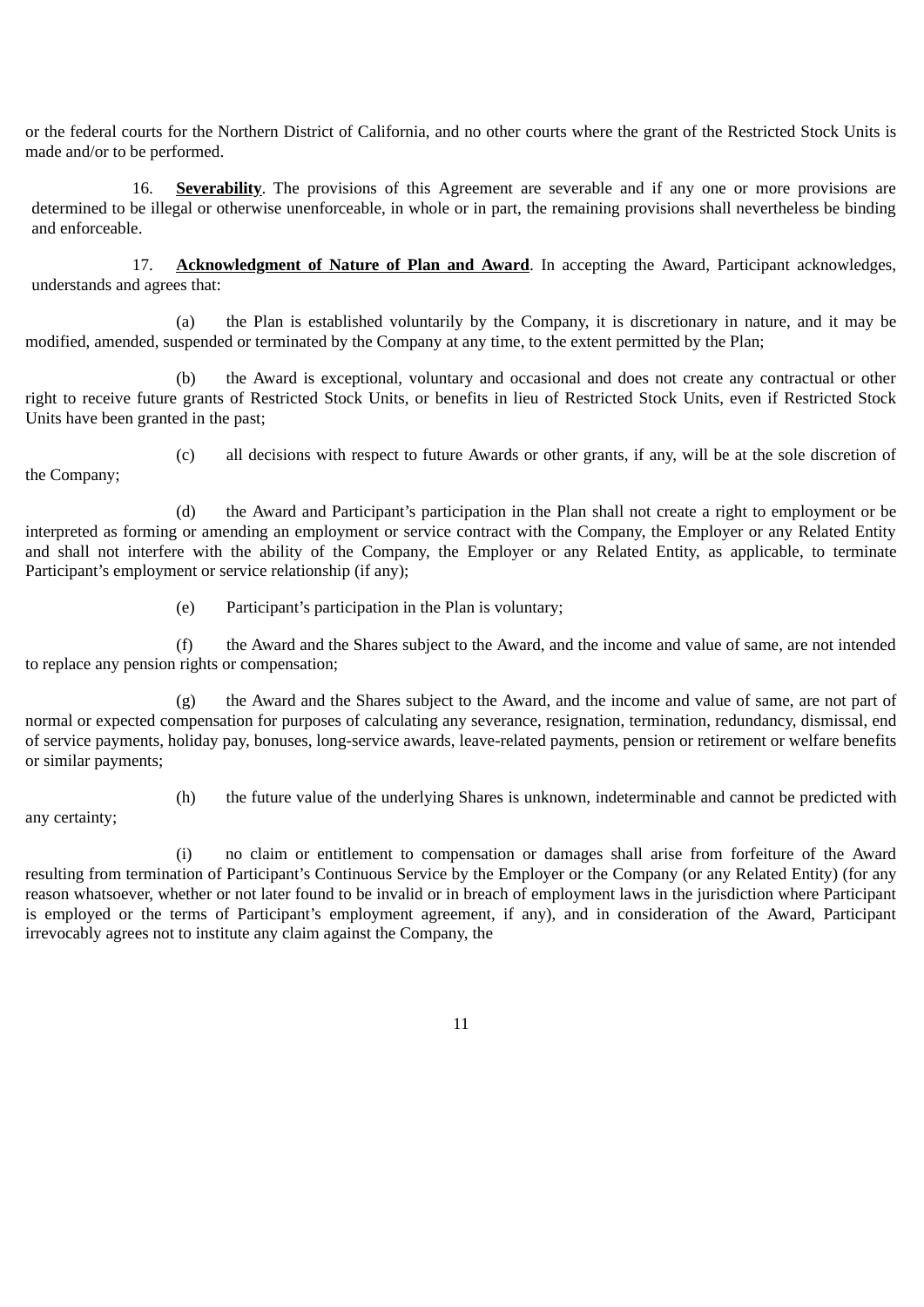Employer or any Related Entity, waives his or her ability, if any, to bring any such claim and releases the Company, the Employer and any Related Entity from any such claim; if, notwithstanding the foregoing, any such claim is allowed by a court of competent jurisdiction, then, by participating in the Plan, Participant shall be deemed irrevocably to have agreed not to pursue such claim and agrees to execute any and all documents necessary to request dismissal or withdrawal of such claim;

(j) unless otherwise agreed with the Company in writing, the Award and the Shares subject to the Award, and the income and value of same, are not granted as consideration for, or in connection with, any service Participant may provide as a director of the Company or a Related Entity;

(k) unless otherwise provided in the Plan or by the Company in its discretion, the Restricted Stock Units and the benefits evidenced by this Agreement do not create any entitlement to have the Restricted Stock Units or any such benefits transferred to, or assumed by, another company nor to be exchanged, cashed out or substituted for, in connection with any corporate transaction affecting the Shares; and

(l) the following provisions apply only if Participant is providing services outside the United States:

(i) the Award and the Shares subject to the Award, and the income and value of same, are not part of normal or expected compensation or salary for any purpose;

(ii) Participant acknowledges and agrees that neither the Company, the Employer nor any Related Entity shall be liable for any foreign exchange rate fluctuation between Participant's local currency and the United States Dollar that may affect the value of the Restricted Stock Units or of any amounts due to Participant pursuant to the settlement of the Restricted Stock Units or the subsequent sale of any Shares acquired upon settlement.

18. **No Advice Regarding Grant**. The Company is not providing any tax, legal or financial advice, nor is the Company making any recommendations regarding Participant's participation in the Plan or Participant's acquisition or sale of the underlying Shares. Participant should consult with his or her personal tax, legal and financial advisors regarding his or her participation in the Plan before taking any action related to the Plan or the Restricted Stock Units.

19. **Waiver**. Participant acknowledges that a waiver by the Company of breach of any provision of this Agreement shall not operate or be construed as a waiver of any other provision of this Agreement, or of any subsequent breach by Participant or other Participants.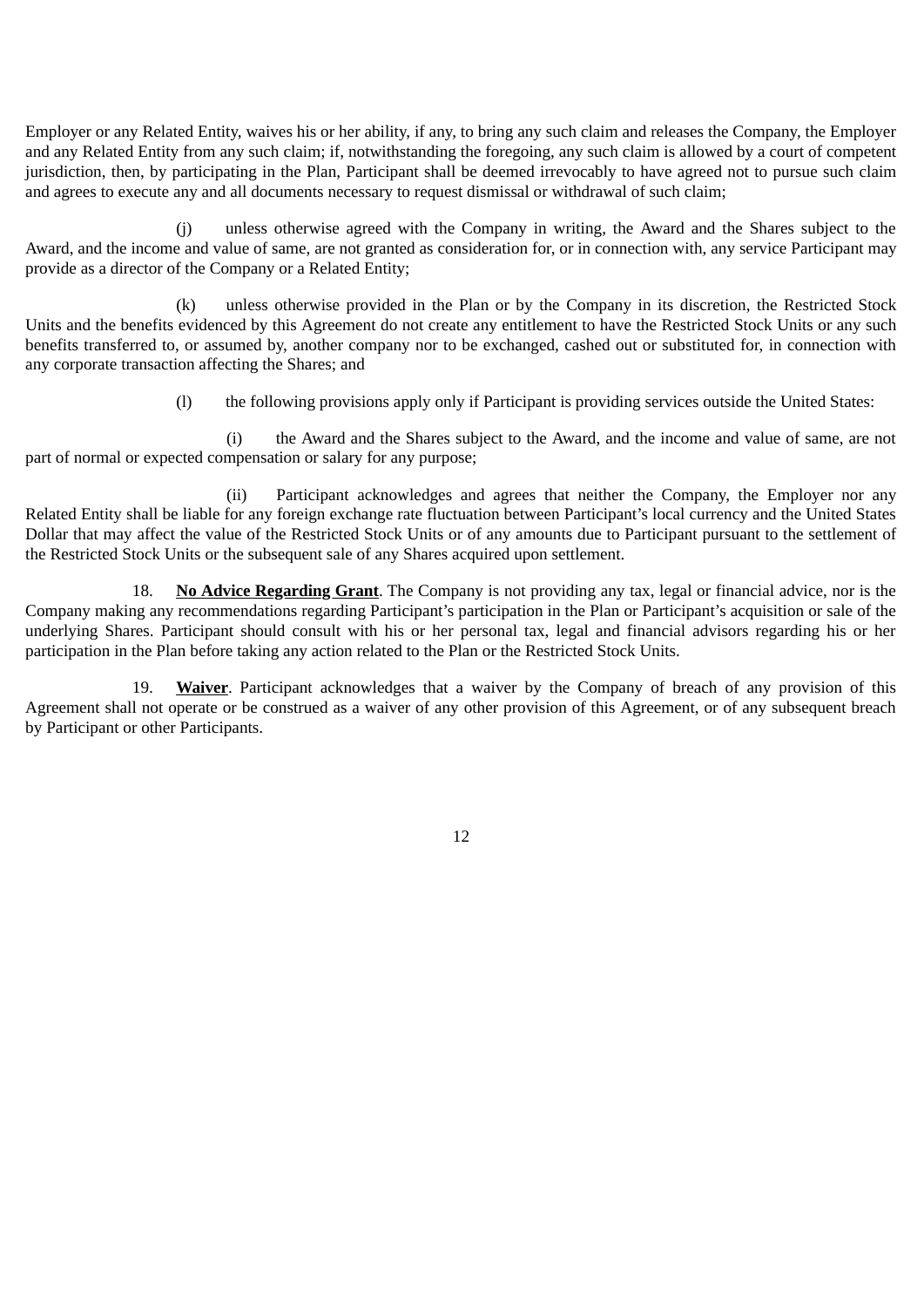### 20. *Data Privacy*.

*(a) Data Privacy Consent. By electing to participate in the Plan via the Company's online acceptance procedure, Participant is declaring that he or she agrees with the data processing practices described herein and consents to the collection, processing and use of Personal Data (as defined below) by the Company and the transfer of Personal Data to the recipients mentioned herein, including recipients located in countries which do not adduce an adequate level of protection from a European (or other) data protection law perspective, for the purposes described herein.*

*(b) Declaration of Consent. Participant understands that he or she needs to review the following information about the processing of his or her personal data by or on behalf of the Company, the Employer and/or any Related Entity as described in the Agreement and any other Plan materials (the "Personal Data") and declare his or her consent. As regards the processing of Participant's Personal Data in connection with the Plan and this Agreement, Participant understands that the Company is the controller of his or her Personal Data.*

*(c) Data Processing and Legal Basis. The Company collects, uses and otherwise processes Personal Data about Participant for the purposes of allocating Shares and implementing, administering and managing the Plan. Participant understands that this Personal Data may include, without limitation, his or her name, home address and telephone number, email address, date of birth, social insurance number, passport number or other identification number (e.g., resident registration number), salary, nationality, job title, any shares of stock or directorships held in the Company, details of all Restricted Stock Units or any other entitlement to shares of stock or equivalent benefits awarded, cancelled, exercised, vested, unvested or outstanding in Participant's favor. The legal basis for the processing of Participant's Personal Data, where required, will be his or her consent.*

*(d) Stock Plan Administration Service Providers. Participant understands that the Company transfers his or her Personal Data, or parts thereof, to E\*TRADE Financial Services, Inc. (and its affiliated companies), an independent service provider based in the United States which assists the Company with the implementation, administration and management of the Plan. In the future, the Company may select a different service provider and share Participant's Personal Data with such different service provider that serves the Company in a similar manner. Participant understands and acknowledges that the Company's service provider will open an account for him or her to receive and trade Shares acquired under the Plan and that he or she will be asked to agree on separate terms and data processing practices with the service provider, which is a condition of Participant's ability to participate in the Plan.*

*(e) International Data Transfers. Participant understands that the Company and, as of the date hereof, any third parties assisting in the implementation, administration and management of the Plan, such as E\*TRADE Financial Services, Inc., are based in the United States. Participant understands and acknowledges that his or her country may have enacted data privacy laws that are different from the laws of the United States. For*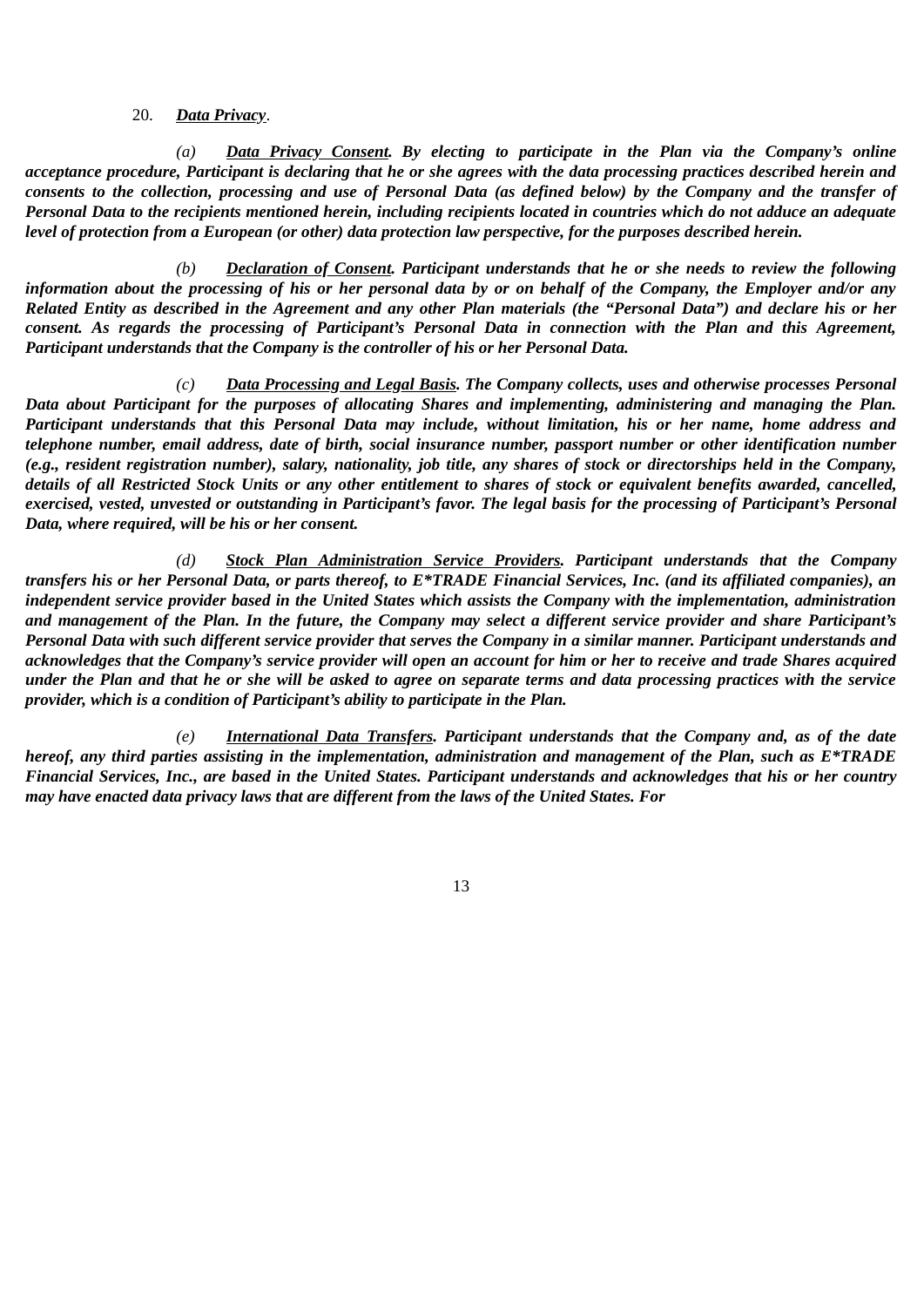*example, the European Commission has issued only a limited adequacy finding with respect to the United States that applies solely if and to the extent that companies self-certify and remain self-certified under the EU/U.S. Privacy Shield program. The Company does not currently participate in the EU/U.S. Privacy Shield Program. The Company's legal basis for the transfer of Participant's Personal Data is his or her consent.*

*(f) Data Retention. Participant understands that the Company will use his or her Personal Data only as long as is necessary to implement, administer and manage his or her participation in the Plan, or to comply with legal or regulatory obligations, including under tax and securities laws. In the latter case, Participant understands and acknowledges that the Company's legal basis for the processing of his or her Personal Data would be compliance with the relevant laws or regulations. When the Company no longer needs Participant's Personal Data for any of the above purposes, Participant understands the Company will remove it from its systems.*

*(g) Voluntariness and Consequences of Denial/Withdrawal of Consent. Participant understands that his or her participation in the Plan and his or her consent is purely voluntary. Participant may deny or later withdraw his or her consent at any time, with future effect and for any or no reason. If Participant denies or later withdraws his or her consent, the Company can no longer offer Participant participation in the Plan or offer other equity awards to Participant or administer or maintain such awards and Participant would no longer be able to participate in the Plan. Participant further understands that denial or withdrawal of his or her consent would not affect his or her status or salary as an employee or his or her career and that Participant would merely forfeit the opportunities associated with the Plan.*

*(h) Data Subject Rights. Participant understands that data subject rights regarding the processing of Personal Data vary depending on the applicable law and that, depending on where Participant is based and subject to the conditions set out in the applicable law, Participant may have, without limitation, the rights to (i) inquire whether and what kind of Personal Data the Company holds about him or her and how it is processed, and to access or request copies of such Personal Data, (ii) request the correction or supplementation of Personal Data about him or her that is inaccurate, incomplete or out-of-date in light of the purposes underlying the processing, (iii) obtain the erasure of Personal Data no longer necessary for the purposes underlying the processing, processed based on withdrawn consent, processed for legitimate interests that, in the context of his or her objection, do not prove to be compelling, or processed in non-compliance with applicable legal requirements, (iv) request the Company to restrict the processing of his or her Personal Data in certain situations where Participant feels its processing is inappropriate, (v) object, in certain circumstances, to the processing of Personal Data for legitimate interests, and to (vi) request portability of Participant's Personal Data that he or she has actively or passively provided to the Company (which does not include data derived or inferred from the collected data), where the processing of such Personal Data is based on consent or his or her employment and is carried out by automated means. In case of concerns, Participant understands that he or she may also have the right to lodge a complaint with the competent local data protection authority. Further, to receive clarification of, or to exercise any of,*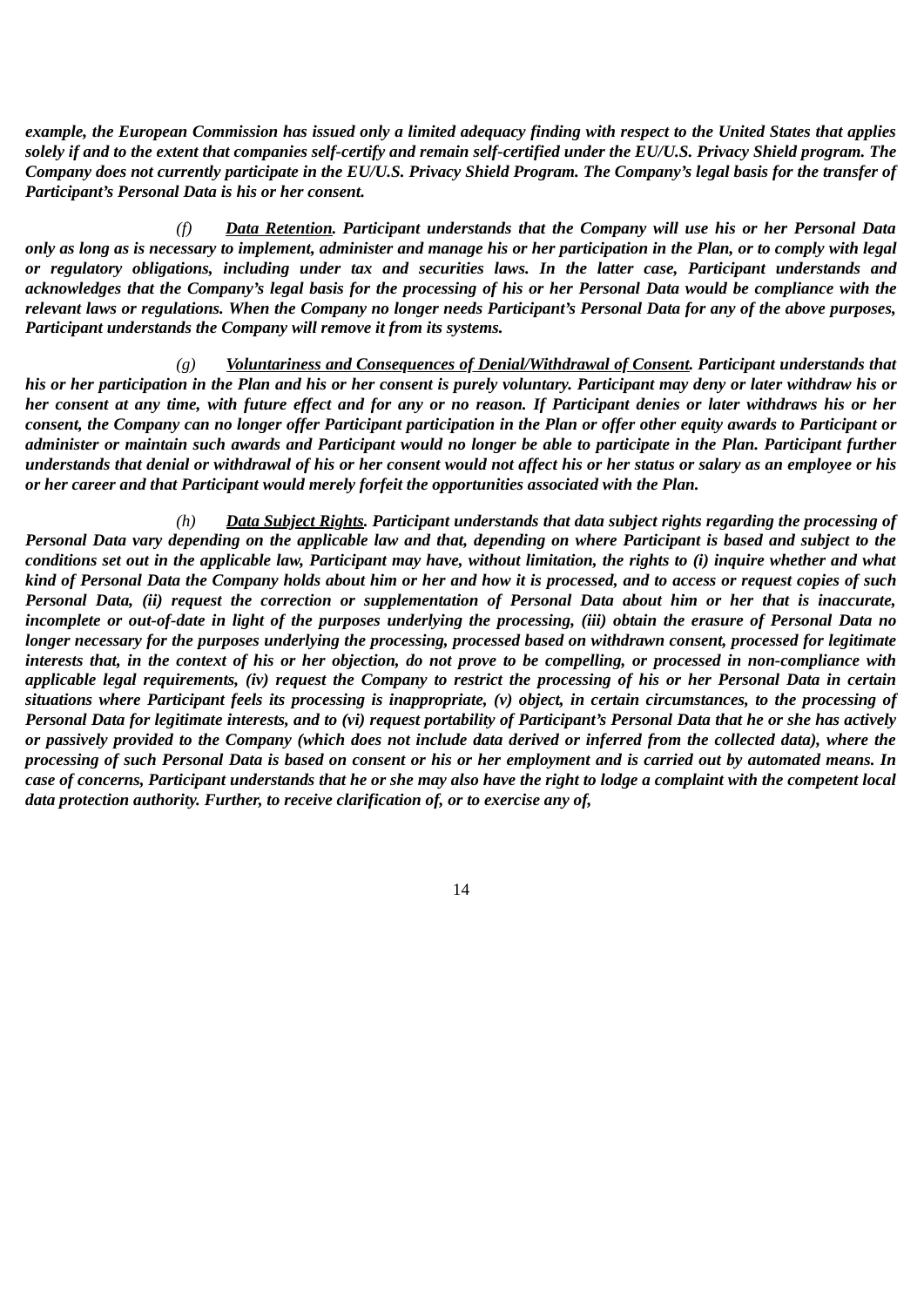### *Participant's rights, Participant understands that he or she should contact his or her local human resources representative.*

21. **Plan Prospectus**. The official prospectus for the Plan is available on the Company's intranet at: GNet > Employee Resources > Stock Awards > Plan Documents. Participant may also obtain a printed copy of the prospectus by contacting Stock Plan Services at stockplanservices@gilead.com.

22. **Language**. By electing to accept this Agreement, Participant acknowledges that he or she is sufficiently proficient in English, or has consulted with an advisor who is sufficiently proficient in English so as to allow Participant, to understand the terms and conditions of this Agreement. Further, if Participant has received this Agreement or any other document related to the Plan translated into a language other than English and if the meaning of the translated version is different than the English version, the English version will control.

23. **Electronic Delivery and Acceptance**. The Company may, in its sole discretion, decide to deliver any documents related to current or future participation in the Plan by electronic means. Participant hereby consents to receive such documents by electronic delivery and agrees to participate in the Plan through an on-line or electronic system established and maintained by the Company or a third party designated by the Company.

24. **Participant Acceptance**. Participant must accept the terms and conditions of this Agreement either electronically through the electronic acceptance procedure established by the Company or through a written acceptance delivered to the Company in a form satisfactory to the Company. In no event shall any Shares be issued (or other securities or property distributed) under this Agreement in the absence of such acceptance.

25. **Foreign Account / Assets Reporting**. Depending upon the country to which laws Participant is subject, Participant may have certain foreign asset and/or account reporting requirements that may affect Participant's ability to acquire or hold Shares under the Plan or cash received from participating in the Plan (including from any dividends or phantom dividend equivalents received or sale proceeds arising from the sale of Shares) in a brokerage or bank account outside Participant's country. Participant's country may require that he or she report such accounts, assets or transactions to the applicable authorities in Participant's country. Participant is responsible for knowledge of and compliance with any such regulations and should speak with his or her own personal tax, legal and financial advisors regarding same.

26. **Addendum**. Notwithstanding any provisions in this Agreement, the Award shall be subject to any special terms and conditions set forth in any Addendum to this Agreement for Participant's country. Moreover, if Participant relocates to one of the countries included in the Addendum, the special terms and conditions for such country will apply to Participant, to the extent the Company determines that the application of such terms and conditions is necessary for legal or administrative reasons. The Addendum constitutes part of this Agreement.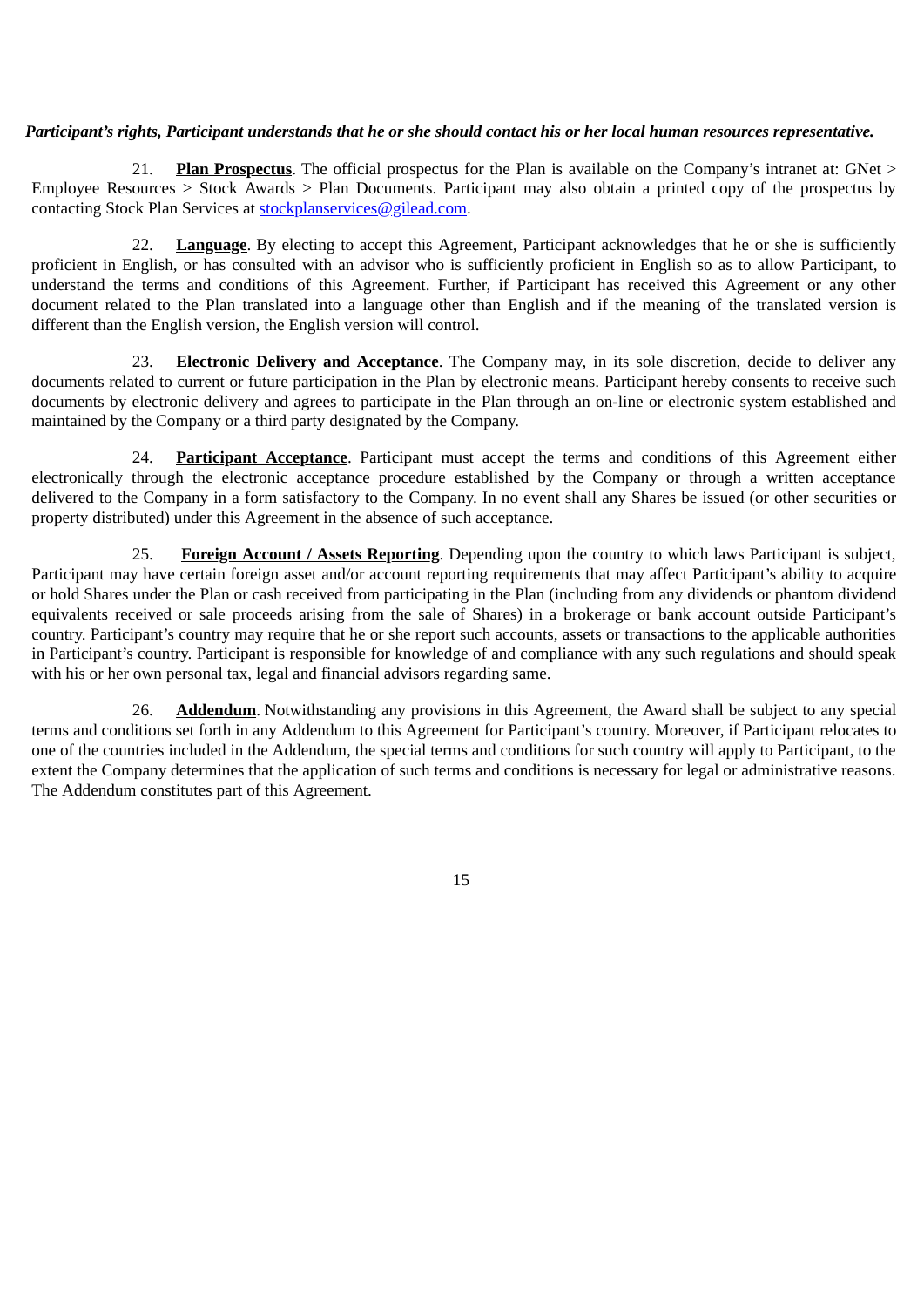27. **Imposition of Other Requirements**. The Company reserves the right to impose other requirements on Participant's participation in the Plan, on the Award and on any Shares acquired under the Plan, to the extent the Company determines it is necessary or advisable for legal or administrative reasons, and to require Participant to sign any additional agreements or undertakings that may be necessary to accomplish the foregoing.

**IN WITNESS WHEREOF**, Gilead Sciences, Inc. has caused this Agreement to be executed on its behalf by its dulyauthorized officer on the day and year first indicated above.

#### **GILEAD SCIENCES, INC.**

|        | /s/ Jyoti Mehra      |  |
|--------|----------------------|--|
| By:    | Jyoti Mehra          |  |
| Title: | EVP, Human Resources |  |

By Participant's electronic acceptance and the signature of the Company's representative above, Participant and the Company agree that this Award is granted under and governed by the terms and conditions of the Plan and the Agreement, including the terms and conditions set forth in any Addendum to the Agreement for Participant's country. Participant has reviewed the Plan and the Agreement in their entirety, has had an opportunity to obtain the advice of counsel prior to accepting the Agreement and fully understands all provisions of the Plan and Agreement.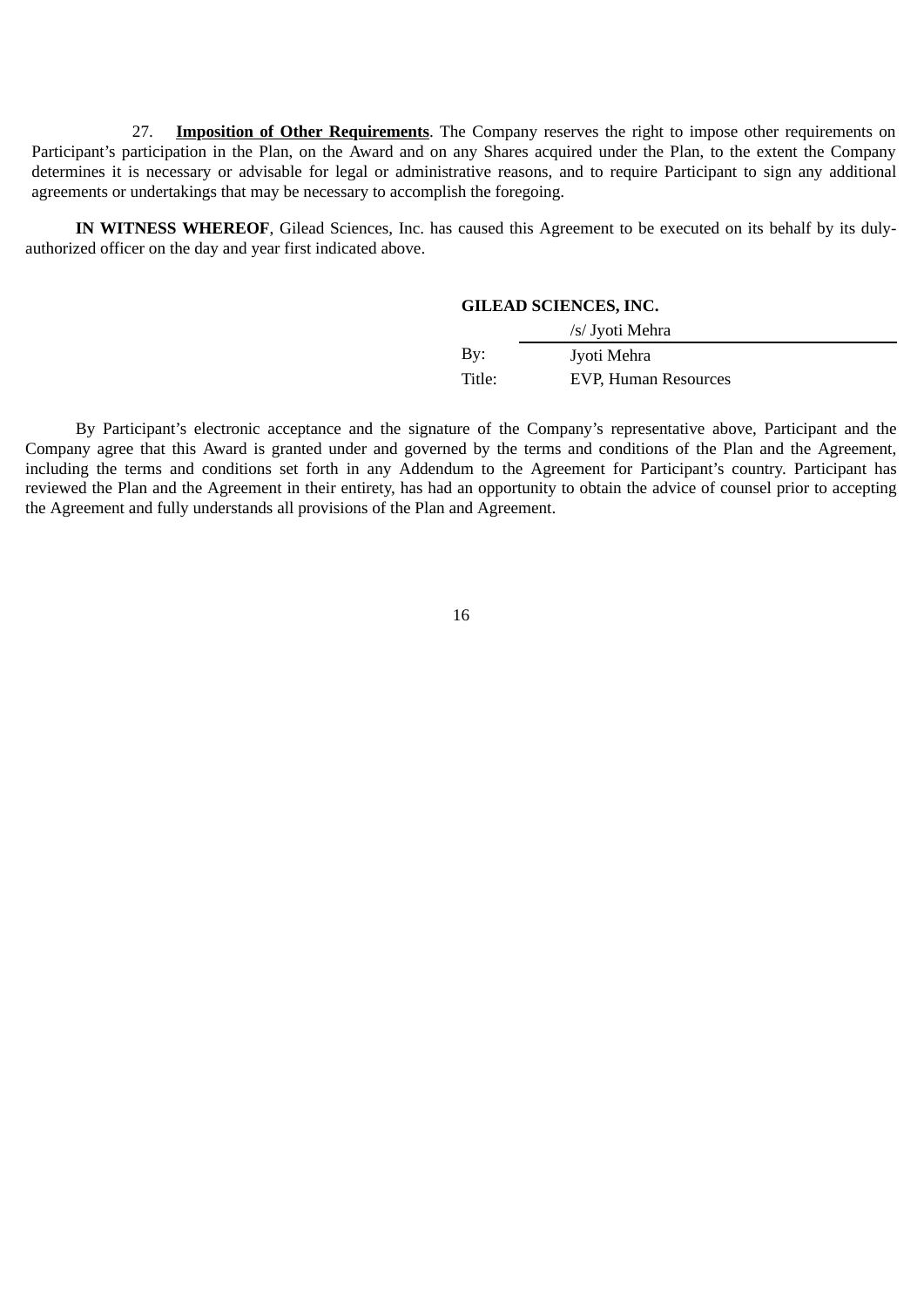#### **APPENDIX**

#### **DEFINITIONS**

The following definitions shall be in effect under the Agreement:

A. **Addendum** shall mean the addendum to this Agreement setting forth special terms and conditions for Participant's country.

B. **Administrator** shall mean the Compensation Committee of the Board (or a subcommittee thereof) acting in its capacity as administrator of the Plan.

C. **Agreement** shall mean this Global Restricted Stock Unit Issuance Agreement.

D. **Applicable Acceleration Period** shall have the meaning assigned to such term in Section 2(b) of the Plan and shall be determined on the basis of Participant's status on the Change in Control date.

E. **Applicable Laws** shall mean the legal requirements related to the Plan and the Award under applicable provisions of the federal securities laws, state corporate and securities laws, the Code, the rules of any applicable Stock Exchange on which the Common Stock is listed for trading, and the rules of any non-U.S. jurisdiction applicable to Awards granted to residents therein.

F. **Award** shall mean the award of Restricted Stock Units made to Participant pursuant to the terms of this Agreement.

G. **Award Date** shall mean the date the Restricted Stock Units are awarded to Participant pursuant to the Agreement and shall be the date indicated in Paragraph 1 of the Agreement.

H. **Board** shall mean the Company's Board of Directors.

I. **Cause** shall have the meaning given to the term "Cause" in any effective employment agreement between the Participant and the Company or a Related Entity, or if none, shall mean the termination of Participant's Continuous Service as a result of Participant's (i) conviction of, a guilty plea with respect to, or a plea of *nolo contendere* to, a charge that Participant has committed a felony under the laws of the United States or of any State or a crime involving moral turpitude, including (without limitation) fraud, theft, embezzlement or any crime that results in or is intended to result in personal enrichment to Participant at the expense of the Company or a Related Entity; (ii) material breach of any agreement entered into between Participant and the Company or a Related Entity that impairs the Company's or the Related Entity's interest therein; (iii) willful misconduct, significant failure to perform his or her duties or gross neglect of his or her duties; (iv) engagement in any activity that constitutes a material conflict of interest with the Company or a Related Entity; or (v) reasons that are comparable to Cause under employment laws in the jurisdiction where Participant is employed or the terms of Participant's employment agreement, if any.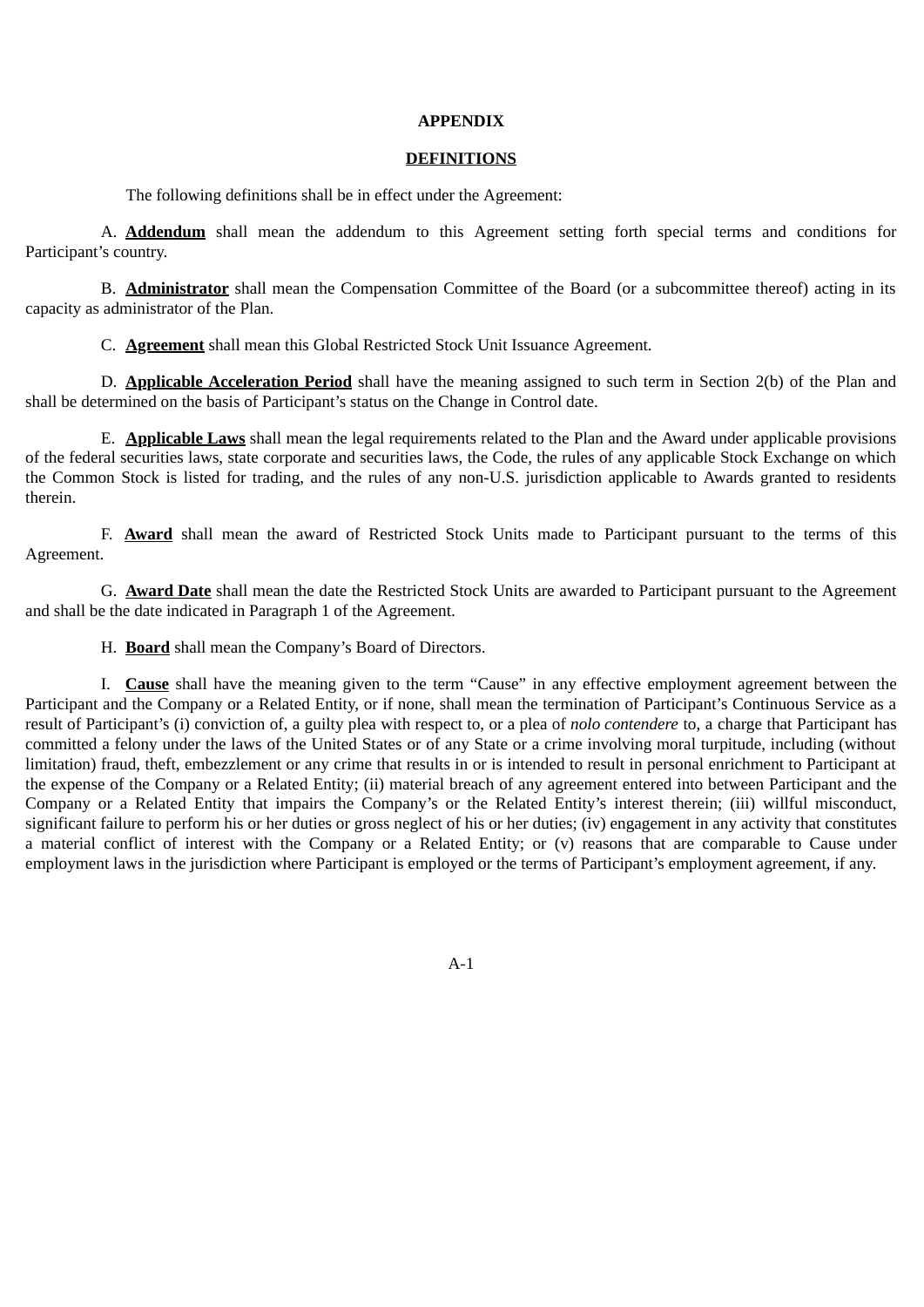J. **Change in Control** shall mean a change in ownership or control of the Company effected through the consummation of any of the following transactions:

(i) a sale, transfer or other disposition of all or substantially all of the Company's assets;

(ii) the closing of any transaction or series of related transactions pursuant to which any person or any group of persons comprising a "group" within the meaning of Rule 13d-5(b)(1) of the 1934 Act (other than the Company or a person that, prior to such transaction or series of related transactions, directly or indirectly controls, is controlled by or is under common control with, the Company) becomes directly or indirectly (whether as a result of a single acquisition or by reason of one or more acquisitions within the twelve (12)-month period ending with the most recent acquisition) the beneficial owner (within the meaning of Rule 13d-3 of the 1934 Act) of securities possessing (or convertible into or exercisable for securities possessing) more than fifty percent (50%) of the total combined voting power of the Company's outstanding securities (as measured in terms of the power to vote with respect to the election of Board members) outstanding immediately after the consummation of such transaction or series of related transactions, whether such transaction involves a direct issuance from the Company or the acquisition of outstanding securities held by one or more of the Company's existing stockholders or an acquisition, consolidation or other reorganization to which the Company is a party; or

(iii) a change in the composition of the Board over a period of twelve (12) consecutive months or less such that a majority of the Board members ceases, by reason of one or more contested elections for Board membership, to be comprised of individuals who either (A) have been Board members continuously since the beginning of such period or (B) have been elected or nominated for election as Board members during such period by at least a majority of the Board members described in clause (A) who were still in office at the time the Board approved such election or nomination.

In no event, however, shall a Change in Control be deemed to occur upon a merger, consolidation or other reorganization effected primarily to change the State of the Company's incorporation or to create a holding company structure pursuant to which the Company becomes a wholly-owned subsidiary of an entity whose outstanding voting securities immediately after its formation are beneficially owned, directly or indirectly and in substantially the same proportion, by the persons who beneficially owned the Company's outstanding voting securities immediately prior to the formation of such entity.

K. **Code** shall mean the U.S. Internal Revenue Code of 1986, as amended.

L. **Common Stock or Shares** shall mean shares of the Company's common stock.

M. **Company** shall mean Gilead Sciences, Inc., a Delaware corporation, and any successor corporation to all or substantially all of the assets or voting stock of Gilead Sciences, Inc. which shall by appropriate action adopt the Plan.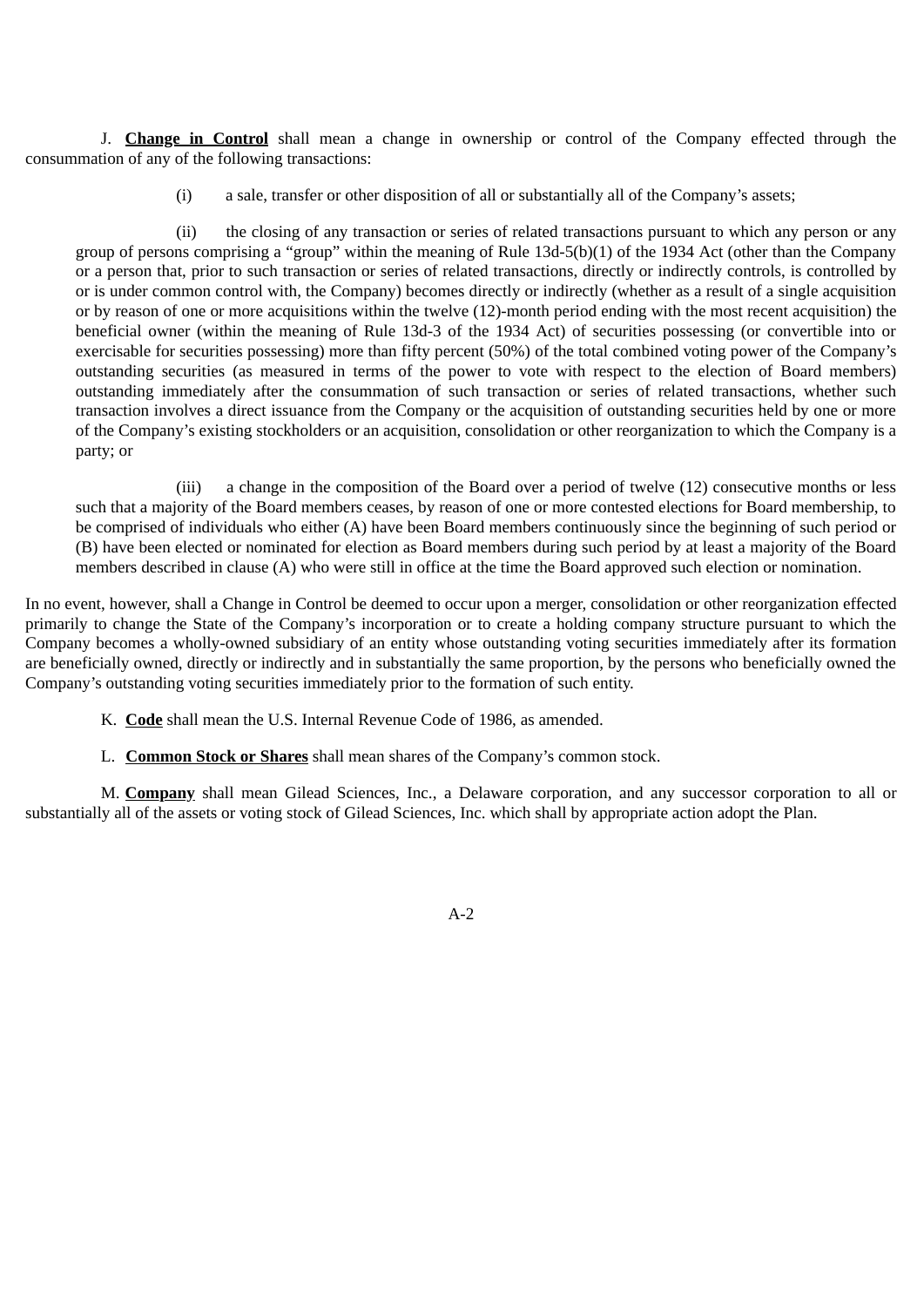N. **Constructive Termination** shall have the meaning assigned to such term in Section 11(d) of the Plan.

O. **Consultant** shall mean any person, including an advisor, who is compensated by the Company or any Related Entity for services performed as a non-employee consultant; *provided, however,* that the term "Consultant" shall not include nonemployee Directors serving in their capacity as Board members. The term "Consultant" shall include a member of the board of directors of a Related Entity.

P. **Continuous Service** shall mean the performance of services for the Company or a Related Entity (whether now existing or subsequently established) by a person in the capacity of an Employee, Director or Consultant. For purposes of this Agreement, Participant shall be deemed to cease Continuous Service immediately upon the occurrence of either of the following events: (i) Participant no longer performs services in any of the foregoing capacities for the Company or any Related Entity or (ii) the entity for which Participant is performing such services ceases to remain a Related Entity of the Company, even though Participant may subsequently continue to perform services for that entity. Subject to the foregoing and any applicable limitations of Code Section 409A, the Administrator shall have the exclusive discretion to determine when Participant ceases Continuous Service for purposes of the Award.

Q. **Director** shall mean a member of the Board.

R. **Employee** shall mean any person who is in the employ of the Company (or any Related Entity), subject to the control and direction of the Company or Related Entity as to both the work to be performed and the manner and method of performance.

S. **Employer** shall mean the Company or the Related Entity employing or retaining Participant.

T. **Fair Market Value** per share of Common Stock on any relevant date shall be the closing price per share of Common Stock (or the closing bid, if no sales were reported) on that date, as quoted on the Stock Exchange that is at the time serving as the primary trading market for the Common Stock; *provided, however,* that if there is no reported closing price or closing bid for that date, then the closing price or closing bid, as applicable, for the last trading date on which such closing price or closing bid was quoted shall be determinative of such Fair Market Value. The applicable quoted price shall be as reported in The Wall Street Journal or such other source as the Administrator deems reliable.

U. **1934 Act** shall mean the U.S. Securities Exchange Act of 1934, as amended from time to time.

V. **Normal Vesting Schedule** shall mean the schedule set forth in Paragraph 1 of the Agreement, pursuant to which the Restricted Stock Units and the underlying Shares are to vest in a series of installments over Participant's period of Continuous Service.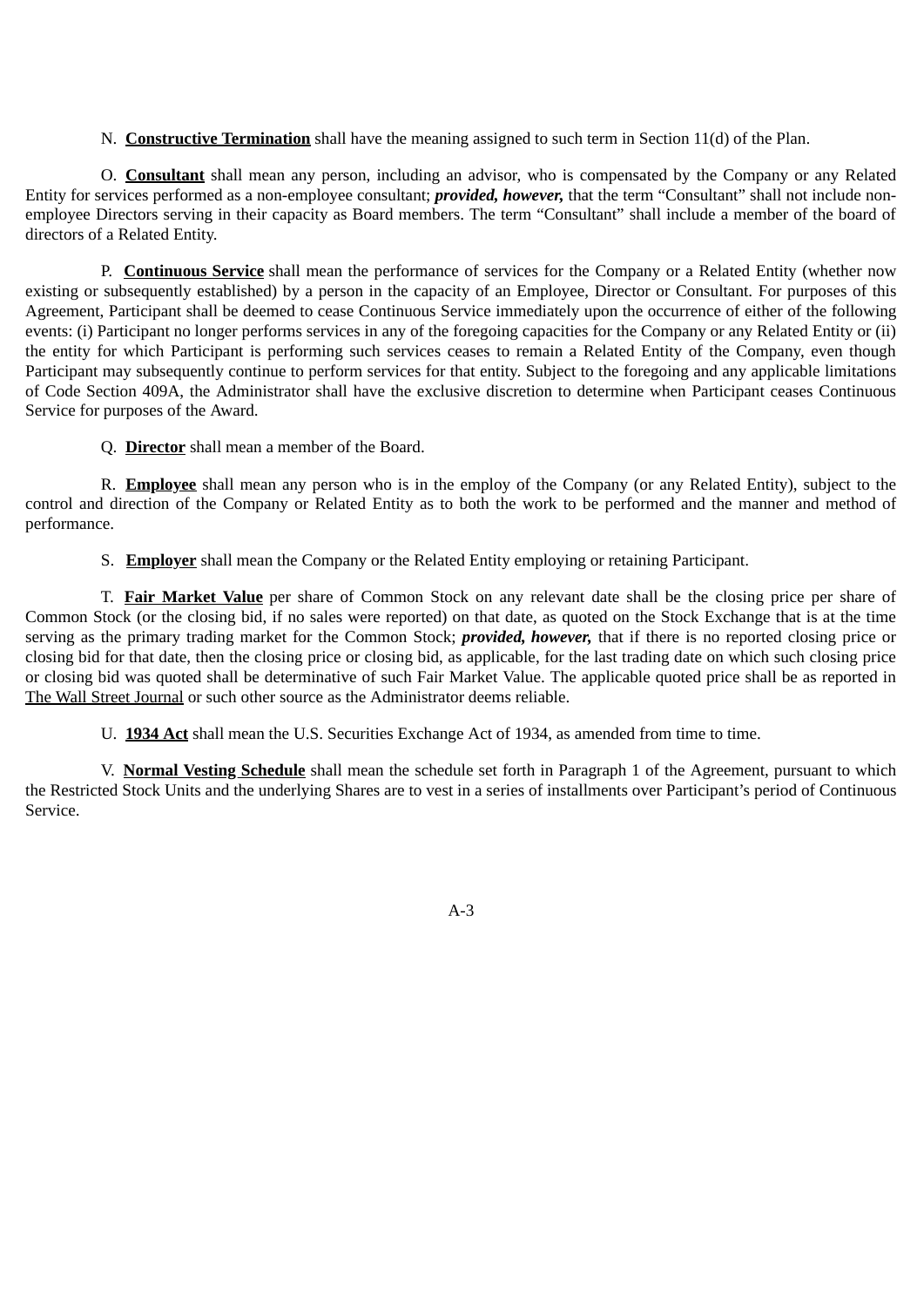W. **Parent** shall mean a "parent corporation," whether now existing or hereafter established, as defined in Section 424(e) of the Code.

X. **Participant** shall mean the person to whom the Award is made pursuant to the Agreement.

Y. **Plan** shall mean the Company's 2004 Equity Incentive Plan, as amended and restated from time to time.

Z. **Permanent Disability** shall mean the inability of Participant to engage in any substantial gainful activity by reason of any medically determinable physical or mental impairment which is expected to result in death or to be of continuous duration of twelve (12) months or more. The Administrator shall have exclusive discretion to determine when Permanent Disability has occurred for purposes of this Agreement.

AA. **Qualifying Change in Control** shall mean a change in the ownership of the Company, a change in the effective control of the Company or a change in ownership of a substantial portion of the Company's assets, with each such event to be determined in accordance with the requirements for a change in control event set forth in Section 1.409A-3(i)((5) of the Treasury Regulations; *provided, however*, that a change in the effective control of the Company will only be deemed to occur if there is an acquisition, within the applicable twelve (12)-month period, of ownership of securities possessing more than fifty percent (50%) of the total combined voting power of the Company's outstanding securities.

BB. **Related Entity** shall mean (i) any Parent or Subsidiary of the Company and (ii) any corporation in an unbroken chain of corporations beginning with the Company and ending with the corporation in the chain for which Participant provides services as an Employee, Director or Consultant, provided each corporation in such chain owns securities representing at least twenty percent (20%) of the total outstanding voting power of the outstanding securities of another corporation or entity in such chain and there is a legitimate non-tax business purpose for making this Award to Participant.

CC. **Restricted Stock Unit** shall mean the Award in the form of a contractual right to receive Shares under this Agreement which will entitle Participant to receive one actual share of Common Stock per Restricted Stock Unit upon the satisfaction of the Continuous Service vesting requirements applicable to such Award.

DD. **Separation from Service** shall mean Participant's cessation of Employee status by reason of his or her death, retirement or termination of employment. Participant shall be deemed to have terminated employment for such purpose at such time as the level of his or her bona fide services to be performed as an Employee (or as a consultant or independent contractor) permanently decreases to a level that is not more than twenty percent (20%) of the average level of services such person rendered as an Employee during the immediately preceding thirty-six (36) months (or such shorter period for which he or she may have rendered such services). Solely for purposes of determining when a Separation from Service occurs, Participant will be deemed to continue in "Employee" status for so long as he remains in the employ of one or more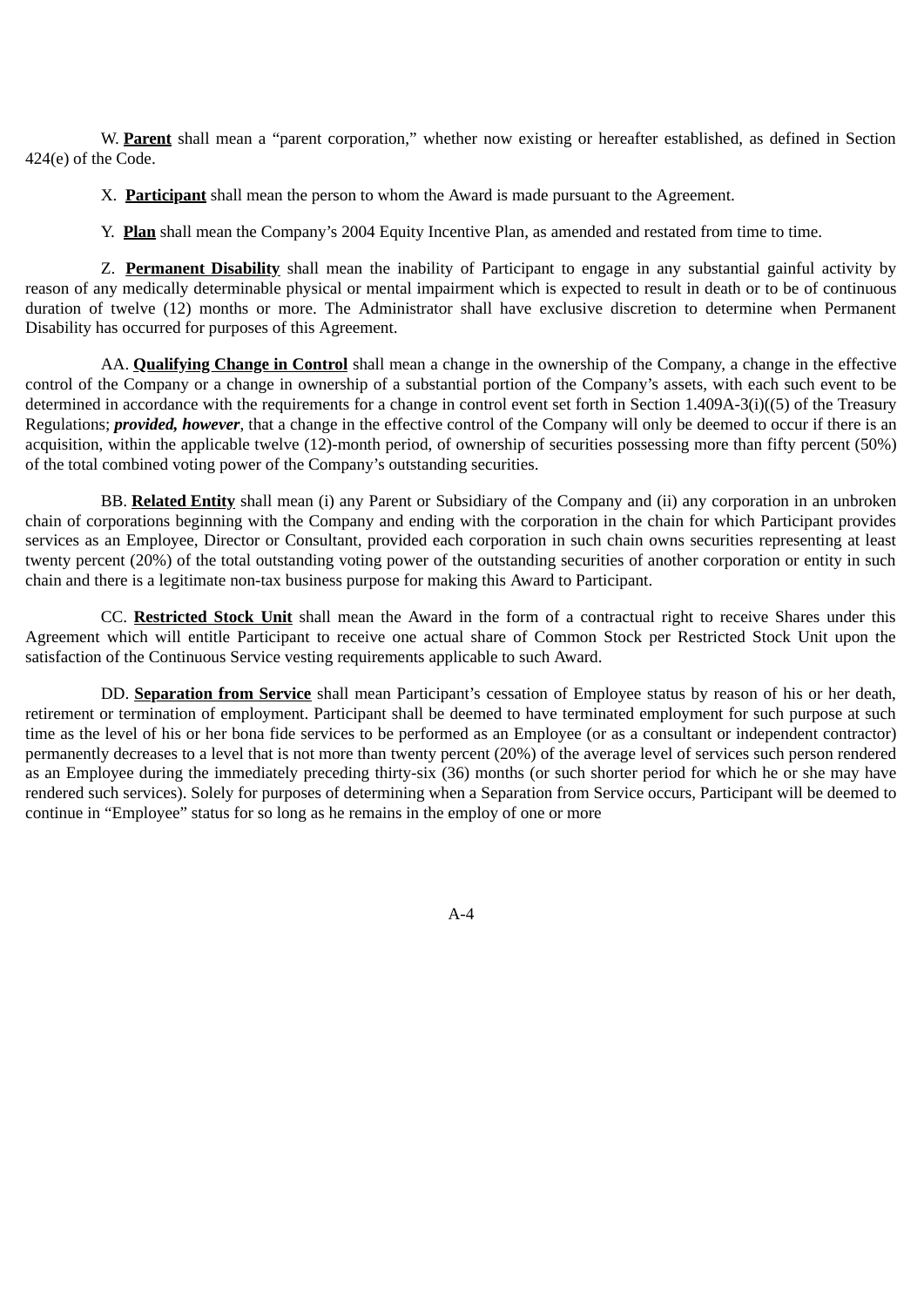members of the Employer Group, subject to the control and direction of the employer entity as to both the work to be performed and the manner and method of performance. "Employer Group" means the Company and any Parent or Subsidiary and any other corporation or business controlled by, controlling or under common control with, the Company, as determined in accordance with Sections 414(b) and 414(c) of the Code and the Treasury Regulations thereunder, except that in applying Sections 1563(1), (2) and (3) of the Code for purposes of determining the controlled group of corporations under Section 414(b), the phrase "at least 50 percent" shall be used instead of "at least 80 percent" each place the latter phrase appears in such sections, and in applying Section 1.414(c)-2 of the Treasury Regulations for purposes of determining trades or businesses that are under common control for purposes of Section 414(c), the phrase "at least 50 percent" shall be used instead of "at least 80 percent" each place the latter phrase appears in Section 1.414(c)-2 of the Treasury Regulations. Any such determination as to Separation from Service, however, shall be made in accordance with the applicable standards of the Treasury Regulations issued under Section 409A of the Code. In addition, the following special provisions shall be in effect for any leave of absence taken by Participant while this Award is outstanding:

> (i) Should the period of such leave (other than a disability leave) exceed six (6) months, then Participant shall be deemed to incur a Separation from Service upon the expiration of the initial six (6) - month period of that leave, unless Participant retains a right to re-employment under Applicable Law or by contract with the Company (or any Parent or Subsidiary or other Related Entity).

> (ii) Should the period of a disability leave exceed twenty-nine (29) months, then Participant shall be deemed to incur a Separation from Service upon the expiration of the initial twentynine (29)-month period of that leave, unless Participant retains a right to re-employment under Applicable Law or by contract with the Company (or any Parent or Subsidiary or other Related Entity). For such purpose, a disability leave shall be a leave of absence due to any medically determinable physical or mental impairment that can be expected to result in death or to last for a continuous period of not less than six (6) months and causes Participant to be unable to perform the duties of his position of employment with the Company (or any Parent or Subsidiary or other Related Entity) or any substantially similar position of employment.

EE. **Share Withholding Method** shall mean an automatic Share withholding procedure pursuant to which the Company will withhold, immediately as the Shares are issued under the Award, a portion of those Shares with a Fair Market Value (measured as of the issuance date) equal to the amount of the applicable Withholding Taxes.

FF. **Stock Exchange** shall mean the American Stock Exchange, the Nasdaq Global or Global Select Market or the New York Stock Exchange.

A-5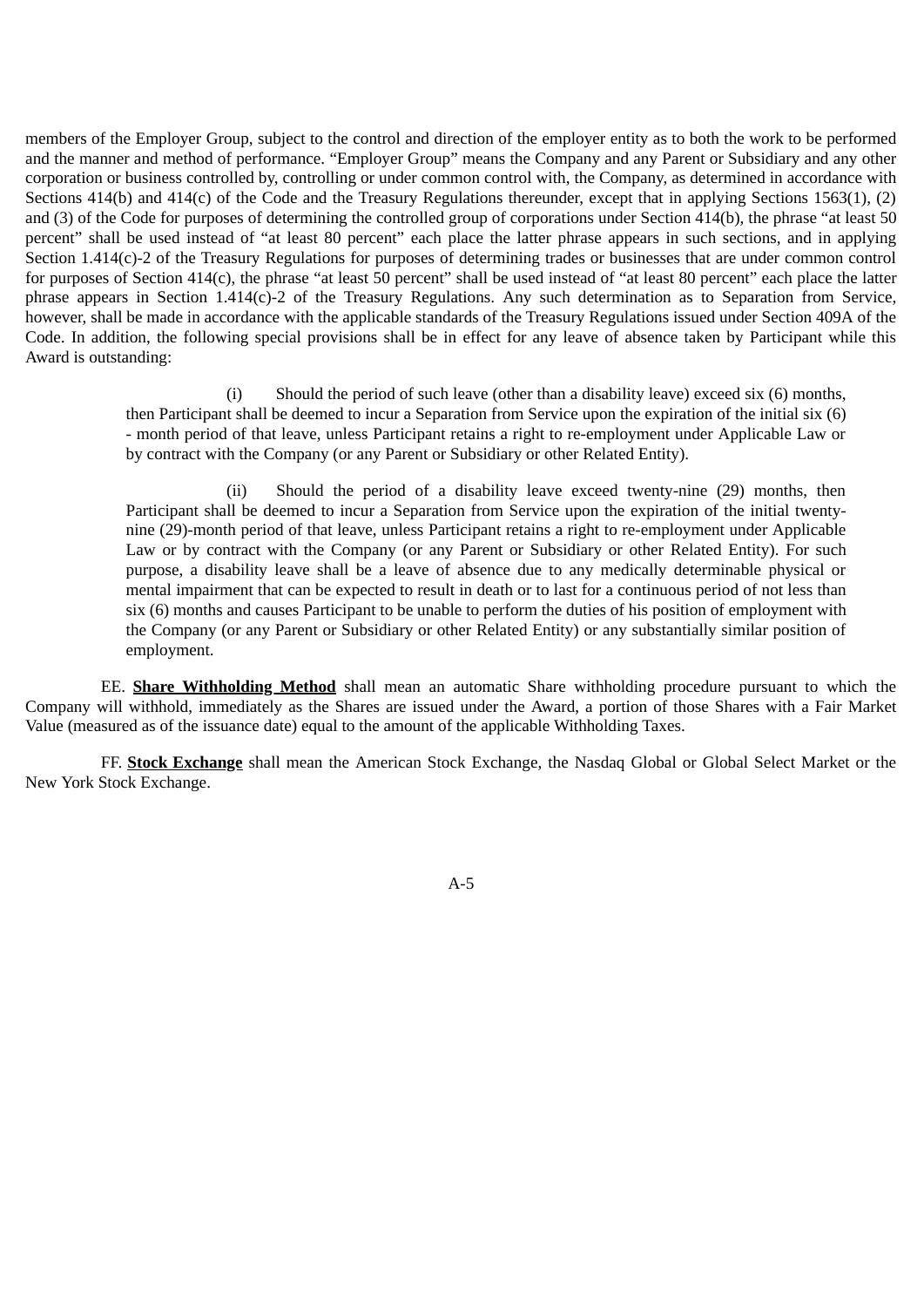GG. **Subsidiary** shall mean a "subsidiary corporation," whether now existing or hereafter established, as defined in Section 424(f) of the Code.

HH. **Withholding Taxes** shall mean any and all income taxes (including U.S. federal, state, and local tax and/or foreign income taxes) and the employee portion of the federal, state, local and/or foreign employment taxes (including social insurance, payroll tax, payment on account or other tax-related items) required or permitted to be withheld by the Company in connection with any taxable or tax withholding event, as applicable, attributable to the Award or Participant's participation in the Plan.

A-6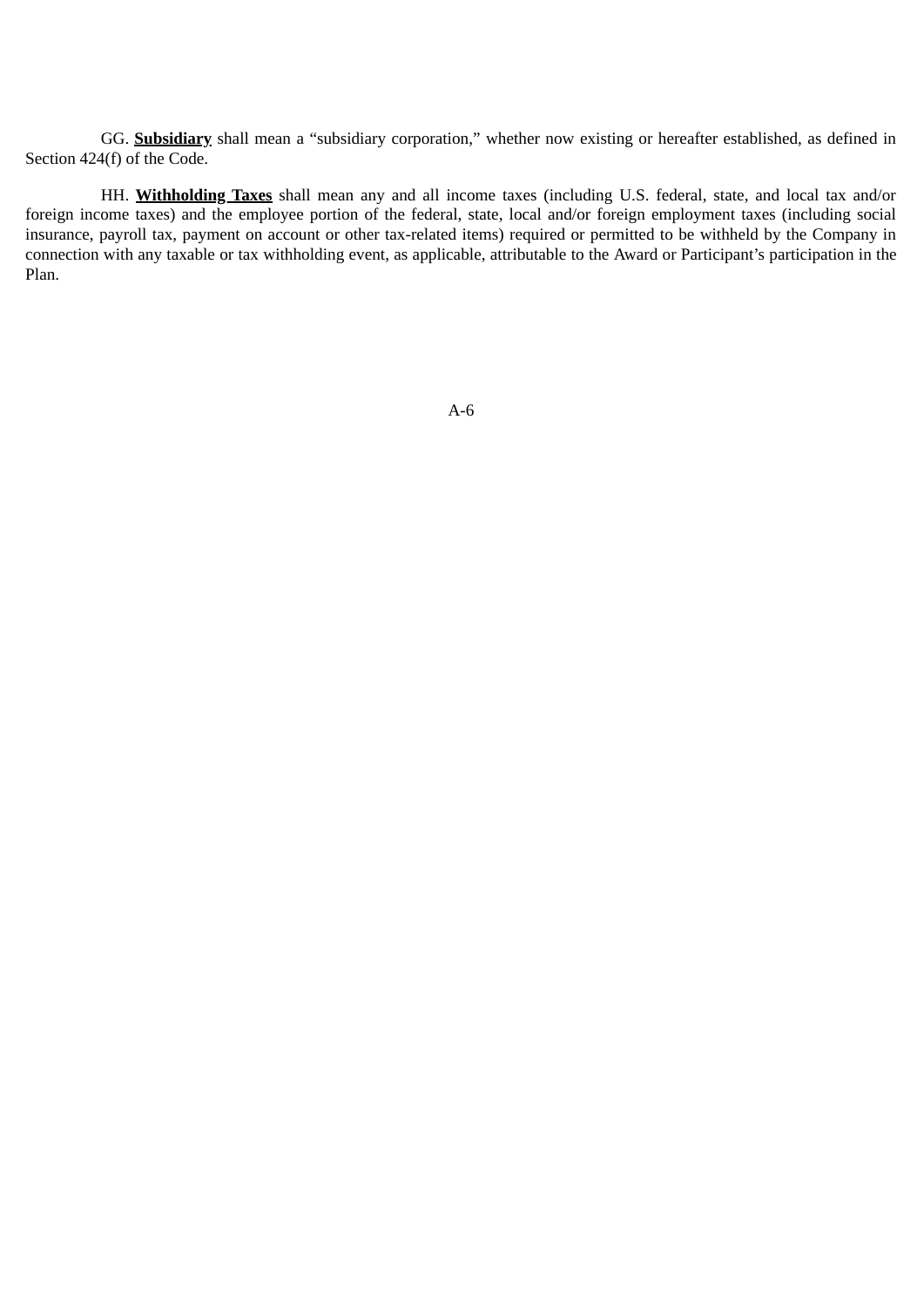## **CERTIFICATION**

I, Daniel P. O'Day, certify that:

1. I have reviewed this quarterly report on Form 10-Q of Gilead Sciences, Inc.;

2. Based on my knowledge, this report does not contain any untrue statement of a material fact or omit to state a material fact necessary to make the statements made, in light of the circumstances under which such statements were made, not misleading with respect to the period covered by this report;

3. Based on my knowledge, the financial statements, and other financial information included in this report, fairly present in all material respects the financial condition, results of operations and cash flows of the registrant as of, and for, the periods presented in this report;

4. The registrant's other certifying officer and I are responsible for establishing and maintaining disclosure controls and procedures (as defined in Exchange Act Rules 13a-15(e) and 15d-15(e)) and internal control over financial reporting (as defined in Exchange Act Rules 13a-15(f) and 15d-15(f)) for the registrant and have:

a) Designed such disclosure controls and procedures, or caused such disclosure controls and procedures to be designed under our supervision, to ensure that material information relating to the registrant, including its consolidated subsidiaries, is made known to us by others within those entities, particularly during the period in which this report is being prepared;

b) Designed such internal control over financial reporting, or caused such internal control over financial reporting to be designed under our supervision, to provide reasonable assurance regarding the reliability of financial reporting and the preparation of financial statements for external purposes in accordance with generally accepted accounting principles;

c) Evaluated the effectiveness of the registrant's disclosure controls and procedures and presented in this report our conclusions about the effectiveness of the disclosure controls and procedures, as of the end of the period covered by this report based on such evaluation; and

d) Disclosed in this report any change in the registrant's internal control over financial reporting that occurred during the registrant's most recent fiscal quarter (the registrant's fourth fiscal quarter in the case of an annual report) that has materially affected, or is reasonably likely to materially affect, the registrant's internal control over financial reporting; and

5. The registrant's other certifying officer and I have disclosed, based on our most recent evaluation of internal control over financial reporting, to the registrant's auditors and the audit committee of the registrant's board of directors (or persons performing the equivalent functions):

a) All significant deficiencies and material weaknesses in the design or operation of internal control over financial reporting which are reasonably likely to adversely affect the registrant's ability to record, process, summarize and report financial information; and

b) Any fraud, whether or not material, that involves management or other employees who have a significant role in the registrant's internal control over financial reporting.

Date: May 4, 2022

DANIEL P. O'DAY **Daniel P. O**'**Day Chairman and Chief Executive Officer**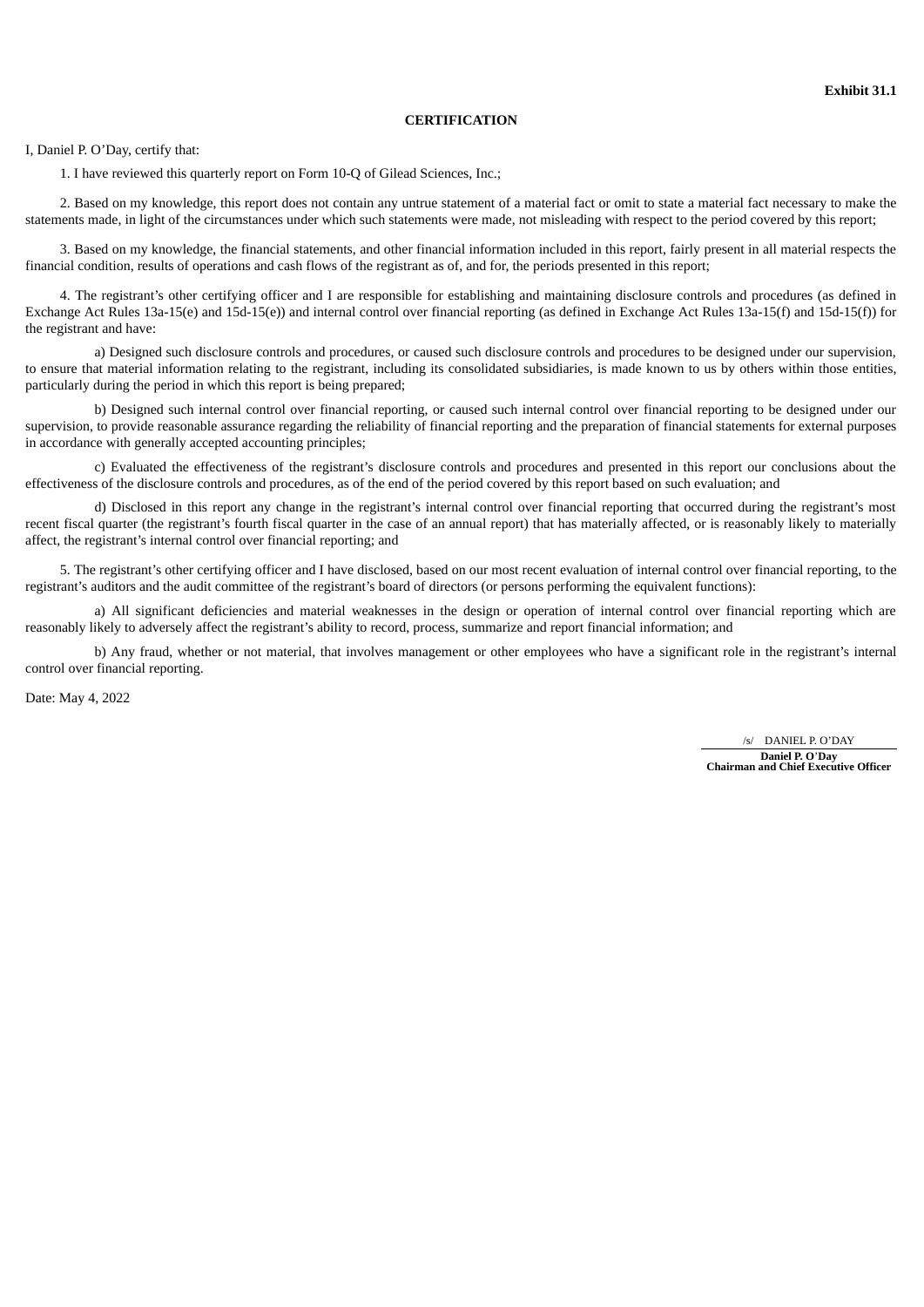## **CERTIFICATION**

I, Andrew D. Dickinson, certify that:

1. I have reviewed this quarterly report on Form 10-Q of Gilead Sciences, Inc.;

2. Based on my knowledge, this report does not contain any untrue statement of a material fact or omit to state a material fact necessary to make the statements made, in light of the circumstances under which such statements were made, not misleading with respect to the period covered by this report;

3. Based on my knowledge, the financial statements, and other financial information included in this report, fairly present in all material respects the financial condition, results of operations and cash flows of the registrant as of, and for, the periods presented in this report;

4. The registrant's other certifying officer and I are responsible for establishing and maintaining disclosure controls and procedures (as defined in Exchange Act Rules 13a-15(e) and 15d-15(e)) and internal control over financial reporting (as defined in Exchange Act Rules 13a-15(f) and 15d-15(f)) for the registrant and have:

a) Designed such disclosure controls and procedures, or caused such disclosure controls and procedures to be designed under our supervision, to ensure that material information relating to the registrant, including its consolidated subsidiaries, is made known to us by others within those entities, particularly during the period in which this report is being prepared;

b) Designed such internal control over financial reporting, or caused such internal control over financial reporting to be designed under our supervision, to provide reasonable assurance regarding the reliability of financial reporting and the preparation of financial statements for external purposes in accordance with generally accepted accounting principles;

c) Evaluated the effectiveness of the registrant's disclosure controls and procedures and presented in this report our conclusions about the effectiveness of the disclosure controls and procedures, as of the end of the period covered by this report based on such evaluation; and

d) Disclosed in this report any change in the registrant's internal control over financial reporting that occurred during the registrant's most recent fiscal quarter (the registrant's fourth fiscal quarter in the case of an annual report) that has materially affected, or is reasonably likely to materially affect, the registrant's internal control over financial reporting; and

5. The registrant's other certifying officer and I have disclosed, based on our most recent evaluation of internal control over financial reporting, to the registrant's auditors and the audit committee of the registrant's board of directors (or persons performing the equivalent functions):

a) All significant deficiencies and material weaknesses in the design or operation of internal control over financial reporting which are reasonably likely to adversely affect the registrant's ability to record, process, summarize and report financial information; and

b) Any fraud, whether or not material, that involves management or other employees who have a significant role in the registrant's internal control over financial reporting.

Date: May 4, 2022

ANDREW D. DICKINSON

**Andrew D. Dickinson Chief Financial Officer**